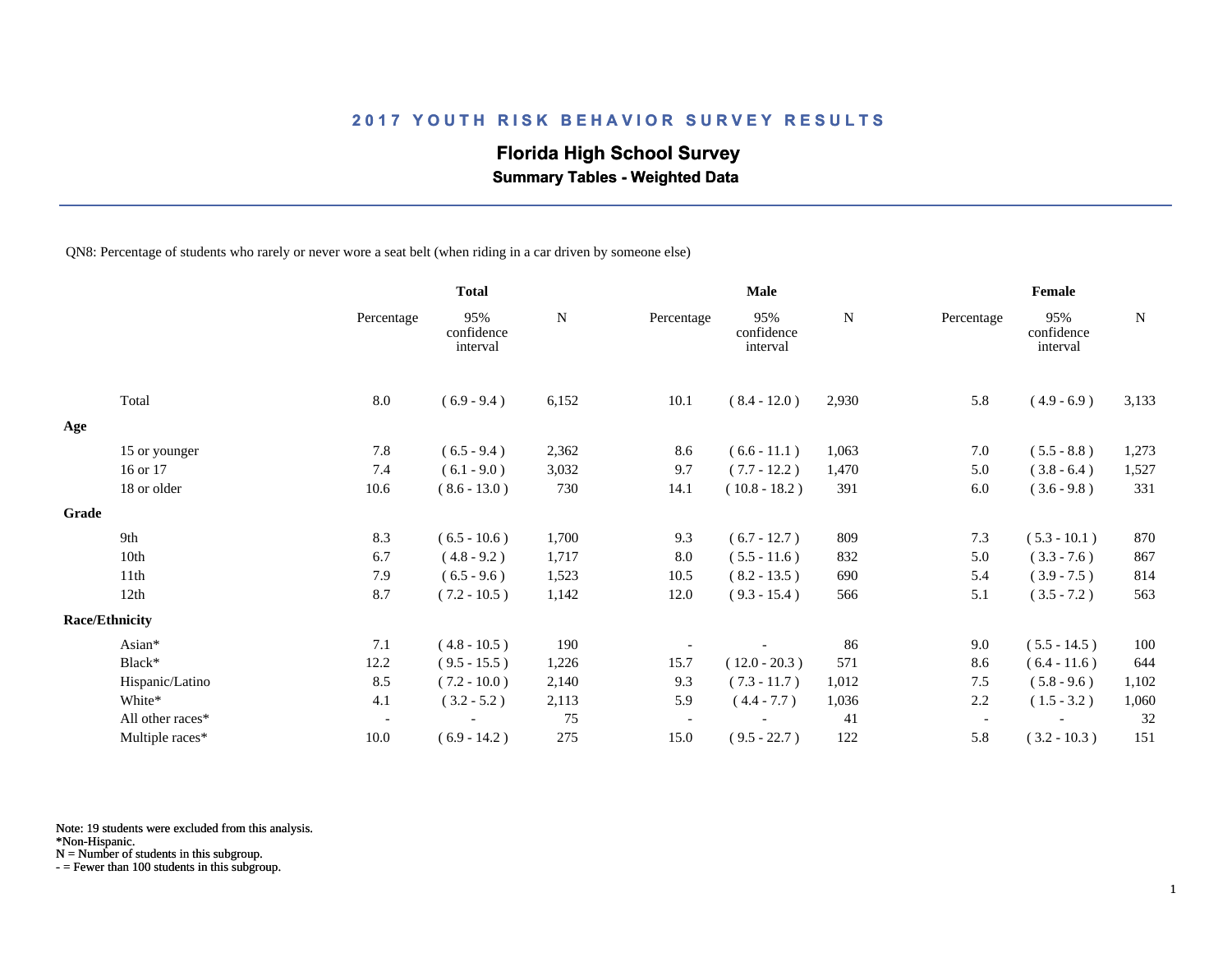## **Florida High School Survey Summary Tables - Weighted Data**

QN9: Percentage of students who rode with a driver who had been drinking alcohol (in a car or other vehicle, one or more times during the 30 days before the survey)

|       |                       |                          | <b>Total</b>                  |           | <b>Male</b> |                               |       | Female                   |                               |       |
|-------|-----------------------|--------------------------|-------------------------------|-----------|-------------|-------------------------------|-------|--------------------------|-------------------------------|-------|
|       |                       | Percentage               | 95%<br>confidence<br>interval | ${\bf N}$ | Percentage  | 95%<br>confidence<br>interval | N     | Percentage               | 95%<br>confidence<br>interval | N     |
|       | Total                 | 17.1                     | $(16.0 - 18.2)$               | 6,085     | 17.0        | $(15.7 - 18.3)$               | 2,897 | 17.2                     | $(15.6 - 18.8)$               | 3,099 |
| Age   |                       |                          |                               |           |             |                               |       |                          |                               |       |
|       | 15 or younger         | 16.6                     | $(14.9 - 18.4)$               | 2,330     | 16.0        | $(13.8 - 18.5)$               | 1,046 | 16.8                     | $(14.5 - 19.5)$               | 1,257 |
|       | 16 or 17              | 17.6                     | $(16.3 - 18.9)$               | 3,003     | 17.2        | $(15.5 - 19.0)$               | 1,456 | 18.0                     | $(16.2 - 19.9)$               | 1,512 |
|       | 18 or older           | 16.9                     | $(14.3 - 19.9)$               | 726       | 18.3        | $(14.8 - 22.6)$               | 391   | 15.4                     | $(11.4 - 20.3)$               | 328   |
| Grade |                       |                          |                               |           |             |                               |       |                          |                               |       |
|       | 9th                   | 16.1                     | $(14.0 - 18.6)$               | 1,675     | 15.6        | $(13.0 - 18.6)$               | 792   | 16.5                     | $(13.5 - 20.0)$               | 862   |
|       | 10th                  | 18.8                     | $(16.7 - 21.0)$               | 1,690     | 17.7        | $(15.0 - 20.7)$               | 822   | 19.7                     | $(16.3 - 23.8)$               | 850   |
|       | 11th                  | 16.8                     | $(14.9 - 19.0)$               | 1,513     | 17.0        | $(14.2 - 20.1)$               | 687   | 16.9                     | $(14.7 - 19.5)$               | 807   |
|       | 12th                  | 16.3                     | $(14.2 - 18.6)$               | 1,137     | 16.9        | $(13.7 - 20.7)$               | 564   | 15.5                     | $(13.1 - 18.3)$               | 561   |
|       | <b>Race/Ethnicity</b> |                          |                               |           |             |                               |       |                          |                               |       |
|       | Asian*                | 13.2                     | $(9.0 - 18.8)$                | 188       |             |                               | 87    |                          |                               | 97    |
|       | Black*                | 16.5                     | $(14.0 - 19.3)$               | 1,198     | 18.3        | $(15.1 - 22.0)$               | 562   | 14.6                     | $(11.7 - 18.1)$               | 625   |
|       | Hispanic/Latino       | 19.7                     | $(17.8 - 21.6)$               | 2,129     | 19.4        | $(17.3 - 21.6)$               | 1,003 | 19.7                     | $(17.1 - 22.6)$               | 1,100 |
|       | White*                | 16.0                     | $(14.1 - 18.2)$               | 2,093     | 14.3        | $(11.9 - 17.0)$               | 1,024 | 18.0                     | $(15.6 - 20.6)$               | 1,052 |
|       | All other races*      | $\overline{\phantom{a}}$ |                               | 74        |             |                               | 39    | $\overline{\phantom{a}}$ |                               | 32    |
|       | Multiple races*       | 19.7                     | $(15.5 - 24.8)$               | 273       | 23.1        | $(16.1 - 31.9)$               | 122   | 17.1                     | $(11.1 - 25.4)$               | 149   |

Note: 86 students were excluded from this analysis.

\*Non-Hispanic.

N = Number of students in this subgroup.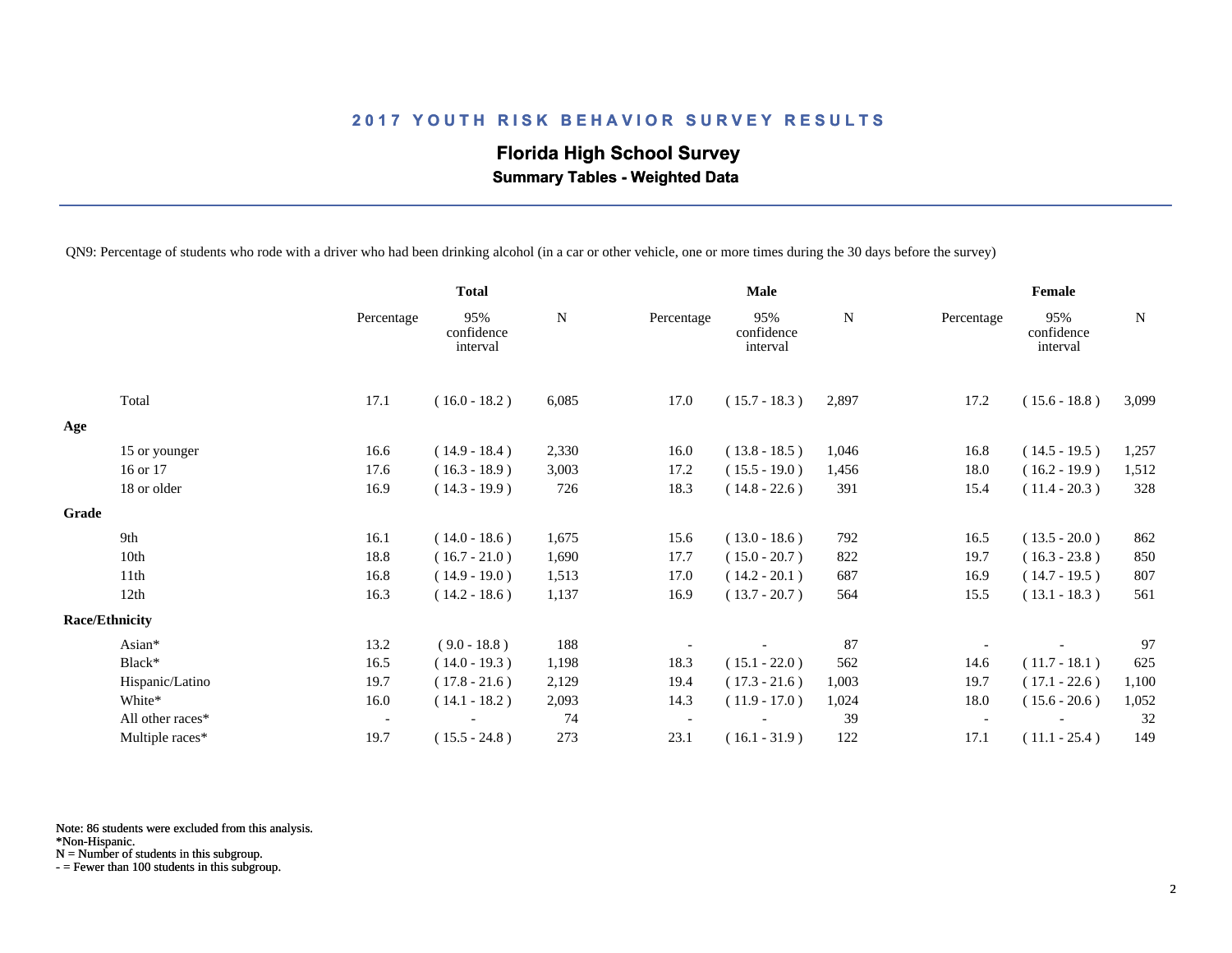## **Florida High School Survey Summary Tables - Weighted Data**

QN10: Percentage of students who drove a car or other vehicle when they had been drinking alcohol (one or more times during the 30 days before the survey, among students who had driven a car or other vehicle during the 30 days before the survey)

|              |                       |                          | <b>Total</b>                  |           | <b>Male</b>              |                               |           | Female                   |                               |           |
|--------------|-----------------------|--------------------------|-------------------------------|-----------|--------------------------|-------------------------------|-----------|--------------------------|-------------------------------|-----------|
|              |                       | Percentage               | 95%<br>confidence<br>interval | ${\bf N}$ | Percentage               | 95%<br>confidence<br>interval | ${\bf N}$ | Percentage               | 95%<br>confidence<br>interval | ${\bf N}$ |
|              | Total                 | 5.8                      | $(4.9 - 6.9)$                 | 3,461     | 7.3                      | $(5.7 - 9.3)$                 | 1,669     | 4.0                      | $(2.9 - 5.4)$                 | 1,751     |
| Age          |                       |                          |                               |           |                          |                               |           |                          |                               |           |
|              | 15 or younger         | 5.9                      | $(4.5 - 7.6)$                 | 987       | 7.0                      | $(4.9 - 9.9)$                 | 453       | 4.1                      | $(2.4 - 7.0)$                 | 522       |
|              | 16 or 17              | 5.3                      | $(4.0 - 6.9)$                 | 1,936     | 6.6                      | $(4.7 - 9.3)$                 | 930       | 3.9                      | $(2.5 - 6.2)$                 | 990       |
|              | 18 or older           | 7.3                      | $(5.4 - 9.8)$                 | 528       | 9.6                      | $(6.5 - 13.9)$                | 285       | 4.1                      | $(2.2 - 7.6)$                 | 238       |
| <b>Grade</b> |                       |                          |                               |           |                          |                               |           |                          |                               |           |
|              | 9th                   | 5.5                      | $(3.9 - 7.8)$                 | 641       | 6.9                      | $(4.5 - 10.4)$                | 316       | 4.0                      | $(2.2 - 7.5)$                 | 317       |
|              | 10th                  | 4.9                      | $(3.6 - 6.6)$                 | 937       | 5.9                      | $(3.6 - 9.5)$                 | 463       | 3.9                      | $(2.5 - 6.0)$                 | 469       |
|              | 11th                  | 5.6                      | $(4.2 - 7.5)$                 | 1,011     | 7.7                      | $(5.4 - 11.0)$                | 457       | 2.8                      | $(1.5 - 5.0)$                 | 542       |
|              | 12th                  | 6.2                      | $(4.8 - 8.1)$                 | 831       | 7.5                      | $(5.2 - 10.7)$                | 414       | 4.8                      | $(2.7 - 8.4)$                 | 411       |
|              | <b>Race/Ethnicity</b> |                          |                               |           |                          |                               |           |                          |                               |           |
|              | Asian*                | $\overline{\phantom{a}}$ |                               | 94        |                          |                               | 43        |                          |                               | 47        |
|              | Black*                | 6.8                      | $(4.8 - 9.5)$                 | 653       | 7.9                      | $(4.9 - 12.6)$                | 316       | 5.7                      | $(3.1 - 10.3)$                | 333       |
|              | Hispanic/Latino       | 5.8                      | $(4.5 - 7.5)$                 | 1,139     | 7.7                      | $(5.4 - 11.0)$                | 556       | 3.4                      | $(2.3 - 5.0)$                 | 572       |
|              | White*                | 4.9                      | $(3.8 - 6.2)$                 | 1,307     | 6.2                      | $(4.4 - 8.5)$                 | 627       | 3.2                      | $(2.0 - 5.0)$                 | 673       |
|              | All other races*      | $\overline{\phantom{a}}$ |                               | 45        | $\overline{\phantom{a}}$ |                               | 21        | $\overline{\phantom{a}}$ | $\overline{\phantom{a}}$      | 22        |
|              | Multiple races*       | 8.5                      | $(5.0 - 14.1)$                | 150       | $\overline{\phantom{a}}$ |                               | 71        | $\overline{\phantom{a}}$ | $\overline{\phantom{a}}$      | 78        |

Note: 2,710 students were excluded from this analysis.

\*Non-Hispanic.

N = Number of students in this subgroup.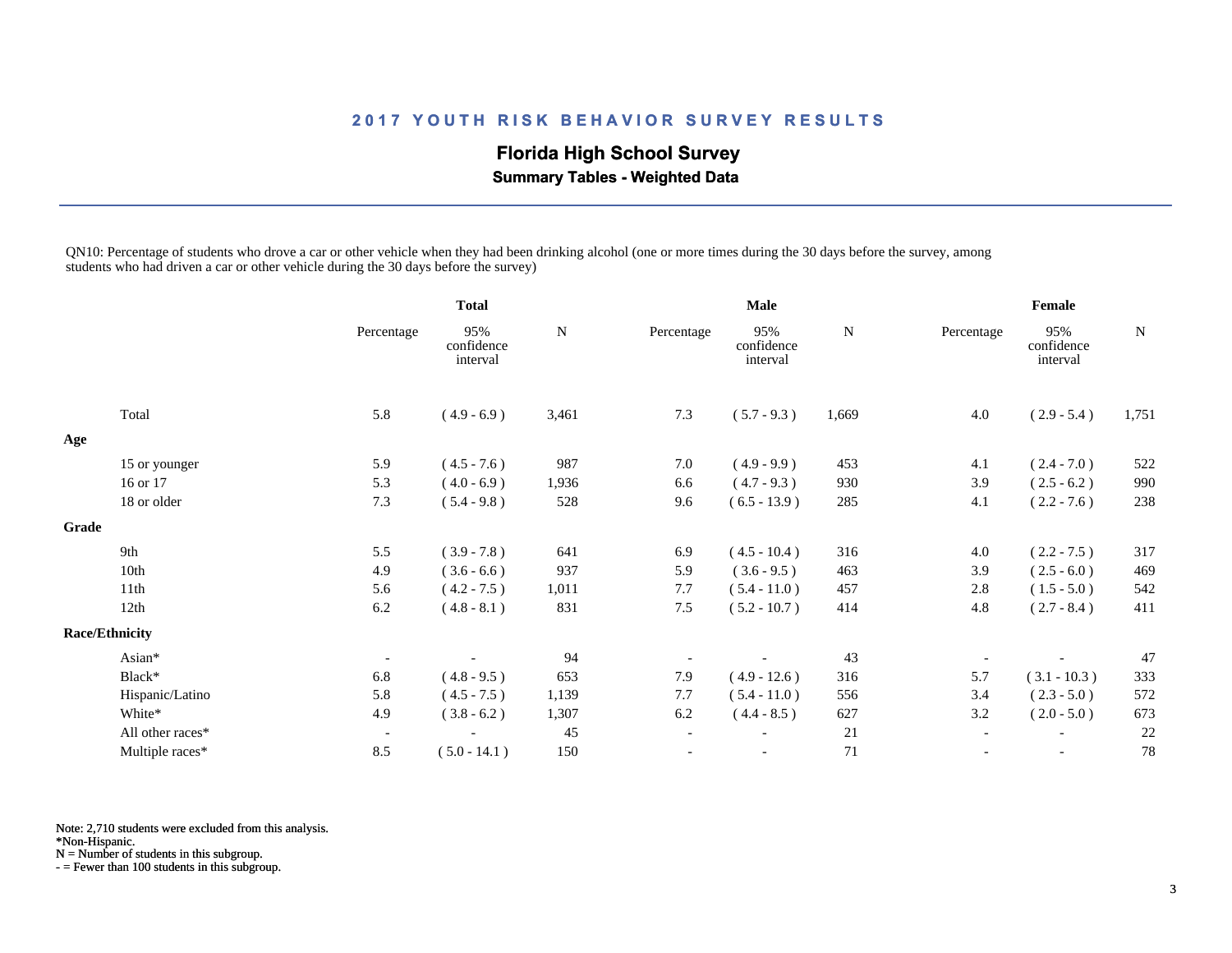## **Florida High School Survey Summary Tables - Weighted Data**

QN11: Percentage of students who texted or e-mailed while driving a car or other vehicle (on at least 1 day during the 30 days before the survey, among students who had driven a car or other vehicle during the 30 days before the survey)

|       |                       |                          | <b>Total</b>                  |       | <b>Male</b> |                               |             | Female     |                               |       |
|-------|-----------------------|--------------------------|-------------------------------|-------|-------------|-------------------------------|-------------|------------|-------------------------------|-------|
|       |                       | Percentage               | 95%<br>confidence<br>interval | N     | Percentage  | 95%<br>confidence<br>interval | $\mathbf N$ | Percentage | 95%<br>confidence<br>interval | N     |
|       | Total                 | 35.1                     | $(33.0 - 37.4)$               | 3,531 | 36.9        | $(33.8 - 40.1)$               | 1,722       | 33.1       | $(30.2 - 36.2)$               | 1,765 |
| Age   |                       |                          |                               |       |             |                               |             |            |                               |       |
|       | 15 or younger         | 16.2                     | $(14.2 - 18.4)$               | 1,007 | 18.7        | $(15.4 - 22.6)$               | 469         | 12.8       | $(9.8 - 16.4)$                | 525   |
|       | 16 or 17              | 38.6                     | $(35.6 - 41.7)$               | 1,970 | 39.4        | $(35.3 - 43.6)$               | 955         | 38.1       | $(34.3 - 42.1)$               | 998   |
|       | 18 or older           | 50.3                     | $(45.3 - 55.3)$               | 542   | 51.8        | $(45.1 - 58.5)$               | 296         | 47.7       | $(41.6 - 53.9)$               | 241   |
| Grade |                       |                          |                               |       |             |                               |             |            |                               |       |
|       | 9th                   | 16.6                     | $(13.4 - 20.4)$               | 657   | 20.7        | $(15.9 - 26.4)$               | 329         | 11.5       | $(7.4 - 17.5)$                | 319   |
|       | 10th                  | 21.8                     | $(18.8 - 25.1)$               | 956   | 22.6        | $(18.9 - 26.9)$               | 479         | 21.0       | $(16.9 - 25.7)$               | 471   |
|       | 11th                  | 38.8                     | $(34.7 - 43.0)$               | 1,023 | 40.1        | $(34.5 - 45.9)$               | 463         | 37.0       | $(32.0 - 42.2)$               | 548   |
|       | 12th                  | 53.1                     | $(49.4 - 56.7)$               | 851   | 55.1        | $(50.0 - 60.1)$               | 430         | 51.1       | $(46.5 - 55.6)$               | 415   |
|       | <b>Race/Ethnicity</b> |                          |                               |       |             |                               |             |            |                               |       |
|       | Asian*                |                          |                               | 96    |             |                               | 45          |            |                               | 47    |
|       | Black*                | 30.2                     | $(27.0 - 33.7)$               | 675   | 36.2        | $(30.4 - 42.4)$               | 334         | 23.5       | $(18.8 - 28.8)$               | 337   |
|       | Hispanic/Latino       | 31.4                     | $(26.8 - 36.4)$               | 1,159 | 33.3        | $(28.1 - 39.0)$               | 572         | 28.9       | $(23.2 - 35.5)$               | 576   |
|       | White*                | 40.7                     | $(37.7 - 43.7)$               | 1,323 | 39.9        | $(35.6 - 44.3)$               | 637         | 41.5       | $(37.5 - 45.6)$               | 678   |
|       | All other races*      | $\overline{\phantom{a}}$ |                               | 49    |             |                               | 24          |            |                               | 22    |
|       | Multiple races*       | 32.8                     | $(26.3 - 40.0)$               | 153   |             |                               | 74          |            | $\overline{\phantom{a}}$      | 78    |

Note: 2,640 students were excluded from this analysis.

\*Non-Hispanic.

N = Number of students in this subgroup.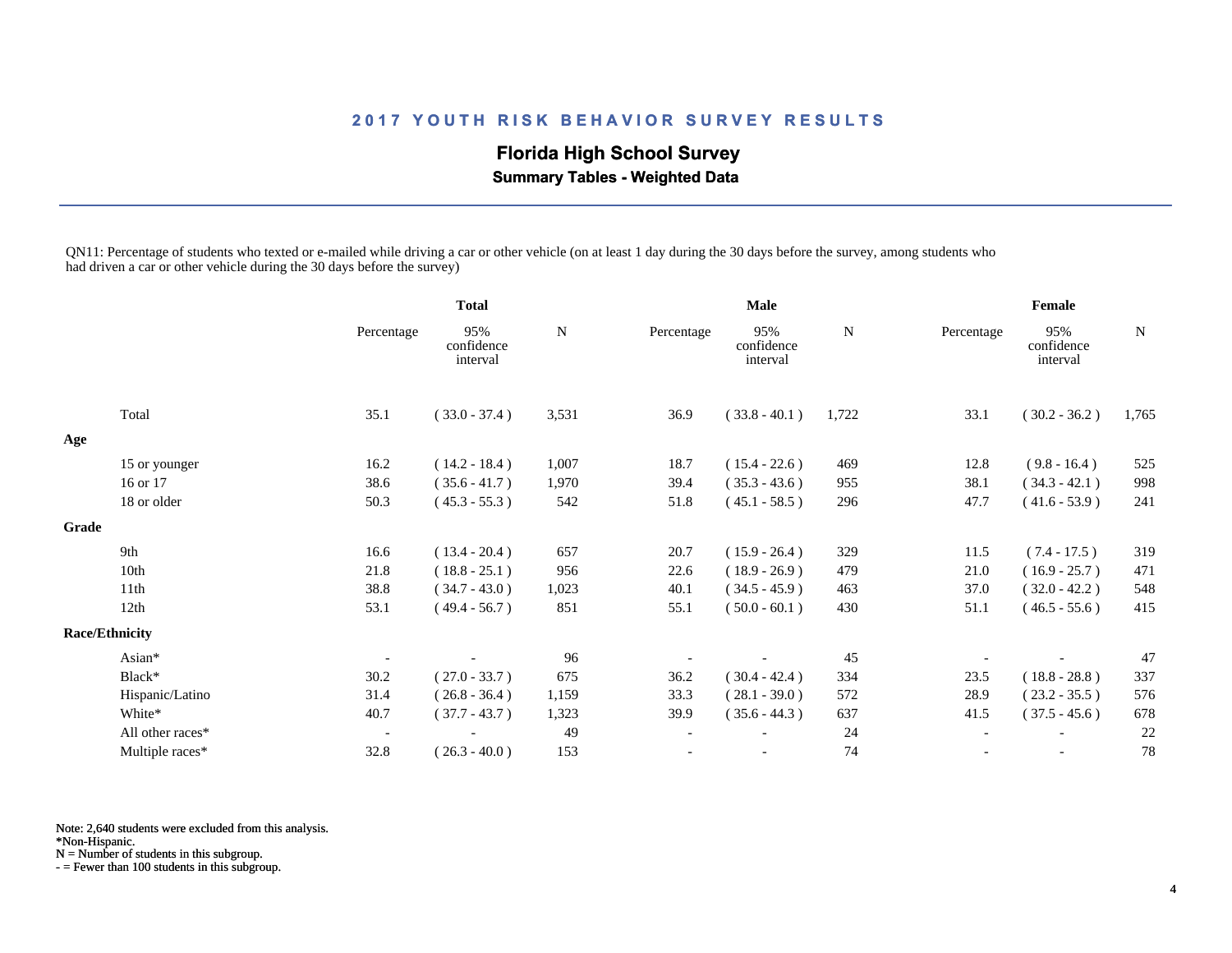## **Florida High School Survey**

 **Summary Tables - Weighted Data**

QN12: Percentage of students who carried a weapon (such as a gun, knife, or club, on at least 1 day during the 30 days before the survey)

|       |                       |                          | <b>Total</b>                  |           | <b>Male</b> |                               |       | Female                   |                               |       |  |
|-------|-----------------------|--------------------------|-------------------------------|-----------|-------------|-------------------------------|-------|--------------------------|-------------------------------|-------|--|
|       |                       | Percentage               | 95%<br>confidence<br>interval | ${\bf N}$ | Percentage  | 95%<br>confidence<br>interval | N     | Percentage               | 95%<br>confidence<br>interval | N     |  |
|       | Total                 | 14.2                     | $(13.0 - 15.5)$               | 6,070     | 20.1        | $(18.4 - 22.0)$               | 2,872 | 7.9                      | $(6.8 - 9.1)$                 | 3,115 |  |
| Age   |                       |                          |                               |           |             |                               |       |                          |                               |       |  |
|       | 15 or younger         | 13.7                     | $(11.7 - 15.8)$               | 2,334     | 19.2        | $(16.5 - 22.2)$               | 1,037 | 8.2                      | $(6.6 - 10.1)$                | 1,271 |  |
|       | 16 or 17              | 14.0                     | $(12.4 - 15.7)$               | 2,993     | 19.8        | $(17.4 - 22.4)$               | 1,448 | 7.8                      | $(6.5 - 9.3)$                 | 1,514 |  |
|       | 18 or older           | 16.2                     | $(13.3 - 19.6)$               | 719       | 23.3        | $(19.1 - 28.0)$               | 383   | 7.3                      | $(4.6 - 11.6)$                | 328   |  |
| Grade |                       |                          |                               |           |             |                               |       |                          |                               |       |  |
|       | 9th                   | 14.4                     | $(12.2 - 16.9)$               | 1,673     | 19.4        | $(16.6 - 22.6)$               | 784   | 8.7                      | $(6.8 - 10.9)$                | 869   |  |
|       | 10th                  | 13.4                     | $(11.7 - 15.3)$               | 1,692     | 19.6        | $(17.2 - 22.4)$               | 820   | 7.0                      | $(5.3 - 9.2)$                 | 857   |  |
|       | 11th                  | 14.8                     | $(12.9 - 17.0)$               | 1,508     | 20.4        | $(17.5 - 23.6)$               | 681   | 8.7                      | $(6.7 - 11.2)$                | 809   |  |
|       | 12th                  | 13.4                     | $(11.2 - 16.0)$               | 1,128     | 20.7        | $(17.0 - 25.0)$               | 555   | 6.4                      | $(4.6 - 8.9)$                 | 561   |  |
|       | <b>Race/Ethnicity</b> |                          |                               |           |             |                               |       |                          |                               |       |  |
|       | Asian*                | 8.5                      | $(5.3 - 13.4)$                | 184       |             |                               | 83    |                          |                               | 98    |  |
|       | Black*                | 9.5                      | $(8.2 - 11.1)$                | 1,203     | 14.3        | $(11.7 - 17.3)$               | 556   | 4.7                      | $(3.6 - 6.2)$                 | 638   |  |
|       | Hispanic/Latino       | 12.0                     | $(10.2 - 14.1)$               | 2,116     | 16.5        | $(13.6 - 19.9)$               | 993   | 7.4                      | $(5.8 - 9.4)$                 | 1,098 |  |
|       | White*                | 18.9                     | $(16.6 - 21.5)$               | 2,094     | 26.0        | $(23.0 - 29.2)$               | 1,021 | 10.9                     | $(8.7 - 13.6)$                | 1,058 |  |
|       | All other races*      | $\overline{\phantom{a}}$ |                               | 71        |             |                               | 38    | $\overline{\phantom{a}}$ |                               | 30    |  |
|       | Multiple races*       | 15.1                     | $(11.1 - 20.2)$               | 272       | 26.0        | $(19.8 - 33.3)$               | 119   | 6.0                      | $(2.5 - 14.0)$                | 151   |  |

Note: 101 students were excluded from this analysis.

N = Number of students in this subgroup.

<sup>\*</sup>Non-Hispanic.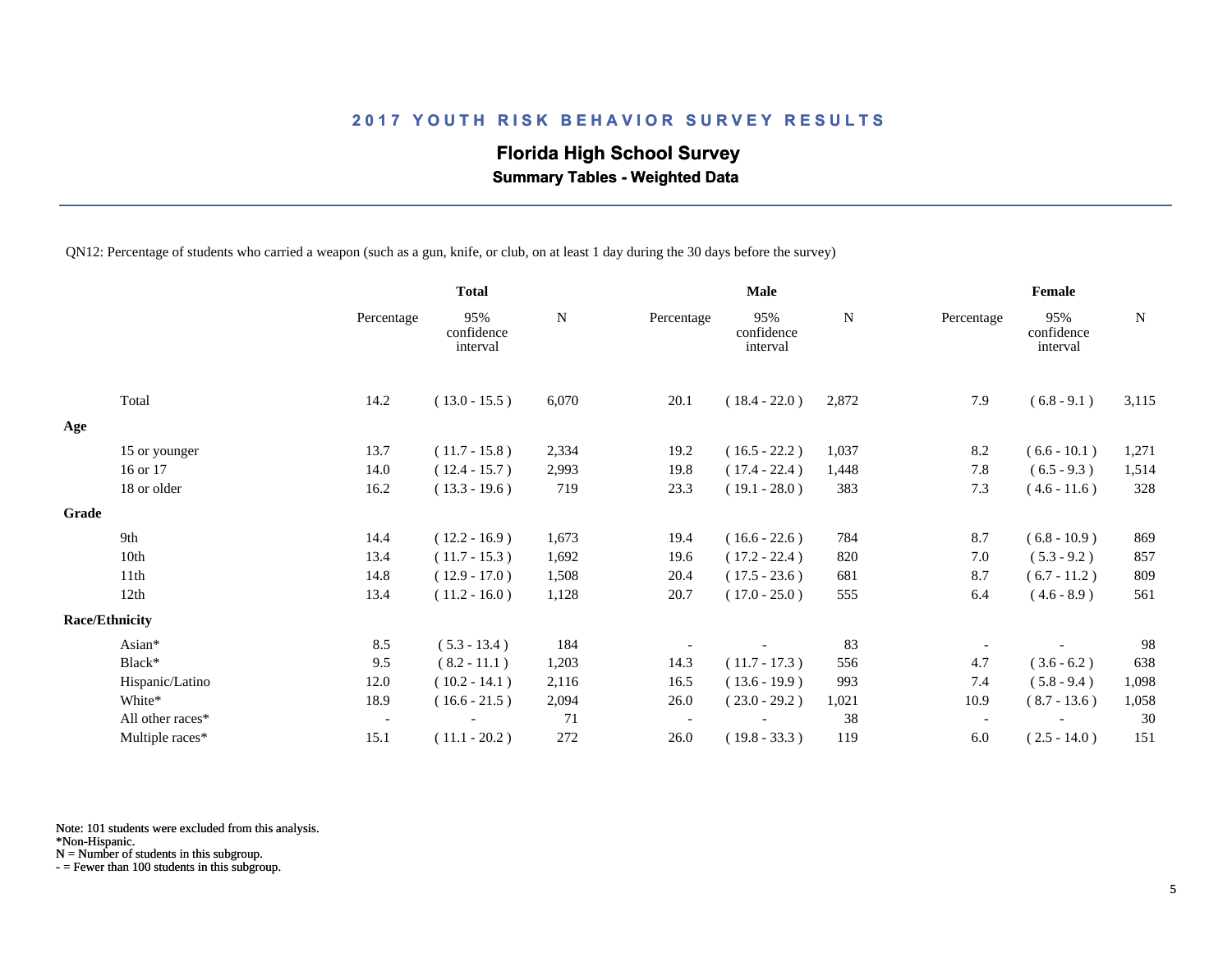## **Florida High School Survey Summary Tables - Weighted Data**

QN13: Percentage of students who carried a weapon on school property (such as a gun, knife, or club, on at least 1 day during the 30 days before the survey)

|                       |                          | <b>Total</b>                  |       | <b>Male</b>              |                               |             | Female                   |                               |       |
|-----------------------|--------------------------|-------------------------------|-------|--------------------------|-------------------------------|-------------|--------------------------|-------------------------------|-------|
|                       | Percentage               | 95%<br>confidence<br>interval | N     | Percentage               | 95%<br>confidence<br>interval | $\mathbf N$ | Percentage               | 95%<br>confidence<br>interval | N     |
| Total                 | 3.2                      | $(2.7 - 3.7)$                 | 6,072 | 4.4                      | $(3.6 - 5.4)$                 | 2,872       | 1.7                      | $(1.2 - 2.3)$                 | 3,118 |
| Age                   |                          |                               |       |                          |                               |             |                          |                               |       |
| 15 or younger         | 2.2                      | $(1.5 - 3.1)$                 | 2,333 | 3.1                      | $(2.0 - 4.7)$                 | 1,040       | 1.1                      | $(0.5 - 2.5)$                 | 1,269 |
| 16 or 17              | 3.6                      | $(2.9 - 4.5)$                 | 2,996 | 4.9                      | $(3.8 - 6.4)$                 | 1,448       | 2.2                      | $(1.5 - 3.2)$                 | 1,518 |
| 18 or older           | 3.8                      | $(2.6 - 5.6)$                 | 717   | 5.7                      | $(3.7 - 8.6)$                 | 380         | 1.5                      | $(0.6 - 3.8)$                 | 329   |
| Grade                 |                          |                               |       |                          |                               |             |                          |                               |       |
| 9th                   | 1.8                      | $(1.2 - 2.8)$                 | 1,674 | 2.9                      | $(1.8 - 4.5)$                 | 787         | 0.8                      | $(0.3 - 2.2)$                 | 867   |
| 10th                  | 3.1                      | $(2.3 - 4.1)$                 | 1,696 | 4.4                      | $(3.1 - 6.3)$                 | 819         | 1.5                      | $(0.8 - 2.9)$                 | 861   |
| 11th                  | 3.8                      | $(2.9 - 5.0)$                 | 1,509 | 4.7                      | $(3.3 - 6.5)$                 | 682         | 2.7                      | $(1.7 - 4.4)$                 | 809   |
| 12th                  | 3.5                      | $(2.5 - 4.8)$                 | 1,124 | 5.5                      | $(3.9 - 7.9)$                 | 552         | 1.4                      | $(0.7 - 3.0)$                 | 562   |
| <b>Race/Ethnicity</b> |                          |                               |       |                          |                               |             |                          |                               |       |
| Asian*                | 3.1                      | $(1.4 - 6.7)$                 | 184   |                          |                               | 83          |                          |                               | 98    |
| Black*                | 2.9                      | $(2.1 - 3.8)$                 | 1,201 | 4.5                      | $(3.1 - 6.5)$                 | 553         | 1.3                      | $(0.7 - 2.6)$                 | 639   |
| Hispanic/Latino       | 3.0                      | $(2.3 - 3.8)$                 | 2,118 | 3.1                      | $(2.1 - 4.5)$                 | 993         | 2.6                      | $(1.7 - 3.7)$                 | 1,100 |
| White*                | 3.1                      | $(2.3 - 4.1)$                 | 2,099 | 4.5                      | $(3.3 - 6.2)$                 | 1,026       | 1.5                      | $(0.8 - 2.6)$                 | 1,058 |
| All other races*      | $\overline{\phantom{a}}$ |                               | 70    | $\overline{\phantom{a}}$ |                               | 38          | $\overline{\phantom{a}}$ |                               | 30    |
| Multiple races*       | 4.9                      | $(2.8 - 8.6)$                 | 270   | 9.1                      | $(5.1 - 15.7)$                | 118         | 1.5                      | $(0.3 - 6.4)$                 | 150   |

Note: 99 students were excluded from this analysis.

\*Non-Hispanic.

N = Number of students in this subgroup.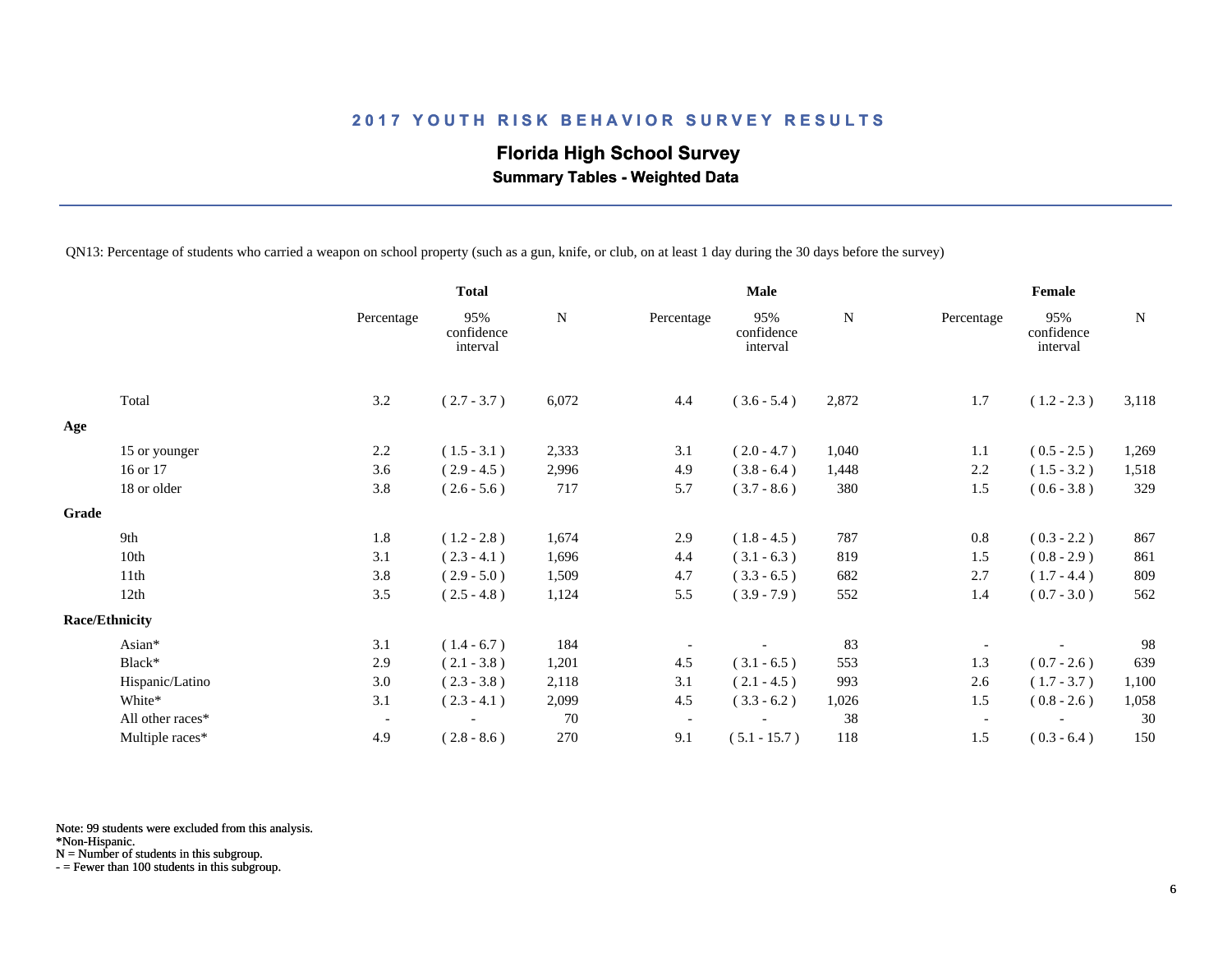# **Florida High School Survey**

 **Summary Tables - Weighted Data**

QN15: Percentage of students who did not go to school because they felt unsafe at school or on their way to or from school (on at least 1 day during the 30 days before the survey)

|       |                       |                          | <b>Total</b>                  |             | Male       |                               |       | Female                   |                               |             |
|-------|-----------------------|--------------------------|-------------------------------|-------------|------------|-------------------------------|-------|--------------------------|-------------------------------|-------------|
|       |                       | Percentage               | 95%<br>confidence<br>interval | $\mathbf N$ | Percentage | 95%<br>confidence<br>interval | N     | Percentage               | 95%<br>confidence<br>interval | $\mathbf N$ |
|       | Total                 | 10.2                     | $(8.6 - 12.2)$                | 6,136       | 9.6        | $(7.9 - 11.5)$                | 2,917 | 10.6                     | $(8.5 - 13.2)$                | 3,134       |
| Age   |                       |                          |                               |             |            |                               |       |                          |                               |             |
|       | 15 or younger         | 9.8                      | $(8.0 - 11.9)$                | 2,358       | 8.1        | $(6.1 - 10.5)$                | 1,059 | 11.2                     | $(8.7 - 14.3)$                | 1,274       |
|       | 16 or 17              | 10.0                     | $(7.9 - 12.5)$                | 3,023       | 9.7        | $(7.6 - 12.3)$                | 1,463 | 10.0                     | $(7.3 - 13.4)$                | 1,527       |
|       | 18 or older           | 12.3                     | $(9.5 - 15.8)$                | 729         | 12.5       | $(8.9 - 17.1)$                | 390   | 11.4                     | $(7.8 - 16.3)$                | 331         |
| Grade |                       |                          |                               |             |            |                               |       |                          |                               |             |
|       | 9th                   | 10.7                     | $(8.7 - 13.1)$                | 1,697       | 9.8        | $(7.4 - 13.0)$                | 805   | 11.3                     | $(8.7 - 14.7)$                | 871         |
|       | 10th                  | 10.2                     | $(8.1 - 12.9)$                | 1,712       | 8.0        | $(5.8 - 10.8)$                | 830   | 12.0                     | $(9.1 - 15.7)$                | 865         |
|       | 11th                  | 9.0                      | $(6.7 - 12.0)$                | 1,517       | 8.8        | $(6.4 - 11.9)$                | 684   | 9.3                      | $(6.4 - 13.3)$                | 815         |
|       | 12th                  | 10.8                     | $(8.8 - 13.2)$                | 1,141       | 11.4       | $(8.8 - 14.7)$                | 565   | 9.9                      | $(7.1 - 13.5)$                | 564         |
|       | <b>Race/Ethnicity</b> |                          |                               |             |            |                               |       |                          |                               |             |
|       | Asian*                | 10.7                     | $(6.5 - 17.3)$                | 188         |            |                               | 84    | 13.8                     | $(7.2 - 24.7)$                | 100         |
|       | Black*                | 11.6                     | $(9.5 - 14.1)$                | 1,222       | 11.4       | $(9.0 - 14.3)$                | 567   | 11.6                     | $(8.8 - 15.1)$                | 645         |
|       | Hispanic/Latino       | 11.3                     | $(8.6 - 14.6)$                | 2,141       | 9.8        | $(6.7 - 14.3)$                | 1,011 | 12.6                     | $(10.0 - 15.8)$               | 1,104       |
|       | White*                | 8.1                      | $(6.0 - 10.8)$                | 2,109       | 7.8        | $(5.5 - 10.9)$                | 1,033 | 8.4                      | $(5.8 - 12.1)$                | 1,060       |
|       | All other races*      | $\overline{\phantom{a}}$ |                               | 75          |            |                               | 41    | $\overline{\phantom{a}}$ |                               | 32          |
|       | Multiple races*       | 9.3                      | $(6.0 - 14.1)$                | 271         | 12.3       | $(7.1 - 20.5)$                | 120   | 6.9                      | $(3.6 - 12.6)$                | 149         |

Note: 35 students were excluded from this analysis.

\*Non-Hispanic.

N = Number of students in this subgroup.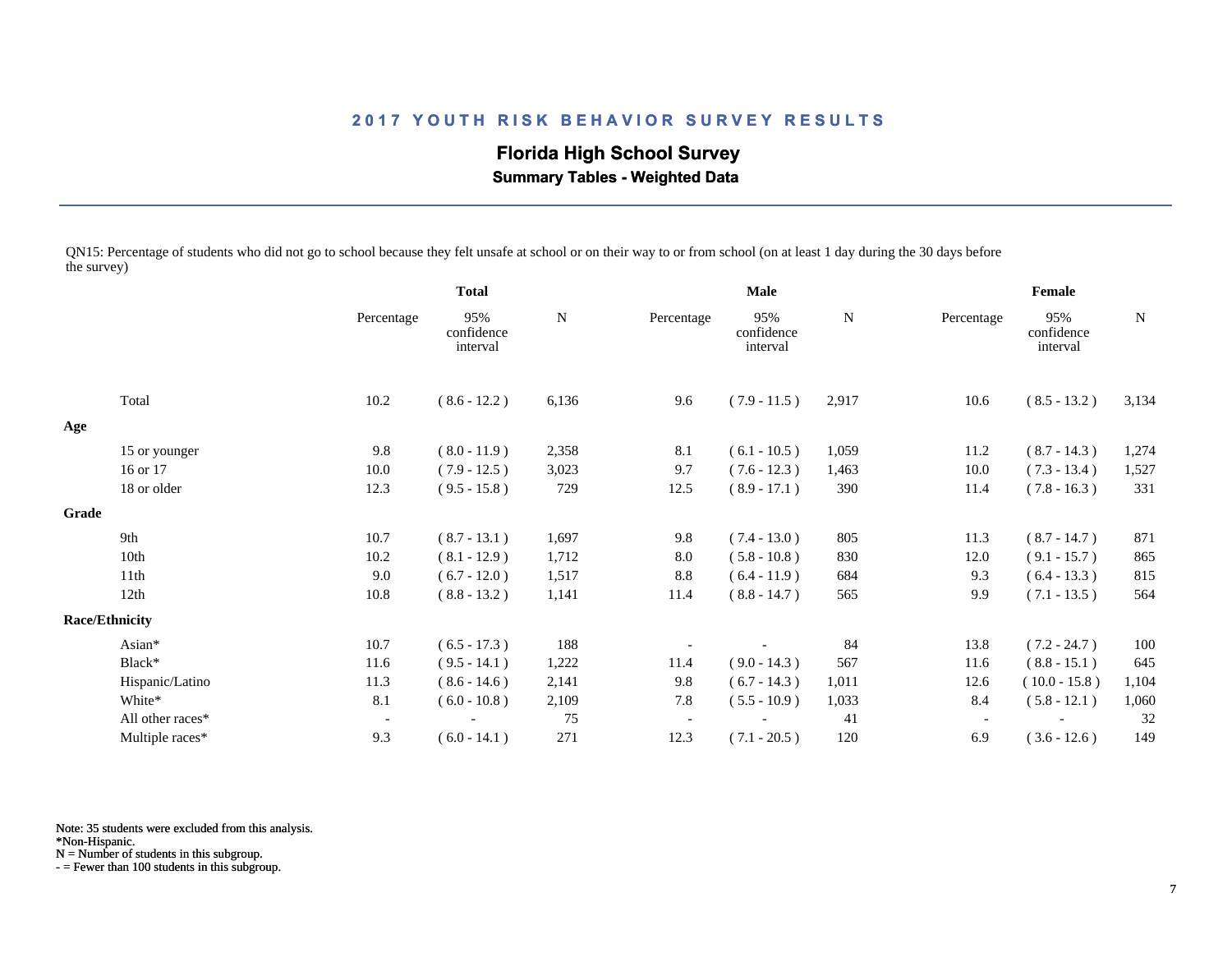**Florida High School Survey Summary Tables - Weighted Data**

QN16: Percentage of students who were threatened or injured with a weapon on school property (such as a gun, knife, or club, one or more times during the 12 months before the survey)

|       |                       |                          | <b>Total</b>                  |       | <b>Male</b>              |                               |       | Female                   |                               |             |
|-------|-----------------------|--------------------------|-------------------------------|-------|--------------------------|-------------------------------|-------|--------------------------|-------------------------------|-------------|
|       |                       | Percentage               | 95%<br>confidence<br>interval | N     | Percentage               | 95%<br>confidence<br>interval | N     | Percentage               | 95%<br>confidence<br>interval | $\mathbf N$ |
|       | Total                 | 8.4                      | $(7.5 - 9.4)$                 | 6,142 | 10.1                     | $(9.0 - 11.4)$                | 2,917 | 6.5                      | $(5.4 - 7.8)$                 | 3,136       |
| Age   |                       |                          |                               |       |                          |                               |       |                          |                               |             |
|       | 15 or younger         | 8.4                      | $(7.2 - 9.7)$                 | 2,364 | 10.1                     | $(8.3 - 12.3)$                | 1,059 | 6.6                      | $(5.0 - 8.7)$                 | 1,278       |
|       | 16 or 17              | 7.9                      | $(6.6 - 9.5)$                 | 3,022 | 9.7                      | $(8.0 - 11.8)$                | 1,464 | 5.8                      | $(4.3 - 7.7)$                 | 1,525       |
|       | 18 or older           | 10.1                     | $(7.9 - 12.8)$                | 728   | 11.4                     | $(8.5 - 15.1)$                | 389   | 8.9                      | $(5.9 - 13.1)$                | 331         |
| Grade |                       |                          |                               |       |                          |                               |       |                          |                               |             |
|       | 9th                   | 9.2                      | $(7.6 - 11.0)$                | 1,698 | 11.2                     | $(8.7 - 14.2)$                | 803   | 7.0                      | $(5.1 - 9.5)$                 | 874         |
|       | 10th                  | 8.4                      | $(7.0 - 10.1)$                | 1,716 | 9.0                      | $(6.8 - 11.7)$                | 832   | 7.5                      | $(5.8 - 9.6)$                 | 867         |
|       | 11th                  | 6.6                      | $(5.3 - 8.3)$                 | 1,517 | 9.0                      | $(6.9 - 11.6)$                | 685   | 4.0                      | $(2.6 - 6.2)$                 | 814         |
|       | 12th                  | 9.1                      | $(7.4 - 11.1)$                | 1,139 | 10.9                     | $(8.6 - 13.8)$                | 564   | 7.2                      | $(5.0 - 10.1)$                | 562         |
|       | <b>Race/Ethnicity</b> |                          |                               |       |                          |                               |       |                          |                               |             |
|       | Asian*                | 8.9                      | $(5.9 - 13.2)$                | 188   |                          |                               | 84    | 5.1                      | $(2.0 - 12.1)$                | 100         |
|       | Black*                | 9.9                      | $(8.4 - 11.6)$                | 1,221 | 12.1                     | $(9.9 - 14.6)$                | 568   | 7.4                      | $(5.7 - 9.6)$                 | 643         |
|       | Hispanic/Latino       | 7.8                      | $(6.3 - 9.7)$                 | 2,140 | 9.4                      | $(7.3 - 12.2)$                | 1,008 | 6.1                      | $(4.6 - 8.0)$                 | 1,106       |
|       | White*                | 6.9                      | $(5.4 - 8.7)$                 | 2,111 | 7.8                      | $(5.9 - 10.3)$                | 1,034 | 5.9                      | $(4.2 - 8.0)$                 | 1,061       |
|       | All other races*      | $\overline{\phantom{a}}$ |                               | 76    | $\overline{\phantom{a}}$ |                               | 41    | $\overline{\phantom{a}}$ |                               | 32          |
|       | Multiple races*       | 11.3                     | $(8.1 - 15.6)$                | 272   | 19.1                     | $(13.3 - 26.5)$               | 120   | 4.8                      | $(2.3 - 10.1)$                | 150         |

Note: 29 students were excluded from this analysis.

\*Non-Hispanic.

N = Number of students in this subgroup.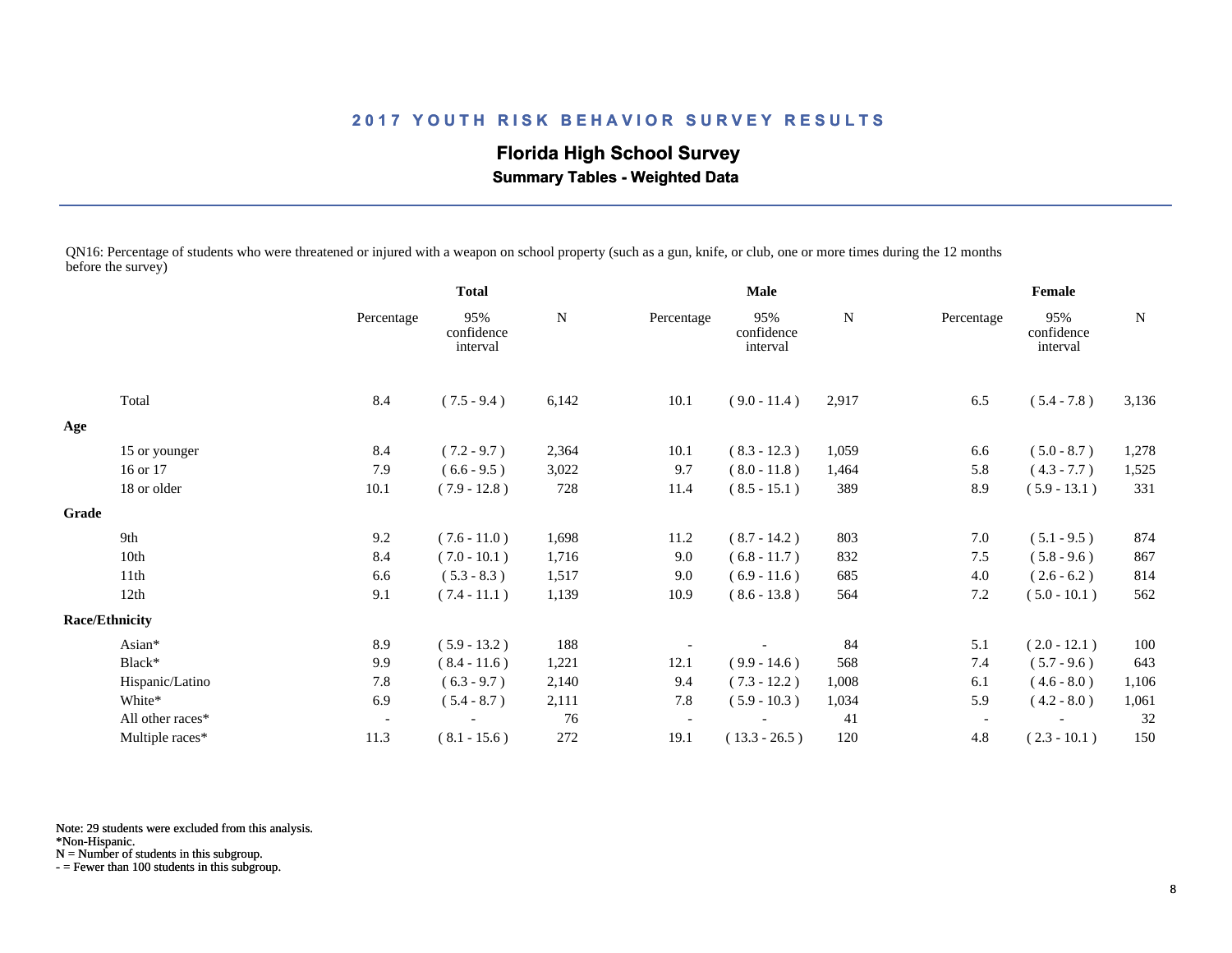## **Florida High School Survey**

 **Summary Tables - Weighted Data**

QN17: Percentage of students who were in a physical fight (one or more times during the 12 months before the survey)

|       |                       |                          | <b>Total</b>                  |       | <b>Male</b> |                               |       | Female     |                               |             |  |
|-------|-----------------------|--------------------------|-------------------------------|-------|-------------|-------------------------------|-------|------------|-------------------------------|-------------|--|
|       |                       | Percentage               | 95%<br>confidence<br>interval | N     | Percentage  | 95%<br>confidence<br>interval | N     | Percentage | 95%<br>confidence<br>interval | $\mathbf N$ |  |
|       | Total                 | 21.1                     | $(19.8 - 22.6)$               | 6,073 | 27.0        | $(25.1 - 29.0)$               | 2,880 | 15.0       | $(13.4 - 16.8)$               | 3,108       |  |
| Age   |                       |                          |                               |       |             |                               |       |            |                               |             |  |
|       | 15 or younger         | 22.8                     | $(20.5 - 25.4)$               | 2,338 | 29.5        | $(25.9 - 33.3)$               | 1,046 | 16.4       | $(14.2 - 18.9)$               | 1,268       |  |
|       | 16 or 17              | 20.9                     | $(19.3 - 22.7)$               | 2,990 | 26.7        | $(24.4 - 29.1)$               | 1,442 | 15.0       | $(12.7 - 17.7)$               | 1,514       |  |
|       | 18 or older           | 17.4                     | $(14.4 - 20.9)$               | 718   | 23.0        | $(18.8 - 27.8)$               | 387   | 11.2       | $(7.9 - 15.8)$                | 324         |  |
| Grade |                       |                          |                               |       |             |                               |       |            |                               |             |  |
|       | 9th                   | 25.3                     | $(22.2 - 28.6)$               | 1,680 | 31.8        | $(27.3 - 36.6)$               | 793   | 18.5       | $(15.7 - 21.7)$               | 867         |  |
|       | 10th                  | 21.7                     | $(19.3 - 24.3)$               | 1,691 | 26.6        | $(23.5 - 30.0)$               | 817   | 16.7       | $(13.7 - 20.2)$               | 858         |  |
|       | 11th                  | 20.4                     | $(18.2 - 22.9)$               | 1,505 | 27.7        | $(23.8 - 32.0)$               | 680   | 13.1       | $(10.8 - 15.9)$               | 806         |  |
|       | 12th                  | 16.2                     | $(13.6 - 19.2)$               | 1,129 | 21.4        | $(17.8 - 25.4)$               | 559   | 11.0       | $(7.8 - 15.3)$                | 559         |  |
|       | <b>Race/Ethnicity</b> |                          |                               |       |             |                               |       |            |                               |             |  |
|       | Asian*                | 12.0                     | $(7.9 - 17.7)$                | 189   |             |                               | 86    |            |                               | 99          |  |
|       | Black*                | 24.8                     | $(22.4 - 27.5)$               | 1,201 | 31.5        | $(27.2 - 36.2)$               | 555   | 18.6       | $(15.4 - 22.3)$               | 636         |  |
|       | Hispanic/Latino       | 19.7                     | $(17.7 - 21.8)$               | 2,115 | 24.5        | $(21.4 - 27.8)$               | 997   | 14.5       | $(12.1 - 17.4)$               | 1,094       |  |
|       | White*                | 18.8                     | $(16.6 - 21.2)$               | 2,098 | 25.0        | $(22.2 - 28.0)$               | 1,026 | 12.1       | $(10.1 - 14.5)$               | 1,056       |  |
|       | All other races*      | $\overline{\phantom{a}}$ |                               | 73    |             |                               | 38    |            |                               | 32          |  |
|       | Multiple races*       | 26.3                     | $(20.2 - 33.5)$               | 269   | 35.7        | $(25.7 - 47.1)$               | 119   | 17.8       | $(11.9 - 25.8)$               | 148         |  |

Note: 98 students were excluded from this analysis.

\*Non-Hispanic.

N = Number of students in this subgroup.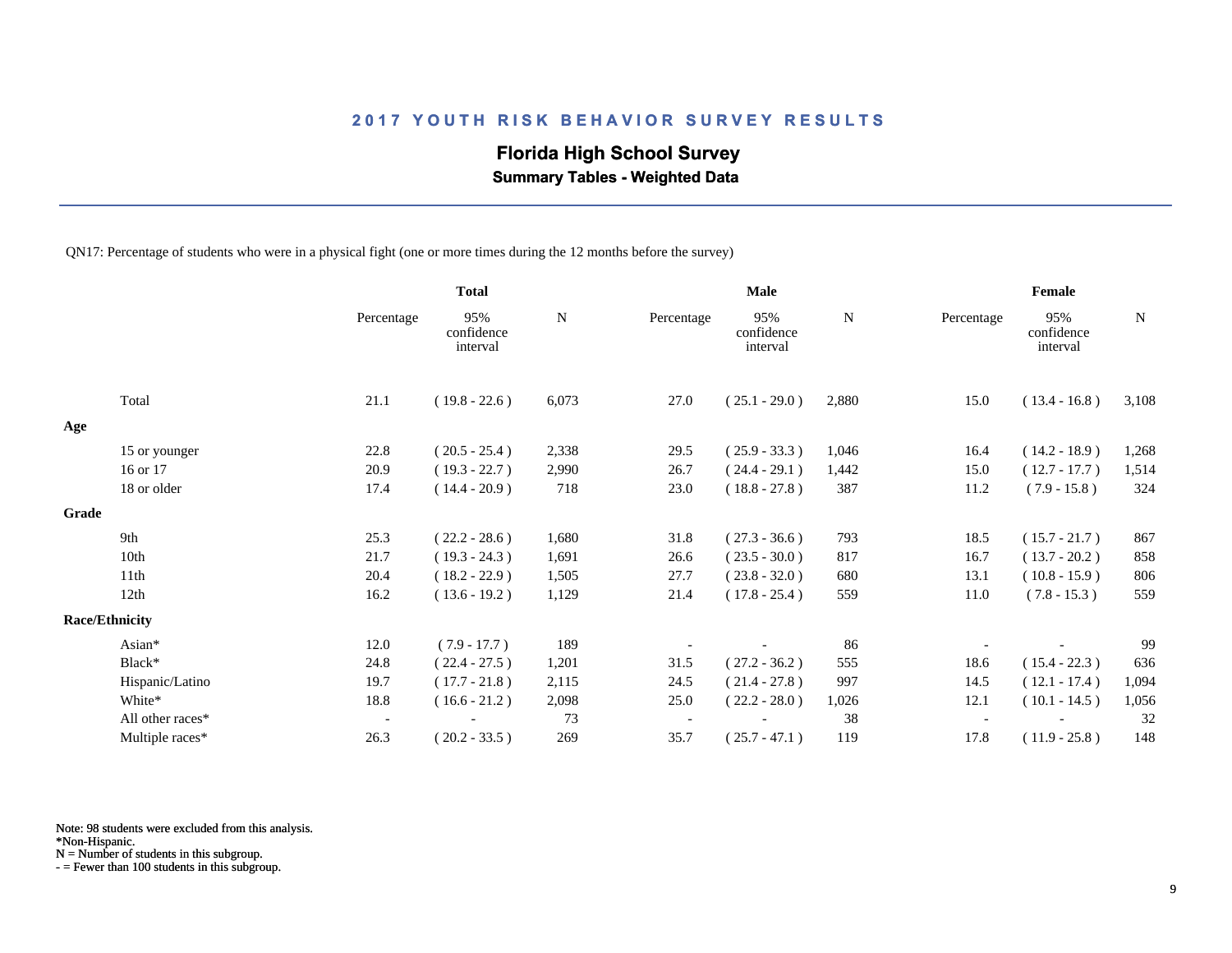## **Florida High School Survey**

 **Summary Tables - Weighted Data**

QN18: Percentage of students who were in a physical fight on school property (one or more times during the 12 months before the survey)

|       |                       |                          | <b>Total</b>                  |           | <b>Male</b> |                               |           | Female                   |                               |           |  |
|-------|-----------------------|--------------------------|-------------------------------|-----------|-------------|-------------------------------|-----------|--------------------------|-------------------------------|-----------|--|
|       |                       | Percentage               | 95%<br>confidence<br>interval | ${\bf N}$ | Percentage  | 95%<br>confidence<br>interval | ${\bf N}$ | Percentage               | 95%<br>confidence<br>interval | ${\bf N}$ |  |
|       | Total                 | 7.9                      | $(7.0 - 8.9)$                 | 6,073     | 10.2        | $(8.9 - 11.7)$                | 2,881     | 5.5                      | $(4.4 - 6.7)$                 | 3,108     |  |
| Age   |                       |                          |                               |           |             |                               |           |                          |                               |           |  |
|       | 15 or younger         | 9.1                      | $(7.8 - 10.7)$                | 2,338     | 12.4        | $(10.2 - 14.8)$               | 1,046     | 6.0                      | $(4.6 - 7.9)$                 | 1,268     |  |
|       | 16 or 17              | 7.5                      | $(6.4 - 8.9)$                 | 2,992     | 9.5         | $(7.8 - 11.4)$                | 1,444     | 5.5                      | $(4.0 - 7.5)$                 | 1,514     |  |
|       | 18 or older           | 6.3                      | $(4.2 - 9.4)$                 | 717       | 8.3         | $(5.3 - 12.8)$                | 386       | 4.0                      | $(2.0 - 8.0)$                 | 324       |  |
| Grade |                       |                          |                               |           |             |                               |           |                          |                               |           |  |
|       | 9th                   | 10.8                     | $(9.0 - 12.9)$                | 1,680     | 14.1        | $(11.1 - 17.7)$               | 792       | 7.3                      | $(5.5 - 9.6)$                 | 868       |  |
|       | 10th                  | 8.1                      | $(6.4 - 10.2)$                | 1,690     | 9.8         | $(7.9 - 12.2)$                | 817       | 6.3                      | $(4.4 - 8.8)$                 | 857       |  |
|       | 11th                  | 6.4                      | $(5.0 - 8.2)$                 | 1,506     | 9.7         | $(7.2 - 12.9)$                | 682       | 3.2                      | $(1.9 - 5.4)$                 | 805       |  |
|       | 12th                  | 5.9                      | $(4.1 - 8.5)$                 | 1,129     | 7.2         | $(4.6 - 11.0)$                | 558       | 4.6                      | $(2.5 - 8.4)$                 | 560       |  |
|       | <b>Race/Ethnicity</b> |                          |                               |           |             |                               |           |                          |                               |           |  |
|       | Asian*                | 6.1                      | $(3.6 - 10.1)$                | 189       |             |                               | 86        |                          |                               | 99        |  |
|       | Black*                | 10.7                     | $(9.1 - 12.6)$                | 1,200     | 13.6        | $(11.2 - 16.3)$               | 555       | 8.1                      | $(5.9 - 10.9)$                | 635       |  |
|       | Hispanic/Latino       | 7.7                      | $(6.5 - 9.0)$                 | 2,114     | 9.7         | $(7.7 - 12.0)$                | 996       | 5.5                      | $(4.4 - 6.8)$                 | 1,094     |  |
|       | White*                | 5.5                      | $(4.5 - 6.8)$                 | 2,099     | 7.3         | $(5.8 - 9.0)$                 | 1,027     | 3.6                      | $(2.6 - 5.0)$                 | 1,056     |  |
|       | All other races*      | $\overline{\phantom{a}}$ |                               | 74        |             |                               | 39        | $\overline{\phantom{a}}$ |                               | 32        |  |
|       | Multiple races*       | 10.3                     | $(7.2 - 14.5)$                | 270       | 15.7        | $(9.9 - 24.0)$                | 119       | 5.8                      | $(3.2 - 10.1)$                | 149       |  |

Note: 98 students were excluded from this analysis.

\*Non-Hispanic.

N = Number of students in this subgroup.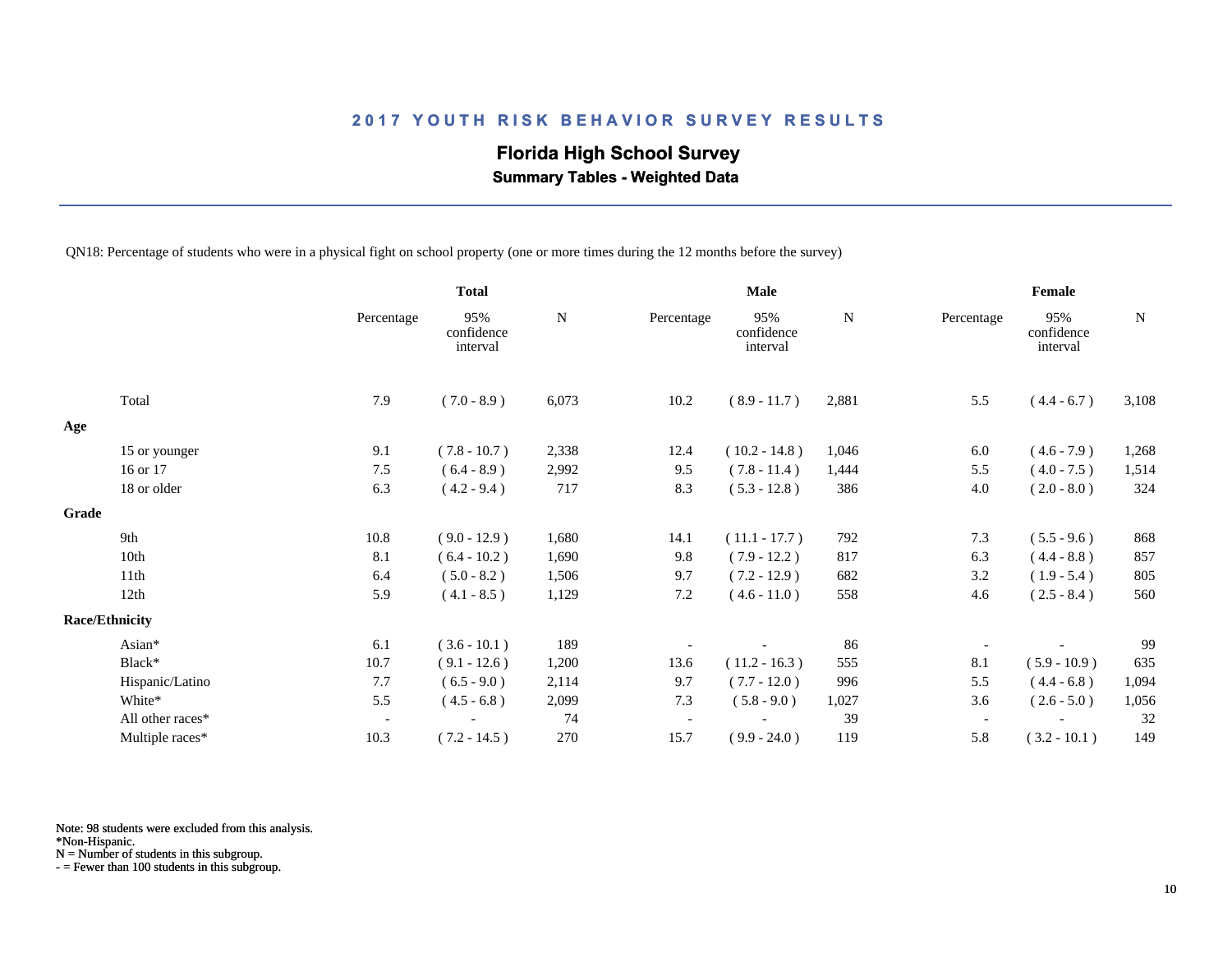## **Florida High School Survey**

 **Summary Tables - Weighted Data**

QN19: Percentage of students who were ever physically forced to have sexual intercourse (when they did not want to)

|                       |                  |                          | <b>Total</b>                  |           | <b>Male</b>              |                               |       | Female     |                               |       |
|-----------------------|------------------|--------------------------|-------------------------------|-----------|--------------------------|-------------------------------|-------|------------|-------------------------------|-------|
|                       |                  | Percentage               | 95%<br>confidence<br>interval | ${\bf N}$ | Percentage               | 95%<br>confidence<br>interval | N     | Percentage | 95%<br>confidence<br>interval | N     |
| Total                 |                  | 6.5                      | $(5.6 - 7.5)$                 | 6,058     | 4.3                      | $(3.3 - 5.6)$                 | 2,881 | 8.7        | $(7.5 - 10.0)$                | 3,096 |
| Age                   |                  |                          |                               |           |                          |                               |       |            |                               |       |
|                       | 15 or younger    | 5.7                      | $(4.4 - 7.2)$                 | 2,331     | 3.8                      | $(2.5 - 5.8)$                 | 1,048 | 7.2        | $(5.6 - 9.2)$                 | 1,258 |
| 16 or 17              |                  | 6.4                      | $(5.4 - 7.6)$                 | 2,985     | 4.1                      | $(2.9 - 5.8)$                 | 1,443 | 8.8        | $(7.4 - 10.4)$                | 1,509 |
|                       | 18 or older      | 8.9                      | $(6.9 - 11.5)$                | 718       | 6.1                      | $(3.9 - 9.4)$                 | 384   | 12.0       | $(8.7 - 16.4)$                | 328   |
| Grade                 |                  |                          |                               |           |                          |                               |       |            |                               |       |
| 9th                   |                  | 5.6                      | $(4.1 - 7.6)$                 | 1,681     | 4.2                      | $(2.5 - 6.8)$                 | 797   | 7.1        | $(5.4 - 9.4)$                 | 863   |
| 10th                  |                  | 6.4                      | $(5.1 - 8.0)$                 | 1,681     | 3.1                      | $(1.8 - 5.1)$                 | 815   | 9.6        | $(7.3 - 12.5)$                | 850   |
| 11th                  |                  | 6.0                      | $(4.6 - 7.7)$                 | 1,500     | 5.0                      | $(3.4 - 7.2)$                 | 678   | 7.0        | $(5.0 - 9.6)$                 | 805   |
| 12th                  |                  | 8.1                      | $(6.3 - 10.3)$                | 1,129     | 5.3                      | $(3.5 - 8.1)$                 | 559   | 10.8       | $(8.0 - 14.4)$                | 560   |
| <b>Race/Ethnicity</b> |                  |                          |                               |           |                          |                               |       |            |                               |       |
| Asian*                |                  | 1.8                      | $(0.7 - 4.7)$                 | 190       |                          |                               | 87    |            |                               | 99    |
| Black*                |                  | 6.5                      | $(4.9 - 8.4)$                 | 1,197     | 4.8                      | $(3.0 - 7.5)$                 | 557   | 8.0        | $(5.6 - 11.1)$                | 631   |
|                       | Hispanic/Latino  | 7.0                      | $(5.9 - 8.3)$                 | 2,118     | 5.1                      | $(4.0 - 6.6)$                 | 996   | 8.7        | $(7.2 - 10.6)$                | 1,097 |
| White*                |                  | 6.2                      | $(5.1 - 7.5)$                 | 2,083     | 3.4                      | $(2.3 - 4.9)$                 | 1,024 | 9.4        | $(7.5 - 11.6)$                | 1,043 |
|                       | All other races* | $\overline{\phantom{a}}$ |                               | 71        | $\overline{\phantom{a}}$ |                               | 37    |            |                               | 32    |
|                       | Multiple races*  | 8.6                      | $(5.1 - 14.0)$                | 272       | 5.0                      | $(2.3 - 10.8)$                | 120   | 11.8       | $(6.7 - 19.9)$                | 150   |

Note: 113 students were excluded from this analysis.

N = Number of students in this subgroup.

<sup>\*</sup>Non-Hispanic.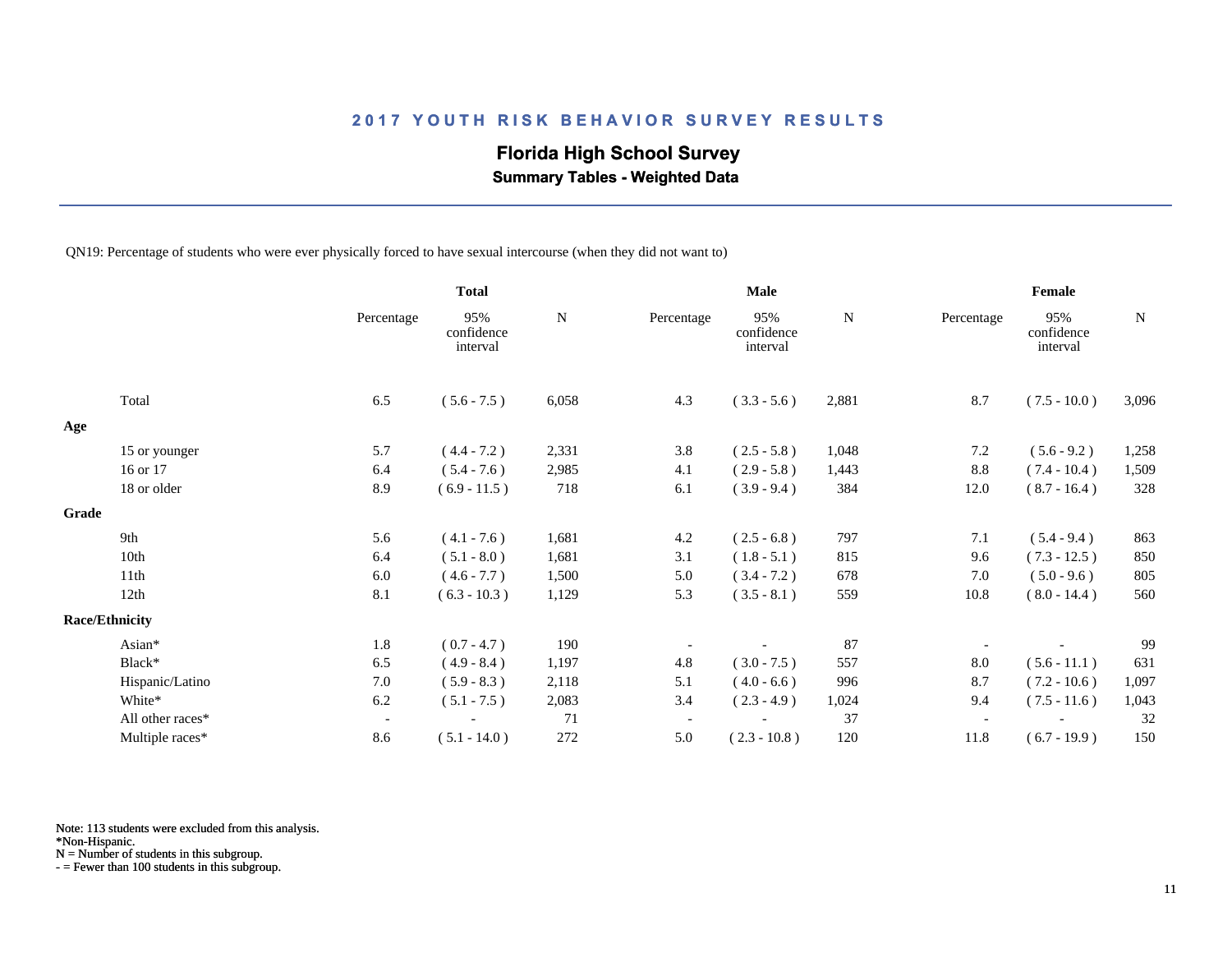## **Florida High School Survey**

 **Summary Tables - Weighted Data**

QN20: Percentage of students who experienced sexual violence (being forced by anyone to do sexual things [counting such things as kissing, touching, or being physically forced to have sexual intercourse] that they did not want to, one or more times during the 12 months before the survey)

|       |                       |                          | <b>Total</b>                  |           | <b>Male</b>              |                               |             | Female                   |                               |       |
|-------|-----------------------|--------------------------|-------------------------------|-----------|--------------------------|-------------------------------|-------------|--------------------------|-------------------------------|-------|
|       |                       | Percentage               | 95%<br>confidence<br>interval | ${\bf N}$ | Percentage               | 95%<br>confidence<br>interval | $\mathbf N$ | Percentage               | 95%<br>confidence<br>interval | N     |
|       | Total                 | 9.9                      | $(8.9 - 10.9)$                | 6,009     | 7.0                      | $(5.7 - 8.4)$                 | 2,872       | 12.8                     | $(11.5 - 14.2)$               | 3,054 |
| Age   |                       |                          |                               |           |                          |                               |             |                          |                               |       |
|       | 15 or younger         | 10.4                     | $(9.0 - 11.9)$                | 2,307     | 6.7                      | $(4.8 - 9.2)$                 | 1,046       | 13.8                     | $(11.7 - 16.3)$               | 1,237 |
|       | 16 or 17              | 9.4                      | $(8.3 - 10.7)$                | 2,970     | 6.4                      | $(5.0 - 8.2)$                 | 1,445       | 12.6                     | $(10.8 - 14.6)$               | 1,493 |
|       | 18 or older           | 10.3                     | $(8.2 - 12.8)$                | 705       | 9.5                      | $(6.8 - 13.1)$                | 375         | 10.9                     | $(7.8 - 15.1)$                | 322   |
| Grade |                       |                          |                               |           |                          |                               |             |                          |                               |       |
|       | 9th                   | 10.2                     | $(8.3 - 12.4)$                | 1,663     | 6.7                      | $(4.8 - 9.4)$                 | 797         | 13.9                     | $(11.4 - 16.9)$               | 845   |
|       | 10th                  | 9.5                      | $(8.1 - 11.0)$                | 1,681     | 5.9                      | $(4.2 - 8.2)$                 | 818         | 13.1                     | $(10.7 - 15.9)$               | 848   |
|       | 11th                  | 9.7                      | $(7.8 - 11.9)$                | 1,495     | 7.5                      | $(5.7 - 9.8)$                 | 679         | 11.8                     | $(9.0 - 15.3)$                | 798   |
|       | 12th                  | 9.9                      | $(8.2 - 11.8)$                | 1,103     | 7.4                      | $(5.3 - 10.1)$                | 547         | 12.1                     | $(9.6 - 15.1)$                | 544   |
|       | <b>Race/Ethnicity</b> |                          |                               |           |                          |                               |             |                          |                               |       |
|       | Asian*                | 7.4                      | $(4.4 - 12.1)$                | 190       |                          |                               | 87          |                          |                               | 99    |
|       | Black*                | 9.3                      | $(7.7 - 11.2)$                | 1,195     | 8.3                      | $(5.8 - 11.8)$                | 557         | 10.3                     | $(8.4 - 12.5)$                | 628   |
|       | Hispanic/Latino       | 10.2                     | $(8.8 - 11.8)$                | 2,101     | 7.1                      | $(5.7 - 8.8)$                 | 993         | 13.0                     | $(10.9 - 15.5)$               | 1,083 |
|       | White*                | 9.8                      | $(8.4 - 11.5)$                | 2,060     | 4.9                      | $(3.4 - 6.8)$                 | 1,020       | 15.4                     | $(12.9 - 18.2)$               | 1,025 |
|       | All other races*      | $\overline{\phantom{a}}$ |                               | 70        | $\overline{\phantom{a}}$ |                               | 38          | $\overline{\phantom{a}}$ |                               | 30    |
|       | Multiple races*       | 14.3                     | $(10.0 - 20.1)$               | 265       | 16.5                     | $(11.1 - 24.0)$               | 117         | 12.7                     | $(7.9 - 19.8)$                | 146   |

Note: 162 students were excluded from this analysis.

\*Non-Hispanic.

N = Number of students in this subgroup.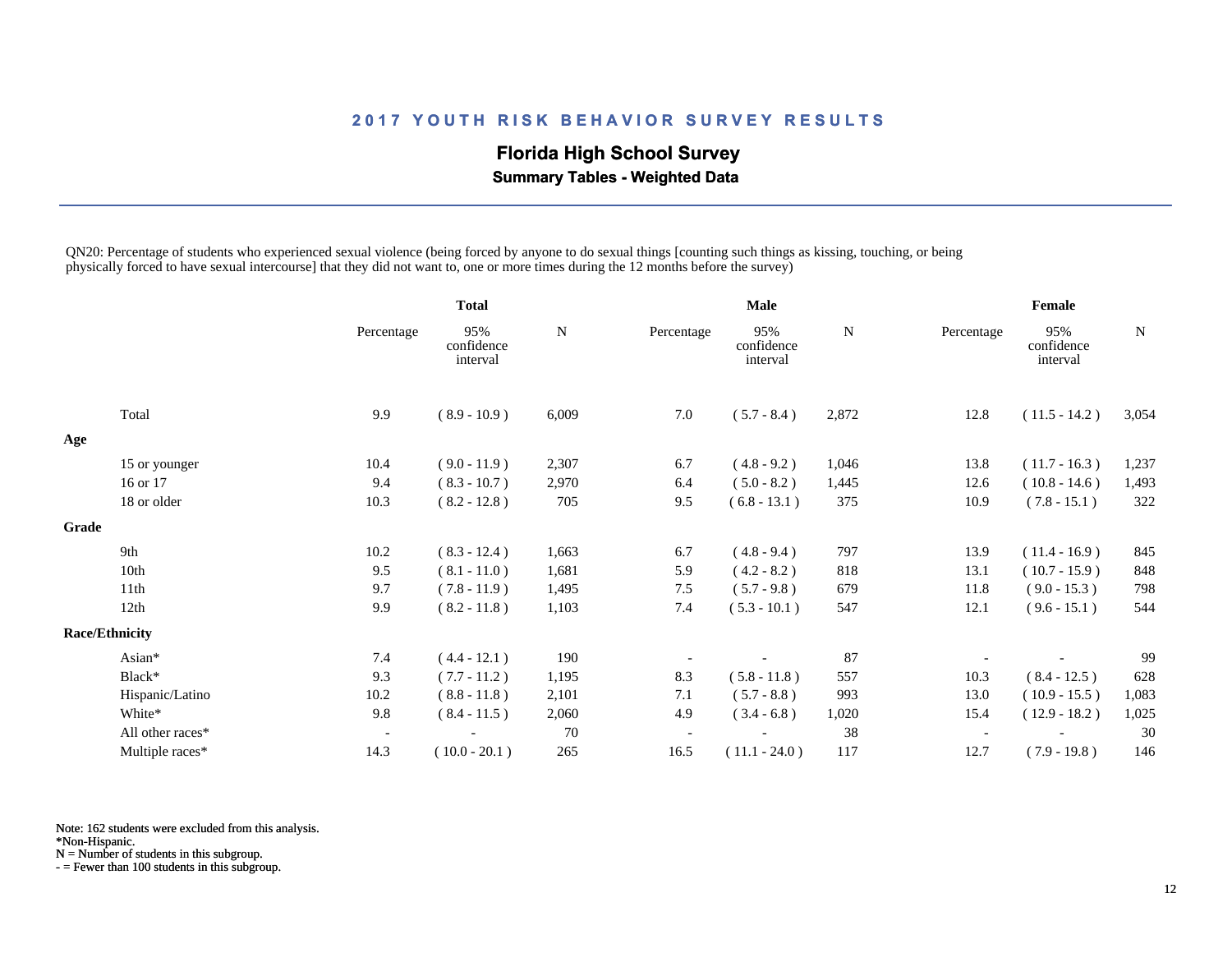## **Florida High School Survey**

 **Summary Tables - Weighted Data**

QN21: Percentage of students who experienced sexual dating violence (being forced by someone they were dating or going out with to do sexual things [counting such things as kissing, touching, or being physically forced to have sexual intercourse] that they did not want to, one or more times during the 12 months before the survey, among students who dated or went out with someone during the 12 months before the survey)

|       |                       |                          | <b>Total</b>                  |           | Male                     |                               |       | Female     |                               |       |
|-------|-----------------------|--------------------------|-------------------------------|-----------|--------------------------|-------------------------------|-------|------------|-------------------------------|-------|
|       |                       | Percentage               | 95%<br>confidence<br>interval | ${\bf N}$ | Percentage               | 95%<br>confidence<br>interval | N     | Percentage | 95%<br>confidence<br>interval | N     |
|       | Total                 | 6.2                      | $(5.4 - 7.1)$                 | 3,727     | 4.9                      | $(3.8 - 6.4)$                 | 1,759 | 7.6        | $(6.5 - 8.7)$                 | 1,927 |
| Age   |                       |                          |                               |           |                          |                               |       |            |                               |       |
|       | 15 or younger         | 6.6                      | $(5.4 - 8.0)$                 | 1,289     | 5.2                      | $(3.4 - 7.9)$                 | 579   | 7.9        | $(6.2 - 10.0)$                | 694   |
|       | 16 or 17              | 6.2                      | $(5.1 - 7.5)$                 | 1,954     | 4.5                      | $(3.2 - 6.2)$                 | 933   | 8.0        | $(6.6 - 9.7)$                 | 1,008 |
|       | 18 or older           | 5.6                      | $(3.7 - 8.4)$                 | 468       | 5.9                      | $(3.4 - 9.9)$                 | 243   | 5.4        | $(2.8 - 10.1)$                | 224   |
| Grade |                       |                          |                               |           |                          |                               |       |            |                               |       |
|       | 9th                   | 6.8                      | $(5.2 - 9.0)$                 | 929       | 5.0                      | $(3.2 - 7.8)$                 | 451   | 9.0        | $(6.5 - 12.3)$                | 466   |
|       | 10th                  | 5.5                      | $(4.2 - 7.2)$                 | 1,027     | 4.1                      | $(2.4 - 6.9)$                 | 484   | 6.7        | $(4.8 - 9.3)$                 | 539   |
|       | 11th                  | 7.3                      | $(5.3 - 9.8)$                 | 980       | 5.8                      | $(4.0 - 8.3)$                 | 441   | 8.9        | $(6.2 - 12.7)$                | 531   |
|       | 12th                  | 4.8                      | $(3.5 - 6.6)$                 | 757       | 4.1                      | $(2.3 - 7.2)$                 | 369   | 5.5        | $(3.8 - 8.0)$                 | 383   |
|       | <b>Race/Ethnicity</b> |                          |                               |           |                          |                               |       |            |                               |       |
|       | Asian*                | $\overline{\phantom{a}}$ |                               | 75        |                          |                               | 35    |            |                               | 40    |
|       | Black*                | 4.9                      | $(3.5 - 7.0)$                 | 737       | 4.5                      | $(2.6 - 7.6)$                 | 362   | 5.5        | $(3.8 - 8.0)$                 | 371   |
|       | Hispanic/Latino       | 6.6                      | $(5.2 - 8.5)$                 | 1,294     | 5.2                      | $(3.4 - 7.7)$                 | 596   | 7.9        | $(5.9 - 10.5)$                | 685   |
|       | White*                | 6.7                      | $(5.5 - 8.1)$                 | 1,332     | 4.3                      | $(2.9 - 6.4)$                 | 637   | 9.3        | $(7.2 - 11.9)$                | 687   |
|       | All other races*      |                          |                               | 36        | $\overline{\phantom{a}}$ |                               | 17    |            |                               | 19    |
|       | Multiple races*       | 9.6                      | $(5.9 - 15.3)$                | 173       |                          | $\overline{\phantom{a}}$      | 76    |            | $\overline{\phantom{a}}$      | 95    |

Note: 2,444 students were excluded from this analysis.

\*Non-Hispanic.

N = Number of students in this subgroup.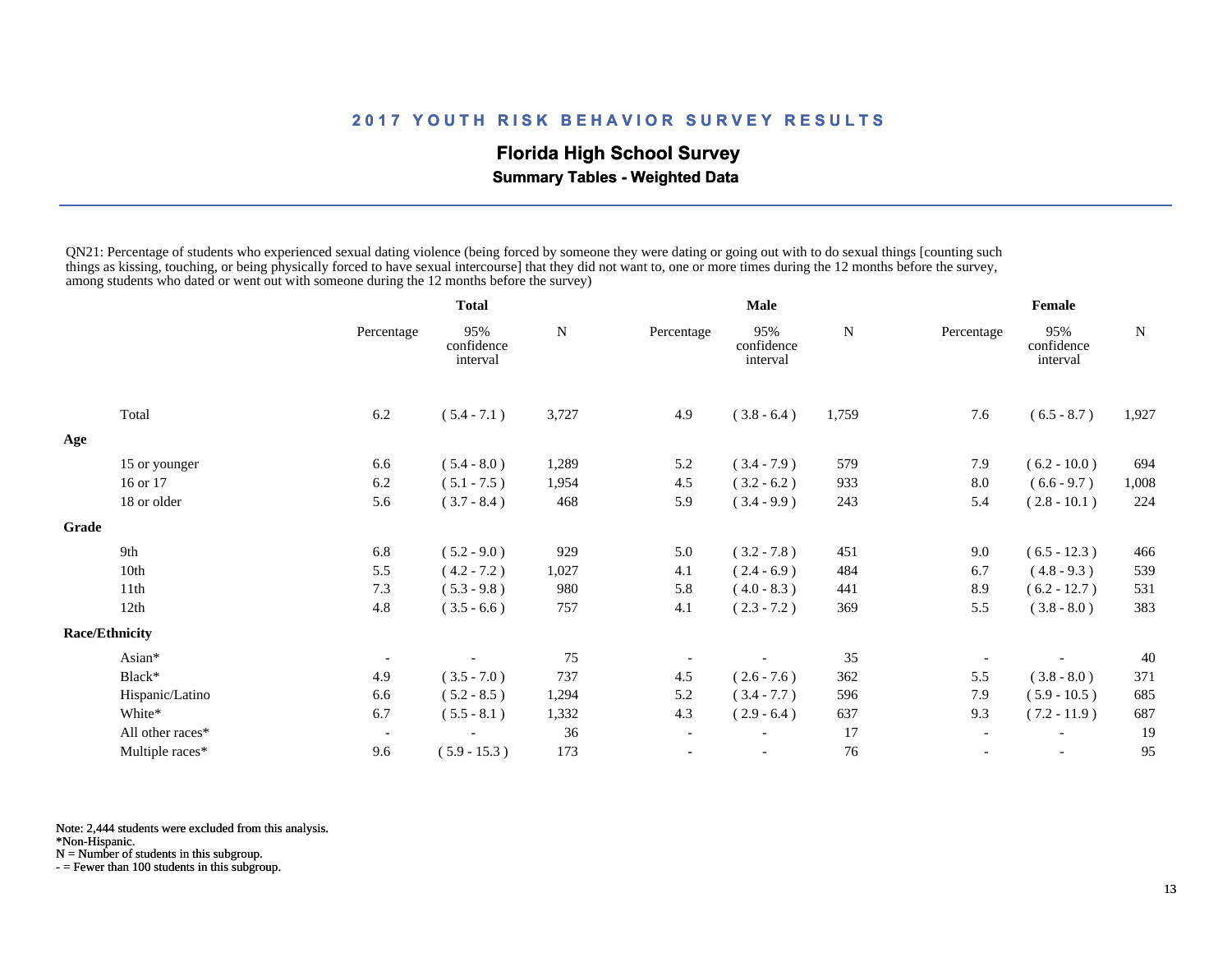## **Florida High School Survey**

 **Summary Tables - Weighted Data**

QN22: Percentage of students who experienced physical dating violence (being physically hurt on purpose by someone they were dating or going out with [counting such things as being hit, slammed into something, or injured with an object or weapon] one or more times during the 12 months before the survey, among students who dated or went out with someone during the 12 months before the survey)

|       |                       |                          | <b>Total</b>                  |       | <b>Male</b>              |                               |       | Female                   |                               |           |
|-------|-----------------------|--------------------------|-------------------------------|-------|--------------------------|-------------------------------|-------|--------------------------|-------------------------------|-----------|
|       |                       | Percentage               | 95%<br>confidence<br>interval | N     | Percentage               | 95%<br>confidence<br>interval | N     | Percentage               | 95%<br>confidence<br>interval | ${\bf N}$ |
|       | Total                 | 8.4                      | $(7.4 - 9.6)$                 | 3,850 | 7.7                      | $(6.3 - 9.4)$                 | 1,803 | 9.2                      | $(7.7 - 11.1)$                | 2,002     |
| Age   |                       |                          |                               |       |                          |                               |       |                          |                               |           |
|       | 15 or younger         | 8.6                      | $(6.9 - 10.7)$                | 1,338 | 7.8                      | $(5.3 - 11.2)$                | 592   | 9.4                      | $(7.0 - 12.4)$                | 728       |
|       | 16 or 17              | 8.1                      | $(6.8 - 9.5)$                 | 2,011 | 7.6                      | $(6.0 - 9.5)$                 | 956   | 8.6                      | $(6.7 - 10.8)$                | 1,041     |
|       | 18 or older           | 9.3                      | $(6.9 - 12.3)$                | 485   | 7.9                      | $(4.8 - 12.8)$                | 252   | 10.9                     | $(7.3 - 15.9)$                | 232       |
| Grade |                       |                          |                               |       |                          |                               |       |                          |                               |           |
|       | 9th                   | 8.5                      | $(6.3 - 11.3)$                | 970   | 7.6                      | $(4.8 - 11.8)$                | 466   | 9.7                      | $(6.9 - 13.4)$                | 492       |
|       | 10th                  | 7.7                      | $(5.8 - 10.1)$                | 1,053 | 6.8                      | $(4.7 - 9.7)$                 | 492   | 8.3                      | $(5.6 - 12.3)$                | 556       |
|       | 11th                  | 8.8                      | $(7.0 - 11.2)$                | 1,004 | 7.3                      | $(5.2 - 10.0)$                | 449   | 10.5                     | $(7.7 - 14.1)$                | 546       |
|       | 12th                  | 8.1                      | $(6.0 - 10.8)$                | 787   | 8.2                      | $(5.3 - 12.5)$                | 381   | 7.9                      | $(5.3 - 11.5)$                | 400       |
|       | <b>Race/Ethnicity</b> |                          |                               |       |                          |                               |       |                          |                               |           |
|       | Asian*                |                          |                               | 76    |                          |                               | 35    |                          |                               | 41        |
|       | Black*                | 8.1                      | $(6.2 - 10.4)$                | 761   | 7.7                      | $(5.4 - 10.8)$                | 371   | 8.5                      | $(6.1 - 11.8)$                | 386       |
|       | Hispanic/Latino       | 7.6                      | $(6.3 - 9.3)$                 | 1,331 | 7.8                      | $(5.5 - 10.8)$                | 612   | 7.3                      | $(5.6 - 9.5)$                 | 705       |
|       | White*                | 8.6                      | $(7.2 - 10.3)$                | 1,377 | 7.0                      | $(5.2 - 9.2)$                 | 649   | 10.4                     | $(8.0 - 13.5)$                | 719       |
|       | All other races*      | $\overline{\phantom{a}}$ |                               | 40    | $\overline{\phantom{a}}$ |                               | 19    | $\overline{\phantom{a}}$ |                               | 21        |
|       | Multiple races*       | 11.6                     | $(7.5 - 17.5)$                | 179   |                          |                               | 78    | $\overline{\phantom{a}}$ |                               | 99        |

Note: 2,321 students were excluded from this analysis.

\*Non-Hispanic.

N = Number of students in this subgroup.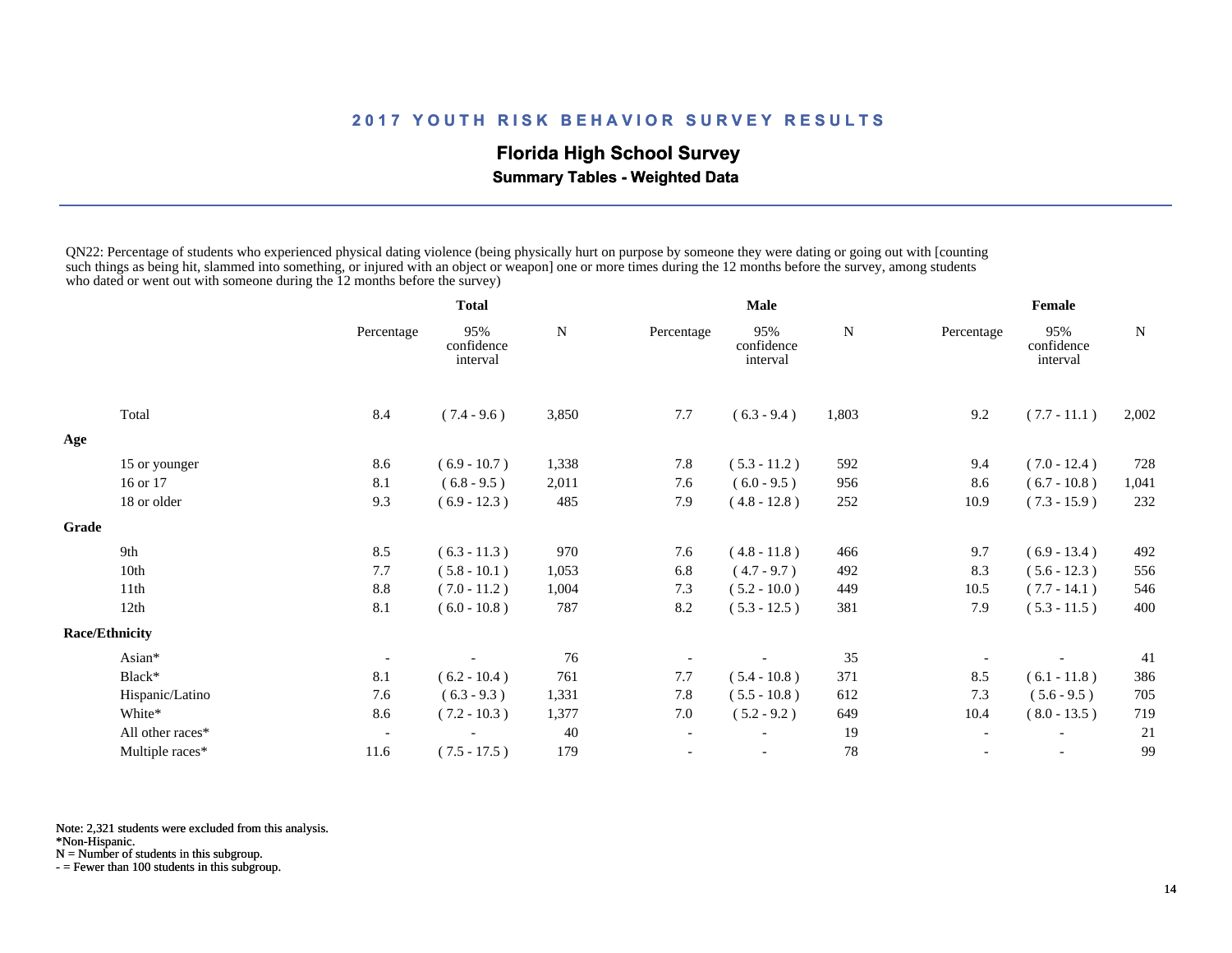## **Florida High School Survey**

 **Summary Tables - Weighted Data**

QN23: Percentage of students who were bullied on school property (ever during the 12 months before the survey)

|                       |                  |                          | <b>Total</b>                  |       |            | <b>Male</b>                   |       |            | Female                        |       |
|-----------------------|------------------|--------------------------|-------------------------------|-------|------------|-------------------------------|-------|------------|-------------------------------|-------|
|                       |                  | Percentage               | 95%<br>confidence<br>interval | N     | Percentage | 95%<br>confidence<br>interval | N     | Percentage | 95%<br>confidence<br>interval | N     |
|                       | Total            | 14.3                     | $(13.3 - 15.4)$               | 6,141 | 11.2       | $(9.9 - 12.5)$                | 2,924 | 17.4       | $(16.1 - 18.7)$               | 3,126 |
| Age                   |                  |                          |                               |       |            |                               |       |            |                               |       |
|                       | 15 or younger    | 17.6                     | $(15.9 - 19.4)$               | 2,359 | 13.7       | $(11.5 - 16.1)$               | 1,064 | 21.3       | $(19.0 - 23.8)$               | 1,269 |
|                       | 16 or 17         | 13.2                     | $(11.7 - 14.8)$               | 3,024 | 10.5       | $(8.7 - 12.6)$                | 1,464 | 16.0       | $(14.0 - 18.1)$               | 1,525 |
|                       | 18 or older      | 10.2                     | $(8.2 - 12.6)$                | 728   | 8.1        | $(5.6 - 11.5)$                | 390   | 12.1       | $(9.3 - 15.5)$                | 330   |
| Grade                 |                  |                          |                               |       |            |                               |       |            |                               |       |
|                       | 9th              | 18.3                     | $(16.2 - 20.5)$               | 1,700 | 14.7       | $(12.4 - 17.4)$               | 808   | 22.1       | $(19.3 - 25.2)$               | 871   |
|                       | 10th             | 15.7                     | $(13.5 - 18.1)$               | 1,713 | 10.3       | $(8.2 - 12.8)$                | 832   | 21.1       | $(17.8 - 24.8)$               | 863   |
|                       | 11th             | 11.5                     | $(9.8 - 13.4)$                | 1,518 | 10.0       | $(7.7 - 13.0)$                | 688   | 12.7       | $(10.6 - 15.2)$               | 811   |
|                       | 12th             | 11.2                     | $(9.3 - 13.4)$                | 1,138 | 9.0        | $(6.7 - 12.0)$                | 563   | 13.2       | $(10.3 - 16.9)$               | 562   |
| <b>Race/Ethnicity</b> |                  |                          |                               |       |            |                               |       |            |                               |       |
|                       | Asian*           | 9.3                      | $(6.0 - 14.2)$                | 191   |            |                               | 87    | 12.1       | $(6.8 - 20.6)$                | 100   |
|                       | Black*           | 12.4                     | $(10.6 - 14.6)$               | 1,217 | 10.4       | $(8.1 - 13.3)$                | 570   | 14.4       | $(12.2 - 17.0)$               | 636   |
|                       | Hispanic/Latino  | 12.4                     | $(10.9 - 14.0)$               | 2,143 | 10.3       | $(8.8 - 12.0)$                | 1,011 | 14.4       | $(12.2 - 16.8)$               | 1,106 |
|                       | White*           | 16.4                     | $(14.5 - 18.4)$               | 2,108 | 12.0       | $(9.9 - 14.4)$                | 1,034 | 20.9       | $(18.5 - 23.6)$               | 1,057 |
|                       | All other races* | $\overline{\phantom{a}}$ |                               | 74    |            |                               | 40    |            |                               | 32    |
|                       | Multiple races*  | 18.9                     | $(14.9 - 23.6)$               | 274   | 16.3       | $(10.9 - 23.7)$               | 121   | 21.4       | $(15.2 - 29.2)$               | 151   |

Note: 30 students were excluded from this analysis.

\*Non-Hispanic.

N = Number of students in this subgroup.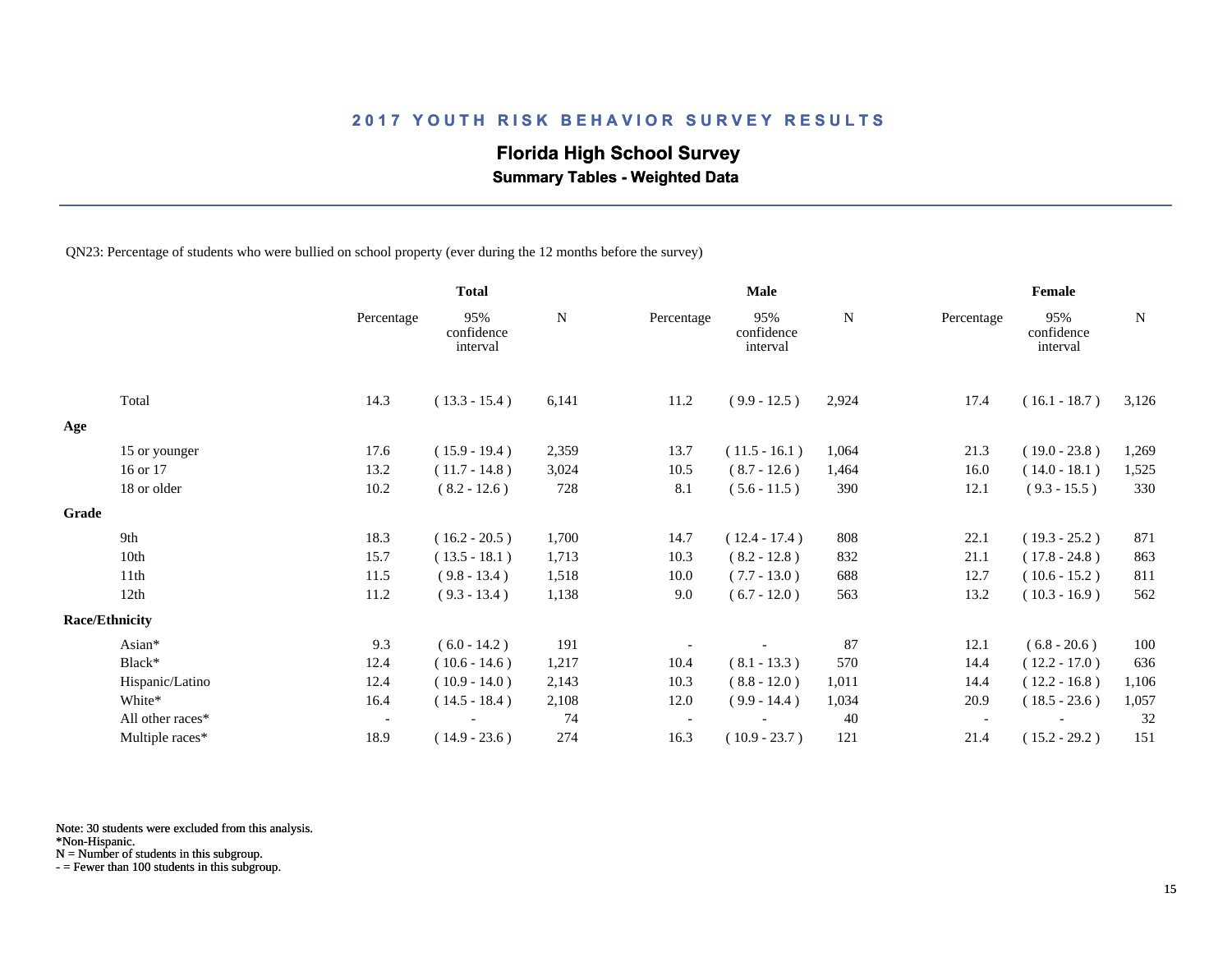**Florida High School Survey**

 **Summary Tables - Weighted Data**

QN24: Percentage of students who were electronically bullied (counting being bullied through texting, Instagram, Facebook, or other social media, ever during the 12 months before the survey)

|                  |                          | <b>Total</b>                  |             | Male                     |                               |       | Female                   |                               |             |
|------------------|--------------------------|-------------------------------|-------------|--------------------------|-------------------------------|-------|--------------------------|-------------------------------|-------------|
|                  | Percentage               | 95%<br>confidence<br>interval | $\mathbf N$ | Percentage               | 95%<br>confidence<br>interval | N     | Percentage               | 95%<br>confidence<br>interval | $\mathbf N$ |
| Total            | 11.5                     | $(10.6 - 12.5)$               | 6,135       | 7.9                      | $(6.9 - 9.0)$                 | 2,922 | 15.2                     | $(13.9 - 16.7)$               | 3,123       |
|                  |                          |                               |             |                          |                               |       |                          |                               |             |
| 15 or younger    | 13.8                     | $(12.4 - 15.3)$               | 2,359       | 9.6                      | $(7.7 - 12.0)$                | 1,063 | 17.7                     | $(15.5 - 20.0)$               | 1,270       |
| 16 or 17         | 10.5                     | $(9.2 - 11.9)$                | 3,022       | 6.9                      | $(5.6 - 8.6)$                 | 1,465 | 14.3                     | $(12.5 - 16.4)$               | 1,522       |
| 18 or older      | 9.9                      | $(7.7 - 12.6)$                | 725         | 7.4                      | $(4.9 - 11.0)$                | 388   | 12.0                     | $(8.9 - 16.0)$                | 329         |
|                  |                          |                               |             |                          |                               |       |                          |                               |             |
| 9th              | 14.1                     | $(12.5 - 16.0)$               | 1,697       | 9.4                      | $(7.2 - 12.2)$                | 807   | 19.2                     | $(16.4 - 22.4)$               | 869         |
| 10th             | 11.9                     | $(10.1 - 13.9)$               | 1,714       | 7.9                      | $(5.9 - 10.5)$                | 832   | 16.0                     | $(13.3 - 19.1)$               | 864         |
| 11th             | 9.4                      | $(7.8 - 11.3)$                | 1,516       | 6.0                      | $(4.4 - 8.3)$                 | 687   | 12.5                     | $(10.3 - 15.0)$               | 810         |
| 12th             | 10.3                     | $(8.7 - 12.2)$                | 1,137       | 7.6                      | $(5.4 - 10.7)$                | 563   | 13.0                     | $(10.6 - 15.8)$               | 561         |
|                  |                          |                               |             |                          |                               |       |                          |                               |             |
| Asian*           | 6.8                      | $(4.3 - 10.4)$                | 191         |                          |                               | 87    | 10.6                     | $(5.8 - 18.7)$                | 100         |
| Black*           | 9.2                      | $(7.3 - 11.6)$                | 1,216       | 7.7                      | $(5.3 - 11.1)$                | 569   | 10.7                     | $(8.4 - 13.7)$                | 636         |
| Hispanic/Latino  | 10.3                     | $(9.0 - 11.8)$                | 2,144       | 7.9                      | $(6.3 - 9.9)$                 | 1,013 | 12.6                     | $(10.7 - 14.6)$               | 1,105       |
| White*           | 14.3                     | $(12.7 - 16.0)$               | 2,105       | 8.2                      | $(6.5 - 10.3)$                | 1,032 | 20.8                     | $(18.7 - 23.1)$               | 1,056       |
| All other races* | $\overline{\phantom{a}}$ |                               | 73          | $\overline{\phantom{a}}$ |                               | 40    | $\overline{\phantom{a}}$ |                               | 31          |
| Multiple races*  | 12.0                     | $(8.6 - 16.4)$                | 273         | 8.0                      | $(4.5 - 14.0)$                | 120   | 15.5                     | $(10.9 - 21.6)$               | 151         |
|                  | <b>Race/Ethnicity</b>    |                               |             |                          |                               |       |                          |                               |             |

Note: 36 students were excluded from this analysis.

\*Non-Hispanic.

N = Number of students in this subgroup.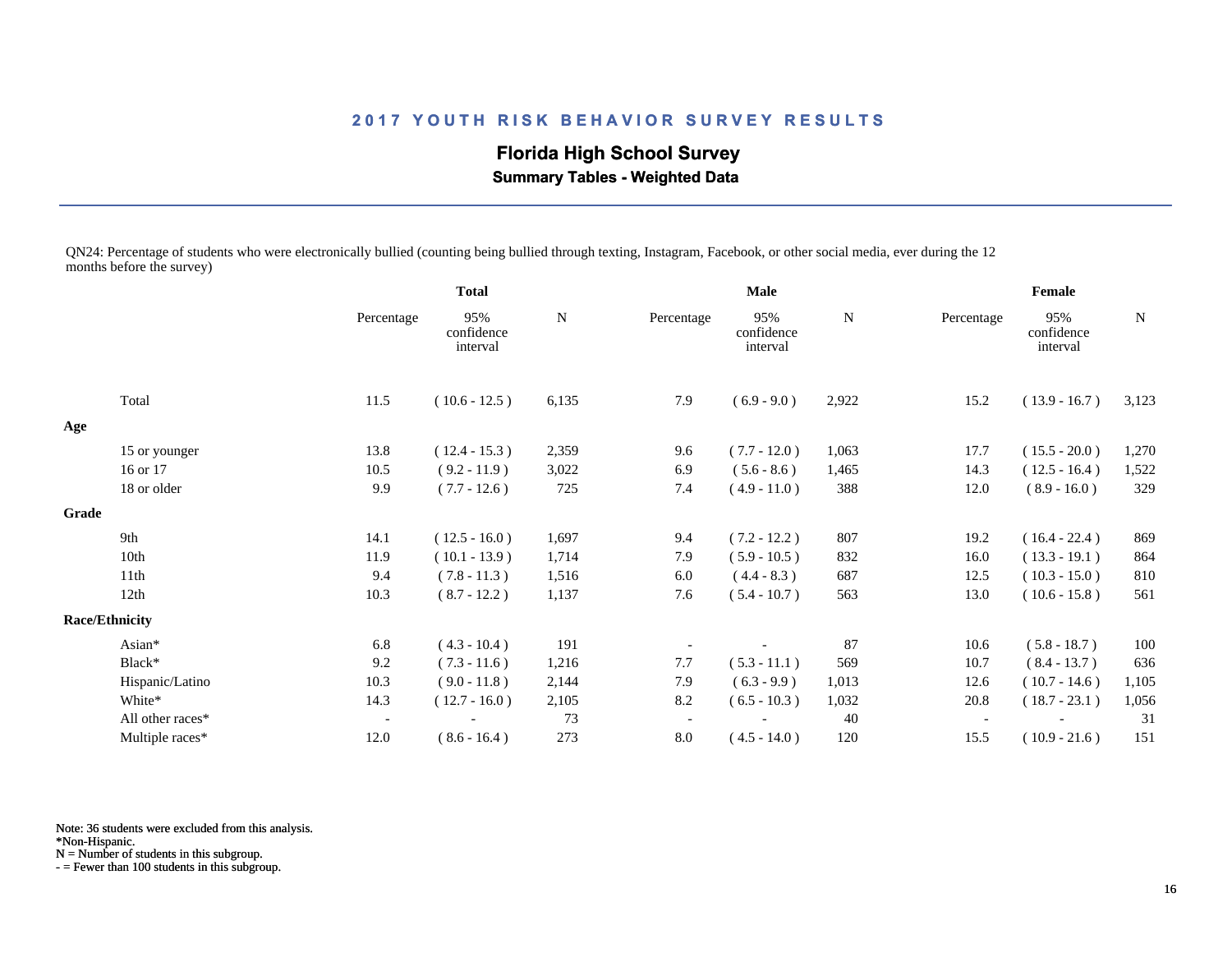**Florida High School Survey**

 **Summary Tables - Weighted Data**

QN25: Percentage of students who felt sad or hopeless (almost every day for >=2 weeks in a row so that they stopped doing some usual activities, ever during the 12 months before the survey)

|       |                       |                          | <b>Total</b>                  |       | <b>Male</b> |                               |       | Female     |                               |       |
|-------|-----------------------|--------------------------|-------------------------------|-------|-------------|-------------------------------|-------|------------|-------------------------------|-------|
|       |                       | Percentage               | 95%<br>confidence<br>interval | N     | Percentage  | 95%<br>confidence<br>interval | N     | Percentage | 95%<br>confidence<br>interval | N     |
|       | Total                 | 27.8                     | $(26.4 - 29.3)$               | 6,096 | 17.8        | $(16.4 - 19.4)$               | 2,902 | 38.1       | $(36.1 - 40.2)$               | 3,106 |
| Age   |                       |                          |                               |       |             |                               |       |            |                               |       |
|       | 15 or younger         | 28.5                     | $(26.6 - 30.4)$               | 2,338 | 17.0        | $(14.9 - 19.4)$               | 1,050 | 38.7       | $(36.2 - 41.4)$               | 1,263 |
|       | 16 or 17              | 27.4                     | $(25.5 - 29.4)$               | 3,005 | 17.4        | $(15.1 - 20.0)$               | 1,458 | 38.3       | $(35.9 - 40.8)$               | 1,513 |
|       | 18 or older           | 27.7                     | $(23.9 - 31.8)$               | 725   | 21.2        | $(17.6 - 25.3)$               | 389   | 35.6       | $(29.1 - 42.7)$               | 328   |
| Grade |                       |                          |                               |       |             |                               |       |            |                               |       |
|       | 9th                   | 28.3                     | $(25.9 - 30.9)$               | 1,681 | 18.3        | $(15.4 - 21.4)$               | 799   | 38.9       | $(35.6 - 42.3)$               | 861   |
|       | 10th                  | 27.7                     | $(25.4 - 30.2)$               | 1,694 | 16.1        | $(13.4 - 19.3)$               | 819   | 39.5       | $(36.1 - 43.0)$               | 857   |
|       | 11 <sup>th</sup>      | 28.1                     | $(25.8 - 30.6)$               | 1,516 | 17.7        | $(14.6 - 21.4)$               | 688   | 38.5       | $(35.4 - 41.8)$               | 809   |
|       | 12th                  | 27.1                     | $(23.6 - 30.8)$               | 1,135 | 19.4        | $(15.8 - 23.5)$               | 563   | 35.1       | $(29.8 - 40.8)$               | 561   |
|       | <b>Race/Ethnicity</b> |                          |                               |       |             |                               |       |            |                               |       |
|       | Asian*                | 22.3                     | $(13.7 - 34.2)$               | 190   |             |                               | 87    |            |                               | 99    |
|       | Black*                | 26.5                     | $(24.1 - 29.1)$               | 1,199 | 17.7        | $(14.6 - 21.3)$               | 559   | 35.6       | $(32.1 - 39.2)$               | 629   |
|       | Hispanic/Latino       | 30.1                     | $(28.0 - 32.2)$               | 2,136 | 21.1        | $(18.7 - 23.6)$               | 1,007 | 38.7       | $(35.9 - 41.6)$               | 1,103 |
|       | White*                | 27.4                     | $(25.2 - 29.7)$               | 2,098 | 15.8        | $(13.7 - 18.2)$               | 1,031 | 39.7       | $(36.3 - 43.2)$               | 1,051 |
|       | All other races*      | $\overline{\phantom{a}}$ |                               | 74    |             |                               | 39    |            |                               | 33    |
|       | Multiple races*       | 33.9                     | $(28.2 - 40.0)$               | 271   | 27.6        | $(21.7 - 34.5)$               | 120   | 39.2       | $(30.6 - 48.4)$               | 149   |

Note: 75 students were excluded from this analysis.

\*Non-Hispanic.

N = Number of students in this subgroup.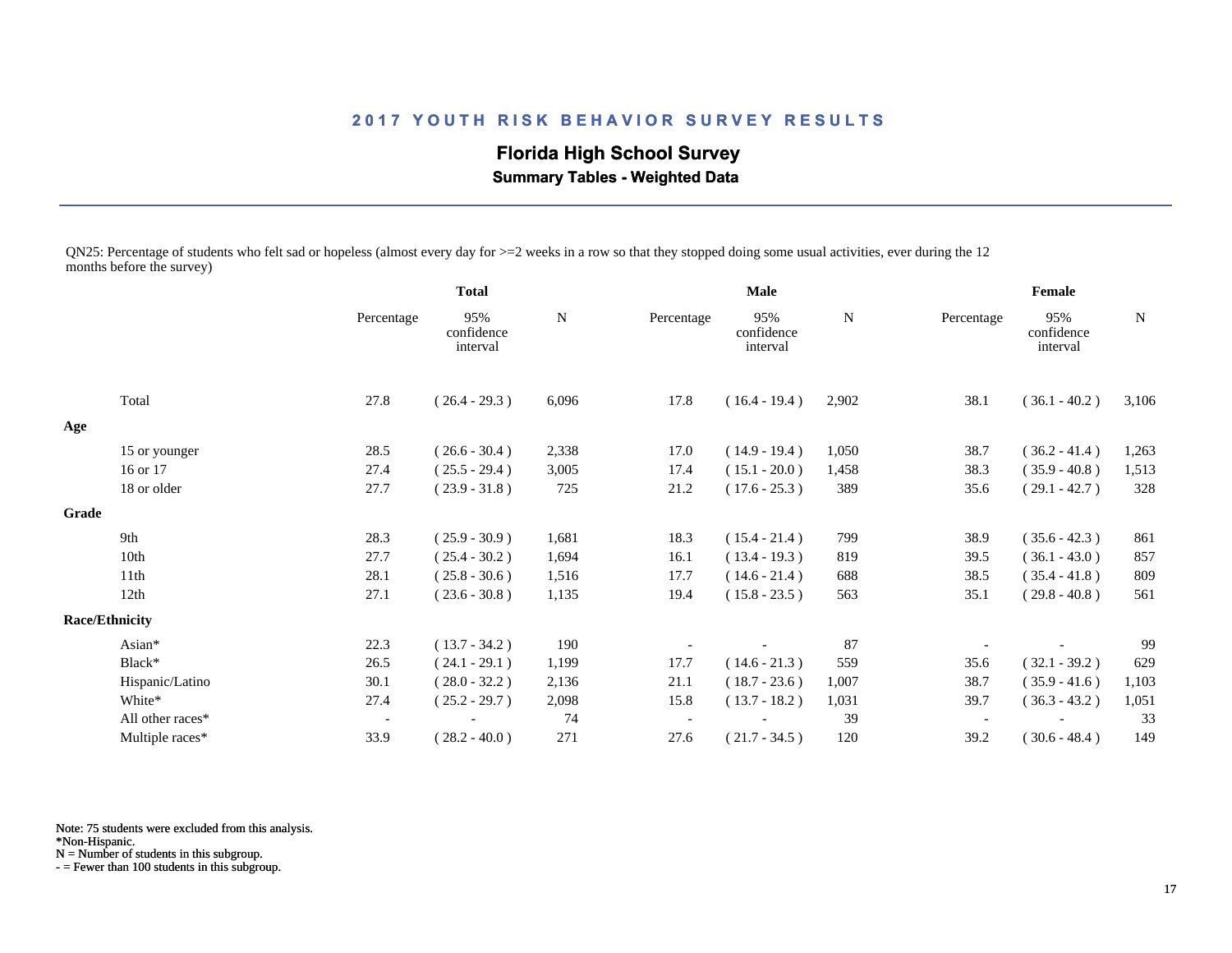## **Florida High School Survey**

 **Summary Tables - Weighted Data**

QN26: Percentage of students who seriously considered attempting suicide (ever during the 12 months before the survey)

|       |                       |                          | <b>Total</b>                  |       |            | <b>Male</b>                   |       |            | Female                        |             |
|-------|-----------------------|--------------------------|-------------------------------|-------|------------|-------------------------------|-------|------------|-------------------------------|-------------|
|       |                       | Percentage               | 95%<br>confidence<br>interval | N     | Percentage | 95%<br>confidence<br>interval | N     | Percentage | 95%<br>confidence<br>interval | $\mathbf N$ |
|       | Total                 | 13.8                     | $(12.8 - 14.8)$               | 6,095 | 9.5        | $(8.4 - 10.8)$                | 2,900 | 18.1       | $(16.8 - 19.5)$               | 3,107       |
| Age   |                       |                          |                               |       |            |                               |       |            |                               |             |
|       | 15 or younger         | 15.1                     | $(13.6 - 16.7)$               | 2,342 | 10.7       | $(9.0 - 12.7)$                | 1,052 | 19.0       | $(16.9 - 21.3)$               | 1,264       |
|       | 16 or 17              | 13.6                     | $(12.2 - 15.2)$               | 3,006 | 9.1        | $(7.5 - 11.0)$                | 1,457 | 18.5       | $(16.6 - 20.5)$               | 1,515       |
|       | 18 or older           | 11.3                     | $(9.3 - 13.6)$                | 721   | 8.5        | $(6.3 - 11.4)$                | 386   | 14.4       | $(10.8 - 19.1)$               | 327         |
| Grade |                       |                          |                               |       |            |                               |       |            |                               |             |
|       | 9th                   | 15.0                     | $(13.3 - 16.9)$               | 1,684 | 11.2       | $(9.5 - 13.2)$                | 800   | 18.9       | $(16.1 - 22.1)$               | 863         |
|       | 10th                  | 14.3                     | $(12.3 - 16.6)$               | 1,696 | 8.3        | $(6.3 - 10.8)$                | 822   | 20.7       | $(17.4 - 24.4)$               | 856         |
|       | 11th                  | 13.8                     | $(12.2 - 15.7)$               | 1,514 | 10.3       | $(8.1 - 13.1)$                | 686   | 17.1       | $(14.8 - 19.7)$               | 809         |
|       | 12th                  | 11.8                     | $(9.7 - 14.2)$                | 1,134 | 8.2        | $(6.2 - 10.8)$                | 560   | 15.4       | $(12.1 - 19.5)$               | 562         |
|       | <b>Race/Ethnicity</b> |                          |                               |       |            |                               |       |            |                               |             |
|       | Asian*                | 10.5                     | $(6.8 - 15.8)$                | 190   |            |                               | 87    |            |                               | 99          |
|       | Black*                | 11.8                     | $(10.1 - 13.7)$               | 1,203 | 7.6        | $(6.0 - 9.7)$                 | 558   | 16.0       | $(13.4 - 18.9)$               | 634         |
|       | Hispanic/Latino       | 14.9                     | $(13.4 - 16.5)$               | 2,131 | 10.8       | $(8.9 - 13.0)$                | 1,006 | 19.0       | $(17.3 - 20.7)$               | 1,099       |
|       | White*                | 14.4                     | $(12.9 - 16.2)$               | 2,098 | 10.2       | $(8.0 - 12.9)$                | 1,032 | 19.0       | $(16.7 - 21.5)$               | 1,050       |
|       | All other races*      | $\overline{\phantom{a}}$ |                               | 73    |            |                               | 38    |            |                               | 33          |
|       | Multiple races*       | 20.6                     | $(15.7 - 26.6)$               | 269   | 17.0       | $(12.2 - 23.2)$               | 119   | 24.0       | $(17.3 - 32.3)$               | 148         |

Note: 76 students were excluded from this analysis.

\*Non-Hispanic.

N = Number of students in this subgroup.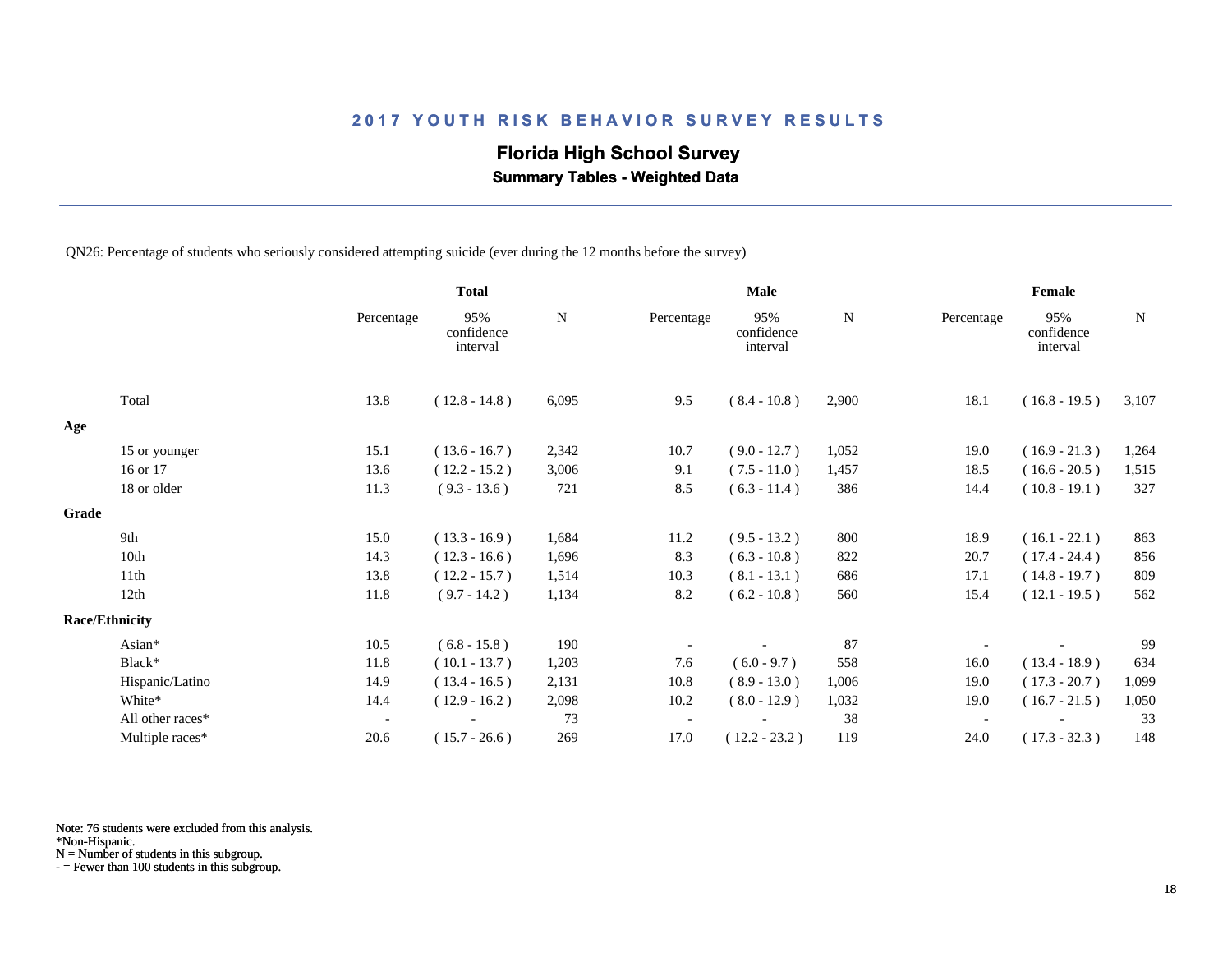## **Florida High School Survey**

 **Summary Tables - Weighted Data**

QN27: Percentage of students who made a plan about how they would attempt suicide (during the 12 months before the survey)

|       |                       |                          | <b>Total</b>                  |           |            | <b>Male</b>                   |           |            | Female                        |             |
|-------|-----------------------|--------------------------|-------------------------------|-----------|------------|-------------------------------|-----------|------------|-------------------------------|-------------|
|       |                       | Percentage               | 95%<br>confidence<br>interval | ${\bf N}$ | Percentage | 95%<br>confidence<br>interval | ${\bf N}$ | Percentage | 95%<br>confidence<br>interval | $\mathbf N$ |
|       | Total                 | 10.7                     | $(9.8 - 11.6)$                | 6,066     | 7.3        | $(6.2 - 8.7)$                 | 2,886     | 14.1       | $(12.7 - 15.5)$               | 3,094       |
| Age   |                       |                          |                               |           |            |                               |           |            |                               |             |
|       | 15 or younger         | 11.8                     | $(10.3 - 13.5)$               | 2,332     | 7.6        | $(5.8 - 9.8)$                 | 1,050     | 15.4       | $(13.6 - 17.5)$               | 1,257       |
|       | 16 or 17              | 10.6                     | $(9.6 - 11.8)$                | 2,991     | 7.7        | $(6.1 - 9.5)$                 | 1,447     | 13.9       | $(12.3 - 15.7)$               | 1,510       |
|       | 18 or older           | 8.0                      | $(6.1 - 10.5)$                | 719       | 5.8        | $(3.6 - 9.2)$                 | 385       | 10.9       | $(7.9 - 14.9)$                | 326         |
| Grade |                       |                          |                               |           |            |                               |           |            |                               |             |
|       | 9th                   | 11.6                     | $(9.7 - 13.8)$                | 1,677     | 8.0        | $(6.0 - 10.6)$                | 799       | 15.2       | $(12.7 - 18.1)$               | 858         |
|       | 10th                  | 11.2                     | $(9.4 - 13.2)$                | 1,693     | 7.3        | $(5.5 - 9.6)$                 | 820       | 15.1       | $(12.5 - 18.2)$               | 855         |
|       | 11th                  | 10.8                     | $(9.4 - 12.4)$                | 1,501     | 7.3        | $(5.5 - 9.6)$                 | 678       | 14.5       | $(12.1 - 17.2)$               | 805         |
|       | 12th                  | 8.7                      | $(6.8 - 11.0)$                | 1,127     | 6.5        | $(4.1 - 10.2)$                | 556       | 10.8       | $(8.1 - 14.2)$                | 559         |
|       | <b>Race/Ethnicity</b> |                          |                               |           |            |                               |           |            |                               |             |
|       | Asian*                | 10.4                     | $(6.3 - 16.6)$                | 189       |            |                               | 87        |            |                               | 98          |
|       | Black*                | 9.4                      | $(8.0 - 11.1)$                | 1,188     | 6.2        | $(4.3 - 8.9)$                 | 549       | 12.8       | $(10.5 - 15.5)$               | 628         |
|       | Hispanic/Latino       | 10.9                     | $(9.6 - 12.3)$                | 2,119     | 8.0        | $(5.9 - 10.7)$                | 996       | 13.8       | $(12.2 - 15.4)$               | 1,098       |
|       | White*                | 11.0                     | $(9.7 - 12.5)$                | 2,092     | 7.4        | $(5.9 - 9.2)$                 | 1,033     | 14.7       | $(12.6 - 17.1)$               | 1,044       |
|       | All other races*      | $\overline{\phantom{a}}$ |                               | 75        |            |                               | 40        |            |                               | 33          |
|       | Multiple races*       | 16.5                     | $(12.0 - 22.4)$               | 272       | 15.1       | $(9.2 - 23.8)$                | 121       | 18.0       | $(11.8 - 26.5)$               | 149         |

Note: 105 students were excluded from this analysis.

N = Number of students in this subgroup.

<sup>\*</sup>Non-Hispanic.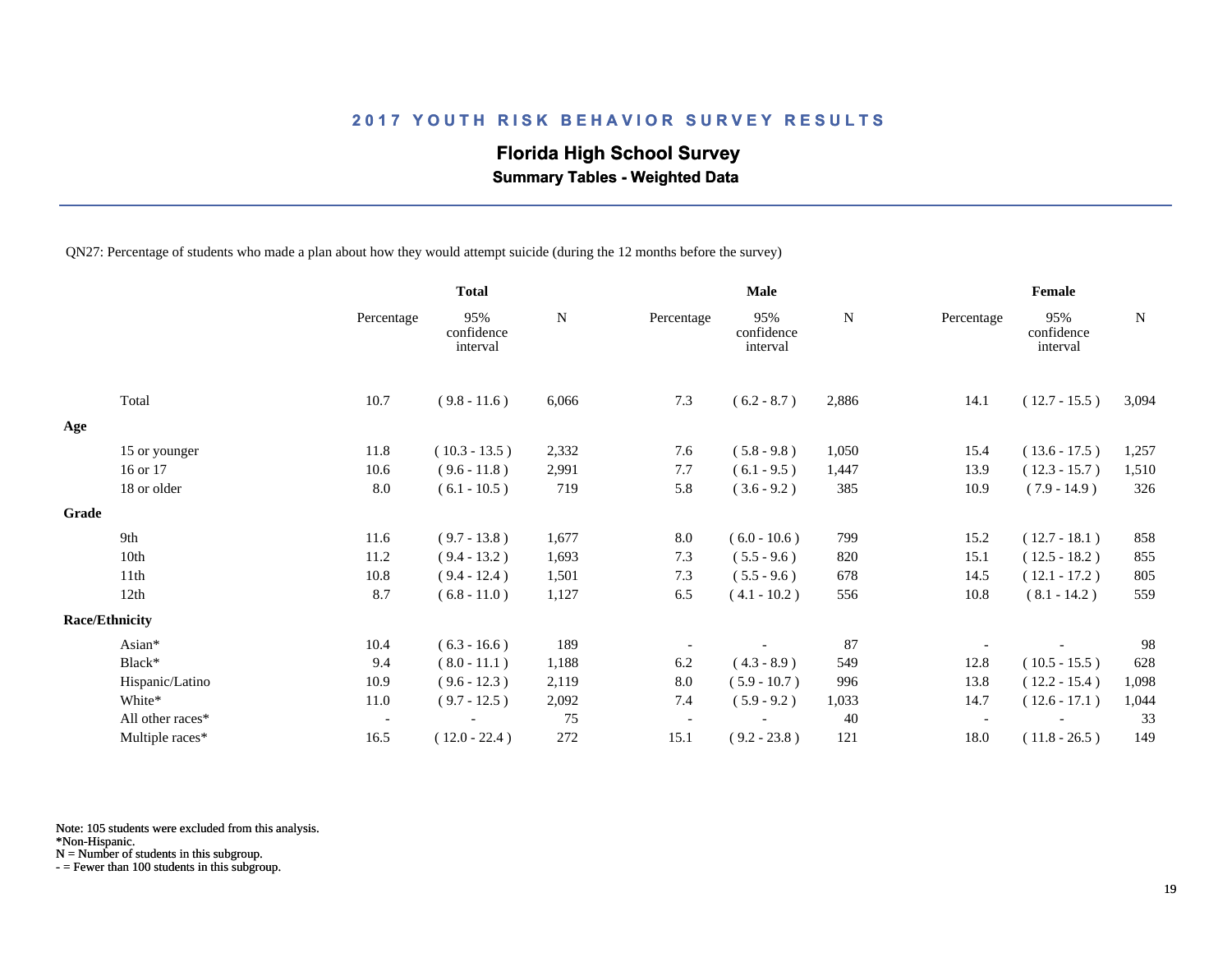## **Florida High School Survey**

 **Summary Tables - Weighted Data**

QN28: Percentage of students who attempted suicide (one or more times during the 12 months before the survey)

|       |                       |                          | <b>Total</b>                  |       |            | <b>Male</b>                   |       |                          | Female                        |       |
|-------|-----------------------|--------------------------|-------------------------------|-------|------------|-------------------------------|-------|--------------------------|-------------------------------|-------|
|       |                       | Percentage               | 95%<br>confidence<br>interval | N     | Percentage | 95%<br>confidence<br>interval | N     | Percentage               | 95%<br>confidence<br>interval | N     |
|       | Total                 | 7.6                      | $(6.6 - 8.6)$                 | 5,331 | 6.1        | $(4.8 - 7.7)$                 | 2,500 | 8.9                      | $(7.8 - 10.1)$                | 2,762 |
| Age   |                       |                          |                               |       |            |                               |       |                          |                               |       |
|       | 15 or younger         | 8.9                      | $(7.3 - 10.9)$                | 2,108 | 6.4        | $(4.3 - 9.2)$                 | 927   | 10.9                     | $(9.0 - 13.0)$                | 1,158 |
|       | 16 or 17              | 7.0                      | $(5.8 - 8.3)$                 | 2,600 | 5.8        | $(4.3 - 7.7)$                 | 1,250 | 8.2                      | $(6.7 - 10.1)$                | 1,325 |
|       | 18 or older           | 6.1                      | $(4.6 - 8.0)$                 | 603   | 6.7        | $(4.6 - 9.8)$                 | 319   | 5.5                      | $(3.6 - 8.3)$                 | 278   |
| Grade |                       |                          |                               |       |            |                               |       |                          |                               |       |
|       | 9th                   | 9.0                      | $(7.1 - 11.3)$                | 1,492 | 6.9        | $(4.5 - 10.4)$                | 695   | 10.8                     | $(8.8 - 13.2)$                | 778   |
|       | 10th                  | 8.2                      | $(6.4 - 10.4)$                | 1,484 | 5.7        | $(3.7 - 8.7)$                 | 709   | 10.6                     | $(8.0 - 14.0)$                | 763   |
|       | 11th                  | 7.2                      | $(6.1 - 8.5)$                 | 1,299 | 6.0        | $(4.2 - 8.4)$                 | 581   | 8.4                      | $(6.5 - 10.8)$                | 702   |
|       | 12th                  | 5.3                      | $(4.0 - 6.9)$                 | 1,003 | 5.2        | $(3.3 - 8.2)$                 | 490   | 5.3                      | $(3.7 - 7.6)$                 | 505   |
|       | <b>Race/Ethnicity</b> |                          |                               |       |            |                               |       |                          |                               |       |
|       | Asian*                | 7.6                      | $(4.2 - 13.5)$                | 175   |            |                               | 79    |                          |                               | 93    |
|       | Black*                | 7.8                      | $(5.9 - 10.1)$                | 943   | 7.1        | $(4.7 - 10.7)$                | 431   | 8.5                      | $(6.5 - 11.1)$                | 504   |
|       | Hispanic/Latino       | 8.2                      | $(7.1 - 9.6)$                 | 1,860 | 5.5        | $(4.2 - 7.2)$                 | 862   | 10.4                     | $(8.7 - 12.3)$                | 975   |
|       | White*                | 6.5                      | $(5.5 - 7.6)$                 | 1,941 | 5.4        | $(3.7 - 7.7)$                 | 940   | 7.5                      | $(6.0 - 9.4)$                 | 987   |
|       | All other races*      | $\overline{\phantom{a}}$ |                               | 63    |            |                               | 33    | $\overline{\phantom{a}}$ |                               | 29    |
|       | Multiple races*       | 14.0                     | $(10.1 - 19.2)$               | 238   | 11.8       | $(7.6 - 17.8)$                | 101   | 16.1                     | $(10.6 - 23.6)$               | 135   |

Note: 840 students were excluded from this analysis.

\*Non-Hispanic.

N = Number of students in this subgroup.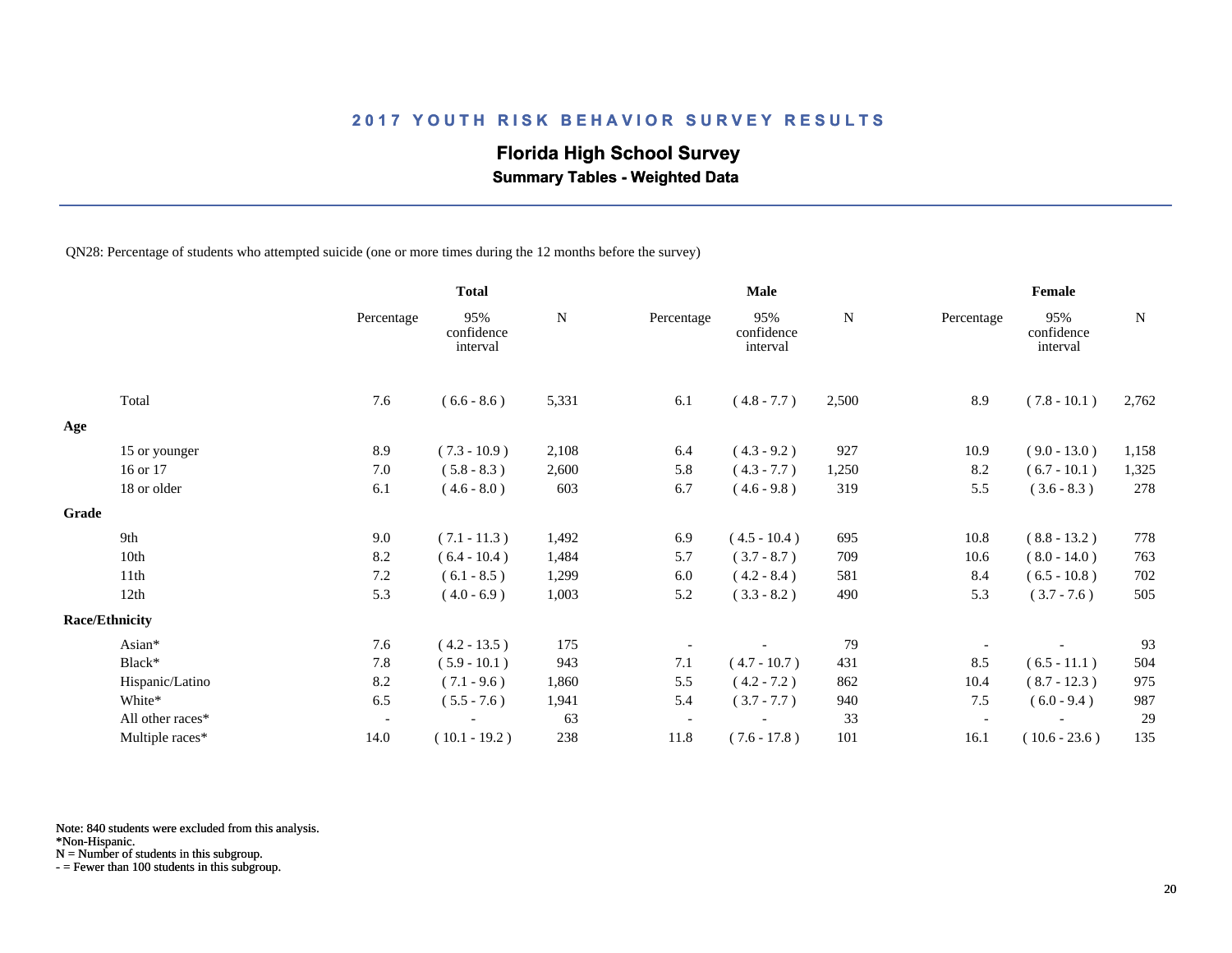**Florida High School Survey Summary Tables - Weighted Data**

QN29: Percentage of students who had a suicide attempt that resulted in an injury, poisoning, or overdose that had to be treated by a doctor or nurse (during the 12 months before the survey)

|                       |                  |                          | <b>Total</b>                  |       | <b>Male</b>              |                               |             | Female                   |                               |       |
|-----------------------|------------------|--------------------------|-------------------------------|-------|--------------------------|-------------------------------|-------------|--------------------------|-------------------------------|-------|
|                       |                  | Percentage               | 95%<br>confidence<br>interval | N     | Percentage               | 95%<br>confidence<br>interval | $\mathbf N$ | Percentage               | 95%<br>confidence<br>interval | N     |
|                       | Total            | 2.3                      | $(1.9 - 2.9)$                 | 5,213 | 2.1                      | $(1.5 - 3.0)$                 | 2,439       | 2.4                      | $(1.9 - 3.1)$                 | 2,708 |
| Age                   |                  |                          |                               |       |                          |                               |             |                          |                               |       |
|                       | 15 or younger    | 2.4                      | $(1.7 - 3.4)$                 | 2,049 | 1.9                      | $(1.1 - 3.2)$                 | 896         | 2.8                      | $(1.9 - 4.1)$                 | 1,132 |
|                       | 16 or 17         | 2.5                      | $(1.8 - 3.4)$                 | 2,552 | 2.5                      | $(1.5 - 4.1)$                 | 1,227       | 2.5                      | $(1.6 - 3.7)$                 | 1,301 |
|                       | 18 or older      | 1.3                      | $(0.6 - 2.6)$                 | 591   | 1.1                      | $(0.4 - 3.2)$                 | 312         | 1.4                      | $(0.5 - 3.7)$                 | 273   |
| Grade                 |                  |                          |                               |       |                          |                               |             |                          |                               |       |
|                       | 9th              | 2.1                      | $(1.5 - 3.1)$                 | 1,447 | 1.7                      | $(0.9 - 3.1)$                 | 672         | 2.5                      | $(1.7 - 3.6)$                 | 756   |
|                       | 10th             | 2.9                      | $(2.0 - 4.4)$                 | 1,449 | 2.1                      | $(0.9 - 4.8)$                 | 687         | 3.8                      | $(2.5 - 5.8)$                 | 749   |
|                       | 11th             | 2.2                      | $(1.4 - 3.4)$                 | 1,287 | 2.6                      | $(1.4 - 4.9)$                 | 578         | 1.8                      | $(0.9 - 3.3)$                 | 693   |
|                       | 12th             | 1.6                      | $(0.9 - 2.8)$                 | 981   | 1.7                      | $(0.8 - 3.6)$                 | 477         | 1.5                      | $(0.7 - 3.0)$                 | 496   |
| <b>Race/Ethnicity</b> |                  |                          |                               |       |                          |                               |             |                          |                               |       |
|                       | Asian*           | 2.9                      | $(1.1 - 7.3)$                 | 173   |                          |                               | 79          |                          |                               | 91    |
|                       | Black*           | 2.6                      | $(1.7 - 3.9)$                 | 929   | 2.7                      | $(1.3 - 5.6)$                 | 424         | 2.5                      | $(1.5 - 4.2)$                 | 497   |
|                       | Hispanic/Latino  | $2.0\,$                  | $(1.4 - 3.0)$                 | 1,837 | 1.7                      | $(1.0 - 3.1)$                 | 853         | 2.2                      | $(1.5 - 3.4)$                 | 963   |
|                       | White*           | 1.9                      | $(1.4 - 2.7)$                 | 1,881 | 1.5                      | $(0.8 - 2.9)$                 | 907         | 2.3                      | $(1.5 - 3.6)$                 | 959   |
|                       | All other races* | $\overline{\phantom{a}}$ |                               | 60    | $\overline{\phantom{a}}$ |                               | 30          | $\overline{\phantom{a}}$ |                               | 29    |
|                       | Multiple races*  | 5.7                      | $(3.2 - 9.9)$                 | 232   |                          |                               | 98          | 6.0                      | $(2.8 - 12.3)$                | 132   |

Note: 958 students were excluded from this analysis.

\*Non-Hispanic.

N = Number of students in this subgroup.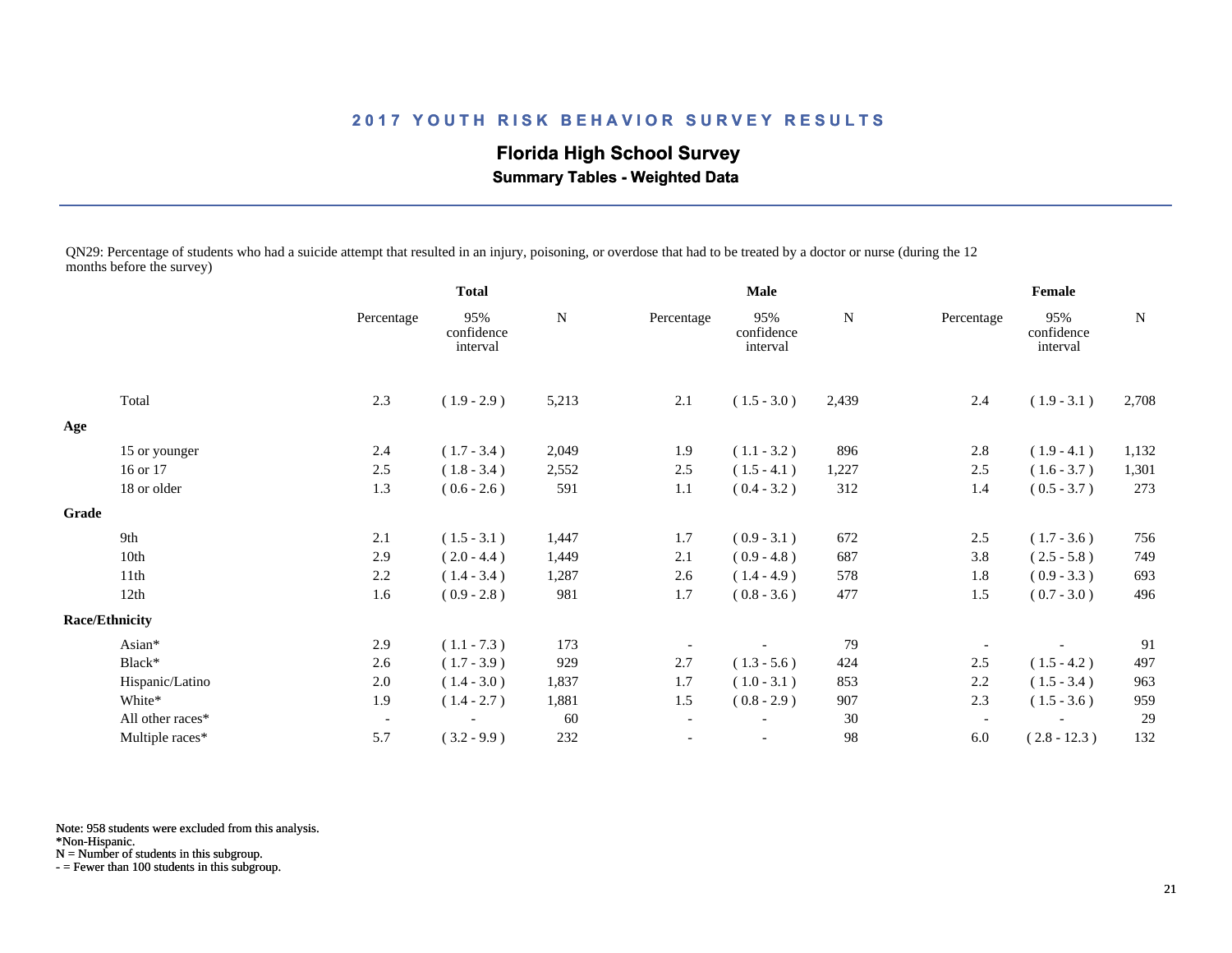## **Florida High School Survey**

 **Summary Tables - Weighted Data**

QN30: Percentage of students who ever tried cigarette smoking (even one or two puffs)

|       |                       |            | <b>Total</b>                  |       |            | <b>Male</b>                   |             |            | Female                        |             |
|-------|-----------------------|------------|-------------------------------|-------|------------|-------------------------------|-------------|------------|-------------------------------|-------------|
|       |                       | Percentage | 95%<br>confidence<br>interval | N     | Percentage | 95%<br>confidence<br>interval | $\mathbf N$ | Percentage | 95%<br>confidence<br>interval | $\mathbf N$ |
|       | Total                 | 18.6       | $(17.2 - 20.1)$               | 5,863 | 18.9       | $(17.0 - 21.0)$               | 2,754       | 18.1       | $(16.3 - 20.1)$               | 3,026       |
| Age   |                       |            |                               |       |            |                               |             |            |                               |             |
|       | 15 or younger         | 15.3       | $(13.7 - 16.9)$               | 2,252 | 14.6       | $(12.1 - 17.4)$               | 996         | 15.8       | $(13.6 - 18.3)$               | 1,233       |
|       | 16 or 17              | 19.0       | $(17.1 - 21.0)$               | 2,897 | 19.4       | $(17.1 - 21.8)$               | 1,392       | 18.4       | $(15.9 - 21.1)$               | 1,473       |
|       | 18 or older           | 25.2       | $(21.9 - 28.9)$               | 688   | 26.9       | $(21.5 - 33.1)$               | 362         | 23.4       | $(18.3 - 29.5)$               | 318         |
| Grade |                       |            |                               |       |            |                               |             |            |                               |             |
|       | 9th                   | 15.0       | $(13.2 - 17.0)$               | 1,615 | 13.9       | $(11.1 - 17.3)$               | 754         | 16.2       | $(13.1 - 19.9)$               | 840         |
|       | 10th                  | 16.7       | $(14.4 - 19.1)$               | 1,630 | 17.6       | $(14.9 - 20.6)$               | 784         | 15.8       | $(13.1 - 19.0)$               | 830         |
|       | 11 <sup>th</sup>      | 19.1       | $(17.1 - 21.3)$               | 1,477 | 19.8       | $(16.9 - 23.0)$               | 660         | 18.2       | $(15.7 - 21.0)$               | 798         |
|       | 12th                  | 23.5       | $(20.4 - 26.9)$               | 1,080 | 24.5       | $(20.1 - 29.6)$               | 529         | 22.0       | $(18.6 - 26.0)$               | 540         |
|       | <b>Race/Ethnicity</b> |            |                               |       |            |                               |             |            |                               |             |
|       | Asian*                | 14.1       | $(9.4 - 20.8)$                | 180   |            |                               | 81          |            |                               | 95          |
|       | Black*                | 11.3       | $(9.7 - 13.0)$                | 1,153 | 12.4       | $(9.9 - 15.6)$                | 523         | 9.9        | $(7.7 - 12.6)$                | 619         |
|       | Hispanic/Latino       | 20.5       | $(18.4 - 22.9)$               | 2,070 | 20.3       | $(17.7 - 23.1)$               | 972         | 20.6       | $(17.1 - 24.6)$               | 1,075       |
|       | White*                | 23.2       | $(20.4 - 26.3)$               | 2,009 | 22.6       | $(19.2 - 26.5)$               | 975         | 23.8       | $(20.6 - 27.4)$               | 1,019       |
|       | All other races*      | $\sim$     |                               | 72    |            |                               | 38          |            |                               | 32          |
|       | Multiple races*       | 21.9       | $(16.8 - 28.1)$               | 260   | 24.3       | $(15.4 - 36.0)$               | 113         | 20.2       | $(13.9 - 28.6)$               | 145         |

Note: 308 students were excluded from this analysis.

N = Number of students in this subgroup.

<sup>\*</sup>Non-Hispanic.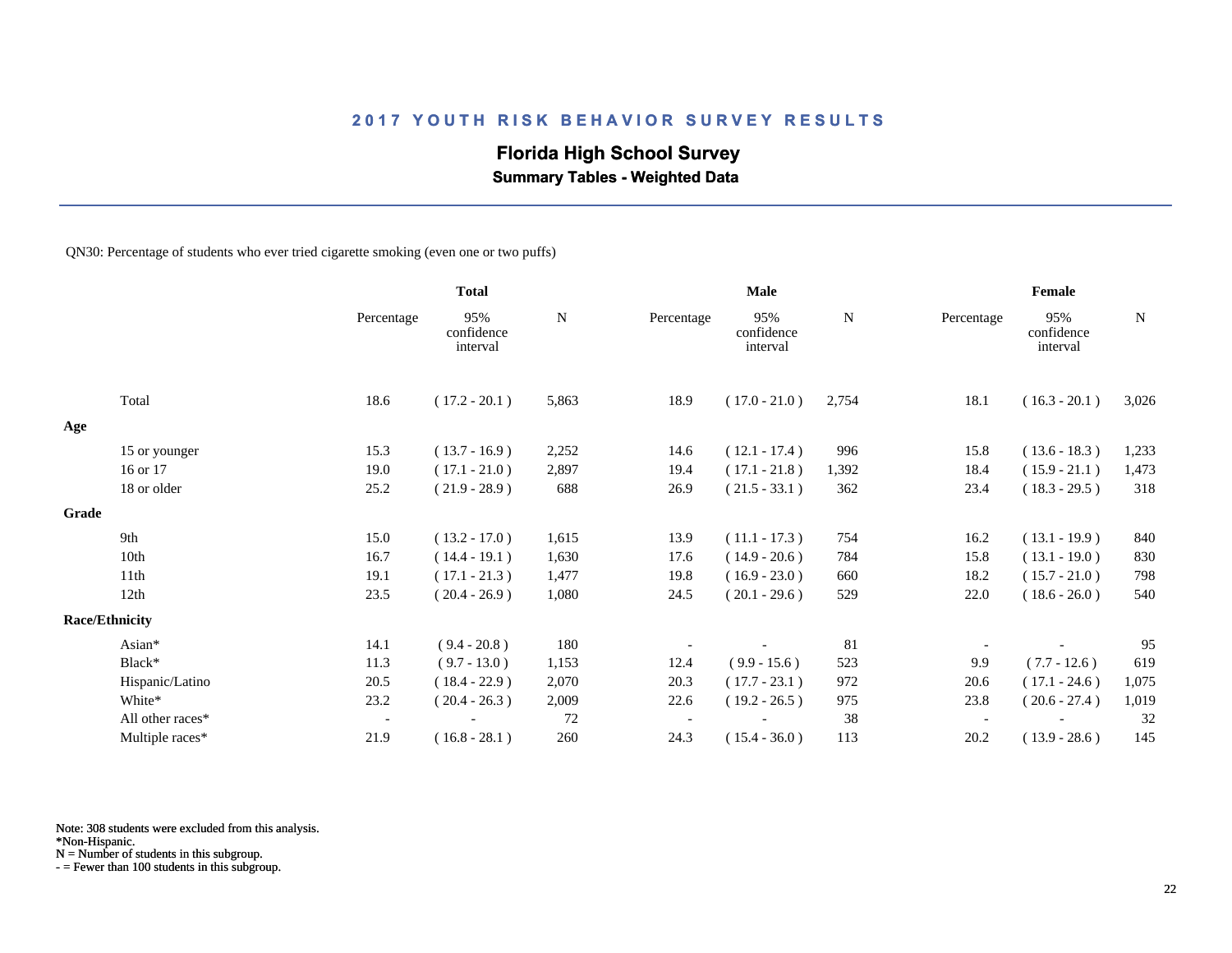## **Florida High School Survey**

 **Summary Tables - Weighted Data**

QN31: Percentage of students who first tried cigarette smoking before age 13 years (even one or two puffs)

|       |                       |                          | <b>Total</b>                  |           |                          | <b>Male</b>                   |           |            | Female                        |           |
|-------|-----------------------|--------------------------|-------------------------------|-----------|--------------------------|-------------------------------|-----------|------------|-------------------------------|-----------|
|       |                       | Percentage               | 95%<br>confidence<br>interval | ${\bf N}$ | Percentage               | 95%<br>confidence<br>interval | ${\bf N}$ | Percentage | 95%<br>confidence<br>interval | ${\bf N}$ |
|       | Total                 | 6.8                      | $(6.1 - 7.5)$                 | 5,948     | 7.8                      | $(6.8 - 8.9)$                 | 2,799     | 5.7        | $(4.7 - 6.8)$                 | 3,062     |
| Age   |                       |                          |                               |           |                          |                               |           |            |                               |           |
|       | 15 or younger         | 6.8                      | $(5.7 - 7.9)$                 | 2,292     | 8.3                      | $(6.5 - 10.4)$                | 1,017     | 5.2        | $(4.1 - 6.7)$                 | 1,250     |
|       | 16 or 17              | 6.8                      | $(5.9 - 7.9)$                 | 2,930     | 8.0                      | $(6.5 - 9.7)$                 | 1,410     | 5.5        | $(4.3 - 7.1)$                 | 1,488     |
|       | 18 or older           | 6.9                      | $(5.2 - 9.1)$                 | 698       | 6.1                      | $(3.7 - 9.9)$                 | 368       | 7.5        | $(5.1 - 11.0)$                | 322       |
| Grade |                       |                          |                               |           |                          |                               |           |            |                               |           |
|       | 9th                   | 6.8                      | $(5.6 - 8.2)$                 | 1,646     | 7.8                      | $(5.9 - 10.3)$                | 770       | 5.8        | $(4.4 - 7.6)$                 | 855       |
|       | 10th                  | 6.9                      | $(5.6 - 8.5)$                 | 1,659     | 8.6                      | $(6.7 - 11.0)$                | 800       | 5.0        | $(3.6 - 7.0)$                 | 842       |
|       | 11th                  | 6.3                      | $(5.2 - 7.6)$                 | 1,482     | 7.2                      | $(5.5 - 9.5)$                 | 663       | 5.2        | $(3.6 - 7.5)$                 | 800       |
|       | 12th                  | 6.6                      | $(4.9 - 8.8)$                 | 1,097     | 6.8                      | $(4.9 - 9.4)$                 | 538       | 6.1        | $(3.9 - 9.5)$                 | 547       |
|       | <b>Race/Ethnicity</b> |                          |                               |           |                          |                               |           |            |                               |           |
|       | Asian*                | 6.8                      | $(4.0 - 11.3)$                | 183       |                          |                               | 83        |            |                               | 96        |
|       | Black*                | 6.4                      | $(5.3 - 7.7)$                 | 1,158     | 7.8                      | $(6.0 - 10.0)$                | 527       | 4.7        | $(3.2 - 6.7)$                 | 620       |
|       | Hispanic/Latino       | 6.8                      | $(5.8 - 8.0)$                 | 2,080     | 6.5                      | $(5.2 - 8.0)$                 | 973       | 7.1        | $(5.5 - 9.1)$                 | 1,083     |
|       | White*                | 6.9                      | $(5.6 - 8.4)$                 | 2,061     | 8.1                      | $(6.5 - 10.0)$                | 1,004     | 5.5        | $(4.0 - 7.6)$                 | 1,041     |
|       | All other races*      | $\overline{\phantom{a}}$ |                               | 74        | $\overline{\phantom{a}}$ |                               | 40        |            |                               | 32        |
|       | Multiple races*       | 9.0                      | $(6.2 - 12.9)$                | 264       | 12.2                     | $(6.6 - 21.4)$                | 115       | 6.4        | $(3.2 - 12.4)$                | 147       |

Note: 223 students were excluded from this analysis.

\*Non-Hispanic.

N = Number of students in this subgroup.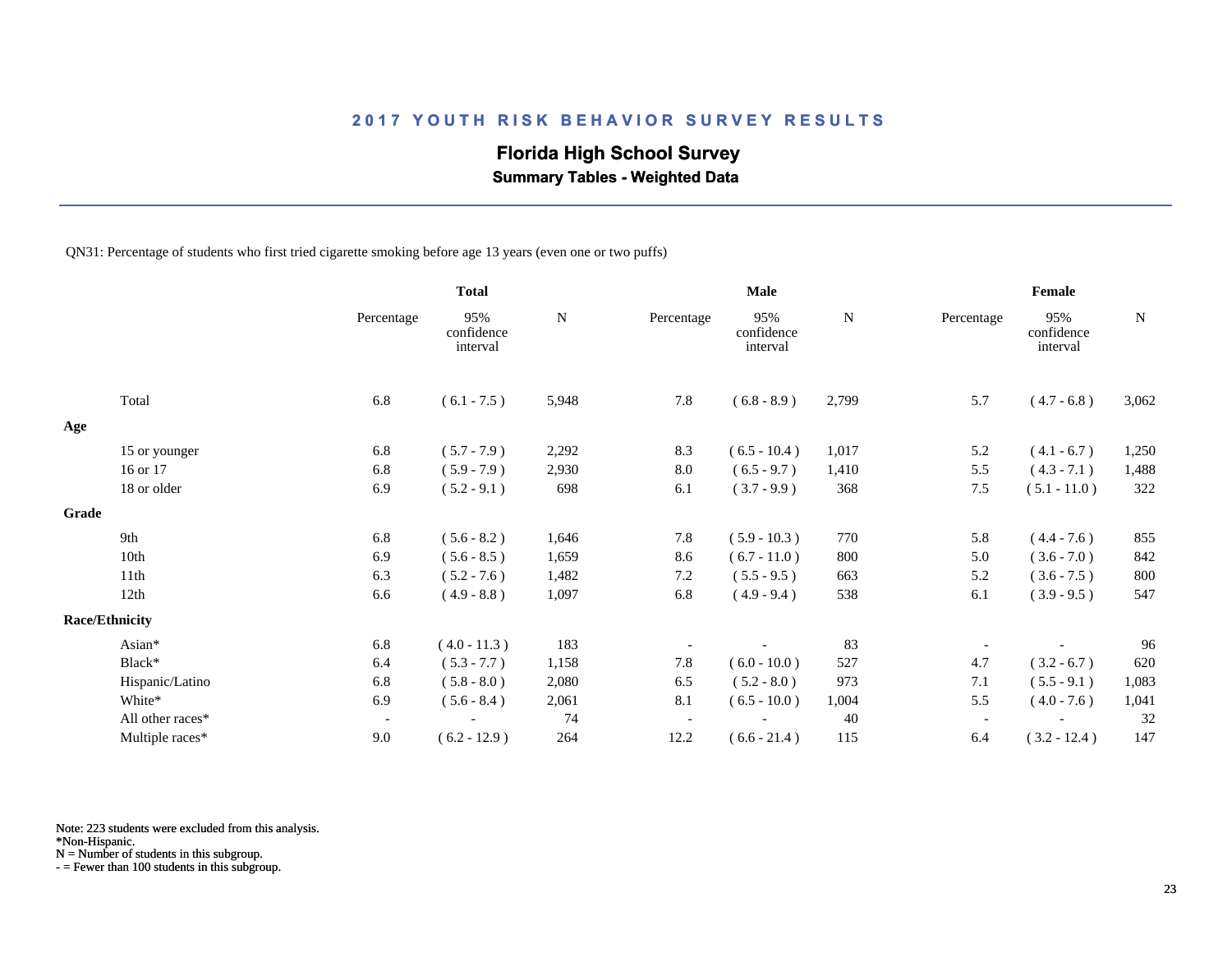## **Florida High School Survey**

 **Summary Tables - Weighted Data**

QN32: Percentage of students who currently smoked cigarettes (on at least 1 day during the 30 days before the survey)

|                       |                  |                          | <b>Total</b>                  |       |            | <b>Male</b>                   |       |                          | Female                        |             |
|-----------------------|------------------|--------------------------|-------------------------------|-------|------------|-------------------------------|-------|--------------------------|-------------------------------|-------------|
|                       |                  | Percentage               | 95%<br>confidence<br>interval | N     | Percentage | 95%<br>confidence<br>interval | N     | Percentage               | 95%<br>confidence<br>interval | $\mathbf N$ |
|                       | Total            | 5.7                      | $(4.9 - 6.7)$                 | 5,920 | 6.5        | $(5.3 - 8.1)$                 | 2,794 | 4.9                      | $(4.1 - 5.9)$                 | 3,046       |
| Age                   |                  |                          |                               |       |            |                               |       |                          |                               |             |
|                       | 15 or younger    | 4.9                      | $(4.1 - 6.0)$                 | 2,267 | 4.1        | $(3.1 - 5.5)$                 | 1,006 | 5.6                      | $(4.4 - 7.0)$                 | 1,238       |
|                       | 16 or 17         | 5.2                      | $(4.3 - 6.4)$                 | 2,931 | 6.7        | $(5.2 - 8.7)$                 | 1,413 | 3.8                      | $(2.8 - 5.0)$                 | 1,488       |
|                       | 18 or older      | 9.3                      | $(7.1 - 12.2)$                | 697   | 10.9       | $(7.5 - 15.6)$                | 371   | 7.4                      | $(4.8 - 11.1)$                | 318         |
| Grade                 |                  |                          |                               |       |            |                               |       |                          |                               |             |
|                       | 9th              | 5.1                      | $(4.1 - 6.5)$                 | 1,630 | 4.3        | $(3.2 - 5.7)$                 | 764   | 6.2                      | $(4.4 - 8.6)$                 | 845         |
|                       | 10th             | 4.3                      | $(3.3 - 5.6)$                 | 1,645 | 5.5        | $(3.8 - 7.8)$                 | 793   | 3.2                      | $(2.1 - 4.7)$                 | 837         |
|                       | 11th             | 5.2                      | $(4.1 - 6.6)$                 | 1,496 | 6.0        | $(4.2 - 8.4)$                 | 674   | 4.2                      | $(2.9 - 6.3)$                 | 803         |
|                       | 12th             | 8.0                      | $(6.1 - 10.5)$                | 1,088 | 10.2       | $(7.1 - 14.5)$                | 534   | 5.9                      | $(4.3 - 8.2)$                 | 544         |
| <b>Race/Ethnicity</b> |                  |                          |                               |       |            |                               |       |                          |                               |             |
|                       | Asian*           | 3.6                      | $(1.7 - 7.7)$                 | 183   |            |                               | 84    |                          |                               | 96          |
|                       | Black*           | 3.6                      | $(2.8 - 4.6)$                 | 1,172 | 5.3        | $(3.8 - 7.4)$                 | 536   | 2.0                      | $(1.1 - 3.5)$                 | 626         |
|                       | Hispanic/Latino  | 5.5                      | $(4.4 - 6.9)$                 | 2,082 | 6.4        | $(4.8 - 8.3)$                 | 977   | 4.5                      | $(3.4 - 6.0)$                 | 1,082       |
|                       | White*           | 7.4                      | $(5.9 - 9.2)$                 | 2,026 | 7.4        | $(5.3 - 10.3)$                | 988   | 7.4                      | $(5.7 - 9.5)$                 | 1,023       |
|                       | All other races* | $\overline{\phantom{a}}$ |                               | 73    |            |                               | 38    | $\overline{\phantom{a}}$ |                               | 33          |
|                       | Multiple races*  | 8.4                      | $(5.4 - 12.8)$                | 264   | 10.8       | $(5.9 - 19.0)$                | 117   | 6.4                      | $(3.3 - 11.9)$                | 145         |

Note: 251 students were excluded from this analysis.

N = Number of students in this subgroup.

<sup>\*</sup>Non-Hispanic.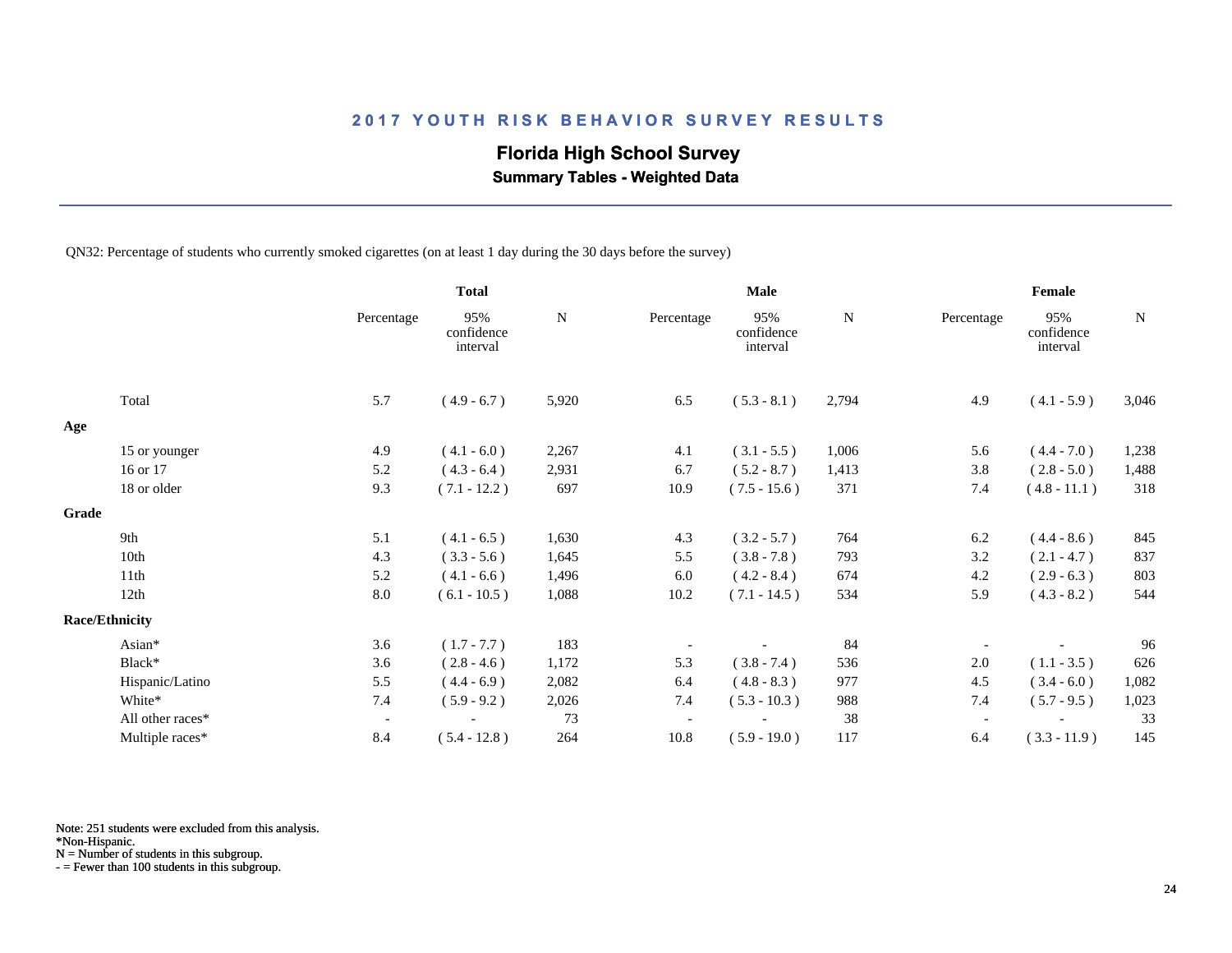## **Florida High School Survey**

 **Summary Tables - Weighted Data**

QNFRCIG: Percentage of students who currently smoked cigarettes frequently (on 20 or more days during the 30 days before the survey)

|                       |                  |                          | <b>Total</b>                  |             |                          | Male                          |       |                          | Female                        |       |
|-----------------------|------------------|--------------------------|-------------------------------|-------------|--------------------------|-------------------------------|-------|--------------------------|-------------------------------|-------|
|                       |                  | Percentage               | 95%<br>confidence<br>interval | $\mathbf N$ | Percentage               | 95%<br>confidence<br>interval | N     | Percentage               | 95%<br>confidence<br>interval | N     |
|                       | Total            | 1.3                      | $(1.0 - 1.8)$                 | 5,920       | 1.7                      | $(1.3 - 2.2)$                 | 2,794 | 1.0                      | $(0.6 - 1.6)$                 | 3,046 |
| Age                   |                  |                          |                               |             |                          |                               |       |                          |                               |       |
|                       | 15 or younger    | 1.1                      | $(0.7 - 1.8)$                 | 2,267       | 1.4                      | $(0.8 - 2.2)$                 | 1,006 | 0.7                      | $(0.3 - 1.8)$                 | 1,238 |
|                       | 16 or 17         | 1.2                      | $(0.8 - 1.7)$                 | 2,931       | 1.6                      | $(1.0 - 2.5)$                 | 1,413 | 0.8                      | $(0.4 - 1.4)$                 | 1,488 |
|                       | 18 or older      | 2.6                      | $(1.6 - 4.1)$                 | 697         | 2.8                      | $(1.4 - 5.5)$                 | 371   | 2.4                      | $(1.2 - 4.9)$                 | 318   |
| Grade                 |                  |                          |                               |             |                          |                               |       |                          |                               |       |
|                       | 9th              | 0.8                      | $(0.5 - 1.4)$                 | 1,630       | 1.2                      | $(0.7 - 2.0)$                 | 764   | 0.4                      | $(0.1 - 1.3)$                 | 845   |
|                       | 10th             | 1.4                      | $(0.8 - 2.5)$                 | 1,645       | 2.1                      | $(1.1 - 4.1)$                 | 793   | 0.6                      | $(0.2 - 1.5)$                 | 837   |
|                       | 11th             | 0.9                      | $(0.5 - 1.6)$                 | 1,496       | 1.0                      | $(0.5 - 2.2)$                 | 674   | 0.8                      | $(0.3 - 2.1)$                 | 803   |
|                       | 12th             | 1.9                      | $(1.2 - 3.1)$                 | 1,088       | 1.7                      | $(0.9 - 3.4)$                 | 534   | $2.0\,$                  | $(0.9 - 4.5)$                 | 544   |
| <b>Race/Ethnicity</b> |                  |                          |                               |             |                          |                               |       |                          |                               |       |
|                       | Asian*           | 1.0                      | $(0.2 - 4.0)$                 | 183         |                          |                               | 84    |                          |                               | 96    |
|                       | Black*           | 0.9                      | $(0.5 - 1.8)$                 | 1,172       | 1.3                      | $(0.5 - 3.0)$                 | 536   | 0.6                      | $(0.2 - 1.9)$                 | 626   |
|                       | Hispanic/Latino  | 1.1                      | $(0.7 - 1.7)$                 | 2,082       | 1.3                      | $(0.7 - 2.5)$                 | 977   | 0.7                      | $(0.3 - 1.5)$                 | 1,082 |
|                       | White*           | 1.5                      | $(1.0 - 2.3)$                 | 2,026       | 1.6                      | $(1.0 - 2.4)$                 | 988   | 1.4                      | $(0.8 - 2.6)$                 | 1,023 |
|                       | All other races* | $\overline{\phantom{a}}$ |                               | 73          | $\overline{\phantom{a}}$ |                               | 38    | $\overline{\phantom{a}}$ |                               | 33    |
|                       | Multiple races*  | 4.5                      | $(2.5 - 8.1)$                 | 264         | 7.9                      | $(4.1 - 14.9)$                | 117   | 1.6                      | $(0.4 - 6.5)$                 | 145   |

Note: 251 students were excluded from this analysis.

\*Non-Hispanic.

N = Number of students in this subgroup.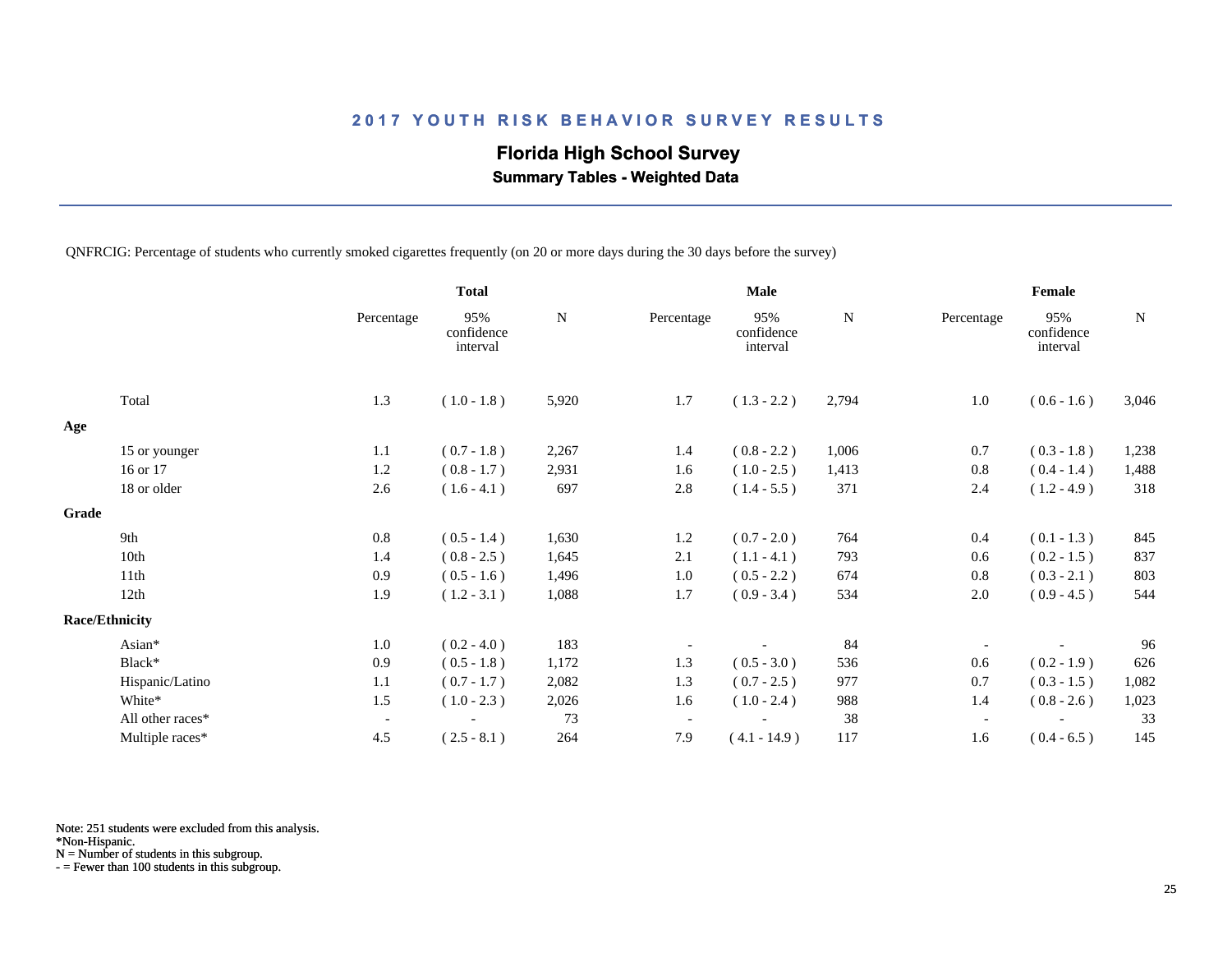## **Florida High School Survey**

 **Summary Tables - Weighted Data**

QNDAYCIG: Percentage of students who currently smoked cigarettes daily (on all 30 days during the 30 days before the survey)

|       |                       |                          | <b>Total</b>                  |           |                          | <b>Male</b>                   |           |                          | Female                        |           |
|-------|-----------------------|--------------------------|-------------------------------|-----------|--------------------------|-------------------------------|-----------|--------------------------|-------------------------------|-----------|
|       |                       | Percentage               | 95%<br>confidence<br>interval | ${\bf N}$ | Percentage               | 95%<br>confidence<br>interval | ${\bf N}$ | Percentage               | 95%<br>confidence<br>interval | ${\bf N}$ |
|       | Total                 | 1.1                      | $(0.8 - 1.4)$                 | 5,920     | 1.5                      | $(1.1 - 1.9)$                 | 2,794     | 0.7                      | $(0.4 - 1.2)$                 | 3,046     |
| Age   |                       |                          |                               |           |                          |                               |           |                          |                               |           |
|       | 15 or younger         | 0.8                      | $(0.5 - 1.3)$                 | 2,267     | $1.2\,$                  | $(0.7 - 2.1)$                 | 1,006     | 0.4                      | $(0.1 - 1.0)$                 | 1,238     |
|       | 16 or 17              | 1.0                      | $(0.7 - 1.4)$                 | 2,931     | 1.3                      | $(0.8 - 2.1)$                 | 1,413     | 0.6                      | $(0.3 - 1.2)$                 | 1,488     |
|       | 18 or older           | 2.2                      | $(1.3 - 3.8)$                 | 697       | 2.6                      | $(1.2 - 5.3)$                 | 371       | 1.9                      | $(0.8 - 4.3)$                 | 318       |
| Grade |                       |                          |                               |           |                          |                               |           |                          |                               |           |
|       | 9th                   | 0.6                      | $(0.3 - 1.1)$                 | 1,630     | 1.0                      | $(0.5 - 1.9)$                 | 764       | 0.2                      | $(0.0 - 1.1)$                 | 845       |
|       | 10th                  | 1.1                      | $(0.6 - 2.1)$                 | 1,645     | 1.6                      | $(0.7 - 3.4)$                 | 793       | 0.5                      | $(0.2 - 1.4)$                 | 837       |
|       | 11th                  | 0.8                      | $(0.4 - 1.5)$                 | 1,496     | 1.0                      | $(0.5 - 2.2)$                 | 674       | 0.6                      | $(0.2 - 2.0)$                 | 803       |
|       | 12th                  | 1.4                      | $(0.8 - 2.3)$                 | 1,088     | 1.6                      | $(0.8 - 3.2)$                 | 534       | 1.1                      | $(0.5 - 2.6)$                 | 544       |
|       | <b>Race/Ethnicity</b> |                          |                               |           |                          |                               |           |                          |                               |           |
|       | Asian*                | 0.5                      | $(0.1 - 3.5)$                 | 183       |                          |                               | 84        |                          |                               | 96        |
|       | Black*                | 0.6                      | $(0.3 - 1.3)$                 | 1,172     | 0.8                      | $(0.3 - 2.3)$                 | 536       | 0.4                      | $(0.1 - 1.2)$                 | 626       |
|       | Hispanic/Latino       | 1.0                      | $(0.6 - 1.6)$                 | 2,082     | 1.2                      | $(0.6 - 2.4)$                 | 977       | 0.6                      | $(0.3 - 1.4)$                 | 1,082     |
|       | White*                | 1.3                      | $(0.8 - 2.1)$                 | 2,026     | 1.6                      | $(1.0 - 2.4)$                 | 988       | 1.0                      | $(0.5 - 2.1)$                 | 1,023     |
|       | All other races*      | $\overline{\phantom{a}}$ |                               | 73        | $\overline{\phantom{a}}$ |                               | 38        | $\overline{\phantom{a}}$ |                               | 33        |
|       | Multiple races*       | 3.3                      | $(1.6 - 6.5)$                 | 264       | 6.0                      | $(2.8 - 12.6)$                | 117       | 0.9                      | $(0.1 - 6.6)$                 | 145       |

Note: 251 students were excluded from this analysis.

\*Non-Hispanic.

N = Number of students in this subgroup.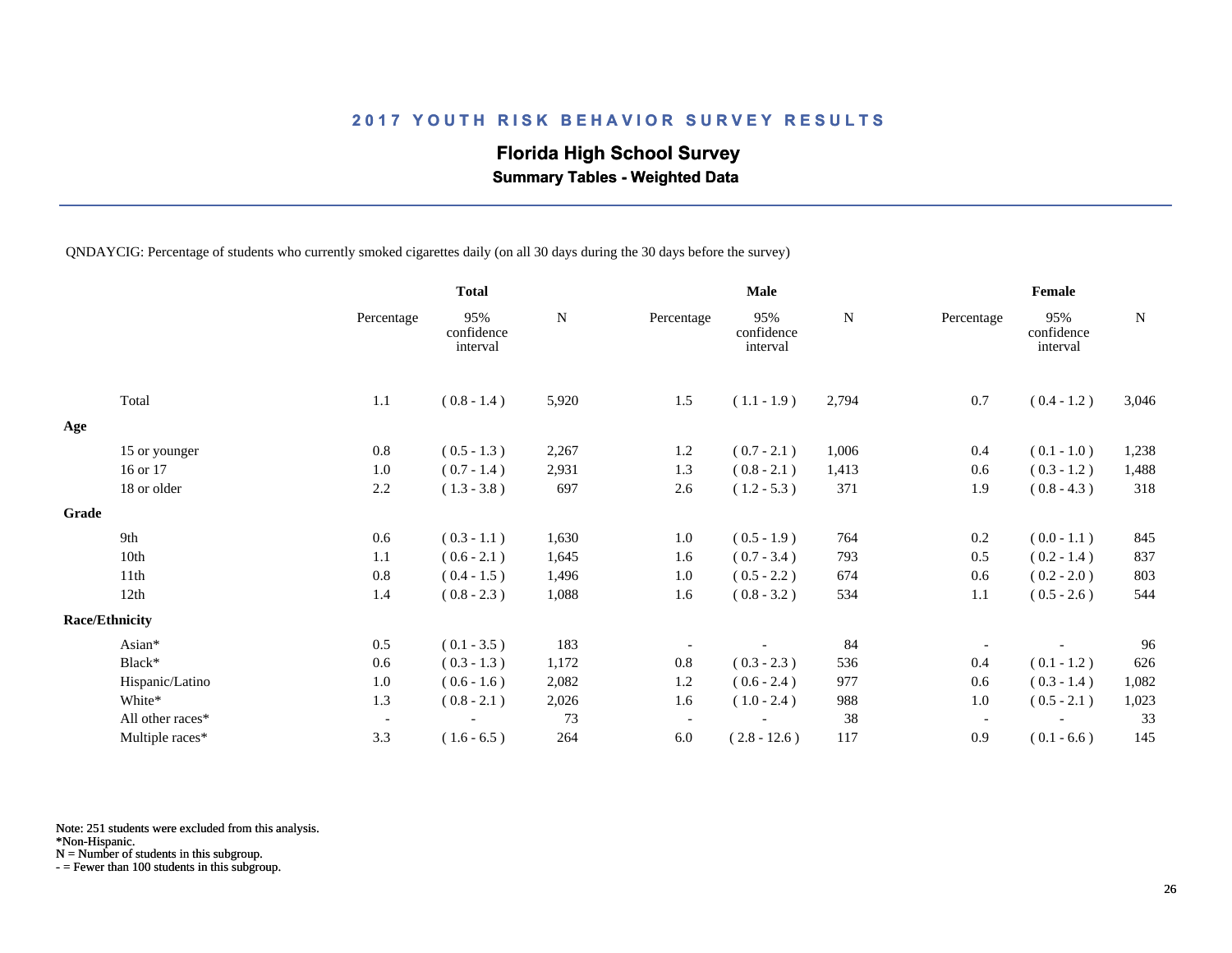## **Florida High School Survey**

 **Summary Tables - Weighted Data**

QN40: Percentage of students who ever drank alcohol (at least one drink of alcohol, on at least 1 day during their life)

|       |                       |                          | <b>Total</b>                  |       |            | <b>Male</b>                   |       |            | Female                        |             |
|-------|-----------------------|--------------------------|-------------------------------|-------|------------|-------------------------------|-------|------------|-------------------------------|-------------|
|       |                       | Percentage               | 95%<br>confidence<br>interval | N     | Percentage | 95%<br>confidence<br>interval | N     | Percentage | 95%<br>confidence<br>interval | $\mathbf N$ |
|       | Total                 | 56.5                     | $(54.8 - 58.2)$               | 5,616 | 53.4       | $(51.2 - 55.6)$               | 2,648 | 59.7       | $(57.5 - 61.8)$               | 2,890       |
| Age   |                       |                          |                               |       |            |                               |       |            |                               |             |
|       | 15 or younger         | 49.7                     | $(47.5 - 52.0)$               | 2,168 | 46.3       | $(42.7 - 50.0)$               | 971   | 52.4       | $(49.5 - 55.2)$               | 1,176       |
|       | 16 or 17              | 59.0                     | $(56.7 - 61.2)$               | 2,775 | 55.7       | $(52.3 - 59.1)$               | 1,324 | 62.5       | $(60.1 - 64.8)$               | 1,421       |
|       | 18 or older           | 65.4                     | $(61.2 - 69.3)$               | 648   | 61.6       | $(56.3 - 66.6)$               | 349   | 69.4       | $(62.7 - 75.4)$               | 291         |
| Grade |                       |                          |                               |       |            |                               |       |            |                               |             |
|       | 9th                   | 47.9                     | $(45.0 - 50.8)$               | 1,545 | 46.0       | $(42.1 - 50.0)$               | 731   | 49.2       | $(44.4 - 53.9)$               | 795         |
|       | 10th                  | 52.3                     | $(49.6 - 55.0)$               | 1,560 | 47.4       | $(42.9 - 51.9)$               | 746   | 57.7       | $(54.3 - 60.9)$               | 798         |
|       | 11th                  | 60.6                     | $(57.5 - 63.6)$               | 1,415 | 57.8       | $(53.6 - 62.0)$               | 637   | 63.2       | $(59.4 - 66.9)$               | 759         |
|       | 12th                  | 66.4                     | $(62.6 - 70.0)$               | 1,039 | 63.4       | $(58.2 - 68.2)$               | 507   | 69.1       | $(64.3 - 73.6)$               | 523         |
|       | <b>Race/Ethnicity</b> |                          |                               |       |            |                               |       |            |                               |             |
|       | Asian*                | 41.1                     | $(32.5 - 50.2)$               | 175   |            |                               | 78    |            |                               | 93          |
|       | Black*                | 51.0                     | $(47.9 - 54.1)$               | 1,072 | 48.4       | $(44.3 - 52.5)$               | 489   | 53.8       | $(48.7 - 58.8)$               | 572         |
|       | Hispanic/Latino       | 59.0                     | $(56.3 - 61.7)$               | 1,969 | 54.7       | $(51.5 - 57.9)$               | 918   | 63.0       | $(59.3 - 66.5)$               | 1,030       |
|       | White*                | 60.3                     | $(57.8 - 62.8)$               | 1,969 | 56.9       | $(53.4 - 60.4)$               | 967   | 63.6       | $(60.5 - 66.5)$               | 986         |
|       | All other races*      | $\overline{\phantom{a}}$ |                               | 67    |            |                               | 35    |            |                               | 31          |
|       | Multiple races*       | 56.9                     | $(49.9 - 63.7)$               | 249   | 56.5       | $(45.5 - 66.8)$               | 110   | 57.0       | $(47.4 - 66.2)$               | 138         |

Note: 555 students were excluded from this analysis.

N = Number of students in this subgroup.

<sup>\*</sup>Non-Hispanic.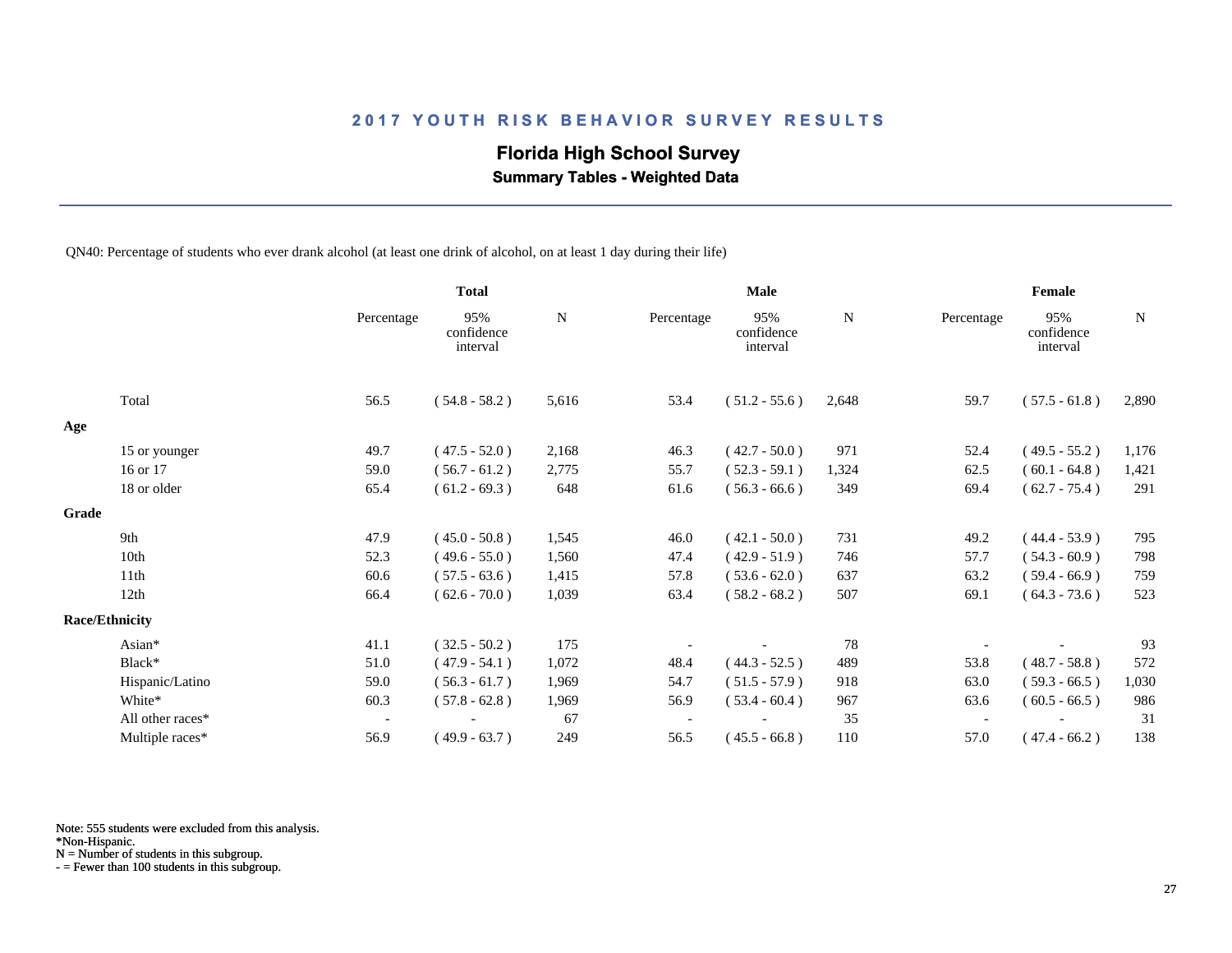## **Florida High School Survey**

 **Summary Tables - Weighted Data**

QN41: Percentage of students who had their first drink of alcohol before age 13 years (other than a few sips)

|       |                       |                          | <b>Total</b>                  |       |            | <b>Male</b>                   |       |            | Female                        |             |
|-------|-----------------------|--------------------------|-------------------------------|-------|------------|-------------------------------|-------|------------|-------------------------------|-------------|
|       |                       | Percentage               | 95%<br>confidence<br>interval | N     | Percentage | 95%<br>confidence<br>interval | N     | Percentage | 95%<br>confidence<br>interval | $\mathbf N$ |
|       | Total                 | 16.8                     | $(15.4 - 18.2)$               | 5,657 | 18.4       | $(16.7 - 20.2)$               | 2,664 | 15.1       | $(13.6 - 16.8)$               | 2,911       |
| Age   |                       |                          |                               |       |            |                               |       |            |                               |             |
|       | 15 or younger         | 18.8                     | $(16.8 - 21.0)$               | 2,189 | 21.0       | $(18.2 - 24.0)$               | 982   | 16.5       | $(14.1 - 19.3)$               | 1,183       |
|       | 16 or 17              | 15.6                     | $(13.6 - 17.8)$               | 2,785 | 17.2       | $(14.5 - 20.3)$               | 1,322 | 13.9       | $(11.9 - 16.2)$               | 1,433       |
|       | 18 or older           | 16.3                     | $(13.6 - 19.5)$               | 658   | 16.5       | $(13.0 - 20.8)$               | 357   | 15.6       | $(11.2 - 21.5)$               | 293         |
| Grade |                       |                          |                               |       |            |                               |       |            |                               |             |
|       | 9th                   | 18.8                     | $(16.6 - 21.3)$               | 1,560 | 21.4       | $(18.3 - 24.9)$               | 739   | 15.9       | $(12.9 - 19.6)$               | 802         |
|       | 10th                  | 16.4                     | $(14.1 - 19.1)$               | 1,570 | 16.7       | $(13.5 - 20.4)$               | 749   | 16.4       | $(13.3 - 20.0)$               | 805         |
|       | 11th                  | 15.9                     | $(13.8 - 18.3)$               | 1,414 | 18.5       | $(15.1 - 22.4)$               | 634   | 12.8       | $(10.5 - 15.5)$               | 762         |
|       | 12th                  | 15.5                     | $(13.1 - 18.3)$               | 1,053 | 16.1       | $(13.0 - 19.9)$               | 518   | 14.8       | $(11.5 - 18.9)$               | 525         |
|       | <b>Race/Ethnicity</b> |                          |                               |       |            |                               |       |            |                               |             |
|       | Asian*                | 12.7                     | $(9.0 - 17.8)$                | 176   |            |                               | 77    |            |                               | 95          |
|       | Black*                | 19.7                     | $(16.9 - 22.8)$               | 1,064 | 21.8       | $(18.0 - 26.2)$               | 485   | 17.5       | $(13.9 - 21.8)$               | 569         |
|       | Hispanic/Latino       | 16.7                     | $(14.8 - 18.8)$               | 1,967 | 17.2       | $(14.3 - 20.5)$               | 915   | 16.1       | $(13.9 - 18.6)$               | 1,030       |
|       | White*                | 14.5                     | $(13.0 - 16.1)$               | 2,010 | 15.9       | $(13.9 - 18.3)$               | 986   | 12.8       | $(10.9 - 15.0)$               | 1,008       |
|       | All other races*      | $\overline{\phantom{a}}$ |                               | 67    |            |                               | 37    |            |                               | 29          |
|       | Multiple races*       | 21.1                     | $(16.4 - 26.8)$               | 251   | 26.4       | $(19.3 - 34.9)$               | 111   | 16.8       | $(10.5 - 25.7)$               | 139         |

Note: 514 students were excluded from this analysis.

\*Non-Hispanic.

N = Number of students in this subgroup.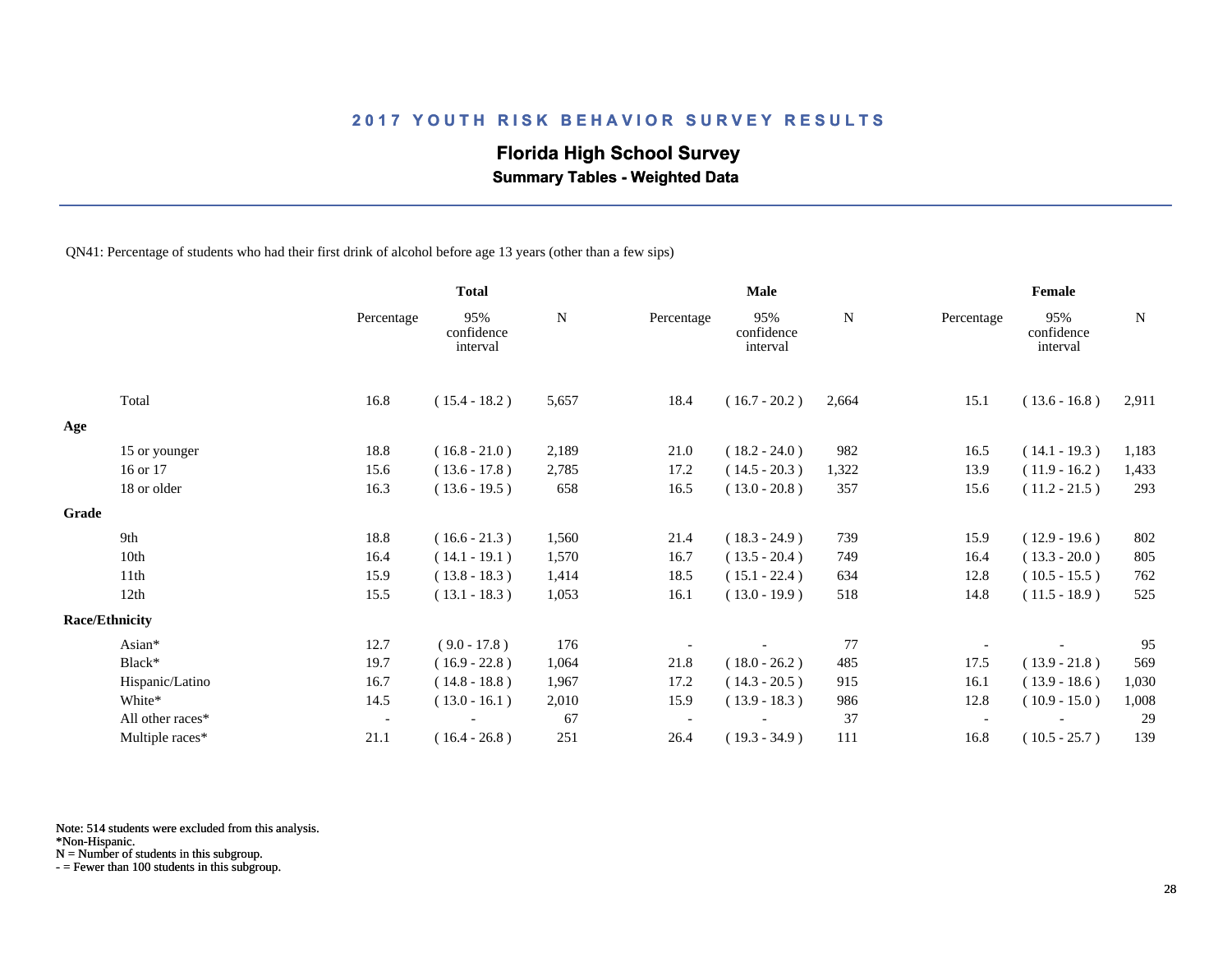# **Florida High School Survey**

 **Summary Tables - Weighted Data**

QN42: Percentage of students who currently drank alcohol (at least one drink of alcohol, on at least 1 day during the 30 days before the survey)

|       |                       |                          | <b>Total</b>                  |           |            | <b>Male</b>                   |       |                          | Female                        |       |
|-------|-----------------------|--------------------------|-------------------------------|-----------|------------|-------------------------------|-------|--------------------------|-------------------------------|-------|
|       |                       | Percentage               | 95%<br>confidence<br>interval | ${\bf N}$ | Percentage | 95%<br>confidence<br>interval | N     | Percentage               | 95%<br>confidence<br>interval | N     |
|       | Total                 | 27.0                     | $(25.6 - 28.6)$               | 5,811     | 25.0       | $(23.1 - 26.9)$               | 2,753 | 29.1                     | $(27.2 - 31.1)$               | 2,977 |
| Age   |                       |                          |                               |           |            |                               |       |                          |                               |       |
|       | 15 or younger         | 21.2                     | $(18.9 - 23.6)$               | 2,243     | 19.4       | $(16.2 - 22.9)$               | 1,009 | 22.7                     | $(19.9 - 25.7)$               | 1,213 |
|       | 16 or 17              | 28.1                     | $(26.2 - 30.0)$               | 2,861     | 25.1       | $(22.4 - 27.9)$               | 1,374 | 31.1                     | $(28.9 - 33.4)$               | 1,455 |
|       | 18 or older           | 38.2                     | $(33.9 - 42.7)$               | 682       | 36.8       | $(31.3 - 42.6)$               | 367   | 39.4                     | $(33.6 - 45.5)$               | 307   |
| Grade |                       |                          |                               |           |            |                               |       |                          |                               |       |
|       | 9th                   | 19.8                     | $(17.2 - 22.7)$               | 1,607     | 18.7       | $(15.0 - 23.1)$               | 762   | 21.0                     | $(17.8 - 24.7)$               | 829   |
|       | 10th                  | 22.9                     | $(20.6 - 25.3)$               | 1,619     | 19.6       | $(16.3 - 23.3)$               | 778   | 26.4                     | $(23.4 - 29.7)$               | 824   |
|       | 11th                  | 28.7                     | $(26.3 - 31.2)$               | 1,446     | 27.3       | $(23.9 - 31.0)$               | 650   | 29.7                     | $(26.6 - 33.1)$               | 777   |
|       | 12th                  | 37.6                     | $(34.3 - 41.0)$               | 1,077     | 35.1       | $(30.3 - 40.3)$               | 535   | 39.7                     | $(35.5 - 44.1)$               | 530   |
|       | <b>Race/Ethnicity</b> |                          |                               |           |            |                               |       |                          |                               |       |
|       | Asian*                | 19.1                     | $(13.5 - 26.3)$               | 181       |            |                               | 80    |                          |                               | 97    |
|       | Black*                | 19.8                     | $(17.6 - 22.3)$               | 1,124     | 17.6       | $(14.9 - 20.8)$               | 510   | 21.9                     | $(18.1 - 26.3)$               | 603   |
|       | Hispanic/Latino       | 27.5                     | $(25.7 - 29.4)$               | 2,028     | 24.5       | $(22.0 - 27.1)$               | 958   | 30.3                     | $(27.9 - 32.8)$               | 1,049 |
|       | White*                | 32.5                     | $(30.1 - 35.0)$               | 2,025     | 30.1       | $(26.8 - 33.5)$               | 999   | 35.0                     | $(32.3 - 37.9)$               | 1,011 |
|       | All other races*      | $\overline{\phantom{a}}$ |                               | 68        |            |                               | 37    | $\overline{\phantom{a}}$ |                               | 30    |
|       | Multiple races*       | 30.4                     | $(24.5 - 37.1)$               | 261       | 31.5       | $(21.5 - 43.6)$               | 113   | 30.0                     | $(23.3 - 37.7)$               | 146   |

Note: 360 students were excluded from this analysis.

N = Number of students in this subgroup.

<sup>\*</sup>Non-Hispanic.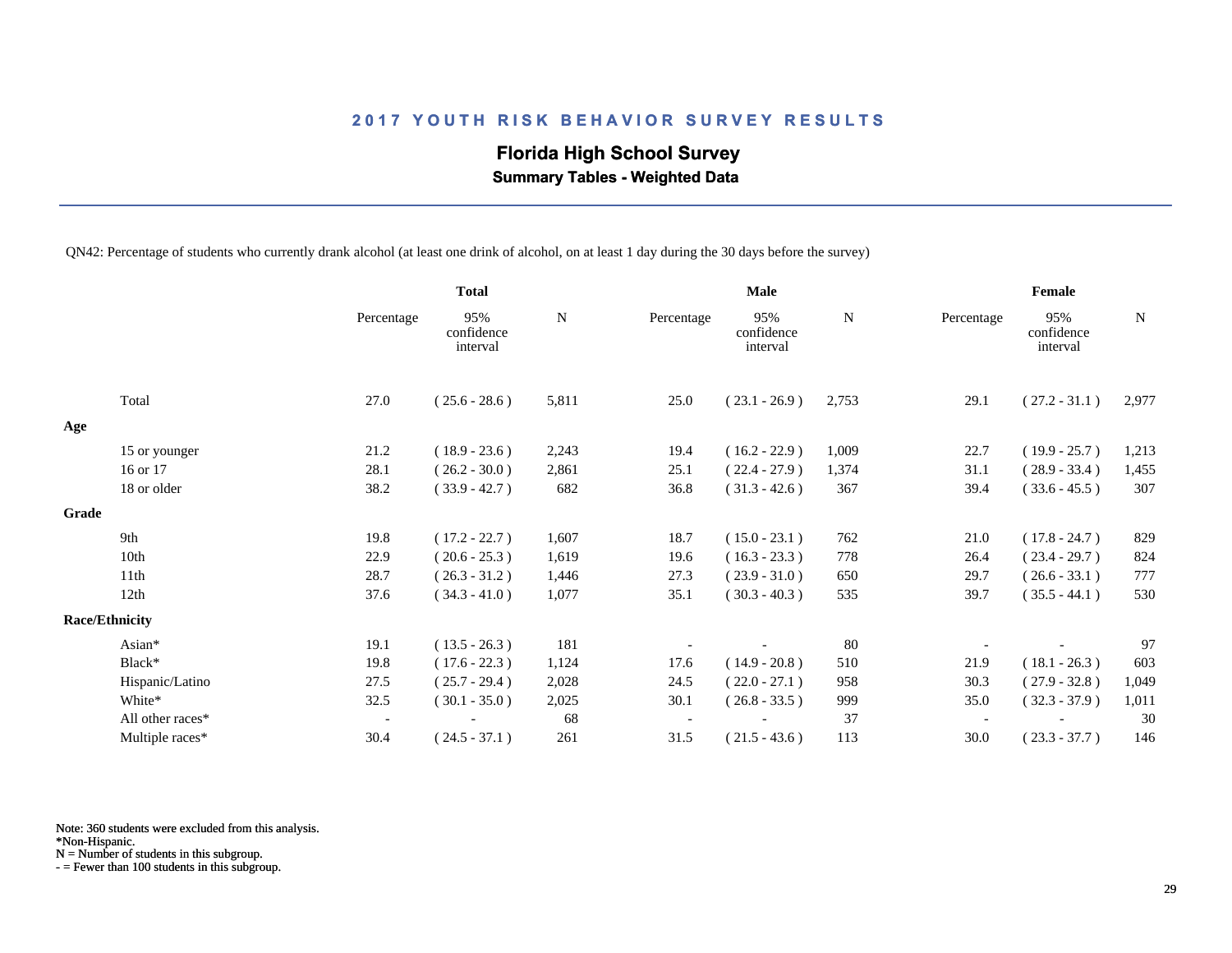# **Florida High School Survey**

 **Summary Tables - Weighted Data**

QN44: Percentage of students who currently were binge drinking (had four or more drinks of alcohol in a row for female students or five or more drinks of alcohol in a row for male students, within a couple of hours, on at least 1 day during the 30 days before the survey)

|       |                       |                          | <b>Total</b>                  |             | <b>Male</b> |                               |             | Female     |                               |       |
|-------|-----------------------|--------------------------|-------------------------------|-------------|-------------|-------------------------------|-------------|------------|-------------------------------|-------|
|       |                       | Percentage               | 95%<br>confidence<br>interval | $\mathbf N$ | Percentage  | 95%<br>confidence<br>interval | $\mathbf N$ | Percentage | 95%<br>confidence<br>interval | N     |
|       | Total                 | 12.7                     | $(11.5 - 14.0)$               | 5,974       | 12.3        | $(10.9 - 13.9)$               | 2,835       | 13.0       | $(11.5 - 14.6)$               | 3,055 |
| Age   |                       |                          |                               |             |             |                               |             |            |                               |       |
|       | 15 or younger         | 8.7                      | $(7.3 - 10.3)$                | 2,295       | 8.6         | $(6.8 - 10.8)$                | 1,028       | 8.6        | $(6.9 - 10.7)$                | 1,245 |
|       | 16 or 17              | 13.6                     | $(11.8 - 15.6)$               | 2,941       | 12.6        | $(10.6 - 15.0)$               | 1,420       | 14.6       | $(12.2 - 17.2)$               | 1,488 |
|       | 18 or older           | 19.2                     | $(16.3 - 22.5)$               | 711         | 19.3        | $(14.9 - 24.7)$               | 383         | 19.1       | $(14.8 - 24.3)$               | 320   |
| Grade |                       |                          |                               |             |             |                               |             |            |                               |       |
|       | 9th                   | 8.0                      | $(6.5 - 9.9)$                 | 1,651       | 8.6         | $(6.5 - 11.2)$                | 781         | 7.5        | $(5.6 - 10.0)$                | 853   |
|       | 10th                  | 9.9                      | $(8.3 - 11.9)$                | 1,661       | 8.4         | $(6.2 - 11.3)$                | 800         | 11.5       | $(9.2 - 14.2)$                | 843   |
|       | 11 <sup>th</sup>      | 14.0                     | $(11.9 - 16.4)$               | 1,481       | 14.2        | $(11.3 - 17.6)$               | 669         | 13.6       | $(11.0 - 16.7)$               | 793   |
|       | 12th                  | 19.0                     | $(16.4 - 22.0)$               | 1,116       | 18.3        | $(14.6 - 22.7)$               | 555         | 19.5       | $(16.2 - 23.3)$               | 549   |
|       | <b>Race/Ethnicity</b> |                          |                               |             |             |                               |             |            |                               |       |
|       | Asian*                | 7.5                      | $(4.3 - 12.8)$                | 187         |             |                               | 85          |            |                               | 98    |
|       | Black*                | 7.5                      | $(6.1 - 9.1)$                 | 1,181       | 7.3         | $(5.2 - 10.2)$                | 547         | 7.6        | $(5.5 - 10.4)$                | 623   |
|       | Hispanic/Latino       | 13.8                     | $(12.2 - 15.5)$               | 2,079       | 13.6        | $(11.5 - 16.1)$               | 981         | 13.5       | $(11.7 - 15.6)$               | 1,077 |
|       | White*                | 16.3                     | $(14.4 - 18.3)$               | 2,063       | 14.9        | $(12.4 - 17.8)$               | 1,011       | 17.8       | $(15.5 - 20.4)$               | 1,036 |
|       | All other races*      | $\overline{\phantom{a}}$ |                               | 71          |             |                               | 37          |            |                               | 32    |
|       | Multiple races*       | 15.8                     | $(11.3 - 21.7)$               | 266         | 19.9        | $(12.2 - 30.8)$               | 116         | 12.6       | $(8.1 - 19.1)$                | 148   |

Note: 197 students were excluded from this analysis.

\*Non-Hispanic.

N = Number of students in this subgroup.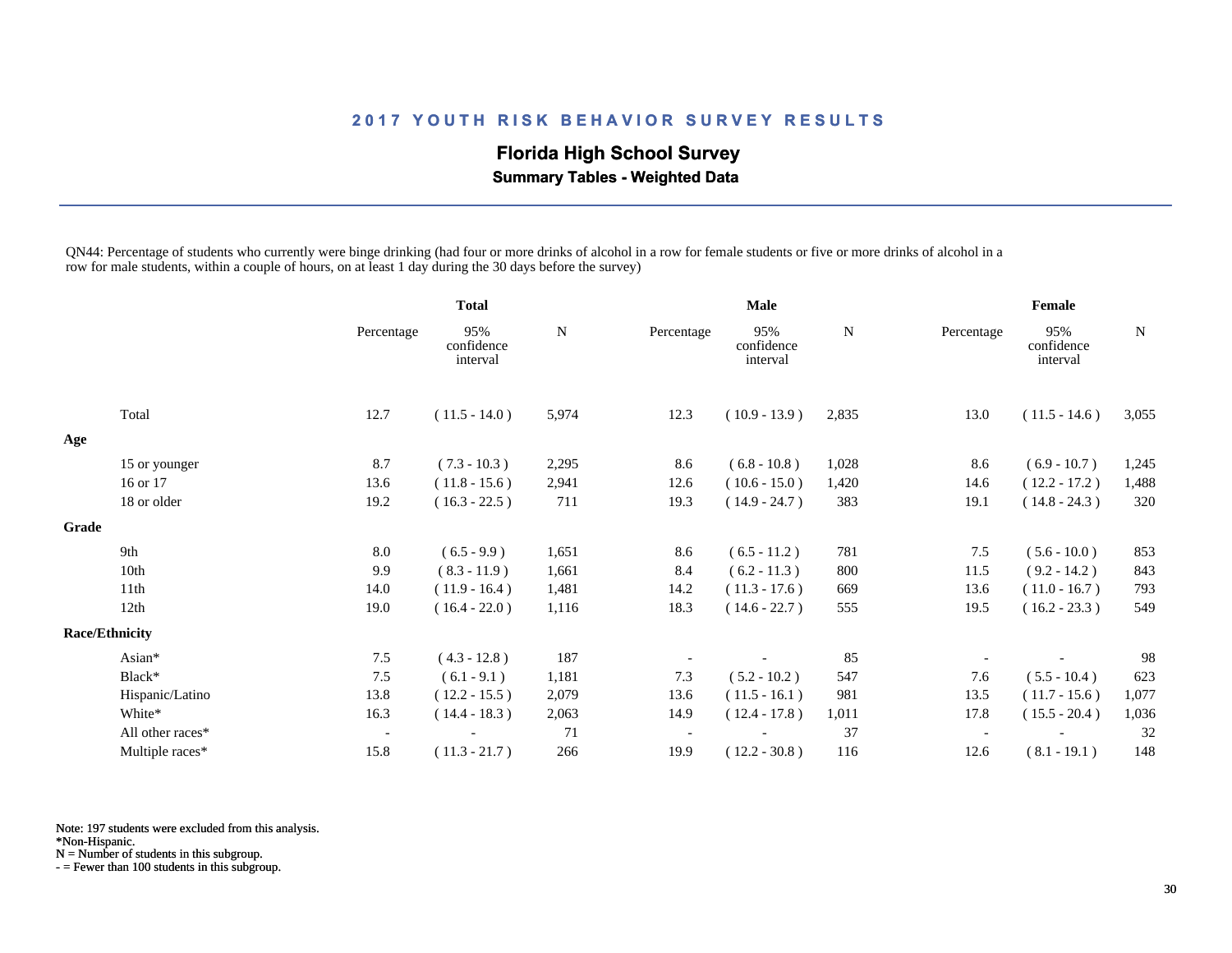## **Florida High School Survey**

 **Summary Tables - Weighted Data**

QN46: Percentage of students who ever used marijuana (one or more times during their life)

|       |                       |                          | <b>Total</b>                  |             | Male       |                               |             | Female     |                               |           |  |
|-------|-----------------------|--------------------------|-------------------------------|-------------|------------|-------------------------------|-------------|------------|-------------------------------|-----------|--|
|       |                       | Percentage               | 95%<br>confidence<br>interval | $\mathbf N$ | Percentage | 95%<br>confidence<br>interval | $\mathbf N$ | Percentage | 95%<br>confidence<br>interval | ${\bf N}$ |  |
|       | Total                 | 34.5                     | $(32.6 - 36.4)$               | 5,879       | 35.6       | $(33.3 - 38.0)$               | 2,776       | 33.2       | $(30.7 - 35.9)$               | 3,023     |  |
| Age   |                       |                          |                               |             |            |                               |             |            |                               |           |  |
|       | 15 or younger         | 26.5                     | $(23.9 - 29.3)$               | 2,255       | 27.9       | $(24.1 - 32.0)$               | 1,006       | 25.0       | $(22.1 - 28.1)$               | 1,227     |  |
|       | 16 or 17              | 37.5                     | $(35.1 - 40.0)$               | 2,902       | 37.3       | $(34.2 - 40.6)$               | 1,397       | 37.6       | $(34.7 - 40.6)$               | 1,473     |  |
|       | 18 or older           | 43.1                     | $(39.0 - 47.4)$               | 697         | 46.6       | $(41.3 - 52.0)$               | 369         | 39.2       | $(32.5 - 46.4)$               | 321       |  |
| Grade |                       |                          |                               |             |            |                               |             |            |                               |           |  |
|       | 9th                   | 26.0                     | $(23.1 - 29.1)$               | 1,614       | 26.7       | $(22.2 - 31.8)$               | 758         | 24.9       | $(21.2 - 29.0)$               | 836       |  |
|       | 10th                  | 32.5                     | $(29.4 - 35.6)$               | 1,630       | 33.2       | $(29.2 - 37.4)$               | 785         | 32.1       | $(28.5 - 35.8)$               | 829       |  |
|       | 11th                  | 37.5                     | $(34.5 - 40.7)$               | 1,478       | 38.2       | $(34.1 - 42.5)$               | 668         | 36.6       | $(32.8 - 40.6)$               | 792       |  |
|       | 12th                  | 42.6                     | $(39.3 - 45.9)$               | 1,096       | 45.5       | $(41.1 - 49.9)$               | 536         | 39.4       | $(35.1 - 44.0)$               | 549       |  |
|       | <b>Race/Ethnicity</b> |                          |                               |             |            |                               |             |            |                               |           |  |
|       | Asian*                | 19.9                     | $(15.3 - 25.5)$               | 185         |            |                               | 84          |            |                               | 97        |  |
|       | Black*                | 34.2                     | $(30.8 - 37.8)$               | 1,159       | 37.6       | $(33.3 - 42.0)$               | 530         | 30.9       | $(26.7 - 35.4)$               | 619       |  |
|       | Hispanic/Latino       | 34.2                     | $(31.5 - 37.0)$               | 2,070       | 33.9       | $(30.8 - 37.1)$               | 972         | 34.3       | $(30.7 - 38.1)$               | 1,076     |  |
|       | White*                | 35.9                     | $(33.4 - 38.4)$               | 2,014       | 35.9       | $(32.1 - 39.8)$               | 985         | 35.6       | $(32.4 - 39.0)$               | 1,014     |  |
|       | All other races*      | $\overline{\phantom{a}}$ |                               | 72          |            |                               | 37          |            |                               | 33        |  |
|       | Multiple races*       | 37.5                     | $(31.6 - 43.9)$               | 259         | 43.0       | $(34.3 - 52.2)$               | 114         | 33.4       | $(26.2 - 41.6)$               | 143       |  |

Note: 292 students were excluded from this analysis.

N = Number of students in this subgroup.

<sup>\*</sup>Non-Hispanic.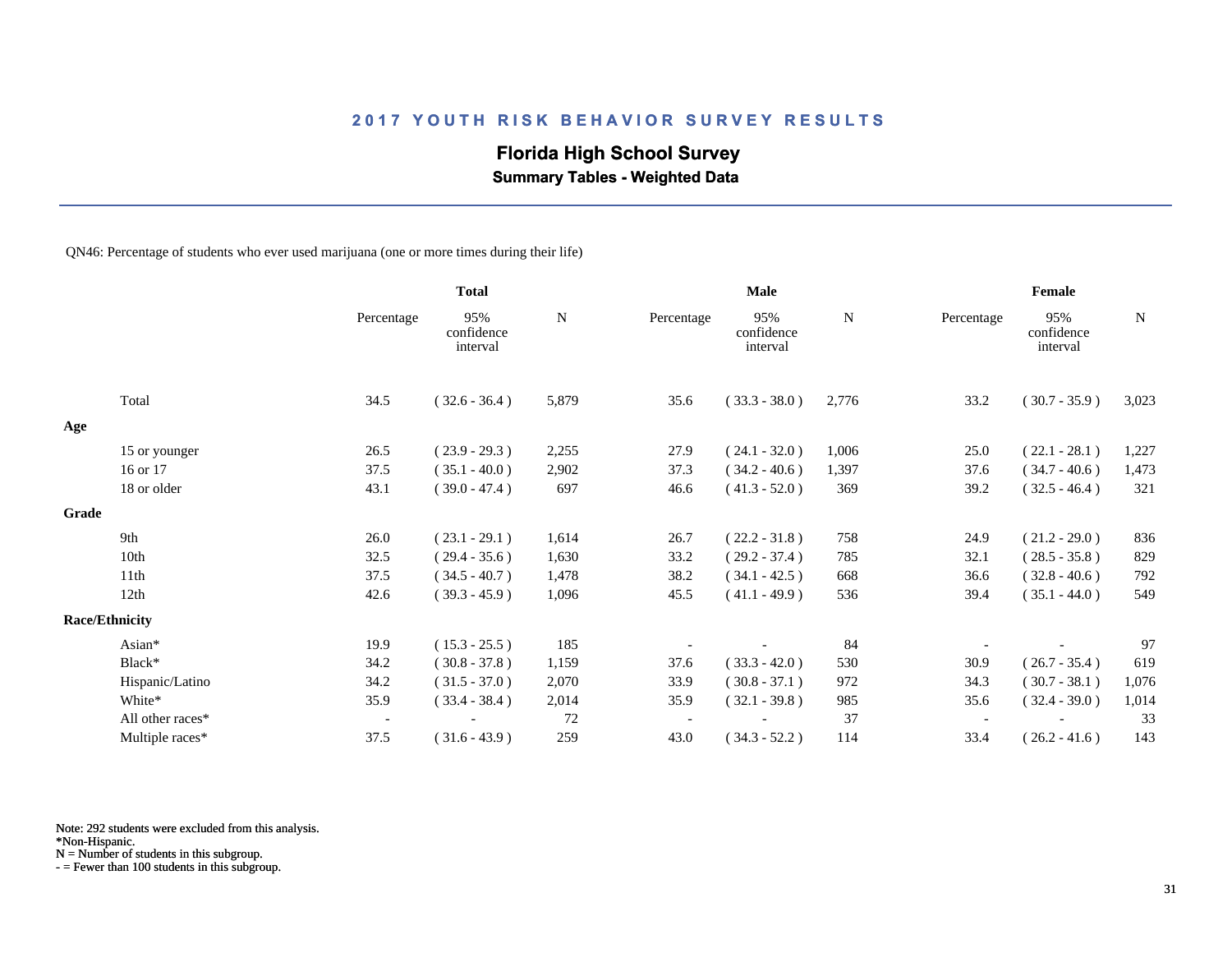## **Florida High School Survey**

 **Summary Tables - Weighted Data**

QN47: Percentage of students who tried marijuana for the first time before age 13 years

|       |                       |                          | <b>Total</b>                  |       |                          | Male                          |       |                          | Female                        |             |
|-------|-----------------------|--------------------------|-------------------------------|-------|--------------------------|-------------------------------|-------|--------------------------|-------------------------------|-------------|
|       |                       | Percentage               | 95%<br>confidence<br>interval | N     | Percentage               | 95%<br>confidence<br>interval | N     | Percentage               | 95%<br>confidence<br>interval | $\mathbf N$ |
|       | Total                 | 7.1                      | $(6.2 - 8.1)$                 | 5,978 | 9.2                      | $(7.8 - 10.8)$                | 2,824 | 4.8                      | $(4.1 - 5.6)$                 | 3,069       |
| Age   |                       |                          |                               |       |                          |                               |       |                          |                               |             |
|       | 15 or younger         | 7.8                      | $(6.2 - 9.8)$                 | 2,292 | 10.2                     | $(7.7 - 13.3)$                | 1,023 | 5.3                      | $(3.9 - 7.0)$                 | 1,244       |
|       | 16 or 17              | 6.7                      | $(5.5 - 8.2)$                 | 2,949 | 9.0                      | $(7.0 - 11.4)$                | 1,419 | 4.5                      | $(3.5 - 5.7)$                 | 1,497       |
|       | 18 or older           | 6.5                      | $(4.7 - 9.0)$                 | 711   | 8.1                      | $(5.4 - 11.8)$                | 378   | 4.4                      | $(2.7 - 7.2)$                 | 326         |
| Grade |                       |                          |                               |       |                          |                               |       |                          |                               |             |
|       | 9th                   | 8.1                      | $(6.4 - 10.3)$                | 1,643 | 10.1                     | $(7.3 - 13.8)$                | 771   | 5.8                      | $(4.2 - 8.1)$                 | 852         |
|       | 10th                  | 6.8                      | $(5.5 - 8.4)$                 | 1,663 | 10.2                     | $(7.9 - 13.0)$                | 804   | 3.4                      | $(2.4 - 4.9)$                 | 841         |
|       | 11th                  | 6.8                      | $(5.2 - 8.9)$                 | 1,489 | 8.4                      | $(6.0 - 11.7)$                | 670   | 4.9                      | $(3.4 - 7.1)$                 | 801         |
|       | 12th                  | 6.2                      | $(4.5 - 8.4)$                 | 1,121 | 7.7                      | $(5.2 - 11.2)$                | 551   | 4.5                      | $(3.0 - 6.7)$                 | 558         |
|       | <b>Race/Ethnicity</b> |                          |                               |       |                          |                               |       |                          |                               |             |
|       | Asian*                | 6.5                      | $(3.7 - 11.3)$                | 187   |                          |                               | 84    |                          |                               | 99          |
|       | Black*                | $8.8\,$                  | $(7.1 - 10.8)$                | 1,175 | 12.6                     | $(10.0 - 15.7)$               | 542   | 5.1                      | $(3.6 - 7.0)$                 | 623         |
|       | Hispanic/Latino       | 5.8                      | $(4.9 - 7.0)$                 | 2,085 | 6.7                      | $(5.3 - 8.5)$                 | 975   | 4.7                      | $(3.5 - 6.2)$                 | 1,086       |
|       | White*                | 6.2                      | $(5.0 - 7.7)$                 | 2,066 | 7.7                      | $(5.9 - 9.9)$                 | 1,010 | 4.5                      | $(3.4 - 6.1)$                 | 1,040       |
|       | All other races*      | $\overline{\phantom{a}}$ |                               | 73    | $\overline{\phantom{a}}$ |                               | 38    | $\overline{\phantom{a}}$ |                               | 33          |
|       | Multiple races*       | 8.6                      | $(5.1 - 14.2)$                | 264   | 10.8                     | $(5.9 - 19.1)$                | 116   | 6.9                      | $(3.5 - 13.1)$                | 146         |

Note: 193 students were excluded from this analysis.

\*Non-Hispanic.

N = Number of students in this subgroup.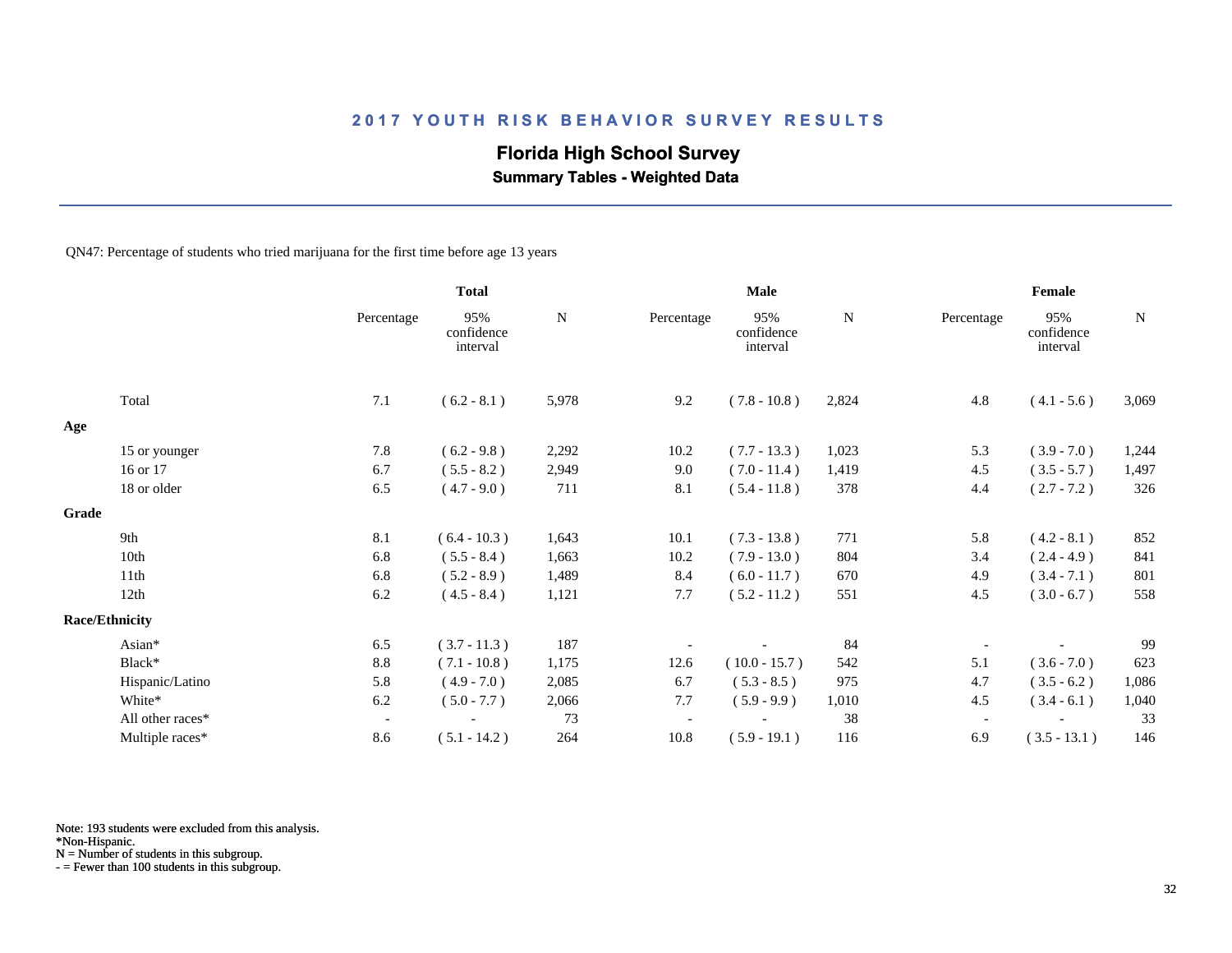## **Florida High School Survey**

 **Summary Tables - Weighted Data**

QN48: Percentage of students who currently used marijuana (one or more times during the 30 days before the survey)

|       |                       |                          | <b>Total</b>                  |       |            | <b>Male</b>                   |       |            | Female                        |             |
|-------|-----------------------|--------------------------|-------------------------------|-------|------------|-------------------------------|-------|------------|-------------------------------|-------------|
|       |                       | Percentage               | 95%<br>confidence<br>interval | N     | Percentage | 95%<br>confidence<br>interval | N     | Percentage | 95%<br>confidence<br>interval | $\mathbf N$ |
|       | Total                 | 20.2                     | $(18.9 - 21.7)$               | 5,990 | 21.8       | $(20.0 - 23.8)$               | 2,835 | 18.5       | $(16.8 - 20.3)$               | 3,071       |
| Age   |                       |                          |                               |       |            |                               |       |            |                               |             |
|       | 15 or younger         | 15.9                     | $(13.5 - 18.6)$               | 2,307 | 16.5       | $(13.2 - 20.5)$               | 1,031 | 15.0       | $(12.7 - 17.5)$               | 1,250       |
|       | 16 or 17              | 21.2                     | $(19.3 - 23.2)$               | 2,945 | 22.8       | $(20.1 - 25.6)$               | 1,421 | 19.6       | $(17.3 - 22.2)$               | 1,492       |
|       | 18 or older           | 27.1                     | $(23.9 - 30.6)$               | 713   | 29.8       | $(25.4 - 34.7)$               | 379   | 23.7       | $(19.2 - 28.8)$               | 327         |
| Grade |                       |                          |                               |       |            |                               |       |            |                               |             |
|       | 9th                   | 15.5                     | $(13.0 - 18.5)$               | 1,653 | 16.2       | $(12.7 - 20.5)$               | 779   | 14.6       | $(11.9 - 17.8)$               | 854         |
|       | 10th                  | 18.0                     | $(15.7 - 20.6)$               | 1,661 | 19.4       | $(16.5 - 22.8)$               | 803   | 16.8       | $(14.3 - 19.6)$               | 842         |
|       | 11th                  | 21.6                     | $(19.1 - 24.4)$               | 1,488 | 23.3       | $(19.4 - 27.7)$               | 672   | 19.8       | $(17.0 - 22.9)$               | 798         |
|       | 12th                  | 25.8                     | $(23.5 - 28.3)$               | 1,123 | 28.9       | $(25.9 - 32.1)$               | 552   | 22.7       | $(19.2 - 26.5)$               | 559         |
|       | <b>Race/Ethnicity</b> |                          |                               |       |            |                               |       |            |                               |             |
|       | Asian*                | 12.7                     | $(8.7 - 18.1)$                | 187   |            |                               | 85    |            |                               | 98          |
|       | Black*                | 19.8                     | $(17.1 - 22.9)$               | 1,176 | 23.1       | $(19.5 - 27.0)$               | 542   | 16.8       | $(14.1 - 19.9)$               | 624         |
|       | Hispanic/Latino       | 19.4                     | $(17.6 - 21.3)$               | 2,092 | 19.8       | $(17.8 - 22.1)$               | 981   | 18.7       | $(16.1 - 21.5)$               | 1,088       |
|       | White*                | 21.2                     | $(19.4 - 23.2)$               | 2,069 | 22.0       | $(19.3 - 24.9)$               | 1,014 | 20.1       | $(17.4 - 23.1)$               | 1,040       |
|       | All other races*      | $\overline{\phantom{a}}$ |                               | 74    |            |                               | 38    |            |                               | 33          |
|       | Multiple races*       | 23.2                     | $(17.6 - 29.9)$               | 261   | 27.1       | $(19.1 - 36.8)$               | 115   | 20.2       | $(14.3 - 27.7)$               | 144         |

Note: 181 students were excluded from this analysis.

N = Number of students in this subgroup.

<sup>\*</sup>Non-Hispanic.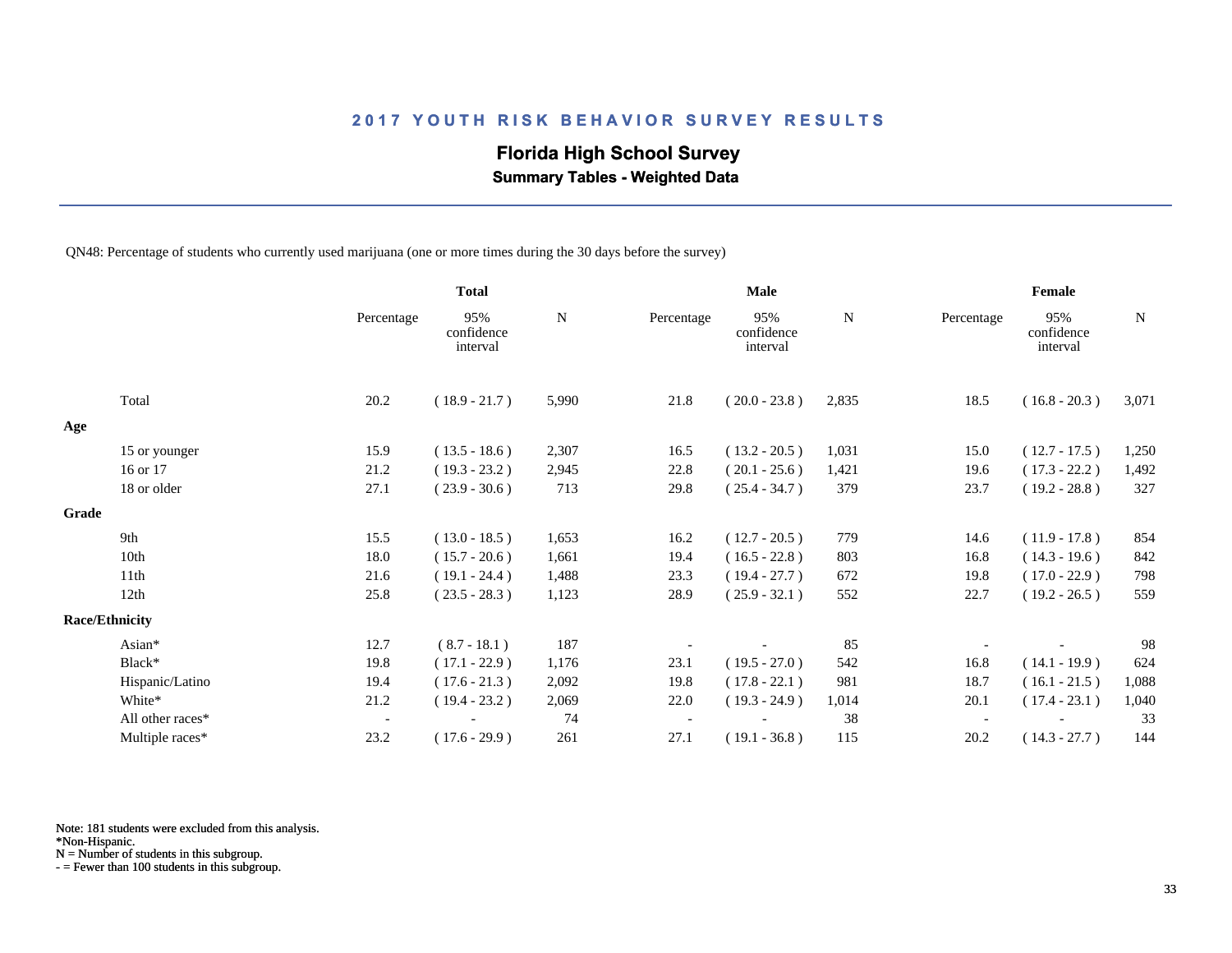## **Florida High School Survey**

 **Summary Tables - Weighted Data**

QN49: Percentage of students who ever used cocaine (any form of cocaine, including powder, crack, or freebase, one or more times during their life)

|       |                       |                          | <b>Total</b>                  |           |                          | <b>Male</b>                   |           |                          | Female                        |           |
|-------|-----------------------|--------------------------|-------------------------------|-----------|--------------------------|-------------------------------|-----------|--------------------------|-------------------------------|-----------|
|       |                       | Percentage               | 95%<br>confidence<br>interval | ${\bf N}$ | Percentage               | 95%<br>confidence<br>interval | ${\bf N}$ | Percentage               | 95%<br>confidence<br>interval | ${\bf N}$ |
|       | Total                 | 4.7                      | $(4.0 - 5.5)$                 | 6,085     | 5.8                      | $(4.7 - 7.2)$                 | 2,888     | 3.4                      | $(2.7 - 4.2)$                 | 3,108     |
| Age   |                       |                          |                               |           |                          |                               |           |                          |                               |           |
|       | 15 or younger         | 4.4                      | $(3.2 - 5.9)$                 | 2,339     | 5.1                      | $(3.5 - 7.3)$                 | 1,046     | 3.4                      | $(2.4 - 4.8)$                 | 1,266     |
|       | 16 or 17              | 4.6                      | $(3.8 - 5.6)$                 | 2,994     | 6.1                      | $(4.7 - 7.7)$                 | 1,449     | 3.1                      | $(2.4 - 4.1)$                 | 1,512     |
|       | 18 or older           | 5.5                      | $(3.9 - 7.8)$                 | 725       | 6.6                      | $(4.1 - 10.4)$                | 389       | 4.3                      | $(2.6 - 7.2)$                 | 328       |
| Grade |                       |                          |                               |           |                          |                               |           |                          |                               |           |
|       | 9th                   | 3.8                      | $(2.6 - 5.6)$                 | 1,679     | 4.2                      | $(2.7 - 6.6)$                 | 795       | 3.5                      | $(2.1 - 5.7)$                 | 863       |
|       | 10th                  | 4.9                      | $(3.9 - 6.2)$                 | 1,692     | 7.1                      | $(5.3 - 9.4)$                 | 817       | 2.7                      | $(1.6 - 4.4)$                 | 857       |
|       | 11th                  | 4.5                      | $(3.4 - 5.9)$                 | 1,511     | 5.3                      | $(3.8 - 7.4)$                 | 683       | 3.5                      | $(2.4 - 5.2)$                 | 809       |
|       | 12th                  | 5.1                      | $(4.0 - 6.6)$                 | 1,136     | 6.5                      | $(4.6 - 9.1)$                 | 563       | 3.5                      | $(2.1 - 5.7)$                 | 561       |
|       | <b>Race/Ethnicity</b> |                          |                               |           |                          |                               |           |                          |                               |           |
|       | Asian*                | 5.2                      | $(2.8 - 9.5)$                 | 189       |                          |                               | 85        | 4.0                      | $(1.4 - 11.0)$                | 100       |
|       | Black*                | 3.8                      | $(2.8 - 5.2)$                 | 1,199     | 5.7                      | $(3.7 - 8.5)$                 | 558       | 2.0                      | $(1.2 - 3.5)$                 | 630       |
|       | Hispanic/Latino       | 4.9                      | $(4.0 - 5.9)$                 | 2,124     | 4.9                      | $(3.5 - 6.8)$                 | 997       | 4.5                      | $(3.3 - 6.1)$                 | 1,102     |
|       | White*                | 4.6                      | $(3.7 - 5.7)$                 | 2,093     | 5.5                      | $(4.2 - 7.2)$                 | 1,026     | 3.6                      | $(2.7 - 4.8)$                 | 1,051     |
|       | All other races*      | $\overline{\phantom{a}}$ |                               | 76        | $\overline{\phantom{a}}$ |                               | 40        | $\overline{\phantom{a}}$ |                               | 33        |
|       | Multiple races*       | 7.7                      | $(4.7 - 12.2)$                | 271       | 13.6                     | $(8.1 - 21.7)$                | 121       | 2.6                      | $(0.9 - 7.1)$                 | 148       |

Note: 86 students were excluded from this analysis.

\*Non-Hispanic.

N = Number of students in this subgroup.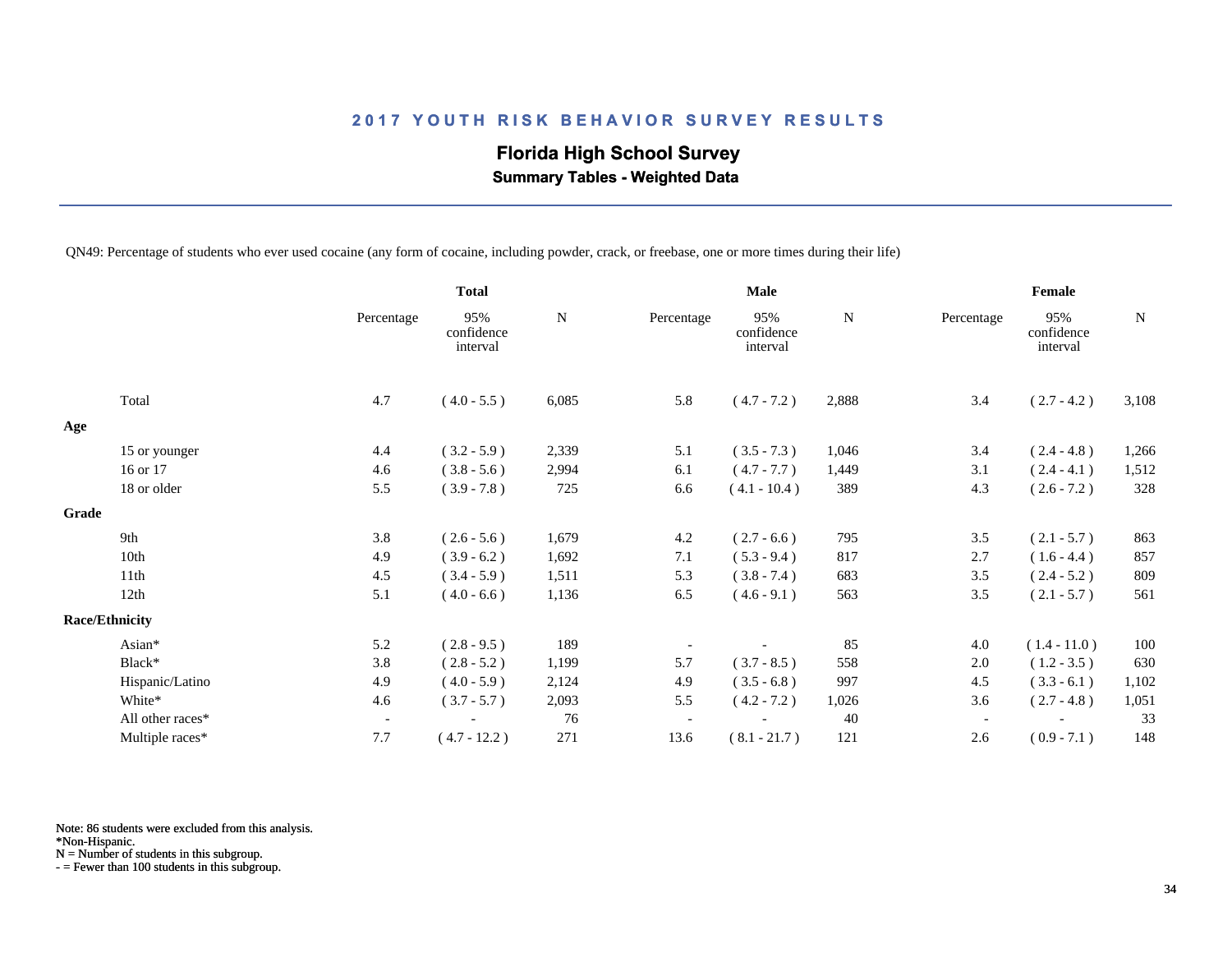## **Florida High School Survey**

 **Summary Tables - Weighted Data**

QN55: Percentage of students who ever took steroids without a doctor's prescription (pills or shots, one or more times during their life)

|                       |                  |                          | <b>Total</b>                  |           |                          | <b>Male</b>                   |           |                          | Female                        |           |
|-----------------------|------------------|--------------------------|-------------------------------|-----------|--------------------------|-------------------------------|-----------|--------------------------|-------------------------------|-----------|
|                       |                  | Percentage               | 95%<br>confidence<br>interval | ${\bf N}$ | Percentage               | 95%<br>confidence<br>interval | ${\bf N}$ | Percentage               | 95%<br>confidence<br>interval | ${\bf N}$ |
|                       | Total            | 3.7                      | $(3.0 - 4.4)$                 | 5,984     | 4.7                      | $(3.8 - 5.8)$                 | 2,838     | 2.5                      | $(1.8 - 3.3)$                 | 3,061     |
| Age                   |                  |                          |                               |           |                          |                               |           |                          |                               |           |
|                       | 15 or younger    | 3.7                      | $(2.8 - 4.9)$                 | 2,287     | 4.3                      | $(3.1 - 6.0)$                 | 1,021     | 2.8                      | $(1.9 - 4.3)$                 | 1,243     |
|                       | 16 or 17         | 3.6                      | $(2.7 - 4.8)$                 | 2,961     | 4.8                      | $(3.5 - 6.5)$                 | 1,434     | 2.4                      | $(1.6 - 3.7)$                 | 1,494     |
|                       | 18 or older      | 3.8                      | $(2.5 - 5.5)$                 | 709       | 5.1                      | $(3.1 - 8.2)$                 | 379       | 1.8                      | $(0.8 - 3.6)$                 | 322       |
| Grade                 |                  |                          |                               |           |                          |                               |           |                          |                               |           |
|                       | 9th              | 3.3                      | $(2.5 - 4.4)$                 | 1,642     | 3.8                      | $(2.5 - 5.6)$                 | 776       | 2.7                      | $(1.8 - 4.2)$                 | 845       |
|                       | 10th             | 4.5                      | $(3.3 - 6.1)$                 | 1,665     | 6.5                      | $(4.6 - 9.2)$                 | 803       | 2.4                      | $(1.5 - 3.9)$                 | 844       |
|                       | 11th             | 2.9                      | $(2.0 - 4.3)$                 | 1,505     | 3.0                      | $(1.9 - 4.6)$                 | 681       | 2.5                      | $(1.4 - 4.6)$                 | 805       |
|                       | 12th             | 3.4                      | $(2.3 - 4.9)$                 | 1,110     | 5.0                      | $(3.2 - 7.6)$                 | 549       | 1.7                      | $(0.9 - 3.3)$                 | 550       |
| <b>Race/Ethnicity</b> |                  |                          |                               |           |                          |                               |           |                          |                               |           |
|                       | Asian*           | 3.9                      | $(1.8 - 8.3)$                 | 187       |                          |                               | 84        |                          |                               | 99        |
|                       | Black*           | 4.0                      | $(3.0 - 5.4)$                 | 1,190     | 5.7                      | $(4.1 - 8.0)$                 | 554       | 2.2                      | $(1.3 - 3.9)$                 | 625       |
|                       | Hispanic/Latino  | 3.9                      | $(3.1 - 4.9)$                 | 2,106     | 3.9                      | $(2.7 - 5.7)$                 | 991       | 3.5                      | $(2.5 - 4.8)$                 | 1,091     |
|                       | White*           | 2.7                      | $(2.0 - 3.7)$                 | 2,038     | 3.4                      | $(2.4 - 4.8)$                 | 997       | 2.0                      | $(1.2 - 3.3)$                 | 1,025     |
|                       | All other races* | $\overline{\phantom{a}}$ |                               | 74        | $\overline{\phantom{a}}$ |                               | 39        | $\overline{\phantom{a}}$ |                               | 33        |
|                       | Multiple races*  | 7.1                      | $(4.4 - 11.4)$                | 266       | 12.3                     | $(7.4 - 19.7)$                | 118       | 2.8                      | $(1.0 - 7.5)$                 | 146       |

Note: 187 students were excluded from this analysis.

\*Non-Hispanic.

N = Number of students in this subgroup.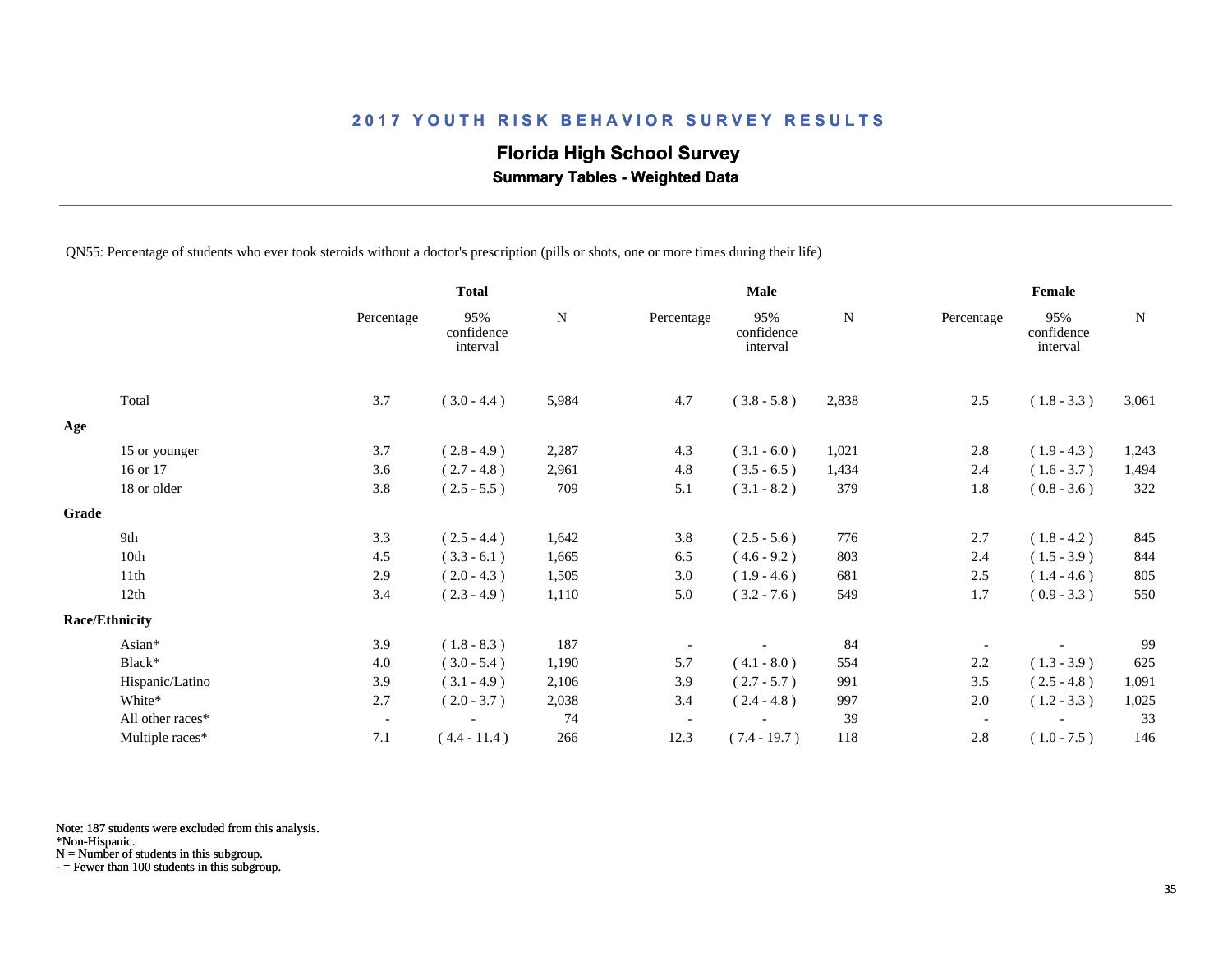## **Florida High School Survey**

 **Summary Tables - Weighted Data**

QN56: Percentage of students who ever took prescription pain medicine without a doctor's prescription or differently than how a doctor told them to use it (counting drugs such as codeine, Vicodin, OxyContin, Hydrocodone, and Percocet, one or more times during their life)

|       |                       |                          | <b>Total</b>                  |       | <b>Male</b>              |                               |             | Female                   |                               |       |
|-------|-----------------------|--------------------------|-------------------------------|-------|--------------------------|-------------------------------|-------------|--------------------------|-------------------------------|-------|
|       |                       | Percentage               | 95%<br>confidence<br>interval | N     | Percentage               | 95%<br>confidence<br>interval | $\mathbf N$ | Percentage               | 95%<br>confidence<br>interval | N     |
|       | Total                 | 11.2                     | $(10.1 - 12.4)$               | 6,078 | 11.6                     | $(10.2 - 13.2)$               | 2,886       | 10.6                     | $(9.2 - 12.1)$                | 3,103 |
| Age   |                       |                          |                               |       |                          |                               |             |                          |                               |       |
|       | 15 or younger         | 10.5                     | $(9.0 - 12.4)$                | 2,335 | 10.3                     | $(8.3 - 12.7)$                | 1,046       | 10.4                     | $(8.5 - 12.6)$                | 1,263 |
|       | 16 or 17              | 11.4                     | $(10.1 - 12.8)$               | 2,993 | 11.7                     | $(9.6 - 14.2)$                | 1,450       | 11.0                     | $(9.4 - 12.9)$                | 1,510 |
|       | 18 or older           | 12.0                     | $(9.5 - 15.1)$                | 723   | 14.1                     | $(10.3 - 19.2)$               | 387         | 9.4                      | $(6.6 - 13.4)$                | 328   |
| Grade |                       |                          |                               |       |                          |                               |             |                          |                               |       |
|       | 9th                   | 10.2                     | $(8.3 - 12.4)$                | 1,673 | 9.7                      | $(7.5 - 12.6)$                | 792         | 10.5                     | $(8.3 - 13.3)$                | 860   |
|       | 10th                  | 10.7                     | $(9.2 - 12.5)$                | 1,695 | 11.3                     | $(8.9 - 14.3)$                | 819         | 10.2                     | $(8.1 - 12.7)$                | 858   |
|       | 11th                  | 11.1                     | $(9.4 - 13.1)$                | 1,508 | 11.3                     | $(8.9 - 14.3)$                | 683         | 10.5                     | $(8.4 - 13.1)$                | 806   |
|       | 12th                  | 12.2                     | $(9.6 - 15.3)$                | 1,135 | 13.8                     | $(10.2 - 18.3)$               | 562         | 10.7                     | $(8.1 - 13.9)$                | 561   |
|       | <b>Race/Ethnicity</b> |                          |                               |       |                          |                               |             |                          |                               |       |
|       | Asian*                | 9.1                      | $(5.6 - 14.6)$                | 189   |                          |                               | 85          | 11.3                     | $(6.8 - 18.3)$                | 100   |
|       | Black*                | 9.7                      | $(8.0 - 11.8)$                | 1,198 | 12.3                     | $(9.5 - 15.8)$                | 558         | 7.1                      | $(5.3 - 9.4)$                 | 629   |
|       | Hispanic/Latino       | 11.1                     | $(9.8 - 12.6)$                | 2,123 | 9.8                      | $(7.9 - 12.0)$                | 997         | 11.7                     | $(10.1 - 13.5)$               | 1,101 |
|       | White*                | 11.8                     | $(10.2 - 13.7)$               | 2,090 | 11.2                     | $(9.4 - 13.3)$                | 1,026       | 12.6                     | $(10.3 - 15.3)$               | 1,048 |
|       | All other races*      | $\overline{\phantom{a}}$ |                               | 74    | $\overline{\phantom{a}}$ |                               | 39          | $\overline{\phantom{a}}$ |                               | 33    |
|       | Multiple races*       | 15.8                     | $(12.1 - 20.4)$               | 271   | 22.9                     | $(16.2 - 31.3)$               | 121         | 9.8                      | $(5.9 - 15.8)$                | 148   |

Note: 93 students were excluded from this analysis.

\*Non-Hispanic.

N = Number of students in this subgroup.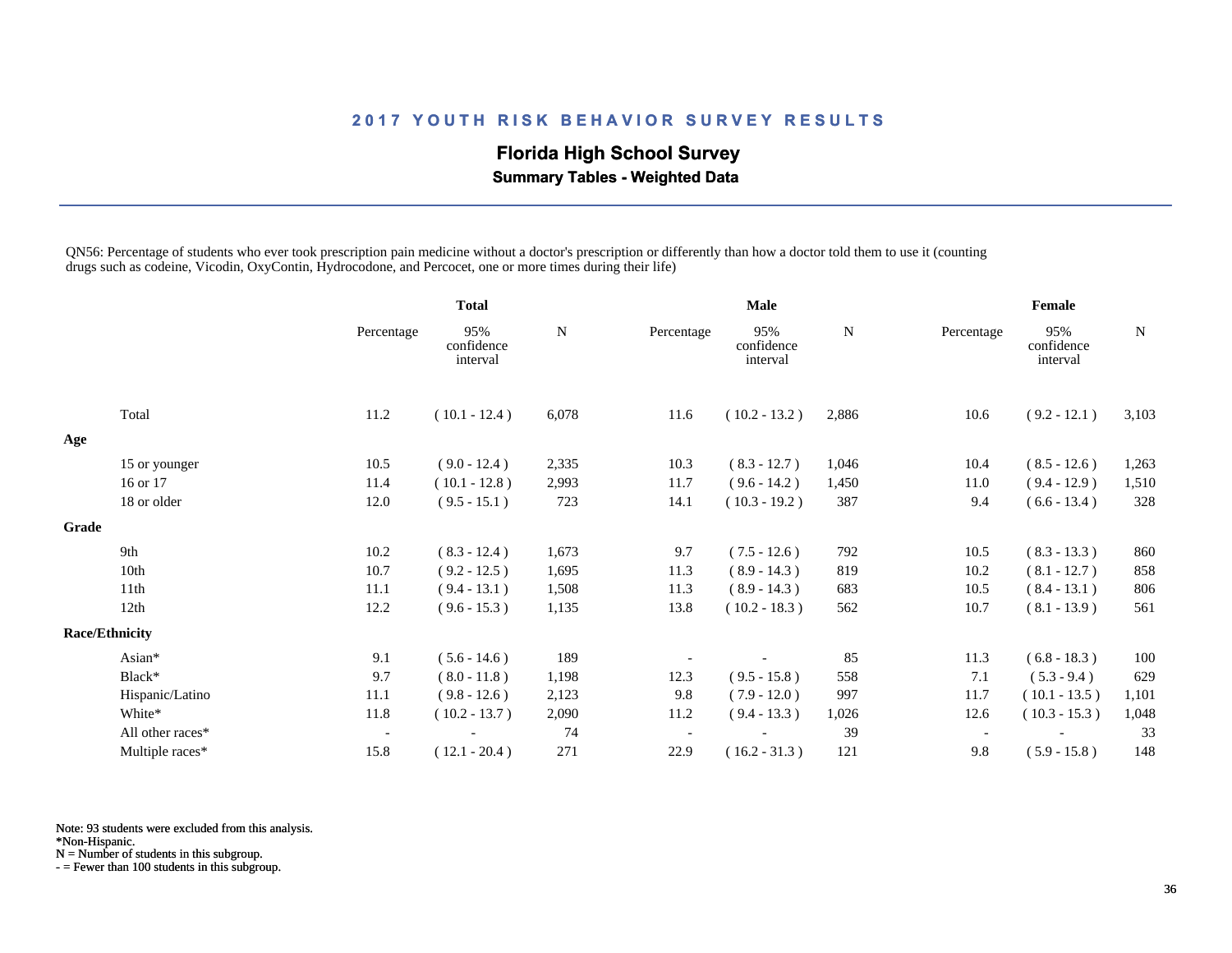# **Florida High School Survey**

 **Summary Tables - Weighted Data**

QN58: Percentage of students who were offered, sold, or given an illegal drug on school property (during the 12 months before the survey)

|       |                       |                          | <b>Total</b>                  |           |            | Male                          |           | Female                   |                               |             |  |
|-------|-----------------------|--------------------------|-------------------------------|-----------|------------|-------------------------------|-----------|--------------------------|-------------------------------|-------------|--|
|       |                       | Percentage               | 95%<br>confidence<br>interval | ${\bf N}$ | Percentage | 95%<br>confidence<br>interval | ${\bf N}$ | Percentage               | 95%<br>confidence<br>interval | $\mathbf N$ |  |
|       | Total                 | 17.0                     | $(15.7 - 18.4)$               | 6,061     | 18.3       | $(16.9 - 19.9)$               | 2,872     | 15.4                     | $(13.4 - 17.6)$               | 3,100       |  |
| Age   |                       |                          |                               |           |            |                               |           |                          |                               |             |  |
|       | 15 or younger         | 18.2                     | $(16.2 - 20.5)$               | 2,323     | 19.6       | $(16.6 - 23.0)$               | 1,037     | 16.5                     | $(14.4 - 18.9)$               | 1,260       |  |
|       | 16 or 17              | 16.2                     | $(14.4 - 18.2)$               | 2,986     | 17.1       | $(15.3 - 19.2)$               | 1,444     | 15.2                     | $(12.6 - 18.3)$               | 1,509       |  |
|       | 18 or older           | 16.9                     | $(14.1 - 20.0)$               | 724       | 19.6       | $(15.9 - 24.0)$               | 387       | 12.9                     | $(9.7 - 16.8)$                | 329         |  |
| Grade |                       |                          |                               |           |            |                               |           |                          |                               |             |  |
|       | 9th                   | 17.6                     | $(15.2 - 20.3)$               | 1,669     | 18.8       | $(15.5 - 22.8)$               | 788       | 16.1                     | $(13.2 - 19.4)$               | 860         |  |
|       | 10th                  | 17.7                     | $(15.6 - 20.0)$               | 1,687     | 18.3       | $(15.5 - 21.6)$               | 815       | 17.1                     | $(13.9 - 20.9)$               | 854         |  |
|       | 11th                  | 14.5                     | $(12.4 - 16.9)$               | 1,504     | 16.0       | $(13.4 - 19.0)$               | 679       | 12.7                     | $(10.1 - 16.0)$               | 806         |  |
|       | 12th                  | 17.8                     | $(15.0 - 21.1)$               | 1,136     | 20.1       | $(16.6 - 24.2)$               | 562       | 15.3                     | $(11.7 - 19.7)$               | 562         |  |
|       | <b>Race/Ethnicity</b> |                          |                               |           |            |                               |           |                          |                               |             |  |
|       | Asian*                | 14.1                     | $(9.9 - 19.7)$                | 189       |            |                               | 85        | 12.9                     | $(7.9 - 20.4)$                | 100         |  |
|       | Black*                | 12.7                     | $(10.6 - 15.2)$               | 1,194     | 14.8       | $(11.8 - 18.4)$               | 552       | 10.6                     | $(7.6 - 14.7)$                | 631         |  |
|       | Hispanic/Latino       | 19.7                     | $(17.4 - 22.2)$               | 2,119     | 20.4       | $(17.9 - 23.2)$               | 997       | 18.7                     | $(15.6 - 22.2)$               | 1,097       |  |
|       | White*                | 18.3                     | $(16.5 - 20.3)$               | 2,082     | 19.3       | $(17.1 - 21.7)$               | 1,019     | 16.9                     | $(13.9 - 20.3)$               | 1,047       |  |
|       | All other races*      | $\overline{\phantom{a}}$ |                               | 75        |            |                               | 40        | $\overline{\phantom{a}}$ |                               | 33          |  |
|       | Multiple races*       | 22.6                     | $(17.6 - 28.6)$               | 270       | 28.0       | $(20.6 - 36.7)$               | 120       | 18.3                     | $(13.3 - 24.6)$               | 148         |  |

Note: 110 students were excluded from this analysis.

N = Number of students in this subgroup.

<sup>\*</sup>Non-Hispanic.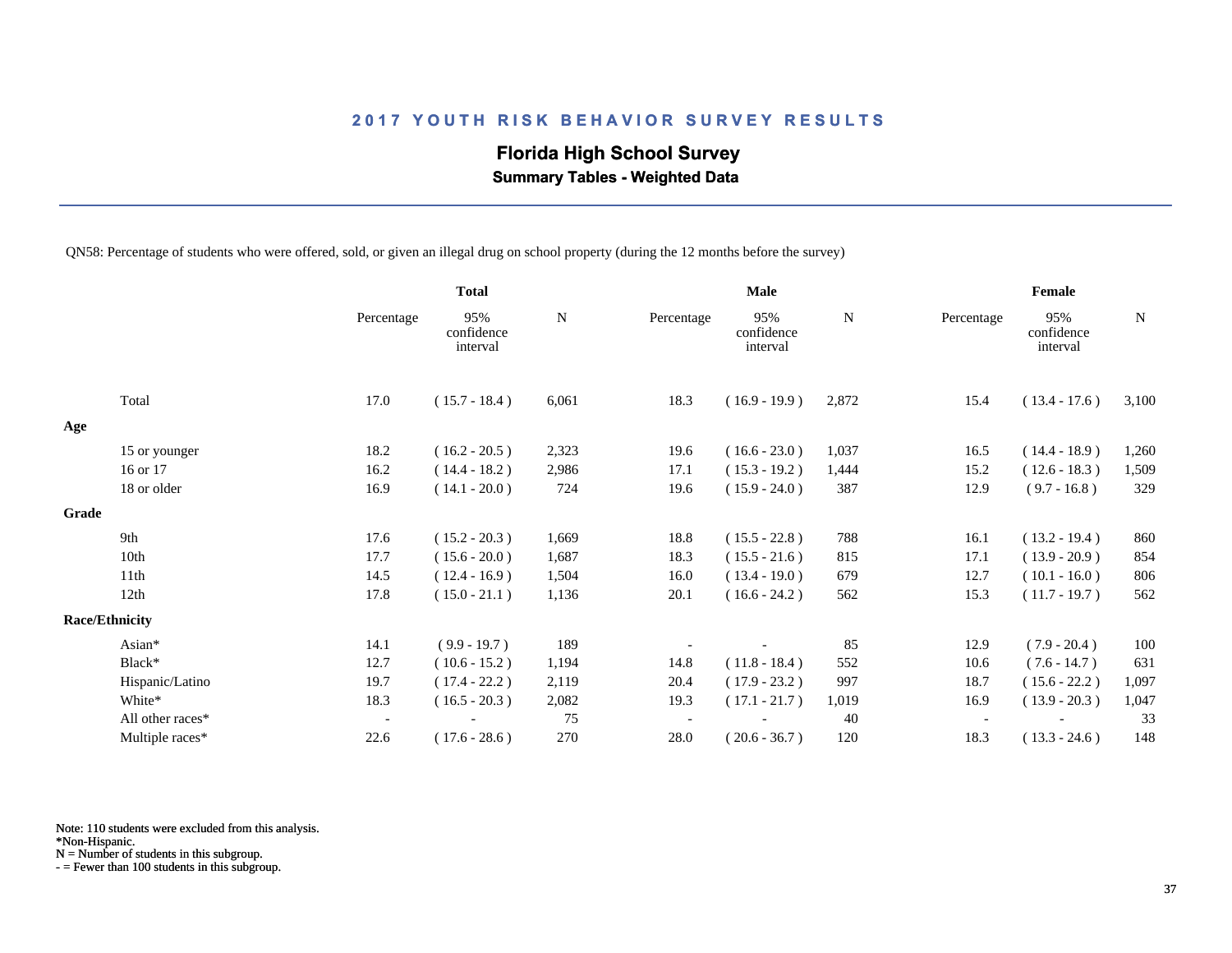# **Florida High School Survey**

 **Summary Tables - Weighted Data**

#### QN59: Percentage of students who ever had sexual intercourse

|       |                       |                          | <b>Total</b>                  |             | Male       |                               |       | Female     |                               |             |
|-------|-----------------------|--------------------------|-------------------------------|-------------|------------|-------------------------------|-------|------------|-------------------------------|-------------|
|       |                       | Percentage               | 95%<br>confidence<br>interval | $\mathbf N$ | Percentage | 95%<br>confidence<br>interval | N     | Percentage | 95%<br>confidence<br>interval | $\mathbf N$ |
|       | Total                 | 38.1                     | $(36.0 - 40.2)$               | 5,639       | 42.0       | $(39.3 - 44.7)$               | 2,624 | 34.4       | $(32.3 - 36.6)$               | 2,944       |
| Age   |                       |                          |                               |             |            |                               |       |            |                               |             |
|       | 15 or younger         | 21.9                     | $(19.3 - 24.7)$               | 2,171       | 25.7       | $(21.9 - 29.8)$               | 944   | 18.2       | $(15.7 - 21.1)$               | 1,206       |
|       | 16 or 17              | 44.1                     | $(41.6 - 46.7)$               | 2,795       | 47.4       | $(44.5 - 50.3)$               | 1,339 | 41.2       | $(37.8 - 44.6)$               | 1,429       |
|       | 18 or older           | 57.1                     | $(53.2 - 60.9)$               | 652         | 59.7       | $(53.2 - 66.0)$               | 339   | 53.9       | $(48.2 - 59.4)$               | 307         |
| Grade |                       |                          |                               |             |            |                               |       |            |                               |             |
|       | 9th                   | 20.4                     | $(17.3 - 23.9)$               | 1,556       | 25.5       | $(21.1 - 30.4)$               | 716   | 15.1       | $(12.3 - 18.5)$               | 822         |
|       | 10th                  | 33.6                     | $(30.4 - 37.0)$               | 1,566       | 36.5       | $(31.9 - 41.4)$               | 743   | 31.2       | $(27.9 - 34.7)$               | 807         |
|       | 11th                  | 45.2                     | $(42.3 - 48.1)$               | 1,411       | 51.2       | $(46.9 - 55.5)$               | 634   | 39.4       | $(36.0 - 43.0)$               | 761         |
|       | 12th                  | 54.5                     | $(51.1 - 57.9)$               | 1,053       | 56.4       | $(50.7 - 61.9)$               | 508   | 52.5       | $(48.2 - 56.8)$               | 538         |
|       | <b>Race/Ethnicity</b> |                          |                               |             |            |                               |       |            |                               |             |
|       | Asian*                | 18.9                     | $(13.4 - 25.9)$               | 180         |            |                               | 81    |            |                               | 96          |
|       | Black*                | 39.9                     | $(36.4 - 43.5)$               | 1,061       | 48.9       | $(43.6 - 54.3)$               | 475   | 31.7       | $(28.0 - 35.7)$               | 577         |
|       | Hispanic/Latino       | 39.2                     | $(36.2 - 42.3)$               | 1,962       | 42.3       | $(38.6 - 46.2)$               | 906   | 36.3       | $(32.5 - 40.3)$               | 1,035       |
|       | White*                | 37.3                     | $(34.5 - 40.2)$               | 1,992       | 38.4       | $(34.8 - 42.1)$               | 962   | 36.4       | $(33.0 - 40.0)$               | 1,017       |
|       | All other races*      | $\overline{\phantom{a}}$ |                               | 69          |            |                               | 36    |            |                               | 31          |
|       | Multiple races*       | 38.1                     | $(31.1 - 45.6)$               | 262         | 42.9       | $(33.1 - 53.3)$               | 112   | 33.9       | $(25.1 - 44.0)$               | 148         |

Note: 532 students were excluded from this analysis.

N = Number of students in this subgroup.

<sup>\*</sup>Non-Hispanic.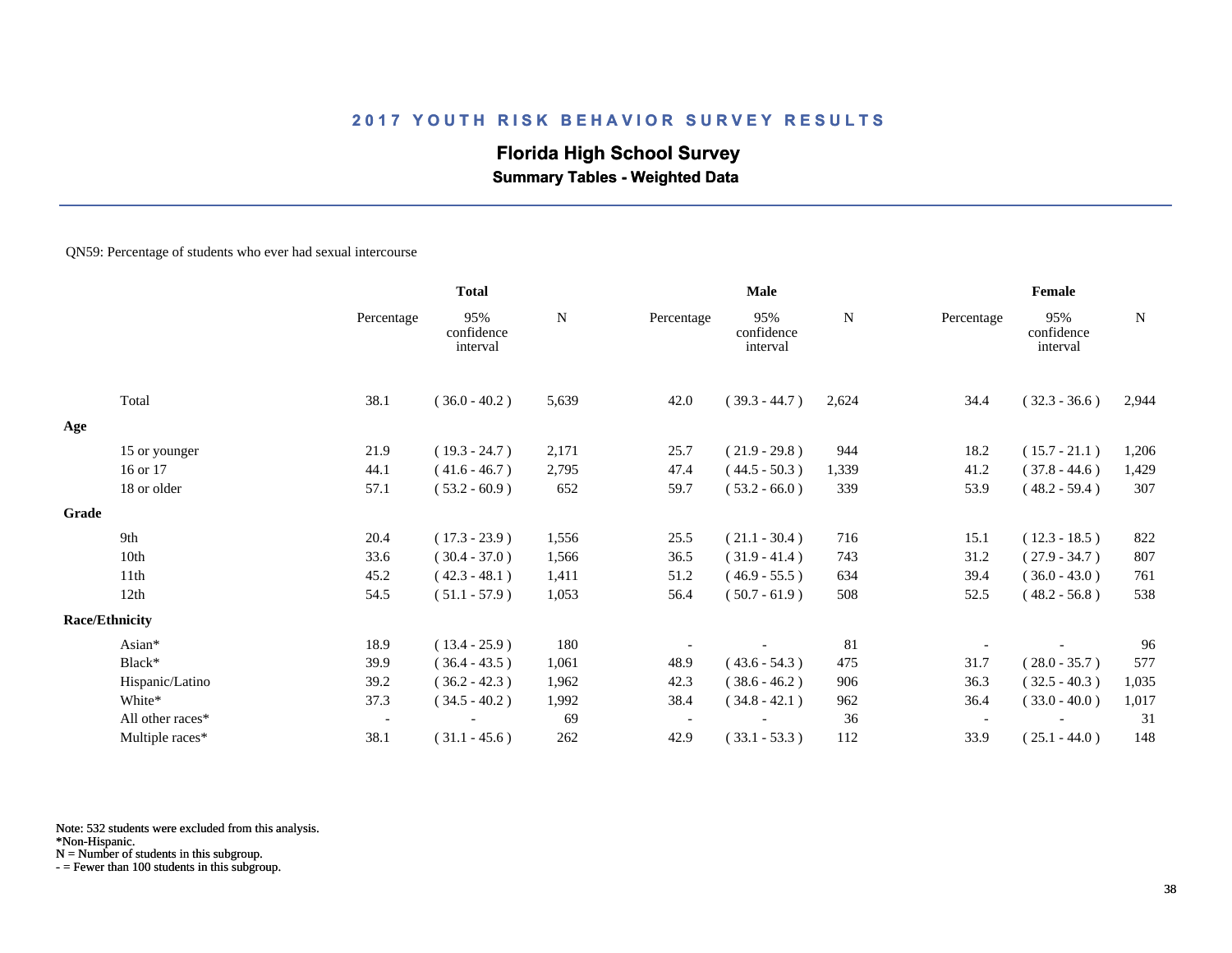# **Florida High School Survey**

 **Summary Tables - Weighted Data**

QN60: Percentage of students who had sexual intercourse for the first time before age 13 years

|                       |                  |                          | <b>Total</b>                  |             |                          | Male                          |             |                          | Female                        |             |  |  |
|-----------------------|------------------|--------------------------|-------------------------------|-------------|--------------------------|-------------------------------|-------------|--------------------------|-------------------------------|-------------|--|--|
|                       |                  | Percentage               | 95%<br>confidence<br>interval | $\mathbf N$ | Percentage               | 95%<br>confidence<br>interval | $\mathbf N$ | Percentage               | 95%<br>confidence<br>interval | $\mathbf N$ |  |  |
| Total                 |                  | 5.0                      | $(4.3 - 5.7)$                 | 5,609       | $8.0\,$                  | $(6.8 - 9.5)$                 | 2,600       | 2.0                      | $(1.5 - 2.6)$                 | 2,938       |  |  |
| Age                   |                  |                          |                               |             |                          |                               |             |                          |                               |             |  |  |
|                       | 15 or younger    | 4.4                      | $(3.4 - 5.7)$                 | 2,163       | 6.8                      | $(4.8 - 9.6)$                 | 939         | 2.1                      | $(1.4 - 3.1)$                 | 1,203       |  |  |
| 16 or 17              |                  | 5.3                      | $(4.3 - 6.4)$                 | 2,776       | 9.0                      | $(7.2 - 11.2)$                | 1,322       | 1.4                      | $(0.9 - 2.3)$                 | 1,427       |  |  |
| 18 or older           |                  | 5.3                      | $(3.7 - 7.7)$                 | 650         | 7.3                      | $(4.9 - 10.7)$                | 337         | 3.3                      | $(1.5 - 7.2)$                 | 306         |  |  |
| Grade                 |                  |                          |                               |             |                          |                               |             |                          |                               |             |  |  |
| 9th                   |                  | 4.7                      | $(3.4 - 6.5)$                 | 1,550       | 7.5                      | $(5.0 - 11.1)$                | 714         | 2.0                      | $(1.3 - 3.0)$                 | $818\,$     |  |  |
| 10th                  |                  | 5.0                      | $(3.3 - 7.4)$                 | 1,560       | 8.5                      | $(5.4 - 13.1)$                | 738         | 1.7                      | $(0.9 - 3.2)$                 | 806         |  |  |
| 11th                  |                  | 5.6                      | $(4.5 - 6.9)$                 | 1,402       | 9.4                      | $(7.1 - 12.2)$                | 625         | 1.6                      | $(0.9 - 3.0)$                 | 761         |  |  |
| 12th                  |                  | 4.2                      | $(3.0 - 5.7)$                 | 1,048       | 6.3                      | $(4.2 - 9.5)$                 | 502         | 1.9                      | $(0.8 - 4.4)$                 | 538         |  |  |
| <b>Race/Ethnicity</b> |                  |                          |                               |             |                          |                               |             |                          |                               |             |  |  |
| Asian*                |                  | 1.9                      | $(0.6 - 5.7)$                 | 180         |                          |                               | 81          |                          |                               | 96          |  |  |
| Black*                |                  | 7.7                      | $(6.1 - 9.6)$                 | 1,055       | 13.8                     | $(11.0 - 17.3)$               | 473         | 1.8                      | $(1.0 - 3.2)$                 | 573         |  |  |
|                       | Hispanic/Latino  | 4.3                      | $(3.5 - 5.3)$                 | 1,954       | 7.1                      | $(5.3 - 9.4)$                 | 896         | 1.6                      | $(0.9 - 2.6)$                 | 1,037       |  |  |
| White*                |                  | 3.3                      | $(2.6 - 4.2)$                 | 1,981       | 4.4                      | $(3.3 - 5.8)$                 | 954         | 2.1                      | $(1.4 - 3.3)$                 | 1,014       |  |  |
|                       | All other races* | $\overline{\phantom{a}}$ |                               | 68          | $\overline{\phantom{a}}$ |                               | 35          | $\overline{\phantom{a}}$ |                               | 31          |  |  |
|                       | Multiple races*  | 6.1                      | $(3.7 - 9.9)$                 | 260         | 11.0                     | $(6.3 - 18.6)$                | 111         | 2.2                      | $(0.7 - 7.0)$                 | 147         |  |  |

Note: 562 students were excluded from this analysis.

\*Non-Hispanic.

N = Number of students in this subgroup.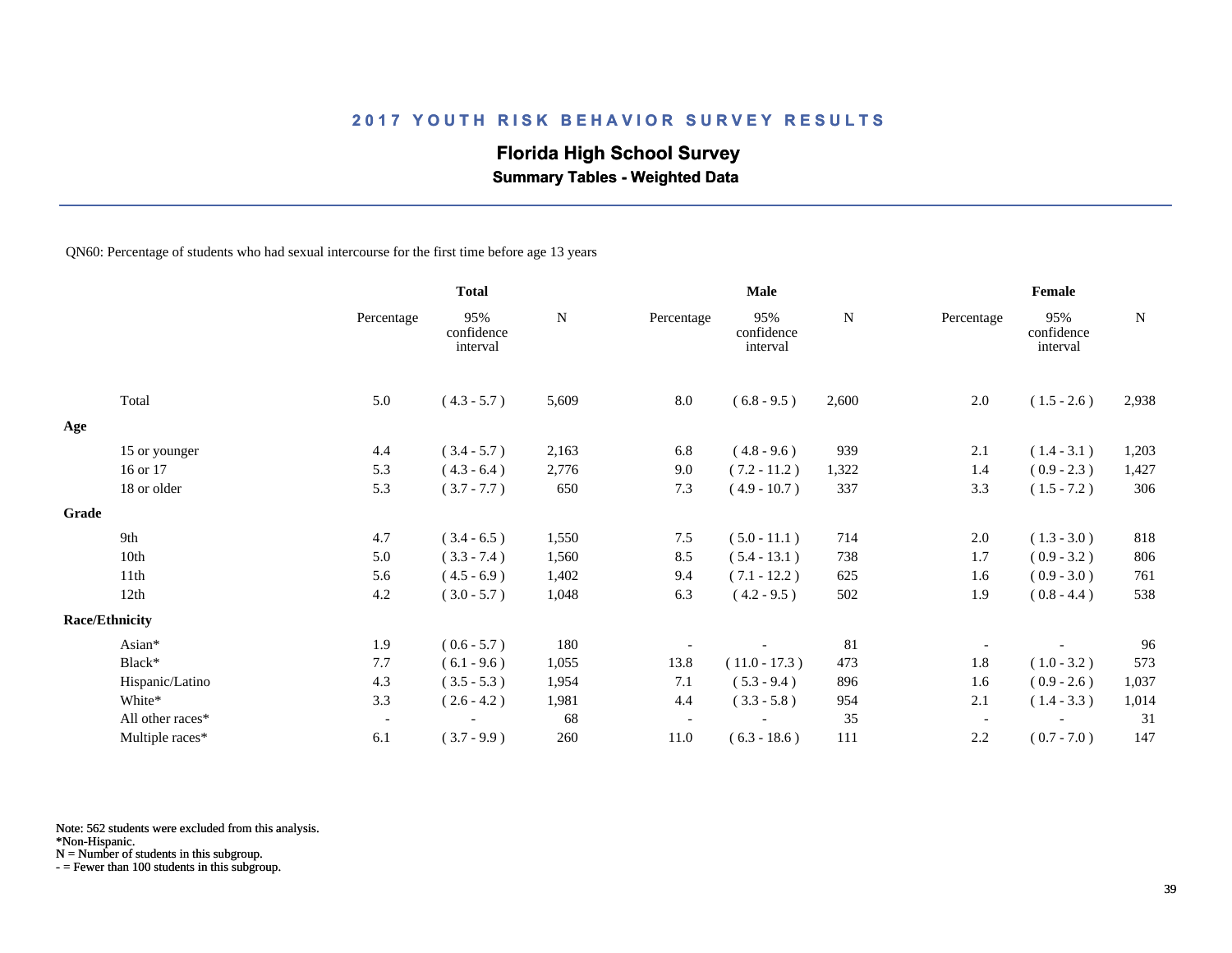# **Florida High School Survey**

 **Summary Tables - Weighted Data**

QN61: Percentage of students who had sexual intercourse with four or more persons during their life

|       |                       |                          | <b>Total</b>                  |             | Male       |                               |       | Female     |                               |             |
|-------|-----------------------|--------------------------|-------------------------------|-------------|------------|-------------------------------|-------|------------|-------------------------------|-------------|
|       |                       | Percentage               | 95%<br>confidence<br>interval | $\mathbf N$ | Percentage | 95%<br>confidence<br>interval | N     | Percentage | 95%<br>confidence<br>interval | $\mathbf N$ |
|       | Total                 | 9.9                      | $(8.8 - 11.1)$                | 5,618       | 14.1       | $(12.4 - 16.1)$               | 2,604 | 5.8        | $(4.7 - 7.1)$                 | 2,942       |
| Age   |                       |                          |                               |             |            |                               |       |            |                               |             |
|       | 15 or younger         | 5.4                      | $(4.4 - 6.7)$                 | 2,172       | 7.6        | $(5.8 - 10.1)$                | 944   | 3.3        | $(2.2 - 4.8)$                 | 1,207       |
|       | 16 or 17              | 11.0                     | $(9.5 - 12.8)$                | 2,776       | 16.2       | $(13.5 - 19.3)$               | 1,322 | 5.9        | $(4.6 - 7.6)$                 | 1,427       |
|       | 18 or older           | 17.1                     | $(13.8 - 21.0)$               | 649         | 21.7       | $(16.9 - 27.4)$               | 336   | 12.3       | $(8.4 - 17.6)$                | 306         |
| Grade |                       |                          |                               |             |            |                               |       |            |                               |             |
|       | 9th                   | 4.8                      | $(3.5 - 6.4)$                 | 1,553       | 7.2        | $(5.0 - 10.2)$                | 713   | 2.3        | $(1.4 - 3.7)$                 | 822         |
|       | 10th                  | 8.0                      | $(6.2 - 10.4)$                | 1,564       | 11.9       | $(8.9 - 15.7)$                | 742   | 4.3        | $(2.8 - 6.4)$                 | 806         |
|       | 11th                  | 12.2                     | $(10.2 - 14.5)$               | 1,401       | 19.2       | $(15.4 - 23.7)$               | 623   | 5.4        | $(4.0 - 7.4)$                 | 762         |
|       | 12th                  | 14.4                     | $(12.0 - 17.3)$               | 1,047       | 17.9       | $(14.6 - 21.7)$               | 503   | 11.2       | $(8.5 - 14.7)$                | 536         |
|       | <b>Race/Ethnicity</b> |                          |                               |             |            |                               |       |            |                               |             |
|       | Asian*                | 4.2                      | $(2.1 - 8.2)$                 | 180         |            |                               | 81    |            |                               | 96          |
|       | Black*                | 12.1                     | $(9.8 - 14.8)$                | 1,050       | 21.3       | $(17.4 - 25.8)$               | 468   | 3.9        | $(2.4 - 6.3)$                 | 573         |
|       | Hispanic/Latino       | 9.3                      | $(8.0 - 10.8)$                | 1,957       | 11.9       | $(9.9 - 14.3)$                | 900   | 6.6        | $(5.2 - 8.2)$                 | 1,036       |
|       | White*                | 8.5                      | $(7.2 - 9.9)$                 | 1,989       | 10.1       | $(8.3 - 12.3)$                | 958   | 6.7        | $(5.3 - 8.5)$                 | 1,018       |
|       | All other races*      | $\overline{\phantom{a}}$ |                               | 68          |            |                               | 35    |            |                               | 31          |
|       | Multiple races*       | 12.5                     | $(8.4 - 18.2)$                | 261         | 18.0       | $(11.7 - 26.5)$               | 111   | 8.3        | $(4.4 - 15.2)$                | 148         |

Note: 553 students were excluded from this analysis.

\*Non-Hispanic.

N = Number of students in this subgroup.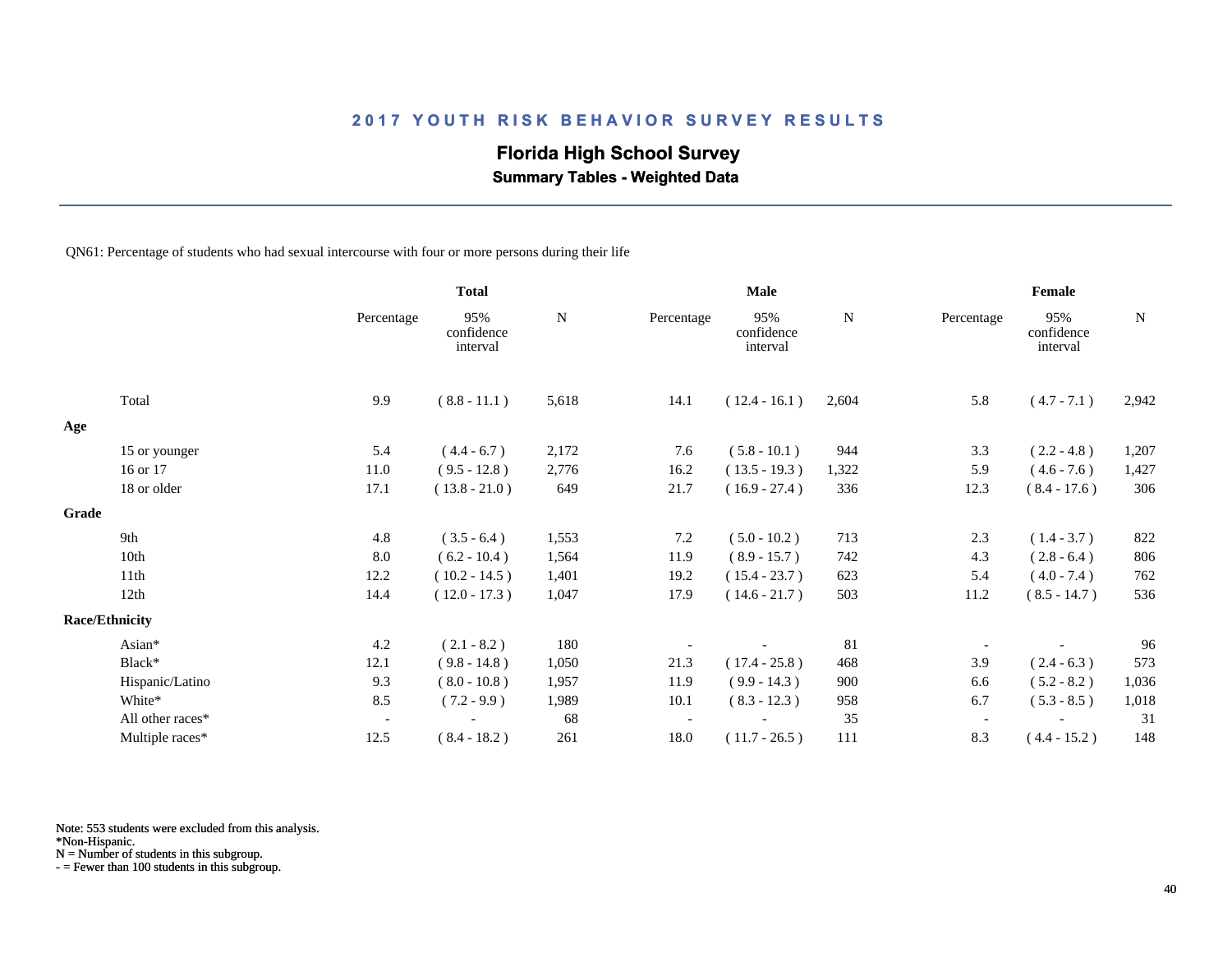# **Florida High School Survey**

 **Summary Tables - Weighted Data**

QN62: Percentage of students who were currently sexually active (had sexual intercourse with at least one person, during the 3 months before the survey)

|       |                       |                          | <b>Total</b>                  |       |            | Male                          |       |                          | Female                        |             |  |
|-------|-----------------------|--------------------------|-------------------------------|-------|------------|-------------------------------|-------|--------------------------|-------------------------------|-------------|--|
|       |                       | Percentage               | 95%<br>confidence<br>interval | N     | Percentage | 95%<br>confidence<br>interval | N     | Percentage               | 95%<br>confidence<br>interval | $\mathbf N$ |  |
|       | Total                 | 26.3                     | $(24.8 - 27.9)$               | 5,620 | 27.7       | $(25.8 - 29.6)$               | 2,605 | 25.1                     | $(23.2 - 27.2)$               | 2,942       |  |
| Age   |                       |                          |                               |       |            |                               |       |                          |                               |             |  |
|       | 15 or younger         | 13.6                     | $(11.7 - 15.7)$               | 2,169 | 14.1       | $(11.5 - 17.3)$               | 943   | 12.6                     | $(10.3 - 15.2)$               | 1,204       |  |
|       | 16 or 17              | 31.1                     | $(29.2 - 33.1)$               | 2,781 | 32.5       | $(29.8 - 35.4)$               | 1,324 | 30.2                     | $(27.5 - 33.1)$               | 1,430       |  |
|       | 18 or older           | 41.2                     | $(37.4 - 45.1)$               | 649   | 41.6       | $(35.7 - 47.7)$               | 336   | 40.9                     | $(36.0 - 46.0)$               | 306         |  |
| Grade |                       |                          |                               |       |            |                               |       |                          |                               |             |  |
|       | 9th                   | 11.5                     | $(9.5 - 13.9)$                | 1,549 | 13.1       | $(10.5 - 16.3)$               | 712   | 9.7                      | $(7.1 - 13.1)$                | 819         |  |
|       | 10th                  | 22.8                     | $(20.2 - 25.6)$               | 1,568 | 24.3       | $(20.9 - 28.1)$               | 744   | 21.5                     | $(18.5 - 24.9)$               | 808         |  |
|       | 11th                  | 31.8                     | $(29.1 - 34.6)$               | 1,402 | 34.6       | $(30.5 - 39.0)$               | 624   | 29.3                     | $(25.8 - 33.0)$               | 762         |  |
|       | 12th                  | 40.5                     | $(37.8 - 43.3)$               | 1,047 | 40.8       | $(35.8 - 46.0)$               | 502   | 40.4                     | $(37.0 - 44.0)$               | 537         |  |
|       | <b>Race/Ethnicity</b> |                          |                               |       |            |                               |       |                          |                               |             |  |
|       | Asian*                | 14.6                     | $(9.5 - 21.9)$                | 178   |            |                               | 79    |                          |                               | 96          |  |
|       | Black*                | 25.1                     | $(22.7 - 27.6)$               | 1,055 | 30.4       | $(26.4 - 34.9)$               | 471   | 20.4                     | $(17.4 - 23.8)$               | 575         |  |
|       | Hispanic/Latino       | 26.3                     | $(24.0 - 28.8)$               | 1,959 | 26.9       | $(23.7 - 30.3)$               | 901   | 25.7                     | $(22.2 - 29.5)$               | 1,037       |  |
|       | White*                | 28.0                     | $(25.4 - 30.7)$               | 1,986 | 27.1       | $(23.8 - 30.8)$               | 958   | 28.9                     | $(25.8 - 32.2)$               | 1,015       |  |
|       | All other races*      | $\overline{\phantom{a}}$ |                               | 69    |            |                               | 35    | $\overline{\phantom{a}}$ |                               | 31          |  |
|       | Multiple races*       | 26.7                     | $(21.1 - 33.1)$               | 262   | 27.3       | $(19.2 - 37.1)$               | 112   | 25.8                     | $(18.6 - 34.5)$               | 148         |  |

Note: 551 students were excluded from this analysis.

N = Number of students in this subgroup.

<sup>\*</sup>Non-Hispanic.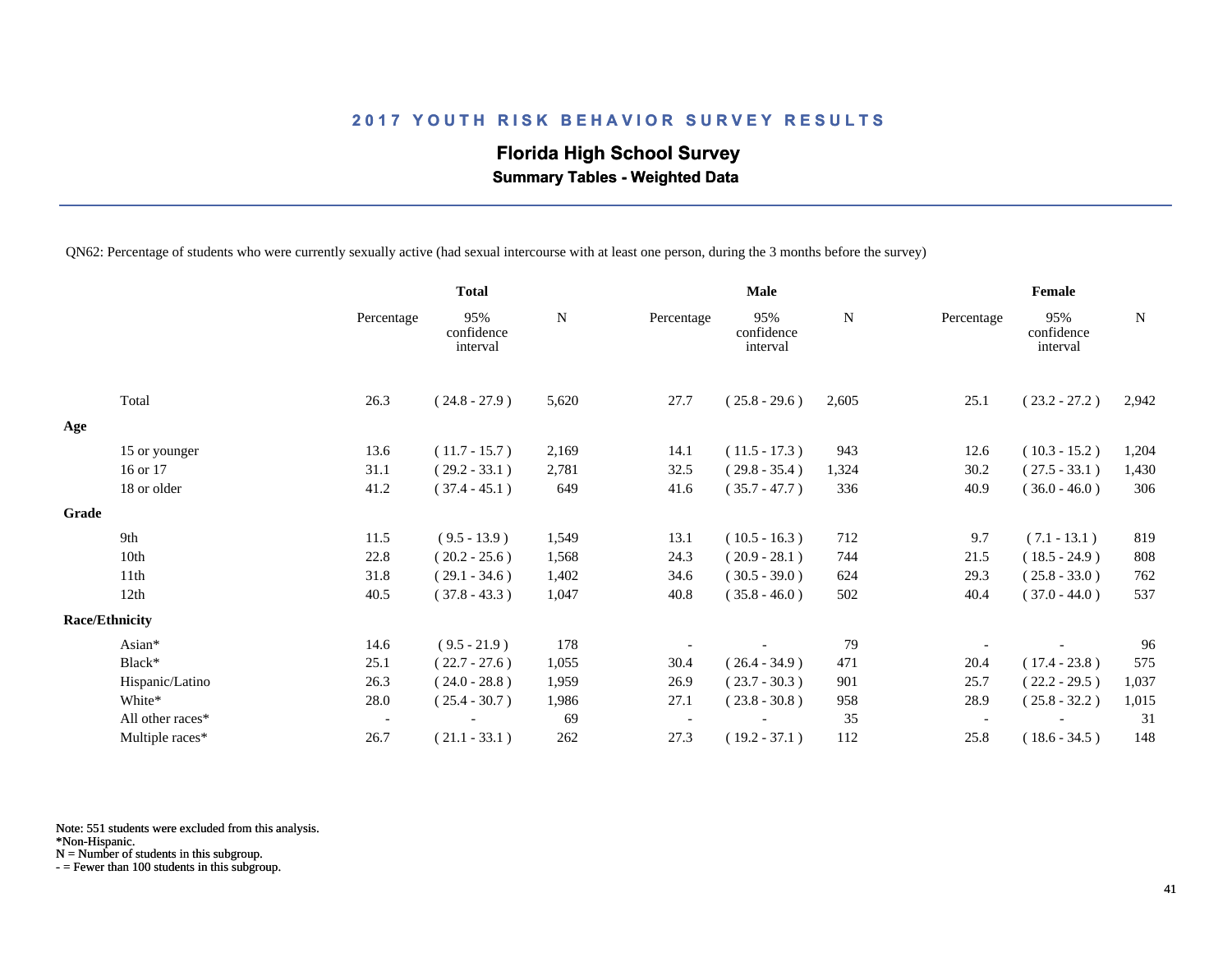# **Florida High School Survey**

 **Summary Tables - Weighted Data**

QN63: Percentage of students who drank alcohol or used drugs before last sexual intercourse (among students who were currently sexually active)

|                  | <b>Total</b>                           |                               |                 | <b>Male</b> |                               |         | Female     |                               |     |
|------------------|----------------------------------------|-------------------------------|-----------------|-------------|-------------------------------|---------|------------|-------------------------------|-----|
|                  | Percentage                             | 95%<br>confidence<br>interval | ${\bf N}$       | Percentage  | 95%<br>confidence<br>interval | N       | Percentage | 95%<br>confidence<br>interval | N   |
| Total            | 20.4                                   | $(18.1 - 23.0)$               | 1,408           | 23.5        | $(20.1 - 27.2)$               | 683     | 16.9       | $(14.2 - 20.0)$               | 710 |
|                  |                                        |                               |                 |             |                               |         |            |                               |     |
|                  | 25.5                                   | $(20.5 - 31.3)$               | 285             | 26.8        | $(20.3 - 34.5)$               | 128     | 24.0       | $(17.8 - 31.7)$               | 149 |
| 16 or 17         | 18.1                                   | $(15.2 - 21.4)$               | 852             | 21.4        | $(17.0 - 26.6)$               | 414     | 14.5       | $(10.8 - 19.1)$               | 436 |
| 18 or older      | 22.3                                   | $(17.6 - 28.0)$               | 267             | 26.5        | $(19.1 - 35.6)$               | 141     | 16.9       | $(11.1 - 24.9)$               | 124 |
|                  |                                        |                               |                 |             |                               |         |            |                               |     |
| 9th              | 25.6                                   |                               | 176             |             |                               | 91      |            |                               | 81  |
| 10th             | 18.0                                   | $(13.0 - 24.3)$               | 345             | 21.7        | $(14.6 - 30.9)$               | 167     | 14.2       | $(8.7 - 22.1)$                | 175 |
| 11th             | 19.7                                   | $(16.2 - 23.9)$               | 444             | 22.5        | $(17.3 - 28.6)$               | 212     | 15.9       | $(11.7 - 21.2)$               | 230 |
| 12th             | 19.6                                   | $(15.5 - 24.5)$               | 427             | 24.0        | $(19.0 - 29.9)$               | 206     | 15.5       | $(10.7 - 22.0)$               | 218 |
|                  |                                        |                               |                 |             |                               |         |            |                               |     |
| Asian*           |                                        |                               | 25              |             |                               | 10      |            |                               | 15  |
| Black*           | 17.9                                   | $(13.0 - 24.2)$               | 256             | 21.6        | $(15.5 - 29.3)$               | 142     | 13.1       | $(7.3 - 22.5)$                | 113 |
| Hispanic/Latino  | 19.4                                   | $(15.1 - 24.5)$               | 489             | 21.3        | $(14.8 - 29.6)$               | 233     | 17.1       | $(12.9 - 22.2)$               | 250 |
| White*           | 21.6                                   | $(18.8 - 24.7)$               | 529             | 23.9        | $(19.4 - 29.1)$               | 246     | 19.1       | $(15.3 - 23.5)$               | 280 |
| All other races* | $\overline{\phantom{a}}$               |                               | 14              |             |                               | $\,8\,$ |            |                               | 6   |
| Multiple races*  | $\overline{\phantom{a}}$               | $\overline{\phantom{a}}$      | 68              |             | $\overline{\phantom{a}}$      | 30      |            | $\overline{\phantom{a}}$      | 37  |
|                  | 15 or younger<br><b>Race/Ethnicity</b> |                               | $(19.4 - 33.0)$ |             |                               |         |            |                               |     |

Note: 4,763 students were excluded from this analysis.

\*Non-Hispanic.

N = Number of students in this subgroup.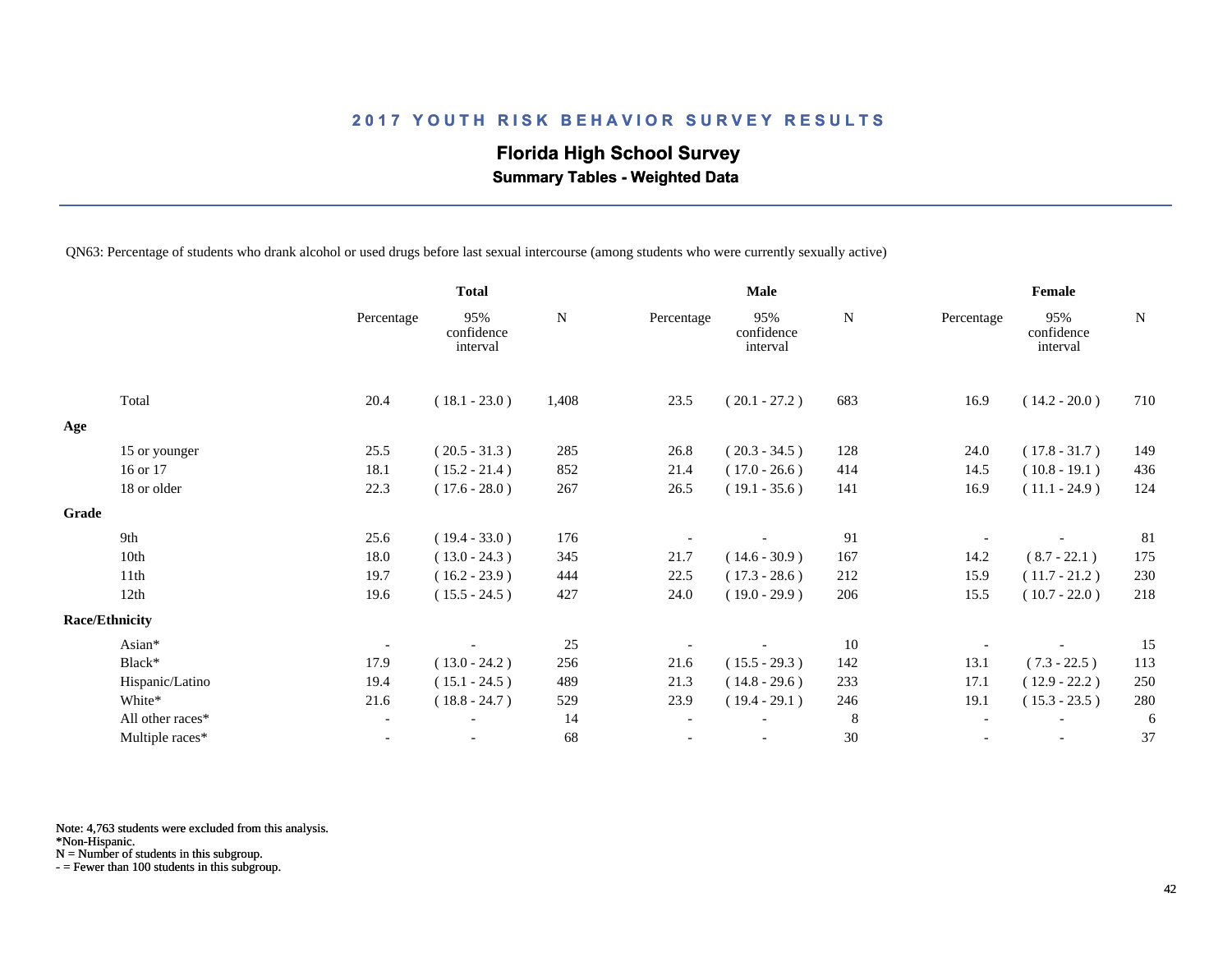# **Florida High School Survey**

 **Summary Tables - Weighted Data**

QN64: Percentage of students who used a condom during last sexual intercourse (among students who were currently sexually active)

|       |                       |                          | <b>Total</b>                  |           |                          | <b>Male</b>                   |                |                          | Female                        |     |  |
|-------|-----------------------|--------------------------|-------------------------------|-----------|--------------------------|-------------------------------|----------------|--------------------------|-------------------------------|-----|--|
|       |                       | Percentage               | 95%<br>confidence<br>interval | ${\bf N}$ | Percentage               | 95%<br>confidence<br>interval | N              | Percentage               | 95%<br>confidence<br>interval | N   |  |
|       | Total                 | 57.4                     | $(54.5 - 60.3)$               | 1,369     | 63.1                     | $(59.4 - 66.6)$               | 659            | 52.0                     | $(47.8 - 56.2)$               | 696 |  |
| Age   |                       |                          |                               |           |                          |                               |                |                          |                               |     |  |
|       | 15 or younger         | 60.5                     | $(52.6 - 67.9)$               | 274       | 62.7                     | $(51.6 - 72.6)$               | 120            | 58.5                     | $(47.9 - 68.3)$               | 147 |  |
|       | 16 or 17              | 57.8                     | $(53.9 - 61.5)$               | 827       | 63.1                     | $(57.5 - 68.3)$               | 399            | 52.1                     | $(47.8 - 56.3)$               | 426 |  |
|       | 18 or older           | 54.6                     | $(47.4 - 61.6)$               | 264       | 63.2                     | $(53.8 - 71.8)$               | 140            | 46.0                     | $(35.0 - 57.4)$               | 122 |  |
| Grade |                       |                          |                               |           |                          |                               |                |                          |                               |     |  |
|       | 9th                   | 64.0                     | $(55.6 - 71.7)$               | 168       |                          |                               | 86             |                          |                               | 79  |  |
|       | 10th                  | 63.5                     | $(58.6 - 68.1)$               | 332       | 66.2                     | $(57.8 - 73.8)$               | 158            | 60.4                     | $(51.3 - 68.9)$               | 171 |  |
|       | 11th                  | 57.1                     | $(51.5 - 62.6)$               | 432       | 61.2                     | $(53.3 - 68.5)$               | 205            | 53.3                     | $(47.4 - 59.2)$               | 225 |  |
|       | 12th                  | 52.7                     | $(47.4 - 58.0)$               | 421       | 61.5                     | $(54.0 - 68.5)$               | 203            | 45.1                     | $(37.6 - 52.8)$               | 215 |  |
|       | <b>Race/Ethnicity</b> |                          |                               |           |                          |                               |                |                          |                               |     |  |
|       | Asian*                |                          |                               | 25        |                          |                               | 10             |                          |                               | 15  |  |
|       | Black*                | 62.1                     | $(55.3 - 68.5)$               | 240       | 72.3                     | $(63.8 - 79.4)$               | 133            | 47.9                     | $(38.2 - 57.7)$               | 106 |  |
|       | Hispanic/Latino       | 56.5                     | $(52.1 - 60.9)$               | 478       | 61.8                     | $(55.1 - 68.0)$               | 226            | 51.5                     | $(45.6 - 57.4)$               | 247 |  |
|       | White*                | 56.7                     | $(52.0 - 61.4)$               | 520       | 59.3                     | $(52.4 - 65.9)$               | 240            | 54.6                     | $(48.2 - 60.9)$               | 277 |  |
|       | All other races*      | $\overline{\phantom{a}}$ |                               | 13        | $\overline{\phantom{a}}$ |                               | $\overline{7}$ | $\overline{\phantom{a}}$ |                               | 6   |  |
|       | Multiple races*       | $\overline{\phantom{a}}$ |                               | 67        |                          |                               | $30\,$         |                          | $\overline{\phantom{a}}$      | 36  |  |

Note: 4,802 students were excluded from this analysis.

\*Non-Hispanic.

N = Number of students in this subgroup.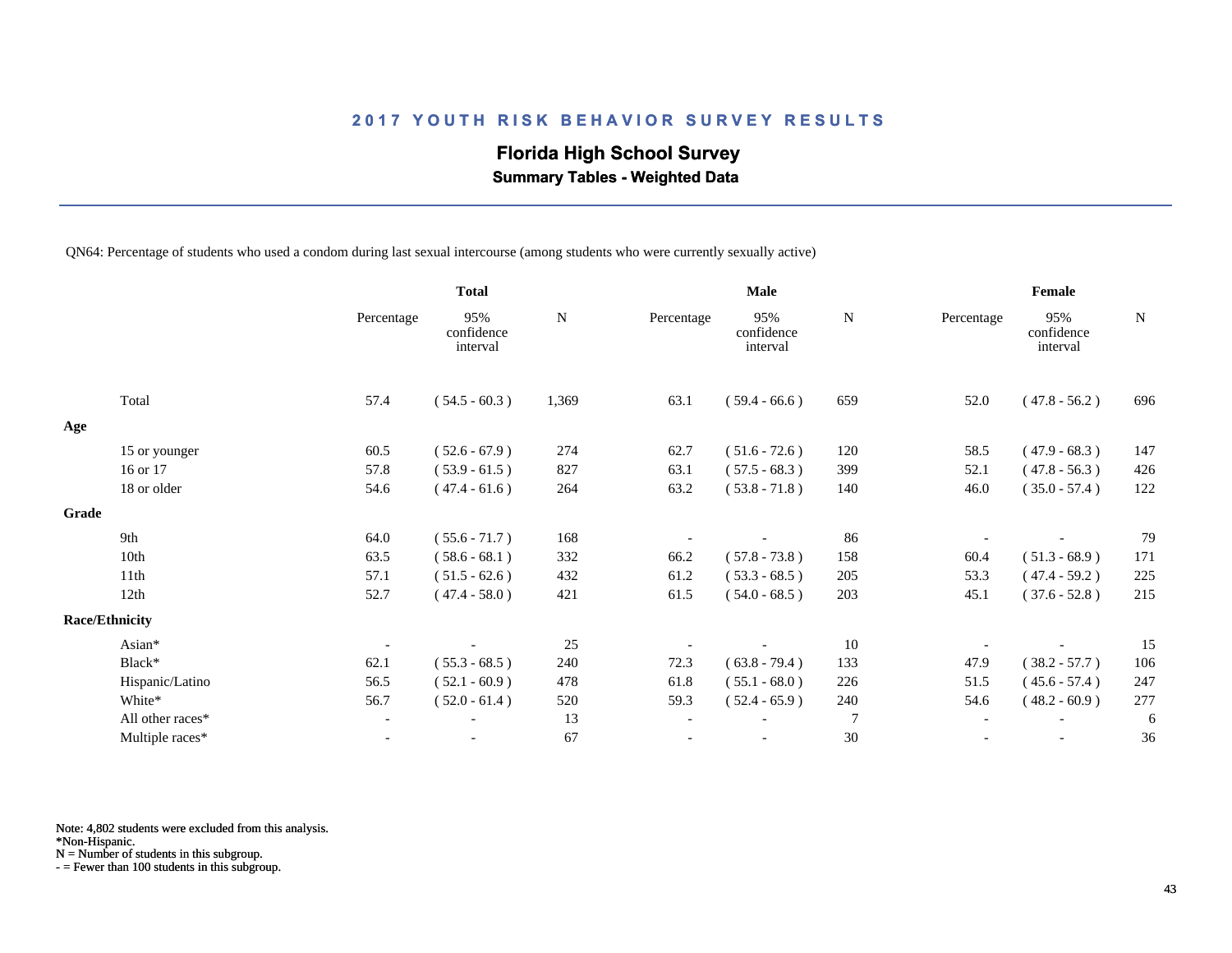# **Florida High School Survey Summary Tables - Weighted Data**

QN65: Percentage of students who used birth control pills before last sexual intercourse (to prevent pregnancy, among students who were currently sexually active)

|                       |                          | <b>Total</b>                  |       |                          | <b>Male</b>                   |             | Female                   |                               |     |
|-----------------------|--------------------------|-------------------------------|-------|--------------------------|-------------------------------|-------------|--------------------------|-------------------------------|-----|
|                       | Percentage               | 95%<br>confidence<br>interval | N     | Percentage               | 95%<br>confidence<br>interval | $\mathbf N$ | Percentage               | 95%<br>confidence<br>interval | N   |
| Total                 | 16.6                     | $(14.3 - 19.3)$               | 1,319 | 13.4                     | $(11.0 - 16.1)$               | 629         | 20.1                     | $(16.6 - 24.2)$               | 675 |
| Age                   |                          |                               |       |                          |                               |             |                          |                               |     |
| 15 or younger         | 10.5                     | $(7.6 - 14.4)$                | 266   | 10.5                     | $(6.2 - 17.3)$                | 119         | 9.7                      | $(5.2 - 17.2)$                | 139 |
| 16 or 17              | 16.7                     | $(13.6 - 20.3)$               | 801   | 12.9                     | $(10.0 - 16.4)$               | 382         | 20.7                     | $(16.3 - 25.9)$               | 417 |
| 18 or older           | 21.8                     | $(16.8 - 27.8)$               | 248   | 16.9                     | $(10.8 - 25.4)$               | 128         | 27.3                     | $(19.4 - 36.9)$               | 118 |
| Grade                 |                          |                               |       |                          |                               |             |                          |                               |     |
| 9th                   | 10.9                     | $(6.5 - 17.7)$                | 162   |                          |                               | 84          |                          |                               | 75  |
| 10th                  | 10.6                     | $(7.2 - 15.3)$                | 320   | 9.0                      | $(5.1 - 15.4)$                | 152         | 12.5                     | $(7.0 - 21.2)$                | 165 |
| 11th                  | 16.6                     | $(13.1 - 20.8)$               | 418   | 13.2                     | $(9.2 - 18.5)$                | 195         | 20.6                     | $(15.6 - 26.7)$               | 221 |
| 12th                  | 22.6                     | $(18.3 - 27.6)$               | 402   | 19.3                     | $(13.7 - 26.4)$               | 191         | 25.8                     | $(19.0 - 34.0)$               | 208 |
| <b>Race/Ethnicity</b> |                          |                               |       |                          |                               |             |                          |                               |     |
| Asian*                | $\overline{\phantom{a}}$ |                               | 24    |                          |                               | 10          |                          |                               | 14  |
| Black*                | 9.4                      | $(6.2 - 14.1)$                | 230   | 4.6                      | $(2.2 - 9.4)$                 | 126         | 14.7                     | $(8.5 - 24.4)$                | 103 |
| Hispanic/Latino       | 12.8                     | $(9.8 - 16.5)$                | 465   | 15.2                     | $(10.7 - 21.3)$               | 218         | 10.6                     | $(7.3 - 15.2)$                | 242 |
| White*                | 23.5                     | $(20.1 - 27.4)$               | 498   | 18.9                     | $(14.7 - 24.0)$               | 228         | 28.2                     | $(23.1 - 34.0)$               | 267 |
| All other races*      | $\overline{\phantom{a}}$ |                               | 12    | $\overline{\phantom{a}}$ |                               | 6           | $\overline{\phantom{a}}$ | $\overline{\phantom{a}}$      | 5   |
| Multiple races*       | $\overline{\phantom{a}}$ |                               | 65    |                          |                               | 29          |                          | $\overline{\phantom{a}}$      | 35  |

Note: 4,852 students were excluded from this analysis.

\*Non-Hispanic.

N = Number of students in this subgroup.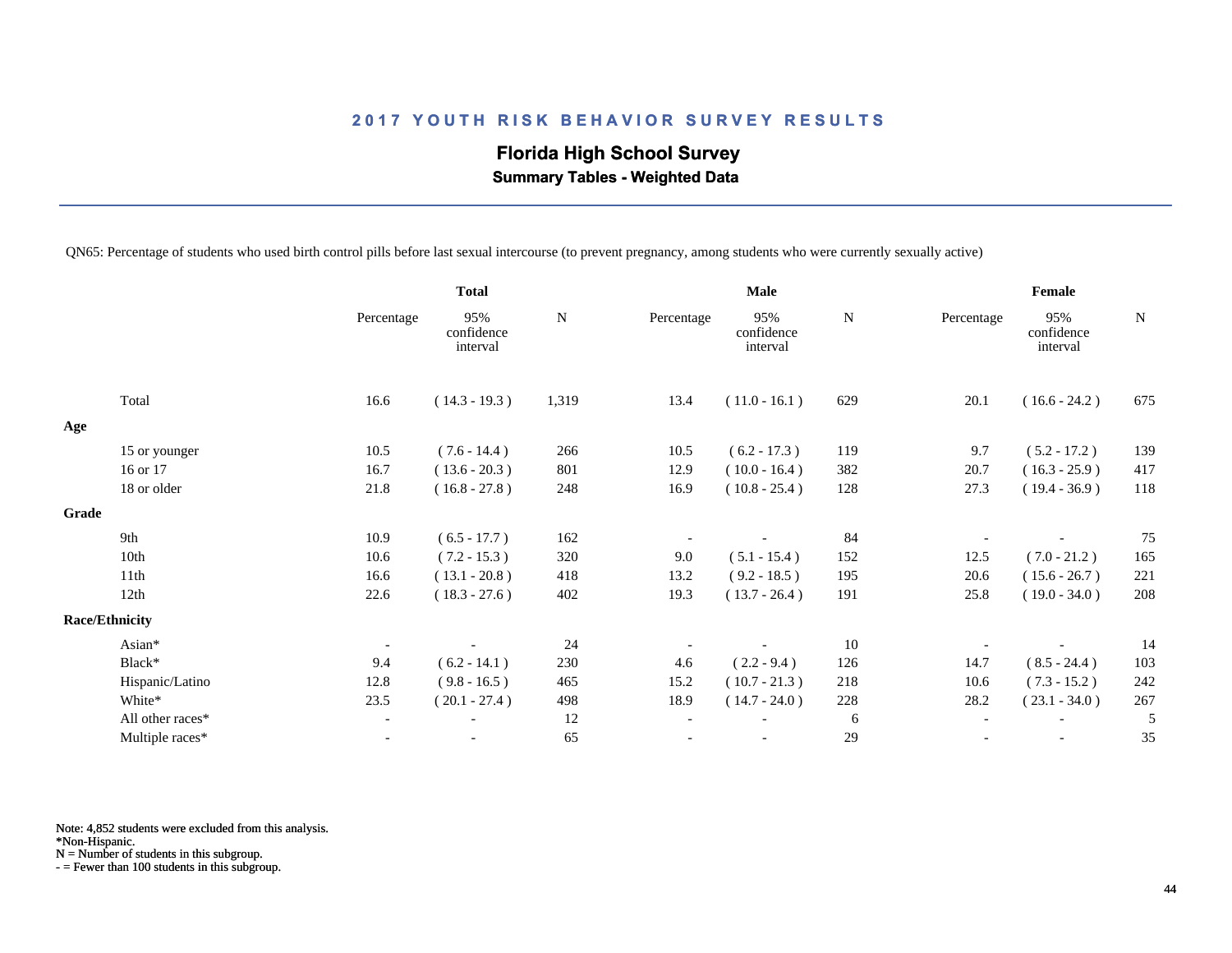# **Florida High School Survey**

 **Summary Tables - Weighted Data**

QNIUDIMP: Percentage of students who used an IUD (such as Mirena or ParaGard) or implant (such as Implanon or Nexplanon) before last sexual intercourse (to prevent pregnancy, among students who were currently sexually active)

|              |                       |                          | <b>Total</b>                  |           | <b>Male</b>              |                               |           | Female                   |                               |           |
|--------------|-----------------------|--------------------------|-------------------------------|-----------|--------------------------|-------------------------------|-----------|--------------------------|-------------------------------|-----------|
|              |                       | Percentage               | 95%<br>confidence<br>interval | ${\bf N}$ | Percentage               | 95%<br>confidence<br>interval | ${\bf N}$ | Percentage               | 95%<br>confidence<br>interval | ${\bf N}$ |
|              | Total                 | 1.9                      | $(1.2 - 2.8)$                 | 1,319     | 1.9                      | $(1.0 - 3.5)$                 | 629       | 1.9                      | $(1.1 - 3.2)$                 | 675       |
| Age          |                       |                          |                               |           |                          |                               |           |                          |                               |           |
|              | 15 or younger         | 1.4                      | $(0.4 - 4.6)$                 | 266       | 1.9                      | $(0.4 - 7.9)$                 | 119       | 1.0                      | $(0.1 - 7.0)$                 | 139       |
|              | 16 or 17              | 1.6                      | $(0.9 - 2.7)$                 | 801       | 1.6                      | $(0.9 - 3.0)$                 | 382       | 1.5                      | $(0.7 - 3.4)$                 | 417       |
|              | 18 or older           | 3.0                      | $(1.4 - 6.1)$                 | 248       | 2.5                      | $(0.8 - 7.6)$                 | 128       | 3.6                      | $(1.3 - 9.4)$                 | 118       |
| <b>Grade</b> |                       |                          |                               |           |                          |                               |           |                          |                               |           |
|              | 9th                   | 0.8                      | $(0.1 - 6.5)$                 | 162       |                          |                               | 84        |                          |                               | 75        |
|              | 10th                  | 1.1                      | $(0.3 - 3.2)$                 | 320       | 0.9                      | $(0.2 - 4.3)$                 | 152       | 1.2                      | $(0.2 - 5.5)$                 | 165       |
|              | 11th                  | 2.1                      | $(1.1 - 3.7)$                 | 418       | 2.4                      | $(1.2 - 4.9)$                 | 195       | 1.7                      | $(0.6 - 4.8)$                 | 221       |
|              | 12th                  | 2.2                      | $(1.1 - 4.4)$                 | 402       | 2.2                      | $(0.7 - 6.3)$                 | 191       | 2.2                      | $(0.9 - 5.6)$                 | 208       |
|              | <b>Race/Ethnicity</b> |                          |                               |           |                          |                               |           |                          |                               |           |
|              | Asian*                | $\overline{\phantom{a}}$ |                               | 24        |                          |                               | 10        |                          |                               | 14        |
|              | Black*                | 1.0                      | $(0.3 - 3.3)$                 | 230       | 0.7                      | $(0.1 - 5.0)$                 | 126       | 1.4                      | $(0.3 - 6.0)$                 | 103       |
|              | Hispanic/Latino       | 1.7                      | $(0.8 - 3.8)$                 | 465       | 1.8                      | $(0.7 - 4.6)$                 | 218       | 1.7                      | $(0.6 - 4.6)$                 | 242       |
|              | White*                | 2.2                      | $(1.2 - 4.1)$                 | 498       | 2.2                      | $(0.8 - 5.5)$                 | 228       | 2.2                      | $(1.0 - 5.2)$                 | 267       |
|              | All other races*      | $\overline{\phantom{a}}$ |                               | 12        | $\overline{\phantom{a}}$ |                               | 6         | $\overline{\phantom{a}}$ | $\overline{\phantom{a}}$      | 5         |
|              | Multiple races*       | $\overline{\phantom{a}}$ | $\overline{\phantom{a}}$      | 65        | $\overline{\phantom{a}}$ | $\overline{\phantom{a}}$      | 29        | $\overline{\phantom{a}}$ | $\overline{\phantom{a}}$      | 35        |

Note: 4,852 students were excluded from this analysis.

\*Non-Hispanic.

N = Number of students in this subgroup.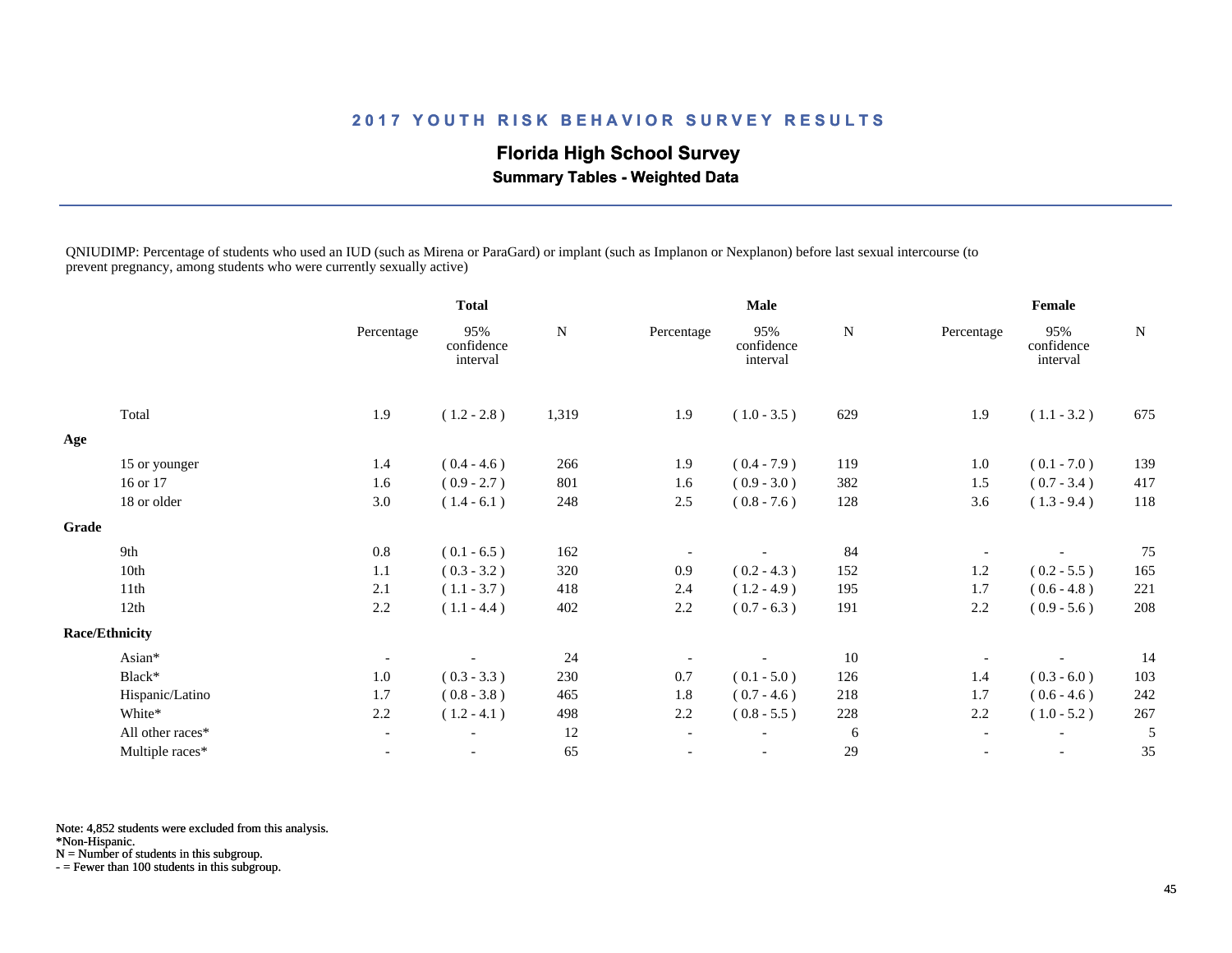# **Florida High School Survey**

 **Summary Tables - Weighted Data**

QNSHPARG: Percentage of students who used a shot (such as Depo-Provera), patch (such as OrthoEvra), or birth control ring (such as NuvaRing) before last sexual intercourse (to prevent pregnancy, among students who were currently sexually active))

|              |                       |                          | <b>Total</b>                  |             | <b>Male</b>              |                               |           | Female                   |                               |           |
|--------------|-----------------------|--------------------------|-------------------------------|-------------|--------------------------|-------------------------------|-----------|--------------------------|-------------------------------|-----------|
|              |                       | Percentage               | 95%<br>confidence<br>interval | $\mathbf N$ | Percentage               | 95%<br>confidence<br>interval | ${\bf N}$ | Percentage               | 95%<br>confidence<br>interval | ${\bf N}$ |
|              | Total                 | 3.4                      | $(2.5 - 4.4)$                 | 1,319       | 2.4                      | $(1.5 - 3.9)$                 | 629       | 4.1                      | $(2.8 - 6.0)$                 | 675       |
| Age          |                       |                          |                               |             |                          |                               |           |                          |                               |           |
|              | 15 or younger         | 0.8                      | $(0.2 - 3.2)$                 | 266         | 0.0                      |                               | 119       | 1.6                      | $(0.4 - 6.9)$                 | 139       |
|              | 16 or 17              | 5.0                      | $(3.7 - 6.7)$                 | 801         | 4.0                      | $(2.5 - 6.4)$                 | 382       | 6.0                      | $(4.1 - 8.9)$                 | 417       |
|              | 18 or older           | 1.1                      | $(0.3 - 3.8)$                 | 248         | 0.0                      |                               | 128       | 0.9                      | $(0.2 - 3.5)$                 | 118       |
| <b>Grade</b> |                       |                          |                               |             |                          |                               |           |                          |                               |           |
|              | 9th                   | 1.6                      | $(0.5 - 5.3)$                 | 162         |                          |                               | 84        |                          |                               | 75        |
|              | 10th                  | 3.4                      | $(1.9 - 6.0)$                 | 320         | 3.4                      | $(1.8 - 6.3)$                 | 152       | 3.6                      | $(1.5 - 8.5)$                 | 165       |
|              | 11th                  | 4.4                      | $(2.7 - 7.2)$                 | 418         | 3.5                      | $(1.5 - 7.9)$                 | 195       | 4.6                      | $(2.4 - 8.7)$                 | 221       |
|              | 12th                  | 3.0                      | $(1.8 - 5.1)$                 | 402         | 1.5                      | $(0.5 - 4.4)$                 | 191       | 4.3                      | $(2.3 - 7.9)$                 | 208       |
|              | <b>Race/Ethnicity</b> |                          |                               |             |                          |                               |           |                          |                               |           |
|              | Asian*                | $\overline{\phantom{a}}$ |                               | 24          |                          |                               | 10        |                          |                               | 14        |
|              | Black*                | 2.8                      | $(1.2 - 6.5)$                 | 230         | $2.0\,$                  | $(0.5 - 8.1)$                 | 126       | 3.9                      | $(1.4 - 10.0)$                | 103       |
|              | Hispanic/Latino       | 2.8                      | $(1.5 - 5.0)$                 | 465         | 1.8                      | $(0.6 - 4.9)$                 | 218       | 3.8                      | $(2.0 - 7.2)$                 | 242       |
|              | White*                | 3.9                      | $(2.5 - 6.1)$                 | 498         | 2.9                      | $(1.2 - 6.8)$                 | 228       | 4.3                      | $(2.4 - 7.5)$                 | 267       |
|              | All other races*      | $\overline{\phantom{a}}$ |                               | 12          | $\overline{\phantom{a}}$ |                               | 6         | $\overline{\phantom{a}}$ | $\overline{\phantom{a}}$      | 5         |
|              | Multiple races*       | $\overline{\phantom{a}}$ | $\overline{\phantom{a}}$      | 65          | $\overline{\phantom{a}}$ | $\overline{\phantom{a}}$      | 29        | $\overline{\phantom{a}}$ | $\overline{\phantom{a}}$      | 35        |

Note: 4,852 students were excluded from this analysis.

\*Non-Hispanic.

N = Number of students in this subgroup.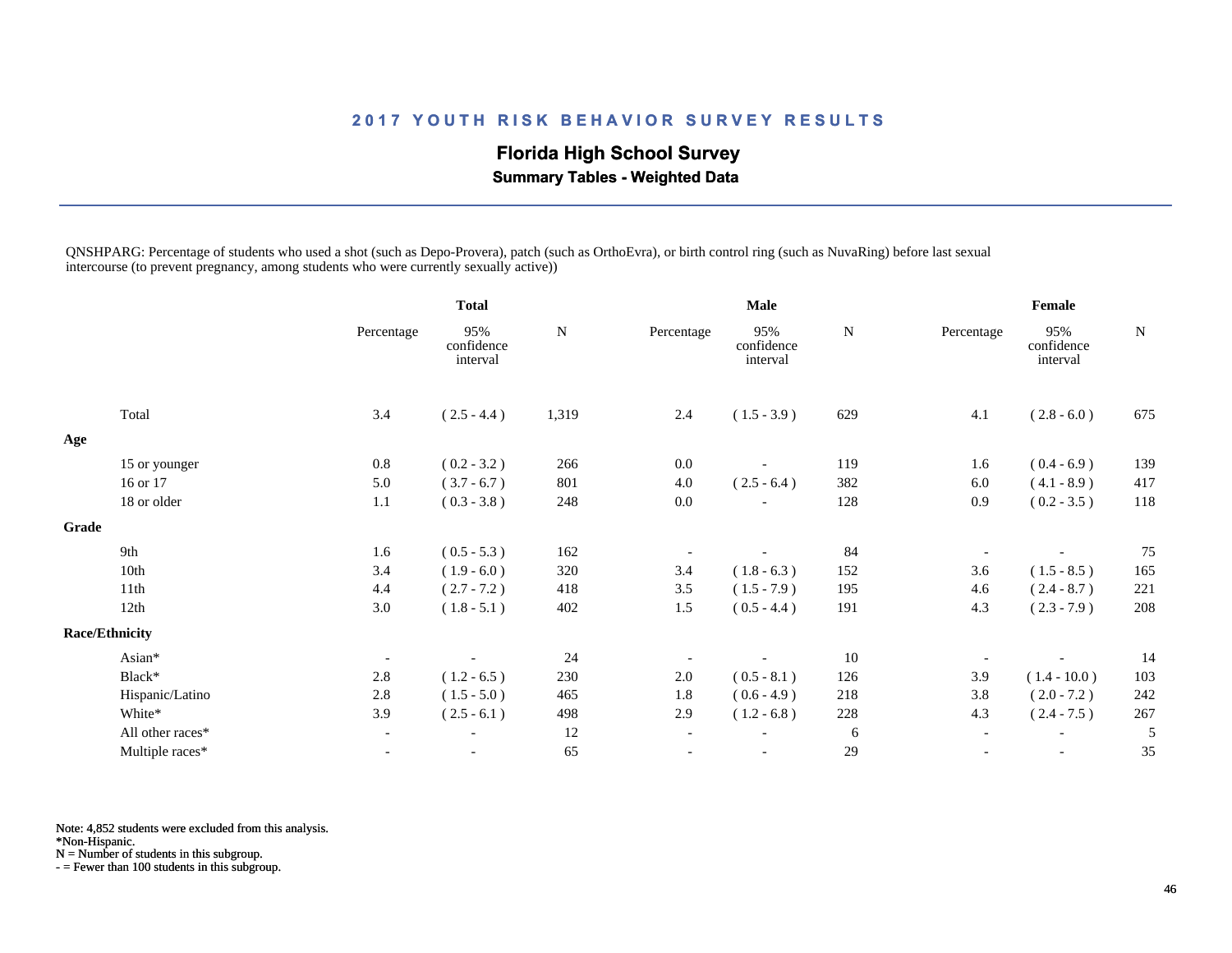# **Florida High School Survey**

 **Summary Tables - Weighted Data**

QNOTHHPL: Percentage of students who used birth control pills; an IUD (such as Mirena or ParaGard) or implant (such as Implanon or Nexplanon); or a shot (such as Depo-Provera), patch (such as OrthoEvra), or birth control ring (such as NuvaRing) before last sexual intercourse (to prevent pregnancy, among students who were currently sexually active)

|       |                       | <b>Total</b> |                               |       | Male       |                               | Female |            |                               |        |
|-------|-----------------------|--------------|-------------------------------|-------|------------|-------------------------------|--------|------------|-------------------------------|--------|
|       |                       | Percentage   | 95%<br>confidence<br>interval | N     | Percentage | 95%<br>confidence<br>interval | N      | Percentage | 95%<br>confidence<br>interval | $\,$ N |
|       | Total                 | 21.8         | $(19.3 - 24.6)$               | 1,319 | 17.6       | $(14.6 - 21.1)$               | 629    | 26.1       | $(22.2 - 30.4)$               | 675    |
| Age   |                       |              |                               |       |            |                               |        |            |                               |        |
|       | 15 or younger         | 12.7         | $(9.5 - 16.8)$                | 266   | 12.4       | $(7.9 - 18.9)$                | 119    | 12.3       | $(7.6 - 19.4)$                | 139    |
|       | 16 or 17              | 23.3         | $(19.8 - 27.1)$               | 801   | 18.5       | $(14.6 - 23.3)$               | 382    | 28.3       | $(23.4 - 33.7)$               | 417    |
|       | 18 or older           | 25.8         | $(20.7 - 31.7)$               | 248   | 19.3       | $(13.3 - 27.3)$               | 128    | 31.7       | $(22.9 - 42.1)$               | 118    |
| Grade |                       |              |                               |       |            |                               |        |            |                               |        |
|       | 9th                   | 13.3         | $(8.7 - 19.9)$                | 162   |            |                               | 84     |            |                               | 75     |
|       | 10th                  | 15.1         | $(11.2 - 20.0)$               | 320   | 13.3       | $(8.5 - 20.2)$                | 152    | 17.2       | $(11.1 - 25.6)$               | 165    |
|       | 11th                  | 23.1         | $(18.9 - 27.8)$               | 418   | 19.1       | $(13.4 - 26.3)$               | 195    | 26.9       | $(21.5 - 33.2)$               | 221    |
|       | 12th                  | 27.8         | $(23.5 - 32.7)$               | 402   | 23.0       | $(17.2 - 30.0)$               | 191    | 32.3       | $(25.2 - 40.5)$               | 208    |
|       | <b>Race/Ethnicity</b> |              |                               |       |            |                               |        |            |                               |        |
|       | Asian*                |              |                               | 24    |            |                               | 10     |            |                               | 14     |
|       | Black*                | 13.2         | $(9.8 - 17.6)$                | 230   | 7.2        | $(3.8 - 13.3)$                | 126    | 20.0       | $(13.1 - 29.3)$               | 103    |
|       | Hispanic/Latino       | 17.3         | $(14.1 - 21.1)$               | 465   | 18.8       | $(14.1 - 24.8)$               | 218    | 16.1       | $(12.0 - 21.3)$               | 242    |
|       | White*                | 29.7         | $(25.5 - 34.1)$               | 498   | 24.0       | $(18.7 - 30.3)$               | 228    | 34.8       | $(29.0 - 41.1)$               | 267    |
|       | All other races*      |              |                               | 12    |            |                               | 6      |            |                               | 5      |
|       | Multiple races*       |              |                               | 65    |            |                               | 29     |            |                               | 35     |
|       |                       |              |                               |       |            |                               |        |            |                               |        |

Note: 4,852 students were excluded from this analysis.

\*Non-Hispanic.

N = Number of students in this subgroup.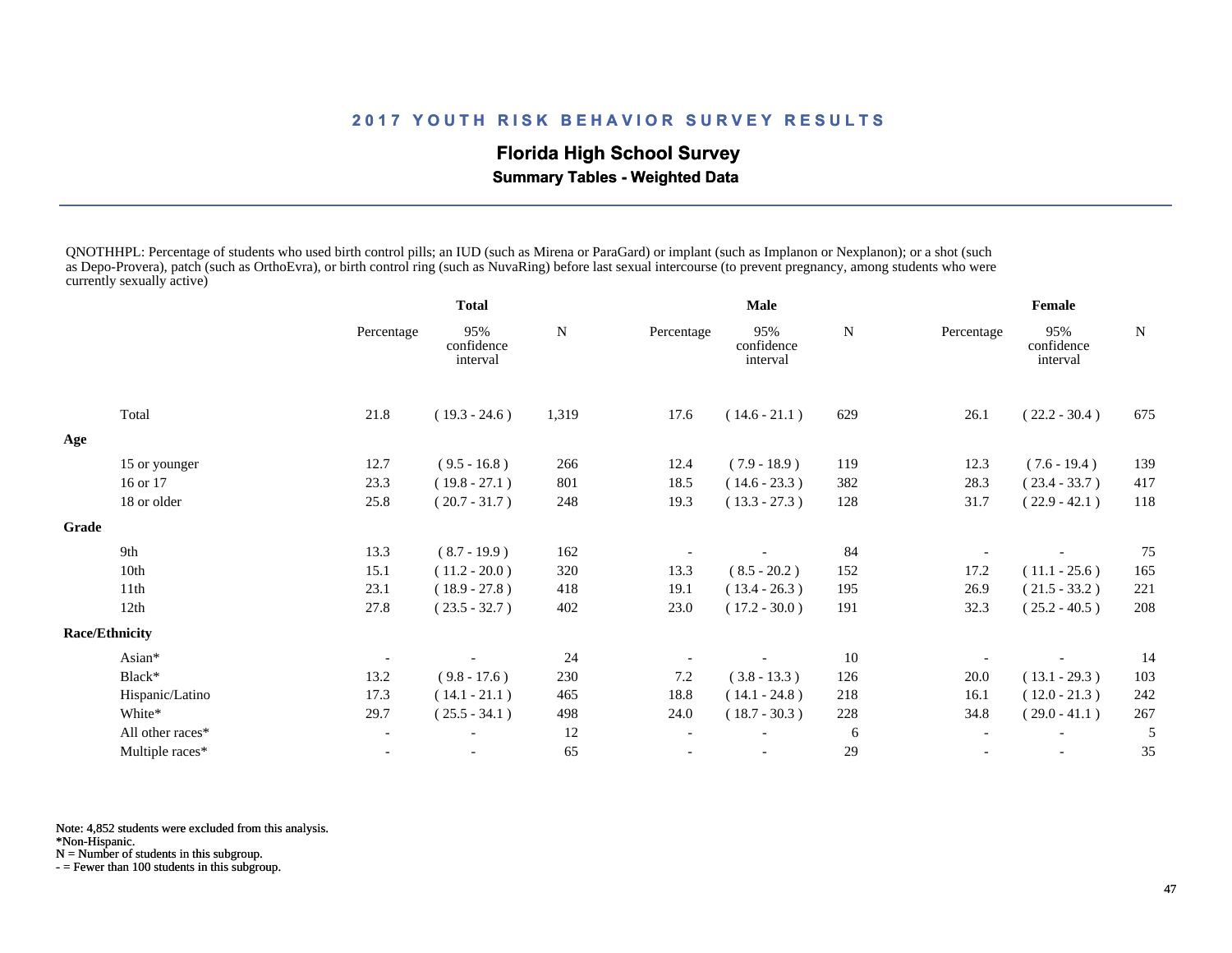# **Florida High School Survey**

 **Summary Tables - Weighted Data**

QNDUALBC: Percentage of students who used both a condom during last sexual intercourse and birth control pills; an IUD (such as Mirena or ParaGard) or implant (such as Implanon or Nexplanon); or a shot (such as Depo-Provera), patch (such as OrthoEvra), or birth control ring (such as NuvaRing) before last sexual intercourse (to prevent pregnancy, among students who were currently sexually active)

|       |                       | <b>Total</b>             |                               |       | <b>Male</b>              |                               | Female |                          |                               |           |
|-------|-----------------------|--------------------------|-------------------------------|-------|--------------------------|-------------------------------|--------|--------------------------|-------------------------------|-----------|
|       |                       | Percentage               | 95%<br>confidence<br>interval | N     | Percentage               | 95%<br>confidence<br>interval | N      | Percentage               | 95%<br>confidence<br>interval | ${\bf N}$ |
|       | Total                 | 7.6                      | $(6.3 - 9.1)$                 | 1,310 | 6.7                      | $(5.0 - 9.1)$                 | 623    | 8.3                      | $(6.2 - 11.0)$                | 673       |
| Age   |                       |                          |                               |       |                          |                               |        |                          |                               |           |
|       | 15 or younger         | 5.5                      | $(3.2 - 9.4)$                 | 261   | 6.5                      | $(3.3 - 12.3)$                | 115    | 3.5                      | $(1.2 - 9.5)$                 | 139       |
|       | 16 or 17              | 7.7                      | $(5.8 - 10.0)$                | 798   | 7.0                      | $(4.6 - 10.5)$                | 380    | 8.4                      | $(5.9 - 11.8)$                | 416       |
|       | 18 or older           | 9.0                      | $(6.0 - 13.4)$                | 247   | 6.3                      | $(3.1 - 12.4)$                | 128    | 12.0                     | $(6.8 - 20.4)$                | 117       |
| Grade |                       |                          |                               |       |                          |                               |        |                          |                               |           |
|       | 9th                   | 5.0                      | $(2.3 - 10.7)$                | 160   |                          |                               | 82     |                          |                               | 75        |
|       | 10th                  | 6.7                      | $(4.0 - 11.0)$                | 318   | 7.0                      | $(3.2 - 14.4)$                | 150    | 6.4                      | $(3.3 - 12.2)$                | 165       |
|       | 11th                  | 7.6                      | $(4.9 - 11.7)$                | 414   | 7.2                      | $(3.9 - 12.7)$                | 193    | 8.3                      | $(4.7 - 14.1)$                | 219       |
|       | 12th                  | 9.1                      | $(6.7 - 12.1)$                | 402   | 7.9                      | $(4.6 - 13.2)$                | 191    | 10.2                     | $(6.7 - 15.3)$                | 208       |
|       | <b>Race/Ethnicity</b> |                          |                               |       |                          |                               |        |                          |                               |           |
|       | Asian*                |                          |                               | 24    |                          |                               | 10     |                          |                               | 14        |
|       | Black*                | 5.7                      | $(3.4 - 9.3)$                 | 228   | 5.0                      | $(2.2 - 11.1)$                | 125    | 5.5                      | $(2.5 - 11.8)$                | 102       |
|       | Hispanic/Latino       | 5.4                      | $(3.5 - 8.2)$                 | 462   | 6.6                      | $(3.7 - 11.3)$                | 216    | 4.4                      | $(2.6 - 7.3)$                 | 241       |
|       | White*                | 10.1                     | $(8.0 - 12.5)$                | 495   | 8.1                      | $(5.2 - 12.3)$                | 225    | 12.0                     | $(8.7 - 16.4)$                | 267       |
|       | All other races*      | $\overline{\phantom{a}}$ |                               | 11    | $\overline{\phantom{a}}$ |                               | 6      | $\overline{\phantom{a}}$ | $\overline{\phantom{a}}$      | 5         |
|       | Multiple races*       | $\overline{\phantom{a}}$ | $\overline{\phantom{a}}$      | 65    |                          | $\overline{\phantom{a}}$      | 29     |                          | $\overline{\phantom{a}}$      | 35        |

Note: 4,861 students were excluded from this analysis.

\*Non-Hispanic.

N = Number of students in this subgroup.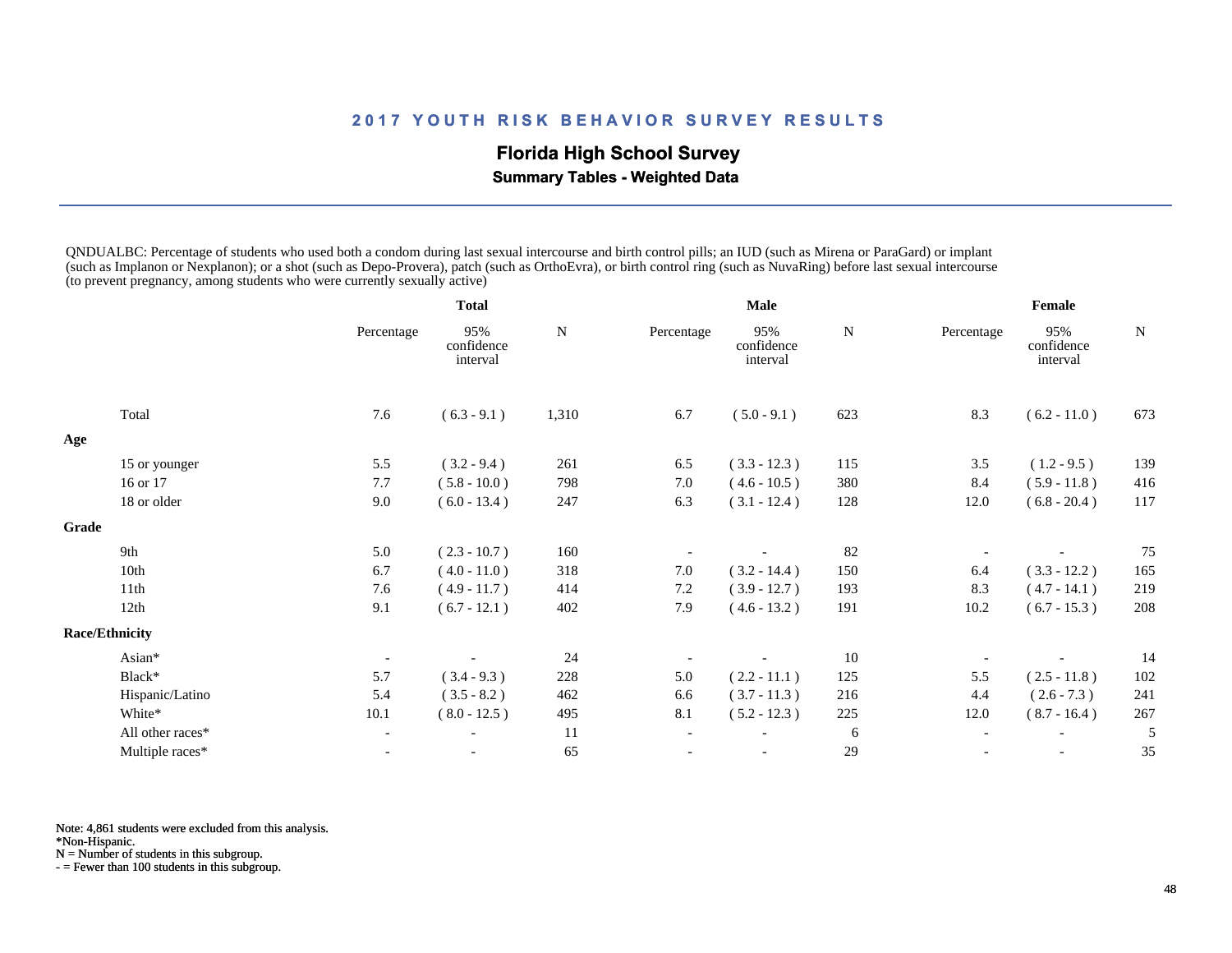**Florida High School Survey**

 **Summary Tables - Weighted Data**

QNBCNONE: Percentage of students who did not use any method to prevent pregnancy during last sexual intercourse (among students who were currently sexually active)

|       |                       |            | <b>Total</b>                  |       | Male       |                               |     | Female     |                               |             |  |
|-------|-----------------------|------------|-------------------------------|-------|------------|-------------------------------|-----|------------|-------------------------------|-------------|--|
|       |                       | Percentage | 95%<br>confidence<br>interval | N     | Percentage | 95%<br>confidence<br>interval | N   | Percentage | 95%<br>confidence<br>interval | $\mathbf N$ |  |
|       | Total                 | 13.3       | $(11.7 - 15.1)$               | 1,319 | 10.7       | $(8.3 - 13.6)$                | 629 | 15.9       | $(12.9 - 19.5)$               | 675         |  |
| Age   |                       |            |                               |       |            |                               |     |            |                               |             |  |
|       | 15 or younger         | 18.5       | $(14.0 - 24.0)$               | 266   | 12.9       | $(7.4 - 21.4)$                | 119 | 23.0       | $(16.1 - 31.7)$               | 139         |  |
|       | 16 or 17              | 12.1       | $(10.1 - 14.6)$               | 801   | 10.6       | $(7.8 - 14.2)$                | 382 | 13.8       | $(10.5 - 17.9)$               | 417         |  |
|       | 18 or older           | 12.3       | $(8.4 - 17.6)$                | 248   | 9.1        | $(4.9 - 16.5)$                | 128 | 15.8       | $(9.6 - 24.9)$                | 118         |  |
| Grade |                       |            |                               |       |            |                               |     |            |                               |             |  |
|       | 9th                   | 15.2       | $(10.5 - 21.6)$               | 162   |            |                               | 84  |            |                               | 75          |  |
|       | 10th                  | 13.7       | $(10.3 - 17.9)$               | 320   | 12.1       | $(7.1 - 19.8)$                | 152 | 15.6       | $(10.7 - 22.2)$               | 165         |  |
|       | 11th                  | 14.0       | $(11.0 - 17.7)$               | 418   | 12.9       | $(8.3 - 19.7)$                | 195 | 14.9       | $(11.6 - 19.0)$               | 221         |  |
|       | 12th                  | 11.9       | $(9.2 - 15.3)$                | 402   | 7.3        | $(4.4 - 12.0)$                | 191 | 15.4       | $(10.4 - 22.4)$               | 208         |  |
|       | <b>Race/Ethnicity</b> |            |                               |       |            |                               |     |            |                               |             |  |
|       | Asian*                |            |                               | 24    |            |                               | 10  |            |                               | 14          |  |
|       | Black*                | 13.6       | $(9.8 - 18.6)$                | 230   | 8.1        | $(4.9 - 13.1)$                | 126 | 21.0       | $(12.8 - 32.4)$               | 103         |  |
|       | Hispanic/Latino       | 15.7       | $(13.2 - 18.5)$               | 465   | 9.2        | $(6.1 - 13.8)$                | 218 | 21.6       | $(17.2 - 26.8)$               | 242         |  |
|       | White*                | 11.6       | $(8.6 - 15.5)$                | 498   | 12.4       | $(8.4 - 18.1)$                | 228 | 10.7       | $(7.4 - 15.2)$                | 267         |  |
|       | All other races*      |            |                               | 12    |            |                               | 6   |            |                               | 5           |  |
|       | Multiple races*       |            |                               | 65    |            |                               | 29  |            |                               | 35          |  |

Note: 4,852 students were excluded from this analysis.

\*Non-Hispanic.

N = Number of students in this subgroup.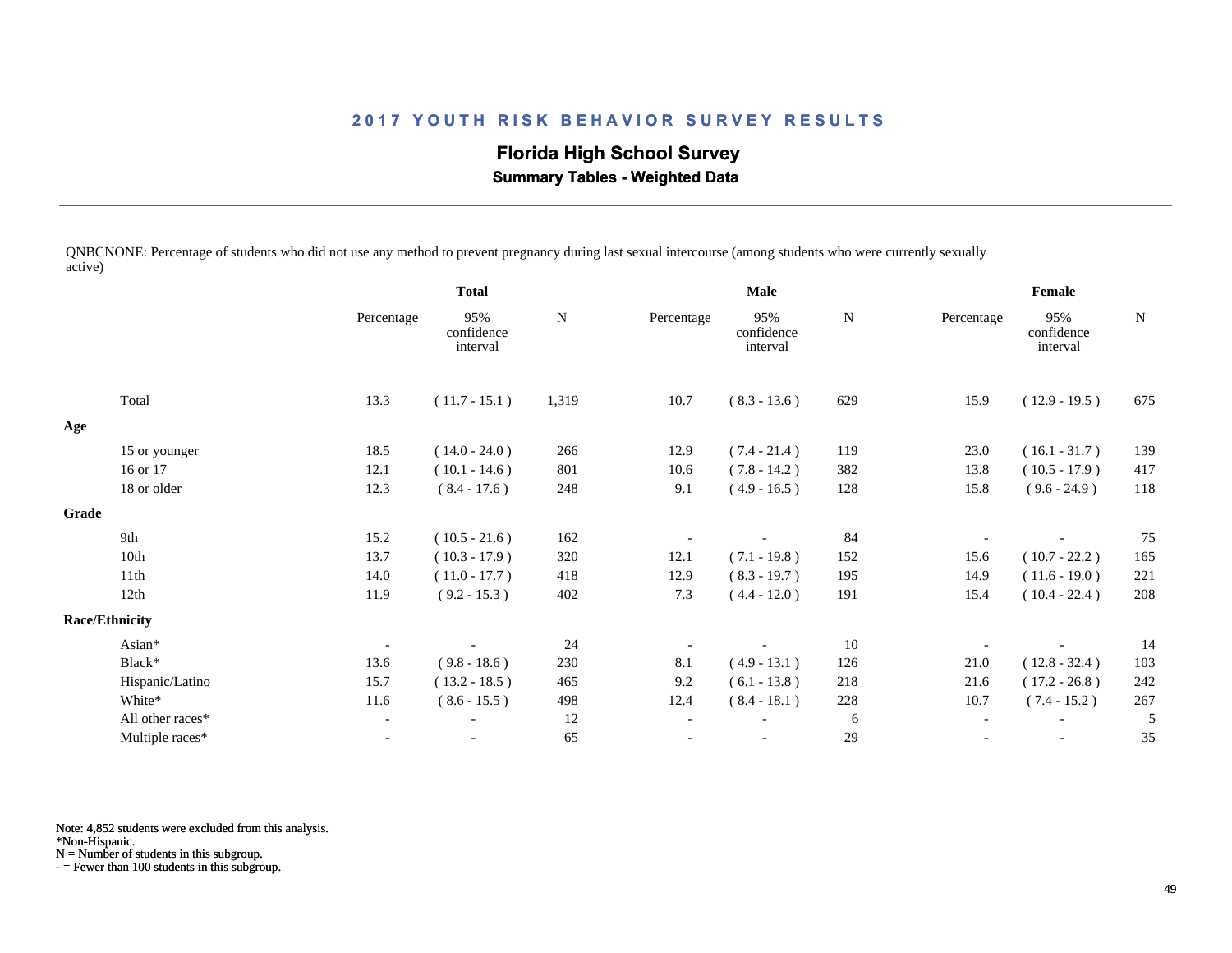**Florida High School Survey**

 **Summary Tables - Weighted Data**

QNOBESE: Percentage of students who had obesity (>= 95th percentile for body mass index, based on sex- and age-specific reference data from the 2000 CDC growth charts)\*\*

|       |                       |                          | <b>Total</b>                  |           |                          | <b>Male</b>                   |           |            | Female                        |           |
|-------|-----------------------|--------------------------|-------------------------------|-----------|--------------------------|-------------------------------|-----------|------------|-------------------------------|-----------|
|       |                       | Percentage               | 95%<br>confidence<br>interval | ${\bf N}$ | Percentage               | 95%<br>confidence<br>interval | ${\bf N}$ | Percentage | 95%<br>confidence<br>interval | ${\bf N}$ |
|       | Total                 | 10.9                     | $(9.6 - 12.4)$                | 4,885     | 13.4                     | $(11.6 - 15.5)$               | 2,283     | 8.6        | $(7.1 - 10.4)$                | 2,602     |
| Age   |                       |                          |                               |           |                          |                               |           |            |                               |           |
|       | 15 or younger         | 9.7                      | $(8.2 - 11.4)$                | 1,899     | 12.0                     | $(9.7 - 14.9)$                | 840       | 7.7        | $(6.0 - 9.8)$                 | 1,059     |
|       | 16 or 17              | 11.3                     | $(9.6 - 13.2)$                | 2,415     | 13.8                     | $(11.9 - 15.9)$               | 1,142     | 8.8        | $(6.7 - 11.5)$                | 1,273     |
|       | 18 or older           | 12.8                     | $(9.6 - 16.8)$                | 571       | 15.1                     | $(10.1 - 21.8)$               | 301       | 10.3       | $(6.3 - 16.4)$                | 270       |
| Grade |                       |                          |                               |           |                          |                               |           |            |                               |           |
|       | 9th                   | 9.7                      | $(8.1 - 11.5)$                | 1,328     | 11.5                     | $(9.2 - 14.3)$                | 628       | 7.8        | $(5.8 - 10.3)$                | 700       |
|       | 10th                  | 10.9                     | $(8.7 - 13.5)$                | 1,406     | 14.4                     | $(11.3 - 18.2)$               | 667       | 7.5        | $(5.5 - 10.3)$                | 739       |
|       | 11th                  | 11.2                     | $(9.4 - 13.2)$                | 1,202     | 14.9                     | $(12.3 - 17.8)$               | 528       | 7.7        | $(5.8 - 10.2)$                | 674       |
|       | 12th                  | 12.1                     | $(9.4 - 15.5)$                | 914       | 13.0                     | $(9.5 - 17.6)$                | 438       | 11.3       | $(7.9 - 15.9)$                | 476       |
|       | <b>Race/Ethnicity</b> |                          |                               |           |                          |                               |           |            |                               |           |
|       | Asian*                | 4.8                      | $(1.9 - 11.8)$                | 158       |                          |                               | 69        |            |                               | 89        |
|       | Black*                | 13.9                     | $(10.9 - 17.5)$               | 936       | 15.1                     | $(11.2 - 20.1)$               | 425       | 12.7       | $(9.1 - 17.5)$                | 511       |
|       | Hispanic/Latino       | 10.6                     | $(9.4 - 12.0)$                | 1,704     | 13.9                     | $(11.7 - 16.4)$               | 803       | 7.4        | $(5.8 - 9.5)$                 | 901       |
|       | White*                | 9.3                      | $(7.9 - 10.8)$                | 1,732     | 12.0                     | $(10.0 - 14.3)$               | 818       | 6.6        | $(5.1 - 8.4)$                 | 914       |
|       | All other races*      | $\overline{\phantom{a}}$ |                               | 58        | $\overline{\phantom{a}}$ |                               | 32        |            |                               | 26        |
|       | Multiple races*       | 11.0                     | $(7.6 - 15.6)$                | 225       |                          | $\overline{\phantom{a}}$      | 99        | 9.3        | $(5.1 - 16.1)$                | 126       |

Note: 1,286 students were excluded from this analysis.

\*Non-Hispanic.

N = Number of students in this subgroup.

- = Fewer than 100 students in this subgroup.

\*\*Based on reference data from the 2000 CDC Growth Charts. In 2017, new, slightly different ranges were used to calculate biologically implausible responses to height and weight questions.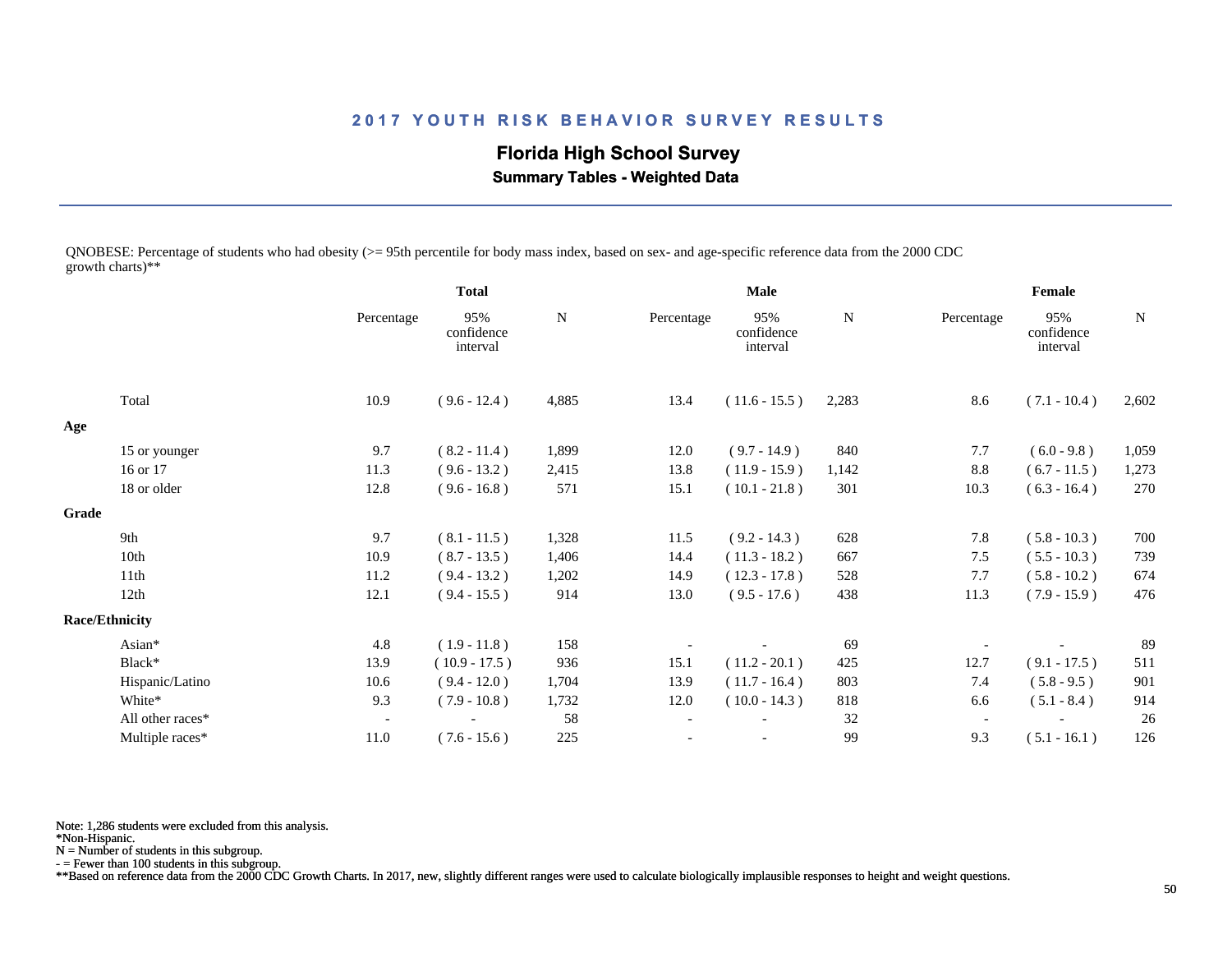# **Florida High School Survey**

 **Summary Tables - Weighted Data**

QNOWT: Percentage of students who were overweight (>= 85th percentile but <95th percentile for body mass index, based on sex- and age-specific reference data from the 2000 CDC growth charts)\*\*

|       |                       |                          | <b>Total</b>                  |             |                          | <b>Male</b>                   |       |                          | Female                        |             |
|-------|-----------------------|--------------------------|-------------------------------|-------------|--------------------------|-------------------------------|-------|--------------------------|-------------------------------|-------------|
|       |                       | Percentage               | 95%<br>confidence<br>interval | $\mathbf N$ | Percentage               | 95%<br>confidence<br>interval | N     | Percentage               | 95%<br>confidence<br>interval | $\mathbf N$ |
|       | Total                 | 14.2                     | $(13.2 - 15.2)$               | 4,885       | 13.0                     | $(11.6 - 14.5)$               | 2,283 | 15.3                     | $(13.7 - 17.1)$               | 2,602       |
| Age   |                       |                          |                               |             |                          |                               |       |                          |                               |             |
|       | 15 or younger         | 14.6                     | $(13.3 - 16.1)$               | 1,899       | 14.5                     | $(11.9 - 17.5)$               | 840   | 14.7                     | $(12.7 - 17.1)$               | 1,059       |
|       | 16 or 17              | 15.2                     | $(13.8 - 16.7)$               | 2,415       | 14.1                     | $(11.8 - 16.7)$               | 1,142 | 16.2                     | $(14.1 - 18.6)$               | 1,273       |
|       | 18 or older           | 9.6                      | $(6.7 - 13.4)$                | 571         | 6.2                      | $(3.5 - 10.7)$                | 301   | 13.3                     | $(8.7 - 19.8)$                | 270         |
| Grade |                       |                          |                               |             |                          |                               |       |                          |                               |             |
|       | 9th                   | 14.3                     | $(12.7 - 16.1)$               | 1,328       | 13.7                     | $(11.2 - 16.5)$               | 628   | 15.0                     | $(13.0 - 17.4)$               | 700         |
|       | 10th                  | 13.8                     | $(12.0 - 15.8)$               | 1,406       | 13.7                     | $(10.7 - 17.5)$               | 667   | 13.9                     | $(11.1 - 17.4)$               | 739         |
|       | 11 <sup>th</sup>      | 17.1                     | $(14.9 - 19.7)$               | 1,202       | 15.7                     | $(12.5 - 19.4)$               | 528   | 18.5                     | $(15.7 - 21.7)$               | 674         |
|       | 12th                  | 11.0                     | $(8.4 - 14.4)$                | 914         | 8.4                      | $(5.7 - 12.0)$                | 438   | 13.5                     | $(9.6 - 18.6)$                | 476         |
|       | <b>Race/Ethnicity</b> |                          |                               |             |                          |                               |       |                          |                               |             |
|       | Asian*                | 11.2                     | $(7.2 - 16.9)$                | 158         |                          |                               | 69    |                          |                               | 89          |
|       | Black*                | 17.7                     | $(15.4 - 20.3)$               | 936         | 14.3                     | $(11.3 - 18.0)$               | 425   | 20.9                     | $(17.6 - 24.8)$               | 511         |
|       | Hispanic/Latino       | 15.0                     | $(13.1 - 17.2)$               | 1,704       | 13.3                     | $(11.0 - 16.0)$               | 803   | 16.7                     | $(13.7 - 20.2)$               | 901         |
|       | White*                | 11.5                     | $(10.1 - 13.1)$               | 1,732       | 12.0                     | $(9.8 - 14.6)$                | 818   | 11.1                     | $(8.9 - 13.8)$                | 914         |
|       | All other races*      | $\overline{\phantom{a}}$ |                               | 58          | $\overline{\phantom{a}}$ |                               | 32    | $\overline{\phantom{a}}$ |                               | 26          |
|       | Multiple races*       | 11.8                     | $(8.3 - 16.5)$                | 225         |                          |                               | 99    | 10.0                     | $(6.2 - 15.8)$                | 126         |

Note: 1,286 students were excluded from this analysis.

N = Number of students in this subgroup.

- = Fewer than 100 students in this subgroup.

\*\*Based on reference data from the 2000 CDC Growth Charts. In 2017, new, slightly different ranges were used to calculate biologically implausible responses to height and weight questions.

<sup>\*</sup>Non-Hispanic.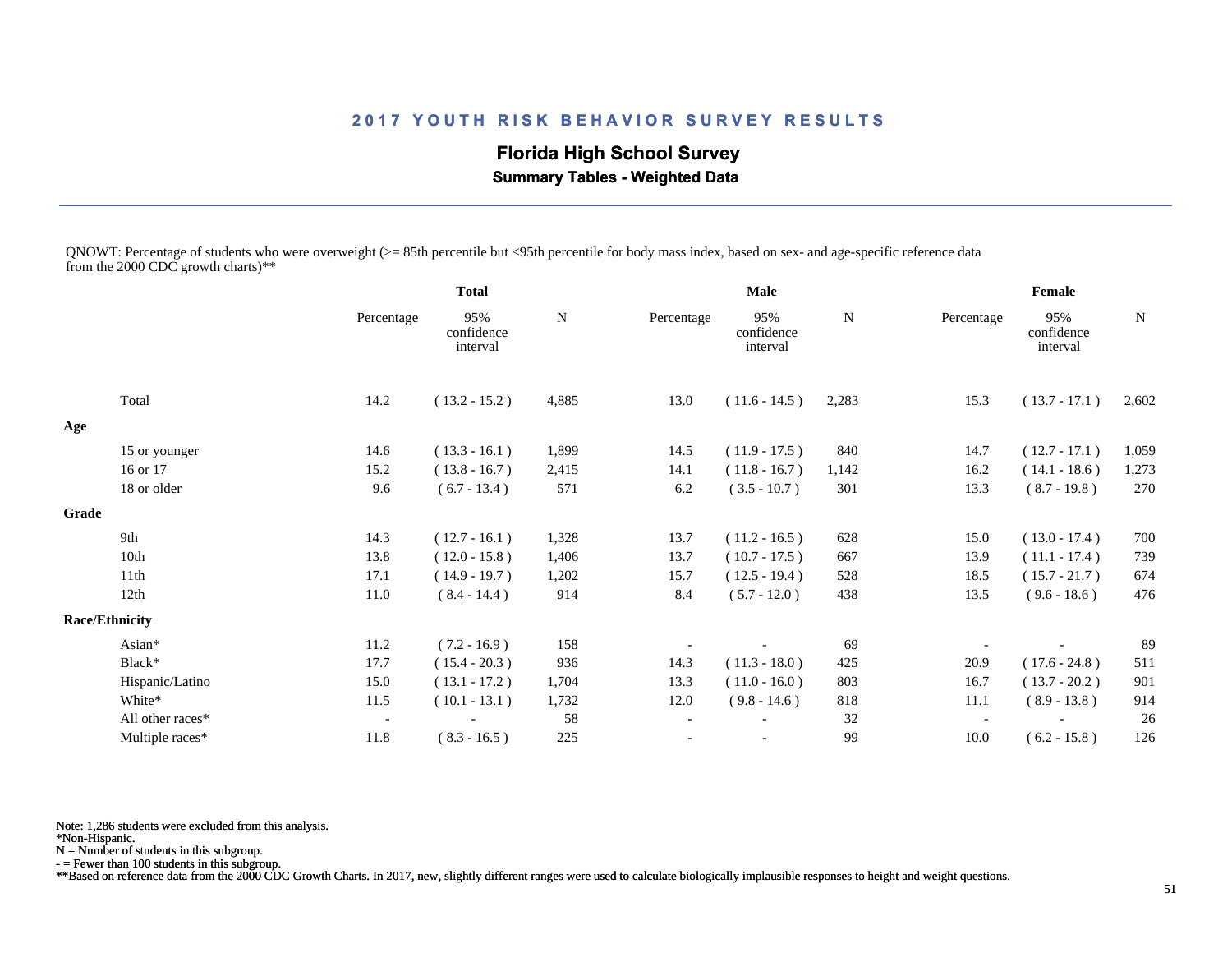# **Florida High School Survey**

 **Summary Tables - Weighted Data**

QN68: Percentage of students who described themselves as slightly or very overweight

|       |                       |                          | <b>Total</b>                  |       | <b>Male</b> |                               |       | Female     |                               |             |  |
|-------|-----------------------|--------------------------|-------------------------------|-------|-------------|-------------------------------|-------|------------|-------------------------------|-------------|--|
|       |                       | Percentage               | 95%<br>confidence<br>interval | N     | Percentage  | 95%<br>confidence<br>interval | N     | Percentage | 95%<br>confidence<br>interval | $\mathbf N$ |  |
|       | Total                 | 29.9                     | $(28.2 - 31.7)$               | 6,006 | 24.7        | $(22.8 - 26.8)$               | 2,856 | 35.3       | $(32.7 - 38.0)$               | 3,067       |  |
| Age   |                       |                          |                               |       |             |                               |       |            |                               |             |  |
|       | 15 or younger         | 30.6                     | $(28.2 - 33.1)$               | 2,314 | 24.9        | $(22.3 - 27.7)$               | 1,042 | 36.0       | $(32.4 - 39.8)$               | 1,247       |  |
|       | 16 or 17              | 29.0                     | $(27.1 - 31.0)$               | 2,947 | 23.5        | $(21.5 - 25.7)$               | 1,424 | 34.8       | $(31.8 - 38.0)$               | 1,491       |  |
|       | 18 or older           | 31.5                     | $(26.9 - 36.4)$               | 720   | 28.5        | $(22.6 - 35.3)$               | 386   | 35.0       | $(28.3 - 42.3)$               | 327         |  |
| Grade |                       |                          |                               |       |             |                               |       |            |                               |             |  |
|       | 9th                   | 28.8                     | $(26.4 - 31.4)$               | 1,660 | 23.4        | $(20.6 - 26.4)$               | 788   | 34.8       | $(31.1 - 38.7)$               | 852         |  |
|       | 10th                  | 28.3                     | $(25.8 - 31.0)$               | 1,667 | 24.4        | $(20.8 - 28.4)$               | 809   | 32.5       | $(28.9 - 36.3)$               | 842         |  |
|       | 11th                  | 31.0                     | $(28.1 - 34.1)$               | 1,488 | 25.1        | $(21.4 - 29.3)$               | 675   | 37.1       | $(32.6 - 41.7)$               | 795         |  |
|       | 12th                  | 31.7                     | $(28.5 - 35.0)$               | 1,125 | 26.4        | $(22.6 - 30.6)$               | 555   | 36.7       | $(31.3 - 42.5)$               | 559         |  |
|       | <b>Race/Ethnicity</b> |                          |                               |       |             |                               |       |            |                               |             |  |
|       | Asian*                | 23.5                     | $(16.8 - 31.9)$               | 187   |             |                               | 84    |            |                               | 99          |  |
|       | Black*                | 29.8                     | $(26.6 - 33.2)$               | 1,178 | 22.1        | $(18.0 - 27.0)$               | 550   | 37.7       | $(32.7 - 43.0)$               | 618         |  |
|       | Hispanic/Latino       | 32.7                     | $(30.6 - 34.9)$               | 2,094 | 28.0        | $(25.4 - 30.8)$               | 985   | 37.1       | $(34.3 - 39.8)$               | 1,085       |  |
|       | White*                | 29.2                     | $(26.7 - 31.8)$               | 2,076 | 24.4        | $(21.5 - 27.6)$               | 1,020 | 34.4       | $(30.8 - 38.2)$               | 1,041       |  |
|       | All other races*      | $\overline{\phantom{a}}$ |                               | 73    |             |                               | 39    |            |                               | 32          |  |
|       | Multiple races*       | 28.7                     | $(23.0 - 35.1)$               | 270   | 29.3        | $(21.4 - 38.6)$               | 120   | 27.7       | $(20.2 - 36.8)$               | 148         |  |

Note: 165 students were excluded from this analysis.

N = Number of students in this subgroup.

<sup>\*</sup>Non-Hispanic.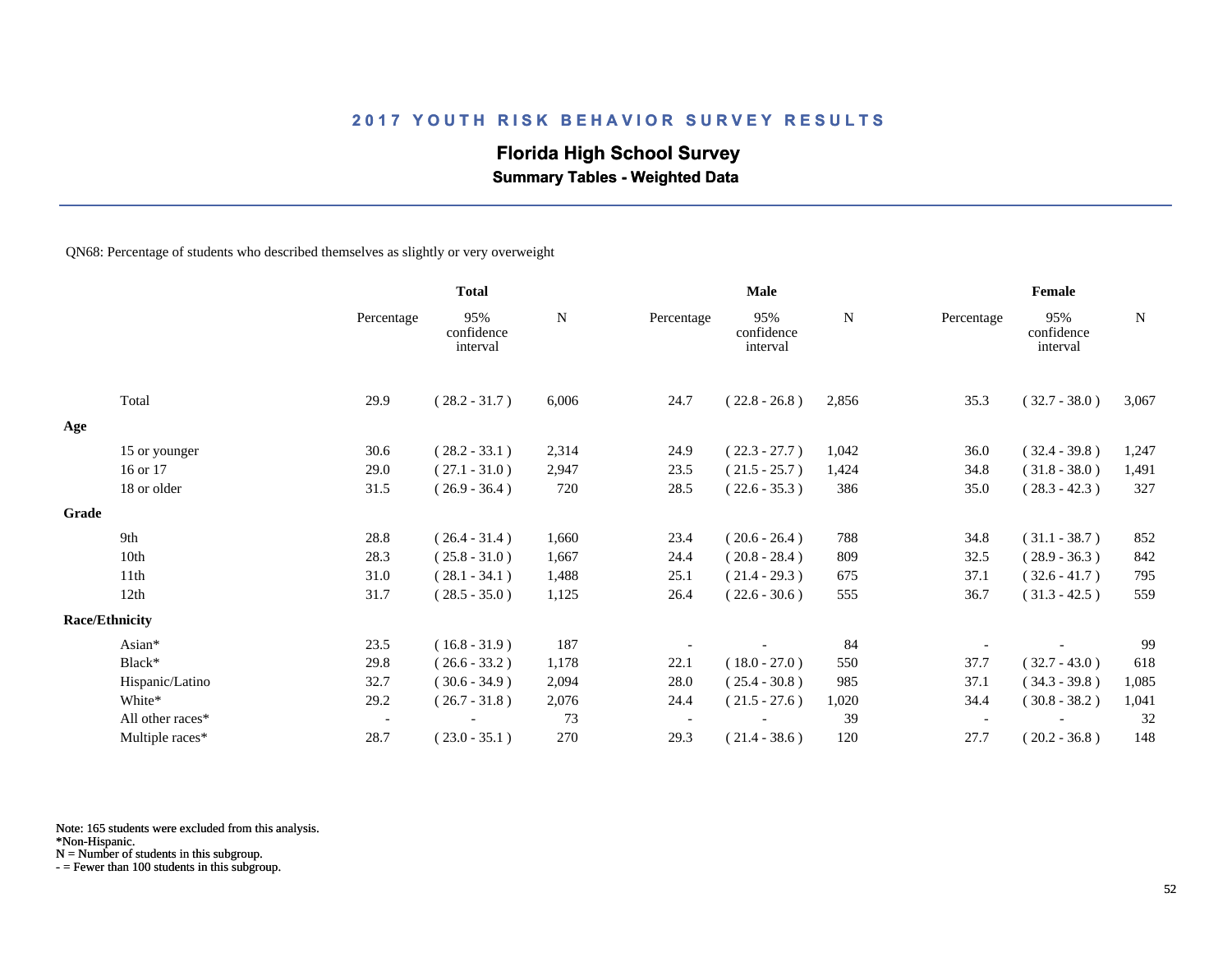# **Florida High School Survey Summary Tables - Weighted Data**

QN69: Percentage of students who were trying to lose weight

|       |                       |                          | <b>Total</b>                  |       | <b>Male</b> |                               |       | Female     |                               |             |  |
|-------|-----------------------|--------------------------|-------------------------------|-------|-------------|-------------------------------|-------|------------|-------------------------------|-------------|--|
|       |                       | Percentage               | 95%<br>confidence<br>interval | N     | Percentage  | 95%<br>confidence<br>interval | N     | Percentage | 95%<br>confidence<br>interval | $\mathbf N$ |  |
|       | Total                 | 42.8                     | $(41.1 - 44.6)$               | 6,007 | 31.2        | $(29.2 - 33.3)$               | 2,845 | 55.0       | $(53.0 - 57.1)$               | 3,078       |  |
| Age   |                       |                          |                               |       |             |                               |       |            |                               |             |  |
|       | 15 or younger         | 43.6                     | $(41.0 - 46.3)$               | 2,317 | 33.6        | $(30.3 - 37.0)$               | 1,039 | 53.2       | $(50.0 - 56.5)$               | 1,253       |  |
|       | 16 or 17              | 42.5                     | $(40.1 - 44.9)$               | 2,946 | 29.4        | $(26.6 - 32.3)$               | 1,419 | 56.4       | $(53.6 - 59.1)$               | 1,494       |  |
|       | 18 or older           | 42.5                     | $(38.4 - 46.8)$               | 719   | 32.2        | $(27.8 - 37.0)$               | 383   | 54.9       | $(48.6 - 61.1)$               | 329         |  |
| Grade |                       |                          |                               |       |             |                               |       |            |                               |             |  |
|       | 9th                   | 42.3                     | $(39.6 - 45.1)$               | 1,663 | 32.3        | $(28.5 - 36.4)$               | 786   | 52.9       | $(49.7 - 56.2)$               | 856         |  |
|       | 10th                  | 41.2                     | $(38.1 - 44.3)$               | 1,671 | 31.3        | $(27.8 - 35.0)$               | 807   | 51.5       | $(48.1 - 54.7)$               | 847         |  |
|       | 11th                  | 44.1                     | $(41.0 - 47.3)$               | 1,486 | 31.6        | $(27.6 - 35.8)$               | 669   | 57.3       | $(53.5 - 61.0)$               | 798         |  |
|       | 12th                  | 44.6                     | $(41.8 - 47.4)$               | 1,122 | 30.3        | $(26.6 - 34.3)$               | 553   | 58.8       | $(54.9 - 62.5)$               | 559         |  |
|       | <b>Race/Ethnicity</b> |                          |                               |       |             |                               |       |            |                               |             |  |
|       | Asian*                | 37.5                     | $(29.4 - 46.4)$               | 188   |             |                               | 84    | 41.8       | $(31.3 - 53.0)$               | 100         |  |
|       | Black*                | 40.1                     | $(36.4 - 43.9)$               | 1,180 | 28.1        | $(24.2 - 32.4)$               | 551   | 52.5       | $(47.3 - 57.8)$               | 618         |  |
|       | Hispanic/Latino       | 48.7                     | $(46.3 - 51.1)$               | 2,092 | 38.5        | $(35.7 - 41.4)$               | 977   | 58.4       | $(55.4 - 61.3)$               | 1,090       |  |
|       | White*                | 42.4                     | $(40.2 - 44.6)$               | 2,080 | 29.8        | $(27.0 - 32.8)$               | 1,019 | 56.4       | $(53.1 - 59.5)$               | 1,046       |  |
|       | All other races*      | $\overline{\phantom{a}}$ |                               | 74    |             |                               | 39    |            |                               | 33          |  |
|       | Multiple races*       | 40.7                     | $(34.2 - 47.4)$               | 269   | 28.5        | $(20.5 - 38.2)$               | 120   | 51.9       | $(43.4 - 60.3)$               | 147         |  |

Note: 164 students were excluded from this analysis.

N = Number of students in this subgroup.

<sup>\*</sup>Non-Hispanic.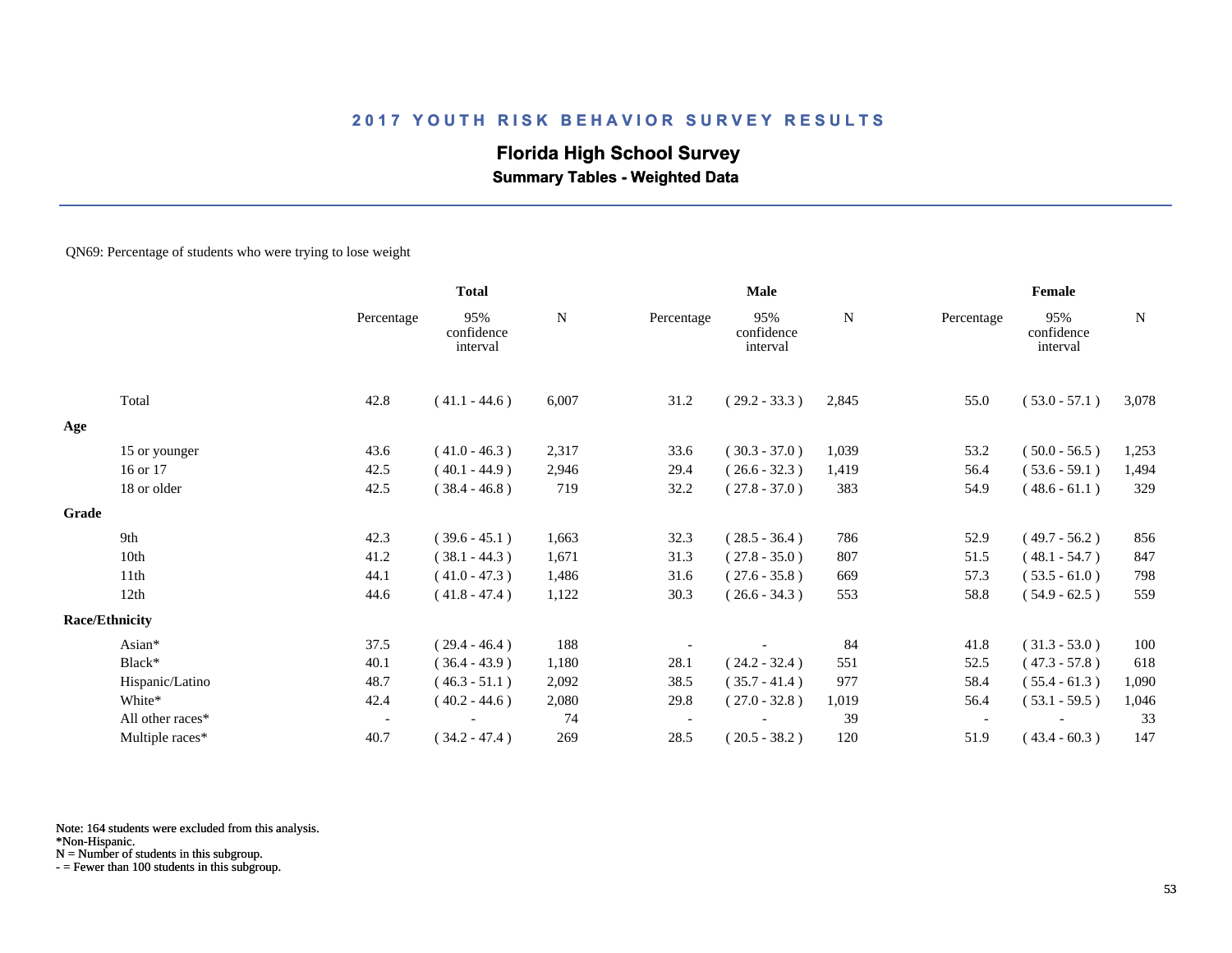# **Florida High School Survey**

 **Summary Tables - Weighted Data**

QN70: Percentage of students who did not drink fruit juice (100% fruit juices one or more times during the 7 days before the survey)

|                       |                  |                          | <b>Total</b>                  |       |            | Male                          |       |                          | Female                        |             |
|-----------------------|------------------|--------------------------|-------------------------------|-------|------------|-------------------------------|-------|--------------------------|-------------------------------|-------------|
|                       |                  | Percentage               | 95%<br>confidence<br>interval | N     | Percentage | 95%<br>confidence<br>interval | N     | Percentage               | 95%<br>confidence<br>interval | $\mathbf N$ |
|                       | Total            | 28.9                     | $(27.5 - 30.3)$               | 5,985 | 27.2       | $(25.6 - 28.9)$               | 2,838 | 30.5                     | $(28.5 - 32.6)$               | 3,060       |
| Age                   |                  |                          |                               |       |            |                               |       |                          |                               |             |
|                       | 15 or younger    | 29.1                     | $(27.3 - 30.9)$               | 2,305 | 27.6       | $(24.8 - 30.6)$               | 1,036 | 30.3                     | $(27.8 - 33.0)$               | 1,243       |
|                       | 16 or 17         | 27.8                     | $(26.0 - 29.6)$               | 2,939 | 25.3       | $(22.9 - 27.8)$               | 1,417 | 29.9                     | $(27.5 - 32.6)$               | 1,489       |
|                       | 18 or older      | 32.2                     | $(28.5 - 36.1)$               | 715   | 32.6       | $(27.5 - 38.2)$               | 381   | 32.4                     | $(27.6 - 37.7)$               | 326         |
| Grade                 |                  |                          |                               |       |            |                               |       |                          |                               |             |
|                       | 9th              | 29.2                     | $(26.8 - 31.8)$               | 1,650 | 27.5       | $(23.9 - 31.4)$               | 780   | 30.8                     | $(28.0 - 33.7)$               | 850         |
|                       | 10th             | 28.9                     | $(26.6 - 31.3)$               | 1,672 | 26.6       | $(23.4 - 29.9)$               | 811   | 30.9                     | $(27.5 - 34.5)$               | 843         |
|                       | 11th             | 26.3                     | $(24.2 - 28.5)$               | 1,485 | 24.3       | $(21.6 - 27.3)$               | 672   | 28.3                     | $(25.3 - 31.5)$               | 795         |
|                       | 12th             | 31.3                     | $(28.4 - 34.2)$               | 1,112 | 30.5       | $(26.1 - 35.3)$               | 546   | 32.2                     | $(28.3 - 36.4)$               | 554         |
| <b>Race/Ethnicity</b> |                  |                          |                               |       |            |                               |       |                          |                               |             |
|                       | Asian*           | 36.6                     | $(29.4 - 44.5)$               | 187   |            |                               | 84    |                          |                               | 99          |
|                       | Black*           | 23.0                     | $(20.7 - 25.3)$               | 1,173 | 24.4       | $(21.1 - 27.9)$               | 549   | 21.3                     | $(18.5 - 24.3)$               | 614         |
|                       | Hispanic/Latino  | 26.8                     | $(24.9 - 28.8)$               | 2,085 | 25.0       | $(22.3 - 27.8)$               | 978   | 28.2                     | $(25.6 - 30.9)$               | 1,083       |
|                       | White*           | 34.2                     | $(32.2 - 36.3)$               | 2,069 | 31.1       | $(28.4 - 34.0)$               | 1,012 | 37.6                     | $(34.0 - 41.3)$               | 1,041       |
|                       | All other races* | $\overline{\phantom{a}}$ |                               | 74    |            |                               | 39    | $\overline{\phantom{a}}$ |                               | 32          |
|                       | Multiple races*  | 26.0                     | $(20.9 - 31.9)$               | 268   | 23.9       | $(16.5 - 33.2)$               | 118   | 27.4                     | $(21.2 - 34.7)$               | 148         |

Note: 186 students were excluded from this analysis.

N = Number of students in this subgroup.

<sup>\*</sup>Non-Hispanic.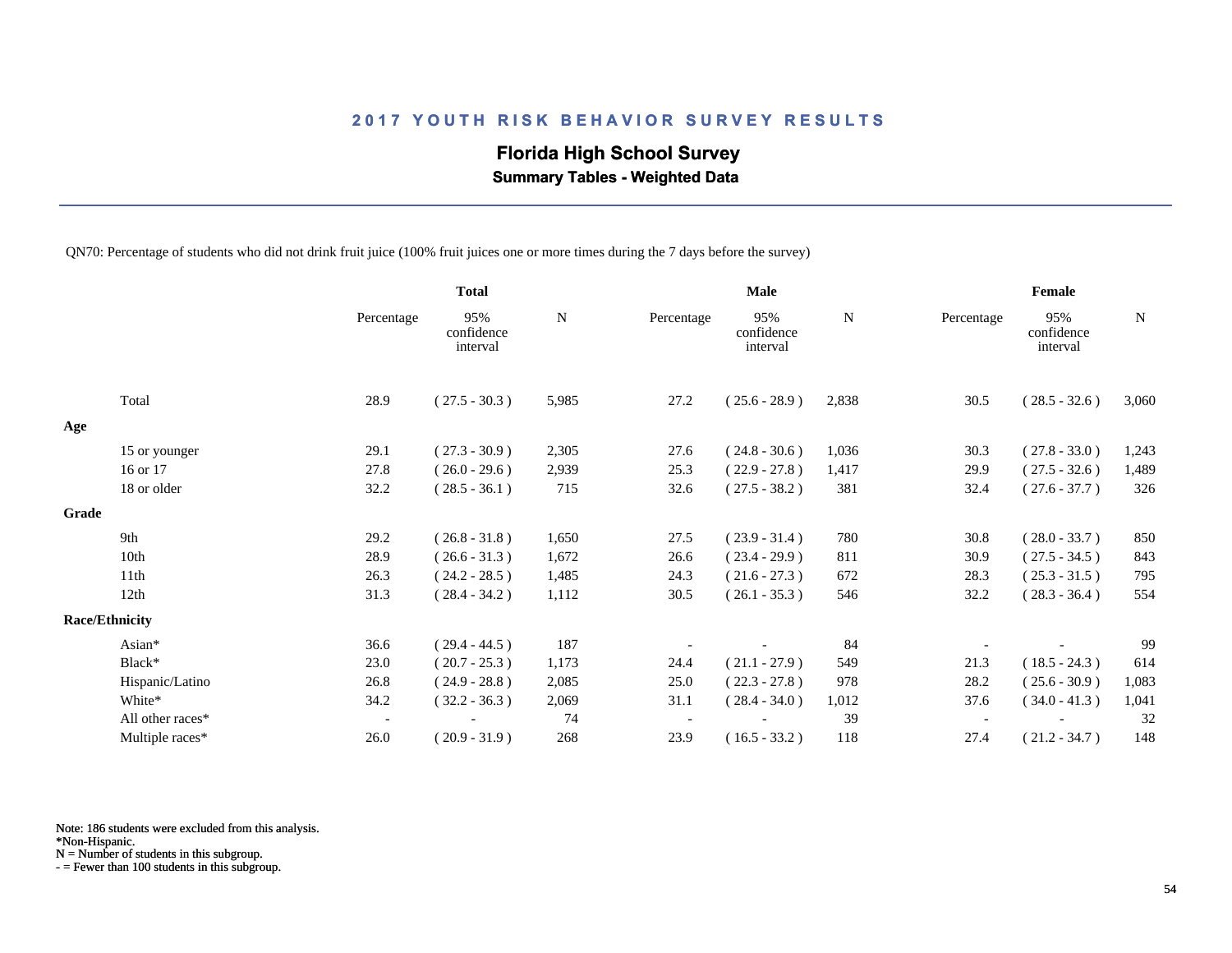# **Florida High School Survey**

 **Summary Tables - Weighted Data**

QN71: Percentage of students who did not eat fruit (one or more times during the 7 days before the survey)

|       |                       |                          | <b>Total</b>                  |       |            | <b>Male</b>                   |       |            | Female                        |             |
|-------|-----------------------|--------------------------|-------------------------------|-------|------------|-------------------------------|-------|------------|-------------------------------|-------------|
|       |                       | Percentage               | 95%<br>confidence<br>interval | N     | Percentage | 95%<br>confidence<br>interval | N     | Percentage | 95%<br>confidence<br>interval | $\mathbf N$ |
|       | Total                 | 14.0                     | $(12.9 - 15.1)$               | 5,977 | 15.7       | $(14.3 - 17.2)$               | 2,833 | 11.8       | $(10.4 - 13.4)$               | 3,057       |
| Age   |                       |                          |                               |       |            |                               |       |            |                               |             |
|       | 15 or younger         | 13.6                     | $(12.2 - 15.3)$               | 2,300 | 15.3       | $(13.0 - 18.0)$               | 1,032 | 11.8       | $(10.3 - 13.5)$               | 1,243       |
|       | 16 or 17              | 13.4                     | $(12.0 - 15.0)$               | 2,933 | 15.0       | $(12.9 - 17.3)$               | 1,416 | 11.7       | $(9.7 - 14.0)$                | 1,484       |
|       | 18 or older           | 16.1                     | $(13.4 - 19.1)$               | 717   | 18.9       | $(15.7 - 22.6)$               | 381   | 12.3       | $(8.4 - 17.8)$                | 328         |
| Grade |                       |                          |                               |       |            |                               |       |            |                               |             |
|       | 9th                   | 13.9                     | $(12.0 - 15.9)$               | 1,648 | 14.8       | $(12.2 - 17.7)$               | 778   | 12.7       | $(10.9 - 14.8)$               | 850         |
|       | 10th                  | 14.4                     | $(12.6 - 16.2)$               | 1,668 | 16.5       | $(14.1 - 19.2)$               | 809   | 11.9       | $(9.6 - 14.8)$                | 841         |
|       | 11th                  | 13.1                     | $(11.5 - 15.0)$               | 1,480 | 14.9       | $(12.1 - 18.2)$               | 670   | 11.5       | $(9.1 - 14.4)$                | 792         |
|       | 12th                  | 13.9                     | $(11.9 - 16.2)$               | 1,115 | 16.3       | $(13.1 - 19.9)$               | 547   | 11.1       | $(8.3 - 14.8)$                | 556         |
|       | <b>Race/Ethnicity</b> |                          |                               |       |            |                               |       |            |                               |             |
|       | Asian*                | 7.7                      | $(4.6 - 12.5)$                | 186   |            |                               | 84    |            |                               | 98          |
|       | Black*                | 16.7                     | $(14.6 - 19.2)$               | 1,170 | 18.5       | $(15.6 - 21.8)$               | 547   | 14.6       | $(11.5 - 18.2)$               | 613         |
|       | Hispanic/Latino       | 14.5                     | $(13.1 - 16.0)$               | 2,086 | 15.0       | $(13.2 - 17.1)$               | 978   | 13.9       | $(11.5 - 16.6)$               | 1,084       |
|       | White*                | 11.6                     | $(10.0 - 13.4)$               | 2,064 | 14.4       | $(12.1 - 17.0)$               | 1,011 | 8.8        | $(7.3 - 10.6)$                | 1,037       |
|       | All other races*      | $\overline{\phantom{a}}$ |                               | 73    |            |                               | 38    |            |                               | 33          |
|       | Multiple races*       | 12.5                     | $(8.8 - 17.5)$                | 268   | 13.8       | $(8.9 - 20.8)$                | 118   | 10.8       | $(6.1 - 18.5)$                | 148         |

Note: 194 students were excluded from this analysis.

N = Number of students in this subgroup.

<sup>\*</sup>Non-Hispanic.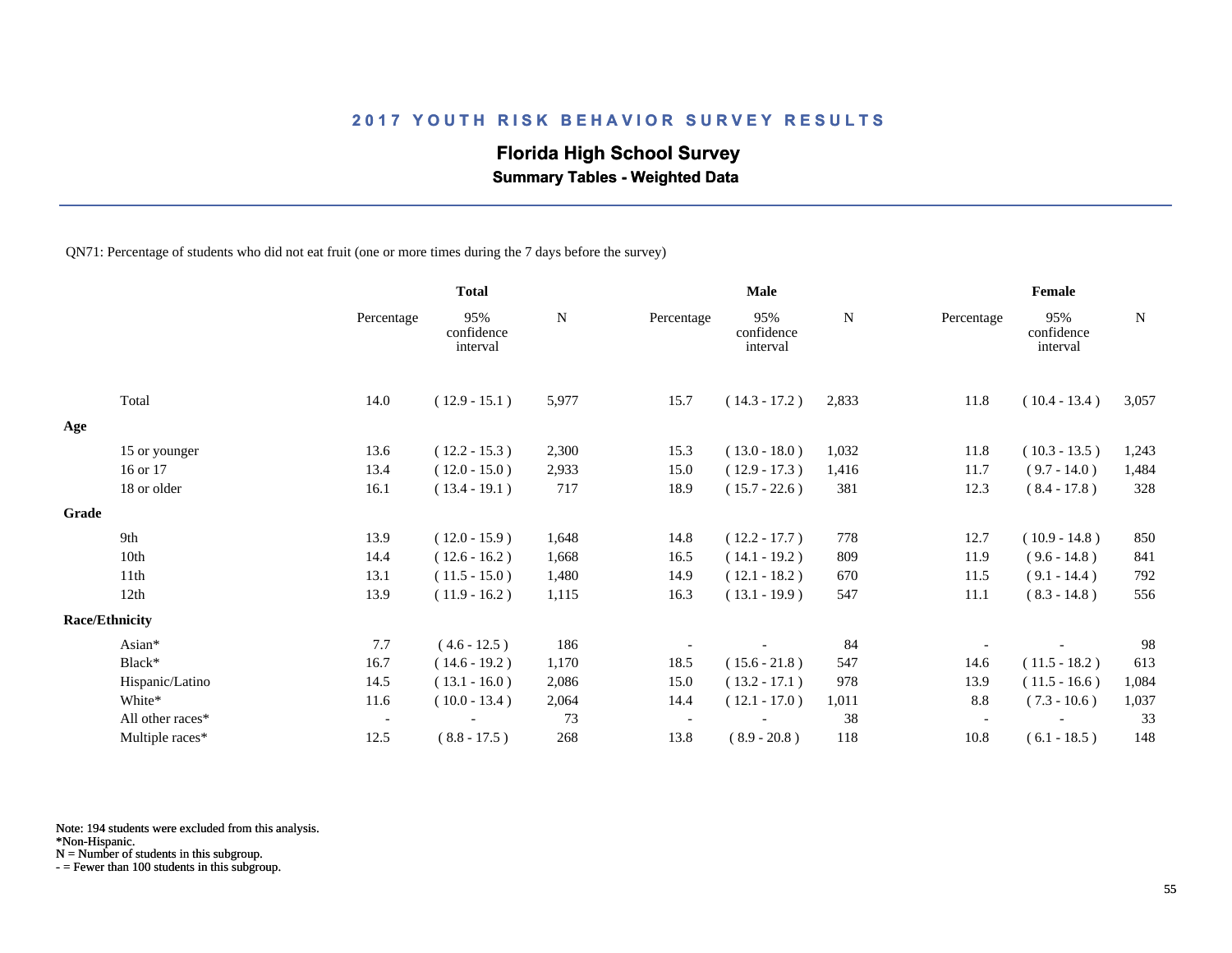# **Florida High School Survey Summary Tables - Weighted Data**

QNFR0: Percentage of students who did not eat fruit or drink 100% fruit juices (such as orange juice, apple juice, or grape juice, during the 7 days before the survey)

|       |                       |                          | <b>Total</b>                  |       |            | <b>Male</b>                   |             |            | Female                        |             |
|-------|-----------------------|--------------------------|-------------------------------|-------|------------|-------------------------------|-------------|------------|-------------------------------|-------------|
|       |                       | Percentage               | 95%<br>confidence<br>interval | N     | Percentage | 95%<br>confidence<br>interval | $\mathbf N$ | Percentage | 95%<br>confidence<br>interval | $\mathbf N$ |
|       | Total                 | 7.5                      | $(6.7 - 8.4)$                 | 5,965 | 8.9        | $(7.9 - 10.1)$                | 2,828       | 5.9        | $(4.9 - 7.0)$                 | 3,051       |
| Age   |                       |                          |                               |       |            |                               |             |            |                               |             |
|       | 15 or younger         | 7.4                      | $(6.2 - 8.8)$                 | 2,295 | 9.2        | $(7.2 - 11.6)$                | 1,031       | 5.7        | $(4.6 - 7.0)$                 | 1,239       |
|       | 16 or 17              | 7.1                      | $(5.9 - 8.5)$                 | 2,929 | 8.1        | $(6.7 - 9.9)$                 | 1,412       | 5.8        | $(4.3 - 7.8)$                 | 1,484       |
|       | 18 or older           | 8.9                      | $(6.7 - 11.7)$                | 715   | 11.1       | $(8.1 - 15.1)$                | 381         | 6.6        | $(4.1 - 10.4)$                | 326         |
| Grade |                       |                          |                               |       |            |                               |             |            |                               |             |
|       | 9th                   | 7.5                      | $(6.2 - 9.2)$                 | 1,644 | 9.0        | $(6.8 - 11.7)$                | 777         | 6.1        | $(4.7 - 7.9)$                 | 847         |
|       | 10th                  | 8.1                      | $(6.6 - 9.8)$                 | 1,666 | 9.3        | $(7.5 - 11.4)$                | 808         | 6.5        | $(4.7 - 8.8)$                 | 840         |
|       | 11th                  | 7.1                      | $(5.6 - 8.9)$                 | 1,479 | 8.8        | $(6.6 - 11.6)$                | 669         | 5.5        | $(3.7 - 8.2)$                 | 792         |
|       | 12th                  | 7.0                      | $(5.6 - 8.7)$                 | 1,111 | 8.5        | $(6.2 - 11.5)$                | 545         | 5.3        | $(3.5 - 7.8)$                 | 554         |
|       | <b>Race/Ethnicity</b> |                          |                               |       |            |                               |             |            |                               |             |
|       | Asian*                | 4.8                      | $(2.5 - 9.2)$                 | 186   |            |                               | 84          |            |                               | 98          |
|       | Black*                | 8.5                      | $(6.9 - 10.5)$                | 1,169 | 11.2       | $(8.9 - 13.8)$                | 547         | 5.6        | $(3.7 - 8.3)$                 | 612         |
|       | Hispanic/Latino       | 7.8                      | $(6.7 - 9.0)$                 | 2,082 | 8.6        | $(7.1 - 10.4)$                | 976         | 6.8        | $(5.3 - 8.7)$                 | 1,082       |
|       | White*                | 6.5                      | $(5.3 - 8.0)$                 | 2,060 | 7.6        | $(6.0 - 9.8)$                 | 1,008       | 5.5        | $(4.0 - 7.3)$                 | 1,036       |
|       | All other races*      | $\overline{\phantom{a}}$ |                               | 72    |            |                               | 38          |            |                               | 32          |
|       | Multiple races*       | $8.0\,$                  | $(5.3 - 11.9)$                | 268   | 9.2        | $(5.1 - 16.0)$                | 118         | 6.2        | $(3.1 - 12.0)$                | 148         |

Note: 206 students were excluded from this analysis.

\*Non-Hispanic.

N = Number of students in this subgroup.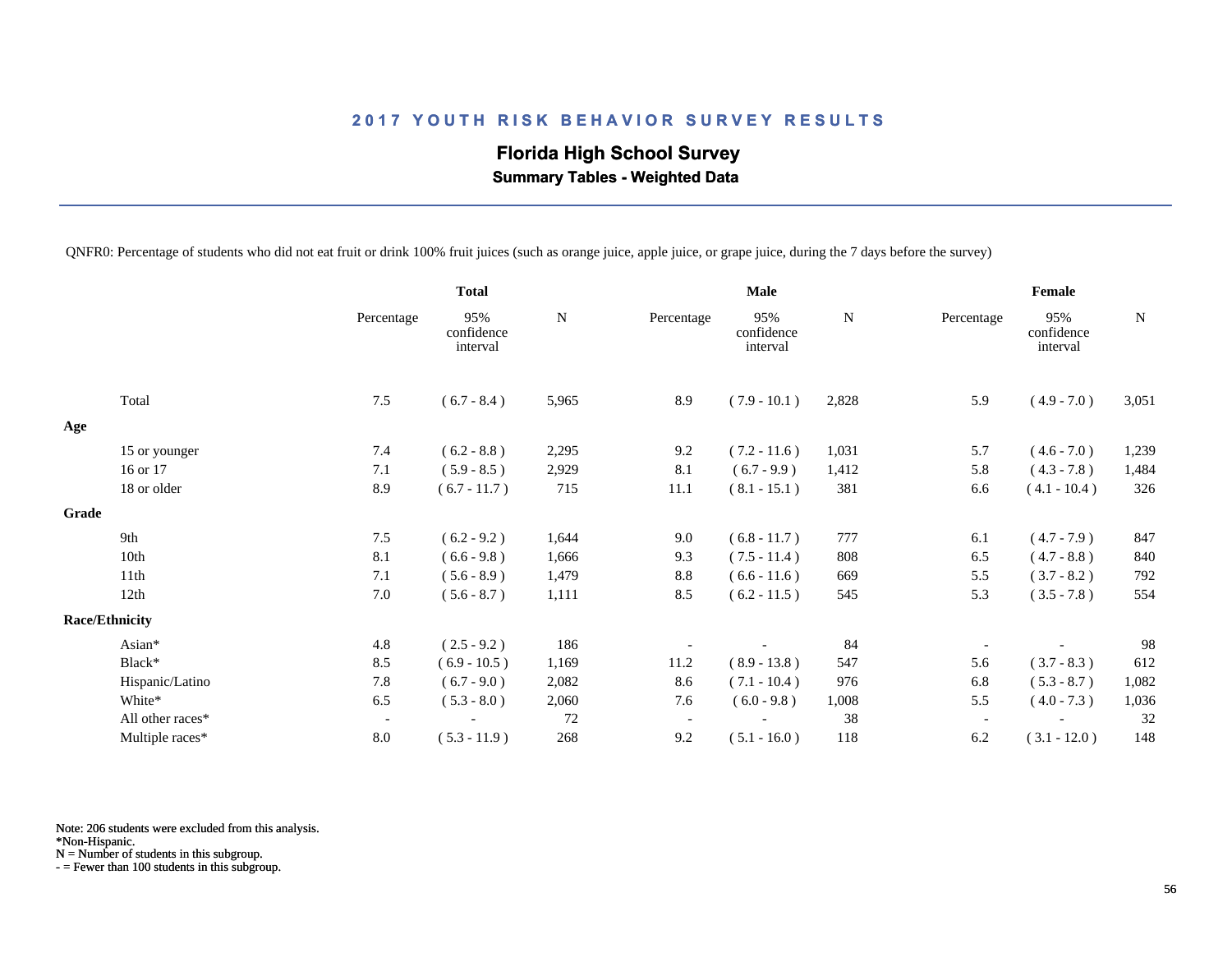**Florida High School Survey Summary Tables - Weighted Data**

QNFR1: Percentage of students who ate fruit or drank 100% fruit juices one or more times per day (such as orange juice, apple juice, or grape juice, during the 7 days before the survey)

|       |                       |                          | <b>Total</b>                  |       | <b>Male</b> |                               |       | Female     |                               |       |
|-------|-----------------------|--------------------------|-------------------------------|-------|-------------|-------------------------------|-------|------------|-------------------------------|-------|
|       |                       | Percentage               | 95%<br>confidence<br>interval | N     | Percentage  | 95%<br>confidence<br>interval | N     | Percentage | 95%<br>confidence<br>interval | N     |
|       | Total                 | 59.8                     | $(58.4 - 61.3)$               | 5,965 | 62.7        | $(60.9 - 64.5)$               | 2,828 | 57.0       | $(54.9 - 59.1)$               | 3,051 |
| Age   |                       |                          |                               |       |             |                               |       |            |                               |       |
|       | 15 or younger         | 61.4                     | $(59.6 - 63.2)$               | 2,295 | 64.9        | $(62.3 - 67.4)$               | 1,031 | 58.2       | $(55.3 - 61.1)$               | 1,239 |
|       | 16 or 17              | 60.2                     | $(58.1 - 62.3)$               | 2,929 | 63.7        | $(60.9 - 66.4)$               | 1,412 | 56.7       | $(54.0 - 59.5)$               | 1,484 |
|       | 18 or older           | 55.0                     | $(51.2 - 58.7)$               | 715   | 54.7        | $(49.4 - 59.9)$               | 381   | 54.8       | $(48.7 - 60.7)$               | 326   |
| Grade |                       |                          |                               |       |             |                               |       |            |                               |       |
|       | 9th                   | 61.5                     | $(59.1 - 63.9)$               | 1,644 | 65.2        | $(61.5 - 68.7)$               | 777   | 57.6       | $(54.1 - 61.0)$               | 847   |
|       | 10th                  | 60.2                     | $(57.3 - 63.0)$               | 1,666 | 64.0        | $(60.7 - 67.2)$               | 808   | 56.6       | $(52.7 - 60.5)$               | 840   |
|       | 11 <sup>th</sup>      | 60.5                     | $(58.1 - 62.9)$               | 1,479 | 62.5        | $(58.4 - 66.3)$               | 669   | 58.3       | $(54.0 - 62.5)$               | 792   |
|       | 12th                  | 57.1                     | $(53.7 - 60.4)$               | 1,111 | 59.1        | $(53.8 - 64.2)$               | 545   | 55.1       | $(51.8 - 58.5)$               | 554   |
|       | <b>Race/Ethnicity</b> |                          |                               |       |             |                               |       |            |                               |       |
|       | Asian*                | 59.0                     | $(52.3 - 65.3)$               | 186   |             |                               | 84    |            |                               | 98    |
|       | Black*                | 61.1                     | $(58.2 - 64.0)$               | 1,169 | 63.0        | $(59.3 - 66.6)$               | 547   | 59.1       | $(54.9 - 63.2)$               | 612   |
|       | Hispanic/Latino       | 59.1                     | $(56.6 - 61.5)$               | 2,082 | 64.7        | $(61.8 - 67.6)$               | 976   | 53.8       | $(50.0 - 57.5)$               | 1,082 |
|       | White*                | 58.7                     | $(56.6 - 60.8)$               | 2,060 | 59.7        | $(56.7 - 62.6)$               | 1,008 | 57.8       | $(54.0 - 61.5)$               | 1,036 |
|       | All other races*      | $\overline{\phantom{a}}$ |                               | 72    |             |                               | 38    |            |                               | 32    |
|       | Multiple races*       | 65.0                     | $(56.9 - 72.3)$               | 268   | 70.6        | $(59.8 - 79.6)$               | 118   | 60.5       | $(50.9 - 69.3)$               | 148   |

Note: 206 students were excluded from this analysis.

\*Non-Hispanic.

N = Number of students in this subgroup.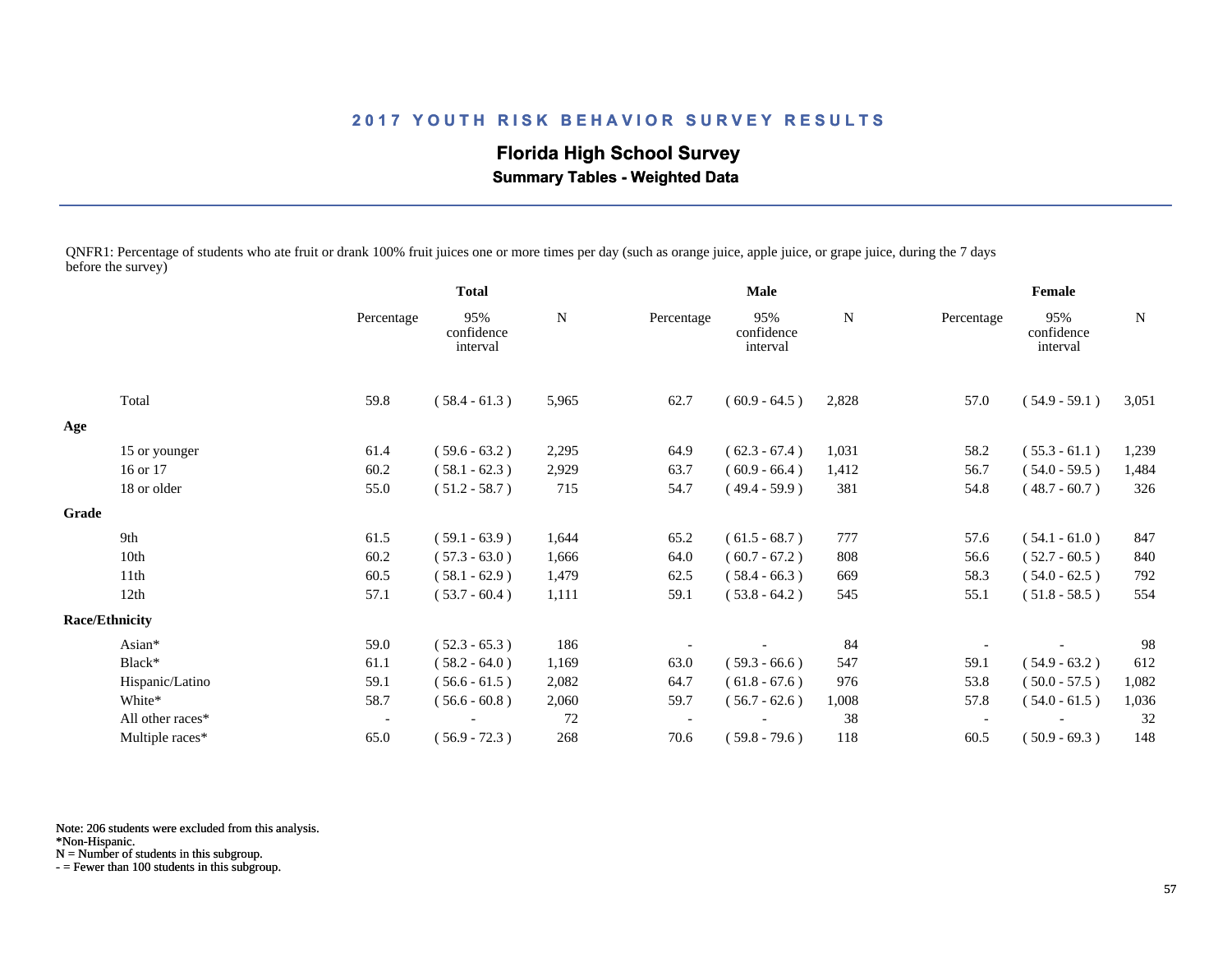**Florida High School Survey Summary Tables - Weighted Data**

QNFR2: Percentage of students who ate fruit or drank 100% fruit juices two or more times per day (such as orange juice, apple juice, or grape juice, during the 7 days before the survey)

|       |                       |                          | <b>Total</b>                  |       | <b>Male</b> |                               |       | Female                   |                               |       |
|-------|-----------------------|--------------------------|-------------------------------|-------|-------------|-------------------------------|-------|--------------------------|-------------------------------|-------|
|       |                       | Percentage               | 95%<br>confidence<br>interval | N     | Percentage  | 95%<br>confidence<br>interval | N     | Percentage               | 95%<br>confidence<br>interval | N     |
|       | Total                 | 31.3                     | $(29.9 - 32.8)$               | 5,965 | 33.6        | $(31.8 - 35.5)$               | 2,828 | 28.9                     | $(26.8 - 31.0)$               | 3,051 |
| Age   |                       |                          |                               |       |             |                               |       |                          |                               |       |
|       | 15 or younger         | 31.8                     | $(29.4 - 34.2)$               | 2,295 | 34.3        | $(31.3 - 37.6)$               | 1,031 | 29.3                     | $(26.4 - 32.3)$               | 1,239 |
|       | 16 or 17              | 31.4                     | $(29.5 - 33.4)$               | 2,929 | 33.9        | $(31.1 - 36.7)$               | 1,412 | 28.7                     | $(26.1 - 31.5)$               | 1,484 |
|       | 18 or older           | 29.8                     | $(25.7 - 34.3)$               | 715   | 31.5        | $(26.1 - 37.4)$               | 381   | 28.2                     | $(22.6 - 34.6)$               | 326   |
| Grade |                       |                          |                               |       |             |                               |       |                          |                               |       |
|       | 9th                   | 31.4                     | $(29.0 - 33.8)$               | 1,644 | 34.2        | $(31.1 - 37.6)$               | 777   | 28.1                     | $(25.0 - 31.5)$               | 847   |
|       | 10th                  | 32.6                     | $(30.2 - 35.2)$               | 1,666 | 35.6        | $(32.3 - 39.0)$               | 808   | 29.7                     | $(26.3 - 33.3)$               | 840   |
|       | 11th                  | 33.2                     | $(30.4 - 36.1)$               | 1,479 | 35.1        | $(31.5 - 39.0)$               | 669   | 31.1                     | $(27.2 - 35.4)$               | 792   |
|       | 12th                  | 27.8                     | $(24.8 - 31.0)$               | 1,111 | 29.1        | $(24.7 - 34.1)$               | 545   | 26.4                     | $(22.5 - 30.7)$               | 554   |
|       | <b>Race/Ethnicity</b> |                          |                               |       |             |                               |       |                          |                               |       |
|       | Asian*                | 27.2                     | $(21.0 - 34.4)$               | 186   |             |                               | 84    |                          |                               | 98    |
|       | Black*                | 35.2                     | $(31.6 - 38.9)$               | 1,169 | 36.8        | $(32.3 - 41.5)$               | 547   | 33.3                     | $(28.4 - 38.5)$               | 612   |
|       | Hispanic/Latino       | 31.5                     | $(29.1 - 33.9)$               | 2,082 | 36.1        | $(33.0 - 39.3)$               | 976   | 27.0                     | $(24.0 - 30.1)$               | 1,082 |
|       | White*                | 27.4                     | $(25.6 - 29.2)$               | 2,060 | 28.8        | $(26.4 - 31.4)$               | 1,008 | 26.1                     | $(23.5 - 28.8)$               | 1,036 |
|       | All other races*      | $\overline{\phantom{a}}$ |                               | 72    |             |                               | 38    | $\overline{\phantom{a}}$ |                               | 32    |
|       | Multiple races*       | 38.8                     | $(32.8 - 45.1)$               | 268   | 43.6        | $(34.6 - 53.0)$               | 118   | 34.6                     | $(27.3 - 42.7)$               | 148   |

Note: 206 students were excluded from this analysis.

\*Non-Hispanic.

N = Number of students in this subgroup.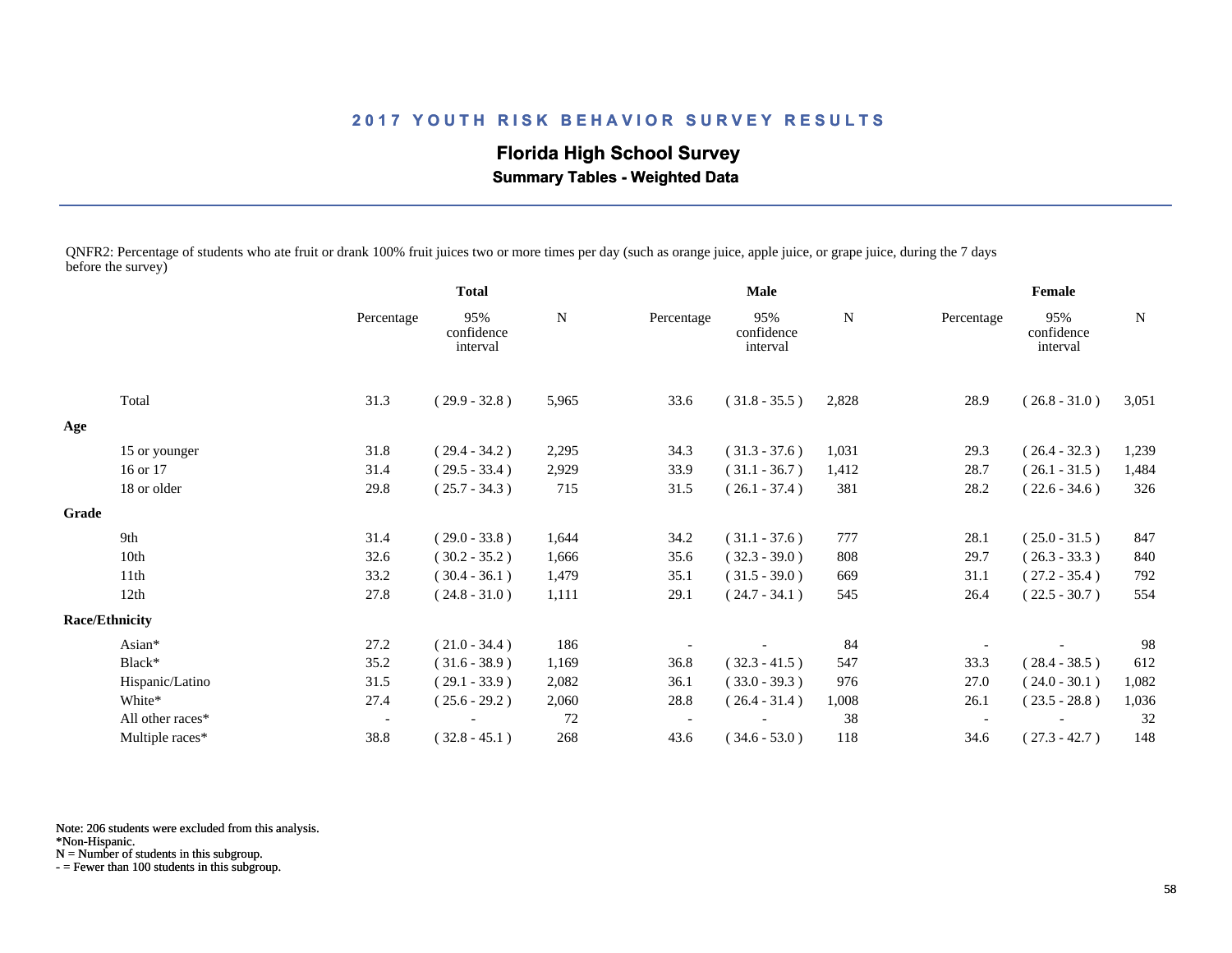**Florida High School Survey Summary Tables - Weighted Data**

QNFR3: Percentage of students who ate fruit or drank 100% fruit juices three or more times per day (such as orange juice, apple juice, or grape juice, during the 7 days before the survey)

|       |                       |                          | <b>Total</b>                  |       | <b>Male</b> |                               |       | Female                   |                               |       |
|-------|-----------------------|--------------------------|-------------------------------|-------|-------------|-------------------------------|-------|--------------------------|-------------------------------|-------|
|       |                       | Percentage               | 95%<br>confidence<br>interval | N     | Percentage  | 95%<br>confidence<br>interval | N     | Percentage               | 95%<br>confidence<br>interval | N     |
|       | Total                 | 20.0                     | $(18.8 - 21.3)$               | 5,965 | 21.9        | $(20.2 - 23.6)$               | 2,828 | 18.0                     | $(16.3 - 19.7)$               | 3,051 |
| Age   |                       |                          |                               |       |             |                               |       |                          |                               |       |
|       | 15 or younger         | 20.0                     | $(18.2 - 21.9)$               | 2,295 | 22.1        | $(19.7 - 24.7)$               | 1,031 | 18.0                     | $(15.6 - 20.6)$               | 1,239 |
|       | 16 or 17              | 20.2                     | $(18.4 - 22.1)$               | 2,929 | 22.1        | $(19.5 - 24.9)$               | 1,412 | 18.0                     | $(15.5 - 20.9)$               | 1,484 |
|       | 18 or older           | 19.3                     | $(16.3 - 22.7)$               | 715   | 20.9        | $(16.5 - 26.2)$               | 381   | 17.5                     | $(13.9 - 21.9)$               | 326   |
| Grade |                       |                          |                               |       |             |                               |       |                          |                               |       |
|       | 9th                   | 19.8                     | $(18.1 - 21.6)$               | 1,644 | 21.8        | $(19.2 - 24.6)$               | 777   | 17.7                     | $(15.2 - 20.5)$               | 847   |
|       | 10th                  | 20.6                     | $(18.3 - 23.2)$               | 1,666 | 23.7        | $(20.4 - 27.5)$               | 808   | 17.5                     | $(14.8 - 20.5)$               | 840   |
|       | 11 <sup>th</sup>      | 20.7                     | $(18.3 - 23.2)$               | 1,479 | 21.2        | $(17.9 - 25.0)$               | 669   | 19.9                     | $(16.2 - 24.2)$               | 792   |
|       | 12th                  | 18.5                     | $(16.0 - 21.4)$               | 1,111 | 20.3        | $(16.3 - 24.9)$               | 545   | 16.7                     | $(13.9 - 19.8)$               | 554   |
|       | <b>Race/Ethnicity</b> |                          |                               |       |             |                               |       |                          |                               |       |
|       | Asian*                | 11.7                     | $(7.6 - 17.6)$                | 186   |             |                               | 84    |                          |                               | 98    |
|       | Black*                | 25.0                     | $(21.9 - 28.3)$               | 1,169 | 27.1        | $(23.1 - 31.5)$               | 547   | 22.7                     | $(18.6 - 27.3)$               | 612   |
|       | Hispanic/Latino       | 20.8                     | $(19.0 - 22.8)$               | 2,082 | 23.9        | $(21.2 - 26.9)$               | 976   | 17.9                     | $(15.2 - 20.9)$               | 1,082 |
|       | White*                | 15.3                     | $(13.9 - 16.8)$               | 2,060 | 16.4        | $(14.4 - 18.6)$               | 1,008 | 14.3                     | $(12.2 - 16.6)$               | 1,036 |
|       | All other races*      | $\overline{\phantom{a}}$ |                               | 72    |             |                               | 38    | $\overline{\phantom{a}}$ |                               | 32    |
|       | Multiple races*       | 23.2                     | $(18.3 - 28.9)$               | 268   | 28.6        | $(21.7 - 36.6)$               | 118   | 18.9                     | $(12.8 - 26.9)$               | 148   |

Note: 206 students were excluded from this analysis.

N = Number of students in this subgroup.

<sup>\*</sup>Non-Hispanic.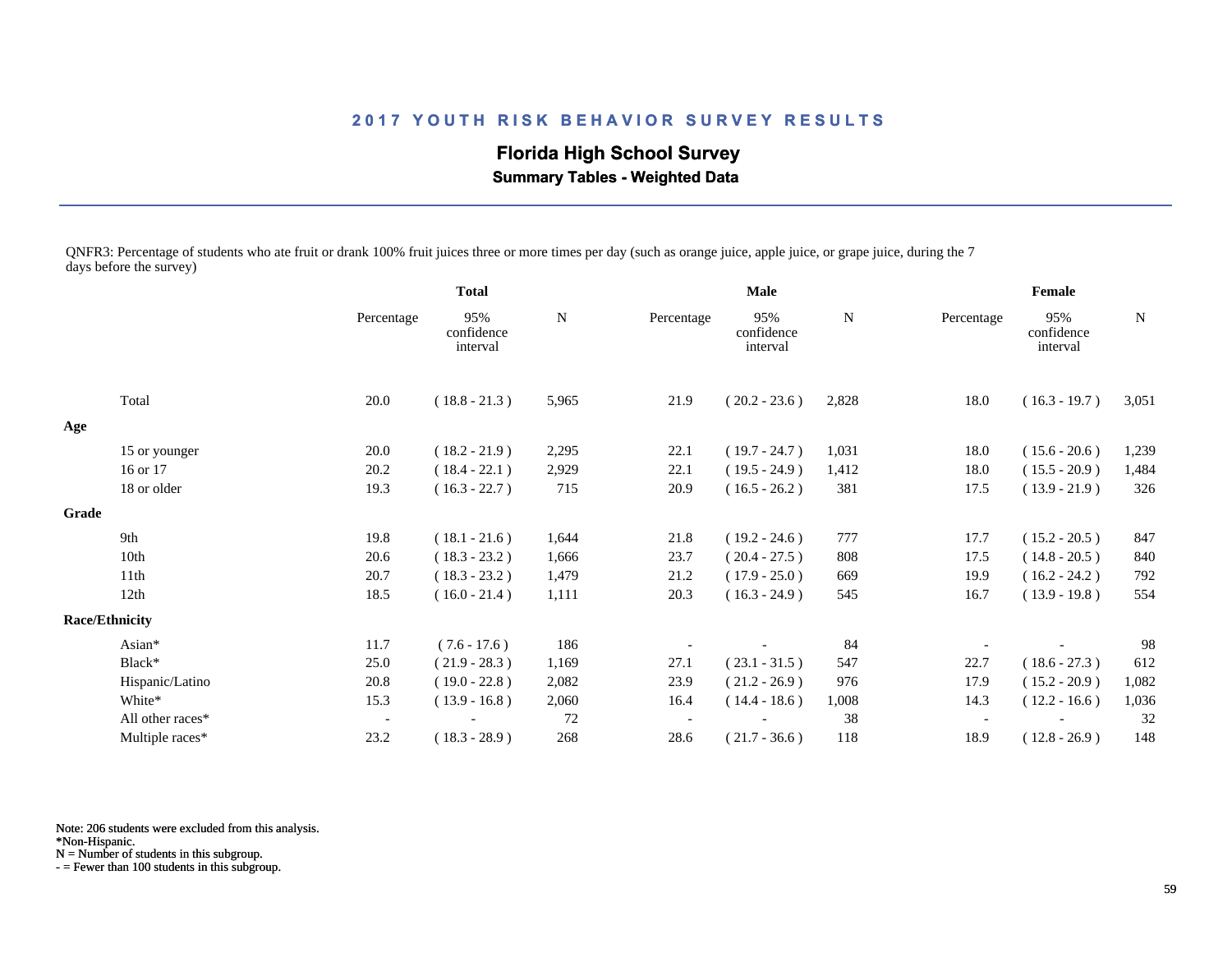# **Florida High School Survey**

 **Summary Tables - Weighted Data**

QN72: Percentage of students who did not eat green salad (one or more times during the 7 days before the survey)

|       |                       |                          | <b>Total</b>                  |       |            | <b>Male</b>                   |       |                          | Female                        |             |
|-------|-----------------------|--------------------------|-------------------------------|-------|------------|-------------------------------|-------|--------------------------|-------------------------------|-------------|
|       |                       | Percentage               | 95%<br>confidence<br>interval | N     | Percentage | 95%<br>confidence<br>interval | N     | Percentage               | 95%<br>confidence<br>interval | $\mathbf N$ |
|       | Total                 | 41.4                     | $(39.5 - 43.3)$               | 5,978 | 44.7       | $(42.5 - 46.9)$               | 2,832 | 37.9                     | $(35.5 - 40.4)$               | 3,058       |
| Age   |                       |                          |                               |       |            |                               |       |                          |                               |             |
|       | 15 or younger         | 42.1                     | $(39.6 - 44.8)$               | 2,303 | 46.7       | $(43.0 - 50.5)$               | 1,033 | 37.8                     | $(34.4 - 41.4)$               | 1,244       |
|       | 16 or 17              | 40.8                     | $(38.7 - 43.0)$               | 2,935 | 44.1       | $(41.6 - 46.6)$               | 1,416 | 37.2                     | $(33.9 - 40.6)$               | 1,486       |
|       | 18 or older           | 41.5                     | $(36.9 - 46.4)$               | 713   | 42.1       | $(35.8 - 48.8)$               | 379   | 40.9                     | $(35.5 - 46.5)$               | 326         |
| Grade |                       |                          |                               |       |            |                               |       |                          |                               |             |
|       | 9th                   | 43.7                     | $(40.0 - 47.4)$               | 1,649 | 47.9       | $(43.8 - 52.0)$               | 779   | 39.2                     | $(34.1 - 44.4)$               | 850         |
|       | 10 <sub>th</sub>      | 42.3                     | $(39.1 - 45.5)$               | 1,669 | 46.5       | $(43.0 - 50.0)$               | 808   | 37.5                     | $(33.2 - 42.0)$               | 843         |
|       | 11th                  | 39.5                     | $(36.2 - 42.9)$               | 1,482 | 43.6       | $(39.6 - 47.8)$               | 671   | 35.5                     | $(31.6 - 39.7)$               | 793         |
|       | 12th                  | 40.2                     | $(36.2 - 44.3)$               | 1,111 | 40.7       | $(34.6 - 47.1)$               | 545   | 39.7                     | $(35.8 - 43.7)$               | 554         |
|       | <b>Race/Ethnicity</b> |                          |                               |       |            |                               |       |                          |                               |             |
|       | Asian*                | 36.7                     | $(30.1 - 43.8)$               | 187   |            |                               | 84    |                          |                               | 99          |
|       | Black*                | 49.3                     | $(46.0 - 52.7)$               | 1,170 | 47.8       | $(43.0 - 52.6)$               | 547   | 50.7                     | $(46.8 - 54.6)$               | 613         |
|       | Hispanic/Latino       | 42.3                     | $(40.1 - 44.5)$               | 2,084 | 44.7       | $(41.6 - 47.8)$               | 978   | 40.0                     | $(37.4 - 42.7)$               | 1,082       |
|       | White*                | 35.8                     | $(33.6 - 38.0)$               | 2,065 | 42.6       | $(39.6 - 45.7)$               | 1,009 | 28.4                     | $(25.6 - 31.5)$               | 1,040       |
|       | All other races*      | $\overline{\phantom{a}}$ |                               | 75    |            |                               | 39    | $\overline{\phantom{a}}$ |                               | 33          |
|       | Multiple races*       | 35.0                     | $(29.1 - 41.4)$               | 267   | 41.7       | $(31.3 - 53.0)$               | 118   | 28.2                     | $(21.0 - 36.8)$               | 147         |

Note: 193 students were excluded from this analysis.

N = Number of students in this subgroup.

<sup>\*</sup>Non-Hispanic.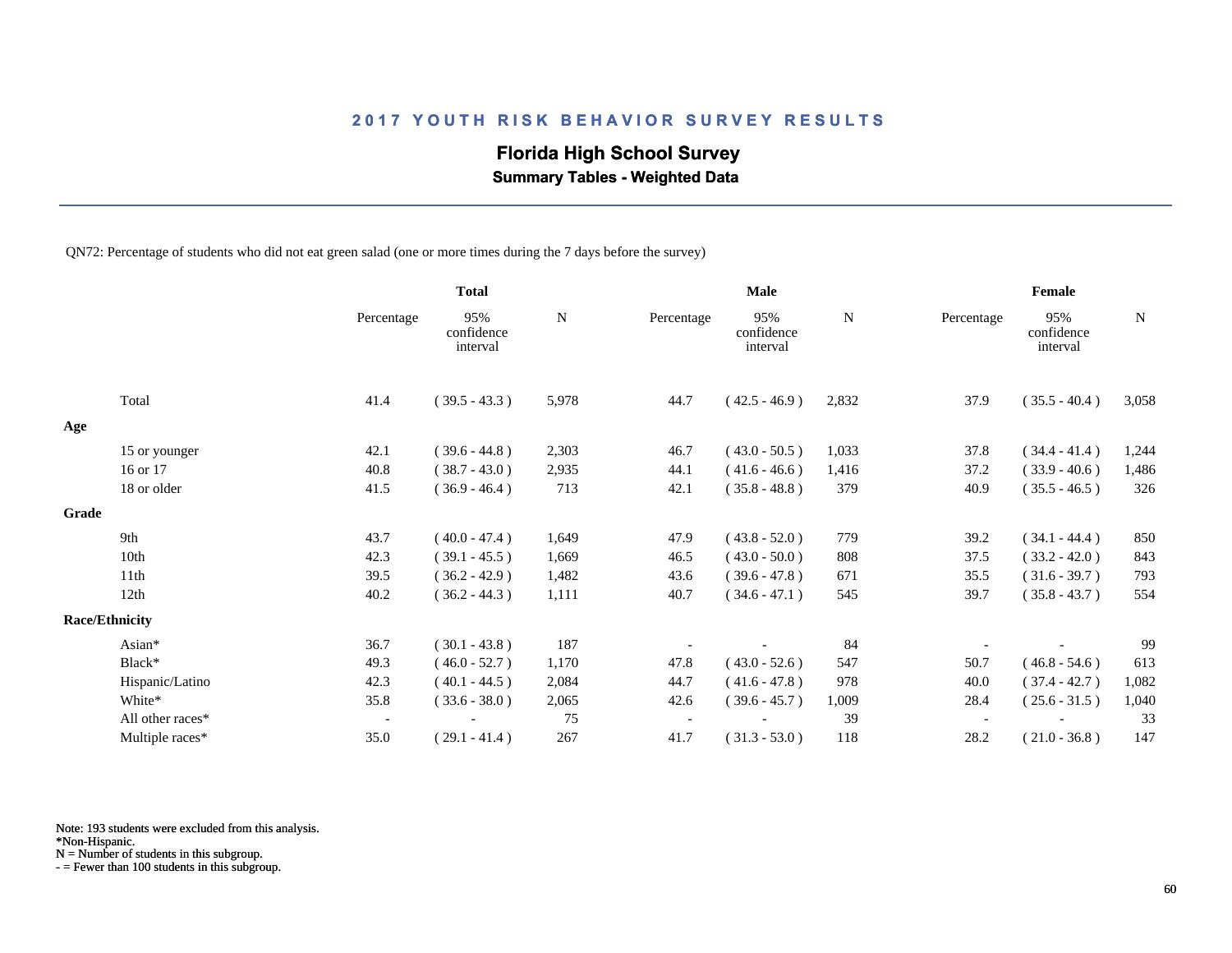# **Florida High School Survey**

 **Summary Tables - Weighted Data**

QN73: Percentage of students who did not eat potatoes (one or more times during the 7 days before the survey)

|       |                       |                          | <b>Total</b>                  |           |            | Male                          | Female    |            |                               |             |
|-------|-----------------------|--------------------------|-------------------------------|-----------|------------|-------------------------------|-----------|------------|-------------------------------|-------------|
|       |                       | Percentage               | 95%<br>confidence<br>interval | ${\bf N}$ | Percentage | 95%<br>confidence<br>interval | ${\bf N}$ | Percentage | 95%<br>confidence<br>interval | $\mathbf N$ |
|       | Total                 | 40.0                     | $(38.4 - 41.7)$               | 5,970     | 37.3       | $(35.1 - 39.5)$               | 2,828     | 42.7       | $(40.8 - 44.7)$               | 3,058       |
| Age   |                       |                          |                               |           |            |                               |           |            |                               |             |
|       | 15 or younger         | 42.3                     | $(39.8 - 44.8)$               | 2,302     | 41.0       | $(37.3 - 44.7)$               | 1,032     | 43.2       | $(40.0 - 46.5)$               | 1,246       |
|       | 16 or 17              | 38.7                     | $(36.8 - 40.7)$               | 2,933     | 35.2       | $(32.3 - 38.3)$               | 1,416     | 42.2       | $(39.7 - 44.7)$               | 1,484       |
|       | 18 or older           | 39.4                     | $(35.4 - 43.4)$               | 709       | 36.1       | $(30.6 - 41.9)$               | 376       | 43.3       | $(37.8 - 48.8)$               | 326         |
| Grade |                       |                          |                               |           |            |                               |           |            |                               |             |
|       | 9th                   | 43.5                     | $(40.8 - 46.3)$               | 1,650     | 43.9       | $(39.8 - 48.0)$               | 777       | 43.0       | $(39.5 - 46.7)$               | 853         |
|       | 10th                  | 40.6                     | $(37.6 - 43.7)$               | 1,667     | 36.5       | $(32.4 - 40.7)$               | 809       | 44.3       | $(39.8 - 48.9)$               | 841         |
|       | 11th                  | 38.8                     | $(35.8 - 42.0)$               | 1,481     | 35.6       | $(31.6 - 39.9)$               | 670       | 42.2       | $(38.5 - 46.1)$               | 793         |
|       | 12th                  | 37.2                     | $(33.7 - 40.9)$               | 1,107     | 33.2       | $(28.9 - 37.9)$               | 543       | 41.0       | $(36.5 - 45.7)$               | 553         |
|       | <b>Race/Ethnicity</b> |                          |                               |           |            |                               |           |            |                               |             |
|       | Asian*                | 33.3                     | $(26.0 - 41.6)$               | 187       |            |                               | 84        |            |                               | 99          |
|       | Black*                | 50.4                     | $(47.3 - 53.6)$               | 1,168     | 46.3       | $(41.9 - 50.7)$               | 545       | 54.2       | $(50.4 - 58.0)$               | 613         |
|       | Hispanic/Latino       | 37.8                     | $(35.9 - 39.9)$               | 2,082     | 35.2       | $(32.1 - 38.6)$               | 974       | 40.5       | $(37.6 - 43.4)$               | 1,084       |
|       | White*                | 34.1                     | $(31.8 - 36.6)$               | 2,066     | 33.2       | $(30.0 - 36.5)$               | 1,012     | 35.1       | $(31.8 - 38.6)$               | 1,039       |
|       | All other races*      | $\overline{\phantom{a}}$ |                               | 73        |            |                               | 39        |            |                               | 32          |
|       | Multiple races*       | 39.0                     | $(32.7 - 45.7)$               | 267       | 31.6       | $(24.0 - 40.4)$               | 118       | 45.3       | $(35.9 - 55.0)$               | 147         |

Note: 201 students were excluded from this analysis.

N = Number of students in this subgroup.

<sup>\*</sup>Non-Hispanic.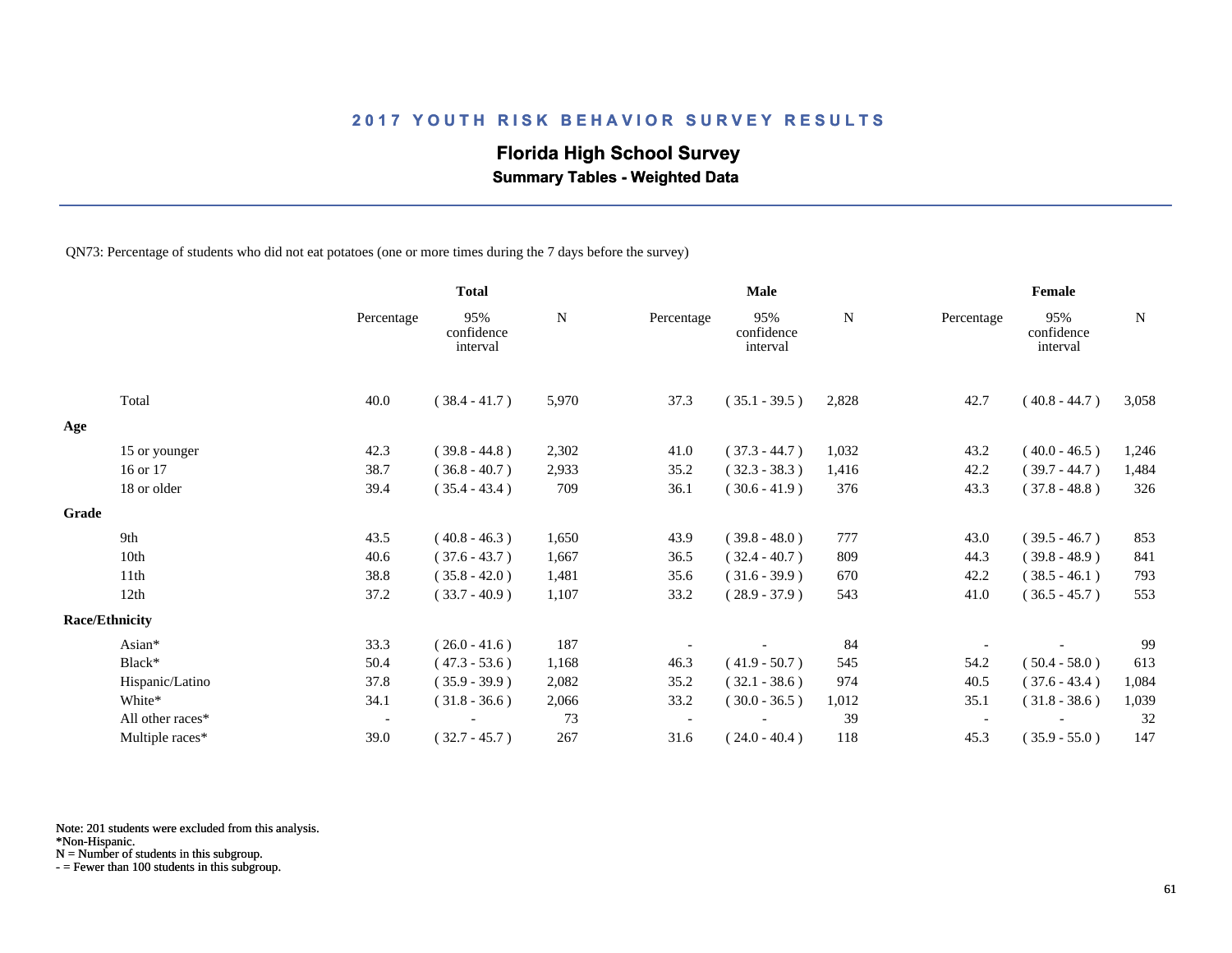# **Florida High School Survey**

 **Summary Tables - Weighted Data**

QN74: Percentage of students who did not eat carrots (one or more times during the 7 days before the survey)

|       |                       |                          | <b>Total</b>                  |       |            | <b>Male</b>                   |       | Female     |                               |             |  |
|-------|-----------------------|--------------------------|-------------------------------|-------|------------|-------------------------------|-------|------------|-------------------------------|-------------|--|
|       |                       | Percentage               | 95%<br>confidence<br>interval | N     | Percentage | 95%<br>confidence<br>interval | N     | Percentage | 95%<br>confidence<br>interval | $\mathbf N$ |  |
|       | Total                 | 60.4                     | $(58.9 - 61.9)$               | 5,960 | 59.0       | $(57.0 - 61.0)$               | 2,822 | 61.8       | $(59.7 - 63.9)$               | 3,054       |  |
| Age   |                       |                          |                               |       |            |                               |       |            |                               |             |  |
|       | 15 or younger         | 60.7                     | $(58.6 - 62.8)$               | 2,300 | 59.0       | $(56.0 - 62.1)$               | 1,027 | 62.4       | $(59.5 - 65.3)$               | 1,249       |  |
|       | 16 or 17              | 60.3                     | $(58.1 - 62.5)$               | 2,924 | 59.4       | $(56.8 - 61.9)$               | 1,412 | 61.2       | $(58.1 - 64.2)$               | 1,479       |  |
|       | 18 or older           | 60.3                     | $(56.4 - 64.1)$               | 710   | 58.3       | $(53.0 - 63.5)$               | 378   | 62.3       | $(56.4 - 67.8)$               | 324         |  |
| Grade |                       |                          |                               |       |            |                               |       |            |                               |             |  |
|       | 9th                   | 60.4                     | $(57.5 - 63.2)$               | 1,646 | 58.7       | $(54.8 - 62.6)$               | 774   | 62.0       | $(58.5 - 65.4)$               | 852         |  |
|       | 10th                  | 62.1                     | $(59.3 - 64.9)$               | 1,664 | 60.8       | $(57.3 - 64.2)$               | 805   | 63.6       | $(59.7 - 67.3)$               | 842         |  |
|       | 11th                  | 59.6                     | $(56.9 - 62.2)$               | 1,477 | 58.9       | $(54.9 - 62.7)$               | 668   | 60.2       | $(56.2 - 64.0)$               | 792         |  |
|       | 12th                  | 59.5                     | $(55.7 - 63.2)$               | 1,107 | 57.3       | $(52.6 - 61.8)$               | 545   | 61.5       | $(56.3 - 66.5)$               | 550         |  |
|       | <b>Race/Ethnicity</b> |                          |                               |       |            |                               |       |            |                               |             |  |
|       | Asian*                | 49.4                     | $(42.4 - 56.5)$               | 186   |            |                               | 83    |            |                               | 99          |  |
|       | Black*                | 68.2                     | $(65.5 - 70.8)$               | 1,168 | 65.3       | $(61.1 - 69.3)$               | 544   | 70.9       | $(68.0 - 73.7)$               | 614         |  |
|       | Hispanic/Latino       | 62.2                     | $(59.6 - 64.8)$               | 2,080 | 61.0       | $(57.7 - 64.3)$               | 975   | 63.7       | $(59.8 - 67.4)$               | 1,082       |  |
|       | White*                | 54.6                     | $(52.2 - 57.0)$               | 2,060 | 55.0       | $(51.7 - 58.3)$               | 1,009 | 54.0       | $(51.0 - 57.0)$               | 1,036       |  |
|       | All other races*      | $\overline{\phantom{a}}$ |                               | 74    |            |                               | 39    |            |                               | 33          |  |
|       | Multiple races*       | 58.2                     | $(52.6 - 63.5)$               | 265   | 47.5       | $(37.3 - 58.0)$               | 116   | 66.6       | $(57.6 - 74.6)$               | 147         |  |

Note: 211 students were excluded from this analysis.

N = Number of students in this subgroup.

<sup>\*</sup>Non-Hispanic.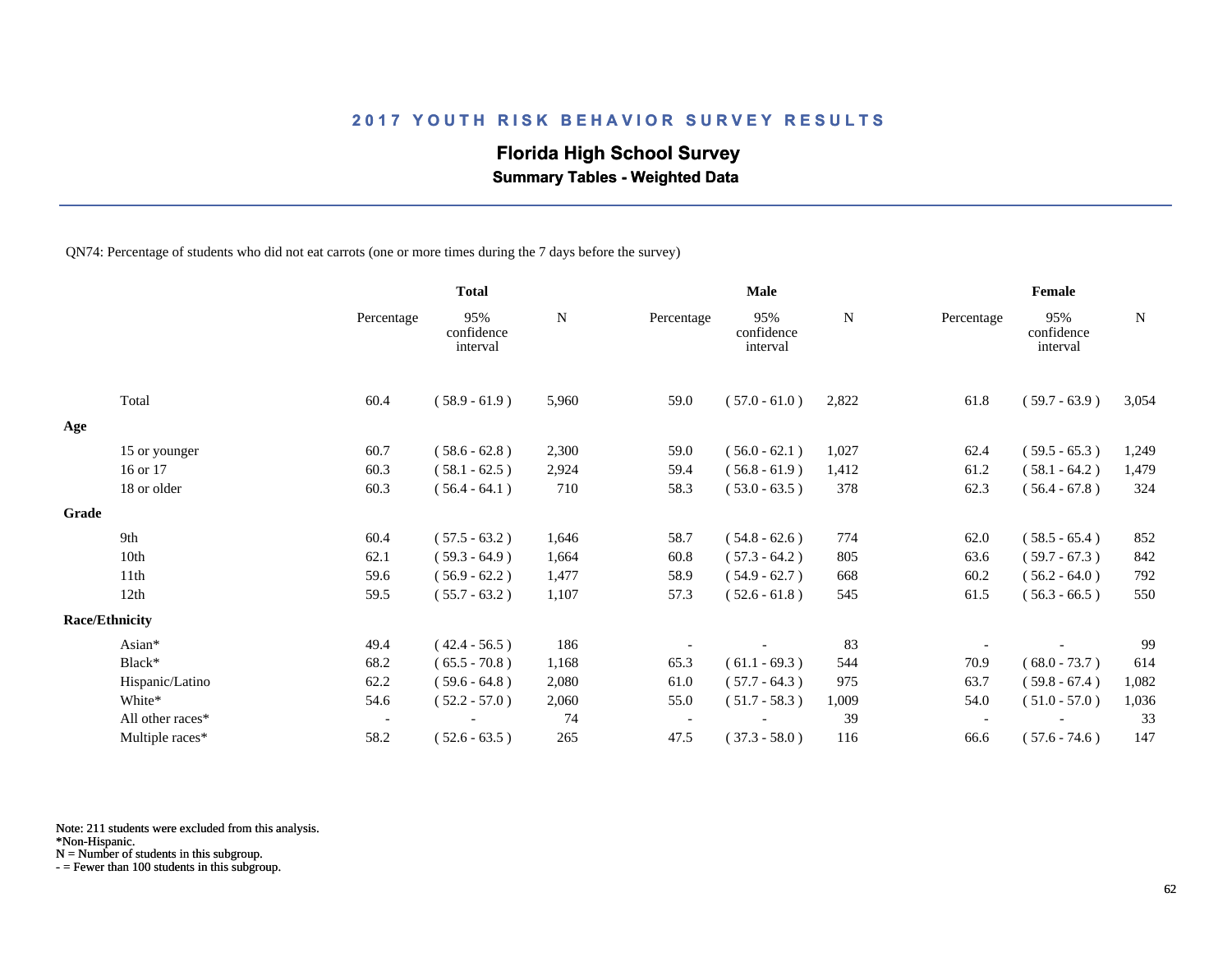# **Florida High School Survey**

 **Summary Tables - Weighted Data**

QN75: Percentage of students who did not eat other vegetables (one or more times during the 7 days before the survey)

|       |                       |                          | <b>Total</b>                  |       |            | <b>Male</b>                   |       | Female     |                               |             |  |
|-------|-----------------------|--------------------------|-------------------------------|-------|------------|-------------------------------|-------|------------|-------------------------------|-------------|--|
|       |                       | Percentage               | 95%<br>confidence<br>interval | N     | Percentage | 95%<br>confidence<br>interval | N     | Percentage | 95%<br>confidence<br>interval | $\mathbf N$ |  |
|       | Total                 | 24.4                     | $(22.9 - 25.9)$               | 5,948 | 25.6       | $(23.8 - 27.4)$               | 2,817 | 23.4       | $(21.3 - 25.5)$               | 3,047       |  |
| Age   |                       |                          |                               |       |            |                               |       |            |                               |             |  |
|       | 15 or younger         | 24.9                     | $(22.9 - 26.9)$               | 2,293 | 26.5       | $(23.5 - 29.6)$               | 1,025 | 23.3       | $(20.7 - 26.1)$               | 1,243       |  |
|       | 16 or 17              | 24.7                     | $(22.6 - 26.9)$               | 2,919 | 25.1       | $(22.4 - 28.0)$               | 1,408 | 24.2       | $(21.5 - 27.2)$               | 1,478       |  |
|       | 18 or older           | 22.8                     | $(20.1 - 25.8)$               | 711   | 25.2       | $(21.7 - 29.0)$               | 379   | 20.5       | $(16.4 - 25.3)$               | 324         |  |
| Grade |                       |                          |                               |       |            |                               |       |            |                               |             |  |
|       | 9th                   | 26.0                     | $(23.5 - 28.6)$               | 1,640 | 27.4       | $(24.0 - 31.0)$               | 770   | 24.5       | $(21.5 - 27.8)$               | 850         |  |
|       | 10th                  | 24.7                     | $(22.0 - 27.5)$               | 1,660 | 25.3       | $(22.4 - 28.5)$               | 805   | 23.7       | $(19.7 - 28.2)$               | 838         |  |
|       | 11th                  | 24.4                     | $(21.8 - 27.2)$               | 1,475 | 26.6       | $(23.3 - 30.2)$               | 667   | 22.5       | $(19.1 - 26.4)$               | 791         |  |
|       | 12th                  | 22.3                     | $(20.1 - 24.6)$               | 1,107 | 22.2       | $(19.2 - 25.5)$               | 545   | 22.8       | $(19.2 - 26.7)$               | 550         |  |
|       | <b>Race/Ethnicity</b> |                          |                               |       |            |                               |       |            |                               |             |  |
|       | Asian*                | 11.1                     | $(7.8 - 15.6)$                | 185   |            |                               | 82    |            |                               | 99          |  |
|       | Black*                | 31.9                     | $(29.1 - 34.8)$               | 1,166 | 32.6       | $(29.0 - 36.5)$               | 545   | 31.2       | $(27.8 - 34.8)$               | 611         |  |
|       | Hispanic/Latino       | 30.1                     | $(27.6 - 32.7)$               | 2,074 | 29.5       | $(26.4 - 32.8)$               | 971   | 30.7       | $(27.4 - 34.2)$               | 1,080       |  |
|       | White*                | 16.7                     | $(15.2 - 18.4)$               | 2,057 | 19.6       | $(16.9 - 22.7)$               | 1,008 | 13.7       | $(12.0 - 15.7)$               | 1,034       |  |
|       | All other races*      | $\overline{\phantom{a}}$ |                               | 75    |            |                               | 39    |            |                               | 33          |  |
|       | Multiple races*       | 20.6                     | $(16.6 - 25.2)$               | 265   | 19.0       | $(13.2 - 26.5)$               | 116   | 22.2       | $(16.2 - 29.7)$               | 147         |  |

Note: 223 students were excluded from this analysis.

N = Number of students in this subgroup.

<sup>\*</sup>Non-Hispanic.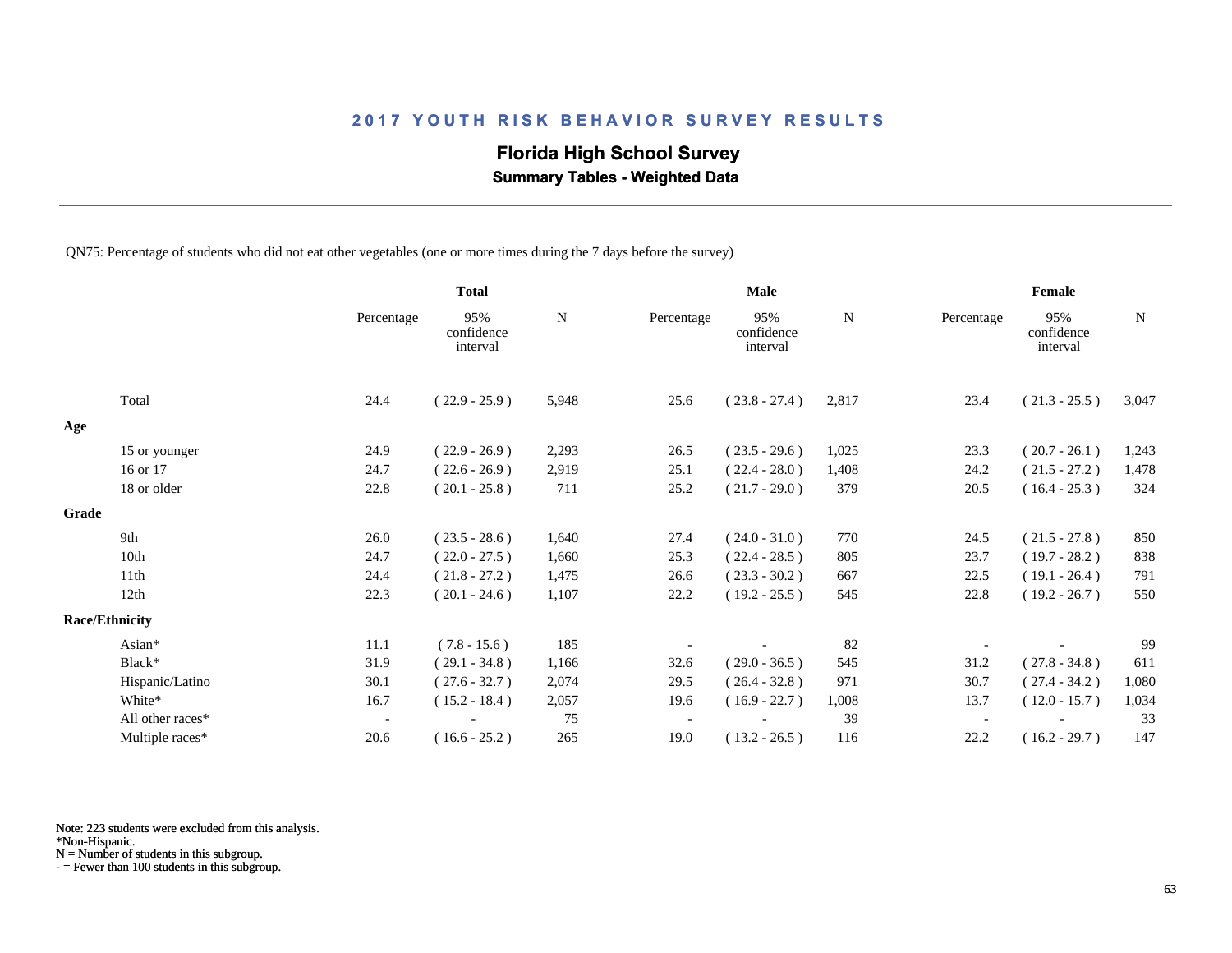# **Florida High School Survey**

 **Summary Tables - Weighted Data**

QNVEG0: Percentage of students who did not eat vegetables (green salad, potatoes [excluding French fries, fried potatoes, or potato chips], carrots, or other vegetables, during the 7 days before the survey)

|       |                       |                          | <b>Total</b>                  |           |                          | <b>Male</b>                   |           |            | Female                        |             |  |
|-------|-----------------------|--------------------------|-------------------------------|-----------|--------------------------|-------------------------------|-----------|------------|-------------------------------|-------------|--|
|       |                       | Percentage               | 95%<br>confidence<br>interval | ${\bf N}$ | Percentage               | 95%<br>confidence<br>interval | ${\bf N}$ | Percentage | 95%<br>confidence<br>interval | $\mathbf N$ |  |
|       | Total                 | 10.0                     | $(9.1 - 11.0)$                | 5,910     | 11.2                     | $(9.9 - 12.6)$                | 2,795     | 8.9        | $(7.6 - 10.4)$                | 3,033       |  |
| Age   |                       |                          |                               |           |                          |                               |           |            |                               |             |  |
|       | 15 or younger         | 10.4                     | $(9.2 - 11.7)$                | 2,278     | 11.6                     | $(9.7 - 13.9)$                | 1,019     | 9.2        | $(7.4 - 11.4)$                | 1,235       |  |
|       | 16 or 17              | 9.8                      | $(8.6 - 11.2)$                | 2,904     | 10.6                     | $(8.9 - 12.6)$                | 1,399     | 8.9        | $(7.3 - 10.8)$                | 1,472       |  |
|       | 18 or older           | 10.2                     | $(8.2 - 12.6)$                | 704       | 12.2                     | $(9.3 - 15.7)$                | 373       | 8.1        | $(5.2 - 12.4)$                | 324         |  |
| Grade |                       |                          |                               |           |                          |                               |           |            |                               |             |  |
|       | 9th                   | 11.5                     | $(9.9 - 13.3)$                | 1,629     | 12.8                     | $(10.5 - 15.4)$               | 765       | 10.4       | $(8.2 - 13.1)$                | 844         |  |
|       | 10th                  | 10.1                     | $(8.3 - 12.3)$                | 1,651     | 11.5                     | $(9.1 - 14.3)$                | 800       | 8.4        | $(6.2 - 11.1)$                | 834         |  |
|       | 11th                  | 9.6                      | $(8.0 - 11.6)$                | 1,467     | 11.4                     | $(9.2 - 14.1)$                | 662       | 8.1        | $(6.0 - 10.8)$                | 788         |  |
|       | 12th                  | 8.8                      | $(7.4 - 10.5)$                | 1,099     | 9.0                      | $(6.9 - 11.8)$                | 539       | 8.8        | $(6.7 - 11.4)$                | 549         |  |
|       | <b>Race/Ethnicity</b> |                          |                               |           |                          |                               |           |            |                               |             |  |
|       | Asian*                | 4.0                      | $(1.9 - 8.4)$                 | 185       |                          |                               | 82        |            |                               | 99          |  |
|       | Black*                | 14.3                     | $(12.2 - 16.6)$               | 1,157     | 15.5                     | $(12.3 - 19.4)$               | 541       | 12.9       | $(10.5 - 15.7)$               | 606         |  |
|       | Hispanic/Latino       | 13.0                     | $(11.5 - 14.8)$               | 2,060     | 13.4                     | $(11.1 - 16.1)$               | 963       | 12.6       | $(10.7 - 14.7)$               | 1,074       |  |
|       | White*                | 5.8                      | $(4.7 - 7.1)$                 | 2,048     | 7.6                      | $(6.0 - 9.5)$                 | 1,001     | 3.9        | $(2.8 - 5.6)$                 | 1,032       |  |
|       | All other races*      | $\overline{\phantom{a}}$ |                               | 73        | $\overline{\phantom{a}}$ |                               | 39        |            |                               | 32          |  |
|       | Multiple races*       | 7.9                      | $(4.9 - 12.5)$                | 264       | 8.9                      | $(4.6 - 16.6)$                | 115       | 7.1        | $(3.5 - 14.0)$                | 147         |  |
|       |                       |                          |                               |           |                          |                               |           |            |                               |             |  |

Note: 261 students were excluded from this analysis.

\*Non-Hispanic.

N = Number of students in this subgroup.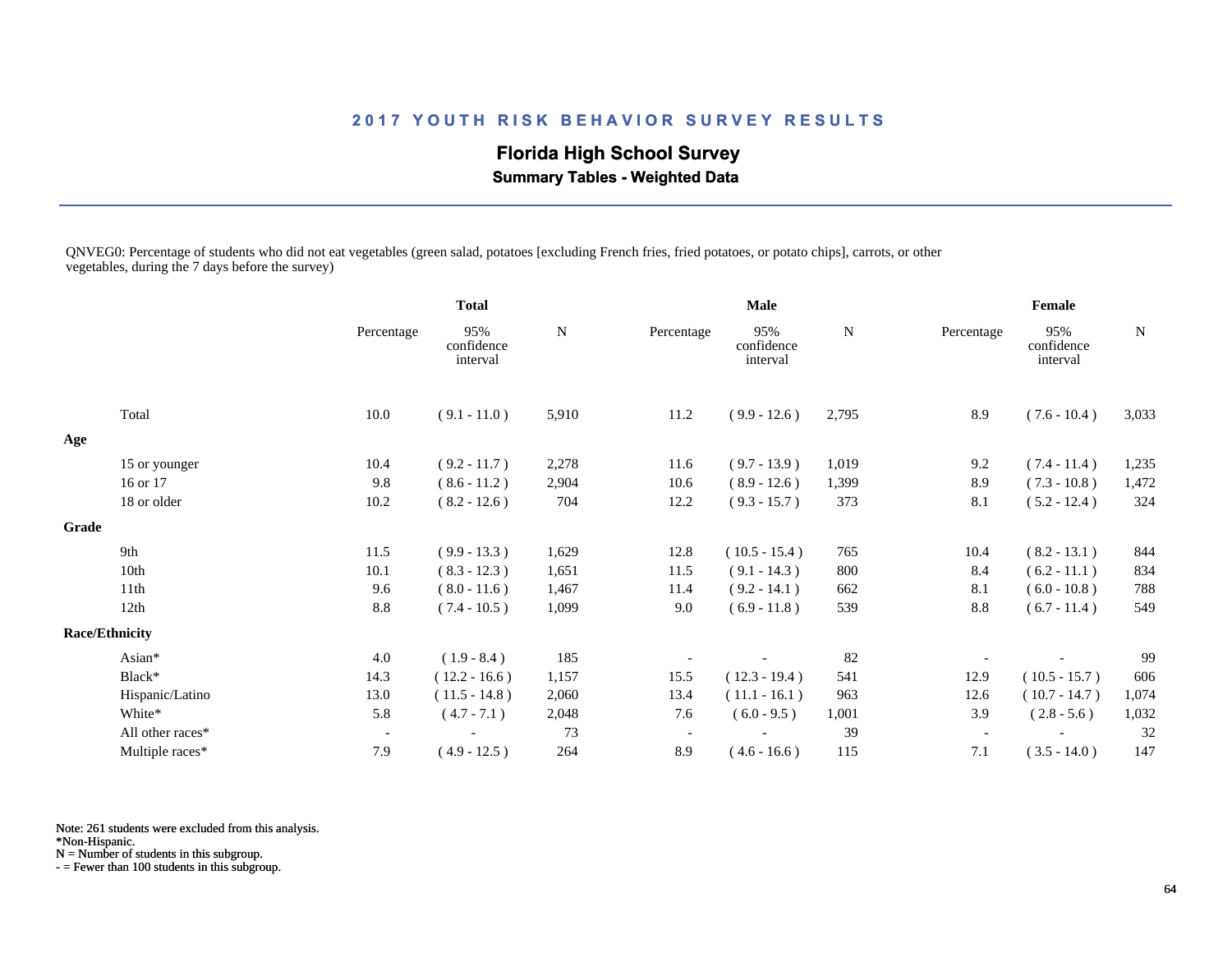# **Florida High School Survey**

 **Summary Tables - Weighted Data**

QNVEG1: Percentage of students who ate vegetables one or more times per day (green salad, potatoes [excluding French fries, fried potatoes, or potato chips], carrots, or other vegetables, during the 7 days before the survey)

|                       |                          |                               |              |                          | <b>Male</b>                   | Female |            |                               |             |
|-----------------------|--------------------------|-------------------------------|--------------|--------------------------|-------------------------------|--------|------------|-------------------------------|-------------|
|                       | Percentage               | 95%<br>confidence<br>interval | $\mathbf N$  | Percentage               | 95%<br>confidence<br>interval | N      | Percentage | 95%<br>confidence<br>interval | $\mathbf N$ |
| Total                 | 54.8                     | $(52.8 - 56.8)$               | 5,910        | 56.5                     | $(54.3 - 58.6)$               | 2,795  | 53.1       | $(50.6 - 55.5)$               | 3,033       |
|                       |                          |                               |              |                          |                               |        |            |                               |             |
|                       | 54.3                     | $(52.4 - 56.3)$               | 2,278        | 56.0                     | $(53.1 - 59.0)$               | 1,019  | 53.0       | $(50.4 - 55.6)$               | 1,235       |
| 16 or 17              | 55.0                     | $(52.3 - 57.8)$               | 2,904        | 56.2                     | $(53.2 - 59.2)$               | 1,399  | 53.6       | $(49.9 - 57.2)$               | 1,472       |
| 18 or older           | 54.7                     | $(51.1 - 58.4)$               | 704          | 57.7                     | $(53.2 - 62.1)$               | 373    | 51.7       | $(45.4 - 57.9)$               | 324         |
| Grade                 |                          |                               |              |                          |                               |        |            |                               |             |
| 9th                   | 54.3                     | $(51.5 - 57.1)$               | 1,629        | 55.9                     | $(52.2 - 59.5)$               | 765    | 52.6       | $(48.9 - 56.3)$               | 844         |
| 10th                  | 52.5                     | $(49.4 - 55.7)$               | 1,651        | 53.9                     | $(49.8 - 57.9)$               | 800    | 51.4       | $(47.4 - 55.3)$               | 834         |
| 11th                  | 57.0                     | $(53.7 - 60.2)$               | 1,467        | 58.2                     | $(54.4 - 62.0)$               | 662    | 55.9       | $(51.5 - 60.2)$               | 788         |
| 12th                  | 55.3                     | $(50.9 - 59.6)$               | 1,099        | 57.6                     | $(52.9 - 62.2)$               | 539    | 52.4       | $(46.7 - 58.0)$               | 549         |
| <b>Race/Ethnicity</b> |                          |                               |              |                          |                               |        |            |                               |             |
| Asian*                | 73.3                     | $(66.6 - 79.1)$               | 185          |                          |                               | 82     |            |                               | 99          |
| Black*                | 45.0                     | $(41.7 - 48.3)$               | 1,157        | 49.8                     | $(45.4 - 54.1)$               | 541    | 40.2       | $(36.6 - 43.9)$               | 606         |
| Hispanic/Latino       | 51.1                     | $(48.7 - 53.6)$               | 2,060        | 53.7                     | $(50.5 - 56.9)$               | 963    | 48.4       | $(45.0 - 51.8)$               | 1,074       |
| White*                | 62.4                     | $(59.8 - 64.9)$               | 2,048        | 60.4                     | $(56.9 - 63.8)$               | 1,001  | 64.9       | $(61.8 - 67.9)$               | 1,032       |
| All other races*      | $\overline{\phantom{a}}$ |                               | 73           | $\overline{\phantom{a}}$ |                               | 39     |            |                               | 32          |
| Multiple races*       | 59.6                     | $(53.1 - 65.8)$               | 264          | 65.9                     | $(54.6 - 75.7)$               | 115    | 54.3       | $(47.1 - 61.3)$               | 147         |
|                       | 15 or younger            |                               | <b>Total</b> |                          |                               |        |            |                               |             |

Note: 261 students were excluded from this analysis.

\*Non-Hispanic.

N = Number of students in this subgroup.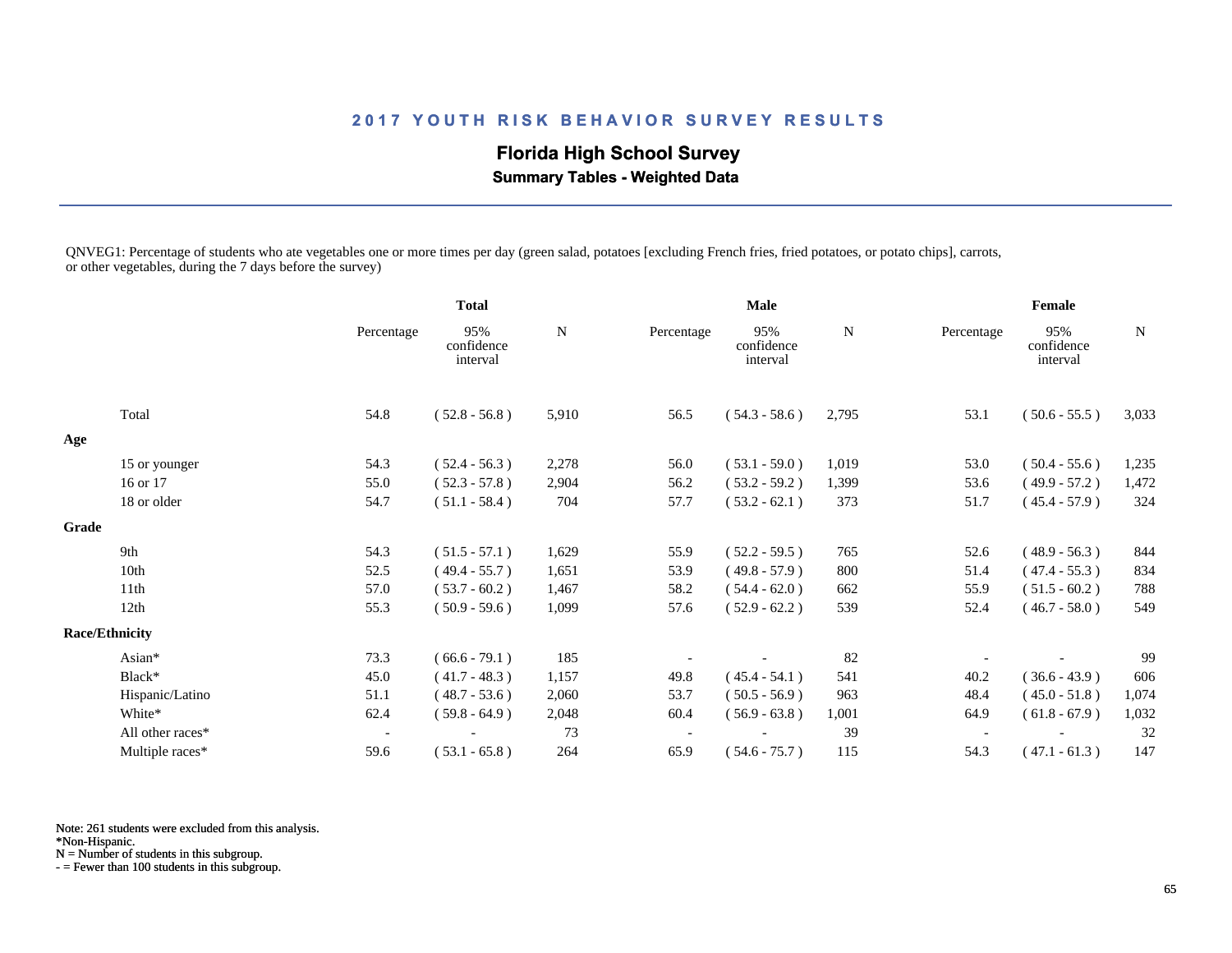# **Florida High School Survey**

 **Summary Tables - Weighted Data**

QNVEG2: Percentage of students who ate vegetables two or more times per day (green salad, potatoes [excluding French fries, fried potatoes, or potato chips], carrots, or other vegetables, during the 7 days before the survey)

|       |                       |                          | <b>Total</b>                  |       |                          | <b>Male</b>                   | Female      |            |                               |             |
|-------|-----------------------|--------------------------|-------------------------------|-------|--------------------------|-------------------------------|-------------|------------|-------------------------------|-------------|
|       |                       | Percentage               | 95%<br>confidence<br>interval | N     | Percentage               | 95%<br>confidence<br>interval | $\mathbf N$ | Percentage | 95%<br>confidence<br>interval | $\mathbf N$ |
|       | Total                 | 26.2                     | $(24.7 - 27.8)$               | 5,910 | 27.7                     | $(26.1 - 29.4)$               | 2,795       | 24.8       | $(22.7 - 27.1)$               | 3,033       |
| Age   |                       |                          |                               |       |                          |                               |             |            |                               |             |
|       | 15 or younger         | 25.7                     | $(23.7 - 27.7)$               | 2,278 | 27.4                     | $(24.7 - 30.1)$               | 1,019       | 24.2       | $(21.4 - 27.2)$               | 1,235       |
|       | 16 or 17              | 25.9                     | $(23.9 - 28.0)$               | 2,904 | 27.1                     | $(24.7 - 29.5)$               | 1,399       | 24.7       | $(22.0 - 27.6)$               | 1,472       |
|       | 18 or older           | 28.7                     | $(25.7 - 32.0)$               | 704   | 30.2                     | $(25.8 - 35.1)$               | 373         | 27.1       | $(22.6 - 32.1)$               | 324         |
| Grade |                       |                          |                               |       |                          |                               |             |            |                               |             |
|       | 9th                   | 25.9                     | $(23.4 - 28.6)$               | 1,629 | 27.4                     | $(24.3 - 30.8)$               | 765         | 24.5       | $(21.1 - 28.2)$               | 844         |
|       | 10th                  | 25.1                     | $(22.7 - 27.6)$               | 1,651 | 25.9                     | $(22.9 - 29.1)$               | 800         | 24.1       | $(20.9 - 27.6)$               | 834         |
|       | 11th                  | 26.6                     | $(23.8 - 29.5)$               | 1,467 | 27.9                     | $(24.6 - 31.5)$               | 662         | 25.1       | $(21.4 - 29.2)$               | 788         |
|       | 12th                  | 27.4                     | $(24.5 - 30.5)$               | 1,099 | 29.5                     | $(25.8 - 33.6)$               | 539         | 25.4       | $(21.3 - 30.1)$               | 549         |
|       | <b>Race/Ethnicity</b> |                          |                               |       |                          |                               |             |            |                               |             |
|       | Asian*                | 33.5                     | $(26.7 - 41.0)$               | 185   |                          |                               | 82          |            |                               | 99          |
|       | Black*                | 22.3                     | $(19.7 - 25.3)$               | 1,157 | 27.4                     | $(23.3 - 31.9)$               | 541         | 17.2       | $(14.7 - 20.0)$               | 606         |
|       | Hispanic/Latino       | 25.8                     | $(23.9 - 27.7)$               | 2,060 | 28.3                     | $(25.7 - 31.1)$               | 963         | 23.2       | $(21.0 - 25.7)$               | 1,074       |
|       | White*                | 28.3                     | $(25.8 - 31.0)$               | 2,048 | 26.2                     | $(23.2 - 29.5)$               | 1,001       | 30.8       | $(27.6 - 34.2)$               | 1,032       |
|       | All other races*      | $\overline{\phantom{a}}$ |                               | 73    | $\overline{\phantom{a}}$ |                               | 39          |            |                               | 32          |
|       | Multiple races*       | 30.6                     | $(25.3 - 36.5)$               | 264   | 35.3                     | $(26.8 - 45.0)$               | 115         | 27.1       | $(20.9 - 34.3)$               | 147         |

Note: 261 students were excluded from this analysis.

\*Non-Hispanic.

N = Number of students in this subgroup.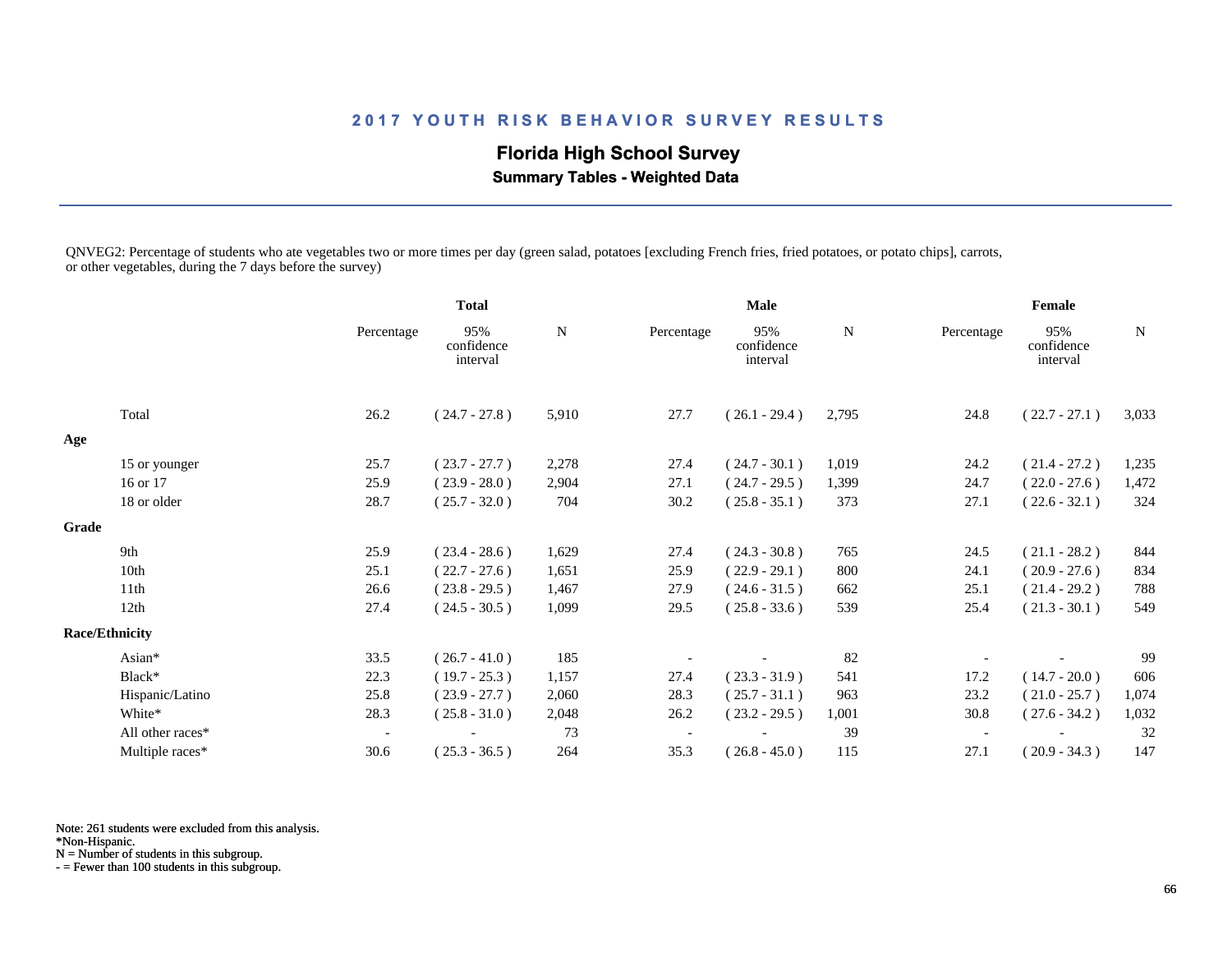# **Florida High School Survey Summary Tables - Weighted Data**

QNVEG3: Percentage of students who ate vegetables three or more times per day (green salad, potatoes [excluding French fries, fried potatoes, or potato chips], carrots, or other vegetables, during the 7 days before the survey)

|                  |                                        |                               |              |                          | <b>Male</b>                   |             |            | Female                        |             |  |
|------------------|----------------------------------------|-------------------------------|--------------|--------------------------|-------------------------------|-------------|------------|-------------------------------|-------------|--|
|                  | Percentage                             | 95%<br>confidence<br>interval | $\mathbf N$  | Percentage               | 95%<br>confidence<br>interval | $\mathbf N$ | Percentage | 95%<br>confidence<br>interval | $\mathbf N$ |  |
| Total            | 14.7                                   | $(13.5 - 15.9)$               | 5,910        | 15.7                     | $(14.3 - 17.3)$               | 2,795       | 13.5       | $(11.9 - 15.2)$               | 3,033       |  |
|                  |                                        |                               |              |                          |                               |             |            |                               |             |  |
|                  | 13.2                                   | $(11.6 - 14.9)$               | 2,278        | 13.8                     | $(11.6 - 16.4)$               | 1,019       | 12.5       | $(10.4 - 14.9)$               | 1,235       |  |
| 16 or 17         | 14.9                                   | $(13.3 - 16.8)$               | 2,904        | 15.9                     | $(13.7 - 18.4)$               | 1,399       | 13.8       | $(11.8 - 16.1)$               | 1,472       |  |
| 18 or older      | 17.3                                   | $(14.8 - 20.0)$               | 704          | 19.1                     | $(15.9 - 22.7)$               | 373         | 15.1       | $(11.2 - 20.0)$               | 324         |  |
|                  |                                        |                               |              |                          |                               |             |            |                               |             |  |
| 9th              | 12.7                                   | $(11.0 - 14.7)$               | 1,629        | 13.3                     | $(10.8 - 16.2)$               | 765         | 12.1       | $(9.7 - 14.9)$                | 844         |  |
| 10th             | 15.2                                   | $(12.9 - 17.8)$               | 1,651        | 16.3                     | $(13.3 - 19.9)$               | 800         | 13.9       | $(11.5 - 16.8)$               | 834         |  |
| 11th             | 14.6                                   | $(12.4 - 17.2)$               | 1,467        | 15.3                     | $(12.5 - 18.7)$               | 662         | 13.5       | $(10.6 - 17.1)$               | 788         |  |
| 12th             | 16.0                                   | $(13.9 - 18.3)$               | 1,099        | 17.9                     | $(15.0 - 21.3)$               | 539         | 14.1       | $(11.2 - 17.7)$               | 549         |  |
|                  |                                        |                               |              |                          |                               |             |            |                               |             |  |
| Asian*           | 18.3                                   | $(13.6 - 24.1)$               | 185          |                          |                               | 82          |            |                               | 99          |  |
| Black*           | 13.7                                   | $(11.6 - 16.1)$               | 1,157        | 16.3                     | $(13.4 - 19.8)$               | 541         | 10.9       | $(8.6 - 13.8)$                | 606         |  |
| Hispanic/Latino  | 15.0                                   | $(13.3 - 16.8)$               | 2,060        | 17.1                     | $(14.8 - 19.7)$               | 963         | 12.7       | $(10.7 - 15.1)$               | 1,074       |  |
| White*           | 14.1                                   | $(12.5 - 16.0)$               | 2,048        | 13.2                     | $(10.9 - 15.8)$               | 1,001       | 15.2       | $(12.9 - 17.9)$               | 1,032       |  |
| All other races* | $\overline{\phantom{a}}$               |                               | 73           | $\overline{\phantom{a}}$ |                               | 39          |            |                               | 32          |  |
| Multiple races*  | 18.1                                   | $(12.9 - 24.8)$               | 264          | 23.3                     | $(15.0 - 34.3)$               | 115         | 14.0       | $(8.3 - 22.7)$                | 147         |  |
|                  | 15 or younger<br><b>Race/Ethnicity</b> |                               | <b>Total</b> |                          |                               |             |            |                               |             |  |

Note: 261 students were excluded from this analysis.

\*Non-Hispanic.

N = Number of students in this subgroup.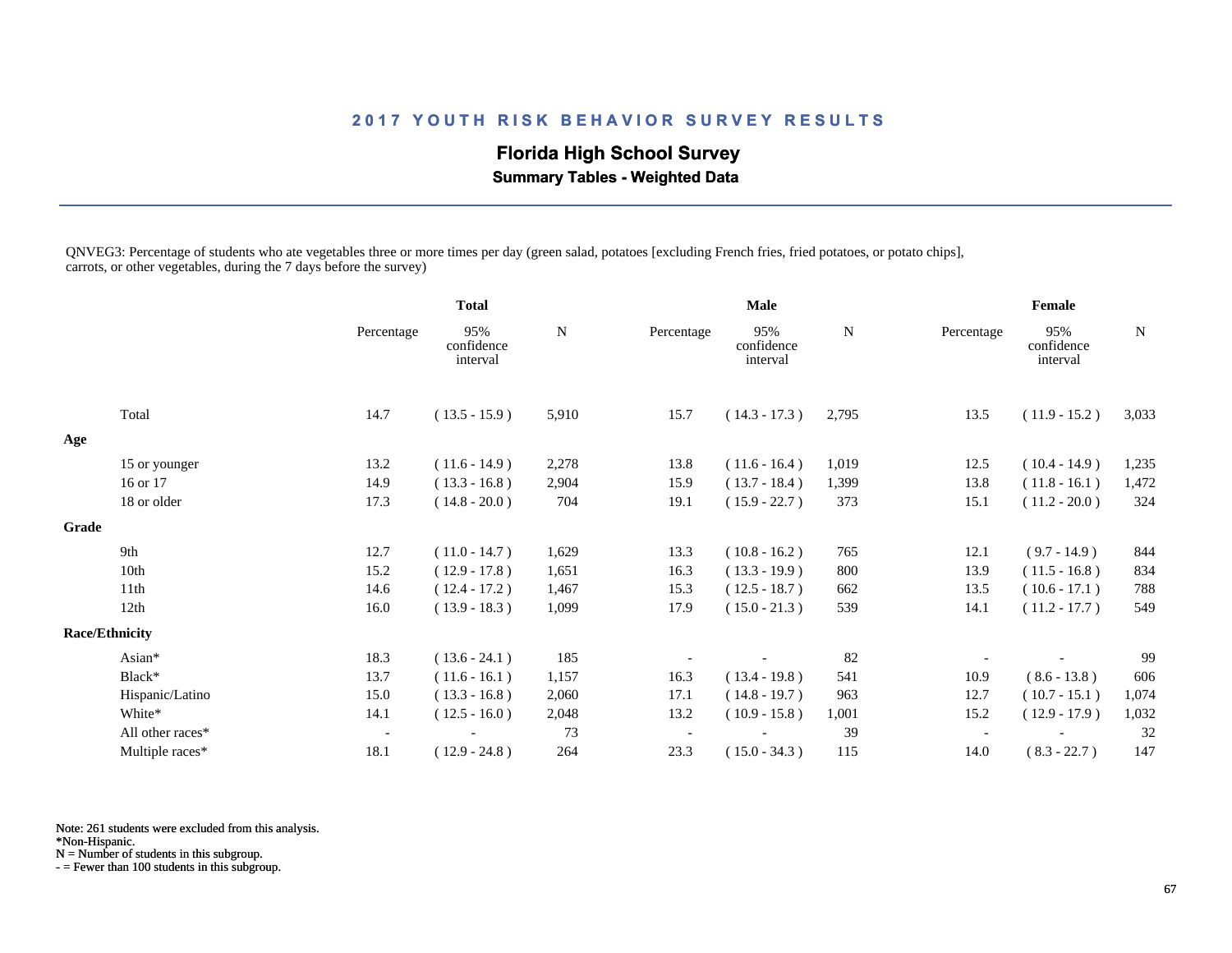**Florida High School Survey Summary Tables - Weighted Data**

QN76: Percentage of students who did not drink a can, bottle, or glass of soda or pop (such as Coke, Pepsi, or Sprite, not counting diet soda or diet pop, during the 7 days before the survey)

|       |                       |                          | <b>Total</b>                  |       |            | <b>Male</b>                   | Female |                          |                               |       |
|-------|-----------------------|--------------------------|-------------------------------|-------|------------|-------------------------------|--------|--------------------------|-------------------------------|-------|
|       |                       | Percentage               | 95%<br>confidence<br>interval | N     | Percentage | 95%<br>confidence<br>interval | N      | Percentage               | 95%<br>confidence<br>interval | N     |
|       | Total                 | 31.4                     | $(29.6 - 33.3)$               | 5,847 | 29.3       | $(27.2 - 31.5)$               | 2,765  | 33.7                     | $(30.9 - 36.7)$               | 3,002 |
| Age   |                       |                          |                               |       |            |                               |        |                          |                               |       |
|       | 15 or younger         | 30.4                     | $(28.1 - 32.8)$               | 2,238 | 28.2       | $(24.4 - 32.3)$               | 998    | 32.4                     | $(29.6 - 35.4)$               | 1,218 |
|       | 16 or 17              | 32.3                     | $(29.6 - 35.0)$               | 2,885 | 29.8       | $(27.1 - 32.7)$               | 1,390  | 35.0                     | $(30.9 - 39.3)$               | 1,463 |
|       | 18 or older           | 31.1                     | $(27.5 - 34.9)$               | 699   | 30.2       | $(25.4 - 35.6)$               | 372    | 32.7                     | $(26.6 - 39.3)$               | 319   |
| Grade |                       |                          |                               |       |            |                               |        |                          |                               |       |
|       | 9th                   | 26.9                     | $(24.2 - 29.8)$               | 1,599 | 25.3       | $(21.5 - 29.4)$               | 750    | 28.6                     | $(25.1 - 32.3)$               | 830   |
|       | 10th                  | 34.9                     | $(32.5 - 37.3)$               | 1,633 | 33.2       | $(29.0 - 37.6)$               | 789    | 36.5                     | $(33.1 - 40.1)$               | 826   |
|       | 11th                  | 31.7                     | $(28.5 - 35.1)$               | 1,468 | 28.5       | $(24.8 - 32.7)$               | 663    | 35.2                     | $(30.0 - 40.7)$               | 788   |
|       | 12th                  | 32.2                     | $(28.9 - 35.6)$               | 1,085 | 30.4       | $(27.0 - 34.0)$               | 533    | 34.5                     | $(29.1 - 40.4)$               | 541   |
|       | <b>Race/Ethnicity</b> |                          |                               |       |            |                               |        |                          |                               |       |
|       | Asian*                | 46.8                     | $(37.6 - 56.2)$               | 183   |            |                               | 81     |                          |                               | 98    |
|       | Black*                | 32.1                     | $(29.5 - 34.8)$               | 1,156 | 32.7       | $(29.3 - 36.2)$               | 539    | 31.7                     | $(25.6 - 38.5)$               | 607   |
|       | Hispanic/Latino       | 29.5                     | $(27.2 - 31.9)$               | 2,056 | 27.9       | $(25.6 - 30.3)$               | 964    | 31.2                     | $(27.6 - 35.0)$               | 1,071 |
|       | White*                | 31.4                     | $(28.0 - 35.1)$               | 2,002 | 27.5       | $(24.0 - 31.2)$               | 979    | 36.0                     | $(32.0 - 40.2)$               | 1,007 |
|       | All other races*      | $\overline{\phantom{a}}$ |                               | 73    |            |                               | 38     | $\overline{\phantom{a}}$ |                               | 33    |
|       | Multiple races*       | 26.9                     | $(20.8 - 33.9)$               | 260   | 23.3       | $(15.1 - 34.3)$               | 113    | 30.3                     | $(20.9 - 41.7)$               | 145   |

Note: 324 students were excluded from this analysis.

N = Number of students in this subgroup.

<sup>\*</sup>Non-Hispanic.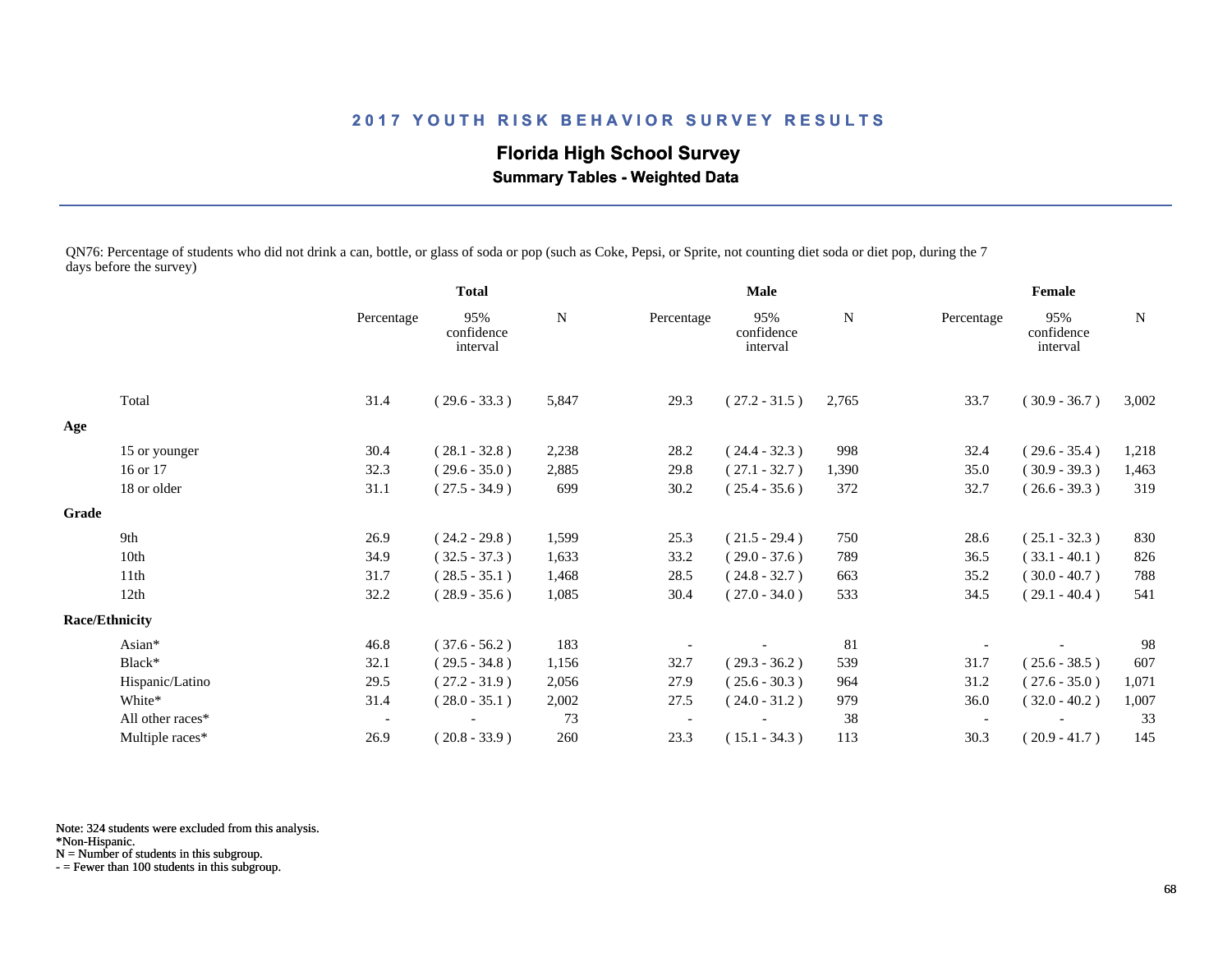**Florida High School Survey**

 **Summary Tables - Weighted Data**

QNSODA1: Percentage of students who drank a can, bottle, or glass of soda or pop one or more times per day (such as Coke, Pepsi, or Sprite, not counting diet soda or diet pop, during the 7 days before the survey)

|       |                       |                          | <b>Total</b>                  |       |                          | <b>Male</b>                   | Female      |                          |                               |             |
|-------|-----------------------|--------------------------|-------------------------------|-------|--------------------------|-------------------------------|-------------|--------------------------|-------------------------------|-------------|
|       |                       | Percentage               | 95%<br>confidence<br>interval | N     | Percentage               | 95%<br>confidence<br>interval | $\mathbf N$ | Percentage               | 95%<br>confidence<br>interval | $\mathbf N$ |
|       | Total                 | 17.5                     | $(16.2 - 18.9)$               | 5,847 | 20.6                     | $(18.4 - 23.0)$               | 2,765       | 14.0                     | $(12.6 - 15.5)$               | 3,002       |
| Age   |                       |                          |                               |       |                          |                               |             |                          |                               |             |
|       | 15 or younger         | 17.3                     | $(15.3 - 19.5)$               | 2,238 | 19.7                     | $(16.5 - 23.3)$               | 998         | 14.8                     | $(12.8 - 17.1)$               | 1,218       |
|       | 16 or 17              | 16.8                     | $(15.1 - 18.6)$               | 2,885 | 20.2                     | $(17.6 - 23.0)$               | 1,390       | 12.9                     | $(11.0 - 15.0)$               | 1,463       |
|       | 18 or older           | 20.5                     | $(17.6 - 23.8)$               | 699   | 24.0                     | $(19.1 - 29.6)$               | 372         | 15.7                     | $(12.1 - 20.2)$               | 319         |
| Grade |                       |                          |                               |       |                          |                               |             |                          |                               |             |
|       | 9th                   | 17.9                     | $(15.5 - 20.5)$               | 1,599 | 20.2                     | $(16.6 - 24.3)$               | 750         | 15.4                     | $(12.8 - 18.4)$               | 830         |
|       | 10th                  | 17.2                     | $(14.8 - 19.7)$               | 1,633 | 19.6                     | $(16.4 - 23.2)$               | 789         | 14.2                     | $(12.0 - 16.7)$               | 826         |
|       | 11th                  | 17.7                     | $(15.5 - 20.0)$               | 1,468 | 21.4                     | $(17.8 - 25.5)$               | 663         | 13.6                     | $(11.2 - 16.5)$               | 788         |
|       | 12th                  | 17.0                     | $(14.3 - 20.2)$               | 1,085 | 21.2                     | $(17.1 - 25.9)$               | 533         | 12.5                     | $(9.6 - 16.0)$                | 541         |
|       | <b>Race/Ethnicity</b> |                          |                               |       |                          |                               |             |                          |                               |             |
|       | Asian*                | 10.0                     | $(6.1 - 16.1)$                | 183   |                          |                               | 81          |                          |                               | 98          |
|       | Black*                | 18.1                     | $(16.0 - 20.3)$               | 1,156 | 19.6                     | $(15.7 - 24.0)$               | 539         | 16.2                     | $(13.4 - 19.3)$               | 607         |
|       | Hispanic/Latino       | 16.1                     | $(14.2 - 18.2)$               | 2,056 | 18.4                     | $(15.7 - 21.4)$               | 964         | 13.7                     | $(11.0 - 16.8)$               | 1,071       |
|       | White*                | 18.0                     | $(15.8 - 20.5)$               | 2,002 | 22.1                     | $(18.8 - 25.9)$               | 979         | 13.3                     | $(11.2 - 15.7)$               | 1,007       |
|       | All other races*      | $\overline{\phantom{a}}$ |                               | 73    | $\overline{\phantom{a}}$ |                               | 38          | $\overline{\phantom{a}}$ |                               | 33          |
|       | Multiple races*       | 16.9                     | $(11.6 - 24.1)$               | 260   | 26.0                     | $(16.8 - 37.9)$               | 113         | 9.5                      | $(5.6 - 15.7)$                | 145         |

Note: 324 students were excluded from this analysis.

\*Non-Hispanic.

N = Number of students in this subgroup.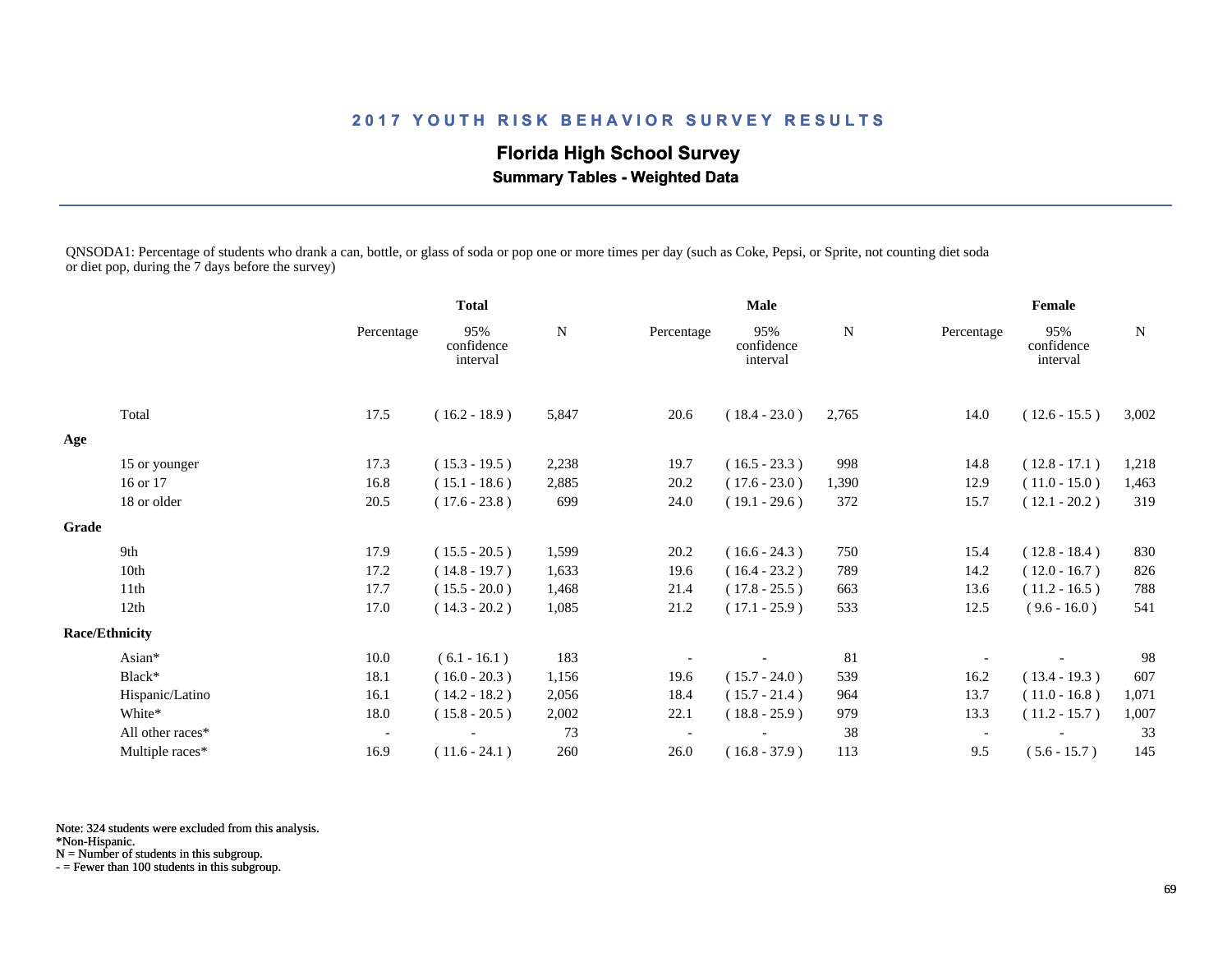# **Florida High School Survey**

 **Summary Tables - Weighted Data**

QNSODA2: Percentage of students who drank a can, bottle, or glass of soda or pop two or more times per day (such as Coke, Pepsi, or Sprite, not counting diet soda or diet pop, during the 7 days before the survey)

|       |                       |                          | <b>Total</b>                  |           |            | <b>Male</b>                   | Female    |                          |                               |           |
|-------|-----------------------|--------------------------|-------------------------------|-----------|------------|-------------------------------|-----------|--------------------------|-------------------------------|-----------|
|       |                       | Percentage               | 95%<br>confidence<br>interval | ${\bf N}$ | Percentage | 95%<br>confidence<br>interval | ${\bf N}$ | Percentage               | 95%<br>confidence<br>interval | ${\bf N}$ |
|       | Total                 | 11.2                     | $(10.2 - 12.4)$               | 5,847     | 12.7       | $(11.1 - 14.5)$               | 2,765     | 9.5                      | $(8.3 - 11.0)$                | 3,002     |
| Age   |                       |                          |                               |           |            |                               |           |                          |                               |           |
|       | 15 or younger         | 10.8                     | $(9.4 - 12.3)$                | 2,238     | 11.2       | $(9.2 - 13.6)$                | 998       | 9.9                      | $(8.2 - 12.1)$                | 1,218     |
|       | 16 or 17              | 10.7                     | $(9.2 - 12.3)$                | 2,885     | 12.3       | $(10.3 - 14.7)$               | 1,390     | 8.7                      | $(7.2 - 10.5)$                | 1,463     |
|       | 18 or older           | 14.3                     | $(11.9 - 17.2)$               | 699       | 16.8       | $(12.5 - 22.1)$               | 372       | 11.1                     | $(8.1 - 15.1)$                | 319       |
| Grade |                       |                          |                               |           |            |                               |           |                          |                               |           |
|       | 9th                   | 11.4                     | $(9.6 - 13.5)$                | 1,599     | 11.9       | $(9.3 - 15.0)$                | 750       | 10.7                     | $(8.5 - 13.5)$                | 830       |
|       | 10th                  | 11.0                     | $(9.1 - 13.2)$                | 1,633     | 12.3       | $(9.9 - 15.1)$                | 789       | 9.3                      | $(7.5 - 11.4)$                | 826       |
|       | 11th                  | 10.5                     | $(8.6 - 12.8)$                | 1,468     | 12.3       | $(9.4 - 15.9)$                | 663       | 8.6                      | $(6.4 - 11.4)$                | 788       |
|       | 12th                  | 11.7                     | $(9.5 - 14.2)$                | 1,085     | 13.8       | $(10.0 - 18.6)$               | 533       | 9.2                      | $(6.9 - 12.1)$                | 541       |
|       | <b>Race/Ethnicity</b> |                          |                               |           |            |                               |           |                          |                               |           |
|       | Asian*                | 6.3                      | $(3.3 - 11.7)$                | 183       |            |                               | 81        |                          |                               | 98        |
|       | Black*                | 12.4                     | $(10.6 - 14.4)$               | 1,156     | 11.8       | $(8.9 - 15.3)$                | 539       | 12.7                     | $(10.2 - 15.8)$               | 607       |
|       | Hispanic/Latino       | 10.1                     | $(8.6 - 11.8)$                | 2,056     | 10.8       | $(8.9 - 13.1)$                | 964       | 9.1                      | $(7.0 - 11.8)$                | 1,071     |
|       | White*                | 10.9                     | $(9.5 - 12.6)$                | 2,002     | 13.8       | $(11.4 - 16.5)$               | 979       | 7.8                      | $(6.3 - 9.7)$                 | 1,007     |
|       | All other races*      | $\overline{\phantom{a}}$ |                               | 73        |            |                               | 38        | $\overline{\phantom{a}}$ |                               | 33        |
|       | Multiple races*       | 11.7                     | $(7.8 - 17.3)$                | 260       | 17.4       | $(11.1 - 26.2)$               | 113       | 7.2                      | $(3.9 - 12.9)$                | 145       |

Note: 324 students were excluded from this analysis.

\*Non-Hispanic.

N = Number of students in this subgroup.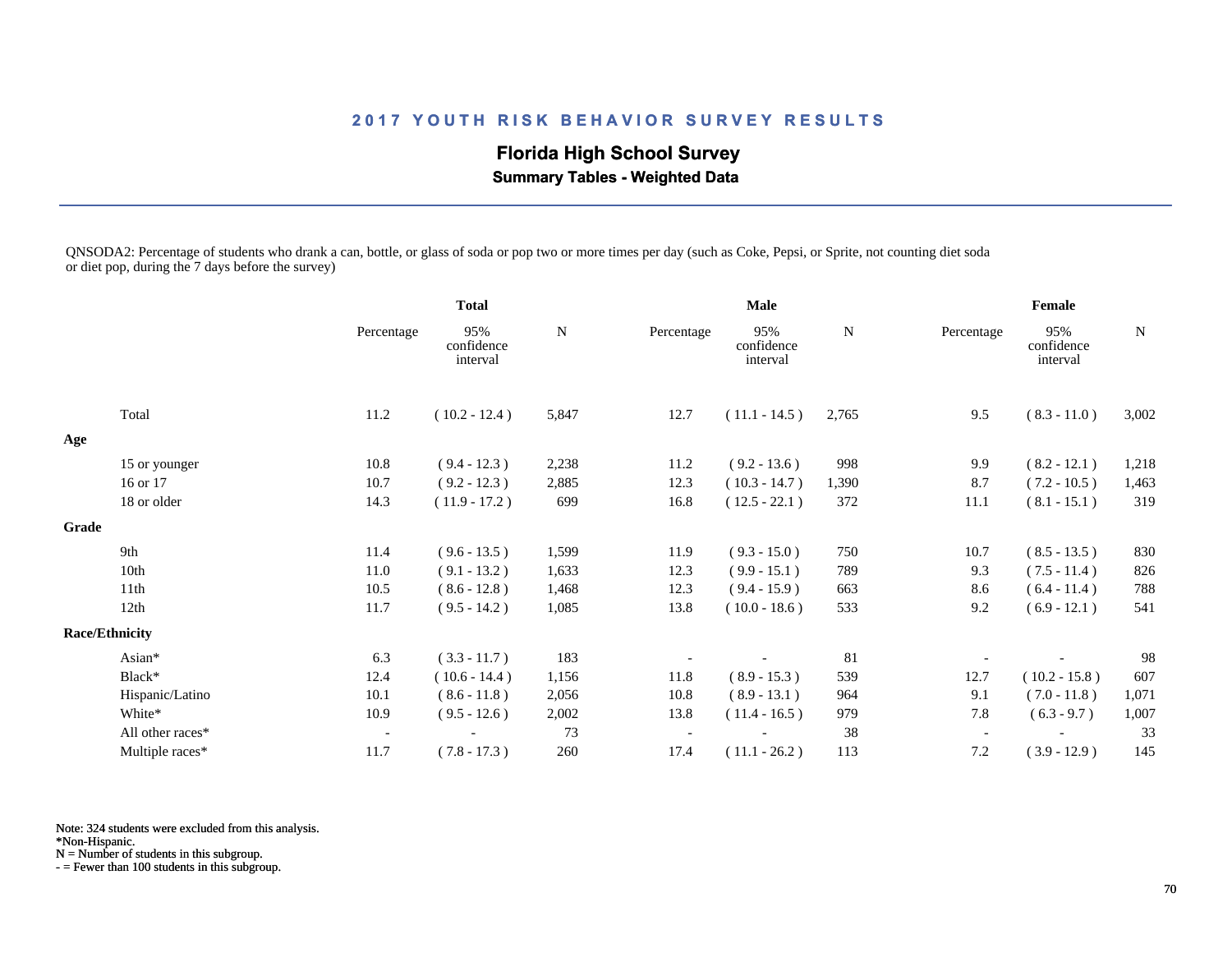# **Florida High School Survey**

 **Summary Tables - Weighted Data**

QNSODA3: Percentage of students who drank a can, bottle, or glass of soda or pop three or more times per day (such as Coke, Pepsi, or Sprite, not counting diet soda or diet pop, during the 7 days before the survey)

| ${\bf N}$<br>95%<br>confidence<br>interval | Percentage               | 95%<br>confidence<br>interval | ${\bf N}$ |
|--------------------------------------------|--------------------------|-------------------------------|-----------|
|                                            |                          |                               |           |
|                                            | 5.4                      | $(4.5 - 6.6)$                 | 3,002     |
|                                            |                          |                               |           |
| 998<br>$(4.9 - 8.8)$                       | 5.4                      | $(4.1 - 7.2)$                 | 1,218     |
| $(5.7 - 9.2)$<br>1,390                     | 4.5                      | $(3.4 - 5.9)$                 | 1,463     |
| 372<br>$(6.6 - 14.4)$                      | 8.8                      | $(6.2 - 12.3)$                | 319       |
|                                            |                          |                               |           |
| 750<br>$(5.0 - 9.4)$                       | 5.7                      | $(4.3 - 7.6)$                 | 830       |
| 789<br>$(5.3 - 9.7)$                       | 3.8                      | $(2.6 - 5.6)$                 | 826       |
| $(5.3 - 10.3)$<br>663                      | 5.5                      | $(3.6 - 8.2)$                 | 788       |
| $(5.0 - 11.7)$<br>533                      | 6.4                      | $(4.6 - 8.8)$                 | 541       |
|                                            |                          |                               |           |
| 81                                         |                          |                               | 98        |
| $(5.4 - 10.1)$<br>539                      | 7.3                      | $(5.5 - 9.8)$                 | 607       |
| $(4.9 - 8.3)$<br>964                       | 5.7                      | $(4.3 - 7.5)$                 | 1,071     |
| 979<br>$(6.0 - 10.3)$                      | 3.9                      | $(2.8 - 5.5)$                 | 1,007     |
| 38                                         | $\overline{\phantom{a}}$ |                               | 33        |
| $(4.6 - 16.8)$<br>113                      | 4.9                      | $(2.2 - 10.2)$                | 145       |
|                                            | 2,765                    | $(6.2 - 8.9)$                 |           |

Note: 324 students were excluded from this analysis.

\*Non-Hispanic.

N = Number of students in this subgroup.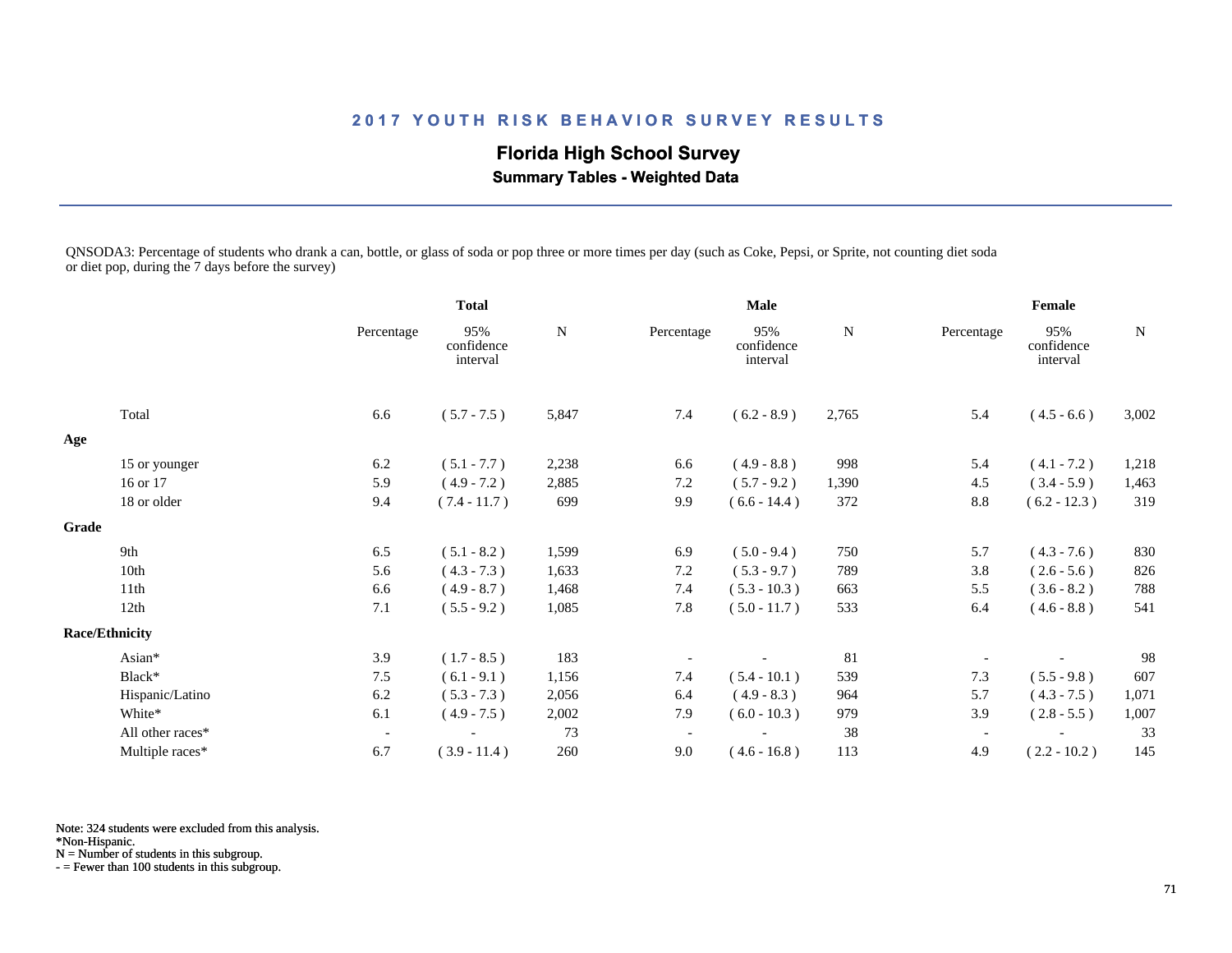# **Florida High School Survey**

 **Summary Tables - Weighted Data**

QN77: Percentage of students who did not drink milk (during the 7 days before the survey)

|       |                       |            | <b>Total</b>                  |       |            | Male                          |       | Female     |                               |             |  |
|-------|-----------------------|------------|-------------------------------|-------|------------|-------------------------------|-------|------------|-------------------------------|-------------|--|
|       |                       | Percentage | 95%<br>confidence<br>interval | N     | Percentage | 95%<br>confidence<br>interval | N     | Percentage | 95%<br>confidence<br>interval | $\mathbf N$ |  |
|       | Total                 | 29.1       | $(27.7 - 30.4)$               | 5,816 | 21.8       | $(19.9 - 23.8)$               | 2,745 | 36.2       | $(34.5 - 37.9)$               | 2,990       |  |
| Age   |                       |            |                               |       |            |                               |       |            |                               |             |  |
|       | 15 or younger         | 27.1       | $(24.7 - 29.6)$               | 2,229 | 20.2       | $(17.1 - 23.8)$               | 994   | 32.9       | $(30.0 - 35.9)$               | 1,213       |  |
|       | 16 or 17              | 29.8       | $(27.8 - 31.9)$               | 2,868 | 21.7       | $(19.3 - 24.2)$               | 1,379 | 38.2       | $(35.1 - 41.3)$               | 1,456       |  |
|       | 18 or older           | 31.4       | $(28.1 - 34.9)$               | 695   | 25.9       | $(20.7 - 31.8)$               | 368   | 38.1       | $(33.3 - 43.1)$               | 319         |  |
| Grade |                       |            |                               |       |            |                               |       |            |                               |             |  |
|       | 9th                   | 25.4       | $(22.7 - 28.4)$               | 1,592 | 18.6       | $(15.4 - 22.3)$               | 747   | 32.0       | $(28.5 - 35.6)$               | 825         |  |
|       | 10th                  | 29.3       | $(26.7 - 32.0)$               | 1,623 | 22.5       | $(19.9 - 25.5)$               | 782   | 35.7       | $(31.1 - 40.5)$               | 824         |  |
|       | 11th                  | 30.1       | $(27.5 - 32.9)$               | 1,464 | 21.3       | $(18.5 - 24.3)$               | 661   | 39.3       | $(35.3 - 43.4)$               | 785         |  |
|       | 12th                  | 31.9       | $(29.2 - 34.8)$               | 1,076 | 25.0       | $(20.7 - 29.9)$               | 526   | 38.6       | $(34.4 - 42.9)$               | 539         |  |
|       | <b>Race/Ethnicity</b> |            |                               |       |            |                               |       |            |                               |             |  |
|       | Asian*                | 25.3       | $(19.8 - 31.6)$               | 183   |            |                               | 82    |            |                               | 97          |  |
|       | Black*                | 34.7       | $(32.3 - 37.2)$               | 1,150 | 26.3       | $(23.0 - 29.8)$               | 533   | 43.0       | $(39.1 - 47.0)$               | 607         |  |
|       | Hispanic/Latino       | 25.6       | $(23.6 - 27.7)$               | 2,042 | 16.8       | $(14.5 - 19.4)$               | 956   | 33.6       | $(30.5 - 36.9)$               | 1,063       |  |
|       | White*                | 27.0       | $(24.8 - 29.4)$               | 1,994 | 21.4       | $(18.6 - 24.5)$               | 975   | 33.2       | $(30.2 - 36.3)$               | 1,004       |  |
|       | All other races*      | $\sim$     |                               | 72    |            |                               | 37    |            |                               | 33          |  |
|       | Multiple races*       | 27.9       | $(22.4 - 34.1)$               | 259   | 19.0       | $(12.6 - 27.8)$               | 112   | 34.8       | $(27.2 - 43.3)$               | 145         |  |

Note: 355 students were excluded from this analysis.

N = Number of students in this subgroup.

<sup>\*</sup>Non-Hispanic.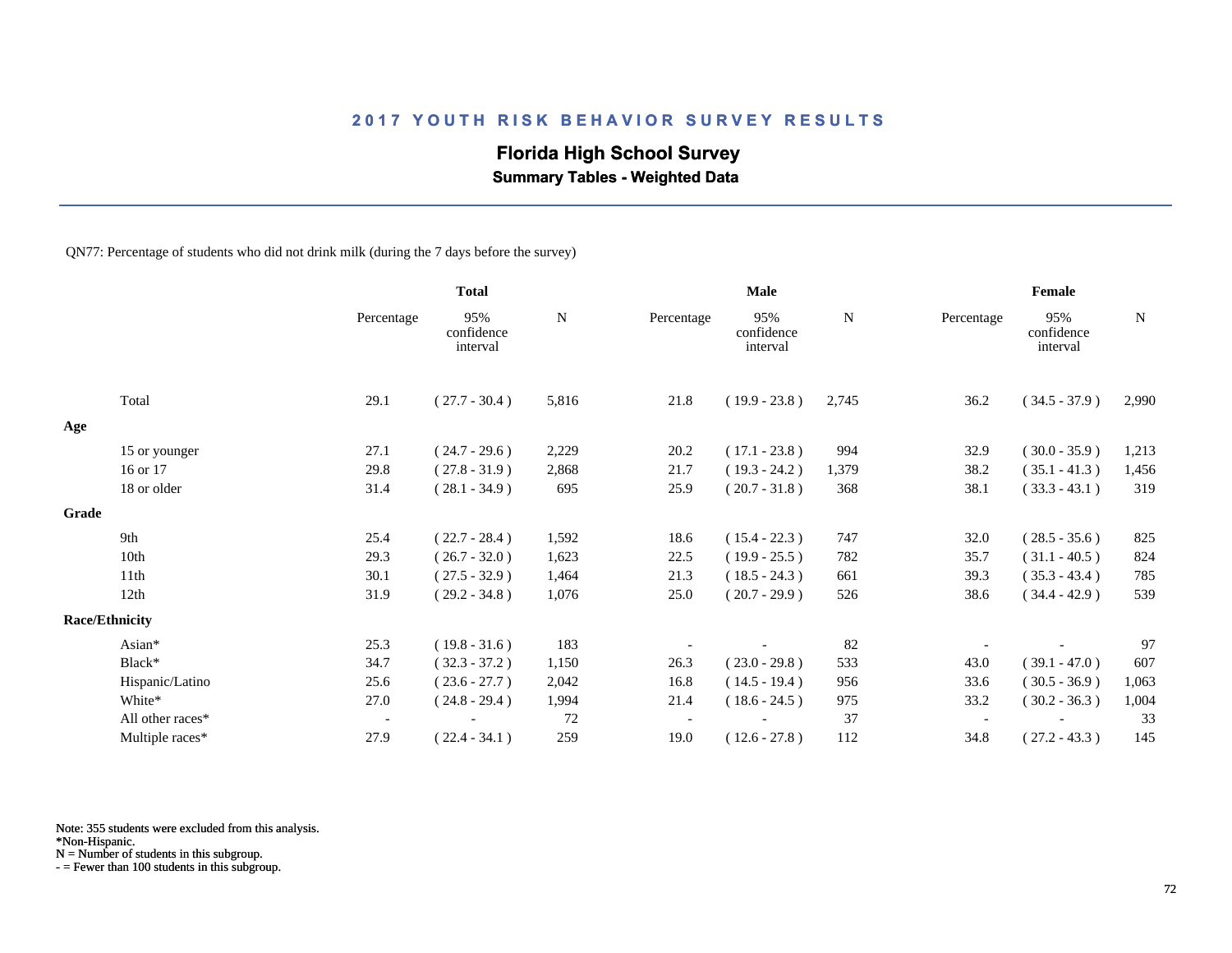# **Florida High School Survey**

 **Summary Tables - Weighted Data**

QNMILK1: Percentage of students who drank one or more glasses per day of milk (counting the milk they drank in a glass or cup, from a carton, or with cereal and counting the half pint of milk served at school as equal to one glass, during the 7 days before the survey)

|       |                       |                          | <b>Total</b>                  |       | <b>Male</b> |                               |       | Female     |                               |             |
|-------|-----------------------|--------------------------|-------------------------------|-------|-------------|-------------------------------|-------|------------|-------------------------------|-------------|
|       |                       | Percentage               | 95%<br>confidence<br>interval | N     | Percentage  | 95%<br>confidence<br>interval | N     | Percentage | 95%<br>confidence<br>interval | $\mathbf N$ |
|       | Total                 | 28.6                     | $(27.1 - 30.1)$               | 5,816 | 37.3        | $(35.2 - 39.5)$               | 2,745 | 19.9       | $(18.3 - 21.7)$               | 2,990       |
| Age   |                       |                          |                               |       |             |                               |       |            |                               |             |
|       | 15 or younger         | 29.7                     | $(27.3 - 32.1)$               | 2,229 | 39.3        | $(35.8 - 42.9)$               | 994   | 21.1       | $(18.4 - 24.2)$               | 1,213       |
|       | 16 or 17              | 29.2                     | $(26.8 - 31.8)$               | 2,868 | 38.2        | $(35.3 - 41.3)$               | 1,379 | 19.8       | $(16.8 - 23.2)$               | 1,456       |
|       | 18 or older           | 23.8                     | $(20.3 - 27.6)$               | 695   | 30.1        | $(25.1 - 35.7)$               | 368   | 17.1       | $(12.9 - 22.3)$               | 319         |
| Grade |                       |                          |                               |       |             |                               |       |            |                               |             |
|       | 9th                   | 29.5                     | $(26.5 - 32.7)$               | 1,592 | 38.2        | $(33.7 - 43.0)$               | 747   | 20.9       | $(17.9 - 24.3)$               | 825         |
|       | 10th                  | 31.1                     | $(29.0 - 33.2)$               | 1,623 | 40.7        | $(37.3 - 44.1)$               | 782   | 21.8       | $(18.6 - 25.3)$               | 824         |
|       | 11th                  | 28.0                     | $(25.0 - 31.3)$               | 1,464 | 35.7        | $(31.7 - 40.0)$               | 661   | 20.5       | $(16.9 - 24.7)$               | 785         |
|       | 12th                  | 24.9                     | $(21.9 - 28.1)$               | 1,076 | 33.9        | $(29.7 - 38.5)$               | 526   | 15.8       | $(13.1 - 19.1)$               | 539         |
|       | <b>Race/Ethnicity</b> |                          |                               |       |             |                               |       |            |                               |             |
|       | Asian*                | 32.5                     | $(26.4 - 39.3)$               | 183   |             |                               | 82    |            |                               | 97          |
|       | Black*                | 22.8                     | $(20.2 - 25.8)$               | 1,150 | 29.4        | $(24.6 - 34.7)$               | 533   | 16.3       | $(13.8 - 19.3)$               | 607         |
|       | Hispanic/Latino       | 34.0                     | $(31.6 - 36.6)$               | 2,042 | 43.7        | $(39.9 - 47.5)$               | 956   | 24.9       | $(21.9 - 28.3)$               | 1,063       |
|       | White*                | 29.9                     | $(27.7 - 32.2)$               | 1,994 | 39.8        | $(36.4 - 43.3)$               | 975   | 19.5       | $(16.8 - 22.5)$               | 1,004       |
|       | All other races*      | $\overline{\phantom{a}}$ |                               | 72    |             |                               | 37    |            |                               | 33          |
|       | Multiple races*       | 27.7                     | $(21.8 - 34.4)$               | 259   | 38.9        | $(28.3 - 50.6)$               | 112   | 18.7       | $(13.8 - 25.0)$               | 145         |

Note: 355 students were excluded from this analysis.

\*Non-Hispanic.

N = Number of students in this subgroup.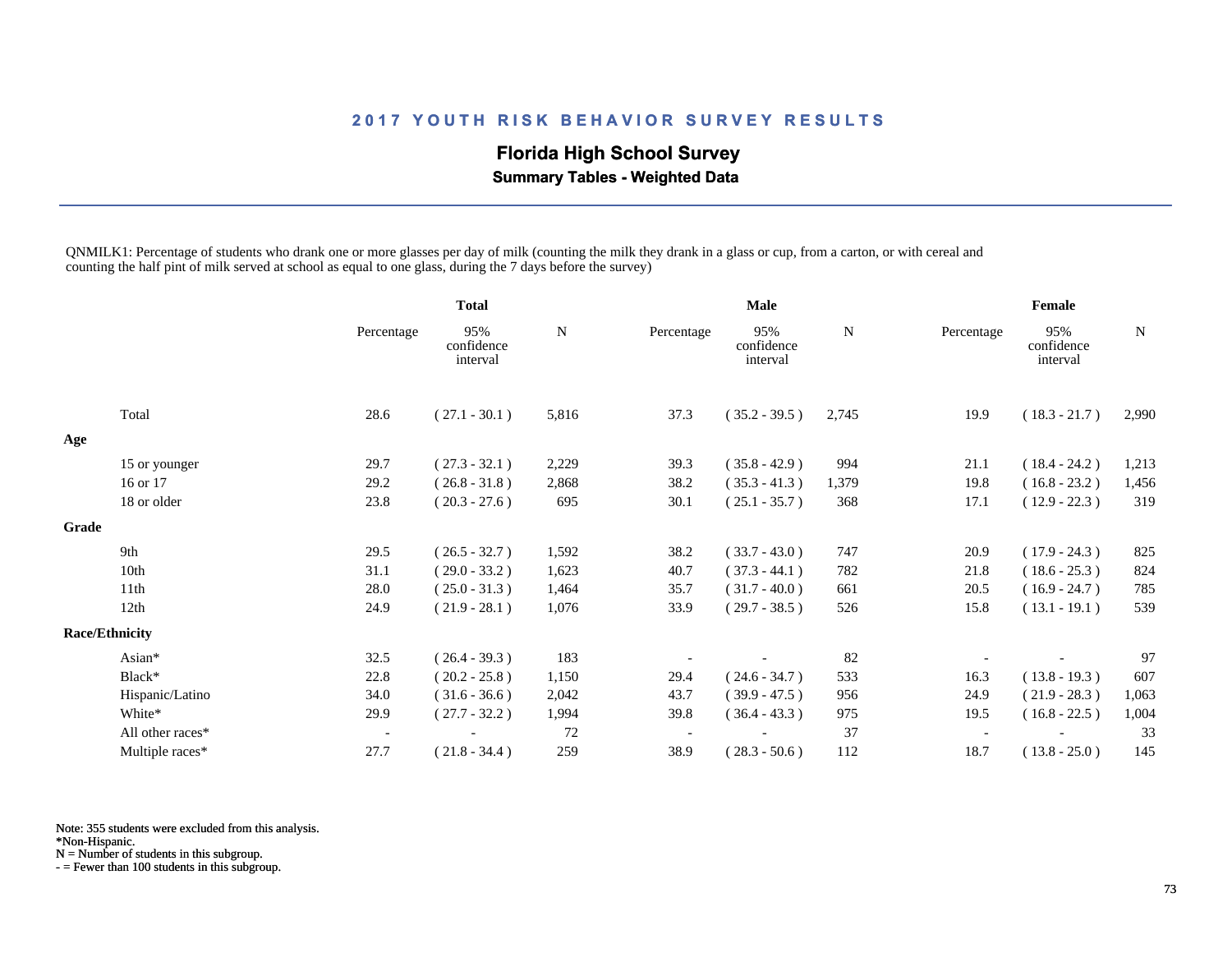# **Florida High School Survey**

 **Summary Tables - Weighted Data**

QNMILK2: Percentage of students who drank two or more glasses per day of milk (counting the milk they drank in a glass or cup, from a carton, or with cereal and counting the half pint of milk served at school as equal to one glass, during the 7 days before the survey)

|                  |                          | <b>Total</b>                  |       |            |                               |             |            |                               |             |
|------------------|--------------------------|-------------------------------|-------|------------|-------------------------------|-------------|------------|-------------------------------|-------------|
|                  | Percentage               | 95%<br>confidence<br>interval | N     | Percentage | 95%<br>confidence<br>interval | N           | Percentage | 95%<br>confidence<br>interval | $\mathbf N$ |
| Total            | 15.3                     | $(14.3 - 16.4)$               | 5,816 | 20.8       | $(19.1 - 22.7)$               | 2,745       | 9.8        | $(8.5 - 11.2)$                | 2,990       |
|                  |                          |                               |       |            |                               |             |            |                               |             |
| 15 or younger    | 15.6                     | $(14.0 - 17.4)$               | 2,229 | 21.0       | $(18.5 - 23.7)$               | 994         | 10.8       | $(8.7 - 13.2)$                | 1,213       |
| 16 or 17         | 15.9                     | $(14.1 - 17.8)$               | 2,868 | 22.1       | $(19.7 - 24.7)$               | 1,379       | 9.3        | $(7.5 - 11.5)$                | 1,456       |
| 18 or older      | 12.5                     | $(9.9 - 15.6)$                | 695   | 16.0       | $(12.5 - 20.2)$               | 368         | 8.8        | $(5.6 - 13.4)$                | 319         |
|                  |                          |                               |       |            |                               |             |            |                               |             |
| 9th              | 15.8                     | $(13.8 - 18.1)$               | 1,592 | 21.2       | $(18.2 - 24.5)$               | 747         | 10.4       | $(8.1 - 13.3)$                | 825         |
| 10th             | 16.3                     | $(14.4 - 18.5)$               | 1,623 | 22.1       | $(18.7 - 25.9)$               | 782         | 10.6       | $(8.5 - 13.1)$                | 824         |
| 11th             | 15.6                     | $(13.7 - 17.7)$               | 1,464 | 21.9       | $(18.5 - 25.7)$               | 661         | 9.2        | $(6.8 - 12.4)$                | 785         |
| 12th             | 13.0                     | $(10.8 - 15.5)$               | 1,076 | 17.6       | $(14.2 - 21.8)$               | 526         | 8.4        | $(6.5 - 10.8)$                | 539         |
|                  |                          |                               |       |            |                               |             |            |                               |             |
| Asian*           | 14.3                     | $(10.5 - 19.0)$               | 183   |            |                               | 82          |            |                               | 97          |
| Black*           | 12.7                     | $(10.7 - 15.0)$               | 1,150 | 17.5       | $(14.2 - 21.3)$               | 533         | 8.0        | $(5.9 - 10.7)$                | 607         |
| Hispanic/Latino  | 18.3                     | $(17.0 - 19.7)$               | 2,042 | 25.0       | $(22.5 - 27.8)$               | 956         | 11.8       | $(9.8 - 14.1)$                | 1,063       |
| White*           | 15.4                     | $(13.8 - 17.2)$               | 1,994 | 20.9       | $(18.3 - 23.9)$               | 975         | 9.6        | $(7.6 - 12.2)$                | 1,004       |
| All other races* | $\overline{\phantom{a}}$ |                               | 72    |            |                               | 37          |            |                               | 33          |
| Multiple races*  | 16.5                     | $(12.5 - 21.4)$               | 259   | 24.6       | $(16.7 - 34.7)$               | 112         | 9.9        | $(6.1 - 15.6)$                | 145         |
| Grade            | <b>Race/Ethnicity</b>    |                               |       |            |                               | <b>Male</b> |            |                               | Female      |

Note: 355 students were excluded from this analysis.

\*Non-Hispanic.

N = Number of students in this subgroup.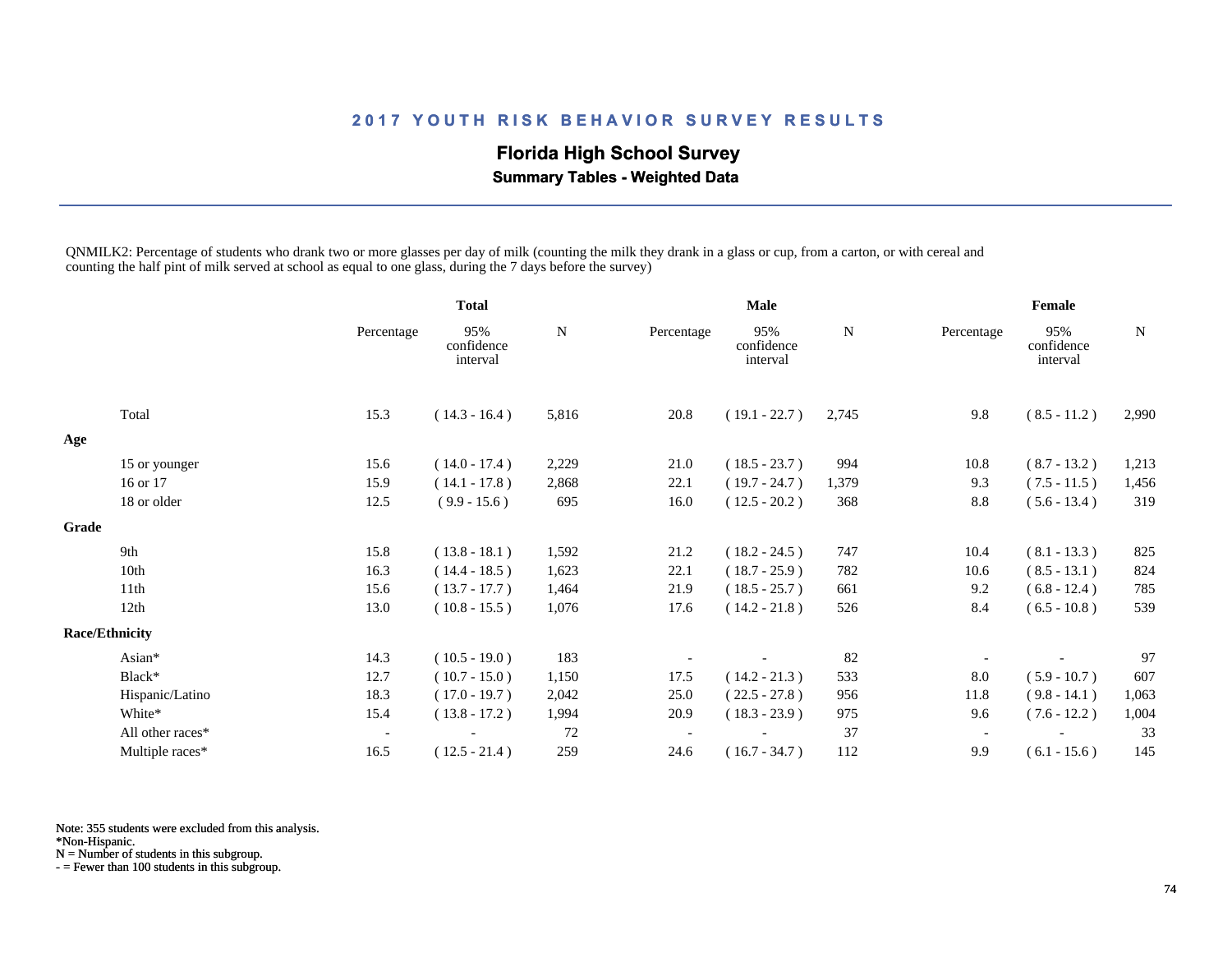# **Florida High School Survey**

 **Summary Tables - Weighted Data**

QNMILK3: Percentage of students who drank three or more glasses per day of milk (counting the milk they drank in a glass or cup, from a carton, or with cereal and counting the half pint of milk served at school as equal to one glass, during the 7 days before the survey)

|       |                       |                          | <b>Total</b>                  |       | <b>Male</b>              |                               |       | Female                   |                               |       |
|-------|-----------------------|--------------------------|-------------------------------|-------|--------------------------|-------------------------------|-------|--------------------------|-------------------------------|-------|
|       |                       | Percentage               | 95%<br>confidence<br>interval | N     | Percentage               | 95%<br>confidence<br>interval | N     | Percentage               | 95%<br>confidence<br>interval | N     |
|       | Total                 | 6.6                      | $(5.9 - 7.3)$                 | 5,816 | 9.6                      | $(8.5 - 10.8)$                | 2,745 | 3.5                      | $(2.8 - 4.4)$                 | 2,990 |
| Age   |                       |                          |                               |       |                          |                               |       |                          |                               |       |
|       | 15 or younger         | 6.1                      | $(5.1 - 7.4)$                 | 2,229 | 8.3                      | $(6.8 - 10.2)$                | 994   | 4.1                      | $(2.9 - 5.7)$                 | 1,213 |
|       | 16 or 17              | 6.9                      | $(5.9 - 8.1)$                 | 2,868 | 10.5                     | $(8.8 - 12.4)$                | 1,379 | 3.1                      | $(2.1 - 4.6)$                 | 1,456 |
|       | 18 or older           | 6.5                      | $(4.6 - 9.0)$                 | 695   | 9.3                      | $(6.8 - 12.6)$                | 368   | 3.4                      | $(1.7 - 6.5)$                 | 319   |
| Grade |                       |                          |                               |       |                          |                               |       |                          |                               |       |
|       | 9th                   | 6.3                      | $(5.0 - 7.9)$                 | 1,592 | 8.8                      | $(6.8 - 11.2)$                | 747   | 3.7                      | $(2.3 - 5.7)$                 | 825   |
|       | 10th                  | 7.2                      | $(5.8 - 8.8)$                 | 1,623 | 10.3                     | $(8.2 - 13.0)$                | 782   | 4.1                      | $(2.7 - 6.0)$                 | 824   |
|       | 11th                  | 6.5                      | $(5.3 - 7.9)$                 | 1,464 | 9.7                      | $(7.4 - 12.4)$                | 661   | 3.1                      | $(1.9 - 5.1)$                 | 785   |
|       | 12th                  | 6.0                      | $(4.6 - 7.8)$                 | 1,076 | 9.0                      | $(6.9 - 11.8)$                | 526   | 3.0                      | $(1.9 - 4.9)$                 | 539   |
|       | <b>Race/Ethnicity</b> |                          |                               |       |                          |                               |       |                          |                               |       |
|       | Asian*                | 4.4                      | $(2.1 - 8.8)$                 | 183   |                          |                               | 82    |                          |                               | 97    |
|       | Black*                | 6.0                      | $(4.7 - 7.5)$                 | 1,150 | 9.4                      | $(7.2 - 12.0)$                | 533   | 2.6                      | $(1.6 - 4.1)$                 | 607   |
|       | Hispanic/Latino       | 8.0                      | $(6.9 - 9.2)$                 | 2,042 | 11.8                     | $(9.9 - 13.9)$                | 956   | 4.3                      | $(3.0 - 6.1)$                 | 1,063 |
|       | White*                | 6.2                      | $(5.2 - 7.3)$                 | 1,994 | 8.3                      | $(6.5 - 10.6)$                | 975   | 3.9                      | $(2.6 - 5.6)$                 | 1,004 |
|       | All other races*      | $\overline{\phantom{a}}$ |                               | 72    | $\overline{\phantom{a}}$ |                               | 37    | $\overline{\phantom{a}}$ |                               | 33    |
|       | Multiple races*       | 5.8                      | $(3.3 - 9.9)$                 | 259   | 9.7                      | $(5.3 - 17.1)$                | 112   | 2.6                      | $(0.8 - 8.1)$                 | 145   |

Note: 355 students were excluded from this analysis.

\*Non-Hispanic.

N = Number of students in this subgroup.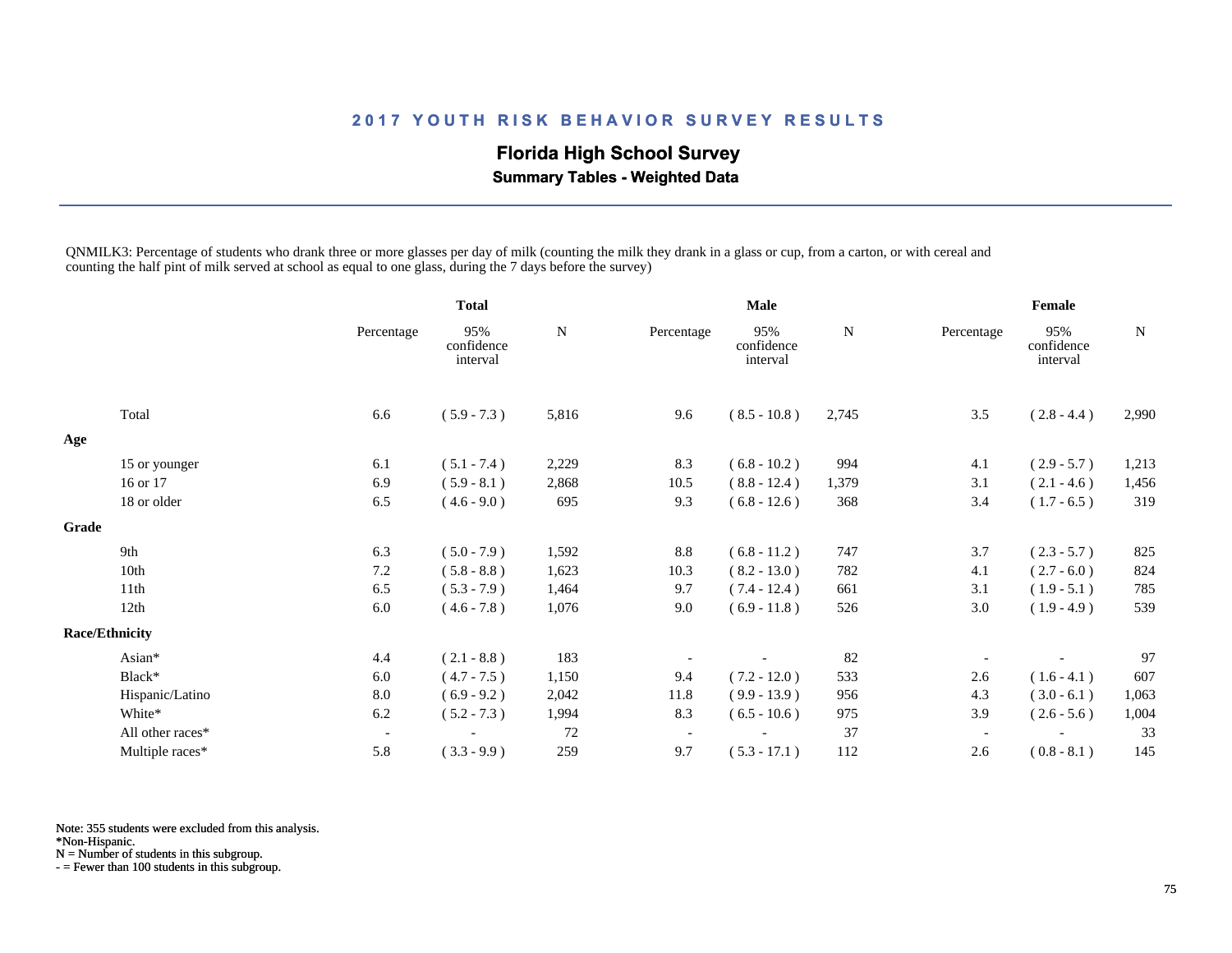## **Florida High School Survey**

 **Summary Tables - Weighted Data**

QN78: Percentage of students who did not eat breakfast (during the 7 days before the survey)

|       |                       |            | <b>Total</b>                  |       | Male       |                               |             | Female     |                               |             |  |
|-------|-----------------------|------------|-------------------------------|-------|------------|-------------------------------|-------------|------------|-------------------------------|-------------|--|
|       |                       | Percentage | 95%<br>confidence<br>interval | N     | Percentage | 95%<br>confidence<br>interval | $\mathbf N$ | Percentage | 95%<br>confidence<br>interval | $\mathbf N$ |  |
|       | Total                 | 16.9       | $(15.4 - 18.6)$               | 5,833 | 17.0       | $(15.1 - 19.1)$               | 2,753       | 16.7       | $(15.1 - 18.4)$               | 3,002       |  |
| Age   |                       |            |                               |       |            |                               |             |            |                               |             |  |
|       | 15 or younger         | 16.4       | $(14.8 - 18.2)$               | 2,237 | 14.4       | $(12.3 - 16.9)$               | 997         | 18.0       | $(15.8 - 20.5)$               | 1,218       |  |
|       | 16 or 17              | 17.0       | $(15.0 - 19.3)$               | 2,873 | 17.6       | $(15.1 - 20.4)$               | 1,381       | 16.2       | $(14.1 - 18.5)$               | 1,462       |  |
|       | 18 or older           | 18.0       | $(15.4 - 20.8)$               | 698   | 20.7       | $(16.6 - 25.4)$               | 370         | 15.2       | $(11.4 - 19.9)$               | 320         |  |
| Grade |                       |            |                               |       |            |                               |             |            |                               |             |  |
|       | 9th                   | 17.7       | $(15.7 - 19.9)$               | 1,598 | 14.2       | $(11.6 - 17.3)$               | 747         | 21.1       | $(18.2 - 24.3)$               | 831         |  |
|       | 10th                  | 16.9       | $(14.1 - 20.1)$               | 1,626 | 17.5       | $(14.0 - 21.7)$               | 784         | 15.9       | $(13.3 - 18.8)$               | 824         |  |
|       | 11 <sup>th</sup>      | 17.2       | $(14.8 - 19.9)$               | 1,465 | 20.0       | $(16.5 - 24.1)$               | 662         | 14.5       | $(11.7 - 17.9)$               | 787         |  |
|       | 12th                  | 16.0       | $(13.7 - 18.6)$               | 1,083 | 16.4       | $(13.0 - 20.5)$               | 531         | 15.5       | $(12.4 - 19.1)$               | 543         |  |
|       | <b>Race/Ethnicity</b> |            |                               |       |            |                               |             |            |                               |             |  |
|       | Asian*                | 15.7       | $(10.2 - 23.5)$               | 182   |            |                               | 82          |            |                               | 97          |  |
|       | Black*                | 19.7       | $(17.4 - 22.3)$               | 1,154 | 22.9       | $(20.0 - 26.1)$               | 535         | 16.3       | $(12.9 - 20.3)$               | 610         |  |
|       | Hispanic/Latino       | 15.0       | $(13.3 - 16.8)$               | 2,051 | 12.7       | $(10.7 - 15.1)$               | 961         | 16.9       | $(14.4 - 19.8)$               | 1,068       |  |
|       | White*                | 15.7       | $(13.8 - 17.7)$               | 2,001 | 15.1       | $(12.8 - 17.7)$               | 977         | 16.3       | $(14.0 - 19.0)$               | 1,008       |  |
|       | All other races*      | $\sim$     |                               | 70    |            |                               | 35          |            |                               | 33          |  |
|       | Multiple races*       | 19.1       | $(13.9 - 25.8)$               | 258   | 19.9       | $(12.4 - 30.3)$               | 111         | 18.8       | $(12.8 - 26.8)$               | 145         |  |

Note: 338 students were excluded from this analysis.

N = Number of students in this subgroup.

<sup>\*</sup>Non-Hispanic.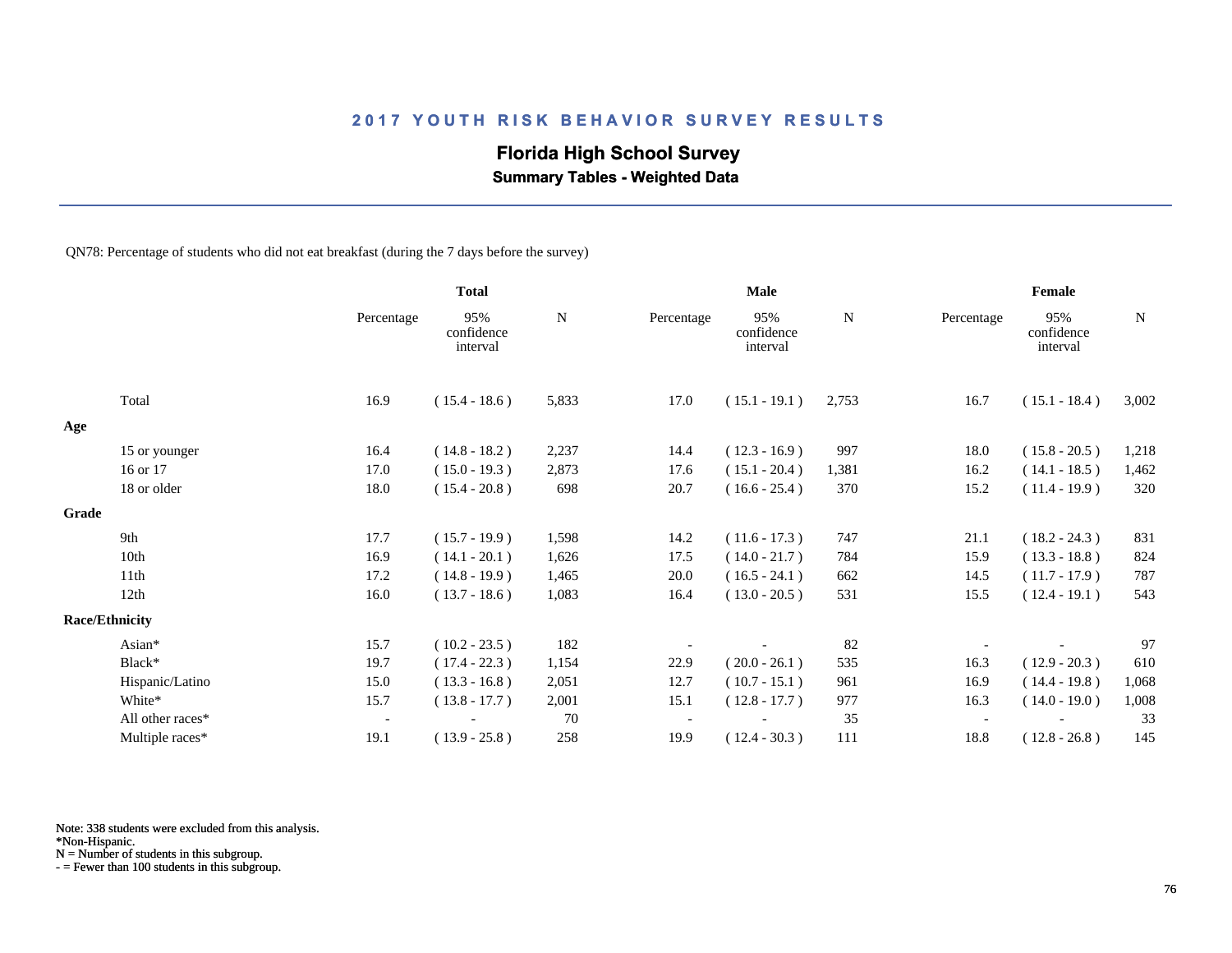## **Florida High School Survey**

 **Summary Tables - Weighted Data**

QNBK7DAY: Percentage of students who ate breakfast on all 7 days (during the 7 days before the survey)

|                       |                  |                          | <b>Total</b>                  |             |            | Male                          |           |            | Female                        |           |
|-----------------------|------------------|--------------------------|-------------------------------|-------------|------------|-------------------------------|-----------|------------|-------------------------------|-----------|
|                       |                  | Percentage               | 95%<br>confidence<br>interval | $\mathbf N$ | Percentage | 95%<br>confidence<br>interval | ${\bf N}$ | Percentage | 95%<br>confidence<br>interval | ${\bf N}$ |
|                       | Total            | 37.0                     | $(34.6 - 39.5)$               | 5,833       | 41.2       | $(38.5 - 43.9)$               | 2,753     | 32.9       | $(30.1 - 35.8)$               | 3,002     |
| Age                   |                  |                          |                               |             |            |                               |           |            |                               |           |
|                       | 15 or younger    | 40.9                     | $(38.1 - 43.7)$               | 2,237       | 49.3       | $(45.5 - 53.1)$               | 997       | 33.3       | $(29.8 - 36.9)$               | 1,218     |
|                       | 16 or 17         | 35.2                     | $(32.8 - 37.7)$               | 2,873       | 37.7       | $(34.4 - 41.1)$               | 1,381     | 32.5       | $(29.7 - 35.3)$               | 1,462     |
|                       | 18 or older      | 34.6                     | $(30.3 - 39.1)$               | 698         | 35.3       | $(30.3 - 40.5)$               | 370       | 33.3       | $(26.8 - 40.6)$               | 320       |
| Grade                 |                  |                          |                               |             |            |                               |           |            |                               |           |
|                       | 9th              | 40.8                     | $(37.6 - 44.0)$               | 1,598       | 48.6       | $(44.2 - 53.0)$               | 747       | 32.7       | $(28.8 - 36.8)$               | 831       |
|                       | 10th             | 37.4                     | $(33.7 - 41.4)$               | 1,626       | 42.3       | $(37.2 - 47.5)$               | 784       | 33.0       | $(28.6 - 37.7)$               | 824       |
|                       | 11th             | 34.1                     | $(31.4 - 36.8)$               | 1,465       | 36.2       | $(32.1 - 40.6)$               | 662       | 31.4       | $(28.1 - 34.9)$               | 787       |
|                       | 12th             | 35.7                     | $(31.6 - 40.0)$               | 1,083       | 36.6       | $(31.6 - 42.0)$               | 531       | 34.6       | $(29.7 - 39.9)$               | 543       |
| <b>Race/Ethnicity</b> |                  |                          |                               |             |            |                               |           |            |                               |           |
|                       | Asian*           | 47.5                     | $(40.6 - 54.5)$               | 182         |            |                               | 82        |            |                               | 97        |
|                       | Black*           | 31.8                     | $(27.9 - 35.9)$               | 1,154       | 32.3       | $(27.6 - 37.3)$               | 535       | 31.2       | $(26.2 - 36.7)$               | 610       |
|                       | Hispanic/Latino  | 42.7                     | $(39.5 - 46.0)$               | 2,051       | 50.0       | $(46.5 - 53.5)$               | 961       | 35.8       | $(31.9 - 39.8)$               | 1,068     |
|                       | White*           | 38.1                     | $(35.3 - 40.9)$               | 2,001       | 42.2       | $(38.6 - 45.9)$               | 977       | 33.5       | $(30.0 - 37.3)$               | 1,008     |
|                       | All other races* | $\overline{\phantom{a}}$ |                               | 70          |            |                               | 35        |            |                               | 33        |
|                       | Multiple races*  | 31.5                     | $(26.4 - 37.1)$               | 258         | 35.1       | $(25.7 - 45.8)$               | 111       | 29.0       | $(22.9 - 36.1)$               | 145       |

Note: 338 students were excluded from this analysis.

N = Number of students in this subgroup.

<sup>\*</sup>Non-Hispanic.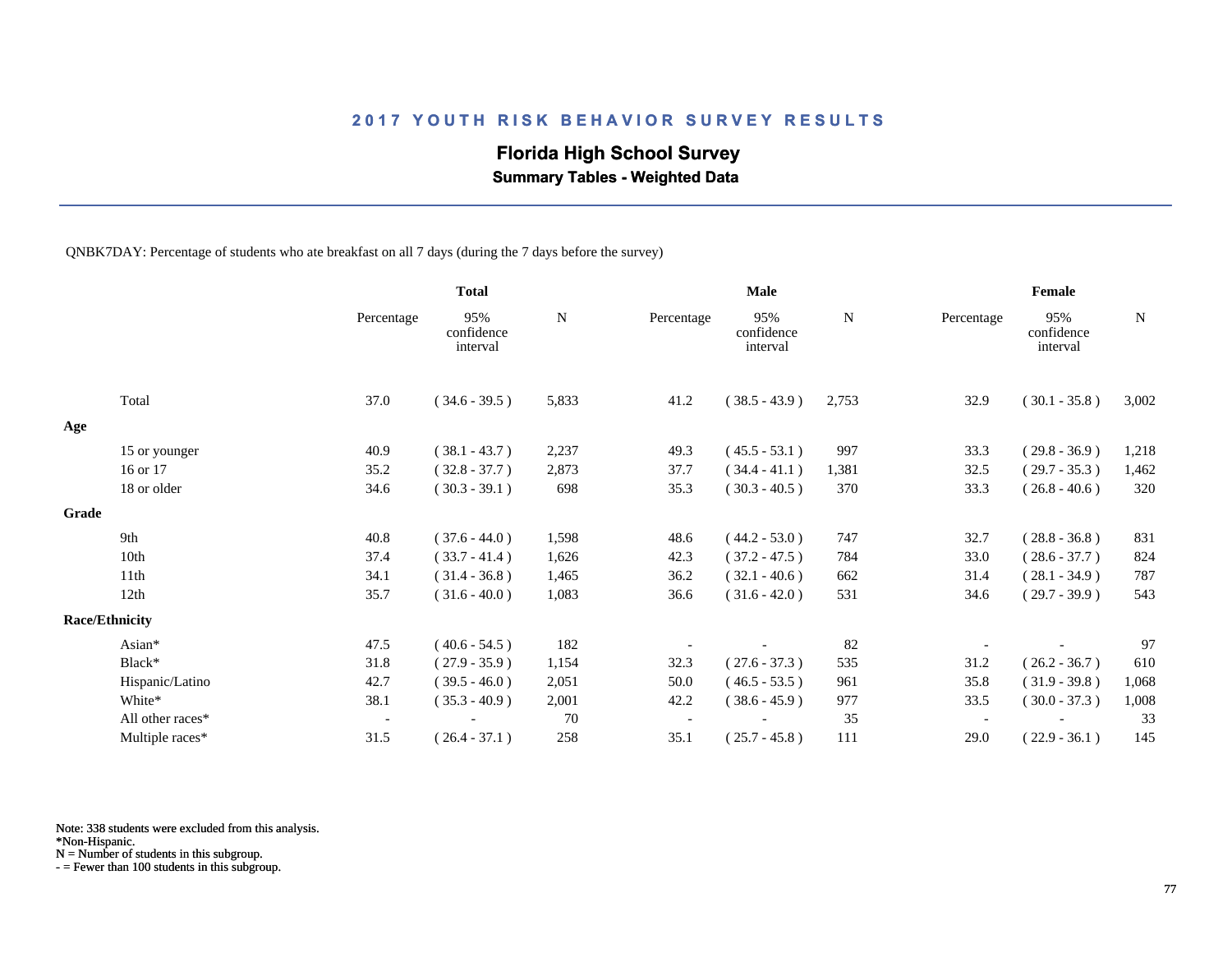# **Florida High School Survey**

 **Summary Tables - Weighted Data**

QN79: Percentage of students who were physically active at least 60 minutes per day on 5 or more days (in any kind of physical activity that increased their heart rate and made them breathe hard some of the time during the 7 days before the survey)

|       |                       |                          | <b>Total</b>                  |       | <b>Male</b> |                               |       | Female     |                               |       |
|-------|-----------------------|--------------------------|-------------------------------|-------|-------------|-------------------------------|-------|------------|-------------------------------|-------|
|       |                       | Percentage               | 95%<br>confidence<br>interval | N     | Percentage  | 95%<br>confidence<br>interval | N     | Percentage | 95%<br>confidence<br>interval | N     |
|       | Total                 | 39.3                     | $(37.7 - 40.9)$               | 5,919 | 49.1        | $(46.9 - 51.4)$               | 2,796 | 29.7       | $(27.7 - 31.7)$               | 3,038 |
| Age   |                       |                          |                               |       |             |                               |       |            |                               |       |
|       | 15 or younger         | 41.1                     | $(38.8 - 43.4)$               | 2,277 | 49.4        | $(45.4 - 53.4)$               | 1,018 | 33.7       | $(31.3 - 36.2)$               | 1,234 |
|       | 16 or 17              | 39.1                     | $(37.2 - 41.1)$               | 2,908 | 49.8        | $(46.4 - 53.3)$               | 1,397 | 28.3       | $(25.6 - 31.1)$               | 1,478 |
|       | 18 or older           | 35.7                     | $(32.0 - 39.6)$               | 709   | 46.1        | $(41.2 - 51.2)$               | 377   | 23.8       | $(18.0 - 30.8)$               | 324   |
| Grade |                       |                          |                               |       |             |                               |       |            |                               |       |
|       | 9th                   | 43.6                     | $(40.9 - 46.5)$               | 1,630 | 52.6        | $(48.1 - 57.1)$               | 766   | 34.6       | $(31.4 - 38.0)$               | 845   |
|       | 10th                  | 38.9                     | $(36.0 - 41.8)$               | 1,646 | 47.8        | $(43.7 - 51.9)$               | 794   | 30.0       | $(26.9 - 33.3)$               | 835   |
|       | 11th                  | 37.8                     | $(34.8 - 40.8)$               | 1,469 | 48.6        | $(43.7 - 53.6)$               | 662   | 27.4       | $(23.9 - 31.1)$               | 789   |
|       | 12th                  | 36.5                     | $(33.3 - 39.8)$               | 1,107 | 47.0        | $(42.6 - 51.5)$               | 544   | 26.5       | $(22.0 - 31.7)$               | 551   |
|       | <b>Race/Ethnicity</b> |                          |                               |       |             |                               |       |            |                               |       |
|       | Asian*                | 38.9                     | $(31.3 - 47.1)$               | 185   |             |                               | 83    |            |                               | 98    |
|       | Black*                | 35.0                     | $(32.2 - 37.9)$               | 1,154 | 45.3        | $(41.3 - 49.5)$               | 536   | 25.1       | $(21.8 - 28.8)$               | 608   |
|       | Hispanic/Latino       | 35.2                     | $(32.2 - 38.3)$               | 2,065 | 47.7        | $(43.7 - 51.8)$               | 966   | 22.9       | $(19.7 - 26.5)$               | 1,075 |
|       | White*                | 44.4                     | $(42.2 - 46.7)$               | 2,051 | 52.0        | $(48.8 - 55.1)$               | 1,004 | 36.8       | $(33.7 - 40.0)$               | 1,033 |
|       | All other races*      | $\overline{\phantom{a}}$ |                               | 74    |             |                               | 38    |            |                               | 33    |
|       | Multiple races*       | 42.4                     | $(36.2 - 48.9)$               | 264   | 52.6        | $(43.8 - 61.3)$               | 114   | 33.9       | $(26.5 - 42.3)$               | 148   |

Note: 252 students were excluded from this analysis.

\*Non-Hispanic.

N = Number of students in this subgroup.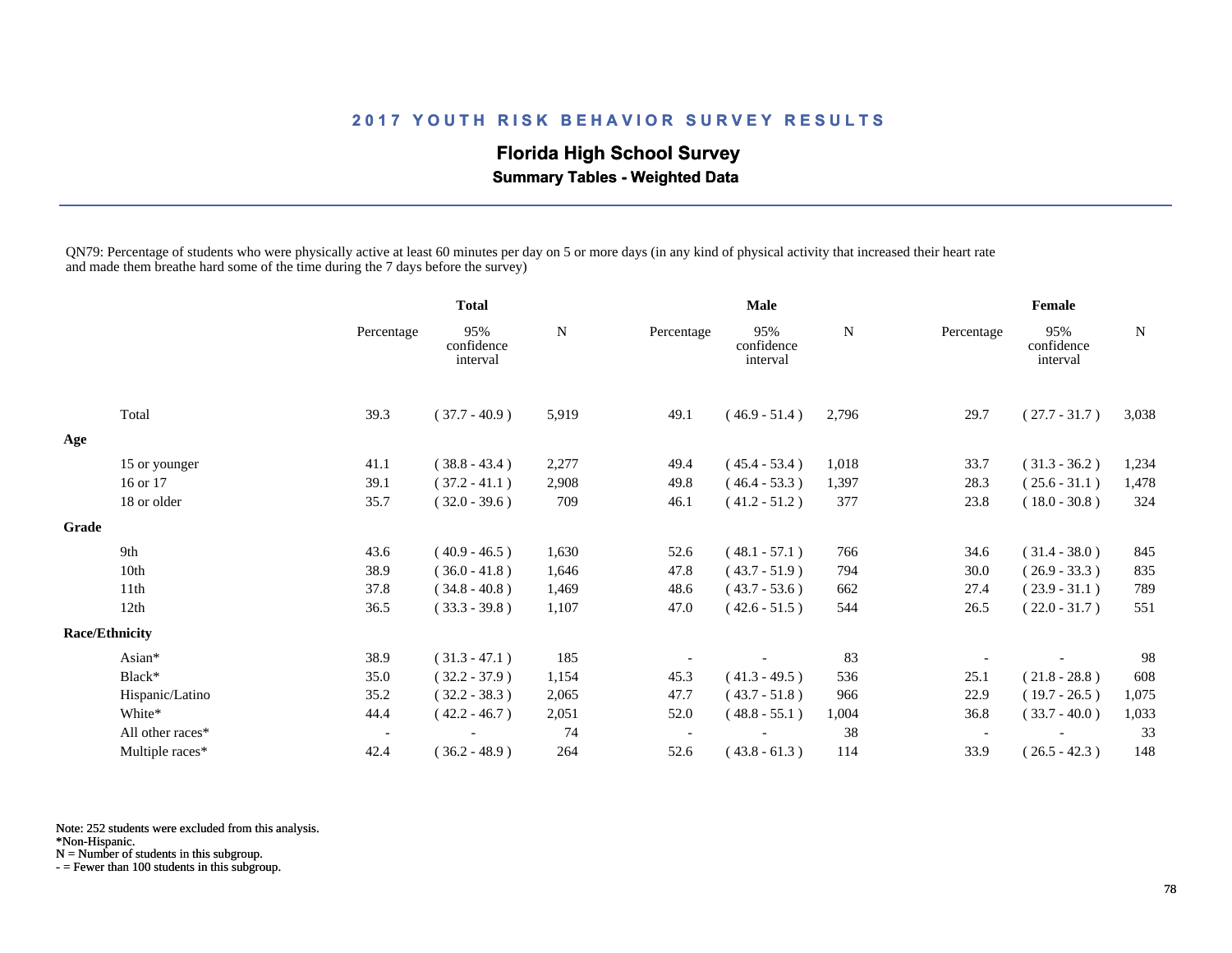# **Florida High School Survey**

 **Summary Tables - Weighted Data**

QNPA0DAY: Percentage of students who did not participate in at least 60 minutes of physical activity on at least 1 day (in any kind of physical activity that increased their heart rate and made them breathe hard some of the time during the 7 days before the survey)

|       |                       |                          | <b>Total</b>                  |           | <b>Male</b> |                               |           | Female     |                               |             |
|-------|-----------------------|--------------------------|-------------------------------|-----------|-------------|-------------------------------|-----------|------------|-------------------------------|-------------|
|       |                       | Percentage               | 95%<br>confidence<br>interval | ${\bf N}$ | Percentage  | 95%<br>confidence<br>interval | ${\bf N}$ | Percentage | 95%<br>confidence<br>interval | $\mathbf N$ |
|       | Total                 | 22.2                     | $(20.8 - 23.7)$               | 5,919     | 16.4        | $(14.8 - 18.1)$               | 2,796     | 27.7       | $(25.7 - 29.9)$               | 3,038       |
| Age   |                       |                          |                               |           |             |                               |           |            |                               |             |
|       | 15 or younger         | 18.7                     | $(16.9 - 20.7)$               | 2,277     | 14.9        | $(12.4 - 17.8)$               | 1,018     | 22.0       | $(19.3 - 24.9)$               | 1,234       |
|       | 16 or 17              | 23.1                     | $(21.5 - 24.9)$               | 2,908     | 16.2        | $(13.9 - 18.9)$               | 1,397     | 30.0       | $(27.3 - 32.9)$               | 1,478       |
|       | 18 or older           | 27.0                     | $(23.6 - 30.6)$               | 709       | 20.0        | $(15.8 - 25.0)$               | 377       | 35.0       | $(29.3 - 41.2)$               | 324         |
| Grade |                       |                          |                               |           |             |                               |           |            |                               |             |
|       | 9th                   | 17.4                     | $(15.4 - 19.6)$               | 1,630     | 13.7        | $(11.1 - 16.8)$               | 766       | 21.1       | $(18.1 - 24.4)$               | 845         |
|       | 10th                  | 21.8                     | $(19.6 - 24.2)$               | 1,646     | 16.6        | $(13.6 - 20.1)$               | 794       | 26.3       | $(23.3 - 29.6)$               | 835         |
|       | 11th                  | 24.1                     | $(22.3 - 26.0)$               | 1,469     | 16.9        | $(14.3 - 19.8)$               | 662       | 31.1       | $(27.5 - 34.9)$               | 789         |
|       | 12th                  | 25.7                     | $(22.7 - 29.0)$               | 1,107     | 18.4        | $(15.4 - 21.9)$               | 544       | 32.9       | $(27.8 - 38.4)$               | 551         |
|       | <b>Race/Ethnicity</b> |                          |                               |           |             |                               |           |            |                               |             |
|       | Asian*                | 19.4                     | $(13.8 - 26.6)$               | 185       |             |                               | 83        |            |                               | 98          |
|       | Black*                | 28.9                     | $(26.3 - 31.7)$               | 1,154     | 22.0        | $(18.4 - 26.0)$               | 536       | 35.2       | $(31.0 - 39.6)$               | 608         |
|       | Hispanic/Latino       | 24.3                     | $(22.1 - 26.6)$               | 2,065     | 15.5        | $(12.9 - 18.4)$               | 966       | 33.0       | $(29.6 - 36.5)$               | 1,075       |
|       | White*                | 16.4                     | $(14.7 - 18.3)$               | 2,051     | 13.4        | $(11.4 - 15.6)$               | 1,004     | 19.5       | $(17.0 - 22.3)$               | 1,033       |
|       | All other races*      | $\overline{\phantom{a}}$ |                               | 74        |             |                               | 38        |            |                               | 33          |
|       | Multiple races*       | 19.8                     | $(15.7 - 24.7)$               | 264       | 16.5        | $(10.6 - 24.7)$               | 114       | 22.8       | $(17.0 - 29.8)$               | 148         |

Note: 252 students were excluded from this analysis.

\*Non-Hispanic.

N = Number of students in this subgroup.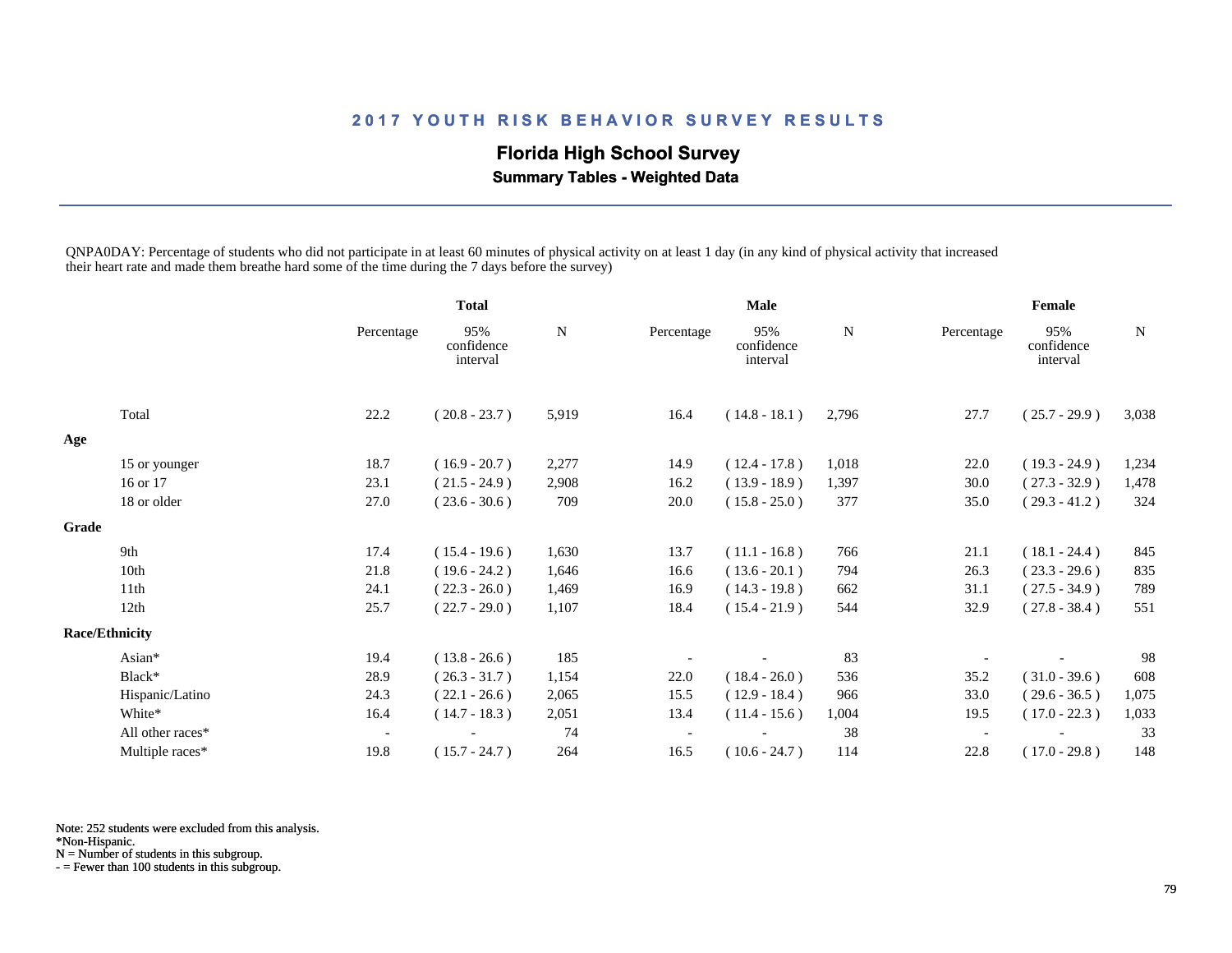# **Florida High School Survey**

 **Summary Tables - Weighted Data**

QNPA7DAY: Percentage of students who were physically active at least 60 minutes per day on all 7 days (in any kind of physical activity that increased their heart rate and made them breathe hard some of the time during the 7 days before the survey)

|       |                       |                          | <b>Total</b>                  |       | <b>Male</b> |                               |       | Female     |                               |       |
|-------|-----------------------|--------------------------|-------------------------------|-------|-------------|-------------------------------|-------|------------|-------------------------------|-------|
|       |                       | Percentage               | 95%<br>confidence<br>interval | N     | Percentage  | 95%<br>confidence<br>interval | N     | Percentage | 95%<br>confidence<br>interval | N     |
|       | Total                 | 22.8                     | $(21.6 - 24.0)$               | 5,919 | 31.3        | $(29.6 - 33.0)$               | 2,796 | 14.5       | $(13.1 - 16.1)$               | 3,038 |
| Age   |                       |                          |                               |       |             |                               |       |            |                               |       |
|       | 15 or younger         | 24.2                     | $(22.2 - 26.4)$               | 2,277 | 32.9        | $(29.6 - 36.4)$               | 1,018 | 16.5       | $(14.2 - 19.1)$               | 1,234 |
|       | 16 or 17              | 22.7                     | $(21.2 - 24.3)$               | 2,908 | 31.9        | $(29.3 - 34.6)$               | 1,397 | 13.5       | $(11.6 - 15.6)$               | 1,478 |
|       | 18 or older           | 19.8                     | $(16.9 - 23.0)$               | 709   | 25.9        | $(21.9 - 30.4)$               | 377   | 13.0       | $(8.7 - 18.8)$                | 324   |
| Grade |                       |                          |                               |       |             |                               |       |            |                               |       |
|       | 9th                   | 26.6                     | $(24.4 - 28.9)$               | 1,630 | 35.9        | $(32.4 - 39.5)$               | 766   | 17.5       | $(14.5 - 20.9)$               | 845   |
|       | 10th                  | 22.5                     | $(20.3 - 24.9)$               | 1,646 | 31.1        | $(27.8 - 34.5)$               | 794   | 14.2       | $(11.7 - 17.2)$               | 835   |
|       | 11th                  | 22.2                     | $(19.9 - 24.7)$               | 1,469 | 31.1        | $(27.4 - 35.1)$               | 662   | 13.5       | $(10.9 - 16.7)$               | 789   |
|       | 12th                  | 19.1                     | $(16.8 - 21.6)$               | 1,107 | 26.0        | $(22.9 - 29.4)$               | 544   | 12.6       | $(9.5 - 16.4)$                | 551   |
|       | <b>Race/Ethnicity</b> |                          |                               |       |             |                               |       |            |                               |       |
|       | Asian*                | 17.2                     | $(12.3 - 23.4)$               | 185   |             |                               | 83    |            |                               | 98    |
|       | Black*                | 20.0                     | $(17.9 - 22.3)$               | 1,154 | 29.1        | $(26.0 - 32.3)$               | 536   | 11.3       | $(9.0 - 14.1)$                | 608   |
|       | Hispanic/Latino       | 20.4                     | $(18.4 - 22.5)$               | 2,065 | 30.1        | $(27.3 - 33.0)$               | 966   | 11.1       | $(9.1 - 13.5)$                | 1,075 |
|       | White*                | 26.1                     | $(24.3 - 28.0)$               | 2,051 | 33.0        | $(30.2 - 36.0)$               | 1,004 | 19.0       | $(16.6 - 21.6)$               | 1,033 |
|       | All other races*      | $\overline{\phantom{a}}$ |                               | 74    |             |                               | 38    |            |                               | 33    |
|       | Multiple races*       | 24.2                     | $(18.0 - 31.8)$               | 264   | 33.9        | $(24.1 - 45.3)$               | 114   | 16.5       | $(10.1 - 25.9)$               | 148   |

Note: 252 students were excluded from this analysis.

\*Non-Hispanic.

N = Number of students in this subgroup.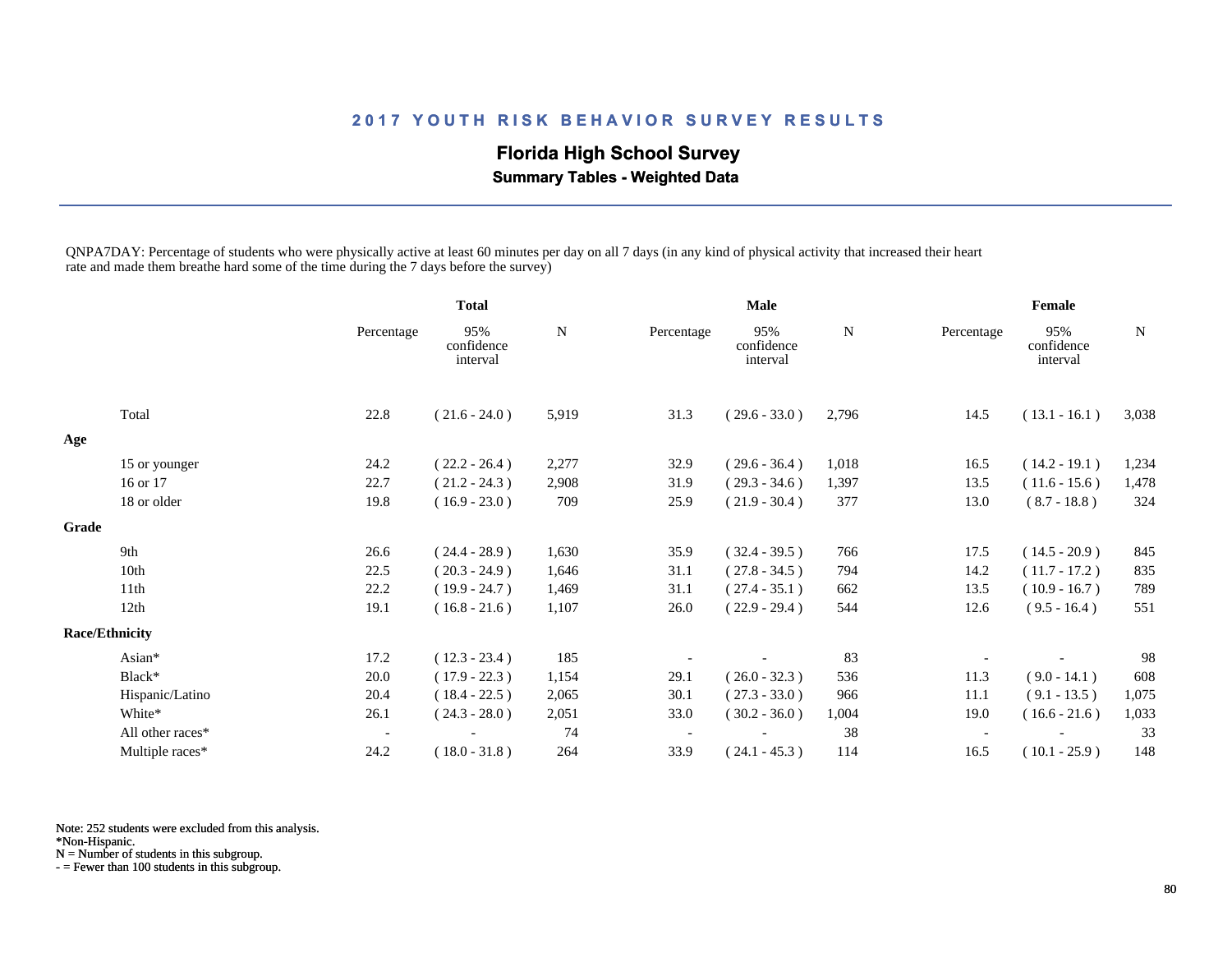## **Florida High School Survey**

 **Summary Tables - Weighted Data**

QN80: Percentage of students who watched television 3 or more hours per day (on an average school day)

|       |                       |                          | <b>Total</b>                  |       | <b>Male</b> |                               |       | Female     |                               |             |  |
|-------|-----------------------|--------------------------|-------------------------------|-------|-------------|-------------------------------|-------|------------|-------------------------------|-------------|--|
|       |                       | Percentage               | 95%<br>confidence<br>interval | N     | Percentage  | 95%<br>confidence<br>interval | N     | Percentage | 95%<br>confidence<br>interval | $\mathbf N$ |  |
|       | Total                 | 23.3                     | $(21.5 - 25.1)$               | 5,923 | 22.7        | $(21.0 - 24.5)$               | 2,797 | 23.9       | $(21.3 - 26.7)$               | 3,044       |  |
| Age   |                       |                          |                               |       |             |                               |       |            |                               |             |  |
|       | 15 or younger         | 22.3                     | $(20.1 - 24.6)$               | 2,281 | 21.0        | $(18.3 - 24.1)$               | 1,019 | 23.3       | $(20.1 - 26.9)$               | 1,237       |  |
|       | 16 or 17              | 24.3                     | $(22.1 - 26.6)$               | 2,909 | 23.4        | $(21.0 - 26.0)$               | 1,396 | 25.4       | $(22.4 - 28.7)$               | 1,481       |  |
|       | 18 or older           | 21.8                     | $(18.3 - 25.7)$               | 711   | 23.8        | $(19.4 - 28.8)$               | 379   | 20.1       | $(15.3 - 25.9)$               | 324         |  |
| Grade |                       |                          |                               |       |             |                               |       |            |                               |             |  |
|       | 9th                   | 23.4                     | $(20.8 - 26.1)$               | 1,626 | 22.0        | $(19.0 - 25.3)$               | 762   | 24.9       | $(21.1 - 29.2)$               | 846         |  |
|       | 10th                  | 22.9                     | $(20.3 - 25.7)$               | 1,651 | 21.8        | $(18.9 - 25.1)$               | 796   | 23.9       | $(19.6 - 28.8)$               | 838         |  |
|       | 11th                  | 24.2                     | $(21.5 - 27.1)$               | 1,471 | 24.0        | $(20.7 - 27.7)$               | 664   | 24.8       | $(21.3 - 28.7)$               | 790         |  |
|       | 12th                  | 22.6                     | $(19.7 - 25.8)$               | 1,109 | 23.3        | $(19.2 - 27.9)$               | 545   | 22.0       | $(18.3 - 26.2)$               | 552         |  |
|       | <b>Race/Ethnicity</b> |                          |                               |       |             |                               |       |            |                               |             |  |
|       | Asian*                | 12.4                     | $(8.5 - 17.6)$                | 186   |             |                               | 83    |            |                               | 99          |  |
|       | Black*                | 32.1                     | $(28.9 - 35.5)$               | 1,157 | 31.1        | $(27.5 - 35.1)$               | 538   | 33.4       | $(28.6 - 38.6)$               | 609         |  |
|       | Hispanic/Latino       | 21.1                     | $(19.0 - 23.2)$               | 2,065 | 19.8        | $(17.1 - 22.7)$               | 965   | 22.1       | $(19.2 - 25.2)$               | 1,078       |  |
|       | White*                | 18.3                     | $(16.4 - 20.4)$               | 2,052 | 18.0        | $(15.9 - 20.3)$               | 1,004 | 18.8       | $(15.6 - 22.6)$               | 1,034       |  |
|       | All other races*      | $\overline{\phantom{a}}$ |                               | 74    |             |                               | 38    |            |                               | 33          |  |
|       | Multiple races*       | 27.3                     | $(21.7 - 33.7)$               | 264   | 29.3        | $(19.9 - 40.8)$               | 114   | 25.2       | $(18.5 - 33.4)$               | 148         |  |

Note: 248 students were excluded from this analysis.

N = Number of students in this subgroup.

<sup>\*</sup>Non-Hispanic.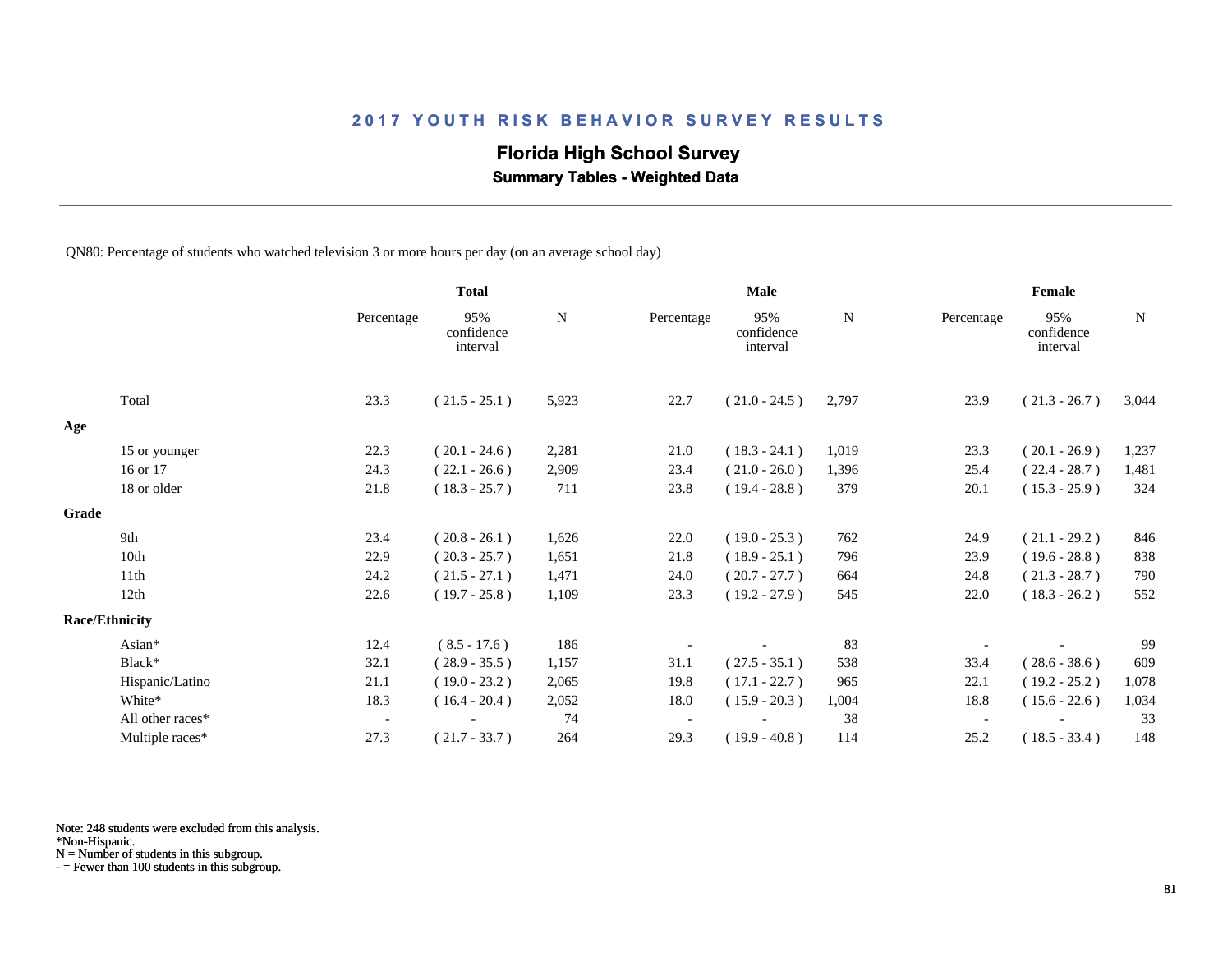# **Florida High School Survey**

 **Summary Tables - Weighted Data**

QN81: Percentage of students who played video or computer games or used a computer 3 or more hours per day (counting time spent on things such as Xbox, PlayStation, an iPad or other tablet, a smartphone, texting, YouTube, Instagram, Facebook, or other social media, for something that was not school work, on an average school day)

|       |                       |                          | <b>Total</b>                  |       | <b>Male</b> |                               |       | Female     |                               |             |
|-------|-----------------------|--------------------------|-------------------------------|-------|-------------|-------------------------------|-------|------------|-------------------------------|-------------|
|       |                       | Percentage               | 95%<br>confidence<br>interval | N     | Percentage  | 95%<br>confidence<br>interval | N     | Percentage | 95%<br>confidence<br>interval | $\mathbf N$ |
|       | Total                 | 45.3                     | $(43.4 - 47.1)$               | 5,902 | 46.4        | $(43.9 - 49.0)$               | 2,786 | 44.0       | $(41.7 - 46.3)$               | 3,032       |
| Age   |                       |                          |                               |       |             |                               |       |            |                               |             |
|       | 15 or younger         | 45.4                     | $(42.5 - 48.3)$               | 2,267 | 45.8        | $(41.3 - 50.3)$               | 1,009 | 44.8       | $(41.8 - 47.9)$               | 1,233       |
|       | 16 or 17              | 46.6                     | $(44.4 - 48.8)$               | 2,903 | 48.3        | $(45.4 - 51.3)$               | 1,396 | 44.7       | $(41.8 - 47.6)$               | 1,474       |
|       | 18 or older           | 40.5                     | $(37.0 - 44.0)$               | 709   | 41.8        | $(36.7 - 47.1)$               | 378   | 38.8       | $(33.3 - 44.7)$               | 323         |
| Grade |                       |                          |                               |       |             |                               |       |            |                               |             |
|       | 9th                   | 46.0                     | $(42.2 - 49.9)$               | 1,618 | 47.8        | $(42.3 - 53.3)$               | 756   | 43.8       | $(40.1 - 47.7)$               | 843         |
|       | 10th                  | 46.3                     | $(42.9 - 49.7)$               | 1,643 | 46.9        | $(42.3 - 51.6)$               | 793   | 45.8       | $(41.4 - 50.2)$               | 833         |
|       | 11 <sup>th</sup>      | 44.5                     | $(41.3 - 47.8)$               | 1,466 | 47.2        | $(42.8 - 51.6)$               | 662   | 42.2       | $(38.1 - 46.4)$               | 787         |
|       | 12th                  | 43.9                     | $(40.4 - 47.4)$               | 1,108 | 43.5        | $(39.2 - 47.9)$               | 545   | 43.5       | $(38.5 - 48.7)$               | 551         |
|       | <b>Race/Ethnicity</b> |                          |                               |       |             |                               |       |            |                               |             |
|       | Asian*                | 51.3                     | $(40.8 - 61.6)$               | 185   |             |                               | 83    |            |                               | 98          |
|       | Black*                | 46.1                     | $(43.7 - 48.5)$               | 1,152 | 47.7        | $(43.7 - 51.8)$               | 538   | 44.8       | $(40.9 - 48.7)$               | 604         |
|       | Hispanic/Latino       | 44.1                     | $(41.8 - 46.5)$               | 2,060 | 43.3        | $(40.2 - 46.4)$               | 963   | 44.7       | $(41.6 - 47.9)$               | 1,074       |
|       | White*                | 44.3                     | $(41.0 - 47.6)$               | 2,046 | 45.8        | $(41.8 - 49.9)$               | 999   | 42.3       | $(38.2 - 46.5)$               | 1,033       |
|       | All other races*      | $\overline{\phantom{a}}$ |                               | 74    |             |                               | 38    |            |                               | 33          |
|       | Multiple races*       | 56.0                     | $(49.9 - 61.9)$               | 260   | 55.2        | $(46.0 - 64.1)$               | 111   | 57.4       | $(49.5 - 64.9)$               | 147         |

Note: 269 students were excluded from this analysis.

\*Non-Hispanic.

N = Number of students in this subgroup.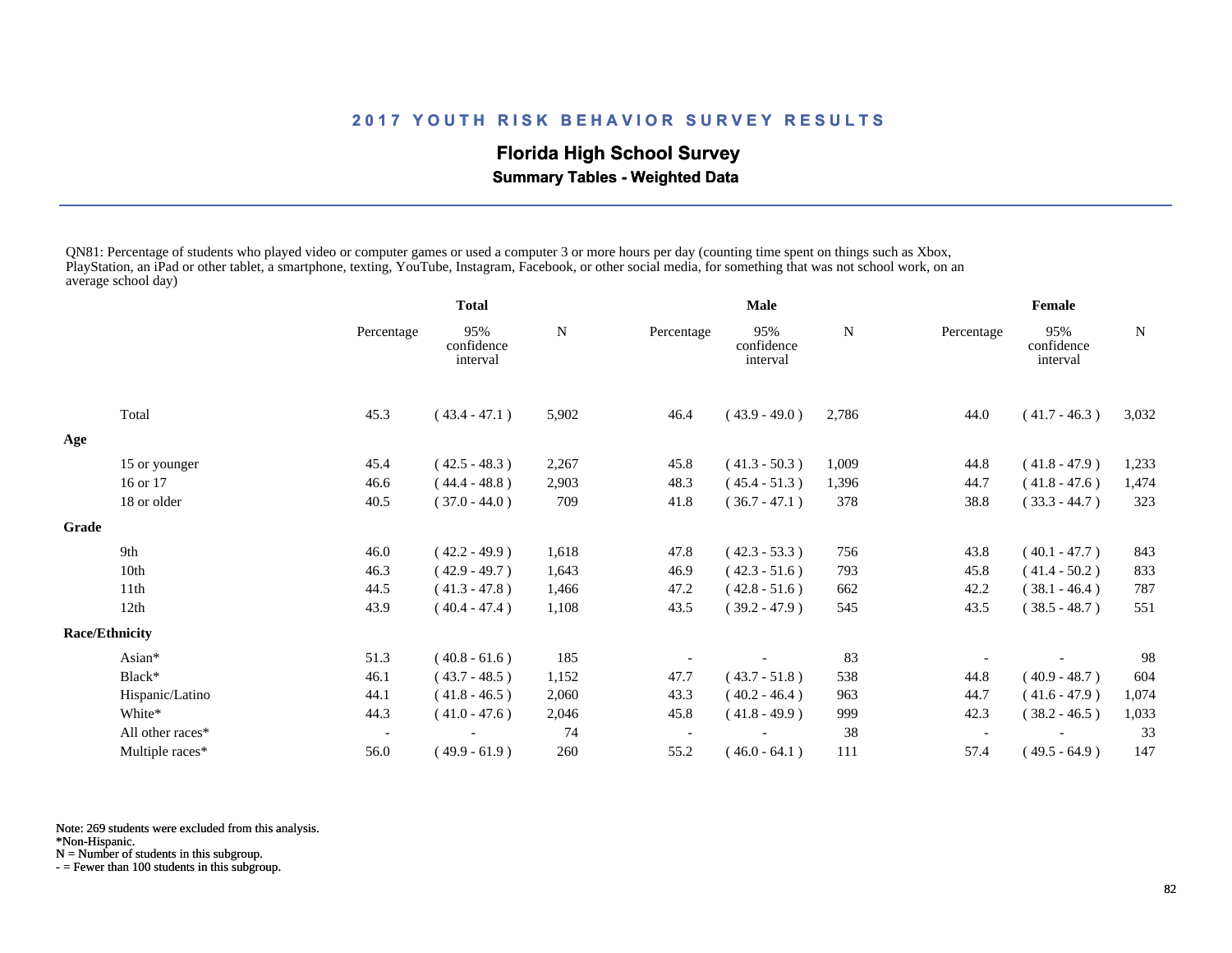# **Florida High School Survey**

 **Summary Tables - Weighted Data**

QN82: Percentage of students who attended physical education (PE) classes on 1 or more days (in an average week when they were in school)

|       |                       |                          | <b>Total</b>                  |             | <b>Male</b> |                               |       | Female                   |                               |             |
|-------|-----------------------|--------------------------|-------------------------------|-------------|-------------|-------------------------------|-------|--------------------------|-------------------------------|-------------|
|       |                       | Percentage               | 95%<br>confidence<br>interval | $\mathbf N$ | Percentage  | 95%<br>confidence<br>interval | N     | Percentage               | 95%<br>confidence<br>interval | $\mathbf N$ |
|       | Total                 | 41.2                     | $(38.4 - 44.0)$               | 5,792       | 49.9        | $(46.9 - 53.0)$               | 2,736 | 32.1                     | $(28.8 - 35.6)$               | 2,979       |
| Age   |                       |                          |                               |             |             |                               |       |                          |                               |             |
|       | 15 or younger         | 52.7                     | $(47.7 - 57.6)$               | 2,212       | 59.7        | $(54.0 - 65.1)$               | 987   | 46.1                     | $(40.4 - 51.9)$               | 1,205       |
|       | 16 or 17              | 35.3                     | $(32.4 - 38.2)$               | 2,864       | 45.9        | $(42.0 - 49.8)$               | 1,376 | 24.2                     | $(20.8 - 27.9)$               | 1,455       |
|       | 18 or older           | 33.7                     | $(29.4 - 38.2)$               | 695         | 42.2        | $(36.7 - 47.9)$               | 370   | 23.2                     | $(17.6 - 30.0)$               | 317         |
| Grade |                       |                          |                               |             |             |                               |       |                          |                               |             |
|       | 9th                   | 61.6                     | $(55.7 - 67.3)$               | 1,577       | 66.8        | $(60.3 - 72.7)$               | 737   | 56.3                     | $(49.1 - 63.3)$               | 822         |
|       | 10th                  | 41.0                     | $(36.7 - 45.4)$               | 1,613       | 50.2        | $(45.2 - 55.1)$               | 779   | 32.1                     | $(27.2 - 37.4)$               | 817         |
|       | 11th                  | 31.7                     | $(29.1 - 34.5)$               | 1,460       | 43.2        | $(38.7 - 47.8)$               | 660   | 19.5                     | $(16.6 - 22.8)$               | 783         |
|       | 12 <sub>th</sub>      | 29.0                     | $(25.2 - 33.1)$               | 1,082       | 38.7        | $(33.5 - 44.2)$               | 531   | 19.5                     | $(15.0 - 25.0)$               | 540         |
|       | <b>Race/Ethnicity</b> |                          |                               |             |             |                               |       |                          |                               |             |
|       | Asian*                | 27.6                     | $(21.3 - 35.0)$               | 184         |             |                               | 82    |                          |                               | 98          |
|       | Black*                | 47.5                     | $(42.7 - 52.3)$               | 1,140       | 57.9        | $(52.4 - 63.3)$               | 534   | 37.1                     | $(31.2 - 43.4)$               | 596         |
|       | Hispanic/Latino       | 42.3                     | $(37.9 - 46.8)$               | 2,034       | 51.1        | $(47.1 - 55.1)$               | 952   | 33.4                     | $(27.9 - 39.4)$               | 1,061       |
|       | White*                | 36.0                     | $(32.5 - 39.6)$               | 1,992       | 43.9        | $(39.9 - 48.0)$               | 973   | 27.5                     | $(23.3 - 32.2)$               | 1,005       |
|       | All other races*      | $\overline{\phantom{a}}$ |                               | 72          |             |                               | 37    | $\overline{\phantom{a}}$ |                               | 33          |
|       | Multiple races*       | 45.8                     | $(39.5 - 52.3)$               | 254         | 48.0        | $(36.8 - 59.4)$               | 107   | 43.3                     | $(34.9 - 52.1)$               | 145         |

Note: 379 students were excluded from this analysis.

N = Number of students in this subgroup.

<sup>\*</sup>Non-Hispanic.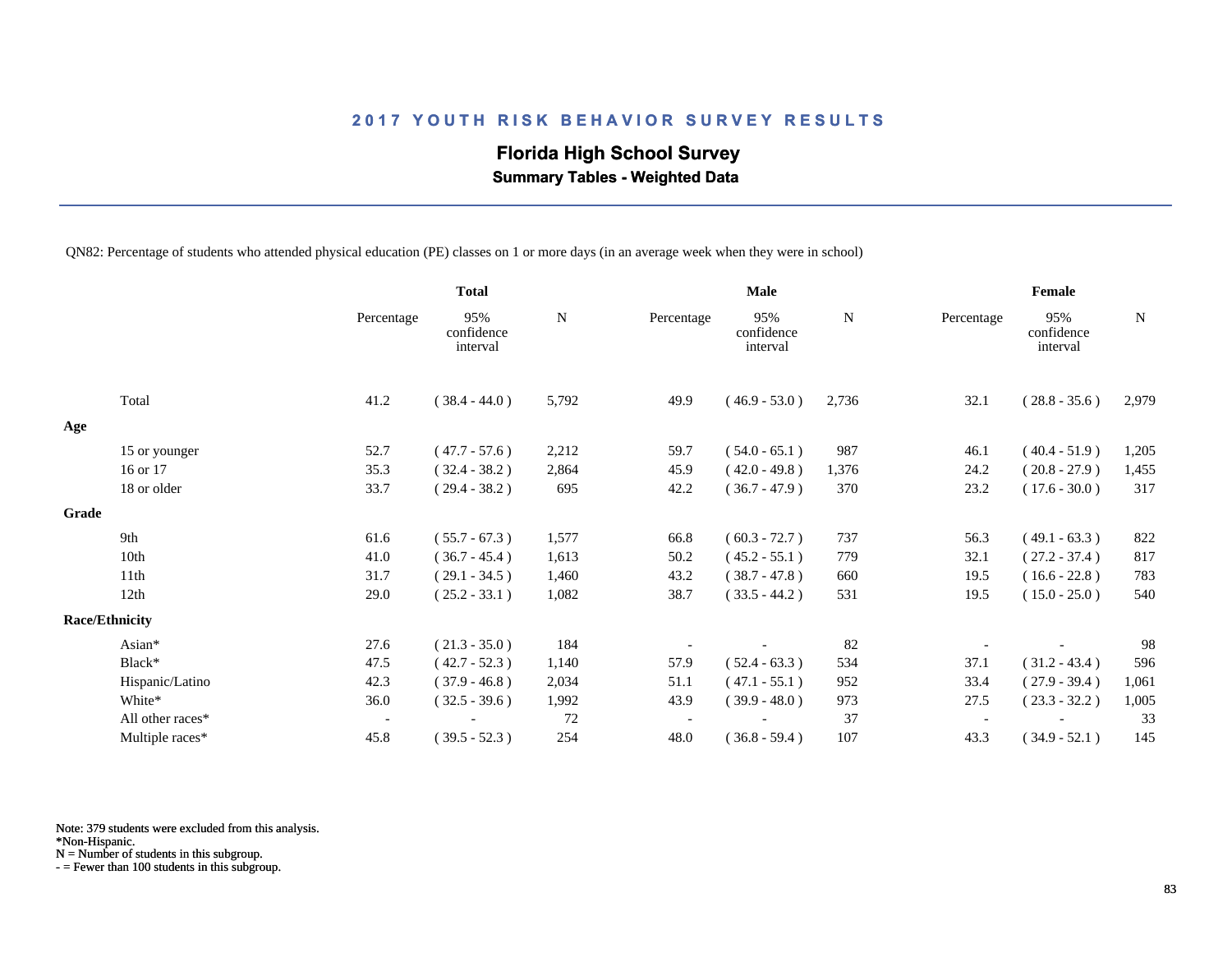# **Florida High School Survey**

 **Summary Tables - Weighted Data**

QNDLYPE: Percentage of students who attended physical education (PE) classes on all 5 days (in an average week when they were in school)

|       |                       |                          | <b>Total</b>                  |           | <b>Male</b> |                               |       | Female                   |                               |       |
|-------|-----------------------|--------------------------|-------------------------------|-----------|-------------|-------------------------------|-------|--------------------------|-------------------------------|-------|
|       |                       | Percentage               | 95%<br>confidence<br>interval | ${\bf N}$ | Percentage  | 95%<br>confidence<br>interval | N     | Percentage               | 95%<br>confidence<br>interval | N     |
|       | Total                 | 21.9                     | $(19.2 - 24.8)$               | 5,792     | 28.2        | $(25.1 - 31.5)$               | 2,736 | 15.4                     | $(12.5 - 18.7)$               | 2,979 |
| Age   |                       |                          |                               |           |             |                               |       |                          |                               |       |
|       | 15 or younger         | 28.3                     | $(23.7 - 33.3)$               | 2,212     | 34.6        | $(29.4 - 40.2)$               | 987   | 22.4                     | $(17.3 - 28.5)$               | 1,205 |
|       | 16 or 17              | 18.3                     | $(15.7 - 21.3)$               | 2,864     | 25.1        | $(21.4 - 29.3)$               | 1,376 | 11.2                     | $(8.6 - 14.4)$                | 1,455 |
|       | 18 or older           | 18.7                     | $(15.4 - 22.5)$               | 695       | 24.7        | $(20.1 - 30.0)$               | 370   | 11.7                     | $(8.1 - 16.6)$                | 317   |
| Grade |                       |                          |                               |           |             |                               |       |                          |                               |       |
|       | 9th                   | 33.2                     | $(27.4 - 39.5)$               | 1,577     | 39.7        | $(33.2 - 46.6)$               | 737   | 26.5                     | $(19.9 - 34.4)$               | 822   |
|       | 10th                  | 20.5                     | $(16.9 - 24.5)$               | 1,613     | 26.8        | $(22.5 - 31.5)$               | 779   | 14.3                     | $(10.5 - 19.1)$               | 817   |
|       | 11th                  | 17.1                     | $(14.8 - 19.8)$               | 1,460     | 24.3        | $(20.6 - 28.3)$               | 660   | 9.5                      | $(7.1 - 12.6)$                | 783   |
|       | 12 <sub>th</sub>      | 15.9                     | $(12.3 - 20.4)$               | 1,082     | 21.2        | $(16.1 - 27.5)$               | 531   | 10.7                     | $(7.3 - 15.4)$                | 540   |
|       | <b>Race/Ethnicity</b> |                          |                               |           |             |                               |       |                          |                               |       |
|       | Asian*                | 16.0                     | $(10.9 - 22.9)$               | 184       |             |                               | 82    |                          |                               | 98    |
|       | Black*                | 23.4                     | $(18.8 - 28.6)$               | 1,140     | 29.5        | $(23.8 - 35.9)$               | 534   | 17.3                     | $(12.6 - 23.3)$               | 596   |
|       | Hispanic/Latino       | 19.4                     | $(15.9 - 23.4)$               | 2,034     | 25.1        | $(21.2 - 29.5)$               | 952   | 13.6                     | $(9.9 - 18.3)$                | 1,061 |
|       | White*                | 22.0                     | $(19.0 - 25.3)$               | 1,992     | 28.8        | $(25.0 - 32.9)$               | 973   | 14.7                     | $(11.5 - 18.6)$               | 1,005 |
|       | All other races*      | $\overline{\phantom{a}}$ |                               | 72        |             |                               | 37    | $\overline{\phantom{a}}$ |                               | 33    |
|       | Multiple races*       | 28.3                     | $(22.4 - 35.1)$               | 254       | 31.5        | $(21.8 - 43.1)$               | 107   | 24.7                     | $(17.3 - 34.0)$               | 145   |

Note: 379 students were excluded from this analysis.

N = Number of students in this subgroup.

<sup>\*</sup>Non-Hispanic.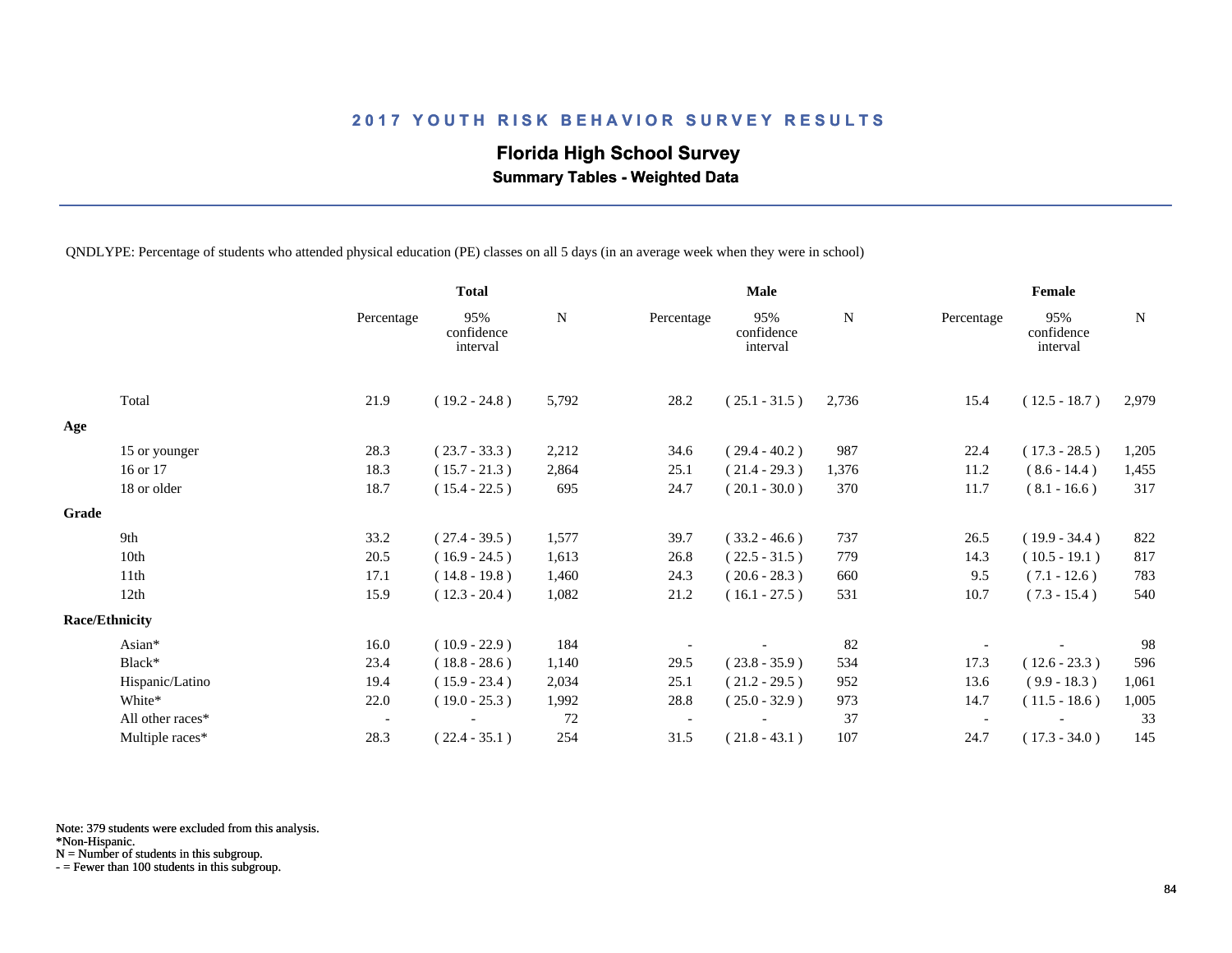# **Florida High School Survey**

 **Summary Tables - Weighted Data**

QN83: Percentage of students who played on at least one sports team (counting any teams run by their school or community groups, during the 12 months before the survey)

|       |                       |                          | <b>Total</b>                  |             | <b>Male</b> |                               |       | Female                   |                               |       |
|-------|-----------------------|--------------------------|-------------------------------|-------------|-------------|-------------------------------|-------|--------------------------|-------------------------------|-------|
|       |                       | Percentage               | 95%<br>confidence<br>interval | $\mathbf N$ | Percentage  | 95%<br>confidence<br>interval | N     | Percentage               | 95%<br>confidence<br>interval | N     |
|       | Total                 | 46.8                     | $(44.9 - 48.8)$               | 5,897       | 51.9        | $(49.8 - 54.0)$               | 2,782 | 41.9                     | $(39.0 - 44.8)$               | 3,034 |
| Age   |                       |                          |                               |             |             |                               |       |                          |                               |       |
|       | 15 or younger         | 51.7                     | $(49.1 - 54.4)$               | 2,266       | 56.1        | $(52.3 - 59.7)$               | 1,011 | 47.7                     | $(44.0 - 51.4)$               | 1,232 |
|       | 16 or 17              | 46.1                     | $(43.6 - 48.5)$               | 2,904       | 51.6        | $(48.5 - 54.6)$               | 1,392 | 40.7                     | $(37.3 - 44.1)$               | 1,479 |
|       | 18 or older           | 37.8                     | $(33.6 - 42.1)$               | 705         | 44.2        | $(38.6 - 50.1)$               | 376   | 30.7                     | $(25.2 - 36.8)$               | 321   |
| Grade |                       |                          |                               |             |             |                               |       |                          |                               |       |
|       | 9th                   | 52.7                     | $(49.9 - 55.4)$               | 1,621       | 57.1        | $(53.4 - 60.7)$               | 759   | 48.2                     | $(44.4 - 52.1)$               | 844   |
|       | 10th                  | 49.8                     | $(46.6 - 52.9)$               | 1,645       | 55.1        | $(50.5 - 59.6)$               | 793   | 44.7                     | $(40.3 - 49.1)$               | 835   |
|       | 11 <sup>th</sup>      | 45.1                     | $(42.1 - 48.2)$               | 1,465       | 50.6        | $(46.2 - 55.1)$               | 660   | 39.9                     | $(35.3 - 44.8)$               | 788   |
|       | 12th                  | 39.0                     | $(34.6 - 43.4)$               | 1,101       | 44.1        | $(38.5 - 49.9)$               | 541   | 34.0                     | $(29.1 - 39.3)$               | 549   |
|       | <b>Race/Ethnicity</b> |                          |                               |             |             |                               |       |                          |                               |       |
|       | Asian*                | 40.7                     | $(32.7 - 49.1)$               | 186         |             |                               | 83    |                          |                               | 99    |
|       | Black*                | 49.3                     | $(45.7 - 53.0)$               | 1,149       | 58.0        | $(53.9 - 62.0)$               | 535   | 40.7                     | $(35.4 - 46.2)$               | 604   |
|       | Hispanic/Latino       | 40.3                     | $(36.8 - 44.0)$               | 2,054       | 46.6        | $(42.7 - 50.5)$               | 957   | 34.2                     | $(30.2 - 38.5)$               | 1,074 |
|       | White*                | 49.1                     | $(46.6 - 51.7)$               | 2,050       | 50.4        | $(46.9 - 53.8)$               | 1,002 | 48.2                     | $(43.9 - 52.5)$               | 1,034 |
|       | All other races*      | $\overline{\phantom{a}}$ |                               | 73          |             |                               | 37    | $\overline{\phantom{a}}$ |                               | 33    |
|       | Multiple races*       | 48.3                     | $(42.5 - 54.2)$               | 263         | 57.5        | $(46.6 - 67.7)$               | 114   | 39.9                     | $(34.6 - 45.4)$               | 147   |

Note: 274 students were excluded from this analysis.

N = Number of students in this subgroup.

<sup>\*</sup>Non-Hispanic.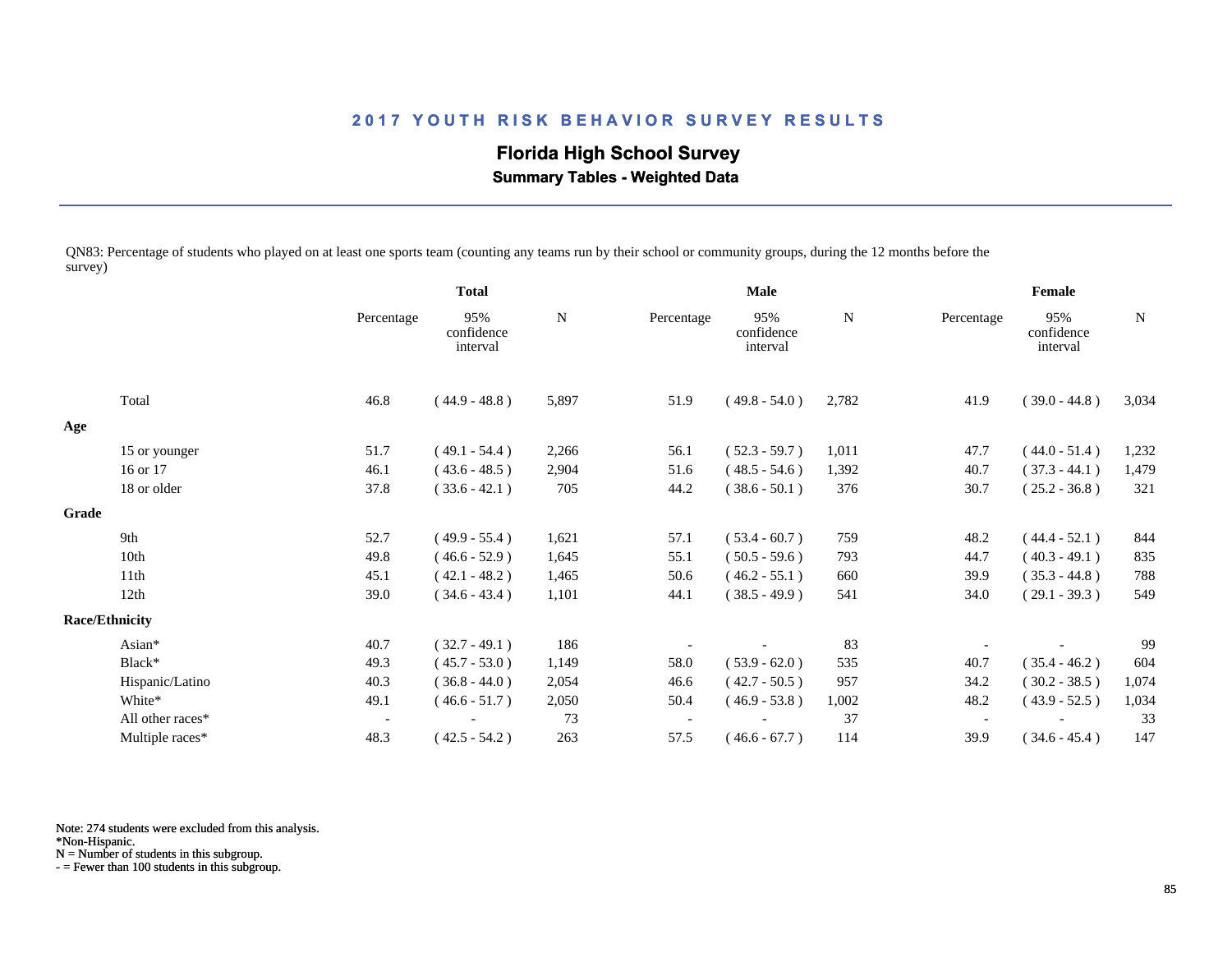# **Florida High School Survey Summary Tables - Weighted Data**

QN84: Percentage of students who had a concussion from playing a sport or being physically active (one or more times during the 12 months before the survey)

|       |                       |                          | <b>Total</b>                  |           |            | <b>Male</b>                   |           |            | Female                        |           |
|-------|-----------------------|--------------------------|-------------------------------|-----------|------------|-------------------------------|-----------|------------|-------------------------------|-----------|
|       |                       | Percentage               | 95%<br>confidence<br>interval | ${\bf N}$ | Percentage | 95%<br>confidence<br>interval | ${\bf N}$ | Percentage | 95%<br>confidence<br>interval | ${\bf N}$ |
|       | Total                 | 12.7                     | $(11.4 - 14.1)$               | 5,825     | 15.2       | $(13.2 - 17.3)$               | 2,752     | 9.9        | $(8.6 - 11.4)$                | 2,995     |
| Age   |                       |                          |                               |           |            |                               |           |            |                               |           |
|       | 15 or younger         | 13.5                     | $(11.7 - 15.7)$               | 2,226     | 15.7       | $(12.8 - 19.2)$               | 993       | 11.1       | $(9.1 - 13.4)$                | 1,212     |
|       | 16 or 17              | 12.3                     | $(10.9 - 13.8)$               | 2,882     | 14.7       | $(12.5 - 17.3)$               | 1,384     | 9.7        | $(8.2 - 11.5)$                | 1,465     |
|       | 18 or older           | 11.9                     | $(9.6 - 14.7)$                | 696       | 15.3       | $(11.9 - 19.4)$               | 372       | 7.9        | $(5.4 - 11.4)$                | 316       |
| Grade |                       |                          |                               |           |            |                               |           |            |                               |           |
|       | 9th                   | 14.2                     | $(12.2 - 16.5)$               | 1,589     | 16.5       | $(13.5 - 20.0)$               | 744       | 11.2       | $(9.1 - 13.7)$                | 826       |
|       | 10th                  | 13.0                     | $(10.8 - 15.6)$               | 1,624     | 15.6       | $(12.4 - 19.6)$               | 783       | 10.5       | $(8.1 - 13.4)$                | 824       |
|       | 11th                  | 11.9                     | $(10.2 - 13.9)$               | 1,467     | 12.9       | $(10.0 - 16.5)$               | 663       | 10.8       | $(8.8 - 13.2)$                | 787       |
|       | 12th                  | 10.8                     | $(9.1 - 12.8)$                | 1,084     | 14.8       | $(12.1 - 18.0)$               | 533       | 6.8        | $(5.0 - 9.3)$                 | 540       |
|       | <b>Race/Ethnicity</b> |                          |                               |           |            |                               |           |            |                               |           |
|       | Asian*                | 9.6                      | $(5.8 - 15.4)$                | 184       |            |                               | 82        |            |                               | 98        |
|       | Black*                | 14.0                     | $(11.7 - 16.7)$               | 1,149     | 18.2       | $(14.6 - 22.5)$               | 536       | 9.9        | $(7.7 - 12.7)$                | 603       |
|       | Hispanic/Latino       | 11.9                     | $(10.4 - 13.7)$               | 2,043     | 12.1       | $(9.7 - 14.9)$                | 956       | 11.4       | $(9.7 - 13.5)$                | 1,065     |
|       | White*                | 11.6                     | $(9.9 - 13.6)$                | 2,002     | 13.7       | $(11.4 - 16.4)$               | 979       | 9.1        | $(7.1 - 11.6)$                | 1,009     |
|       | All other races*      | $\overline{\phantom{a}}$ |                               | 72        |            |                               | 37        |            |                               | 33        |
|       | Multiple races*       | 14.9                     | $(10.3 - 20.9)$               | 260       | 19.4       | $(11.6 - 30.5)$               | 112       | 10.7       | $(6.7 - 16.5)$                | 146       |

Note: 346 students were excluded from this analysis.

N = Number of students in this subgroup.

<sup>\*</sup>Non-Hispanic.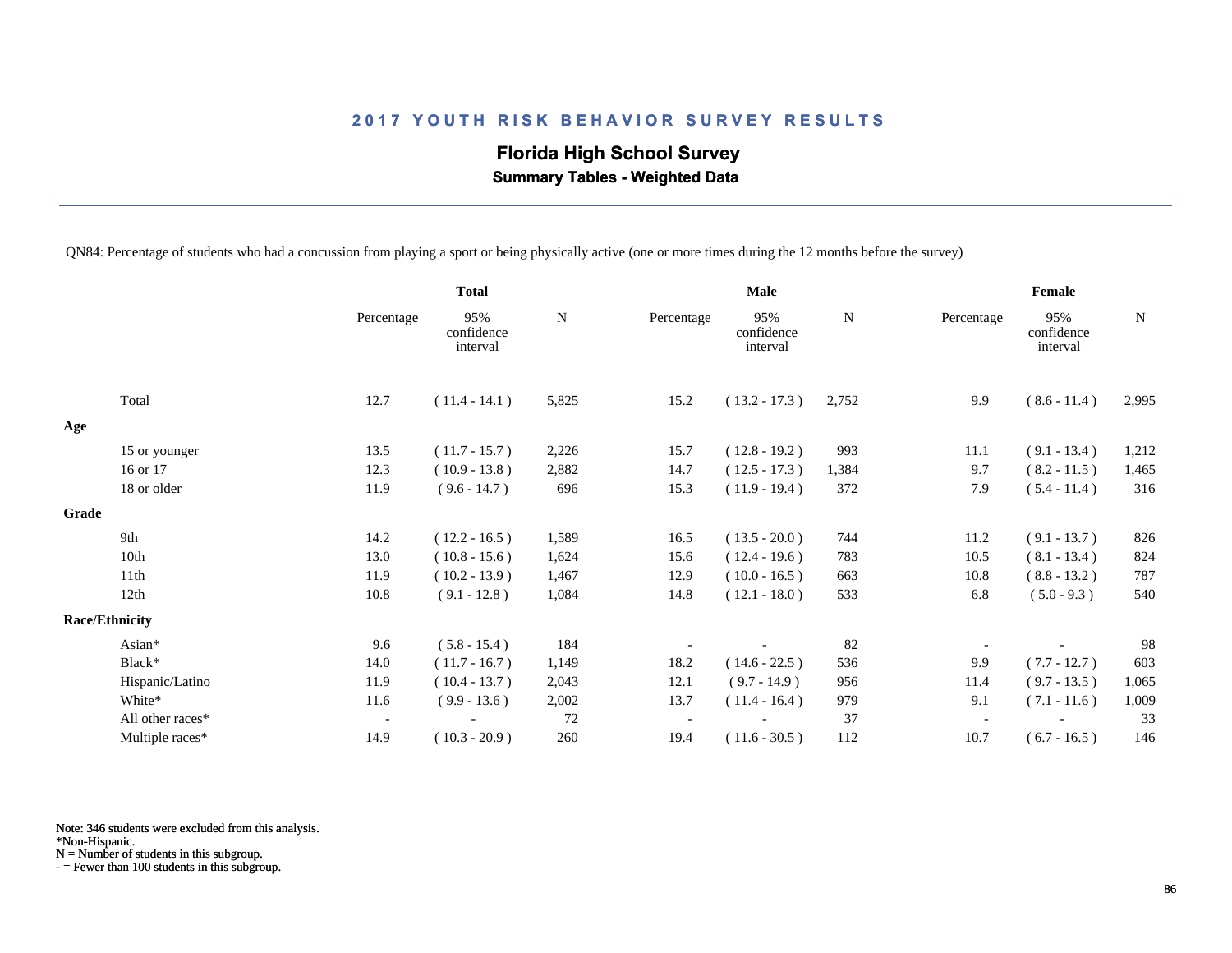# **Florida High School Survey**

 **Summary Tables - Weighted Data**

QN85: Percentage of students who were ever tested for human immunodeficiency virus (HIV) (not counting tests done if they donated blood)

|                       |                  |                          | <b>Total</b>                  |       |            | <b>Male</b>                   |       |            | Female                        |             |
|-----------------------|------------------|--------------------------|-------------------------------|-------|------------|-------------------------------|-------|------------|-------------------------------|-------------|
|                       |                  | Percentage               | 95%<br>confidence<br>interval | N     | Percentage | 95%<br>confidence<br>interval | N     | Percentage | 95%<br>confidence<br>interval | $\mathbf N$ |
|                       | Total            | 12.0                     | $(10.6 - 13.6)$               | 5,898 | 11.9       | $(10.3 - 13.8)$               | 2,784 | 12.0       | $(10.3 - 14.0)$               | 3,030       |
| Age                   |                  |                          |                               |       |            |                               |       |            |                               |             |
|                       | 15 or younger    | 8.8                      | $(7.4 - 10.4)$                | 2,265 | 10.2       | $(8.5 - 12.3)$                | 1,014 | 7.2        | $(5.6 - 9.3)$                 | 1,228       |
|                       | 16 or 17         | 12.8                     | $(11.0 - 14.8)$               | 2,901 | 12.3       | $(10.4 - 14.5)$               | 1,391 | 13.5       | $(10.9 - 16.6)$               | 1,477       |
|                       | 18 or older      | 17.0                     | $(13.9 - 20.7)$               | 707   | 14.5       | $(10.4 - 19.8)$               | 376   | 19.6       | $(15.6 - 24.4)$               | 323         |
| Grade                 |                  |                          |                               |       |            |                               |       |            |                               |             |
|                       | 9th              | 8.8                      | $(7.1 - 10.8)$                | 1,617 | 9.8        | $(7.6 - 12.5)$                | 758   | 7.6        | $(5.7 - 10.1)$                | 840         |
|                       | 10th             | 9.7                      | $(7.7 - 12.2)$                | 1,640 | 10.5       | $(8.3 - 13.2)$                | 790   | 8.9        | $(6.4 - 12.3)$                | 832         |
|                       | 11th             | 13.7                     | $(11.8 - 15.8)$               | 1,469 | 13.4       | $(10.9 - 16.3)$               | 663   | 14.1       | $(10.9 - 18.0)$               | 788         |
|                       | 12th             | 16.0                     | $(13.0 - 19.5)$               | 1,105 | 14.1       | $(10.5 - 18.7)$               | 543   | 17.7       | $(14.3 - 21.8)$               | 551         |
| <b>Race/Ethnicity</b> |                  |                          |                               |       |            |                               |       |            |                               |             |
|                       | Asian*           | 6.9                      | $(3.8 - 12.3)$                | 186   |            |                               | 83    |            |                               | 99          |
|                       | Black*           | 14.9                     | $(12.2 - 17.9)$               | 1,148 | 16.4       | $(13.2 - 20.2)$               | 535   | 13.2       | $(9.5 - 18.1)$                | 603         |
|                       | Hispanic/Latino  | 11.9                     | $(10.2 - 13.9)$               | 2,055 | 11.0       | $(8.8 - 13.7)$                | 957   | 12.7       | $(10.1 - 15.8)$               | 1,074       |
|                       | White*           | 9.8                      | $(8.2 - 11.8)$                | 2,050 | 8.9        | $(6.9 - 11.5)$                | 1,004 | 11.0       | $(9.2 - 13.1)$                | 1,031       |
|                       | All other races* | $\overline{\phantom{a}}$ |                               | 72    |            |                               | 37    |            |                               | 33          |
|                       | Multiple races*  | 13.8                     | $(10.7 - 17.6)$               | 265   | 15.7       | $(10.0 - 23.8)$               | 115   | 12.4       | $(8.0 - 18.9)$                | 148         |

Note: 273 students were excluded from this analysis.

N = Number of students in this subgroup.

<sup>\*</sup>Non-Hispanic.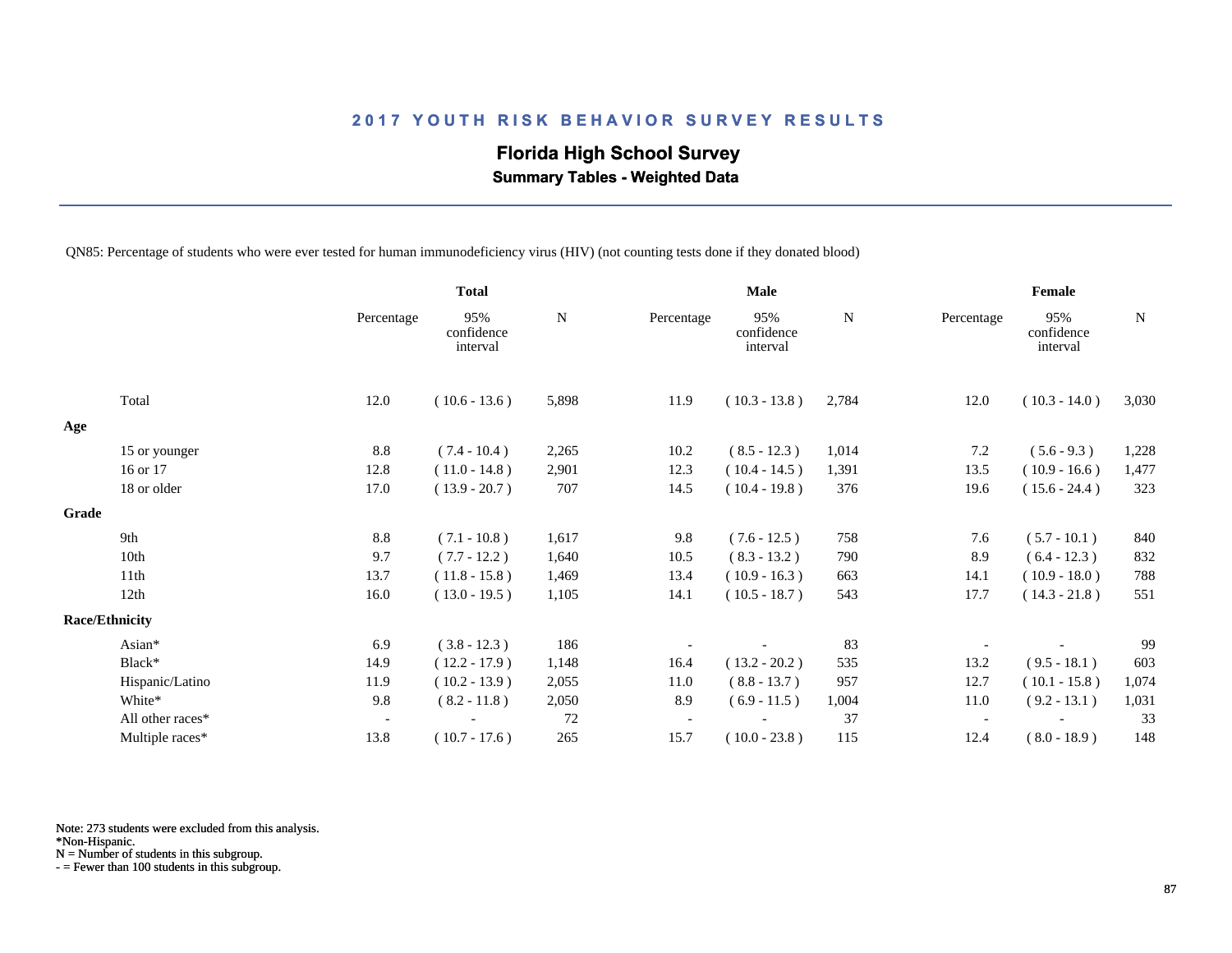# **Florida High School Survey**

 **Summary Tables - Weighted Data**

QN86: Percentage of students who saw a dentist (for a check-up, exam, teeth cleaning, or other dental work, during the 12 months before the survey)

|       |                       |                          | <b>Total</b>                  |       |            | Male                          |             |            | Female                        |       |
|-------|-----------------------|--------------------------|-------------------------------|-------|------------|-------------------------------|-------------|------------|-------------------------------|-------|
|       |                       | Percentage               | 95%<br>confidence<br>interval | N     | Percentage | 95%<br>confidence<br>interval | $\mathbf N$ | Percentage | 95%<br>confidence<br>interval | N     |
|       | Total                 | 66.5                     | $(64.3 - 68.7)$               | 5,890 | 64.8       | $(62.3 - 67.2)$               | 2,785       | 68.7       | $(66.1 - 71.1)$               | 3,024 |
| Age   |                       |                          |                               |       |            |                               |             |            |                               |       |
|       | 15 or younger         | 68.5                     | $(65.8 - 71.2)$               | 2,255 | 66.0       | $(62.4 - 69.5)$               | 1,008       | 71.3       | $(67.7 - 74.7)$               | 1,223 |
|       | 16 or 17              | 67.2                     | $(64.6 - 69.8)$               | 2,904 | 66.3       | $(63.2 - 69.2)$               | 1,395       | 68.3       | $(65.0 - 71.3)$               | 1,478 |
|       | 18 or older           | 60.0                     | $(54.5 - 65.2)$               | 707   | 57.5       | $(50.0 - 64.6)$               | 378         | 63.5       | $(57.0 - 69.4)$               | 321   |
| Grade |                       |                          |                               |       |            |                               |             |            |                               |       |
|       | 9th                   | 67.7                     | $(64.5 - 70.8)$               | 1,613 | 65.6       | $(61.7 - 69.4)$               | 757         | 70.3       | $(65.8 - 74.4)$               | 838   |
|       | 10th                  | 66.9                     | $(63.5 - 70.1)$               | 1,642 | 64.1       | $(59.5 - 68.4)$               | 792         | 69.8       | $(66.0 - 73.3)$               | 833   |
|       | 11th                  | 67.7                     | $(64.1 - 71.0)$               | 1,465 | 67.2       | $(62.7 - 71.3)$               | 661         | 68.0       | $(63.9 - 71.8)$               | 787   |
|       | 12th                  | 64.6                     | $(60.1 - 68.8)$               | 1,103 | 62.6       | $(57.4 - 67.6)$               | 544         | 67.1       | $(61.4 - 72.3)$               | 547   |
|       | <b>Race/Ethnicity</b> |                          |                               |       |            |                               |             |            |                               |       |
|       | Asian*                | 71.5                     | $(63.8 - 78.1)$               | 187   |            |                               | 84          |            |                               | 99    |
|       | Black*                | 56.8                     | $(52.8 - 60.7)$               | 1,152 | 53.5       | $(48.2 - 58.8)$               | 535         | 60.3       | $(55.8 - 64.6)$               | 608   |
|       | Hispanic/Latino       | 66.5                     | $(64.2 - 68.6)$               | 2,045 | 66.2       | $(62.3 - 69.8)$               | 959         | 66.6       | $(63.8 - 69.3)$               | 1,063 |
|       | White*                | 74.7                     | $(72.0 - 77.3)$               | 2,042 | 73.0       | $(69.7 - 76.1)$               | 997         | 76.5       | $(73.2 - 79.5)$               | 1,031 |
|       | All other races*      | $\overline{\phantom{a}}$ |                               | 74    |            |                               | 39          |            |                               | 33    |
|       | Multiple races*       | 63.5                     | $(57.7 - 68.9)$               | 264   | 60.9       | $(51.7 - 69.4)$               | 115         | 65.2       | $(57.4 - 72.2)$               | 147   |

Note: 281 students were excluded from this analysis.

N = Number of students in this subgroup.

<sup>\*</sup>Non-Hispanic.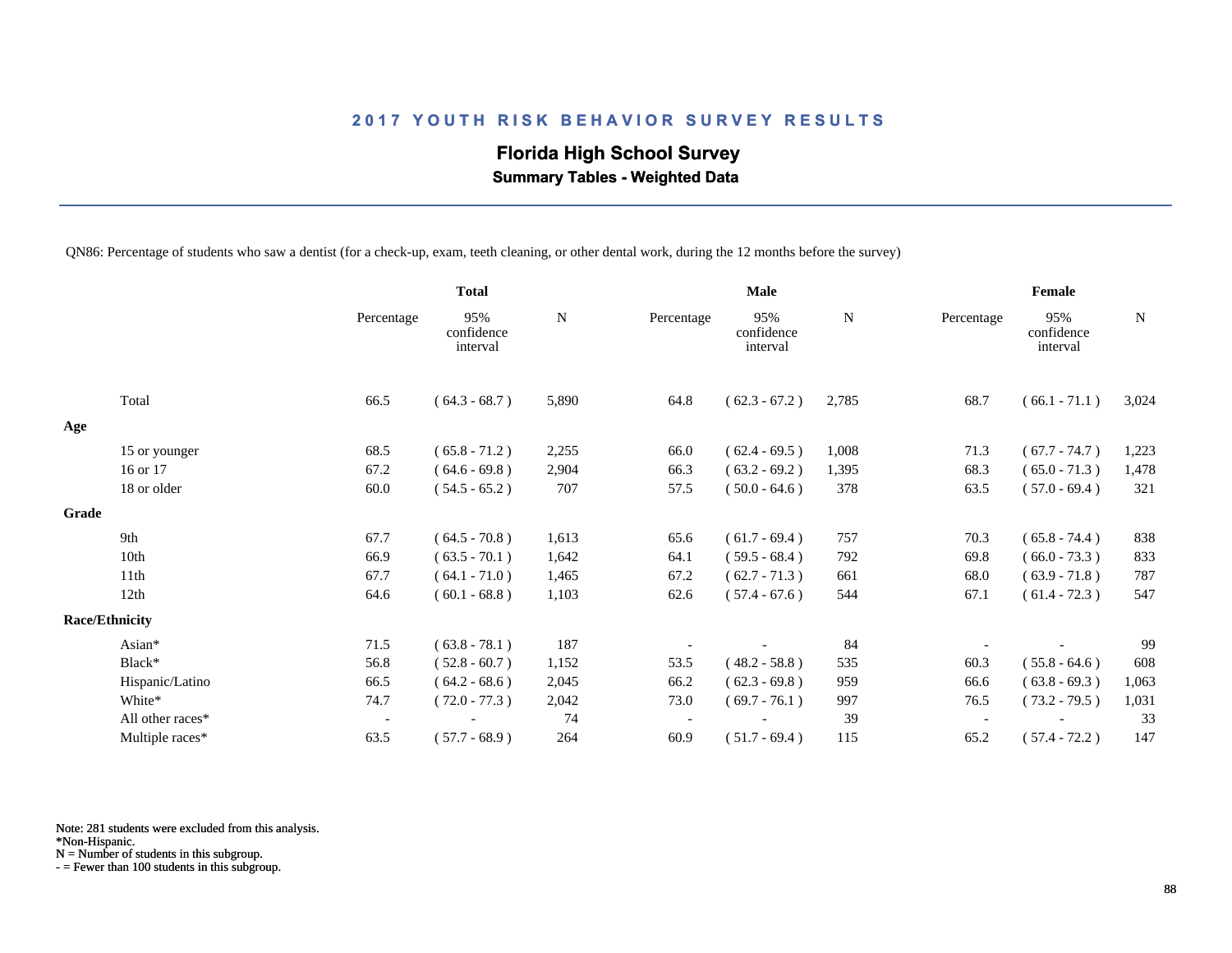## **Florida High School Survey**

 **Summary Tables - Weighted Data**

QNNODNT: Percentage of students who never saw a dentist (for a check-up, exam, teeth cleaning, or other dental work)

|       |                       |                          | <b>Total</b>                  |       |                          | <b>Male</b>                   |       |                          | Female                        |       |
|-------|-----------------------|--------------------------|-------------------------------|-------|--------------------------|-------------------------------|-------|--------------------------|-------------------------------|-------|
|       |                       | Percentage               | 95%<br>confidence<br>interval | N     | Percentage               | 95%<br>confidence<br>interval | N     | Percentage               | 95%<br>confidence<br>interval | N     |
|       | Total                 | 4.7                      | $(3.9 - 5.6)$                 | 5,890 | 5.2                      | $(4.4 - 6.2)$                 | 2,785 | 3.9                      | $(2.9 - 5.1)$                 | 3,024 |
| Age   |                       |                          |                               |       |                          |                               |       |                          |                               |       |
|       | 15 or younger         | 4.2                      | $(3.4 - 5.3)$                 | 2,255 | 4.4                      | $(3.2 - 5.9)$                 | 1,008 | 3.6                      | $(2.5 - 5.3)$                 | 1,223 |
|       | 16 or 17              | 4.9                      | $(3.9 - 6.2)$                 | 2,904 | 5.5                      | $(4.2 - 7.1)$                 | 1,395 | 4.3                      | $(3.1 - 6.1)$                 | 1,478 |
|       | 18 or older           | 4.6                      | $(3.4 - 6.3)$                 | 707   | $6.0\,$                  | $(4.0 - 8.8)$                 | 378   | 2.8                      | $(1.4 - 5.6)$                 | 321   |
| Grade |                       |                          |                               |       |                          |                               |       |                          |                               |       |
|       | 9th                   | 4.4                      | $(3.4 - 5.8)$                 | 1,613 | 4.2                      | $(2.9 - 6.0)$                 | 757   | 4.4                      | $(3.0 - 6.5)$                 | 838   |
|       | 10th                  | 4.5                      | $(3.3 - 6.2)$                 | 1,642 | 5.4                      | $(3.8 - 7.6)$                 | 792   | 3.6                      | $(2.4 - 5.5)$                 | 833   |
|       | 11th                  | 5.0                      | $(3.6 - 6.8)$                 | 1,465 | 6.0                      | $(4.1 - 8.6)$                 | 661   | 4.0                      | $(2.5 - 6.3)$                 | 787   |
|       | 12th                  | 3.8                      | $(2.8 - 5.3)$                 | 1,103 | 4.4                      | $(3.0 - 6.4)$                 | 544   | 3.2                      | $(1.8 - 5.7)$                 | 547   |
|       | <b>Race/Ethnicity</b> |                          |                               |       |                          |                               |       |                          |                               |       |
|       | Asian*                | 4.6                      | $(2.2 - 9.4)$                 | 187   |                          |                               | 84    |                          |                               | 99    |
|       | Black*                | 7.6                      | $(5.8 - 9.9)$                 | 1,152 | 7.7                      | $(6.0 - 9.9)$                 | 535   | 7.2                      | $(4.8 - 10.6)$                | 608   |
|       | Hispanic/Latino       | 3.6                      | $(2.8 - 4.5)$                 | 2,045 | 3.9                      | $(2.8 - 5.4)$                 | 959   | 3.2                      | $(2.2 - 4.6)$                 | 1,063 |
|       | White*                | 2.7                      | $(2.0 - 3.6)$                 | 2,042 | 3.6                      | $(2.6 - 5.0)$                 | 997   | 1.8                      | $(1.1 - 2.9)$                 | 1,031 |
|       | All other races*      | $\overline{\phantom{a}}$ |                               | 74    | $\overline{\phantom{a}}$ |                               | 39    | $\overline{\phantom{a}}$ |                               | 33    |
|       | Multiple races*       | 4.2                      | $(2.4 - 7.4)$                 | 264   | 7.5                      | $(3.8 - 14.1)$                | 115   | 1.6                      | $(0.5 - 4.7)$                 | 147   |

Note: 281 students were excluded from this analysis.

N = Number of students in this subgroup.

<sup>\*</sup>Non-Hispanic.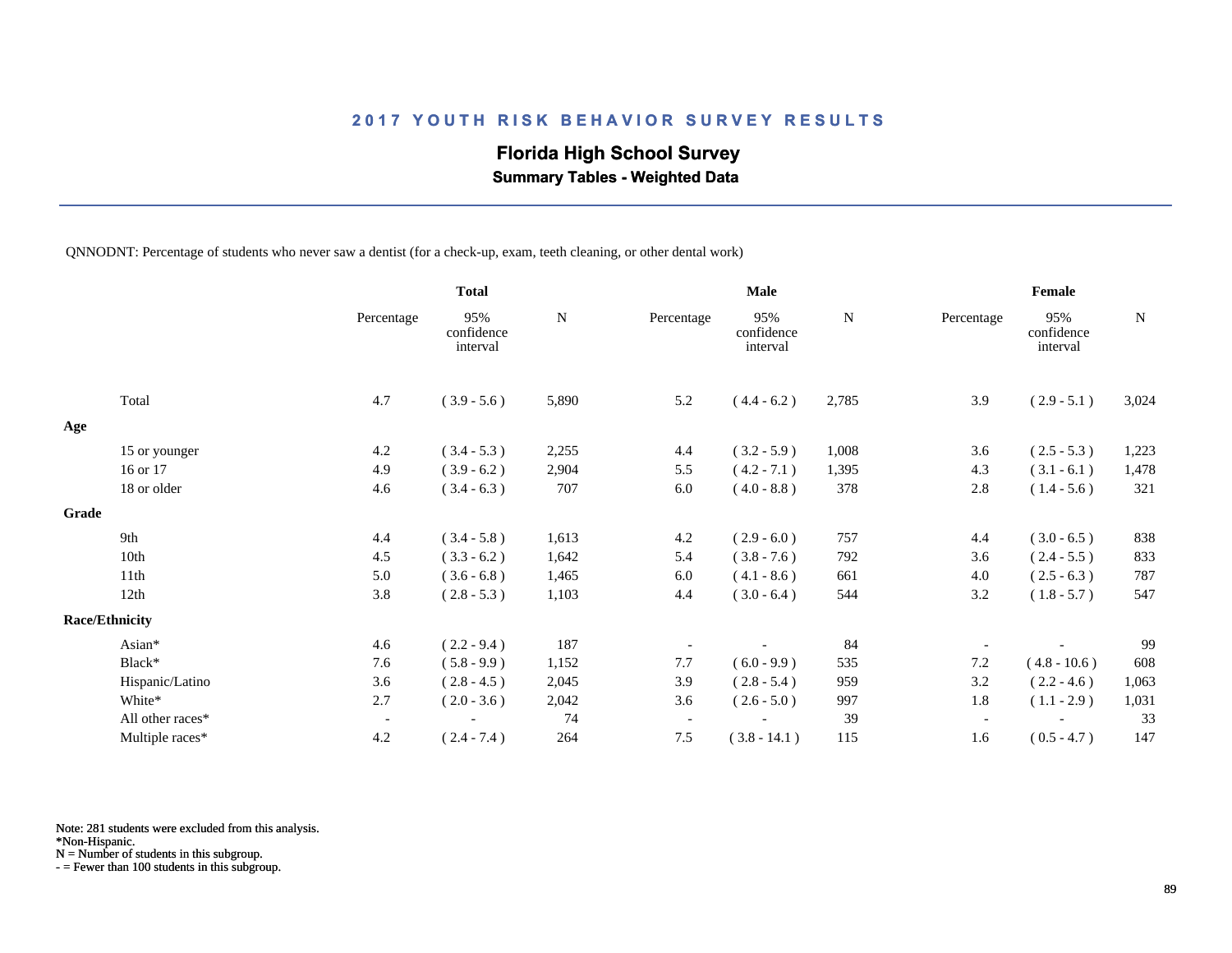## **Florida High School Survey**

 **Summary Tables - Weighted Data**

QN87: Percentage of students who had ever been told by a doctor or nurse that they had asthma

|                       |                  |                          | <b>Total</b>                  |           |            | Male                          |           |            | Female                        |             |
|-----------------------|------------------|--------------------------|-------------------------------|-----------|------------|-------------------------------|-----------|------------|-------------------------------|-------------|
|                       |                  | Percentage               | 95%<br>confidence<br>interval | ${\bf N}$ | Percentage | 95%<br>confidence<br>interval | ${\bf N}$ | Percentage | 95%<br>confidence<br>interval | $\mathbf N$ |
|                       | Total            | 22.2                     | $(20.8 - 23.8)$               | 5,887     | 23.9       | $(21.8 - 26.2)$               | 2,785     | 20.5       | $(18.8 - 22.3)$               | 3,024       |
| Age                   |                  |                          |                               |           |            |                               |           |            |                               |             |
|                       | 15 or younger    | 21.7                     | $(19.8 - 23.7)$               | 2,259     | 24.0       | $(21.4 - 26.8)$               | 1,013     | 19.4       | $(17.0 - 22.0)$               | 1,223       |
|                       | 16 or 17         | 22.5                     | $(20.4 - 24.6)$               | 2,897     | 24.8       | $(22.0 - 27.9)$               | 1,389     | 20.0       | $(17.6 - 22.7)$               | 1,478       |
|                       | 18 or older      | 22.9                     | $(19.3 - 26.9)$               | 708       | 21.2       | $(16.3 - 27.0)$               | 379       | 24.6       | $(20.1 - 29.7)$               | 321         |
| Grade                 |                  |                          |                               |           |            |                               |           |            |                               |             |
|                       | 9th              | 22.4                     | $(20.2 - 24.6)$               | 1,617     | 24.4       | $(21.2 - 28.0)$               | 761       | 19.8       | $(17.2 - 22.8)$               | 838         |
|                       | 10th             | 22.6                     | $(20.4 - 24.9)$               | 1,640     | 25.2       | $(21.3 - 29.6)$               | 790       | 19.9       | $(17.2 - 23.0)$               | 834         |
|                       | 11th             | 20.6                     | $(18.3 - 23.1)$               | 1,464     | 23.1       | $(19.8 - 26.8)$               | 660       | 17.9       | $(14.6 - 21.6)$               | 787         |
|                       | 12th             | 23.4                     | $(20.8 - 26.3)$               | 1,100     | 22.7       | $(18.3 - 27.8)$               | 543       | 24.1       | $(20.4 - 28.2)$               | 546         |
| <b>Race/Ethnicity</b> |                  |                          |                               |           |            |                               |           |            |                               |             |
|                       | Asian*           | 18.5                     | $(13.1 - 25.5)$               | 187       |            |                               | 84        |            |                               | 99          |
|                       | Black*           | 25.1                     | $(22.0 - 28.5)$               | 1,150     | 28.7       | $(24.0 - 34.0)$               | 535       | 21.2       | $(18.0 - 24.8)$               | 606         |
|                       | Hispanic/Latino  | 23.3                     | $(21.0 - 25.7)$               | 2,044     | 26.0       | $(22.6 - 29.8)$               | 958       | 20.4       | $(17.9 - 23.2)$               | 1,064       |
|                       | White*           | 19.3                     | $(17.5 - 21.2)$               | 2,046     | 18.9       | $(16.2 - 22.0)$               | 1,001     | 19.6       | $(17.3 - 22.1)$               | 1,031       |
|                       | All other races* | $\overline{\phantom{a}}$ |                               | 73        |            |                               | 38        |            |                               | 33          |
|                       | Multiple races*  | 27.6                     | $(22.2 - 33.8)$               | 264       | 34.2       | $(26.0 - 43.3)$               | 114       | 21.8       | $(14.7 - 31.1)$               | 148         |

Note: 284 students were excluded from this analysis.

N = Number of students in this subgroup.

<sup>\*</sup>Non-Hispanic.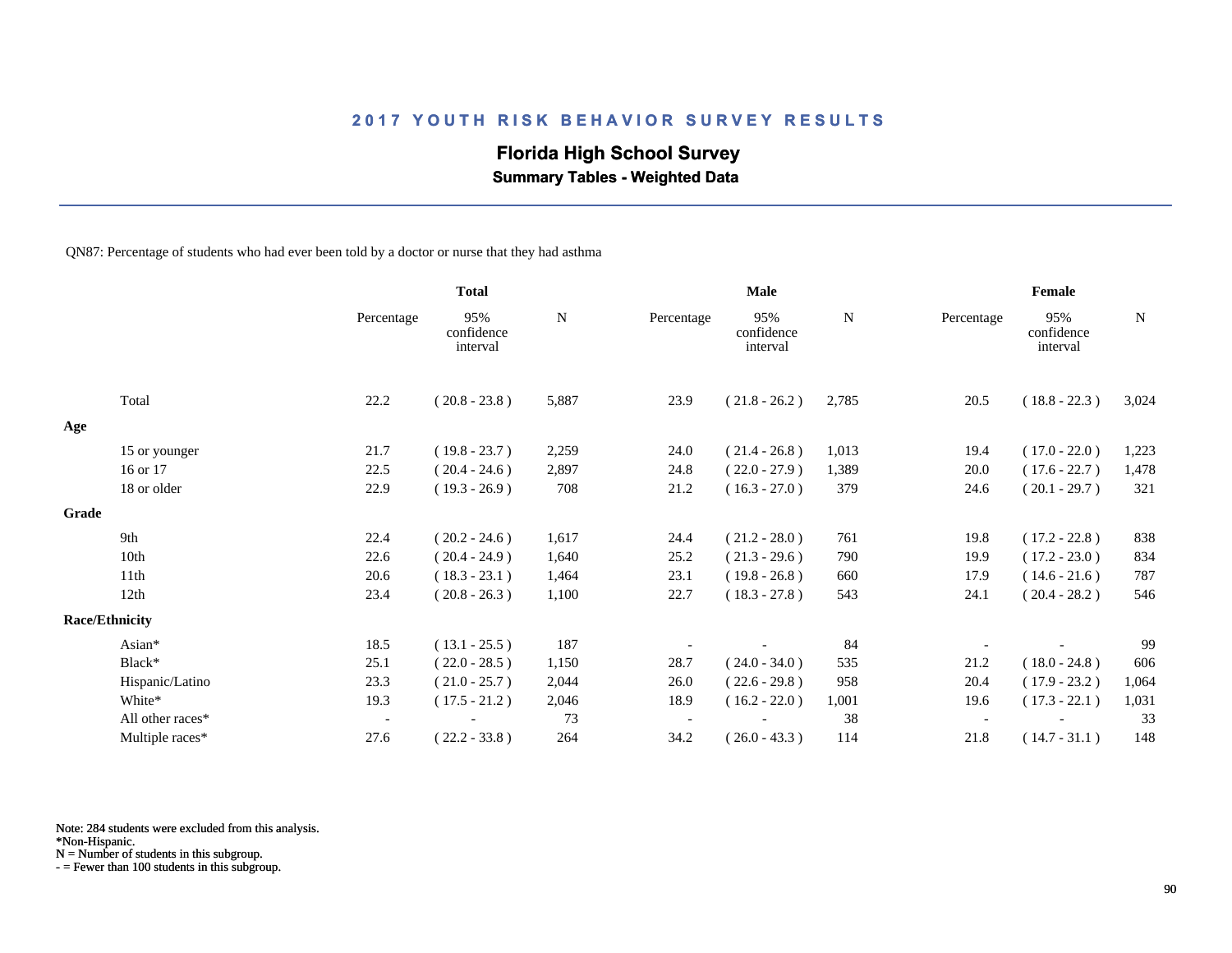## **Florida High School Survey**

 **Summary Tables - Weighted Data**

QN88: Percentage of students who got 8 or more hours of sleep (on an average school night)

|       |                       |                          | <b>Total</b>                  |       |            | Male                          |             |            | Female                        |             |
|-------|-----------------------|--------------------------|-------------------------------|-------|------------|-------------------------------|-------------|------------|-------------------------------|-------------|
|       |                       | Percentage               | 95%<br>confidence<br>interval | N     | Percentage | 95%<br>confidence<br>interval | $\mathbf N$ | Percentage | 95%<br>confidence<br>interval | $\mathbf N$ |
|       | Total                 | 21.1                     | $(19.7 - 22.6)$               | 5,875 | 22.6       | $(21.1 - 24.2)$               | 2,781       | 19.5       | $(17.4 - 21.6)$               | 3,014       |
| Age   |                       |                          |                               |       |            |                               |             |            |                               |             |
|       | 15 or younger         | 26.0                     | $(24.0 - 28.1)$               | 2,257 | 28.5       | $(25.2 - 32.1)$               | 1,013       | 23.8       | $(21.0 - 26.9)$               | 1,220       |
|       | 16 or 17              | 18.8                     | $(16.9 - 20.9)$               | 2,890 | 20.4       | $(18.1 - 22.9)$               | 1,387       | 17.0       | $(14.5 - 19.9)$               | 1,472       |
|       | 18 or older           | 17.1                     | $(14.3 - 20.4)$               | 705   | 17.3       | $(13.3 - 22.2)$               | 377         | 16.7       | $(12.4 - 22.1)$               | 320         |
| Grade |                       |                          |                               |       |            |                               |             |            |                               |             |
|       | 9th                   | 28.1                     | $(25.8 - 30.6)$               | 1,616 | 29.8       | $(26.2 - 33.7)$               | 762         | 26.2       | $(23.3 - 29.2)$               | 837         |
|       | 10th                  | 21.4                     | $(19.0 - 24.1)$               | 1,631 | 23.5       | $(20.0 - 27.5)$               | 784         | 19.5       | $(16.4 - 23.1)$               | 830         |
|       | 11th                  | 17.8                     | $(15.4 - 20.4)$               | 1,461 | 19.2       | $(16.0 - 23.0)$               | 662         | 16.4       | $(13.2 - 20.2)$               | 783         |
|       | 12th                  | 16.1                     | $(14.2 - 18.1)$               | 1,099 | 16.7       | $(13.9 - 19.9)$               | 542         | 15.4       | $(12.6 - 18.6)$               | 545         |
|       | <b>Race/Ethnicity</b> |                          |                               |       |            |                               |             |            |                               |             |
|       | Asian*                | 17.0                     | $(12.0 - 23.5)$               | 187   |            |                               | 84          |            |                               | 99          |
|       | Black*                | 20.6                     | $(17.6 - 24.0)$               | 1,143 | 19.6       | $(16.2 - 23.6)$               | 530         | 21.6       | $(17.3 - 26.7)$               | 604         |
|       | Hispanic/Latino       | 20.5                     | $(18.6 - 22.5)$               | 2,042 | 23.0       | $(20.7 - 25.4)$               | 961         | 18.0       | $(15.4 - 20.8)$               | 1,060       |
|       | White*                | 21.8                     | $(19.9 - 23.9)$               | 2,041 | 24.9       | $(22.3 - 27.8)$               | 999         | 18.5       | $(16.1 - 21.3)$               | 1,028       |
|       | All other races*      | $\overline{\phantom{a}}$ |                               | 75    |            |                               | 39          |            |                               | 33          |
|       | Multiple races*       | 20.9                     | $(15.9 - 26.9)$               | 263   | 20.2       | $(13.5 - 29.0)$               | 114         | 21.7       | $(14.2 - 31.7)$               | 147         |

Note: 296 students were excluded from this analysis.

N = Number of students in this subgroup.

<sup>\*</sup>Non-Hispanic.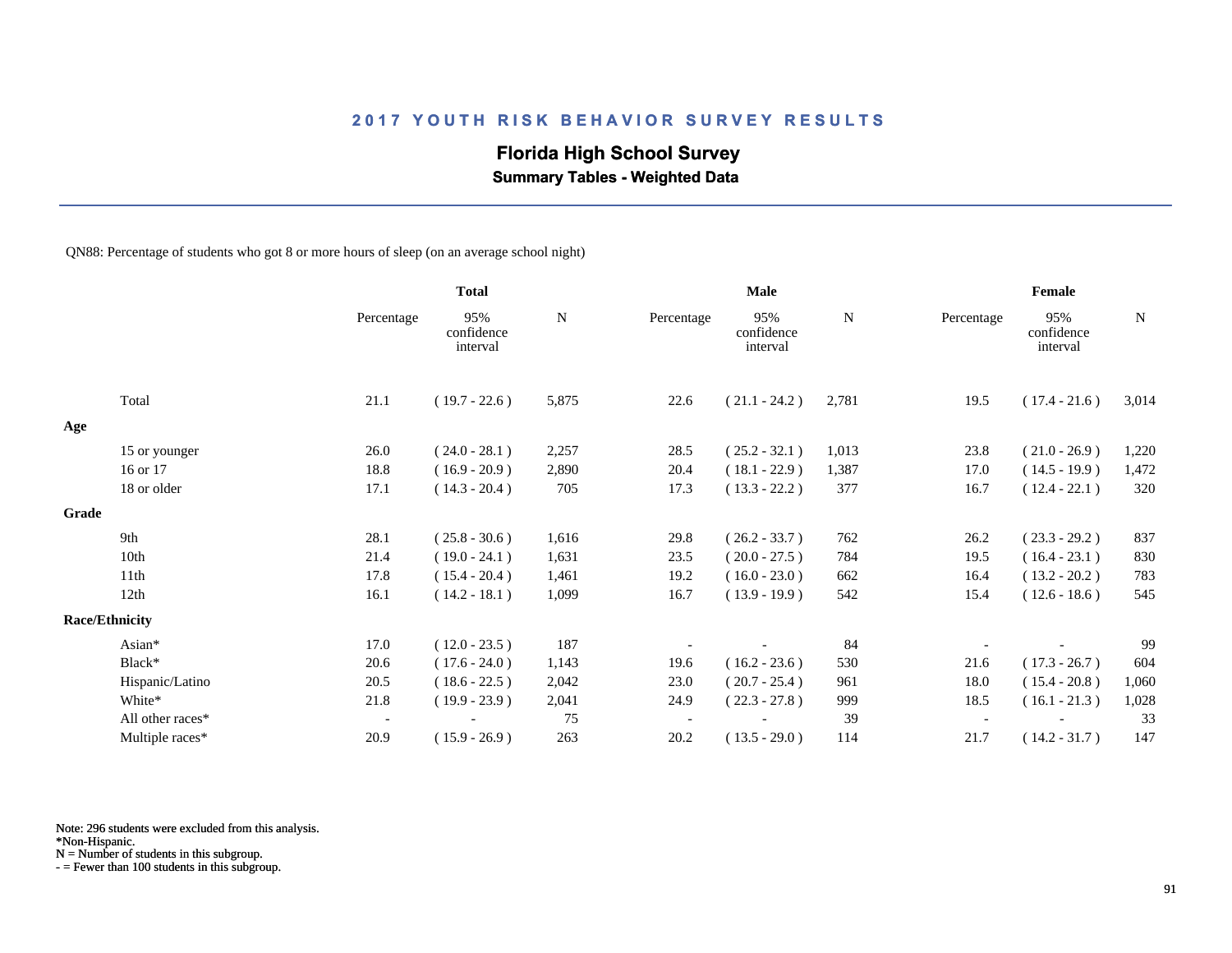## **Florida High School Survey**

 **Summary Tables - Weighted Data**

QN89: Percentage of students who described their grades in school as mostly A's or B's (during the 12 months before the survey)

|       |                       |                          | <b>Total</b>                  |       |            | <b>Male</b>                   |       |            | Female                        |       |
|-------|-----------------------|--------------------------|-------------------------------|-------|------------|-------------------------------|-------|------------|-------------------------------|-------|
|       |                       | Percentage               | 95%<br>confidence<br>interval | N     | Percentage | 95%<br>confidence<br>interval | N     | Percentage | 95%<br>confidence<br>interval | N     |
|       | Total                 | 73.5                     | $(71.4 - 75.4)$               | 5,806 | 67.7       | $(65.4 - 70.0)$               | 2,752 | 79.8       | $(77.8 - 81.7)$               | 2,976 |
| Age   |                       |                          |                               |       |            |                               |       |            |                               |       |
|       | 15 or younger         | 72.3                     | $(69.8 - 74.7)$               | 2,232 | 66.5       | $(63.2 - 69.7)$               | 1,002 | 78.2       | $(75.1 - 81.0)$               | 1,208 |
|       | 16 or 17              | 74.1                     | $(71.6 - 76.5)$               | 2,853 | 67.7       | $(64.3 - 71.0)$               | 1,374 | 80.8       | $(78.1 - 83.2)$               | 1,448 |
|       | 18 or older           | 74.4                     | $(70.5 - 78.0)$               | 699   | 70.3       | $(64.8 - 75.3)$               | 373   | 80.4       | $(74.8 - 85.0)$               | 318   |
| Grade |                       |                          |                               |       |            |                               |       |            |                               |       |
|       | 9th                   | 69.4                     | $(66.5 - 72.1)$               | 1,596 | 64.3       | $(60.4 - 68.0)$               | 750   | 75.2       | $(71.5 - 78.6)$               | 830   |
|       | 10th                  | 70.5                     | $(67.1 - 73.7)$               | 1,613 | 63.8       | $(59.1 - 68.3)$               | 780   | 77.5       | $(74.3 - 80.4)$               | 815   |
|       | 11th                  | 75.3                     | $(71.8 - 78.6)$               | 1,442 | 68.9       | $(63.9 - 73.6)$               | 653   | 82.3       | $(78.5 - 85.5)$               | 772   |
|       | 12th                  | 79.9                     | $(76.5 - 83.0)$               | 1,091 | 75.3       | $(70.2 - 79.7)$               | 539   | 84.9       | $(80.8 - 88.2)$               | 540   |
|       | <b>Race/Ethnicity</b> |                          |                               |       |            |                               |       |            |                               |       |
|       | Asian*                | 91.9                     | $(87.3 - 95.0)$               | 185   |            |                               | 83    |            |                               | 98    |
|       | Black*                | 68.9                     | $(65.4 - 72.1)$               | 1,132 | 61.8       | $(57.3 - 66.1)$               | 526   | 76.2       | $(72.3 - 79.7)$               | 597   |
|       | Hispanic/Latino       | 70.1                     | $(67.4 - 72.6)$               | 2,010 | 65.1       | $(61.3 - 68.6)$               | 943   | 75.2       | $(71.6 - 78.4)$               | 1,046 |
|       | White*                | 78.4                     | $(75.8 - 80.7)$               | 2,026 | 72.9       | $(69.6 - 76.0)$               | 991   | 84.6       | $(81.6 - 87.1)$               | 1,020 |
|       | All other races*      | $\overline{\phantom{a}}$ |                               | 72    |            |                               | 38    |            |                               | 32    |
|       | Multiple races*       | 74.5                     | $(68.4 - 79.8)$               | 259   | 67.2       | $(57.1 - 75.8)$               | 114   | 80.4       | $(72.1 - 86.7)$               | 143   |

Note: 365 students were excluded from this analysis.

\*Non-Hispanic.

N = Number of students in this subgroup.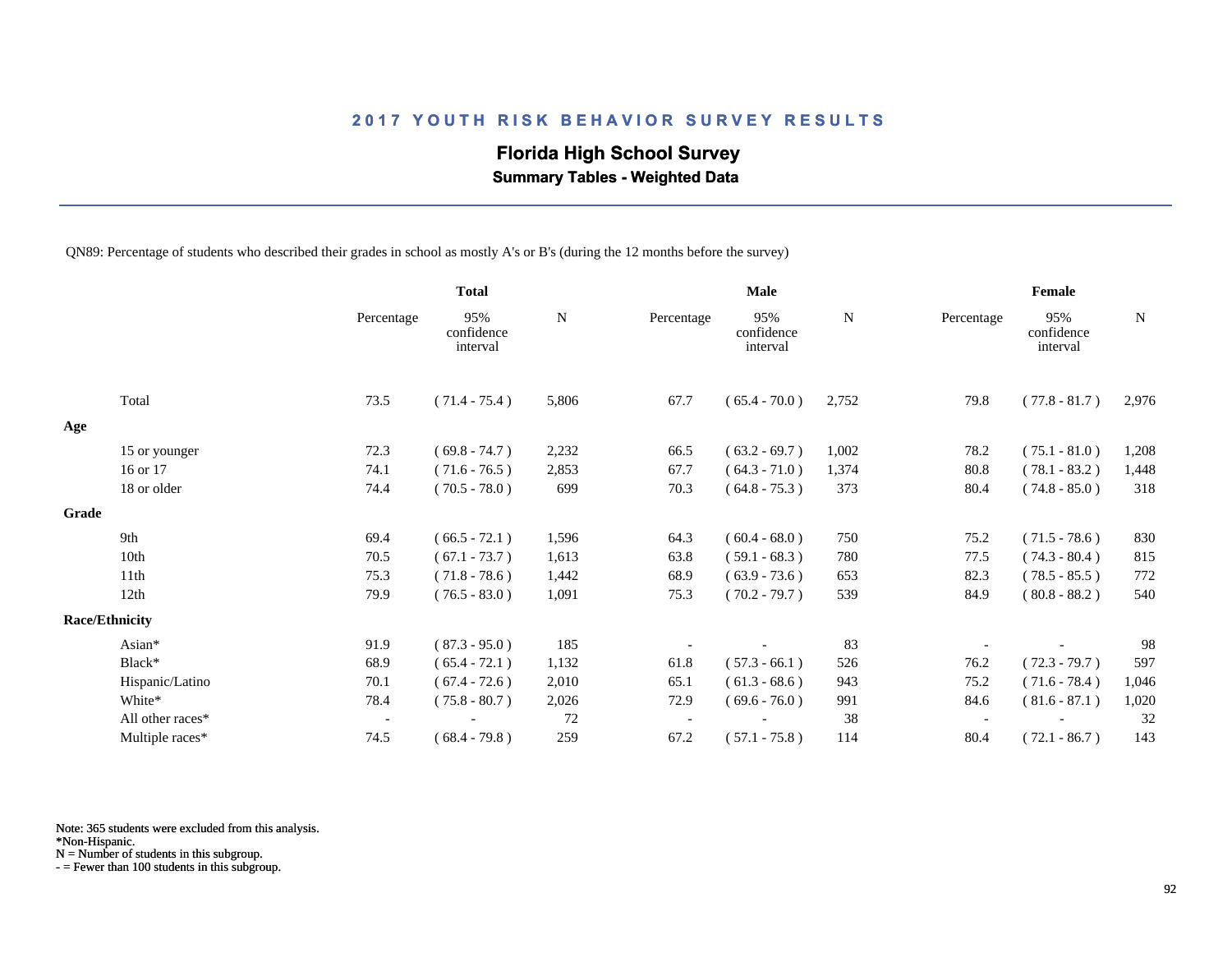# **Florida High School Survey**

 **Summary Tables - Weighted Data**

QN90: Percentage of students who used a handheld device to talk or use apps while driving a car or other vehicle (such as the internet, FaceTime, G-mail, Twitter, Facebook, and Snapchat, on at least 1 day during the 30 days before the survey, among students who drove a car or other vehicle during the 30 days before the survey)

|       |                       |                          | <b>Total</b>                  |             | <b>Male</b>              |                               |       | Female     |                               |       |
|-------|-----------------------|--------------------------|-------------------------------|-------------|--------------------------|-------------------------------|-------|------------|-------------------------------|-------|
|       |                       | Percentage               | 95%<br>confidence<br>interval | $\mathbf N$ | Percentage               | 95%<br>confidence<br>interval | N     | Percentage | 95%<br>confidence<br>interval | N     |
|       | Total                 | 38.7                     | $(36.2 - 41.3)$               | 3,479       | 40.9                     | $(37.8 - 44.1)$               | 1,709 | 36.4       | $(33.1 - 39.9)$               | 1,731 |
| Age   |                       |                          |                               |             |                          |                               |       |            |                               |       |
|       | 15 or younger         | 20.9                     | $(17.8 - 24.4)$               | 986         | 23.8                     | $(19.5 - 28.7)$               | 457   | 17.8       | $(13.6 - 23.0)$               | 520   |
|       | 16 or 17              | 41.5                     | $(38.3 - 44.8)$               | 1,939       | 43.0                     | $(38.9 - 47.1)$               | 952   | 40.1       | $(36.1 - 44.2)$               | 969   |
|       | 18 or older           | 54.2                     | $(49.3 - 59.0)$               | 543         | 55.2                     | $(50.0 - 60.2)$               | 298   | 52.9       | $(45.4 - 60.3)$               | 241   |
| Grade |                       |                          |                               |             |                          |                               |       |            |                               |       |
|       | 9th                   | 22.1                     | $(18.5 - 26.3)$               | 661         | 25.7                     | $(20.1 - 32.3)$               | 328   | 18.1       | $(12.5 - 25.4)$               | 326   |
|       | 10th                  | 25.7                     | $(22.3 - 29.4)$               | 912         | 29.4                     | $(24.7 - 34.6)$               | 464   | 21.6       | $(17.2 - 26.8)$               | 442   |
|       | 11th                  | 41.9                     | $(38.0 - 45.9)$               | 1,023       | 43.7                     | $(38.6 - 48.9)$               | 470   | 40.1       | $(35.5 - 44.9)$               | 540   |
|       | 12th                  | 55.5                     | $(51.5 - 59.4)$               | 845         | 56.6                     | $(52.1 - 60.9)$               | 427   | 54.6       | $(49.0 - 60.1)$               | 413   |
|       | <b>Race/Ethnicity</b> |                          |                               |             |                          |                               |       |            |                               |       |
|       | Asian*                |                          |                               | 94          |                          |                               | 47    |            |                               | 43    |
|       | Black*                | 34.4                     | $(31.0 - 37.9)$               | 661         | 39.4                     | $(33.7 - 45.3)$               | 328   | 29.1       | $(23.7 - 35.1)$               | 328   |
|       | Hispanic/Latino       | 35.7                     | $(31.8 - 39.7)$               | 1,147       | 36.6                     | $(33.0 - 40.4)$               | 578   | 33.8       | $(28.3 - 39.8)$               | 557   |
|       | White*                | 43.0                     | $(39.4 - 46.8)$               | 1,314       | 44.4                     | $(39.6 - 49.3)$               | 630   | 41.8       | $(37.5 - 46.4)$               | 676   |
|       | All other races*      | $\overline{\phantom{a}}$ |                               | 45          | $\overline{\phantom{a}}$ |                               | 22    |            |                               | 23    |
|       | Multiple races*       | 39.1                     | $(31.5 - 47.2)$               | 153         |                          |                               | 73    |            | $\overline{\phantom{a}}$      | 79    |

Note: 2,692 students were excluded from this analysis.

\*Non-Hispanic.

N = Number of students in this subgroup.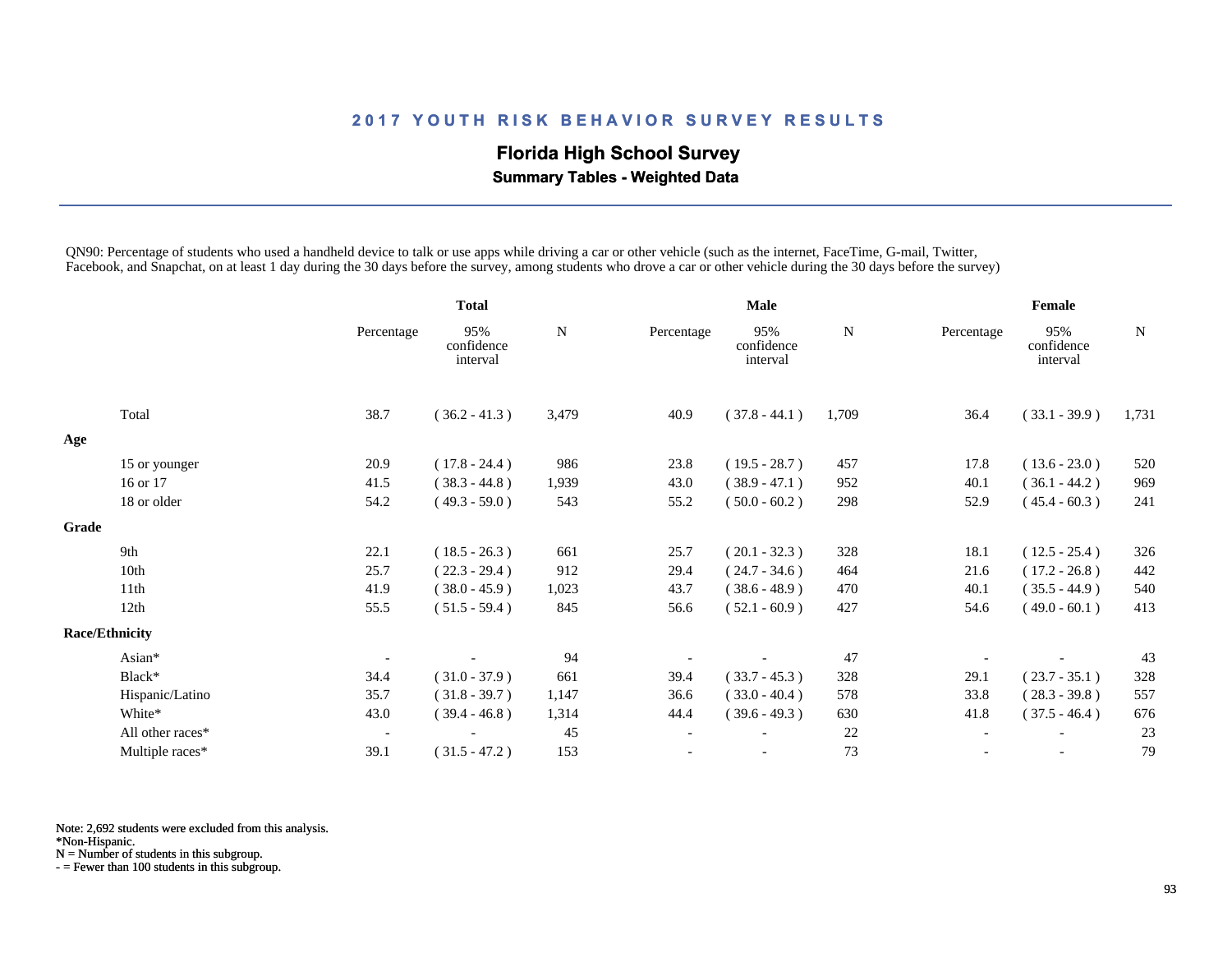# **Florida High School Survey**

 **Summary Tables - Weighted Data**

QN91: Percentage of students who reported that their property had been stolen or deliberately damaged on school property one or more times (such as their car, clothing, or books, during the 12 months before the survey)

|       |                       |                          | <b>Total</b>                  |       | <b>Male</b> |                               |       | Female     |                               |             |
|-------|-----------------------|--------------------------|-------------------------------|-------|-------------|-------------------------------|-------|------------|-------------------------------|-------------|
|       |                       | Percentage               | 95%<br>confidence<br>interval | N     | Percentage  | 95%<br>confidence<br>interval | N     | Percentage | 95%<br>confidence<br>interval | $\mathbf N$ |
|       | Total                 | 18.5                     | $(17.4 - 19.8)$               | 5,744 | 20.3        | $(18.7 - 21.9)$               | 2,741 | 16.6       | $(15.1 - 18.3)$               | 2,921       |
| Age   |                       |                          |                               |       |             |                               |       |            |                               |             |
|       | 15 or younger         | 21.1                     | $(19.3 - 22.9)$               | 2,215 | 23.2        | $(20.4 - 26.3)$               | 993   | 19.0       | $(16.6 - 21.6)$               | 1,199       |
|       | 16 or 17              | 17.5                     | $(15.8 - 19.3)$               | 2,821 | 18.7        | $(16.5 - 21.1)$               | 1,378 | 16.1       | $(13.7 - 18.7)$               | 1,410       |
|       | 18 or older           | 16.0                     | $(13.3 - 19.1)$               | 684   | 19.2        | $(15.1 - 24.1)$               | 366   | 12.2       | $(8.5 - 17.1)$                | 311         |
| Grade |                       |                          |                               |       |             |                               |       |            |                               |             |
|       | 9th                   | 22.0                     | $(19.8 - 24.4)$               | 1,608 | 25.1        | $(21.8 - 28.6)$               | 757   | 18.8       | $(16.2 - 21.8)$               | 830         |
|       | 10th                  | 19.0                     | $(16.7 - 21.5)$               | 1,566 | 17.9        | $(14.6 - 21.6)$               | 768   | 20.1       | $(17.2 - 23.3)$               | 781         |
|       | 11th                  | 16.8                     | $(14.9 - 18.9)$               | 1,435 | 20.0        | $(16.7 - 23.6)$               | 653   | 13.5       | $(10.7 - 16.8)$               | 764         |
|       | 12th                  | 15.4                     | $(13.0 - 18.2)$               | 1,072 | 17.0        | $(13.6 - 21.1)$               | 531   | 13.6       | $(10.8 - 17.1)$               | 530         |
|       | <b>Race/Ethnicity</b> |                          |                               |       |             |                               |       |            |                               |             |
|       | Asian*                | 20.3                     | $(13.9 - 28.6)$               | 176   |             |                               | 82    |            |                               | 90          |
|       | Black*                | 18.7                     | $(16.2 - 21.4)$               | 1,096 | 21.9        | $(18.9 - 25.3)$               | 514   | 15.6       | $(12.8 - 19.0)$               | 572         |
|       | Hispanic/Latino       | 17.9                     | $(16.4 - 19.7)$               | 2,005 | 19.0        | $(16.8 - 21.3)$               | 952   | 16.7       | $(14.5 - 19.2)$               | 1,028       |
|       | White*                | 17.9                     | $(16.0 - 20.0)$               | 2,025 | 19.2        | $(16.7 - 21.8)$               | 990   | 16.4       | $(13.6 - 19.6)$               | 1,019       |
|       | All other races*      | $\overline{\phantom{a}}$ |                               | 69    |             |                               | 37    |            |                               | 30          |
|       | Multiple races*       | 19.4                     | $(14.7 - 25.3)$               | 257   | 24.0        | $(17.1 - 32.7)$               | 114   | 15.0       | $(9.7 - 22.4)$                | 141         |

Note: 427 students were excluded from this analysis.

\*Non-Hispanic.

N = Number of students in this subgroup.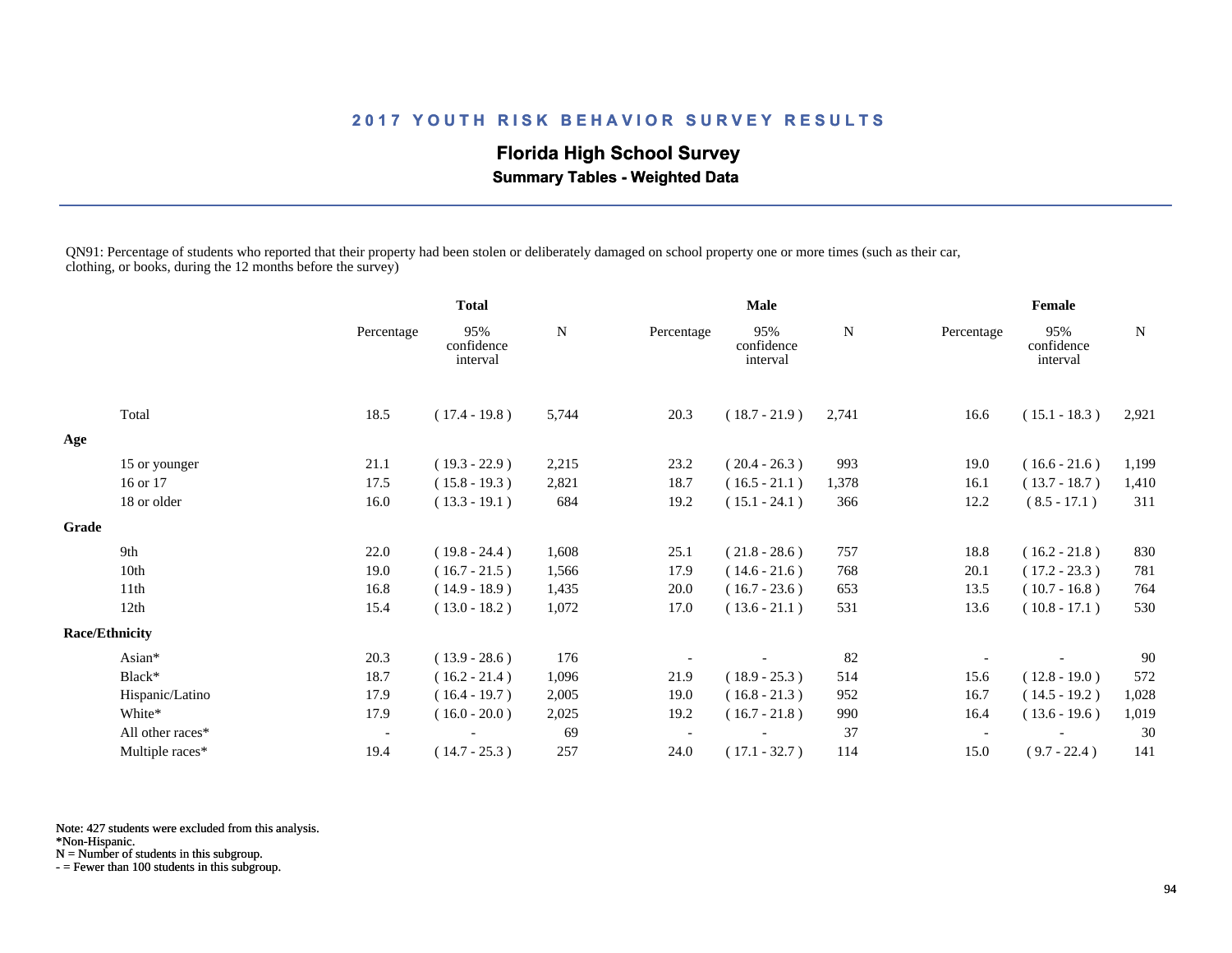# **Florida High School Survey**

 **Summary Tables - Weighted Data**

QN92: Percentage of students who were injured in a physical fight (one or more times during the 12 months before the survey; injuries had to be treated by a doctor or nurse)

|       |                       |                          | <b>Total</b>                  |           | <b>Male</b>              |                               |       | Female                   |                               |        |
|-------|-----------------------|--------------------------|-------------------------------|-----------|--------------------------|-------------------------------|-------|--------------------------|-------------------------------|--------|
|       |                       | Percentage               | 95%<br>confidence<br>interval | ${\bf N}$ | Percentage               | 95%<br>confidence<br>interval | N     | Percentage               | 95%<br>confidence<br>interval | $\,$ N |
|       | Total                 | 3.9                      | $(3.3 - 4.6)$                 | 5,757     | 4.7                      | $(3.8 - 5.8)$                 | 2,751 | 2.8                      | $(2.1 - 3.7)$                 | 2,922  |
| Age   |                       |                          |                               |           |                          |                               |       |                          |                               |        |
|       | 15 or younger         | 3.8                      | $(2.9 - 5.1)$                 | 2,221     | 5.0                      | $(3.4 - 7.1)$                 | 999   | 2.5                      | $(1.6 - 4.0)$                 | 1,199  |
|       | 16 or 17              | 3.7                      | $(2.8 - 4.8)$                 | 2,826     | 4.3                      | $(3.1 - 5.9)$                 | 1,380 | 2.9                      | $(2.0 - 4.3)$                 | 1,411  |
|       | 18 or older           | 4.6                      | $(3.2 - 6.4)$                 | 685       | 5.9                      | $(3.7 - 9.2)$                 | 367   | 3.1                      | $(1.6 - 5.9)$                 | 311    |
| Grade |                       |                          |                               |           |                          |                               |       |                          |                               |        |
|       | 9th                   | 3.8                      | $(2.8 - 5.3)$                 | 1,620     | 4.6                      | $(3.0 - 6.9)$                 | 767   | 2.8                      | $(1.7 - 4.5)$                 | 832    |
|       | 10th                  | 4.4                      | $(3.4 - 5.7)$                 | 1,563     | 5.5                      | $(3.9 - 7.7)$                 | 766   | 3.0                      | $(2.0 - 4.6)$                 | 780    |
|       | 11th                  | 3.0                      | $(2.2 - 4.1)$                 | 1,438     | 3.9                      | $(2.6 - 5.9)$                 | 655   | 2.0                      | $(1.2 - 3.2)$                 | 764    |
|       | 12th                  | 4.0                      | $(2.9 - 5.5)$                 | 1,073     | 4.9                      | $(3.2 - 7.5)$                 | 532   | 3.0                      | $(1.8 - 5.2)$                 | 530    |
|       | <b>Race/Ethnicity</b> |                          |                               |           |                          |                               |       |                          |                               |        |
|       | Asian*                | 4.9                      | $(2.6 - 9.0)$                 | 180       |                          |                               | 86    |                          |                               | 90     |
|       | Black*                | 5.1                      | $(3.8 - 6.8)$                 | 1,094     | 6.8                      | $(4.8 - 9.6)$                 | 513   | 3.4                      | $(2.3 - 5.0)$                 | 570    |
|       | Hispanic/Latino       | 4.3                      | $(3.5 - 5.2)$                 | 2,011     | 5.1                      | $(3.8 - 6.9)$                 | 957   | 3.1                      | $(2.1 - 4.4)$                 | 1,029  |
|       | White*                | 2.5                      | $(1.9 - 3.4)$                 | 2,026     | 3.0                      | $(2.0 - 4.4)$                 | 991   | 1.9                      | $(1.1 - 3.2)$                 | 1,019  |
|       | All other races*      | $\overline{\phantom{a}}$ |                               | 68        | $\overline{\phantom{a}}$ |                               | 36    | $\overline{\phantom{a}}$ |                               | 30     |
|       | Multiple races*       | 4.5                      | $(2.3 - 8.7)$                 | 260       | 6.7                      | $(3.2 - 13.8)$                | 115   | 2.6                      | $(0.8 - 7.9)$                 | 143    |

Note: 414 students were excluded from this analysis.

N = Number of students in this subgroup.

<sup>\*</sup>Non-Hispanic.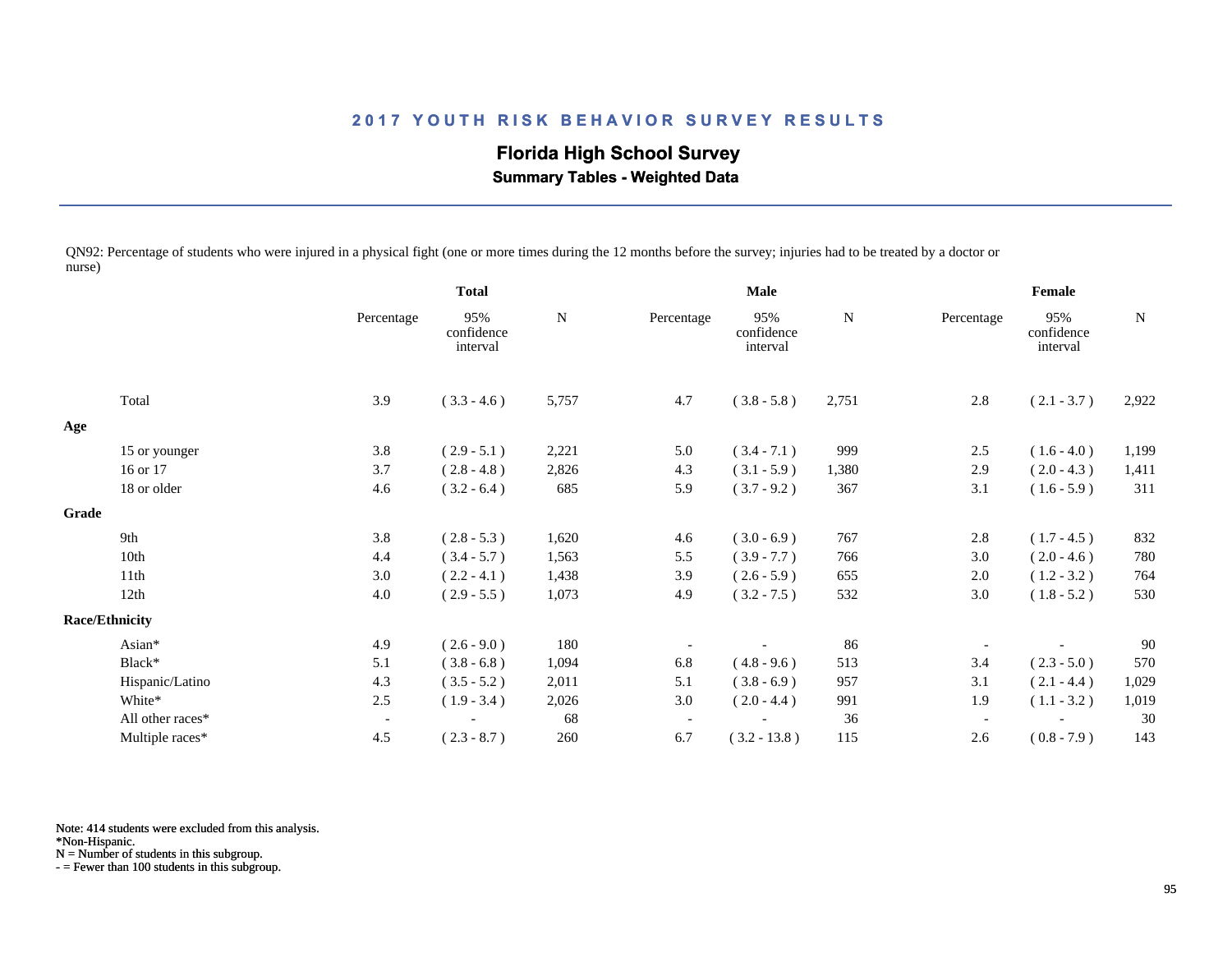## **Florida High School Survey**

 **Summary Tables - Weighted Data**

QN93: Percentage of students who reported that someone they were dating or going out with threatened them, limited their activities against their will, or made them feel unsafe in any other way (one or more times during the 12 months before the survey, among students who dated or went out with someone during the 12 months before the survey)

|       |                       |            | <b>Total</b>                  |           | <b>Male</b> |                               |       | Female     |                               |       |
|-------|-----------------------|------------|-------------------------------|-----------|-------------|-------------------------------|-------|------------|-------------------------------|-------|
|       |                       | Percentage | 95%<br>confidence<br>interval | ${\bf N}$ | Percentage  | 95%<br>confidence<br>interval | N     | Percentage | 95%<br>confidence<br>interval | N     |
|       | Total                 | 9.6        | $(8.6 - 10.8)$                | 3,732     | 7.4         | $(6.1 - 9.0)$                 | 1,776 | 11.8       | $(10.2 - 13.6)$               | 1,912 |
| Age   |                       |            |                               |           |             |                               |       |            |                               |       |
|       | 15 or younger         | 9.2        | $(7.7 - 11.1)$                | 1,297     | 7.2         | $(5.1 - 10.0)$                | 580   | 11.2       | $(9.0 - 13.8)$                | 702   |
|       | 16 or 17              | 10.1       | $(8.6 - 11.8)$                | 1,936     | 7.6         | $(5.8 - 9.9)$                 | 939   | 12.5       | $(10.1 - 15.4)$               | 982   |
|       | 18 or older           | 8.7        | $(6.4 - 11.8)$                | 484       | 7.2         | $(4.3 - 11.9)$                | 253   | 10.1       | $(6.5 - 15.4)$                | 227   |
| Grade |                       |            |                               |           |             |                               |       |            |                               |       |
|       | 9th                   | 9.1        | $(7.3 - 11.2)$                | 949       | 7.2         | $(5.1 - 10.0)$                | 457   | 11.3       | $(8.5 - 14.8)$                | 479   |
|       | 10th                  | 9.0        | $(7.0 - 11.4)$                | 1,001     | 6.6         | $(4.1 - 10.3)$                | 476   | 10.9       | $(8.1 - 14.7)$                | 520   |
|       | 11 <sup>th</sup>      | 10.5       | $(8.4 - 13.1)$                | 982       | 8.1         | $(5.7 - 11.4)$                | 451   | 13.0       | $(9.9 - 16.8)$                | 520   |
|       | 12th                  | 9.2        | $(7.1 - 11.9)$                | 766       | 6.9         | $(4.5 - 10.5)$                | 375   | 11.3       | $(7.8 - 16.1)$                | 385   |
|       | <b>Race/Ethnicity</b> |            |                               |           |             |                               |       |            |                               |       |
|       | Asian*                |            |                               | 76        |             |                               | 35    |            |                               | 40    |
|       | Black*                | 8.7        | $(6.7 - 11.3)$                | 713       | 8.2         | $(5.5 - 12.2)$                | 354   | 9.0        | $(6.4 - 12.4)$                | 353   |
|       | Hispanic/Latino       | 10.6       | $(9.0 - 12.5)$                | 1,300     | $8.0\,$     | $(6.2 - 10.3)$                | 609   | 12.9       | $(10.4 - 15.8)$               | 679   |
|       | White*                | 9.2        | $(7.7 - 11.0)$                | 1,346     | 5.6         | $(4.2 - 7.5)$                 | 642   | 13.1       | $(10.6 - 16.1)$               | 695   |
|       | All other races*      |            |                               | 40        |             |                               | 19    |            |                               | 20    |
|       | Multiple races*       | 16.2       | $(11.3 - 22.7)$               | 178       |             | $\overline{\phantom{a}}$      | 80    |            | $\overline{\phantom{a}}$      | 96    |

Note: 2,439 students were excluded from this analysis.

\*Non-Hispanic.

N = Number of students in this subgroup.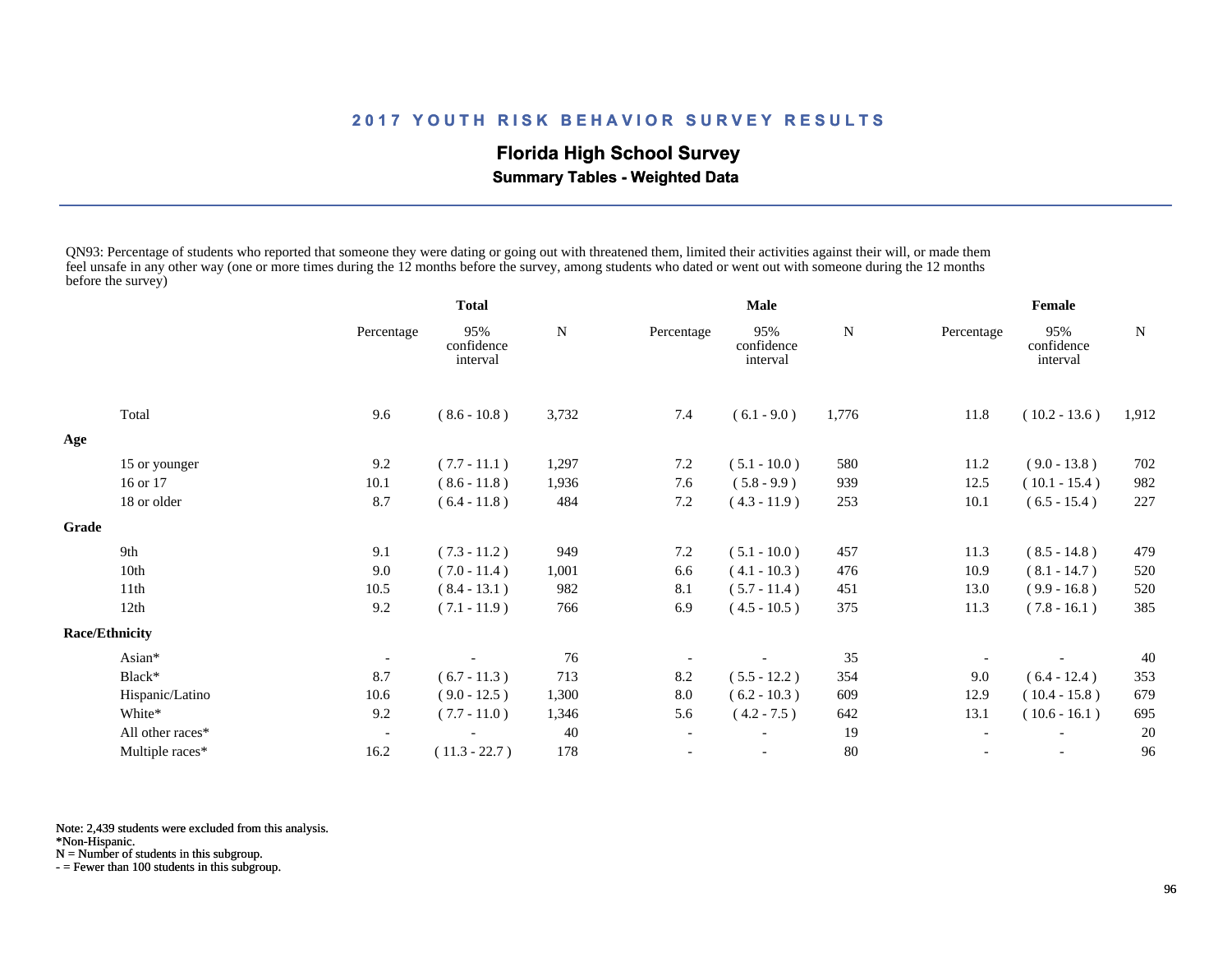# **Florida High School Survey**

 **Summary Tables - Weighted Data**

QN94: Percentage of students who have been the victim of teasing or name calling because of their weight, size, or physical appearance (during the 12 months before the survey)

|       |                       |            | <b>Total</b>                  |       | Male       |                               |       | Female     |                               |       |
|-------|-----------------------|------------|-------------------------------|-------|------------|-------------------------------|-------|------------|-------------------------------|-------|
|       |                       | Percentage | 95%<br>confidence<br>interval | N     | Percentage | 95%<br>confidence<br>interval | N     | Percentage | 95%<br>confidence<br>interval | N     |
|       | Total                 | 21.9       | $(20.7 - 23.1)$               | 5,889 | 18.1       | $(16.5 - 19.8)$               | 2,815 | 25.9       | $(24.3 - 27.5)$               | 2,988 |
| Age   |                       |            |                               |       |            |                               |       |            |                               |       |
|       | 15 or younger         | 26.8       | $(24.9 - 28.8)$               | 2,300 | 22.1       | $(20.0 - 24.5)$               | 1,039 | 31.2       | $(28.4 - 34.1)$               | 1,236 |
|       | 16 or 17              | 19.5       | $(18.1 - 21.0)$               | 2,869 | 15.7       | $(13.4 - 18.4)$               | 1,399 | 23.7       | $(21.6 - 25.9)$               | 1,436 |
|       | 18 or older           | 18.0       | $(15.4 - 21.0)$               | 694   | 16.9       | $(12.9 - 21.9)$               | 372   | 19.2       | $(15.8 - 23.1)$               | 315   |
| Grade |                       |            |                               |       |            |                               |       |            |                               |       |
|       | 9th                   | 26.9       | $(24.6 - 29.3)$               | 1,672 | 21.9       | $(19.5 - 24.5)$               | 795   | 32.3       | $(28.9 - 35.8)$               | 856   |
|       | 10th                  | 21.9       | $(19.3 - 24.7)$               | 1,615 | 15.3       | $(12.6 - 18.6)$               | 792   | 28.6       | $(24.8 - 32.7)$               | 806   |
|       | 11 <sup>th</sup>      | 18.6       | $(16.6 - 20.7)$               | 1,446 | 15.7       | $(12.9 - 18.9)$               | 656   | 21.4       | $(18.2 - 25.1)$               | 771   |
|       | 12th                  | 19.6       | $(17.5 - 22.0)$               | 1,088 | 18.9       | $(15.4 - 23.1)$               | 539   | 20.4       | $(17.3 - 24.0)$               | 538   |
|       | <b>Race/Ethnicity</b> |            |                               |       |            |                               |       |            |                               |       |
|       | Asian*                | 20.1       | $(15.5 - 25.7)$               | 185   |            |                               | 87    |            |                               | 94    |
|       | Black*                | 19.5       | $(17.6 - 21.5)$               | 1,121 | 17.1       | $(14.0 - 20.8)$               | 522   | 21.7       | $(18.4 - 25.4)$               | 588   |
|       | Hispanic/Latino       | 20.3       | $(18.4 - 22.4)$               | 2,031 | 16.9       | $(14.5 - 19.5)$               | 967   | 23.7       | $(21.0 - 26.6)$               | 1,039 |
|       | White*                | 23.7       | $(21.9 - 25.6)$               | 2,090 | 18.7       | $(16.5 - 21.1)$               | 1,025 | 29.4       | $(27.0 - 32.0)$               | 1,048 |
|       | All other races*      |            |                               | 71    |            |                               | 39    |            |                               | 30    |
|       | Multiple races*       | 26.6       | $(21.6 - 32.2)$               | 265   | 23.3       | $(17.3 - 30.6)$               | 117   | 29.1       | $(23.1 - 36.0)$               | 146   |

Note: 282 students were excluded from this analysis.

\*Non-Hispanic.

N = Number of students in this subgroup.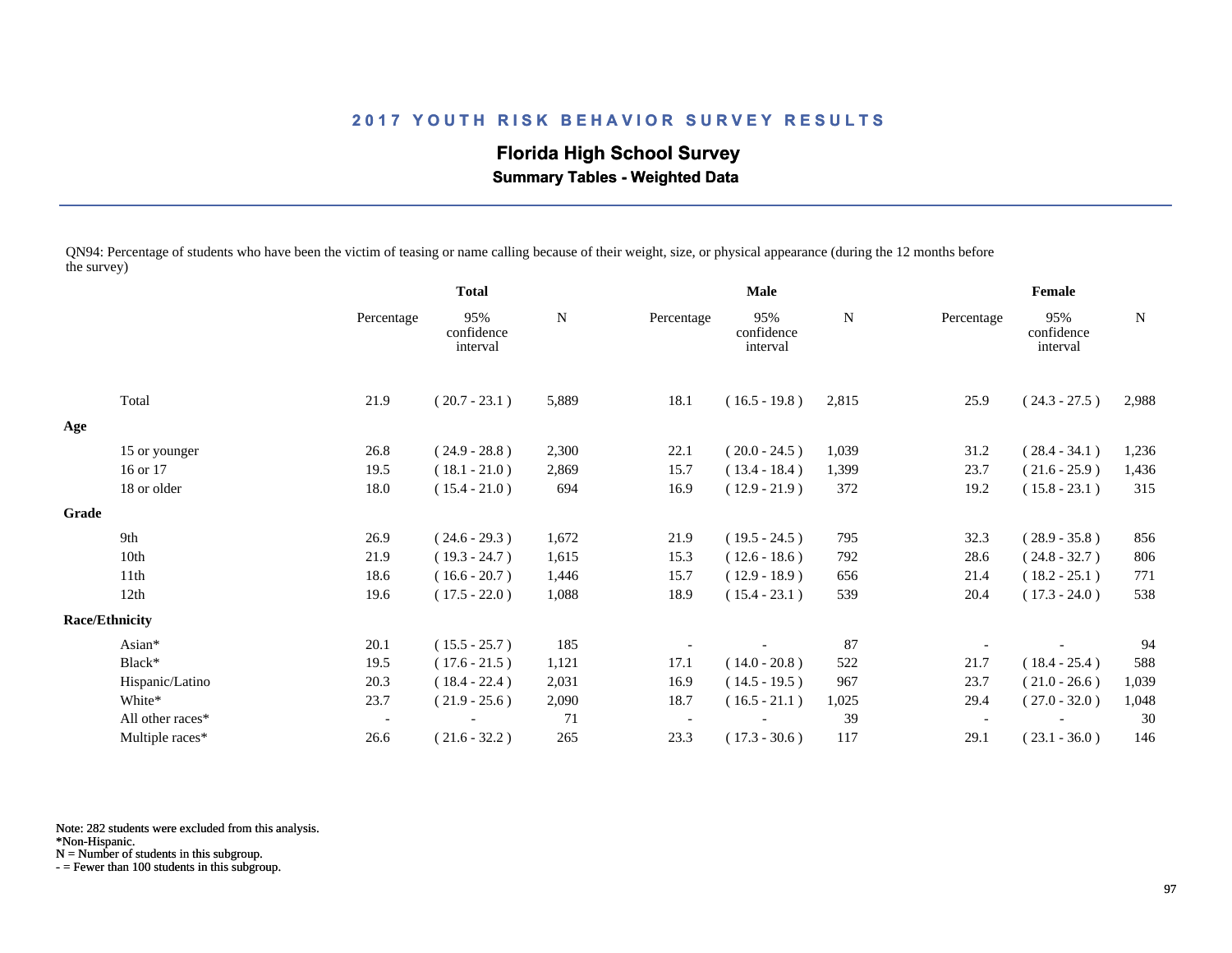# **Florida High School Survey**

 **Summary Tables - Weighted Data**

QN95: Percentage of students who have been the victim of teasing or name calling because someone thought they were gay, lesbian, or bisexual (during the 12 months before the survey)

|       |                       |                          | <b>Total</b>                  |           | <b>Male</b> |                               |       | Female                   |                               |       |
|-------|-----------------------|--------------------------|-------------------------------|-----------|-------------|-------------------------------|-------|--------------------------|-------------------------------|-------|
|       |                       | Percentage               | 95%<br>confidence<br>interval | ${\bf N}$ | Percentage  | 95%<br>confidence<br>interval | N     | Percentage               | 95%<br>confidence<br>interval | N     |
|       | Total                 | 9.7                      | $(8.9 - 10.7)$                | 5,935     | 9.0         | $(7.9 - 10.4)$                | 2,832 | 10.4                     | $(9.0 - 12.0)$                | 3,016 |
| Age   |                       |                          |                               |           |             |                               |       |                          |                               |       |
|       | 15 or younger         | 10.3                     | $(9.1 - 11.7)$                | 2,301     | 9.2         | $(7.7 - 11.1)$                | 1,039 | 11.4                     | $(9.3 - 13.8)$                | 1,238 |
|       | 16 or 17              | 9.5                      | $(8.3 - 10.7)$                | 2,901     | $8.8\,$     | $(7.2 - 10.8)$                | 1,408 | 10.2                     | $(8.6 - 12.0)$                | 1,458 |
|       | 18 or older           | 9.2                      | $(7.4 - 11.4)$                | 705       | 9.3         | $(6.4 - 13.4)$                | 379   | 8.7                      | $(5.5 - 13.4)$                | 319   |
| Grade |                       |                          |                               |           |             |                               |       |                          |                               |       |
|       | 9th                   | 10.5                     | $(9.0 - 12.2)$                | 1,673     | 9.6         | $(7.9 - 11.6)$                | 795   | 11.6                     | $(9.1 - 14.6)$                | 857   |
|       | 10th                  | 10.0                     | $(8.3 - 12.1)$                | 1,629     | $8.8\,$     | $(6.7 - 11.6)$                | 795   | 11.1                     | $(8.4 - 14.4)$                | 816   |
|       | 11 <sup>th</sup>      | 8.6                      | $(7.4 - 10.1)$                | 1,466     | 8.6         | $(6.6 - 11.0)$                | 664   | 8.6                      | $(6.7 - 11.1)$                | 783   |
|       | 12th                  | 9.5                      | $(7.5 - 12.0)$                | 1,098     | 8.9         | $(6.2 - 12.5)$                | 545   | 10.1                     | $(7.0 - 14.2)$                | 543   |
|       | <b>Race/Ethnicity</b> |                          |                               |           |             |                               |       |                          |                               |       |
|       | Asian*                | 4.2                      | $(2.0 - 8.4)$                 | 186       |             |                               | 87    |                          |                               | 95    |
|       | Black*                | 7.9                      | $(6.3 - 9.8)$                 | 1,137     | 7.7         | $(5.5 - 10.7)$                | 530   | 7.9                      | $(5.6 - 11.0)$                | 596   |
|       | Hispanic/Latino       | 9.3                      | $(8.2 - 10.5)$                | 2,049     | 9.8         | $(8.0 - 11.9)$                | 971   | 8.8                      | $(7.2 - 10.8)$                | 1,052 |
|       | White*                | 10.8                     | $(9.6 - 12.1)$                | 2,098     | 8.8         | $(7.1 - 10.7)$                | 1,030 | 12.9                     | $(10.8 - 15.4)$               | 1,051 |
|       | All other races*      | $\overline{\phantom{a}}$ |                               | 73        |             |                               | 40    | $\overline{\phantom{a}}$ |                               | 31    |
|       | Multiple races*       | 14.5                     | $(10.6 - 19.5)$               | 266       | 16.7        | $(11.0 - 24.6)$               | 116   | 12.8                     | $(8.3 - 19.4)$                | 148   |

Note: 236 students were excluded from this analysis.

N = Number of students in this subgroup.

<sup>\*</sup>Non-Hispanic.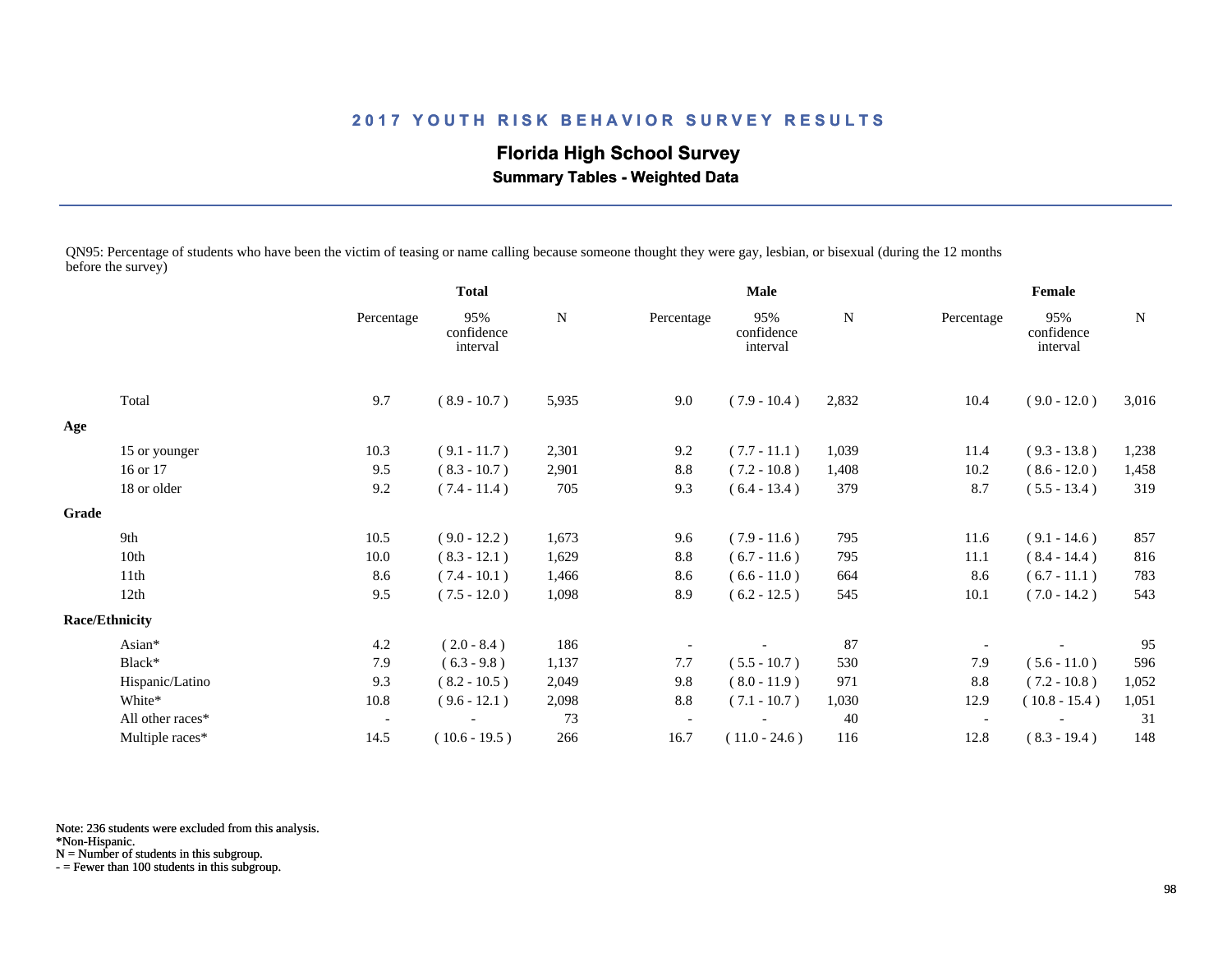## **Florida High School Survey**

 **Summary Tables - Weighted Data**

QN96: Percentage of students who did something to purposely hurt themselves without wanting to die (such as cutting or burning themselves on purpose one or more times during the 12 months before the survey)

|       |                       |                          | <b>Total</b>                  |       | <b>Male</b> |                               |       | Female                   |                               |       |
|-------|-----------------------|--------------------------|-------------------------------|-------|-------------|-------------------------------|-------|--------------------------|-------------------------------|-------|
|       |                       | Percentage               | 95%<br>confidence<br>interval | N     | Percentage  | 95%<br>confidence<br>interval | N     | Percentage               | 95%<br>confidence<br>interval | N     |
|       | Total                 | 14.1                     | $(13.1 - 15.1)$               | 5,781 | 9.4         | $(8.1 - 10.9)$                | 2,766 | 18.8                     | $(17.1 - 20.5)$               | 2,930 |
| Age   |                       |                          |                               |       |             |                               |       |                          |                               |       |
|       | 15 or younger         | 15.9                     | $(14.2 - 17.8)$               | 2,241 | 9.2         | $(7.3 - 11.6)$                | 1,012 | 21.8                     | $(19.3 - 24.6)$               | 1,206 |
|       | 16 or 17              | 13.2                     | $(11.9 - 14.6)$               | 2,833 | 9.0         | $(7.3 - 11.1)$                | 1,385 | 17.6                     | $(15.6 - 19.7)$               | 1,413 |
|       | 18 or older           | 12.7                     | $(10.4 - 15.4)$               | 683   | 11.0        | $(7.8 - 15.3)$                | 365   | 14.6                     | $(11.4 - 18.5)$               | 311   |
| Grade |                       |                          |                               |       |             |                               |       |                          |                               |       |
|       | 9th                   | 16.5                     | $(14.6 - 18.5)$               | 1,632 | 10.2        | $(7.9 - 12.9)$                | 777   | 23.1                     | $(20.5 - 26.1)$               | 834   |
|       | 10th                  | 14.2                     | $(12.0 - 16.8)$               | 1,574 | 8.3         | $(6.0 - 11.3)$                | 772   | 20.2                     | $(16.2 - 24.8)$               | 784   |
|       | 11th                  | 12.6                     | $(10.9 - 14.6)$               | 1,442 | 8.4         | $(6.4 - 10.9)$                | 656   | 16.4                     | $(13.5 - 19.9)$               | 767   |
|       | 12th                  | 12.4                     | $(10.3 - 14.8)$               | 1,071 | 10.2        | $(7.4 - 13.9)$                | 530   | 14.6                     | $(12.0 - 17.7)$               | 530   |
|       | <b>Race/Ethnicity</b> |                          |                               |       |             |                               |       |                          |                               |       |
|       | Asian*                | 15.3                     | $(10.5 - 22.0)$               | 183   |             |                               | 86    |                          |                               | 93    |
|       | Black*                | 10.6                     | $(8.6 - 12.9)$                | 1,112 | 10.3        | $(7.8 - 13.6)$                | 517   | 10.9                     | $(7.9 - 14.9)$                | 584   |
|       | Hispanic/Latino       | 13.7                     | $(12.4 - 15.0)$               | 2,013 | 7.9         | $(6.6 - 9.6)$                 | 957   | 19.2                     | $(17.0 - 21.7)$               | 1,031 |
|       | White*                | 16.3                     | $(14.8 - 17.8)$               | 2,028 | 9.1         | $(7.0 - 11.6)$                | 1,000 | 23.8                     | $(21.3 - 26.6)$               | 1,011 |
|       | All other races*      | $\overline{\phantom{a}}$ |                               | 72    |             |                               | 39    | $\overline{\phantom{a}}$ |                               | 31    |
|       | Multiple races*       | 18.4                     | $(13.6 - 24.5)$               | 257   | 15.6        | $(9.8 - 23.8)$                | 115   | 21.2                     | $(14.3 - 30.4)$               | 140   |

Note: 390 students were excluded from this analysis.

\*Non-Hispanic.

N = Number of students in this subgroup.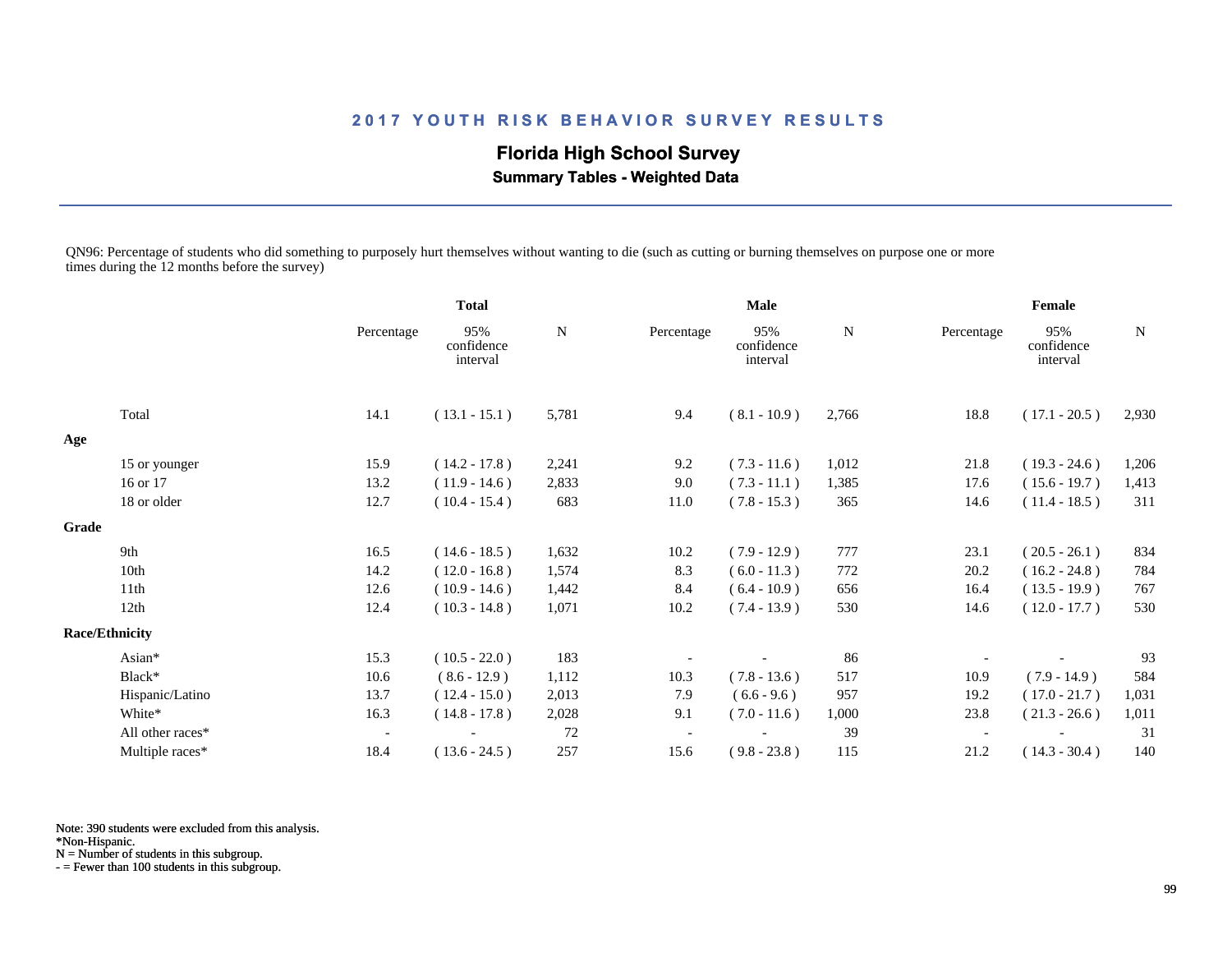## **Florida High School Survey**

 **Summary Tables - Weighted Data**

QN97: Percentage of students who have been pregnant or gotten someone pregnant (one or more times)

|       |                       |                          | <b>Total</b>                  |       |                          | <b>Male</b>                   |       |                          | Female                        |             |
|-------|-----------------------|--------------------------|-------------------------------|-------|--------------------------|-------------------------------|-------|--------------------------|-------------------------------|-------------|
|       |                       | Percentage               | 95%<br>confidence<br>interval | N     | Percentage               | 95%<br>confidence<br>interval | N     | Percentage               | 95%<br>confidence<br>interval | $\mathbf N$ |
|       | Total                 | 3.2                      | $(2.6 - 3.8)$                 | 5,576 | 4.1                      | $(3.1 - 5.3)$                 | 2,634 | 2.2                      | $(1.6 - 2.9)$                 | 2,862       |
| Age   |                       |                          |                               |       |                          |                               |       |                          |                               |             |
|       | 15 or younger         | 2.2                      | $(1.7 - 2.8)$                 | 2,159 | 2.8                      | $(1.9 - 4.1)$                 | 960   | 1.4                      | $(0.9 - 2.3)$                 | 1,176       |
|       | 16 or 17              | 3.7                      | $(2.8 - 4.7)$                 | 2,730 | 4.8                      | $(3.4 - 6.9)$                 | 1,317 | 2.5                      | $(1.7 - 3.6)$                 | 1,381       |
|       | 18 or older           | 3.9                      | $(2.5 - 6.0)$                 | 664   | 4.5                      | $(2.7 - 7.3)$                 | 353   | 3.0                      | $(1.6 - 5.7)$                 | 304         |
| Grade |                       |                          |                               |       |                          |                               |       |                          |                               |             |
|       | 9th                   | 2.3                      | $(1.7 - 3.1)$                 | 1,569 | 3.0                      | $(1.9 - 4.6)$                 | 735   | 1.3                      | $(0.7 - 2.4)$                 | 813         |
|       | 10th                  | 3.0                      | $(1.9 - 4.5)$                 | 1,505 | 4.6                      | $(2.8 - 7.6)$                 | 728   | 1.4                      | $(0.7 - 2.9)$                 | 760         |
|       | 11th                  | 3.4                      | $(2.5 - 4.7)$                 | 1,398 | 4.3                      | $(2.9 - 6.3)$                 | 631   | 2.5                      | $(1.5 - 4.1)$                 | 750         |
|       | 12th                  | 3.6                      | $(2.6 - 5.0)$                 | 1,045 | 4.1                      | $(2.6 - 6.3)$                 | 512   | 3.1                      | $(1.7 - 5.6)$                 | 523         |
|       | <b>Race/Ethnicity</b> |                          |                               |       |                          |                               |       |                          |                               |             |
|       | Asian*                | 1.6                      | $(0.5 - 5.0)$                 | 174   |                          |                               | 81    |                          |                               | 89          |
|       | Black*                | 4.3                      | $(3.2 - 5.8)$                 | 1,048 | 5.4                      | $(3.5 - 8.2)$                 | 485   | 3.0                      | $(1.9 - 4.6)$                 | 553         |
|       | Hispanic/Latino       | 3.6                      | $(2.8 - 4.7)$                 | 1,938 | 4.6                      | $(3.1 - 6.6)$                 | 910   | 2.7                      | $(1.7 - 4.1)$                 | 1,005       |
|       | White*                | 1.9                      | $(1.3 - 2.7)$                 | 1,978 | 2.5                      | $(1.7 - 3.6)$                 | 962   | 1.3                      | $(0.7 - 2.5)$                 | 1,001       |
|       | All other races*      | $\overline{\phantom{a}}$ |                               | 69    | $\overline{\phantom{a}}$ |                               | 36    | $\overline{\phantom{a}}$ |                               | 31          |
|       | Multiple races*       | 3.3                      | $(1.6 - 6.8)$                 | 257   | 6.5                      | $(3.0 - 13.4)$                | 112   | 0.7                      | $(0.1 - 5.1)$                 | 143         |

Note: 595 students were excluded from this analysis.

N = Number of students in this subgroup.

<sup>\*</sup>Non-Hispanic.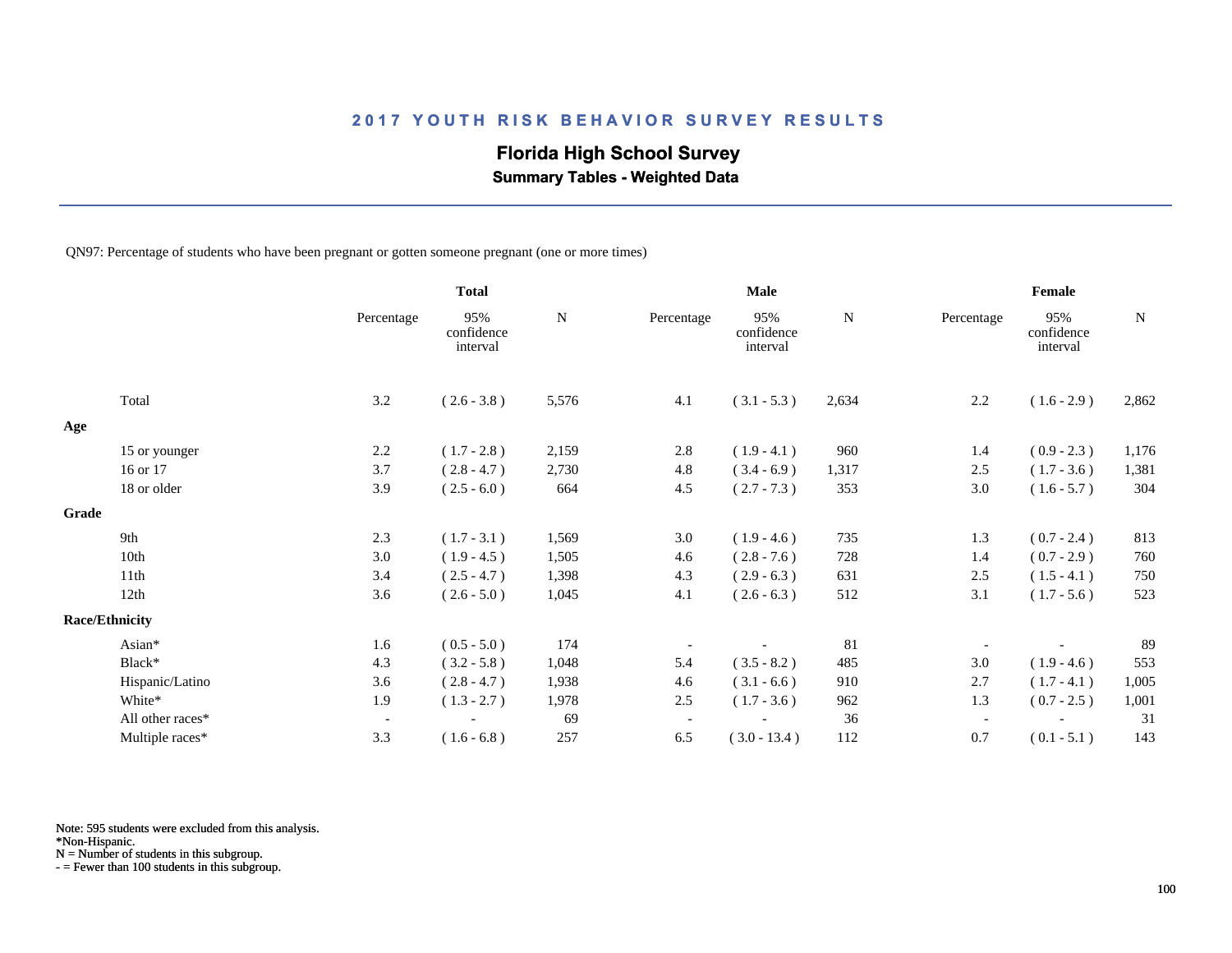# **Florida High School Survey**

 **Summary Tables - Weighted Data**

#### QN98: Percentage of students who had oral sex

|       |                       |                          | <b>Total</b>                  |           |            | Male                          |       |            | Female                        |             |
|-------|-----------------------|--------------------------|-------------------------------|-----------|------------|-------------------------------|-------|------------|-------------------------------|-------------|
|       |                       | Percentage               | 95%<br>confidence<br>interval | ${\bf N}$ | Percentage | 95%<br>confidence<br>interval | N     | Percentage | 95%<br>confidence<br>interval | $\mathbf N$ |
|       | Total                 | 37.2                     | $(35.4 - 39.0)$               | 5,658     | 40.3       | $(37.8 - 42.8)$               | 2,682 | 34.2       | $(32.0 - 36.5)$               | 2,894       |
| Age   |                       |                          |                               |           |            |                               |       |            |                               |             |
|       | 15 or younger         | 24.0                     | $(21.7 - 26.5)$               | 2,202     | 27.0       | $(23.5 - 30.8)$               | 984   | 21.1       | $(18.9 - 23.5)$               | 1,193       |
|       | 16 or 17              | 42.6                     | $(40.4 - 44.8)$               | 2,754     | 45.3       | $(42.3 - 48.4)$               | 1,331 | 40.1       | $(37.0 - 43.3)$               | 1,392       |
|       | 18 or older           | 51.0                     | $(46.9 - 55.0)$               | 677       | 53.0       | $(47.1 - 58.9)$               | 363   | 48.2       | $(42.2 - 54.2)$               | 308         |
| Grade |                       |                          |                               |           |            |                               |       |            |                               |             |
|       | 9th                   | 21.1                     | $(18.7 - 23.6)$               | 1,598     | 25.6       | $(21.6 - 30.1)$               | 752   | 16.3       | $(14.3 - 18.6)$               | 825         |
|       | 10th                  | 34.5                     | $(31.6 - 37.5)$               | 1,532     | 34.3       | $(30.3 - 38.5)$               | 746   | 34.9       | $(30.8 - 39.3)$               | 770         |
|       | 11th                  | 42.9                     | $(40.0 - 45.9)$               | 1,403     | 49.1       | $(44.5 - 53.6)$               | 634   | 37.0       | $(33.3 - 40.8)$               | 751         |
|       | 12th                  | 51.6                     | $(48.4 - 54.8)$               | 1,062     | 54.0       | $(48.9 - 59.1)$               | 522   | 49.1       | $(44.9 - 53.4)$               | 531         |
|       | <b>Race/Ethnicity</b> |                          |                               |           |            |                               |       |            |                               |             |
|       | Asian*                | 19.2                     | $(13.2 - 27.0)$               | 176       |            |                               | 82    |            |                               | 90          |
|       | Black*                | 34.0                     | $(30.8 - 37.5)$               | 1,049     | 40.4       | $(35.4 - 45.6)$               | 485   | 28.4       | $(24.3 - 32.9)$               | 554         |
|       | Hispanic/Latino       | 39.3                     | $(36.3 - 42.4)$               | 1,958     | 43.1       | $(39.0 - 47.4)$               | 919   | 35.2       | $(31.4 - 39.3)$               | 1,015       |
|       | White*                | 39.5                     | $(36.6 - 42.4)$               | 2,027     | 39.8       | $(36.4 - 43.4)$               | 992   | 39.1       | $(35.5 - 42.8)$               | 1,020       |
|       | All other races*      | $\overline{\phantom{a}}$ |                               | 69        |            |                               | 36    |            |                               | 31          |
|       | Multiple races*       | 33.8                     | $(27.6 - 40.7)$               | 259       | 40.9       | $(31.5 - 51.0)$               | 114   | 28.3       | $(19.6 - 38.9)$               | 143         |

Note: 513 students were excluded from this analysis.

\*Non-Hispanic.

N = Number of students in this subgroup.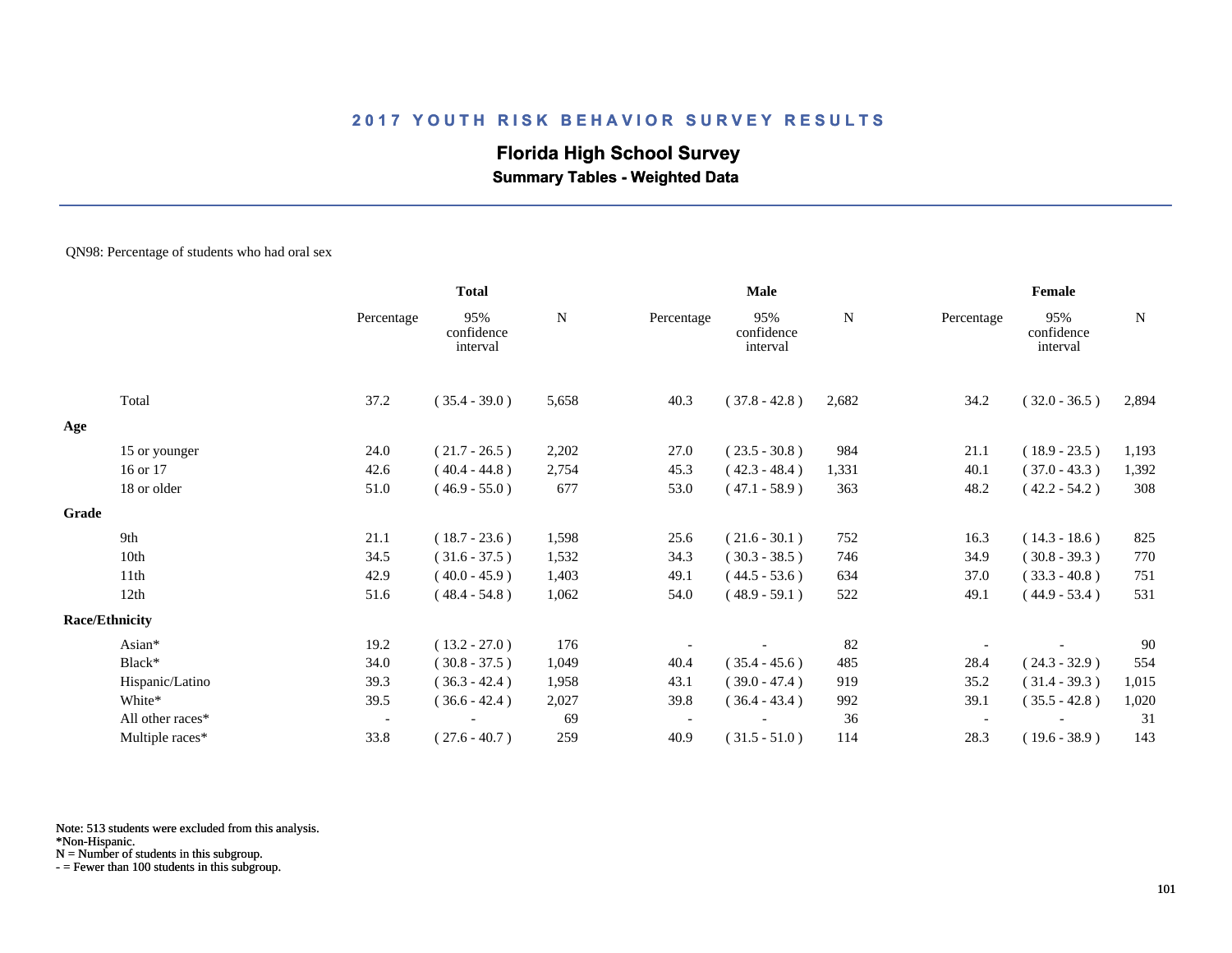# **Florida High School Survey**

 **Summary Tables - Weighted Data**

QN99: Percentage of students who exercised to lose weight or to keep from gaining weight (during the 30 days before the survey)

|       |                       |                          | <b>Total</b>                  |           |            | <b>Male</b>                   |       |                          | Female                        |       |
|-------|-----------------------|--------------------------|-------------------------------|-----------|------------|-------------------------------|-------|--------------------------|-------------------------------|-------|
|       |                       | Percentage               | 95%<br>confidence<br>interval | ${\bf N}$ | Percentage | 95%<br>confidence<br>interval | N     | Percentage               | 95%<br>confidence<br>interval | N     |
|       | Total                 | 56.5                     | $(54.9 - 58.2)$               | 5,624     | 54.2       | $(52.1 - 56.3)$               | 2,679 | 59.4                     | $(57.2 - 61.6)$               | 2,865 |
| Age   |                       |                          |                               |           |            |                               |       |                          |                               |       |
|       | 15 or younger         | 59.8                     | $(57.5 - 62.1)$               | 2,180     | 56.6       | $(53.4 - 59.6)$               | 980   | 63.1                     | $(59.9 - 66.2)$               | 1,177 |
|       | 16 or 17              | 55.7                     | $(53.8 - 57.6)$               | 2,744     | 54.9       | $(52.1 - 57.8)$               | 1,333 | 57.1                     | $(54.0 - 60.0)$               | 1,379 |
|       | 18 or older           | 51.8                     | $(47.0 - 56.6)$               | 676       | 46.7       | $(41.3 - 52.2)$               | 362   | 57.8                     | $(50.7 - 64.7)$               | 308   |
| Grade |                       |                          |                               |           |            |                               |       |                          |                               |       |
|       | 9th                   | 60.6                     | $(57.5 - 63.6)$               | 1,580     | 57.2       | $(53.2 - 61.0)$               | 744   | 64.8                     | $(60.7 - 68.6)$               | 815   |
|       | 10th                  | 58.4                     | $(55.6 - 61.2)$               | 1,524     | 58.5       | $(54.4 - 62.5)$               | 746   | 58.8                     | $(54.5 - 62.9)$               | 761   |
|       | 11th                  | 53.9                     | $(51.2 - 56.5)$               | 1,412     | 53.2       | $(49.6 - 56.8)$               | 643   | 54.9                     | $(50.4 - 59.3)$               | 751   |
|       | 12th                  | 53.1                     | $(49.8 - 56.4)$               | 1,049     | 47.3       | $(43.2 - 51.4)$               | 517   | 58.8                     | $(54.1 - 63.5)$               | 523   |
|       | <b>Race/Ethnicity</b> |                          |                               |           |            |                               |       |                          |                               |       |
|       | Asian*                | 51.8                     | $(44.9 - 58.5)$               | 174       |            |                               | 82    |                          |                               | 89    |
|       | Black*                | 50.9                     | $(47.4 - 54.5)$               | 1,050     | 50.3       | $(45.5 - 55.0)$               | 491   | 52.5                     | $(47.3 - 57.6)$               | 548   |
|       | Hispanic/Latino       | 58.5                     | $(55.5 - 61.5)$               | 1,966     | 59.4       | $(55.3 - 63.4)$               | 930   | 57.4                     | $(53.8 - 60.9)$               | 1,012 |
|       | White*                | 59.9                     | $(57.0 - 62.8)$               | 1,995     | 54.0       | $(50.4 - 57.6)$               | 976   | 66.5                     | $(63.1 - 69.8)$               | 1,004 |
|       | All other races*      | $\overline{\phantom{a}}$ |                               | 69        |            |                               | 36    | $\overline{\phantom{a}}$ |                               | 31    |
|       | Multiple races*       | 54.4                     | $(48.8 - 59.8)$               | 257       | 53.6       | $(45.7 - 61.3)$               | 115   | 55.0                     | $(47.3 - 62.6)$               | 140   |

Note: 547 students were excluded from this analysis.

N = Number of students in this subgroup.

<sup>\*</sup>Non-Hispanic.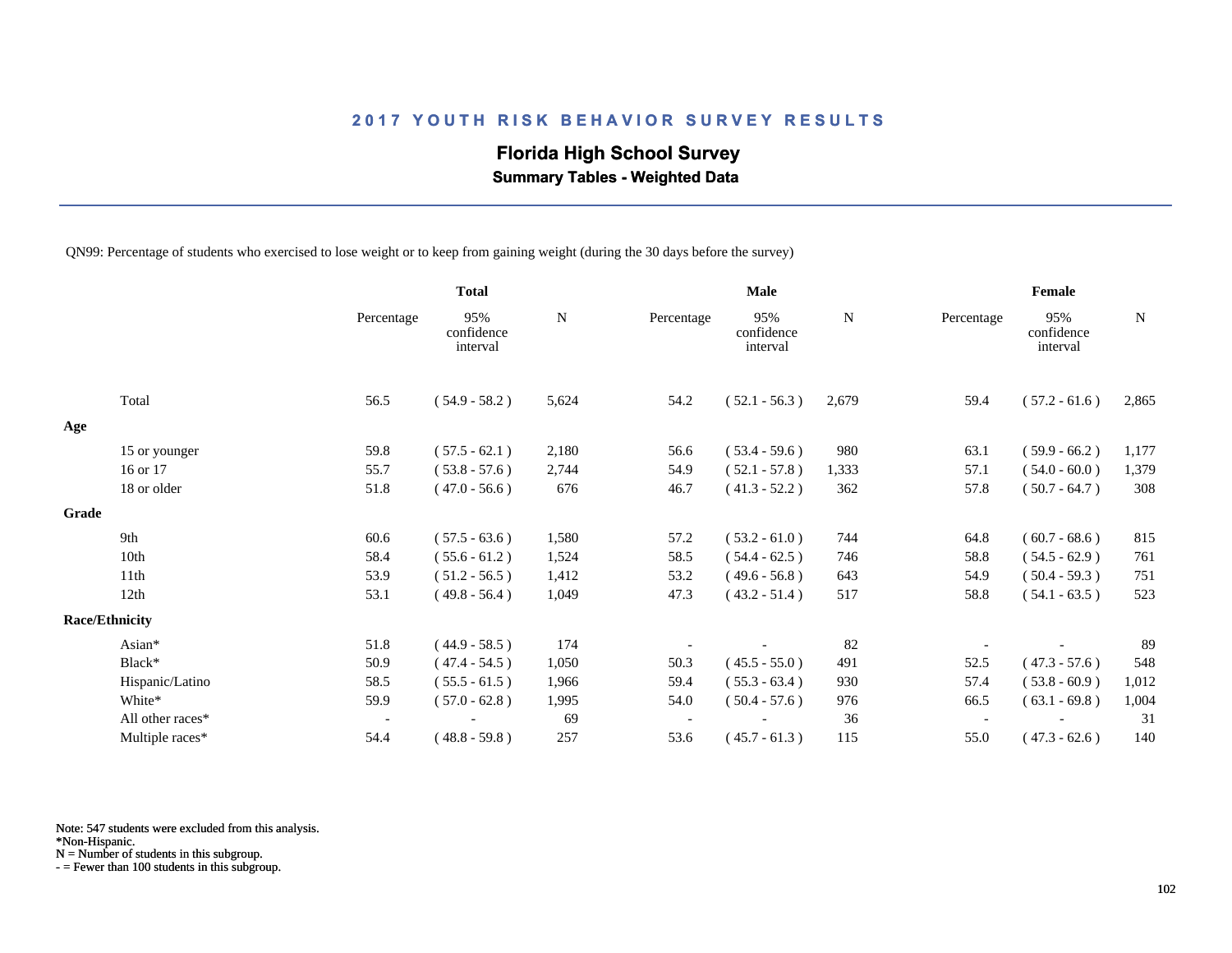# **Florida High School Survey**

 **Summary Tables - Weighted Data**

QN100: Percentage of students who ate less food, fewer calories, or foods low in fat to lose weight or to keep from gaining weight (during the 30 days before the survey)

|       |                       |            | <b>Total</b>                  |       | Male       |                               |       | Female     |                               |       |
|-------|-----------------------|------------|-------------------------------|-------|------------|-------------------------------|-------|------------|-------------------------------|-------|
|       |                       | Percentage | 95%<br>confidence<br>interval | N     | Percentage | 95%<br>confidence<br>interval | N     | Percentage | 95%<br>confidence<br>interval | N     |
|       | Total                 | 37.7       | $(36.0 - 39.4)$               | 5,615 | 30.1       | $(28.6 - 31.8)$               | 2,678 | 45.6       | $(43.2 - 48.1)$               | 2,855 |
| Age   |                       |            |                               |       |            |                               |       |            |                               |       |
|       | 15 or younger         | 38.4       | $(36.0 - 40.8)$               | 2,173 | 30.7       | $(27.6 - 33.9)$               | 979   | 45.7       | $(43.2 - 48.4)$               | 1,171 |
|       | 16 or 17              | 37.5       | $(35.3 - 39.8)$               | 2,741 | 29.7       | $(27.6 - 31.9)$               | 1,332 | 45.8       | $(42.4 - 49.2)$               | 1,376 |
|       | 18 or older           | 36.9       | $(32.8 - 41.1)$               | 676   | 30.6       | $(25.5 - 36.1)$               | 363   | 44.8       | $(37.4 - 52.4)$               | 307   |
| Grade |                       |            |                               |       |            |                               |       |            |                               |       |
|       | 9th                   | 38.9       | $(35.9 - 42.0)$               | 1,580 | 30.6       | $(26.7 - 34.8)$               | 745   | 47.9       | $(44.4 - 51.5)$               | 814   |
|       | 10th                  | 36.3       | $(34.0 - 38.7)$               | 1,516 | 31.1       | $(27.7 - 34.8)$               | 741   | 41.6       | $(38.3 - 44.9)$               | 757   |
|       | 11 <sup>th</sup>      | 37.4       | $(34.0 - 40.9)$               | 1,411 | 28.1       | $(24.4 - 32.2)$               | 643   | 47.0       | $(42.1 - 51.9)$               | 749   |
|       | 12th                  | 38.3       | $(35.2 - 41.5)$               | 1,049 | 30.8       | $(26.6 - 35.4)$               | 519   | 45.7       | $(40.6 - 50.9)$               | 521   |
|       | <b>Race/Ethnicity</b> |            |                               |       |            |                               |       |            |                               |       |
|       | Asian*                | 39.5       | $(32.8 - 46.5)$               | 176   |            |                               | 83    |            |                               | 89    |
|       | Black*                | 32.8       | $(29.4 - 36.4)$               | 1,050 | 27.2       | $(24.1 - 30.6)$               | 496   | 38.9       | $(33.7 - 44.5)$               | 543   |
|       | Hispanic/Latino       | 40.7       | $(38.4 - 43.0)$               | 1,959 | 35.1       | $(32.0 - 38.3)$               | 928   | 46.0       | $(42.8 - 49.3)$               | 1,007 |
|       | White*                | 39.4       | $(37.0 - 41.8)$               | 1,994 | 29.1       | $(26.3 - 32.0)$               | 974   | 50.4       | $(47.3 - 53.6)$               | 1,004 |
|       | All other races*      |            |                               | 69    |            |                               | 36    |            |                               | 31    |
|       | Multiple races*       | 38.7       | $(32.4 - 45.3)$               | 256   | 33.7       | $(25.8 - 42.7)$               | 114   | 42.7       | $(34.8 - 51.1)$               | 140   |

Note: 556 students were excluded from this analysis.

N = Number of students in this subgroup.

<sup>\*</sup>Non-Hispanic.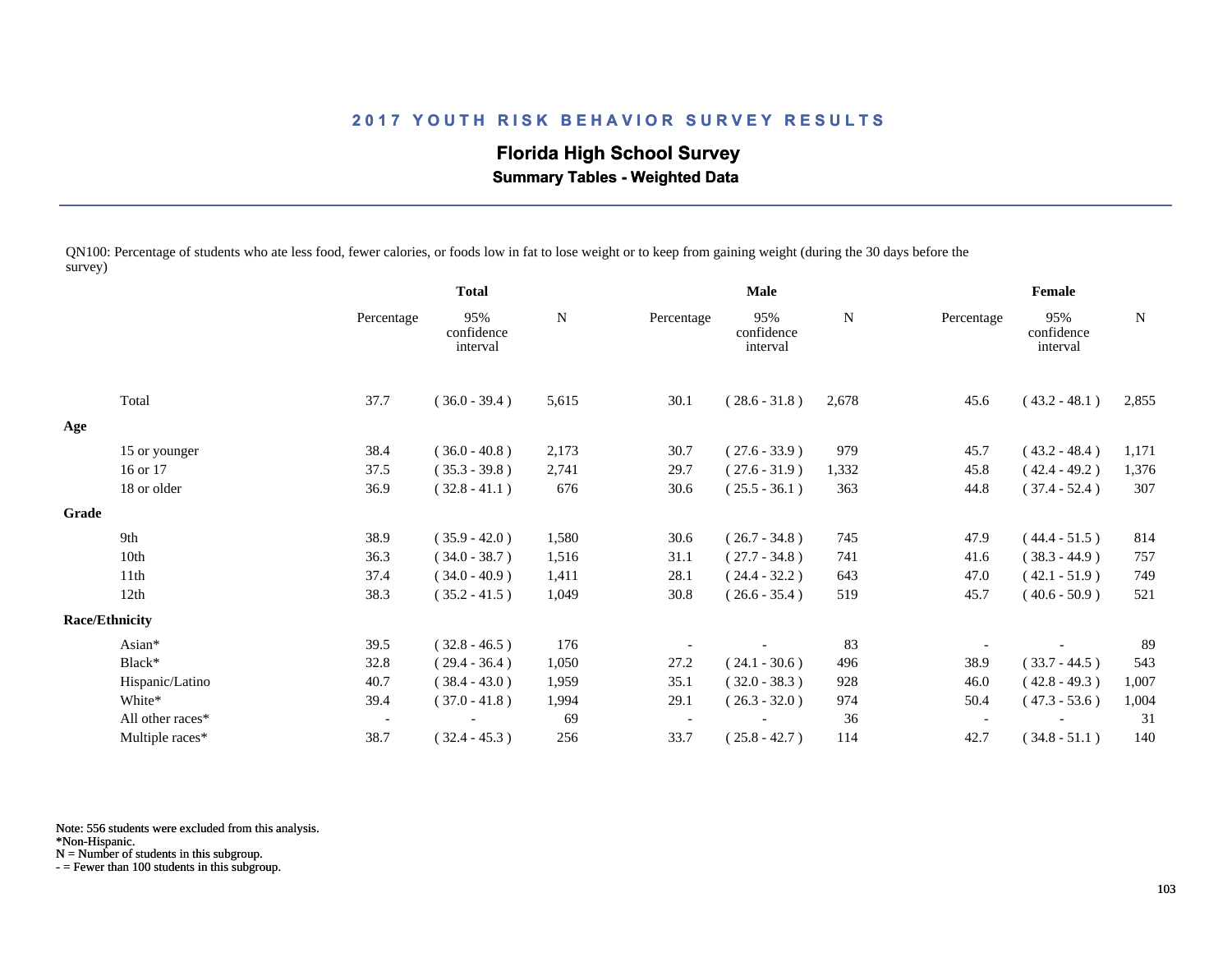**Florida High School Survey**

 **Summary Tables - Weighted Data**

QN101: Percentage of students who went without eating for 24 hours or more to lose weight or to keep from gaining weight (also called fasting, during the 30 days before the survey)

|       |                       |                          | <b>Total</b>                  |             | <b>Male</b> |                               |       | Female     |                               |       |
|-------|-----------------------|--------------------------|-------------------------------|-------------|-------------|-------------------------------|-------|------------|-------------------------------|-------|
|       |                       | Percentage               | 95%<br>confidence<br>interval | $\mathbf N$ | Percentage  | 95%<br>confidence<br>interval | N     | Percentage | 95%<br>confidence<br>interval | N     |
|       | Total                 | 11.6                     | $(10.5 - 12.8)$               | 5,613       | 8.7         | $(7.2 - 10.4)$                | 2,675 | 14.6       | $(13.3 - 16.1)$               | 2,856 |
| Age   |                       |                          |                               |             |             |                               |       |            |                               |       |
|       | 15 or younger         | 12.8                     | $(11.1 - 14.8)$               | 2,171       | 9.9         | $(7.5 - 12.9)$                | 977   | 15.5       | $(13.4 - 17.9)$               | 1,171 |
|       | 16 or 17              | 11.5                     | $(10.2 - 13.0)$               | 2,740       | 8.4         | $(6.6 - 10.5)$                | 1,331 | 14.9       | $(13.2 - 16.9)$               | 1,376 |
|       | 18 or older           | 9.1                      | $(6.8 - 12.0)$                | 677         | 6.9         | $(4.6 - 10.4)$                | 363   | 11.3       | $(7.7 - 16.5)$                | 308   |
| Grade |                       |                          |                               |             |             |                               |       |            |                               |       |
|       | 9th                   | 14.2                     | $(12.0 - 16.8)$               | 1,575       | 10.9        | $(8.2 - 14.4)$                | 742   | 17.7       | $(14.7 - 21.1)$               | 812   |
|       | 10th                  | 11.5                     | $(9.7 - 13.6)$                | 1,520       | 9.5         | $(7.1 - 12.6)$                | 743   | 13.7       | $(11.5 - 16.4)$               | 759   |
|       | 11th                  | 11.1                     | $(9.2 - 13.3)$                | 1,408       | 7.8         | $(5.5 - 10.9)$                | 642   | 14.4       | $(11.7 - 17.5)$               | 747   |
|       | 12th                  | 9.3                      | $(7.6 - 11.2)$                | 1,050       | 6.1         | $(4.3 - 8.6)$                 | 518   | 12.2       | $(9.5 - 15.7)$                | 523   |
|       | <b>Race/Ethnicity</b> |                          |                               |             |             |                               |       |            |                               |       |
|       | Asian*                | 7.7                      | $(4.4 - 13.3)$                | 175         |             |                               | 83    |            |                               | 88    |
|       | Black*                | 12.7                     | $(10.8 - 14.8)$               | 1,053       | 10.3        | $(7.3 - 14.3)$                | 495   | 15.2       | $(12.5 - 18.4)$               | 547   |
|       | Hispanic/Latino       | 11.1                     | $(9.6 - 12.9)$                | 1,956       | 8.3         | $(6.0 - 11.4)$                | 926   | 13.8       | $(12.0 - 15.9)$               | 1,006 |
|       | White*                | 11.3                     | $(9.8 - 13.0)$                | 1,993       | 7.7         | $(6.0 - 9.8)$                 | 974   | 15.2       | $(13.1 - 17.5)$               | 1,003 |
|       | All other races*      | $\overline{\phantom{a}}$ |                               | 69          |             |                               | 36    |            |                               | 31    |
|       | Multiple races*       | 11.7                     | $(7.9 - 17.1)$                | 257         | 8.9         | $(4.9 - 15.6)$                | 114   | 14.3       | $(9.4 - 21.4)$                | 141   |

Note: 558 students were excluded from this analysis.

\*Non-Hispanic.

N = Number of students in this subgroup.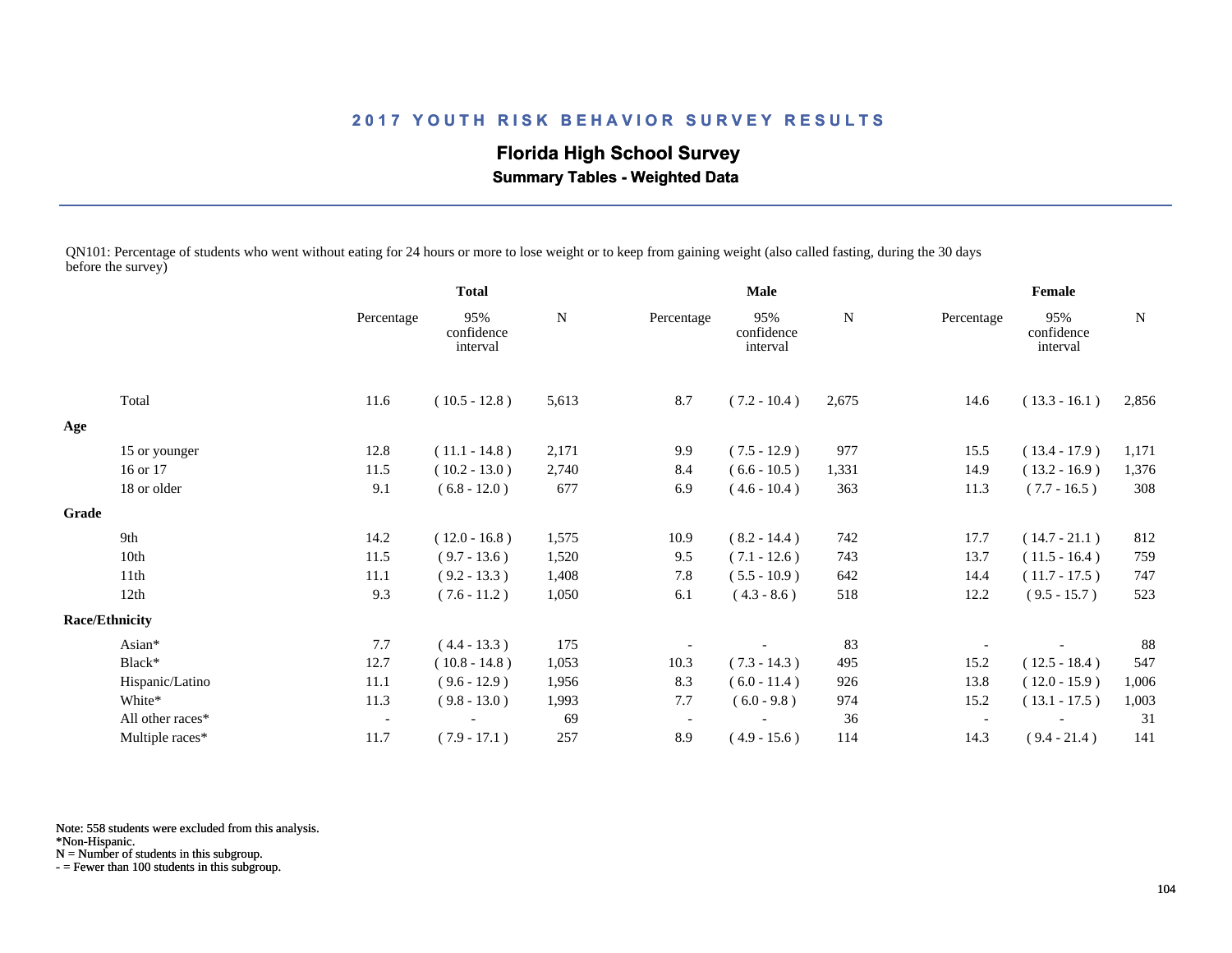**Florida High School Survey Summary Tables - Weighted Data**

QN102: Percentage of students who took some diet pills, powders, or liquids without a doctor's advice to lose weight or to keep from gaining weight (during the 30 days before the survey)

|                       |                  | <b>Total</b>             |                               | <b>Male</b> |                          |                               | Female    |                          |                               |           |
|-----------------------|------------------|--------------------------|-------------------------------|-------------|--------------------------|-------------------------------|-----------|--------------------------|-------------------------------|-----------|
|                       |                  | Percentage               | 95%<br>confidence<br>interval | ${\bf N}$   | Percentage               | 95%<br>confidence<br>interval | ${\bf N}$ | Percentage               | 95%<br>confidence<br>interval | ${\bf N}$ |
|                       | Total            | 5.4                      | $(4.6 - 6.3)$                 | 5,697       | 5.8                      | $(4.8 - 7.0)$                 | 2,713     | 4.8                      | $(3.9 - 5.9)$                 | 2,901     |
| Age                   |                  |                          |                               |             |                          |                               |           |                          |                               |           |
|                       | 15 or younger    | 5.1                      | $(3.9 - 6.7)$                 | 2,213       | 5.9                      | $(4.4 - 8.0)$                 | 996       | 4.2                      | $(2.9 - 5.9)$                 | 1,193     |
|                       | 16 or 17         | 5.4                      | $(4.5 - 6.5)$                 | 2,772       | 5.5                      | $(4.3 - 7.1)$                 | 1,345     | 5.5                      | $(4.3 - 6.9)$                 | 1,394     |
|                       | 18 or older      | 5.5                      | $(3.9 - 7.7)$                 | 687         | 6.6                      | $(4.1 - 10.5)$                | 368       | 4.0                      | $(2.1 - 7.3)$                 | 313       |
| Grade                 |                  |                          |                               |             |                          |                               |           |                          |                               |           |
|                       | 9th              | 5.0                      | $(3.8 - 6.7)$                 | 1,603       | 5.5                      | $(3.8 - 7.9)$                 | 755       | 4.5                      | $(3.0 - 6.9)$                 | 827       |
|                       | 10th             | 6.0                      | $(4.8 - 7.6)$                 | 1,548       | 7.3                      | $(5.4 - 9.7)$                 | 758       | 4.9                      | $(3.5 - 6.8)$                 | 773       |
|                       | 11th             | 4.3                      | $(3.4 - 5.5)$                 | 1,412       | 4.0                      | $(2.7 - 5.8)$                 | 641       | 4.4                      | $(3.1 - 6.2)$                 | 752       |
|                       | 12th             | 5.6                      | $(3.9 - 7.9)$                 | 1,070       | 6.4                      | $(4.2 - 9.6)$                 | 529       | 4.8                      | $(3.0 - 7.6)$                 | 533       |
| <b>Race/Ethnicity</b> |                  |                          |                               |             |                          |                               |           |                          |                               |           |
|                       | Asian*           | 3.7                      | $(1.5 - 8.8)$                 | 178         |                          |                               | 84        |                          |                               | 90        |
|                       | Black*           | 6.3                      | $(4.9 - 8.0)$                 | 1,058       | 7.5                      | $(5.5 - 10.0)$                | 497       | 5.0                      | $(3.4 - 7.4)$                 | 550       |
|                       | Hispanic/Latino  | 6.3                      | $(5.2 - 7.7)$                 | 1,977       | 5.7                      | $(4.4 - 7.4)$                 | 932       | 6.8                      | $(5.0 - 9.2)$                 | 1,020     |
|                       | White*           | 4.1                      | $(3.0 - 5.7)$                 | 2,037       | 4.9                      | $(3.4 - 7.1)$                 | 997       | 3.3                      | $(2.1 - 5.1)$                 | 1,025     |
|                       | All other races* | $\overline{\phantom{a}}$ |                               | 69          | $\overline{\phantom{a}}$ |                               | 36        | $\overline{\phantom{a}}$ |                               | 31        |
|                       | Multiple races*  | 3.1                      | $(1.4 - 6.4)$                 | 259         | 5.0                      | $(2.0 - 11.9)$                | 114       | 1.5                      | $(0.4 - 5.7)$                 | 143       |

Note: 474 students were excluded from this analysis.

\*Non-Hispanic.

N = Number of students in this subgroup.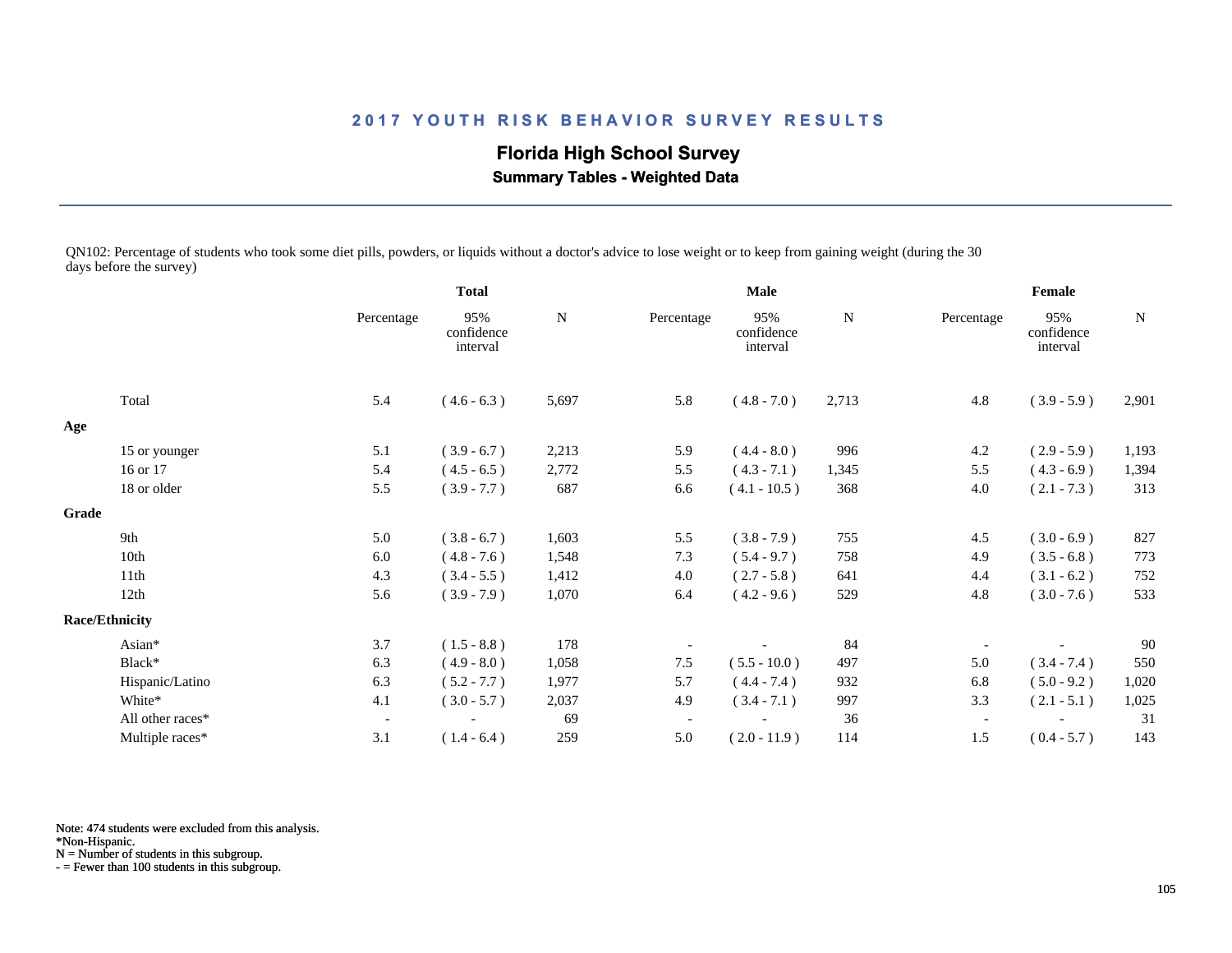# **Florida High School Survey**

 **Summary Tables - Weighted Data**

QN103: Percentage of students who vomited or took laxatives to lose weight or to keep from gaining weight (during the 30 days before the survey)

|       |                       |                          | <b>Total</b>                  |             |                          | <b>Male</b>                   |       |                          | Female                        |       |
|-------|-----------------------|--------------------------|-------------------------------|-------------|--------------------------|-------------------------------|-------|--------------------------|-------------------------------|-------|
|       |                       | Percentage               | 95%<br>confidence<br>interval | $\mathbf N$ | Percentage               | 95%<br>confidence<br>interval | N     | Percentage               | 95%<br>confidence<br>interval | N     |
|       | Total                 | 4.4                      | $(3.8 - 5.2)$                 | 5,617       | 3.6                      | $(2.8 - 4.7)$                 | 2,675 | 5.2                      | $(4.3 - 6.3)$                 | 2,861 |
| Age   |                       |                          |                               |             |                          |                               |       |                          |                               |       |
|       | 15 or younger         | 4.4                      | $(3.4 - 5.7)$                 | 2,170       | 4.2                      | $(2.8 - 6.1)$                 | 976   | 4.5                      | $(3.1 - 6.4)$                 | 1,171 |
|       | 16 or 17              | 4.3                      | $(3.6 - 5.2)$                 | 2,746       | 3.3                      | $(2.3 - 4.5)$                 | 1,333 | 5.4                      | $(4.4 - 6.7)$                 | 1,380 |
|       | 18 or older           | 5.0                      | $(3.4 - 7.4)$                 | 677         | 3.7                      | $(1.9 - 7.1)$                 | 362   | 6.2                      | $(4.0 - 9.5)$                 | 309   |
| Grade |                       |                          |                               |             |                          |                               |       |                          |                               |       |
|       | 9th                   | 5.0                      | $(3.8 - 6.6)$                 | 1,574       | 4.5                      | $(2.9 - 6.8)$                 | 741   | 5.7                      | $(3.9 - 8.2)$                 | 812   |
|       | 10th                  | 4.1                      | $(3.2 - 5.4)$                 | 1,522       | 4.0                      | $(2.7 - 6.0)$                 | 746   | 4.3                      | $(3.0 - 6.0)$                 | 759   |
|       | 11th                  | 3.9                      | $(3.1 - 4.9)$                 | 1,412       | 2.5                      | $(1.4 - 4.6)$                 | 642   | 4.8                      | $(3.7 - 6.3)$                 | 751   |
|       | 12th                  | 4.6                      | $(3.3 - 6.4)$                 | 1,049       | 3.6                      | $(2.0 - 6.4)$                 | 516   | 5.6                      | $(3.7 - 8.4)$                 | 524   |
|       | <b>Race/Ethnicity</b> |                          |                               |             |                          |                               |       |                          |                               |       |
|       | Asian*                | 2.8                      | $(1.2 - 6.5)$                 | 175         |                          |                               | 82    |                          |                               | 89    |
|       | Black*                | 5.1                      | $(3.9 - 6.5)$                 | 1,053       | 5.1                      | $(3.3 - 7.7)$                 | 493   | 4.9                      | $(3.3 - 7.3)$                 | 549   |
|       | Hispanic/Latino       | 5.5                      | $(4.7 - 6.5)$                 | 1,962       | 4.2                      | $(3.0 - 5.8)$                 | 929   | 6.8                      | $(5.5 - 8.4)$                 | 1,009 |
|       | White*                | 3.3                      | $(2.5 - 4.4)$                 | 1,989       | 2.3                      | $(1.4 - 3.7)$                 | 973   | 4.4                      | $(3.2 - 6.0)$                 | 1,001 |
|       | All other races*      | $\overline{\phantom{a}}$ |                               | 69          | $\overline{\phantom{a}}$ |                               | 36    | $\overline{\phantom{a}}$ |                               | 31    |
|       | Multiple races*       | 6.3                      | $(3.8 - 10.5)$                | 256         | 5.1                      | $(2.0 - 12.1)$                | 113   | 7.6                      | $(4.1 - 13.4)$                | 141   |

Note: 554 students were excluded from this analysis.

N = Number of students in this subgroup.

<sup>\*</sup>Non-Hispanic.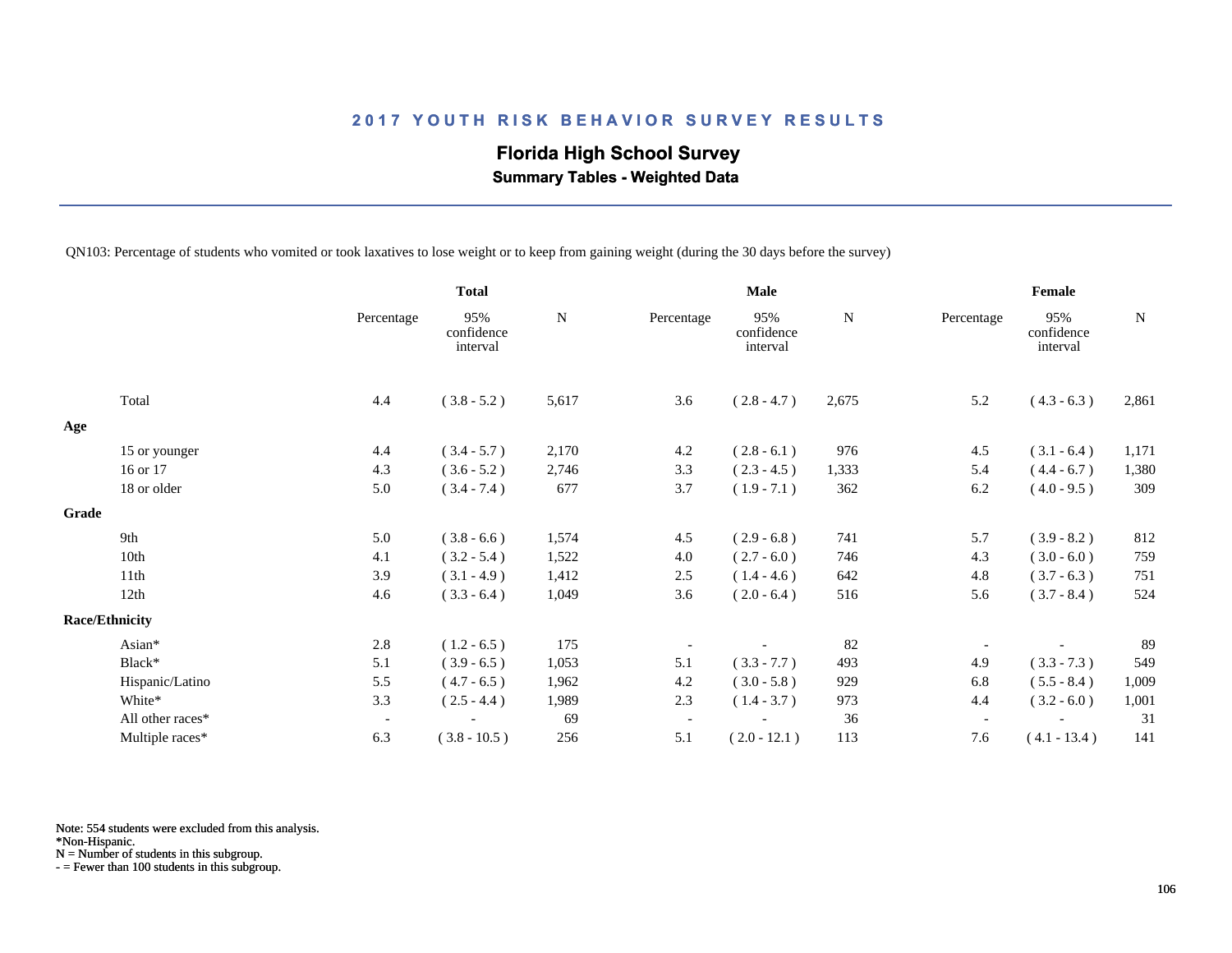# **Florida High School Survey**

 **Summary Tables - Weighted Data**

QN104: Percentage of students who did not drink a can, bottle, or glass of a sports drink (such as Gatorade or PowerAde, not counting low-calorie sports drinks such as Propel or G2, during the 7 days before the survey)

|       |                       |                          | <b>Total</b>                  |       | <b>Male</b> |                               |       | Female     |                               |             |
|-------|-----------------------|--------------------------|-------------------------------|-------|-------------|-------------------------------|-------|------------|-------------------------------|-------------|
|       |                       | Percentage               | 95%<br>confidence<br>interval | N     | Percentage  | 95%<br>confidence<br>interval | N     | Percentage | 95%<br>confidence<br>interval | $\mathbf N$ |
|       | Total                 | 47.4                     | $(45.6 - 49.2)$               | 5,651 | 38.5        | $(36.5 - 40.6)$               | 2,685 | 56.4       | $(53.7 - 59.0)$               | 2,885       |
| Age   |                       |                          |                               |       |             |                               |       |            |                               |             |
|       | 15 or younger         | 47.3                     | $(44.4 - 50.1)$               | 2,198 | 40.1        | $(36.3 - 43.9)$               | 984   | 54.0       | $(50.4 - 57.5)$               | 1,189       |
|       | 16 or 17              | 47.2                     | $(45.0 - 49.4)$               | 2,747 | 36.8        | $(34.2 - 39.4)$               | 1,331 | 57.9       | $(54.4 - 61.4)$               | 1,384       |
|       | 18 or older           | 48.3                     | $(44.0 - 52.6)$               | 683   | 41.0        | $(34.9 - 47.4)$               | 365   | 57.2       | $(50.3 - 63.9)$               | 311         |
| Grade |                       |                          |                               |       |             |                               |       |            |                               |             |
|       | 9th                   | 44.9                     | $(42.1 - 47.7)$               | 1,589 | 37.4        | $(33.3 - 41.6)$               | 745   | 52.7       | $(48.4 - 57.0)$               | 825         |
|       | 10th                  | 46.8                     | $(43.9 - 49.7)$               | 1,539 | 38.4        | $(34.6 - 42.3)$               | 754   | 54.9       | $(50.8 - 59.0)$               | 768         |
|       | 11th                  | 45.8                     | $(42.3 - 49.5)$               | 1,395 | 34.9        | $(30.2 - 39.8)$               | 632   | 57.2       | $(52.0 - 62.2)$               | 746         |
|       | 12th                  | 52.8                     | $(49.8 - 55.8)$               | 1,065 | 44.0        | $(39.5 - 48.7)$               | 524   | 61.5       | $(57.0 - 65.9)$               | 530         |
|       | <b>Race/Ethnicity</b> |                          |                               |       |             |                               |       |            |                               |             |
|       | Asian*                | 57.1                     | $(49.5 - 64.3)$               | 176   |             |                               | 82    |            |                               | 90          |
|       | Black*                | 42.6                     | $(39.3 - 45.9)$               | 1,050 | 33.4        | $(29.3 - 37.9)$               | 491   | 51.4       | $(46.3 - 56.4)$               | 549         |
|       | Hispanic/Latino       | 50.0                     | $(48.1 - 52.0)$               | 1,954 | 40.8        | $(38.3 - 43.4)$               | 919   | 58.9       | $(55.7 - 62.0)$               | 1,013       |
|       | White*                | 49.4                     | $(46.7 - 52.1)$               | 2,026 | 40.6        | $(37.3 - 44.1)$               | 993   | 59.1       | $(55.6 - 62.6)$               | 1,018       |
|       | All other races*      | $\overline{\phantom{a}}$ |                               | 69    |             |                               | 37    |            |                               | 30          |
|       | Multiple races*       | 46.6                     | $(39.9 - 53.4)$               | 255   | 41.3        | $(32.5 - 50.7)$               | 110   | 51.6       | $(43.3 - 59.9)$               | 143         |

Note: 520 students were excluded from this analysis.

\*Non-Hispanic.

N = Number of students in this subgroup.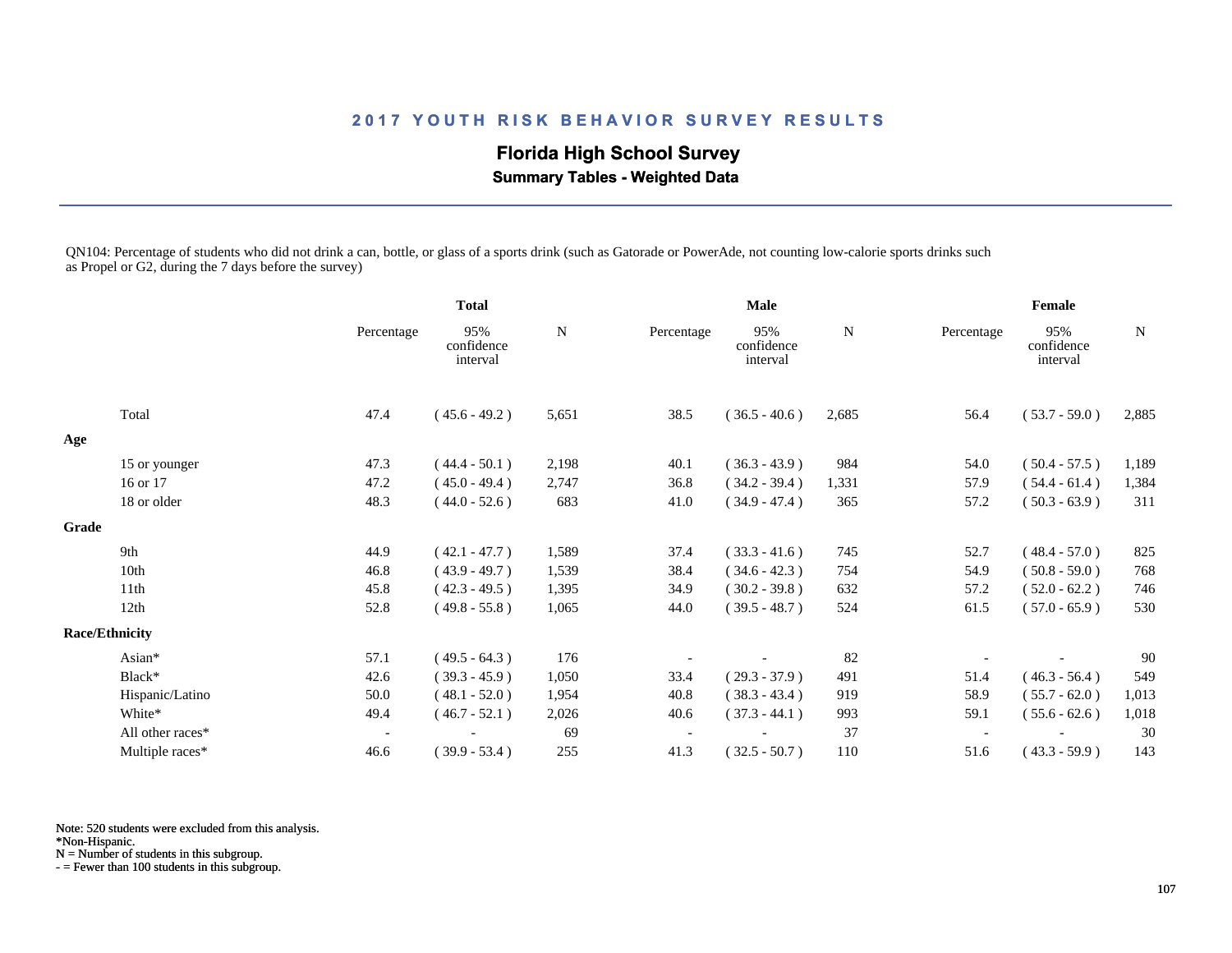# **Florida High School Survey**

 **Summary Tables - Weighted Data**

QN105: Percentage of students who drank a can, bottle, or glass of an energy drink (such as Red Bull or Jolt, not including diet energy drinks or sports drinks such as Gatorade or PowerAde, one or more times per day during the 7 days before the survey)

|       |                       |                          | <b>Total</b>                  |             | <b>Male</b>              |                               |           | Female                   |                               |           |
|-------|-----------------------|--------------------------|-------------------------------|-------------|--------------------------|-------------------------------|-----------|--------------------------|-------------------------------|-----------|
|       |                       | Percentage               | 95%<br>confidence<br>interval | $\mathbf N$ | Percentage               | 95%<br>confidence<br>interval | ${\bf N}$ | Percentage               | 95%<br>confidence<br>interval | ${\bf N}$ |
|       | Total                 | 5.1                      | $(4.4 - 5.9)$                 | 5,654       | 7.2                      | $(6.2 - 8.3)$                 | 2,689     | 2.9                      | $(2.3 - 3.7)$                 | 2,884     |
| Age   |                       |                          |                               |             |                          |                               |           |                          |                               |           |
|       | 15 or younger         | 4.9                      | $(3.8 - 6.2)$                 | 2,203       | 6.0                      | $(4.5 - 8.1)$                 | 988       | 3.4                      | $(2.3 - 5.0)$                 | 1,189     |
|       | 16 or 17              | 4.5                      | $(3.7 - 5.5)$                 | 2,746       | 6.6                      | $(5.4 - 8.1)$                 | 1,331     | 2.2                      | $(1.5 - 3.4)$                 | 1,383     |
|       | 18 or older           | 7.7                      | $(5.9 - 10.1)$                | 682         | 11.3                     | $(8.3 - 15.2)$                | 365       | 3.7                      | $(2.2 - 6.4)$                 | 311       |
| Grade |                       |                          |                               |             |                          |                               |           |                          |                               |           |
|       | 9th                   | 4.9                      | $(3.7 - 6.4)$                 | 1,592       | 6.0                      | $(4.2 - 8.6)$                 | 748       | 3.7                      | $(2.6 - 5.3)$                 | 825       |
|       | 10th                  | 5.5                      | $(4.2 - 7.0)$                 | 1,539       | 8.2                      | $(6.1 - 11.0)$                | 755       | 2.6                      | $(1.6 - 4.3)$                 | 767       |
|       | 11th                  | 4.2                      | $(3.1 - 5.8)$                 | 1,397       | 5.9                      | $(4.0 - 8.7)$                 | 634       | 2.5                      | $(1.4 - 4.2)$                 | 746       |
|       | 12th                  | 5.4                      | $(4.2 - 6.9)$                 | 1,062       | 8.0                      | $(6.1 - 10.5)$                | 522       | 2.6                      | $(1.6 - 4.4)$                 | 530       |
|       | <b>Race/Ethnicity</b> |                          |                               |             |                          |                               |           |                          |                               |           |
|       | Asian*                | 6.6                      | $(3.7 - 11.3)$                | 176         |                          |                               | 82        |                          |                               | 90        |
|       | Black*                | 5.8                      | $(4.4 - 7.6)$                 | 1,051       | 9.4                      | $(6.9 - 12.6)$                | 492       | 2.4                      | $(1.4 - 4.0)$                 | 549       |
|       | Hispanic/Latino       | 5.1                      | $(4.2 - 6.2)$                 | 1,956       | 6.2                      | $(4.8 - 7.8)$                 | 921       | 3.8                      | $(2.7 - 5.3)$                 | 1,013     |
|       | White*                | 4.1                      | $(3.1 - 5.2)$                 | 2,024       | 5.4                      | $(4.1 - 7.0)$                 | 992       | 2.6                      | $(1.7 - 4.0)$                 | 1,017     |
|       | All other races*      | $\overline{\phantom{a}}$ |                               | 70          | $\overline{\phantom{a}}$ |                               | 37        | $\overline{\phantom{a}}$ |                               | 30        |
|       | Multiple races*       | 6.1                      | $(3.6 - 10.1)$                | 257         | 9.2                      | $(4.9 - 16.9)$                | 112       | 3.4                      | $(1.5 - 7.9)$                 | 143       |

Note: 517 students were excluded from this analysis.

\*Non-Hispanic.

N = Number of students in this subgroup.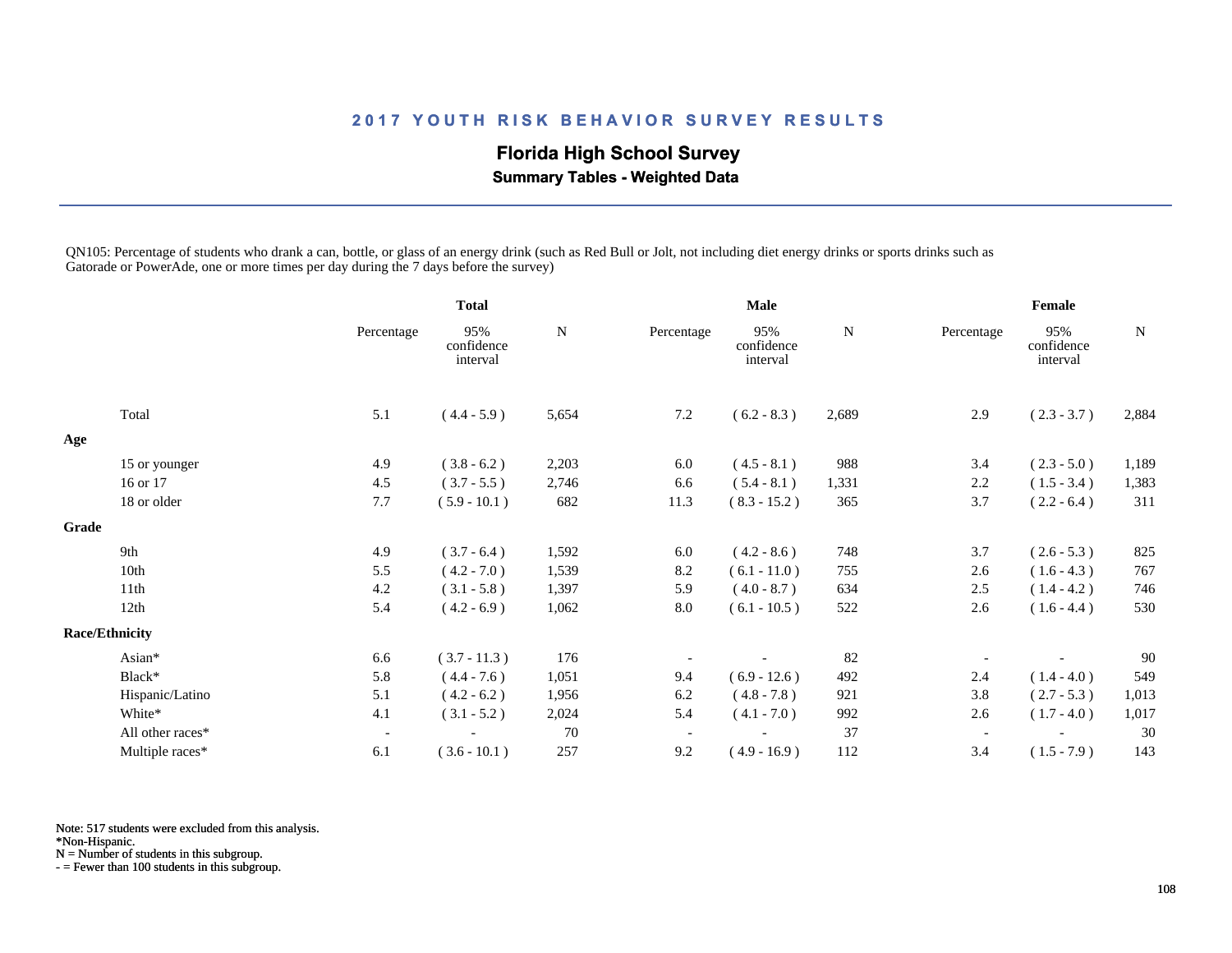# **Florida High School Survey**

 **Summary Tables - Weighted Data**

QN106: Percentage of students who ate at least one meal or snack from a fast food restaurant (such as McDonald's, Taco Bell, or KFC, on three or more days during the 7 days before the survey)

|       |                       |                          | <b>Total</b>                  |       | <b>Male</b> |                               |       | Female     |                               |             |
|-------|-----------------------|--------------------------|-------------------------------|-------|-------------|-------------------------------|-------|------------|-------------------------------|-------------|
|       |                       | Percentage               | 95%<br>confidence<br>interval | N     | Percentage  | 95%<br>confidence<br>interval | N     | Percentage | 95%<br>confidence<br>interval | $\mathbf N$ |
|       | Total                 | 29.0                     | $(27.4 - 30.6)$               | 5,644 | 28.5        | $(26.6 - 30.4)$               | 2,679 | 29.4       | $(27.2 - 31.7)$               | 2,883       |
| Age   |                       |                          |                               |       |             |                               |       |            |                               |             |
|       | 15 or younger         | 26.0                     | $(23.6 - 28.4)$               | 2,200 | 23.9        | $(21.1 - 27.0)$               | 986   | 27.6       | $(24.5 - 31.0)$               | 1,188       |
|       | 16 or 17              | 30.3                     | $(28.0 - 32.6)$               | 2,742 | 30.1        | $(27.5 - 32.9)$               | 1,325 | 30.3       | $(26.9 - 34.0)$               | 1,384       |
|       | 18 or older           | 31.7                     | $(27.8 - 35.8)$               | 680   | 33.1        | $(27.6 - 39.2)$               | 363   | 30.5       | $(25.5 - 36.0)$               | 310         |
| Grade |                       |                          |                               |       |             |                               |       |            |                               |             |
|       | 9th                   | 26.8                     | $(23.8 - 30.0)$               | 1,592 | 24.7        | $(20.7 - 29.1)$               | 747   | 28.8       | $(25.2 - 32.7)$               | 825         |
|       | 10th                  | 26.1                     | $(23.1 - 29.3)$               | 1,533 | 26.7        | $(23.4 - 30.3)$               | 749   | 25.3       | $(21.3 - 29.7)$               | 767         |
|       | 11th                  | 31.9                     | $(29.5 - 34.4)$               | 1,395 | 31.7        | $(27.8 - 35.9)$               | 631   | 32.3       | $(27.9 - 36.9)$               | 747         |
|       | 12th                  | 30.9                     | $(28.1 - 33.9)$               | 1,061 | 30.9        | $(26.8 - 35.3)$               | 522   | 30.9       | $(27.1 - 35.1)$               | 528         |
|       | <b>Race/Ethnicity</b> |                          |                               |       |             |                               |       |            |                               |             |
|       | Asian*                | 20.0                     | $(15.5 - 25.4)$               | 176   |             |                               | 83    |            |                               | 89          |
|       | Black*                | 36.1                     | $(32.8 - 39.6)$               | 1,047 | 35.8        | $(31.3 - 40.5)$               | 488   | 36.2       | $(32.0 - 40.7)$               | 549         |
|       | Hispanic/Latino       | 29.0                     | $(26.6 - 31.6)$               | 1,952 | 28.7        | $(25.7 - 32.0)$               | 918   | 29.2       | $(25.7 - 32.9)$               | 1,011       |
|       | White*                | 24.1                     | $(22.1 - 26.2)$               | 2,023 | 22.9        | $(20.8 - 25.1)$               | 990   | 25.5       | $(22.4 - 28.9)$               | 1,018       |
|       | All other races*      | $\overline{\phantom{a}}$ |                               | 70    |             |                               | 36    |            |                               | 31          |
|       | Multiple races*       | 27.1                     | $(21.8 - 33.1)$               | 256   | 28.6        | $(20.5 - 38.5)$               | 111   | 25.3       | $(18.8 - 33.1)$               | 143         |

Note: 527 students were excluded from this analysis.

N = Number of students in this subgroup.

<sup>\*</sup>Non-Hispanic.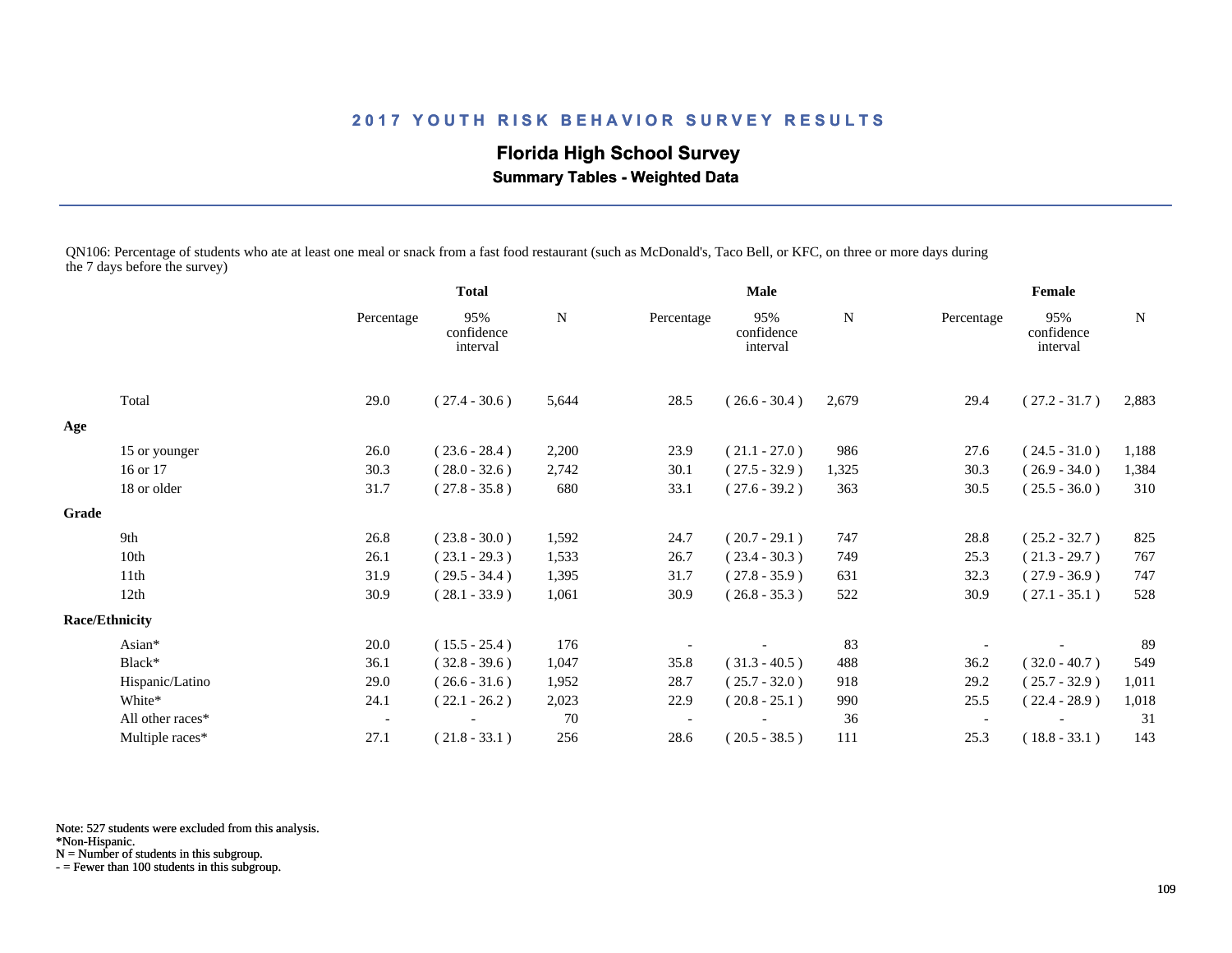# **Florida High School Survey**

 **Summary Tables - Weighted Data**

QN107: Percentage of students who ate dinner at home with at least one of their parents on four or more days (during the 7 days before the survey)

|                       |                  |                          | <b>Total</b>                  |           |            | <b>Male</b>                   |           |                          | Female                        |             |  |
|-----------------------|------------------|--------------------------|-------------------------------|-----------|------------|-------------------------------|-----------|--------------------------|-------------------------------|-------------|--|
|                       |                  | Percentage               | 95%<br>confidence<br>interval | ${\bf N}$ | Percentage | 95%<br>confidence<br>interval | ${\bf N}$ | Percentage               | 95%<br>confidence<br>interval | $\mathbf N$ |  |
|                       | Total            | 65.1                     | $(63.2 - 67.0)$               | 5,596     | 67.1       | $(64.8 - 69.3)$               | 2,656     | 63.3                     | $(60.8 - 65.8)$               | 2,865       |  |
| Age                   |                  |                          |                               |           |            |                               |           |                          |                               |             |  |
|                       | 15 or younger    | 70.5                     | $(67.7 - 73.2)$               | 2,178     | 72.5       | $(68.3 - 76.4)$               | 976       | 68.8                     | $(64.9 - 72.5)$               | 1,183       |  |
|                       | 16 or 17         | 63.4                     | $(60.9 - 65.8)$               | 2,729     | 65.6       | $(62.1 - 68.9)$               | 1,321     | 61.1                     | $(58.1 - 64.0)$               | 1,375       |  |
|                       | 18 or older      | 58.2                     | $(53.1 - 63.1)$               | 667       | 60.0       | $(53.4 - 66.2)$               | 354       | 56.5                     | $(49.6 - 63.1)$               | 306         |  |
| Grade                 |                  |                          |                               |           |            |                               |           |                          |                               |             |  |
|                       | 9th              | 70.6                     | $(67.4 - 73.6)$               | 1,572     | 72.1       | $(67.8 - 76.0)$               | 735       | 69.1                     | $(65.0 - 72.8)$               | 819         |  |
|                       | 10th             | 66.9                     | $(63.7 - 70.0)$               | 1,531     | 68.8       | $(64.4 - 72.9)$               | 747       | 65.3                     | $(61.0 - 69.4)$               | 767         |  |
|                       | 11th             | 64.7                     | $(61.4 - 67.8)$               | 1,393     | 66.6       | $(62.0 - 71.0)$               | 634       | 62.7                     | $(58.8 - 66.5)$               | 742         |  |
|                       | 12 <sub>th</sub> | 57.8                     | $(54.3 - 61.2)$               | 1,040     | 60.0       | $(55.2 - 64.6)$               | 509       | 55.7                     | $(50.8 - 60.4)$               | 522         |  |
| <b>Race/Ethnicity</b> |                  |                          |                               |           |            |                               |           |                          |                               |             |  |
|                       | Asian*           | 75.5                     | $(67.7 - 81.9)$               | 177       |            |                               | 82        |                          |                               | 91          |  |
|                       | Black*           | 57.2                     | $(53.9 - 60.4)$               | 1,058     | 57.1       | $(52.6 - 61.5)$               | 492       | 57.7                     | $(52.3 - 62.9)$               | 556         |  |
|                       | Hispanic/Latino  | 69.6                     | $(67.5 - 71.7)$               | 1,941     | 72.1       | $(69.3 - 74.7)$               | 914       | 67.2                     | $(63.7 - 70.5)$               | 1,006       |  |
|                       | White*           | 68.6                     | $(66.6 - 70.6)$               | 1,986     | 71.5       | $(68.7 - 74.2)$               | 971       | 65.5                     | $(62.6 - 68.3)$               | 1,001       |  |
|                       | All other races* | $\overline{\phantom{a}}$ |                               | 68        |            |                               | 36        | $\overline{\phantom{a}}$ |                               | 30          |  |
|                       | Multiple races*  | 60.5                     | $(55.2 - 65.4)$               | 253       | 62.7       | $(53.9 - 70.8)$               | 110       | 58.8                     | $(49.7 - 67.3)$               | 141         |  |

Note: 575 students were excluded from this analysis.

N = Number of students in this subgroup.

<sup>\*</sup>Non-Hispanic.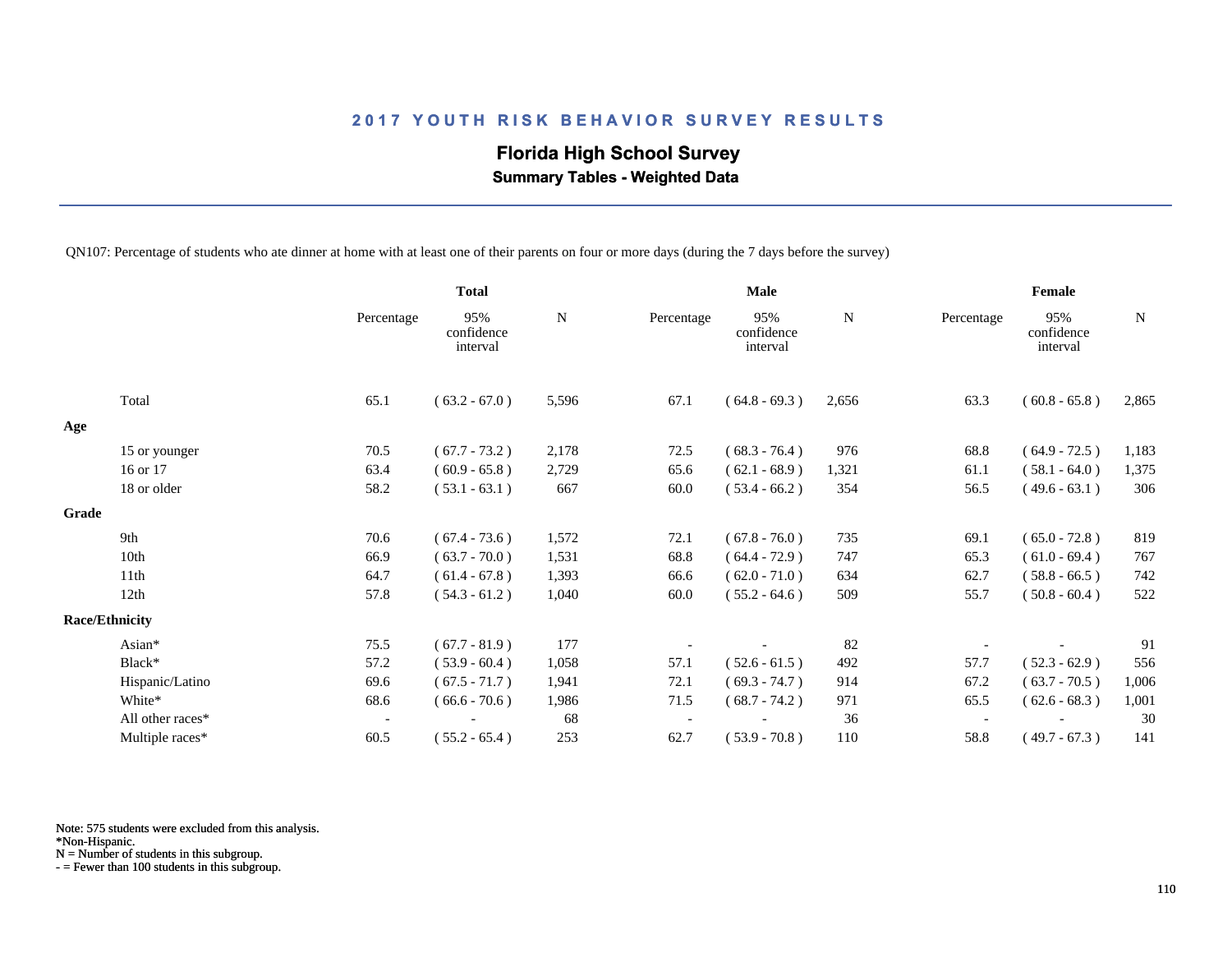## **Florida High School Survey**

 **Summary Tables - Weighted Data**

QN108: Percentage of students who reported their doctor or nurse discussed ways to prevent pregnancy, AIDS, or other sexually transmitted diseases (STDs) (during their last check-up, among students who have had a check-up)

|       |                       |                          | <b>Total</b>                  |             | <b>Male</b>              |                               |       | Female     |                               |             |
|-------|-----------------------|--------------------------|-------------------------------|-------------|--------------------------|-------------------------------|-------|------------|-------------------------------|-------------|
|       |                       | Percentage               | 95%<br>confidence<br>interval | $\mathbf N$ | Percentage               | 95%<br>confidence<br>interval | N     | Percentage | 95%<br>confidence<br>interval | $\mathbf N$ |
|       | Total                 | 34.8                     | $(33.0 - 36.6)$               | 4,899       | 32.4                     | $(30.2 - 34.7)$               | 2,260 | 37.1       | $(34.5 - 39.8)$               | 2,569       |
| Age   |                       |                          |                               |             |                          |                               |       |            |                               |             |
|       | 15 or younger         | 28.0                     | $(25.7 - 30.3)$               | 1,863       | 27.4                     | $(24.3 - 30.7)$               | 797   | 28.3       | $(24.7 - 32.2)$               | 1,046       |
|       | 16 or 17              | 37.9                     | $(35.8 - 40.0)$               | 2,431       | 35.5                     | $(32.7 - 38.5)$               | 1,154 | 40.0       | $(36.9 - 43.2)$               | 1,251       |
|       | 18 or older           | 40.6                     | $(35.2 - 46.3)$               | 585         | 32.6                     | $(26.2 - 39.7)$               | 306   | 49.8       | $(42.1 - 57.6)$               | 272         |
| Grade |                       |                          |                               |             |                          |                               |       |            |                               |             |
|       | 9th                   | 27.8                     | $(25.2 - 30.4)$               | 1,341       | 27.1                     | $(23.7 - 30.8)$               | 601   | 28.0       | $(24.0 - 32.3)$               | 722         |
|       | 10th                  | 33.2                     | $(30.8 - 35.8)$               | 1,331       | 33.4                     | $(29.8 - 37.2)$               | 635   | 33.0       | $(29.5 - 36.5)$               | 680         |
|       | 11th                  | 38.1                     | $(34.8 - 41.5)$               | 1,251       | 35.8                     | $(30.7 - 41.2)$               | 563   | 40.7       | $(36.7 - 44.8)$               | 674         |
|       | 12th                  | 40.8                     | $(36.9 - 44.9)$               | 929         | 33.7                     | $(28.5 - 39.3)$               | 439   | 46.9       | $(41.5 - 52.5)$               | 482         |
|       | <b>Race/Ethnicity</b> |                          |                               |             |                          |                               |       |            |                               |             |
|       | Asian*                | 22.7                     | $(17.2 - 29.4)$               | 156         |                          |                               | 70    |            |                               | 83          |
|       | Black*                | 37.0                     | $(34.1 - 40.0)$               | 908         | 37.0                     | $(32.4 - 41.8)$               | 404   | 36.4       | $(32.1 - 40.9)$               | 495         |
|       | Hispanic/Latino       | 34.5                     | $(31.4 - 37.7)$               | 1,684       | 32.3                     | $(28.2 - 36.6)$               | 769   | 36.6       | $(32.2 - 41.3)$               | 893         |
|       | White*                | 33.9                     | $(31.4 - 36.4)$               | 1,781       | 30.2                     | $(26.6 - 34.0)$               | 853   | 37.8       | $(33.9 - 41.8)$               | 915         |
|       | All other races*      | $\overline{\phantom{a}}$ |                               | 50          | $\overline{\phantom{a}}$ |                               | 26    |            |                               | 23          |
|       | Multiple races*       | 38.7                     | $(31.3 - 46.7)$               | 223         |                          |                               | 97    | 37.5       | $(27.8 - 48.3)$               | 125         |

Note: 1,272 students were excluded from this analysis.

\*Non-Hispanic.

N = Number of students in this subgroup.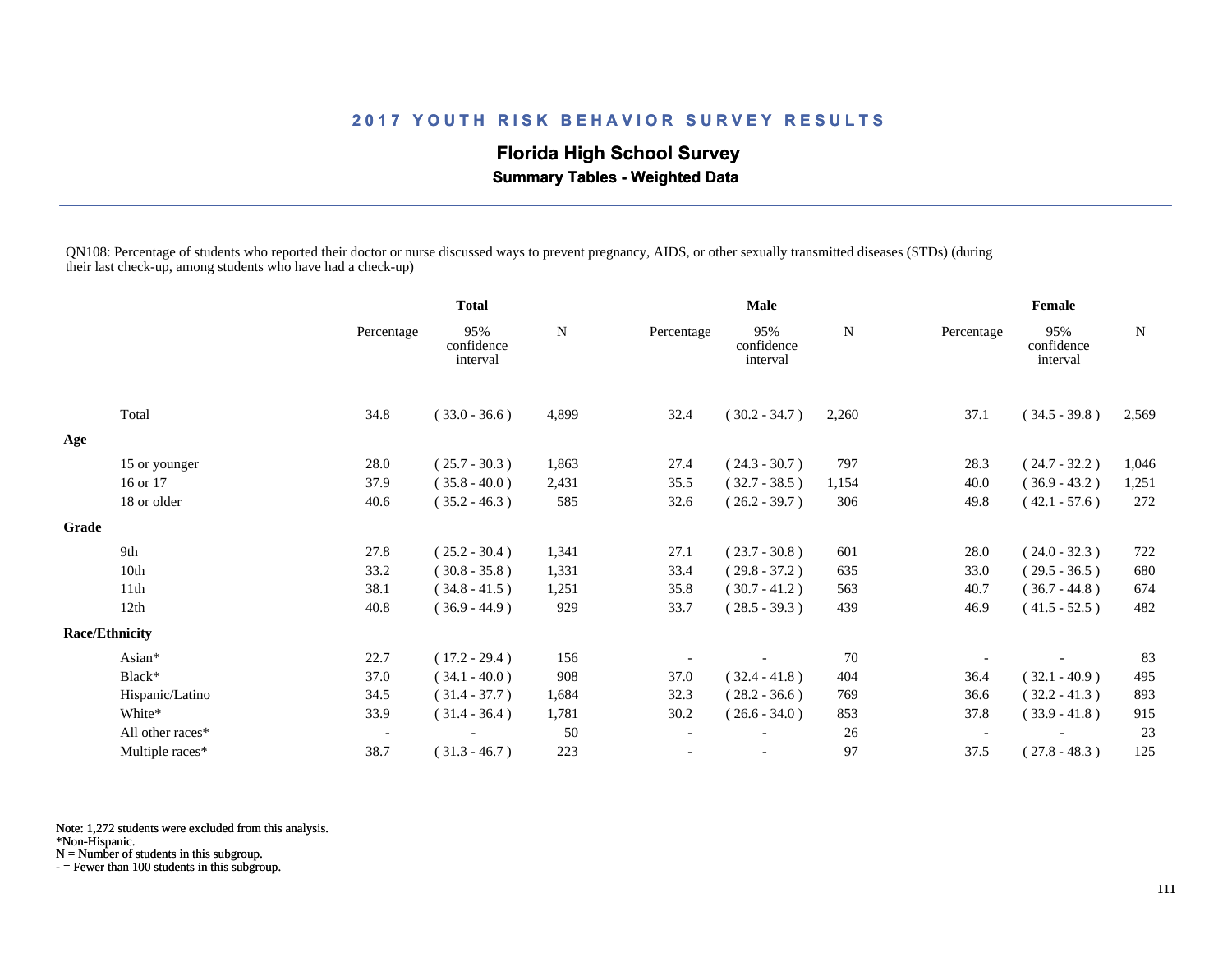#### **Florida High School Survey**

 **Summary Tables - Weighted Data**

QN109: Percentage of students who have talked about AIDS or HIV infection with their parents or other adults in their family

|       |                       |                          | <b>Total</b>                  |           |            | <b>Male</b>                   |       |                          | Female                        |       |  |
|-------|-----------------------|--------------------------|-------------------------------|-----------|------------|-------------------------------|-------|--------------------------|-------------------------------|-------|--|
|       |                       | Percentage               | 95%<br>confidence<br>interval | ${\bf N}$ | Percentage | 95%<br>confidence<br>interval | N     | Percentage               | 95%<br>confidence<br>interval | N     |  |
|       | Total                 | 41.0                     | $(39.7 - 42.4)$               | 5,525     | 38.9       | $(36.9 - 40.9)$               | 2,624 | 43.5                     | $(41.6 - 45.4)$               | 2,825 |  |
| Age   |                       |                          |                               |           |            |                               |       |                          |                               |       |  |
|       | 15 or younger         | 39.0                     | $(36.6 - 41.3)$               | 2,131     | 37.5       | $(34.7 - 40.5)$               | 957   | 40.6                     | $(37.7 - 43.5)$               | 1,154 |  |
|       | 16 or 17              | 42.5                     | $(40.3 - 44.7)$               | 2,705     | 40.9       | $(38.0 - 43.8)$               | 1,307 | 44.3                     | $(41.2 - 47.5)$               | 1,366 |  |
|       | 18 or older           | 41.5                     | $(37.2 - 45.9)$               | 668       | 35.4       | $(30.4 - 40.8)$               | 357   | 48.3                     | $(40.1 - 56.6)$               | 304   |  |
| Grade |                       |                          |                               |           |            |                               |       |                          |                               |       |  |
|       | 9th                   | 37.8                     | $(35.0 - 40.6)$               | 1,540     | 36.8       | $(33.4 - 40.3)$               | 722   | 38.9                     | $(35.5 - 42.5)$               | 800   |  |
|       | 10th                  | 42.9                     | $(40.1 - 45.7)$               | 1,499     | 40.9       | $(36.9 - 45.1)$               | 732   | 45.5                     | $(42.1 - 48.9)$               | 750   |  |
|       | 11th                  | 43.6                     | $(40.8 - 46.5)$               | 1,392     | 41.0       | $(36.7 - 45.5)$               | 630   | 46.2                     | $(42.8 - 49.5)$               | 744   |  |
|       | 12th                  | 40.0                     | $(36.8 - 43.3)$               | 1,036     | 36.5       | $(32.4 - 40.8)$               | 511   | 43.6                     | $(38.6 - 48.9)$               | 516   |  |
|       | <b>Race/Ethnicity</b> |                          |                               |           |            |                               |       |                          |                               |       |  |
|       | Asian*                | 26.5                     | $(20.7 - 33.3)$               | 175       |            |                               | 82    |                          |                               | 89    |  |
|       | Black*                | 43.5                     | $(40.5 - 46.5)$               | 1,035     | 40.8       | $(36.6 - 45.3)$               | 484   | 46.4                     | $(42.3 - 50.5)$               | 541   |  |
|       | Hispanic/Latino       | 45.6                     | $(42.9 - 48.3)$               | 1,919     | 44.4       | $(40.4 - 48.5)$               | 903   | 47.3                     | $(44.7 - 49.9)$               | 994   |  |
|       | White*                | 37.6                     | $(35.3 - 39.8)$               | 1,968     | 35.2       | $(31.7 - 38.9)$               | 964   | 39.8                     | $(36.9 - 42.7)$               | 990   |  |
|       | All other races*      | $\overline{\phantom{a}}$ |                               | 68        |            |                               | 35    | $\overline{\phantom{a}}$ |                               | 31    |  |
|       | Multiple races*       | 48.9                     | $(42.5 - 55.3)$               | 251       | 44.2       | $(35.2 - 53.6)$               | 109   | 52.0                     | $(43.5 - 60.4)$               | 140   |  |

Note: 646 students were excluded from this analysis.

\*Non-Hispanic.

N = Number of students in this subgroup.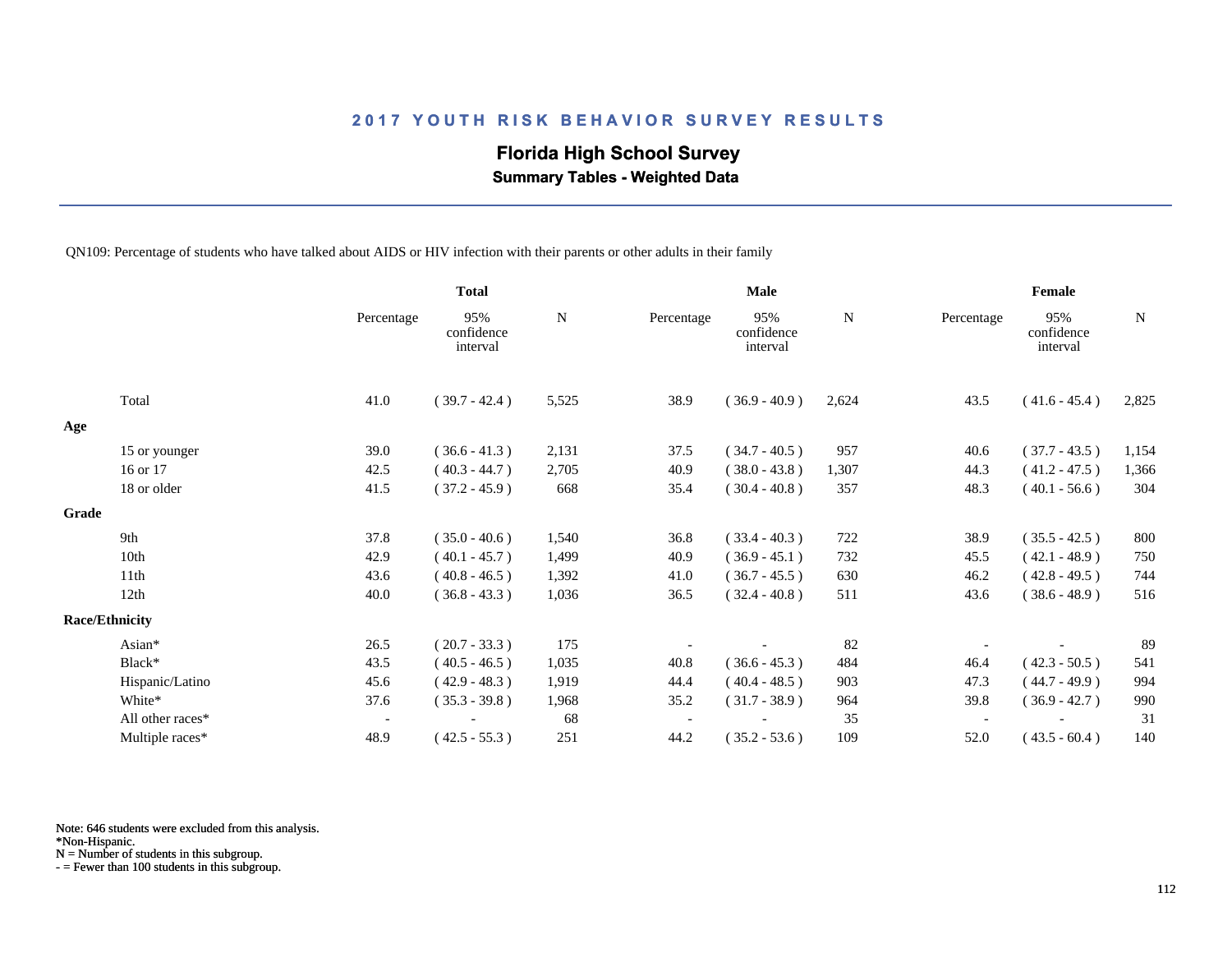#### **Florida High School Survey**

 **Summary Tables - Weighted Data**

QN110: Percentage of students who have ever been taught about AIDS or HIV infection during grades 9 through 12

|       |                       |                          | <b>Total</b>                  |       | <b>Male</b> |                               |       | Female     |                               |             |
|-------|-----------------------|--------------------------|-------------------------------|-------|-------------|-------------------------------|-------|------------|-------------------------------|-------------|
|       |                       | Percentage               | 95%<br>confidence<br>interval | N     | Percentage  | 95%<br>confidence<br>interval | N     | Percentage | 95%<br>confidence<br>interval | $\mathbf N$ |
|       | Total                 | 73.9                     | $(71.9 - 75.7)$               | 5,537 | 72.2        | $(69.5 - 74.7)$               | 2,637 | 76.1       | $(74.0 - 78.1)$               | 2,824       |
| Age   |                       |                          |                               |       |             |                               |       |            |                               |             |
|       | 15 or younger         | 66.9                     | $(63.5 - 70.1)$               | 2,137 | 67.1        | $(62.8 - 71.0)$               | 962   | 67.1       | $(63.1 - 70.8)$               | 1,154       |
|       | 16 or 17              | 77.9                     | $(76.3 - 79.4)$               | 2,713 | 74.8        | $(72.3 - 77.2)$               | 1,315 | 81.4       | $(79.4 - 83.2)$               | 1,366       |
|       | 18 or older           | 77.8                     | $(72.9 - 81.9)$               | 667   | 75.2        | $(68.7 - 80.7)$               | 357   | 81.2       | $(76.7 - 85.0)$               | 303         |
| Grade |                       |                          |                               |       |             |                               |       |            |                               |             |
|       | 9th                   | 61.0                     | $(57.3 - 64.6)$               | 1,549 | 62.3        | $(57.8 - 66.5)$               | 730   | 59.8       | $(55.2 - 64.3)$               | 801         |
|       | 10th                  | 77.3                     | $(74.4 - 80.0)$               | 1,500 | 74.0        | $(70.2 - 77.6)$               | 732   | 80.8       | $(77.2 - 83.9)$               | 751         |
|       | 11th                  | 81.2                     | $(78.5 - 83.5)$               | 1,393 | 79.9        | $(76.4 - 83.0)$               | 634   | 83.0       | $(79.3 - 86.1)$               | 741         |
|       | 12th                  | 77.6                     | $(74.2 - 80.7)$               | 1,036 | 74.1        | $(69.3 - 78.3)$               | 511   | 81.4       | $(77.7 - 84.6)$               | 515         |
|       | <b>Race/Ethnicity</b> |                          |                               |       |             |                               |       |            |                               |             |
|       | Asian*                | 73.1                     | $(66.3 - 78.9)$               | 176   |             |                               | 83    |            |                               | 89          |
|       | Black*                | 76.4                     | $(73.4 - 79.2)$               | 1,039 | 71.6        | $(67.4 - 75.5)$               | 484   | 81.4       | $(77.8 - 84.4)$               | 545         |
|       | Hispanic/Latino       | 72.7                     | $(69.6 - 75.5)$               | 1,923 | 71.2        | $(67.6 - 74.5)$               | 913   | 74.4       | $(70.6 - 77.8)$               | 988         |
|       | White*                | 73.2                     | $(70.3 - 75.9)$               | 1,966 | 73.3        | $(69.5 - 76.8)$               | 961   | 72.9       | $(69.3 - 76.3)$               | 991         |
|       | All other races*      | $\overline{\phantom{a}}$ |                               | 68    |             |                               | 36    |            |                               | 30          |
|       | Multiple races*       | 77.3                     | $(70.6 - 82.8)$               | 254   | 72.3        | $(62.6 - 80.3)$               | 111   | 81.9       | $(72.8 - 88.4)$               | 141         |

Note: 634 students were excluded from this analysis.

N = Number of students in this subgroup.

<sup>\*</sup>Non-Hispanic.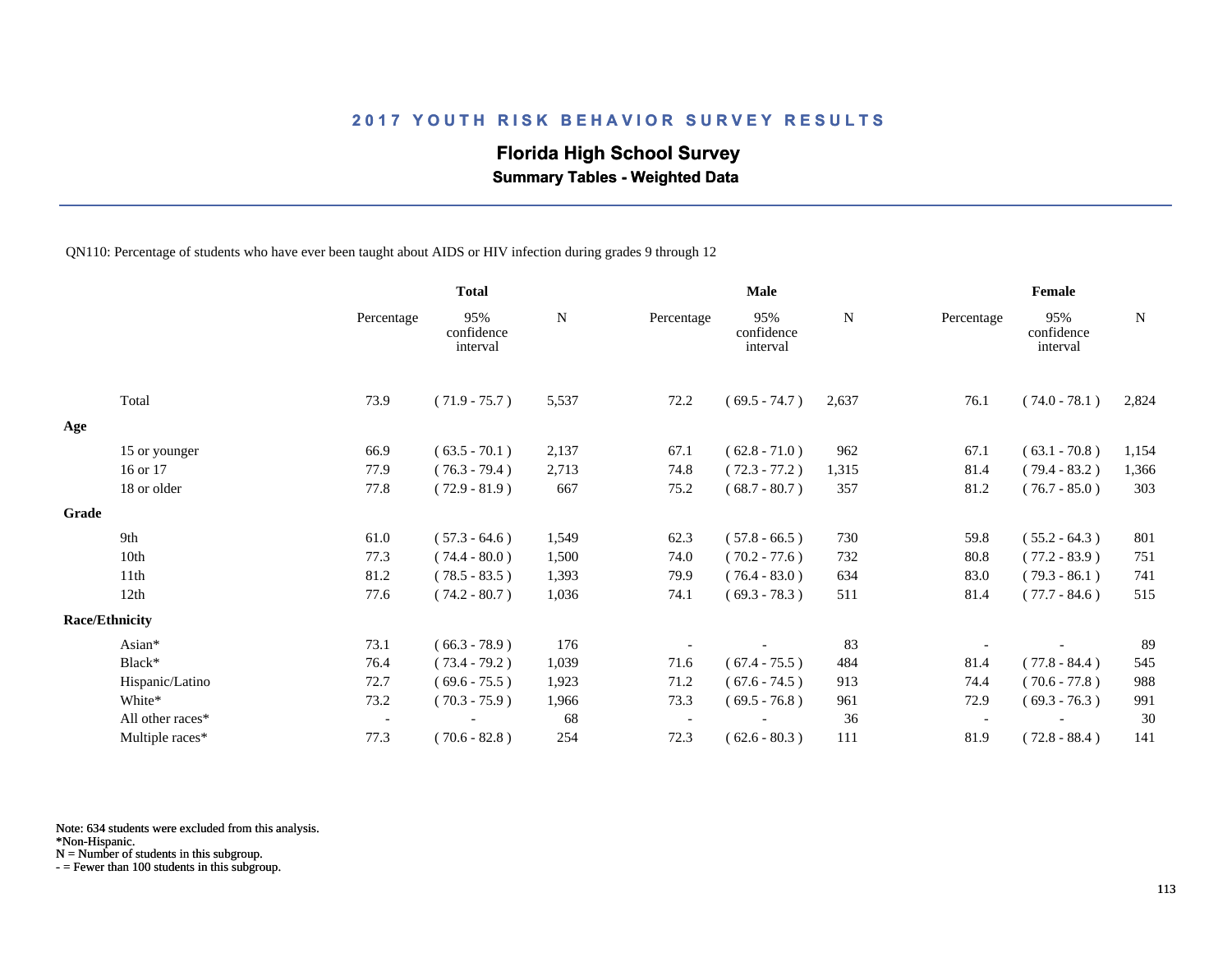## **Florida High School Survey**

 **Summary Tables - Weighted Data**

QN111: Percentage of students who think it is very important or important for schools to help students address the problems of today (such as drug abuse, violence, AIDS/HIV, teen pregnancy, abuse, and suicide)

|       |                       | <b>Total</b>             |                               | <b>Male</b> |            |                               | Female      |            |                               |             |
|-------|-----------------------|--------------------------|-------------------------------|-------------|------------|-------------------------------|-------------|------------|-------------------------------|-------------|
|       |                       | Percentage               | 95%<br>confidence<br>interval | $\mathbf N$ | Percentage | 95%<br>confidence<br>interval | $\mathbf N$ | Percentage | 95%<br>confidence<br>interval | $\mathbf N$ |
|       | Total                 | 87.9                     | $(86.7 - 88.9)$               | 5,531       | 84.3       | $(82.7 - 85.7)$               | 2,634       | 91.7       | $(90.4 - 92.9)$               | 2,822       |
| Age   |                       |                          |                               |             |            |                               |             |            |                               |             |
|       | 15 or younger         | 87.5                     | $(85.5 - 89.2)$               | 2,131       | 84.4       | $(81.1 - 87.2)$               | 960         | 90.6       | $(88.7 - 92.2)$               | 1,151       |
|       | 16 or 17              | 88.7                     | $(87.0 - 90.2)$               | 2,713       | 85.3       | $(83.0 - 87.4)$               | 1,314       | 92.4       | $(90.5 - 94.0)$               | 1,367       |
|       | 18 or older           | 86.2                     | $(82.7 - 89.1)$               | 668         | 80.5       | $(75.2 - 85.0)$               | 358         | 92.5       | $(87.9 - 95.5)$               | 303         |
| Grade |                       |                          |                               |             |            |                               |             |            |                               |             |
|       | 9th                   | 87.5                     | $(85.4 - 89.3)$               | 1,547       | 85.5       | $(82.0 - 88.4)$               | 729         | 89.9       | $(87.6 - 91.9)$               | 801         |
|       | 10th                  | 88.0                     | $(86.1 - 89.7)$               | 1,495       | 83.7       | $(80.6 - 86.4)$               | 729         | 92.2       | $(90.4 - 93.6)$               | 749         |
|       | 11th                  | 88.7                     | $(86.5 - 90.6)$               | 1,395       | 84.8       | $(81.7 - 87.5)$               | 636         | 92.7       | $(90.4 - 94.5)$               | 741         |
|       | 12th                  | 87.8                     | $(85.3 - 90.0)$               | 1,035       | 83.3       | $(79.6 - 86.5)$               | 510         | 92.5       | $(89.4 - 94.8)$               | 515         |
|       | <b>Race/Ethnicity</b> |                          |                               |             |            |                               |             |            |                               |             |
|       | Asian*                | 86.8                     | $(81.5 - 90.8)$               | 176         |            |                               | 83          |            |                               | 89          |
|       | Black*                | 90.1                     | $(87.4 - 92.3)$               | 1,035       | 87.8       | $(83.6 - 91.0)$               | 483         | 92.2       | $(89.3 - 94.4)$               | 542         |
|       | Hispanic/Latino       | 87.7                     | $(86.2 - 89.1)$               | 1,921       | 85.4       | $(82.6 - 87.8)$               | 910         | 89.9       | $(88.0 - 91.6)$               | 989         |
|       | White*                | 87.1                     | $(85.6 - 88.5)$               | 1,966       | 82.4       | $(80.5 - 84.1)$               | 961         | 92.4       | $(90.7 - 93.8)$               | 991         |
|       | All other races*      | $\overline{\phantom{a}}$ |                               | 69          |            |                               | 36          |            |                               | 31          |
|       | Multiple races*       | 87.3                     | $(82.8 - 90.7)$               | 253         | 78.3       | $(71.2 - 84.0)$               | 111         | 94.8       | $(88.3 - 97.8)$               | 140         |
|       |                       |                          |                               |             |            |                               |             |            |                               |             |

Note: 640 students were excluded from this analysis.

\*Non-Hispanic.

N = Number of students in this subgroup.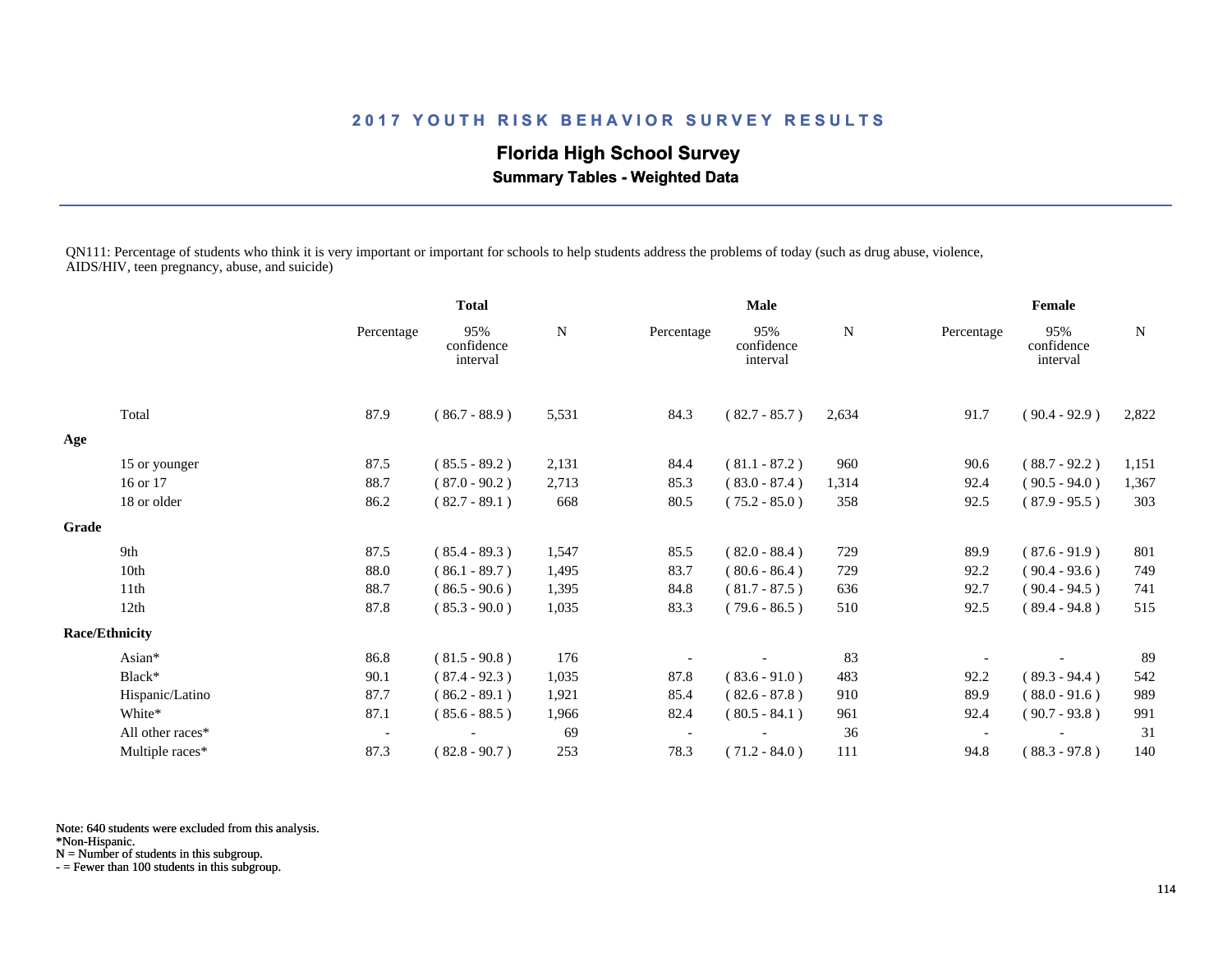# **Florida High School Survey**

 **Summary Tables - Weighted Data**

QN112: Percentage of students who talked to a teacher or other adult in their school about a personal problem they had (during the 12 months before the survey)

|                       |                  |                          | <b>Total</b>                  |             | <b>Male</b> |                               |       | Female                   |                               |             |
|-----------------------|------------------|--------------------------|-------------------------------|-------------|-------------|-------------------------------|-------|--------------------------|-------------------------------|-------------|
|                       |                  | Percentage               | 95%<br>confidence<br>interval | $\mathbf N$ | Percentage  | 95%<br>confidence<br>interval | N     | Percentage               | 95%<br>confidence<br>interval | $\mathbf N$ |
|                       | Total            | 27.7                     | $(26.3 - 29.2)$               | 5,549       | 24.9        | $(23.4 - 26.6)$               | 2,640 | 30.4                     | $(28.5 - 32.5)$               | 2,834       |
| Age                   |                  |                          |                               |             |             |                               |       |                          |                               |             |
|                       | 15 or younger    | 25.0                     | $(23.0 - 27.0)$               | 2,127       | 22.0        | $(19.2 - 25.1)$               | 957   | 27.3                     | $(24.4 - 30.5)$               | 1,149       |
|                       | 16 or 17         | 29.3                     | $(27.1 - 31.6)$               | 2,730       | 27.2        | $(24.4 - 30.2)$               | 1,320 | 31.6                     | $(28.7 - 34.6)$               | 1,378       |
|                       | 18 or older      | 28.9                     | $(25.5 - 32.6)$               | 673         | 24.0        | $(19.7 - 28.9)$               | 360   | 34.6                     | $(28.7 - 41.0)$               | 306         |
| Grade                 |                  |                          |                               |             |             |                               |       |                          |                               |             |
|                       | 9th              | 24.9                     | $(22.7 - 27.4)$               | 1,540       | 22.4        | $(18.9 - 26.3)$               | 725   | 27.2                     | $(24.0 - 30.6)$               | 797         |
|                       | 10th             | 27.1                     | $(24.4 - 30.0)$               | 1,506       | 24.9        | $(20.8 - 29.5)$               | 735   | 29.6                     | $(26.2 - 33.2)$               | 754         |
|                       | 11th             | 28.1                     | $(25.1 - 31.3)$               | 1,407       | 24.3        | $(21.3 - 27.7)$               | 638   | 31.5                     | $(27.7 - 35.7)$               | 751         |
|                       | 12 <sub>th</sub> | 30.9                     | $(27.9 - 34.0)$               | 1,039       | 28.2        | $(24.4 - 32.3)$               | 513   | 33.7                     | $(29.4 - 38.2)$               | 516         |
| <b>Race/Ethnicity</b> |                  |                          |                               |             |             |                               |       |                          |                               |             |
|                       | Asian*           | 19.0                     | $(10.5 - 32.1)$               | 177         |             |                               | 83    |                          |                               | 90          |
|                       | Black*           | 23.8                     | $(21.3 - 26.5)$               | 1,045       | 22.1        | $(19.2 - 25.3)$               | 487   | 25.6                     | $(22.1 - 29.4)$               | 548         |
|                       | Hispanic/Latino  | 27.7                     | $(25.0 - 30.5)$               | 1,937       | 25.1        | $(21.9 - 28.5)$               | 917   | 30.1                     | $(27.0 - 33.5)$               | 998         |
|                       | White*           | 30.8                     | $(28.1 - 33.7)$               | 1,961       | 27.4        | $(23.9 - 31.1)$               | 960   | 34.2                     | $(30.7 - 37.8)$               | 987         |
|                       | All other races* | $\overline{\phantom{a}}$ |                               | 69          |             |                               | 36    | $\overline{\phantom{a}}$ |                               | 31          |
|                       | Multiple races*  | 33.5                     | $(26.5 - 41.4)$               | 252         | 28.6        | $(20.0 - 39.2)$               | 110   | 37.6                     | $(29.5 - 46.4)$               | 140         |

Note: 622 students were excluded from this analysis.

N = Number of students in this subgroup.

<sup>\*</sup>Non-Hispanic.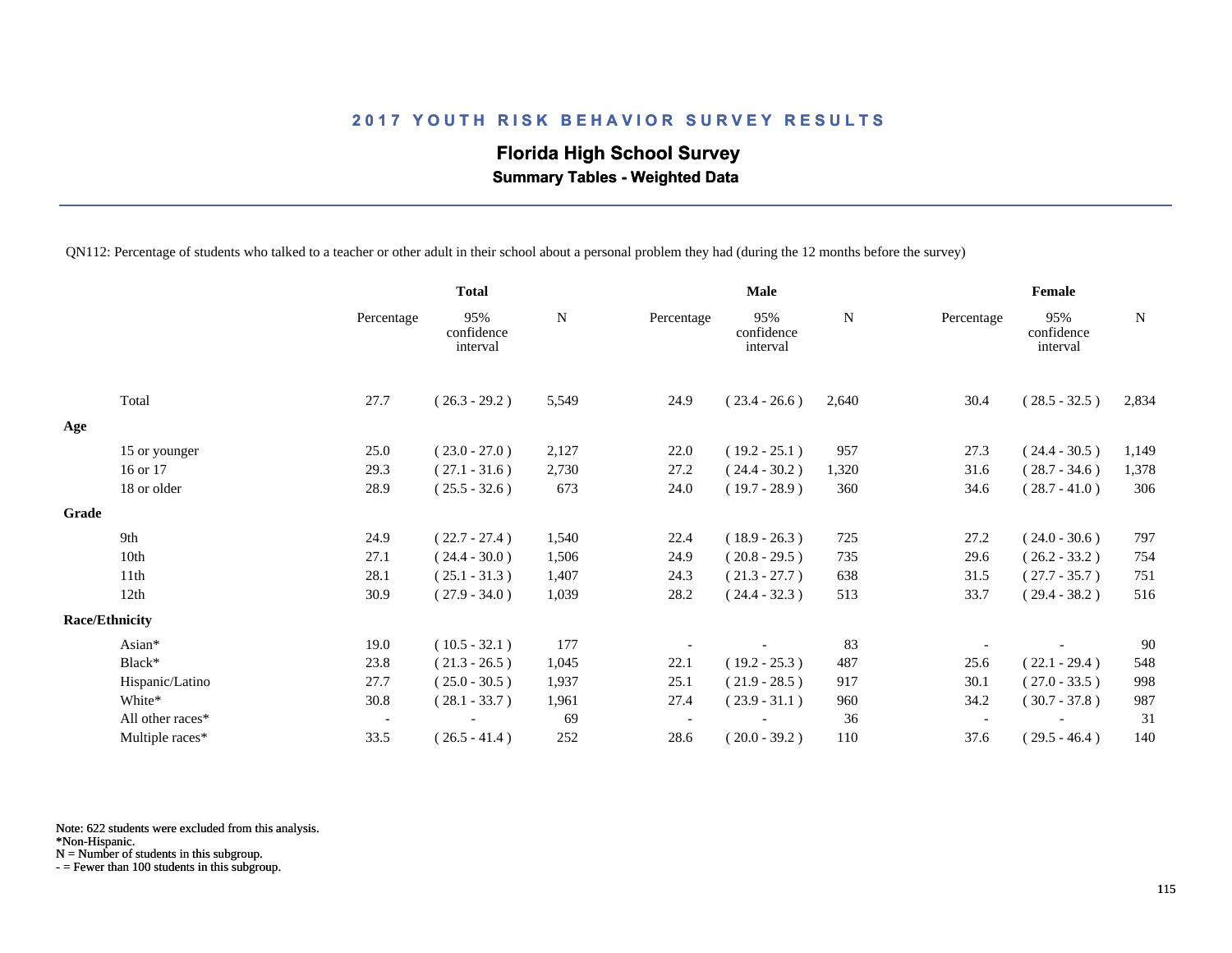# **Florida High School Survey**

 **Summary Tables - Weighted Data**

QN113: Percentage of students who reported that, if they or one of their friends were being physically or sexually abused, they know who they should report it to

|                       |                  |                          | <b>Total</b>                  |             | <b>Male</b> |                               |       | Female                   |                               |       |
|-----------------------|------------------|--------------------------|-------------------------------|-------------|-------------|-------------------------------|-------|--------------------------|-------------------------------|-------|
|                       |                  | Percentage               | 95%<br>confidence<br>interval | $\mathbf N$ | Percentage  | 95%<br>confidence<br>interval | N     | Percentage               | 95%<br>confidence<br>interval | N     |
|                       | Total            | 74.5                     | $(73.0 - 76.1)$               | 5,521       | 72.1        | $(69.7 - 74.4)$               | 2,627 | 77.4                     | $(75.7 - 79.1)$               | 2,818 |
| Age                   |                  |                          |                               |             |             |                               |       |                          |                               |       |
|                       | 15 or younger    | 75.6                     | $(73.3 - 77.8)$               | 2,124       | 75.0        | $(71.6 - 78.1)$               | 955   | 76.6                     | $(73.6 - 79.4)$               | 1,148 |
|                       | 16 or 17         | 74.4                     | $(71.8 - 76.8)$               | 2,711       | 71.2        | $(67.6 - 74.5)$               | 1,312 | 77.8                     | $(74.7 - 80.6)$               | 1,367 |
|                       | 18 or older      | 73.1                     | $(68.6 - 77.1)$               | 666         | 69.1        | $(62.4 - 75.2)$               | 357   | 78.2                     | $(73.9 - 81.9)$               | 302   |
| Grade                 |                  |                          |                               |             |             |                               |       |                          |                               |       |
|                       | 9th              | 75.5                     | $(72.9 - 78.0)$               | 1,538       | 74.9        | $(71.2 - 78.2)$               | 724   | 76.5                     | $(73.1 - 79.5)$               | 796   |
|                       | 10th             | 73.7                     | $(69.9 - 77.1)$               | 1,497       | 70.8        | $(65.9 - 75.3)$               | 730   | 76.7                     | $(73.0 - 80.0)$               | 750   |
|                       | 11th             | 74.0                     | $(70.8 - 77.0)$               | 1,394       | 71.3        | $(66.0 - 76.1)$               | 634   | 77.1                     | $(73.8 - 80.2)$               | 742   |
|                       | 12th             | 75.9                     | $(72.2 - 79.2)$               | 1,034       | 72.2        | $(66.8 - 77.1)$               | 510   | 79.6                     | $(76.1 - 82.8)$               | 514   |
| <b>Race/Ethnicity</b> |                  |                          |                               |             |             |                               |       |                          |                               |       |
|                       | Asian*           | 67.2                     | $(59.6 - 74.0)$               | 176         |             |                               | 83    |                          |                               | 89    |
|                       | Black*           | 69.3                     | $(65.1 - 73.3)$               | 1,034       | 61.0        | $(55.4 - 66.3)$               | 482   | 77.7                     | $(73.9 - 81.1)$               | 542   |
|                       | Hispanic/Latino  | 74.8                     | $(72.7 - 76.7)$               | 1,918       | 72.5        | $(69.5 - 75.4)$               | 908   | 77.1                     | $(73.3 - 80.4)$               | 988   |
|                       | White*           | 78.4                     | $(76.3 - 80.4)$               | 1,965       | 79.0        | $(75.8 - 81.9)$               | 962   | 77.8                     | $(75.1 - 80.3)$               | 989   |
|                       | All other races* | $\overline{\phantom{a}}$ |                               | 69          |             |                               | 36    | $\overline{\phantom{a}}$ |                               | 31    |
|                       | Multiple races*  | 80.3                     | $(73.5 - 85.6)$               | 249         | 82.1        | $(73.0 - 88.6)$               | 108   | 79.3                     | $(69.9 - 86.3)$               | 139   |

Note: 650 students were excluded from this analysis.

N = Number of students in this subgroup.

<sup>\*</sup>Non-Hispanic.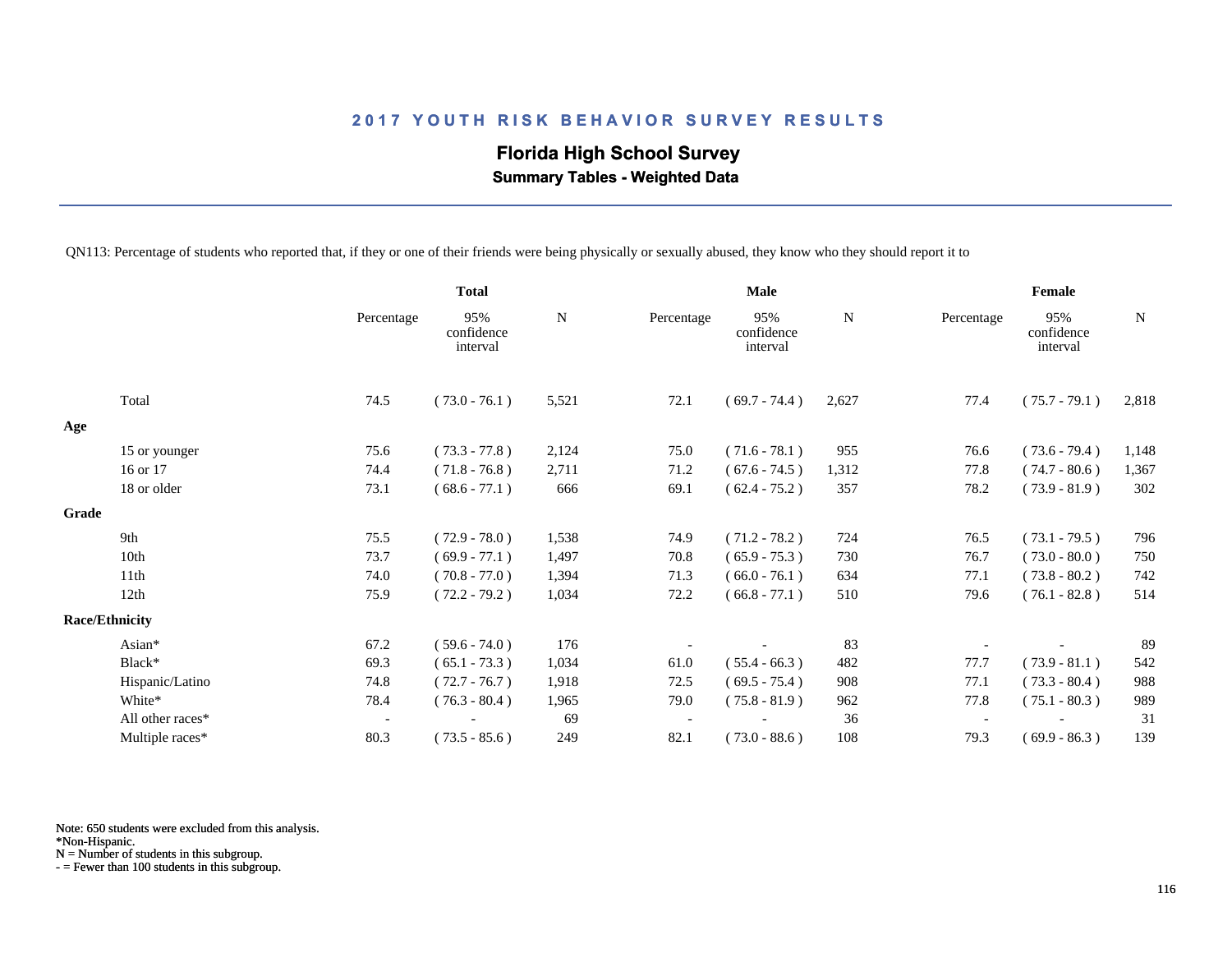# **Florida High School Survey**

 **Summary Tables - Weighted Data**

QN114: Percentage of students who most of the time or always wear sunscreen (with an SPF of 15 or higher when they are outside for more than one hour on a sunny day)

|       |                       |                          | <b>Total</b>                  |       | <b>Male</b>              |                               |       | Female                   |                               |       |
|-------|-----------------------|--------------------------|-------------------------------|-------|--------------------------|-------------------------------|-------|--------------------------|-------------------------------|-------|
|       |                       | Percentage               | 95%<br>confidence<br>interval | N     | Percentage               | 95%<br>confidence<br>interval | N     | Percentage               | 95%<br>confidence<br>interval | N     |
|       | Total                 | 8.8                      | $(8.0 - 9.8)$                 | 5,507 | 6.9                      | $(5.8 - 8.2)$                 | 2,618 | 10.8                     | $(9.5 - 12.3)$                | 2,816 |
| Age   |                       |                          |                               |       |                          |                               |       |                          |                               |       |
|       | 15 or younger         | 9.7                      | $(8.5 - 11.0)$                | 2,122 | 7.9                      | $(6.1 - 10.2)$                | 954   | 11.5                     | $(9.7 - 13.6)$                | 1,148 |
|       | 16 or 17              | 8.1                      | $(7.0 - 9.4)$                 | 2,702 | 6.1                      | $(5.0 - 7.5)$                 | 1,306 | 10.1                     | $(8.3 - 12.3)$                | 1,365 |
|       | 18 or older           | 9.2                      | $(7.1 - 11.9)$                | 664   | 7.4                      | $(4.7 - 11.5)$                | 355   | 11.3                     | $(7.8 - 16.2)$                | 302   |
| Grade |                       |                          |                               |       |                          |                               |       |                          |                               |       |
|       | 9th                   | 9.1                      | $(7.6 - 10.8)$                | 1,538 | 7.7                      | $(6.0 - 9.8)$                 | 724   | 10.6                     | $(8.2 - 13.7)$                | 797   |
|       | 10th                  | 8.9                      | $(7.3 - 10.8)$                | 1,492 | 7.5                      | $(5.2 - 10.7)$                | 726   | 10.2                     | $(8.3 - 12.5)$                | 749   |
|       | 11th                  | 7.4                      | $(5.9 - 9.2)$                 | 1,390 | 4.6                      | $(3.3 - 6.4)$                 | 632   | 10.2                     | $(7.9 - 13.0)$                | 741   |
|       | 12th                  | 9.8                      | $(7.9 - 12.2)$                | 1,030 | 7.5                      | $(5.5 - 10.2)$                | 507   | 12.1                     | $(8.6 - 16.8)$                | 513   |
|       | <b>Race/Ethnicity</b> |                          |                               |       |                          |                               |       |                          |                               |       |
|       | Asian*                | 15.3                     | $(9.9 - 22.8)$                | 175   |                          |                               | 82    |                          |                               | 89    |
|       | Black*                | 4.7                      | $(3.4 - 6.4)$                 | 1,033 | 5.9                      | $(4.0 - 8.7)$                 | 481   | 3.5                      | $(2.2 - 5.4)$                 | 543   |
|       | Hispanic/Latino       | 7.8                      | $(6.7 - 9.1)$                 | 1,914 | 6.4                      | $(5.1 - 7.9)$                 | 907   | 9.2                      | $(7.5 - 11.1)$                | 986   |
|       | White*                | 12.0                     | $(10.7 - 13.5)$               | 1,955 | 7.5                      | $(5.9 - 9.5)$                 | 954   | 17.0                     | $(14.6 - 19.7)$               | 987   |
|       | All other races*      | $\overline{\phantom{a}}$ |                               | 68    | $\overline{\phantom{a}}$ |                               | 35    | $\overline{\phantom{a}}$ |                               | 31    |
|       | Multiple races*       | 7.6                      | $(4.6 - 12.4)$                | 252   | 7.3                      | $(3.3 - 15.5)$                | 110   | 8.0                      | $(4.2 - 14.9)$                | 140   |

Note: 664 students were excluded from this analysis.

N = Number of students in this subgroup.

<sup>\*</sup>Non-Hispanic.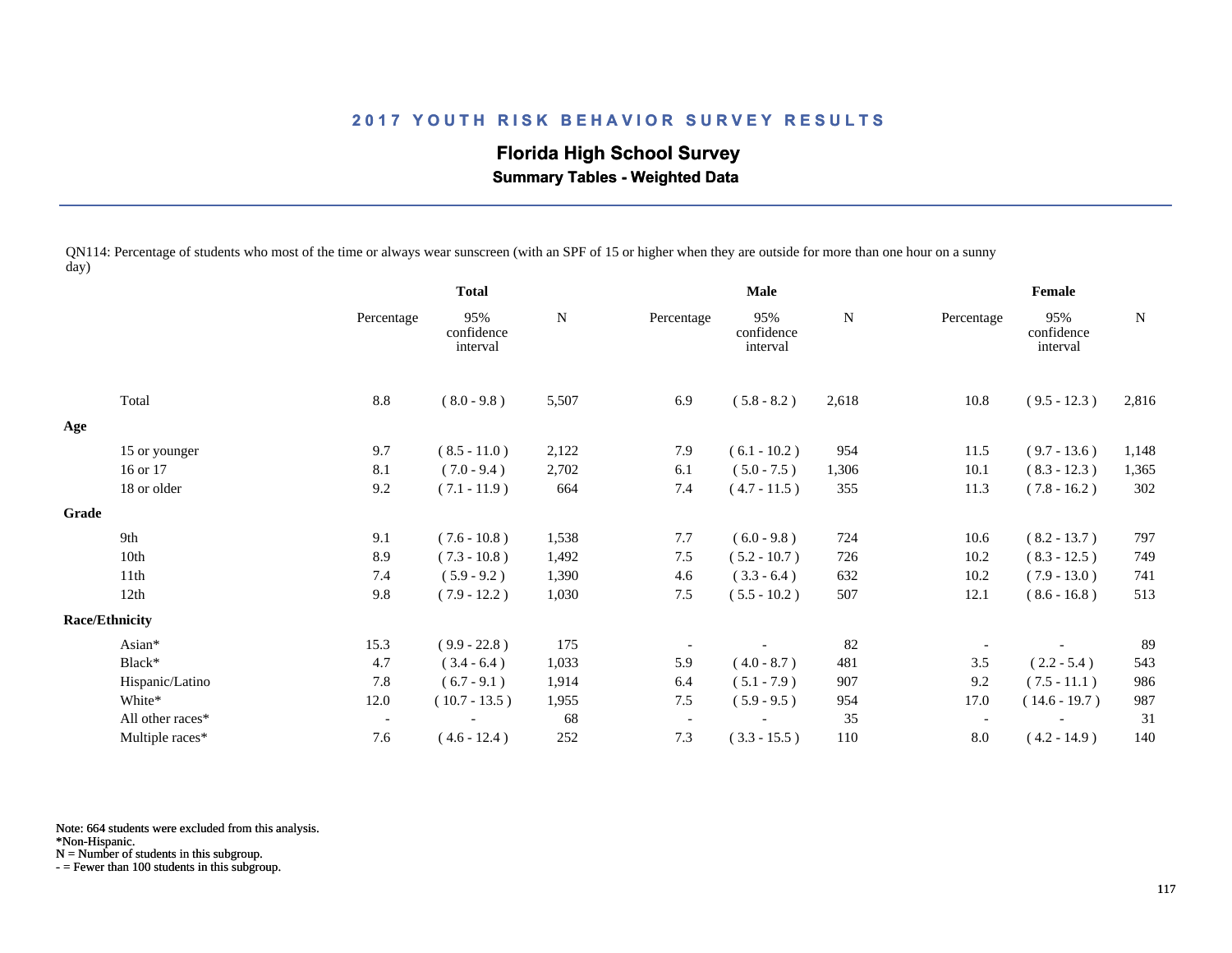#### **Florida High School Survey**

 **Summary Tables - Weighted Data**

QN115: Percentage of students who have not received a flu shot (during the 12 months before the survey)

|                       |                  | <b>Total</b>             |                               | Male  |            |                               | Female |                          |                               |             |
|-----------------------|------------------|--------------------------|-------------------------------|-------|------------|-------------------------------|--------|--------------------------|-------------------------------|-------------|
|                       |                  | Percentage               | 95%<br>confidence<br>interval | N     | Percentage | 95%<br>confidence<br>interval | N      | Percentage               | 95%<br>confidence<br>interval | $\mathbf N$ |
|                       | Total            | 44.5                     | $(42.9 - 46.2)$               | 5,511 | 41.2       | $(38.9 - 43.6)$               | 2,620  | 48.1                     | $(45.6 - 50.7)$               | 2,817       |
| Age                   |                  |                          |                               |       |            |                               |        |                          |                               |             |
|                       | 15 or younger    | 43.2                     | $(40.8 - 45.6)$               | 2,124 | 39.8       | $(36.3 - 43.4)$               | 954    | 46.5                     | $(43.1 - 50.0)$               | 1,150       |
|                       | 16 or 17         | 44.3                     | $(41.9 - 46.7)$               | 2,702 | 40.5       | $(37.3 - 43.9)$               | 1,307  | 48.4                     | $(45.4 - 51.4)$               | 1,364       |
|                       | 18 or older      | 49.2                     | $(45.2 - 53.2)$               | 665   | 46.8       | $(41.2 - 52.4)$               | 356    | 51.6                     | $(44.2 - 58.8)$               | 302         |
| Grade                 |                  |                          |                               |       |            |                               |        |                          |                               |             |
| 9th                   |                  | 42.2                     | $(39.4 - 45.0)$               | 1,542 | 38.7       | $(35.2 - 42.2)$               | 724    | 46.0                     | $(42.0 - 50.1)$               | 800         |
|                       | 10th             | 44.4                     | $(41.6 - 47.3)$               | 1,492 | 40.2       | $(35.5 - 45.0)$               | 726    | 48.9                     | $(44.8 - 53.0)$               | 748         |
|                       | 11th             | 44.0                     | $(41.1 - 46.9)$               | 1,389 | 39.5       | $(35.6 - 43.6)$               | 632    | 48.3                     | $(44.0 - 52.7)$               | 740         |
|                       | 12th             | 48.3                     | $(44.8 - 51.8)$               | 1,030 | 47.1       | $(42.4 - 52.0)$               | 508    | 49.5                     | $(44.2 - 54.8)$               | 513         |
| <b>Race/Ethnicity</b> |                  |                          |                               |       |            |                               |        |                          |                               |             |
|                       | Asian*           | 34.2                     | $(28.4 - 40.6)$               | 174   |            |                               | 82     |                          |                               | 88          |
|                       | Black*           | 41.0                     | $(38.1 - 43.9)$               | 1,029 | 38.1       | $(33.5 - 43.0)$               | 479    | 44.2                     | $(40.3 - 48.1)$               | 541         |
|                       | Hispanic/Latino  | 40.8                     | $(38.1 - 43.5)$               | 1,914 | 38.8       | $(35.3 - 42.5)$               | 905    | 42.7                     | $(39.1 - 46.4)$               | 987         |
|                       | White*           | 49.7                     | $(47.0 - 52.5)$               | 1,964 | 45.6       | $(41.5 - 49.7)$               | 960    | 54.2                     | $(50.3 - 58.1)$               | 989         |
|                       | All other races* | $\overline{\phantom{a}}$ |                               | 69    |            |                               | 36     | $\overline{\phantom{a}}$ |                               | 31          |
|                       | Multiple races*  | 42.5                     | $(36.1 - 49.1)$               | 253   | 38.4       | $(28.3 - 49.6)$               | 110    | 45.0                     | $(36.4 - 53.9)$               | 141         |

Note: 660 students were excluded from this analysis.

N = Number of students in this subgroup.

<sup>\*</sup>Non-Hispanic.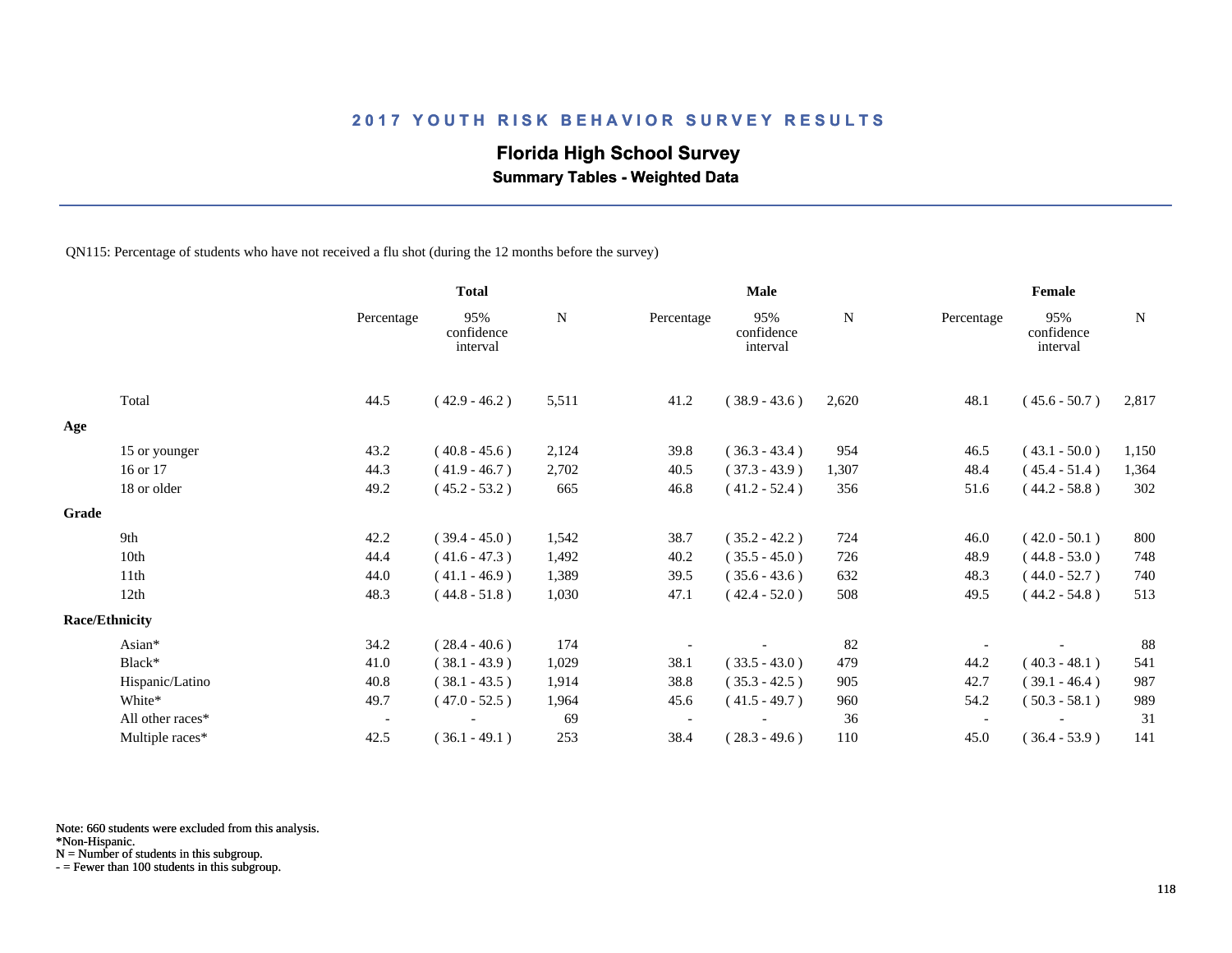### **Florida High School Survey**

 **Summary Tables - Weighted Data**

QNSPDRK1: Percentage of students who drank a can, bottle, or glass of a sports drink one or more times per day ( such as Gatorade or Powerade, not counting low calorie sports drinks such as Propel or G2, during the 7 days before the survey)

|                  |                                        | <b>Total</b>                  |       | <b>Male</b>              |                               |             | Female     |                               |       |
|------------------|----------------------------------------|-------------------------------|-------|--------------------------|-------------------------------|-------------|------------|-------------------------------|-------|
|                  | Percentage                             | 95%<br>confidence<br>interval | N     | Percentage               | 95%<br>confidence<br>interval | $\mathbf N$ | Percentage | 95%<br>confidence<br>interval | N     |
| Total            | 14.6                                   | $(13.3 - 16.1)$               | 5,651 | 19.5                     | $(17.9 - 21.3)$               | 2,685       | 9.5        | $(8.1 - 11.1)$                | 2,885 |
|                  |                                        |                               |       |                          |                               |             |            |                               |       |
|                  | 15.0                                   | $(13.2 - 17.0)$               | 2,198 | 19.6                     | $(16.9 - 22.5)$               | 984         | 10.5       | $(8.6 - 12.6)$                | 1,189 |
| 16 or 17         | 13.5                                   | $(11.7 - 15.4)$               | 2,747 | 18.3                     | $(15.9 - 20.9)$               | 1,331       | 8.4        | $(6.5 - 10.8)$                | 1,384 |
| 18 or older      | 17.6                                   | $(15.1 - 20.4)$               | 683   | 23.2                     | $(18.8 - 28.3)$               | 365         | 10.8       | $(8.1 - 14.4)$                | 311   |
|                  |                                        |                               |       |                          |                               |             |            |                               |       |
| 9th              | 16.2                                   | $(14.2 - 18.4)$               | 1,589 | 21.5                     | $(18.3 - 25.2)$               | 745         | 10.6       | $(8.7 - 12.8)$                | 825   |
| 10th             | 14.2                                   | $(12.2 - 16.5)$               | 1,539 | 18.1                     | $(15.4 - 21.2)$               | 754         | 10.2       | $(8.1 - 12.9)$                | 768   |
| 11th             | 15.0                                   | $(12.6 - 17.7)$               | 1,395 | 20.6                     | $(17.1 - 24.5)$               | 632         | 8.9        | $(6.5 - 12.2)$                | 746   |
| 12th             | 12.7                                   | $(10.8 - 15.0)$               | 1,065 | 17.8                     | $(14.6 - 21.5)$               | 524         | 7.8        | $(5.5 - 11.1)$                | 530   |
|                  |                                        |                               |       |                          |                               |             |            |                               |       |
| Asian*           | 9.4                                    | $(5.1 - 16.8)$                | 176   |                          |                               | 82          |            |                               | 90    |
| Black*           | 18.2                                   | $(15.9 - 20.7)$               | 1,050 | 23.8                     | $(20.3 - 27.7)$               | 491         | 12.3       | $(9.7 - 15.5)$                | 549   |
| Hispanic/Latino  | 13.5                                   | $(12.1 - 15.1)$               | 1,954 | 17.3                     | $(15.2 - 19.6)$               | 919         | 9.7        | $(8.0 - 11.7)$                | 1,013 |
| White*           | 11.9                                   | $(10.2 - 14.0)$               | 2,026 | 17.3                     | $(14.8 - 20.2)$               | 993         | 6.2        | $(4.7 - 8.1)$                 | 1,018 |
| All other races* | $\overline{\phantom{a}}$               |                               | 69    | $\overline{\phantom{a}}$ |                               | 37          |            |                               | 30    |
| Multiple races*  | 15.8                                   | $(11.2 - 21.9)$               | 255   | 22.1                     | $(14.7 - 31.7)$               | 110         | 10.9       | $(6.0 - 18.8)$                | 143   |
|                  | 15 or younger<br><b>Race/Ethnicity</b> |                               |       |                          |                               |             |            |                               |       |

Note: 520 students were excluded from this analysis.

\*Non-Hispanic.

N = Number of students in this subgroup.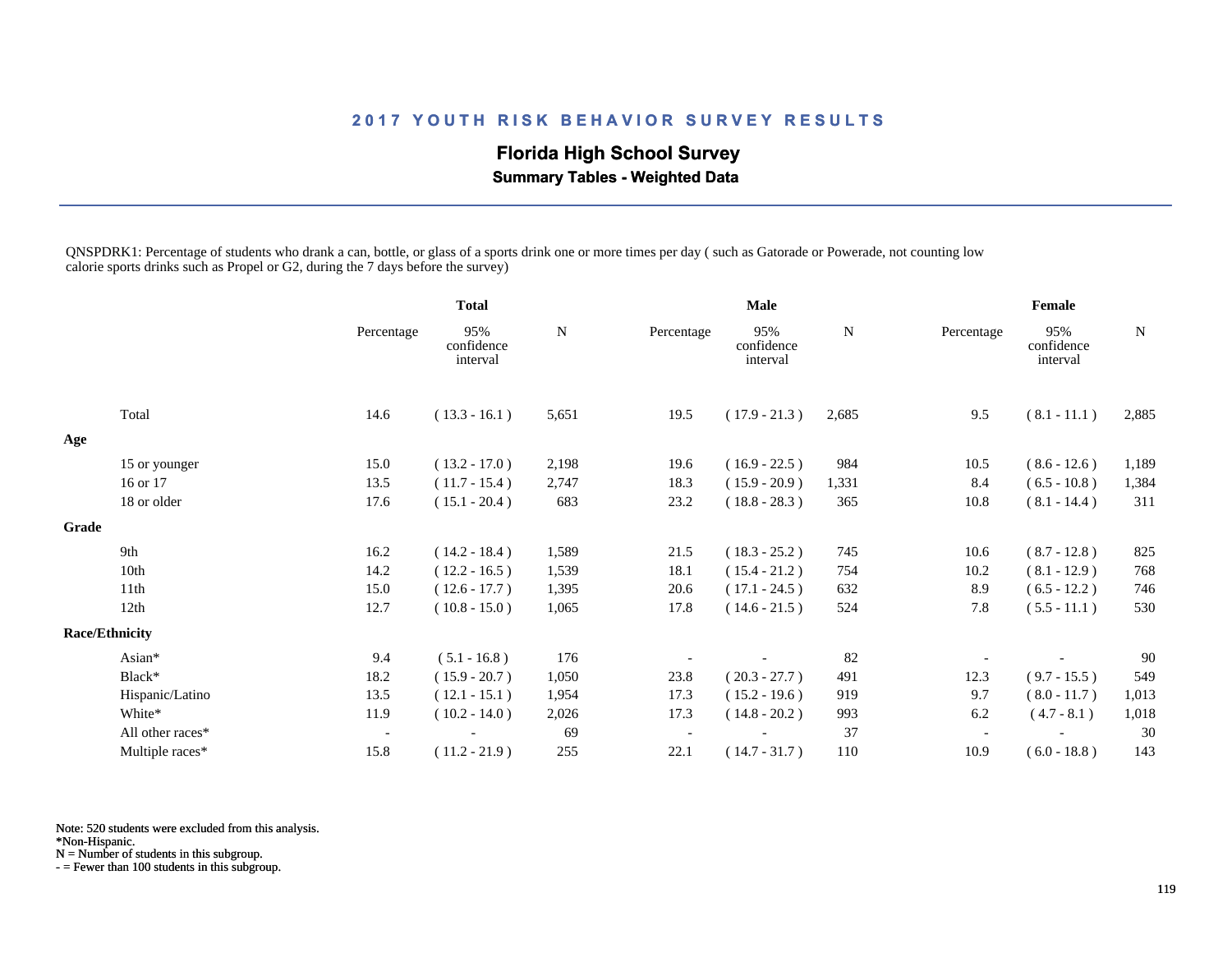### **Florida High School Survey**

 **Summary Tables - Weighted Data**

QNSPDRK2: Percentage of students who drank a can, bottle, or glass of a sports drink two or more times per day (such as Gatorade or Powerade, not counting low calorie sports drinks such as Propel or G2, during the 7 days before the survey)

|       |                       |                          | <b>Total</b>                  |       | <b>Male</b>              |                               |             | Female     |                               |       |
|-------|-----------------------|--------------------------|-------------------------------|-------|--------------------------|-------------------------------|-------------|------------|-------------------------------|-------|
|       |                       | Percentage               | 95%<br>confidence<br>interval | N     | Percentage               | 95%<br>confidence<br>interval | $\mathbf N$ | Percentage | 95%<br>confidence<br>interval | N     |
|       | Total                 | 8.9                      | $(7.9 - 10.1)$                | 5,651 | 12.0                     | $(10.7 - 13.5)$               | 2,685       | 5.6        | $(4.6 - 6.8)$                 | 2,885 |
| Age   |                       |                          |                               |       |                          |                               |             |            |                               |       |
|       | 15 or younger         | 9.0                      | $(7.6 - 10.7)$                | 2,198 | 11.6                     | $(9.4 - 14.2)$                | 984         | 6.3        | $(4.9 - 8.2)$                 | 1,189 |
|       | 16 or 17              | 8.2                      | $(7.0 - 9.7)$                 | 2,747 | 11.6                     | $(9.7 - 13.9)$                | 1,331       | 4.6        | $(3.5 - 6.1)$                 | 1,384 |
|       | 18 or older           | 10.9                     | $(8.7 - 13.6)$                | 683   | 14.1                     | $(10.3 - 18.9)$               | 365         | 7.1        | $(4.7 - 10.6)$                | 311   |
| Grade |                       |                          |                               |       |                          |                               |             |            |                               |       |
|       | 9th                   | 10.2                     | $(8.5 - 12.3)$                | 1,589 | 13.6                     | $(10.6 - 17.3)$               | 745         | 6.5        | $(5.1 - 8.3)$                 | 825   |
|       | 10th                  | 8.0                      | $(6.6 - 9.7)$                 | 1,539 | 10.5                     | $(8.6 - 12.7)$                | 754         | 5.4        | $(3.7 - 8.0)$                 | 768   |
|       | 11th                  | 9.1                      | $(7.3 - 11.3)$                | 1,395 | 12.8                     | $(9.8 - 16.5)$                | 632         | 5.2        | $(3.6 - 7.6)$                 | 746   |
|       | 12th                  | 7.6                      | $(6.1 - 9.5)$                 | 1,065 | 10.6                     | $(8.2 - 13.7)$                | 524         | 4.6        | $(3.0 - 7.1)$                 | 530   |
|       | <b>Race/Ethnicity</b> |                          |                               |       |                          |                               |             |            |                               |       |
|       | Asian*                | 5.6                      | $(2.7 - 11.4)$                | 176   |                          |                               | 82          |            |                               | 90    |
|       | Black*                | 12.0                     | $(9.9 - 14.3)$                | 1,050 | 15.8                     | $(13.2 - 18.8)$               | 491         | 7.8        | $(5.9 - 10.3)$                | 549   |
|       | Hispanic/Latino       | 8.7                      | $(7.4 - 10.1)$                | 1,954 | 10.5                     | $(8.4 - 13.0)$                | 919         | 6.6        | $(5.2 - 8.4)$                 | 1,013 |
|       | White*                | 6.1                      | $(5.0 - 7.6)$                 | 2,026 | 9.5                      | $(7.8 - 11.5)$                | 993         | 2.6        | $(1.7 - 4.0)$                 | 1,018 |
|       | All other races*      | $\overline{\phantom{a}}$ |                               | 69    | $\overline{\phantom{a}}$ |                               | 37          |            |                               | 30    |
|       | Multiple races*       | 12.0                     | $(7.8 - 18.2)$                | 255   | 17.7                     | $(10.6 - 28.1)$               | 110         | 7.5        | $(3.6 - 14.8)$                | 143   |

Note: 520 students were excluded from this analysis.

\*Non-Hispanic.

N = Number of students in this subgroup.